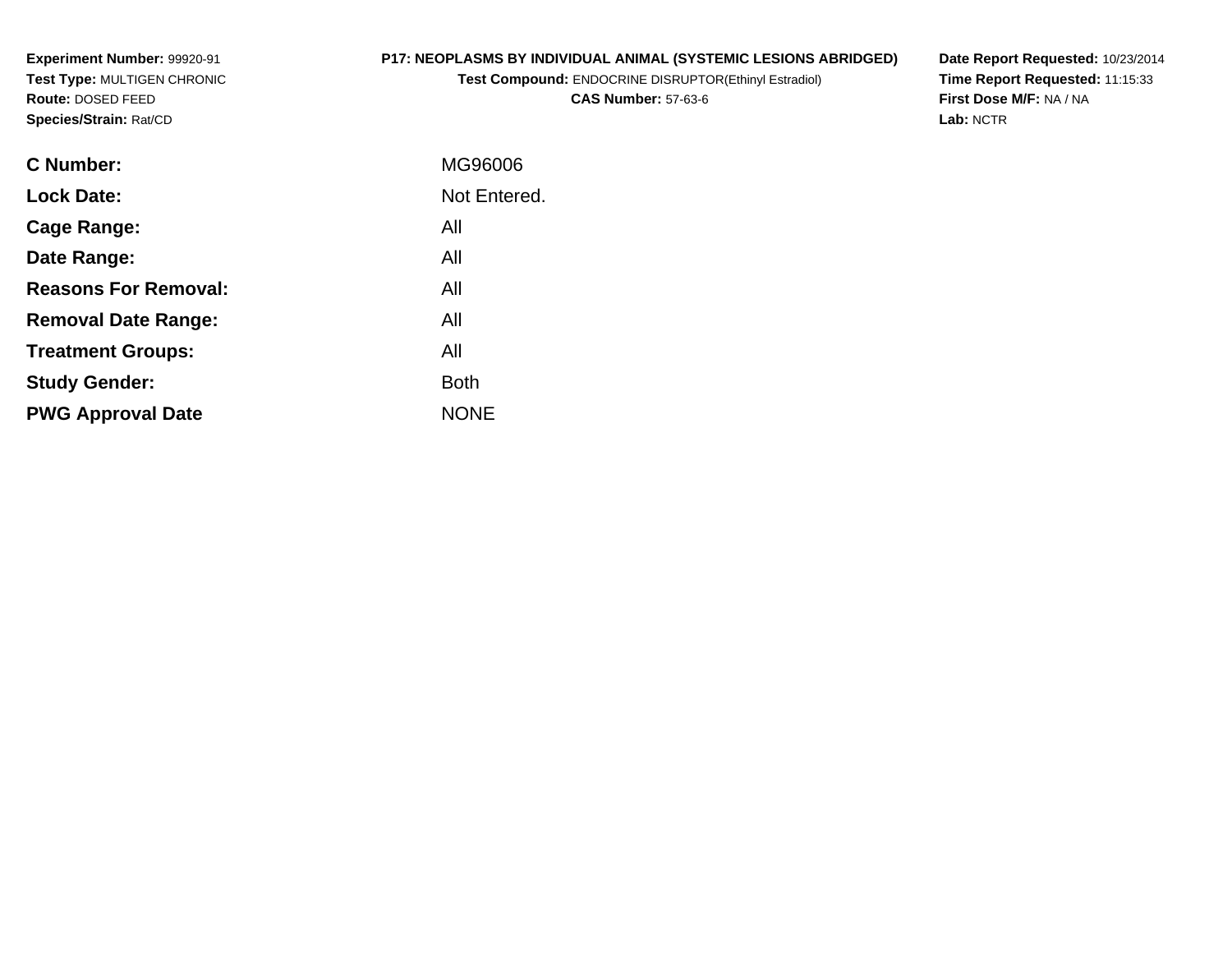**Test Compound:** ENDOCRINE DISRUPTOR(Ethinyl Estradiol)

### **CAS Number:** 57-63-6

**Date Report Requested:** 10/23/2014**Time Report Requested:** 11:15:33**First Dose M/F:** NA / NA**Lab:** NCTR

| <b>CD Rat Male</b><br><b>FO CONTROL</b>                 | DAY ON TEST<br><b>ANIMAL ID</b> | $\pmb{\theta}$<br>$\boldsymbol{l}$<br>$\boldsymbol{\beta}$<br>9<br>$\mathbf 0$<br>0<br>0<br>$^9_8$ | 0<br>$\boldsymbol{l}$<br>$\boldsymbol{4}$<br>$\pmb{\theta}$<br>$\mathbf 0$<br>0<br>$\mathbf 0$<br>3<br>8 | 0<br>$\boldsymbol{l}$<br>$\boldsymbol{4}$<br>$\pmb{\theta}$<br>0<br>0<br>$\mathbf 0$<br>$\ensuremath{\mathsf{3}}$<br>9 | $\frac{\boldsymbol{\theta}}{\boldsymbol{I}}$<br>$\boldsymbol{4}$<br>$\pmb{\theta}$<br>0<br>0<br>$\pmb{0}$<br>4<br>$\Omega$ | $\boldsymbol{\theta}$<br>$\boldsymbol{l}$<br>$\boldsymbol{4}$<br>$\pmb{\theta}$<br>$\mathbf 0$<br>0<br>0<br>$\overline{4}$ | 0<br>$\boldsymbol{l}$<br>$\boldsymbol{4}$<br>$\boldsymbol{\theta}$<br>$\Omega$<br>0<br>$\mathbf 0$<br>$\frac{4}{2}$ | $\boldsymbol{\theta}$<br>$\boldsymbol{l}$<br>$\boldsymbol{4}$<br>$\pmb{8}$<br>$\mathbf 0$<br>0<br>0<br>$\boldsymbol{7}$<br>8 | 0<br>$\boldsymbol{l}$<br>$\boldsymbol{4}$<br>8<br>$\Omega$<br>$\mathbf 0$<br>0<br>7<br>9 | 0<br>$\boldsymbol{l}$<br>$\boldsymbol{4}$<br>8<br>$\Omega$<br>0<br>0<br>8<br>$\Omega$ | 0<br>$\boldsymbol{l}$<br>4<br>8<br>$\Omega$<br>0<br>$\Omega$<br>8 | 0<br>$\boldsymbol{l}$<br>4<br>$\pmb{8}$<br>$\Omega$<br>0<br>$\Omega$<br>8<br>2 | 0<br>$\boldsymbol{I}$<br>$\boldsymbol{4}$<br>9<br>$\Omega$<br>0<br>9 | 0<br>$\boldsymbol{l}$<br>$\boldsymbol{4}$<br>9<br>$\Omega$<br>$\mathbf 0$<br>$\overline{c}$<br>$\mathbf 0$ | 0<br>$\boldsymbol{l}$<br>$\boldsymbol{4}$<br>9<br>0<br>$\mathbf 0$<br>1<br>$\overline{c}$ | $\boldsymbol{\theta}$<br>$\boldsymbol{l}$<br>$\boldsymbol{4}$<br>9<br>$\Omega$<br>0<br>1<br>$\frac{2}{3}$ | 0<br>$\boldsymbol{l}$<br>5<br>0<br>$\Omega$<br>0<br>$\mathbf 1$<br>$\mathbf 5$<br>$\overline{9}$ | $\boldsymbol{\theta}$<br>$\boldsymbol{l}$<br>$\mathfrak{I}$<br>$\boldsymbol{\theta}$<br>$\Omega$<br>0<br>$\mathbf{1}$<br>$\,6\,$<br>$\Omega$ | $\frac{\theta}{I}$<br>5<br>0<br>$\Omega$<br>0<br>6 | $\boldsymbol{\theta}$<br>$\boldsymbol{l}$<br>5<br>$\boldsymbol{\theta}$<br>$\mathbf 0$<br>$\mathbf 0$<br>6<br>$\overline{2}$ | $\boldsymbol{\theta}$<br>$\boldsymbol{l}$<br>5<br>0<br>$\mathbf 0$<br>0<br>6<br>3 | 0<br>$\boldsymbol{l}$<br>5<br>$\boldsymbol{\beta}$<br>0<br>$\mathbf 0$<br>9<br>9 | 0<br>$\boldsymbol{l}$<br>5<br>$\boldsymbol{\beta}$<br>$\Omega$<br>$\mathbf 0$<br>$\boldsymbol{2}$<br>0<br>$\Omega$ | 0<br>$\boldsymbol{l}$<br>5<br>$\boldsymbol{\beta}$<br>$\Omega$<br>0<br>$\boldsymbol{2}$<br>$\mathbf 0$ | $\pmb{\theta}$<br>$\boldsymbol{l}$<br>5<br>$\boldsymbol{\beta}$<br>$\Omega$<br>0<br>$\boldsymbol{2}$<br>$\pmb{0}$<br>$\overline{2}$ | 0<br>$\bm{l}$<br>5<br>$\boldsymbol{\beta}$<br>$\Omega$<br>0<br>$\overline{c}$<br>0<br>3 | <i><b>*TOTALS</b></i>  |
|---------------------------------------------------------|---------------------------------|----------------------------------------------------------------------------------------------------|----------------------------------------------------------------------------------------------------------|------------------------------------------------------------------------------------------------------------------------|----------------------------------------------------------------------------------------------------------------------------|----------------------------------------------------------------------------------------------------------------------------|---------------------------------------------------------------------------------------------------------------------|------------------------------------------------------------------------------------------------------------------------------|------------------------------------------------------------------------------------------|---------------------------------------------------------------------------------------|-------------------------------------------------------------------|--------------------------------------------------------------------------------|----------------------------------------------------------------------|------------------------------------------------------------------------------------------------------------|-------------------------------------------------------------------------------------------|-----------------------------------------------------------------------------------------------------------|--------------------------------------------------------------------------------------------------|----------------------------------------------------------------------------------------------------------------------------------------------|----------------------------------------------------|------------------------------------------------------------------------------------------------------------------------------|-----------------------------------------------------------------------------------|----------------------------------------------------------------------------------|--------------------------------------------------------------------------------------------------------------------|--------------------------------------------------------------------------------------------------------|-------------------------------------------------------------------------------------------------------------------------------------|-----------------------------------------------------------------------------------------|------------------------|
| <b>Alimentary System</b>                                |                                 |                                                                                                    |                                                                                                          |                                                                                                                        |                                                                                                                            |                                                                                                                            |                                                                                                                     |                                                                                                                              |                                                                                          |                                                                                       |                                                                   |                                                                                |                                                                      |                                                                                                            |                                                                                           |                                                                                                           |                                                                                                  |                                                                                                                                              |                                                    |                                                                                                                              |                                                                                   |                                                                                  |                                                                                                                    |                                                                                                        |                                                                                                                                     |                                                                                         |                        |
| Esophagus<br>Liver<br>Pancreas<br>Cardiovascular System |                                 | $+$<br>A<br>$\ddot{}$                                                                              |                                                                                                          |                                                                                                                        |                                                                                                                            |                                                                                                                            |                                                                                                                     |                                                                                                                              |                                                                                          |                                                                                       |                                                                   |                                                                                |                                                                      |                                                                                                            |                                                                                           |                                                                                                           |                                                                                                  |                                                                                                                                              |                                                    |                                                                                                                              |                                                                                   |                                                                                  |                                                                                                                    |                                                                                                        |                                                                                                                                     |                                                                                         | $\mathbf 1$<br>24<br>1 |
| <b>Blood Vessel</b>                                     |                                 | $+$                                                                                                |                                                                                                          |                                                                                                                        |                                                                                                                            |                                                                                                                            |                                                                                                                     |                                                                                                                              |                                                                                          |                                                                                       |                                                                   |                                                                                |                                                                      |                                                                                                            |                                                                                           |                                                                                                           |                                                                                                  |                                                                                                                                              |                                                    |                                                                                                                              |                                                                                   |                                                                                  |                                                                                                                    |                                                                                                        |                                                                                                                                     |                                                                                         | 1                      |
| Heart                                                   |                                 | $\ddot{}$                                                                                          |                                                                                                          |                                                                                                                        |                                                                                                                            |                                                                                                                            |                                                                                                                     |                                                                                                                              |                                                                                          |                                                                                       |                                                                   |                                                                                |                                                                      |                                                                                                            |                                                                                           |                                                                                                           |                                                                                                  |                                                                                                                                              |                                                    |                                                                                                                              |                                                                                   |                                                                                  |                                                                                                                    |                                                                                                        |                                                                                                                                     |                                                                                         | 1                      |
| <b>Endocrine System</b>                                 |                                 |                                                                                                    |                                                                                                          |                                                                                                                        |                                                                                                                            |                                                                                                                            |                                                                                                                     |                                                                                                                              |                                                                                          |                                                                                       |                                                                   |                                                                                |                                                                      |                                                                                                            |                                                                                           |                                                                                                           |                                                                                                  |                                                                                                                                              |                                                    |                                                                                                                              |                                                                                   |                                                                                  |                                                                                                                    |                                                                                                        |                                                                                                                                     |                                                                                         |                        |
| <b>Adrenal Cortex</b>                                   |                                 |                                                                                                    |                                                                                                          |                                                                                                                        |                                                                                                                            |                                                                                                                            |                                                                                                                     |                                                                                                                              |                                                                                          |                                                                                       |                                                                   |                                                                                |                                                                      |                                                                                                            |                                                                                           |                                                                                                           |                                                                                                  |                                                                                                                                              |                                                    |                                                                                                                              |                                                                                   |                                                                                  |                                                                                                                    |                                                                                                        |                                                                                                                                     |                                                                                         | 24                     |
| Adrenal Medulla                                         |                                 | м                                                                                                  |                                                                                                          |                                                                                                                        |                                                                                                                            |                                                                                                                            |                                                                                                                     |                                                                                                                              |                                                                                          |                                                                                       |                                                                   |                                                                                |                                                                      |                                                                                                            |                                                                                           |                                                                                                           |                                                                                                  |                                                                                                                                              |                                                    |                                                                                                                              |                                                                                   |                                                                                  |                                                                                                                    |                                                                                                        |                                                                                                                                     |                                                                                         | 23                     |
| <b>Pituitary Gland</b>                                  |                                 | А                                                                                                  |                                                                                                          |                                                                                                                        |                                                                                                                            |                                                                                                                            |                                                                                                                     |                                                                                                                              |                                                                                          |                                                                                       |                                                                   |                                                                                |                                                                      |                                                                                                            |                                                                                           |                                                                                                           |                                                                                                  |                                                                                                                                              |                                                    |                                                                                                                              |                                                                                   |                                                                                  |                                                                                                                    |                                                                                                        |                                                                                                                                     |                                                                                         | 24                     |
| <b>Thyroid Gland</b><br>General Body System             |                                 | А                                                                                                  |                                                                                                          |                                                                                                                        |                                                                                                                            |                                                                                                                            |                                                                                                                     |                                                                                                                              |                                                                                          |                                                                                       |                                                                   |                                                                                |                                                                      |                                                                                                            |                                                                                           |                                                                                                           |                                                                                                  |                                                                                                                                              |                                                    |                                                                                                                              |                                                                                   |                                                                                  |                                                                                                                    |                                                                                                        |                                                                                                                                     |                                                                                         | 24                     |
| <b>NONE</b><br><b>Genital System</b>                    |                                 |                                                                                                    |                                                                                                          |                                                                                                                        |                                                                                                                            |                                                                                                                            |                                                                                                                     |                                                                                                                              |                                                                                          |                                                                                       |                                                                   |                                                                                |                                                                      |                                                                                                            |                                                                                           |                                                                                                           |                                                                                                  |                                                                                                                                              |                                                    |                                                                                                                              |                                                                                   |                                                                                  |                                                                                                                    |                                                                                                        |                                                                                                                                     |                                                                                         |                        |
| Coagulating Gland                                       |                                 | A                                                                                                  |                                                                                                          |                                                                                                                        |                                                                                                                            |                                                                                                                            |                                                                                                                     |                                                                                                                              |                                                                                          |                                                                                       |                                                                   |                                                                                |                                                                      |                                                                                                            |                                                                                           |                                                                                                           |                                                                                                  |                                                                                                                                              |                                                    |                                                                                                                              |                                                                                   |                                                                                  |                                                                                                                    |                                                                                                        |                                                                                                                                     |                                                                                         | 24                     |
| Epididymis                                              |                                 |                                                                                                    |                                                                                                          |                                                                                                                        |                                                                                                                            |                                                                                                                            |                                                                                                                     |                                                                                                                              |                                                                                          |                                                                                       |                                                                   |                                                                                |                                                                      |                                                                                                            |                                                                                           |                                                                                                           |                                                                                                  |                                                                                                                                              |                                                    |                                                                                                                              |                                                                                   |                                                                                  |                                                                                                                    |                                                                                                        |                                                                                                                                     |                                                                                         | 25                     |
| Prostate, Dorsal/Lateral Lobe                           |                                 | A                                                                                                  |                                                                                                          |                                                                                                                        |                                                                                                                            |                                                                                                                            |                                                                                                                     |                                                                                                                              |                                                                                          |                                                                                       |                                                                   |                                                                                |                                                                      |                                                                                                            |                                                                                           |                                                                                                           |                                                                                                  |                                                                                                                                              |                                                    |                                                                                                                              |                                                                                   |                                                                                  |                                                                                                                    |                                                                                                        |                                                                                                                                     |                                                                                         | 24                     |
| Prostate, Ventral Lobe                                  |                                 |                                                                                                    |                                                                                                          |                                                                                                                        |                                                                                                                            |                                                                                                                            |                                                                                                                     |                                                                                                                              |                                                                                          |                                                                                       |                                                                   |                                                                                |                                                                      |                                                                                                            |                                                                                           |                                                                                                           |                                                                                                  |                                                                                                                                              |                                                    |                                                                                                                              |                                                                                   |                                                                                  |                                                                                                                    |                                                                                                        |                                                                                                                                     |                                                                                         | 24                     |
| <b>Rete Testes</b>                                      |                                 |                                                                                                    |                                                                                                          |                                                                                                                        |                                                                                                                            |                                                                                                                            |                                                                                                                     |                                                                                                                              |                                                                                          |                                                                                       |                                                                   |                                                                                |                                                                      |                                                                                                            |                                                                                           |                                                                                                           |                                                                                                  |                                                                                                                                              |                                                    |                                                                                                                              |                                                                                   |                                                                                  |                                                                                                                    |                                                                                                        |                                                                                                                                     |                                                                                         | 25                     |

\* ..Total animals with tissue examined microscopically; Total animals with tumor **M** . Missing tissue M ..Missing tissue A ..Autolysis precludes evaluation + ..Tissue examined microscopically X ..Lesion present BLANK ..Not examined microscopicallyI ..Insufficient tissue

**Experiment Number:** 99920-91**Test Type:** MULTIGEN CHRONIC

**Route:** DOSED FEED**Species/Strain:** Rat/CD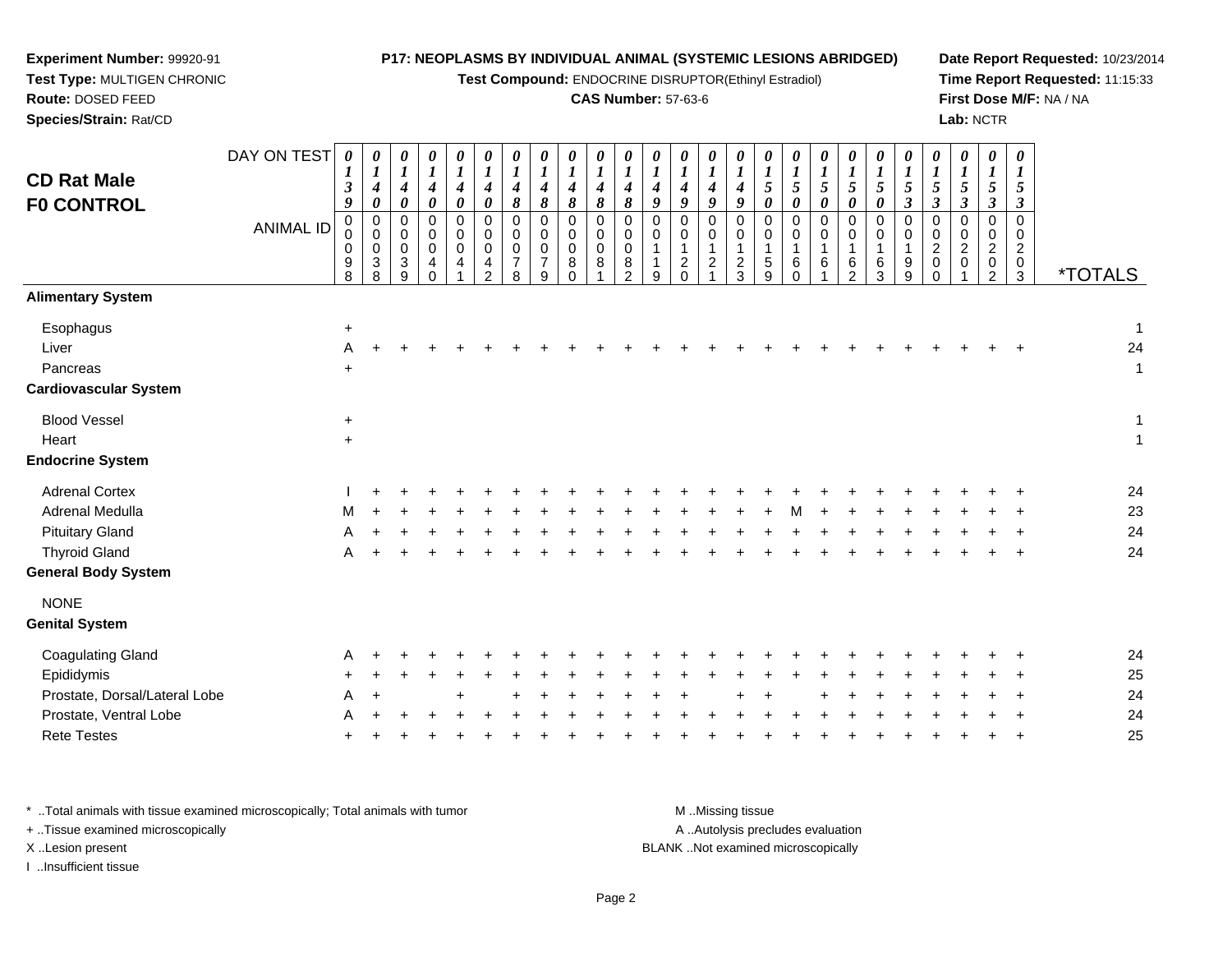**Test Compound:** ENDOCRINE DISRUPTOR(Ethinyl Estradiol)

#### **CAS Number:** 57-63-6

**Date Report Requested:** 10/23/2014**Time Report Requested:** 11:15:33**First Dose M/F:** NA / NA**Lab:** NCTR

3 \*TOTALS

24

**Route:** DOSED FEED **Species/Strain:** Rat/CDDAY ON TEST**CD Rat Male F0 CONTROL**ANIMAL ID*0 1 3 9* 0 0 0 9 8A *0 1 4 0* 0 0 0 3 8*0 1 4 0* 0 0 0 3 9*0 1 4 0* 0 0 0 4 0*0 1 4 0* 0 0 0 4 1*0 1 4 0* 0 0 0 4 2*0 1 4 8* 0 0 0 7 8*0 1 4 8* 0 0 0 7 9*0 1 4 8* 00<br>0<br>0<br>0 *0 1 4 8* 0 0 0 8 1*0 1 4 8* 0 0 0 8 2*0 1 4 9* 0 0 1 1 9*0 1 4 9* 0 0 1 2 0*0 1 4 9* 0 0 1 2 1*0 1 4 9* 0 0 1 2 3*0 1 5 0* 0 0 1 5 9*0 1 5 0* 0 0 1 6 0*0 1 5 0* 0 0 1 6 1 $\ddot{}$ *0 1 5 0* 0 0 1 6 2Seminal Vesiclee A <sup>+</sup> <sup>+</sup> <sup>+</sup> <sup>+</sup> <sup>+</sup> <sup>+</sup> <sup>+</sup> <sup>+</sup> <sup>+</sup> <sup>+</sup> <sup>+</sup> <sup>+</sup> <sup>+</sup> <sup>+</sup> <sup>+</sup> <sup>+</sup> <sup>+</sup> <sup>+</sup> <sup>+</sup> <sup>+</sup> <sup>+</sup> <sup>+</sup> <sup>+</sup> <sup>+</sup> <sup>24</sup> **Testes**  <sup>+</sup> <sup>+</sup> <sup>+</sup> <sup>+</sup> <sup>+</sup> <sup>+</sup> <sup>+</sup> <sup>+</sup> <sup>+</sup> <sup>+</sup> <sup>+</sup> <sup>+</sup> <sup>+</sup> <sup>+</sup> <sup>+</sup> <sup>+</sup> <sup>+</sup> <sup>+</sup> <sup>+</sup> <sup>+</sup> <sup>+</sup> <sup>+</sup> <sup>+</sup> <sup>+</sup> <sup>+</sup> <sup>25</sup> **Hematopoietic System**

**Experiment Number:** 99920-91**Test Type:** MULTIGEN CHRONIC

| nomatopolotio oyotomi         |              |           |           |  |  |  |  |  |  |        |       |       |     |       |           |     |              |
|-------------------------------|--------------|-----------|-----------|--|--|--|--|--|--|--------|-------|-------|-----|-------|-----------|-----|--------------|
| <b>Bone Marrow</b>            | A            | $+$       | $\pm$     |  |  |  |  |  |  |        | $\pm$ |       |     |       | $\pm$     | $+$ | 24           |
| Spleen                        | $\mathsf{A}$ | $+$       | $\ddot{}$ |  |  |  |  |  |  |        |       |       |     |       | $\ddot{}$ | $+$ | 24           |
| Thymus                        | A            | $\ddot{}$ | $\pm$     |  |  |  |  |  |  |        | +     | $\pm$ | $+$ | $\pm$ | $+$       | $+$ | 24           |
| <b>Integumentary System</b>   |              |           |           |  |  |  |  |  |  |        |       |       |     |       |           |     |              |
| Mammary Gland                 | $\ddot{}$    |           | $\ddot{}$ |  |  |  |  |  |  | $\div$ | $+$   |       |     |       | $+$       | $+$ | 24           |
| Skin                          | $\ddot{}$    |           |           |  |  |  |  |  |  |        |       |       |     |       |           |     | $\mathbf 1$  |
| <b>Musculoskeletal System</b> |              |           |           |  |  |  |  |  |  |        |       |       |     |       |           |     |              |
| Bone                          | $+$          | $\ddot{}$ |           |  |  |  |  |  |  |        |       |       |     |       |           | $+$ | 25           |
| <b>Nervous System</b>         |              |           |           |  |  |  |  |  |  |        |       |       |     |       |           |     |              |
| <b>Brain</b>                  | $\ddot{}$    |           |           |  |  |  |  |  |  |        |       |       |     |       |           |     | $\mathbf{1}$ |
| <b>Spinal Cord</b>            | $\ddot{}$    |           |           |  |  |  |  |  |  |        |       |       |     |       |           |     |              |
| <b>Respiratory System</b>     |              |           |           |  |  |  |  |  |  |        |       |       |     |       |           |     |              |
| Lung                          | $\ddot{}$    |           |           |  |  |  |  |  |  |        |       |       |     |       |           |     |              |
| Trachea                       | $\mathsf A$  |           |           |  |  |  |  |  |  |        |       |       |     |       |           |     | $\mathbf 0$  |
| <b>Special Senses System</b>  |              |           |           |  |  |  |  |  |  |        |       |       |     |       |           |     |              |
| Eye                           | $\ddot{}$    |           |           |  |  |  |  |  |  |        |       |       |     |       |           |     | $\mathbf{1}$ |
|                               |              |           |           |  |  |  |  |  |  |        |       |       |     |       |           |     |              |

\* ..Total animals with tissue examined microscopically; Total animals with tumor **M** ..Missing tissue M ..Missing tissue A ..Autolysis precludes evaluation + ..Tissue examined microscopically X ..Lesion present BLANK ..Not examined microscopicallyI ..Insufficient tissue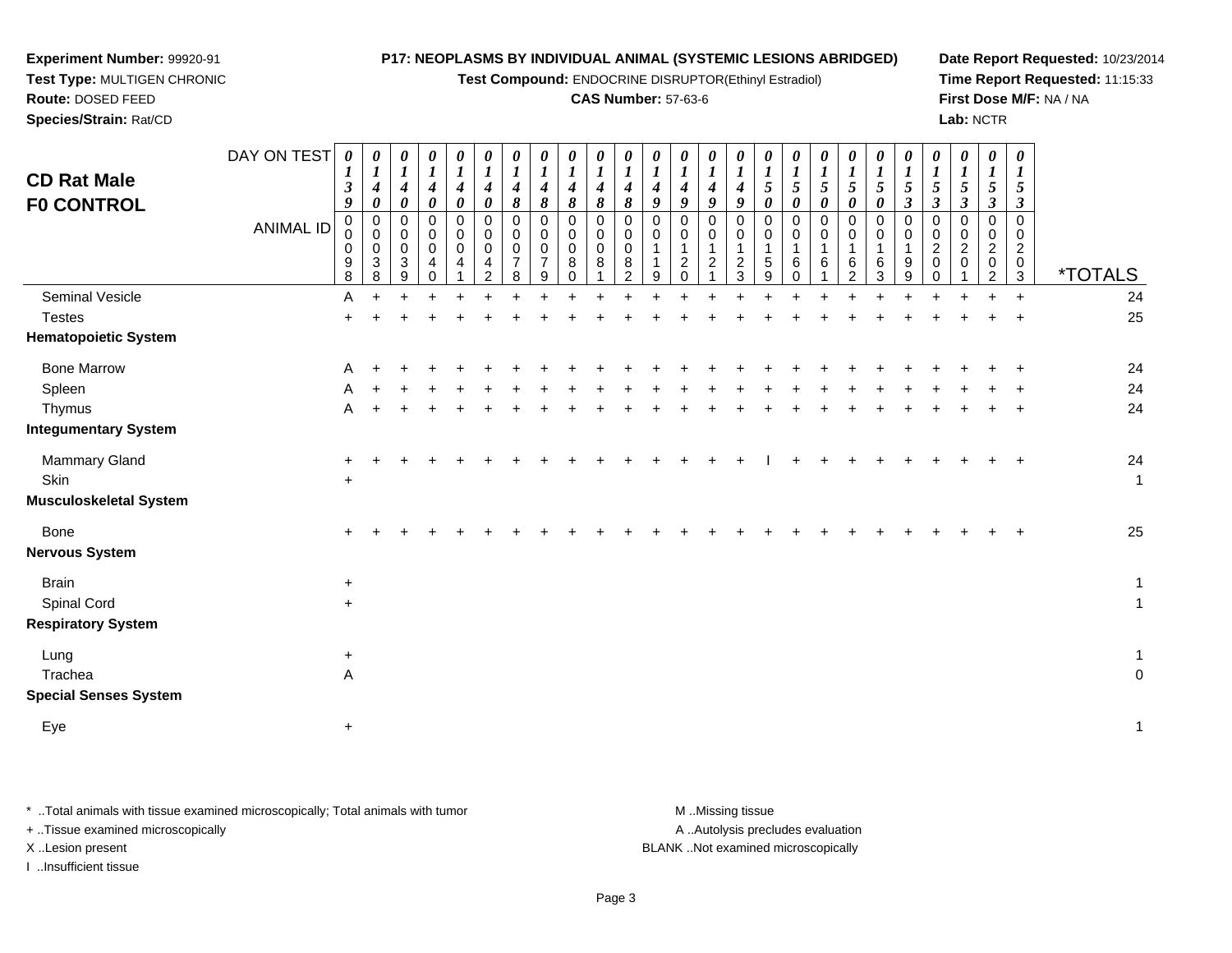| <b>Experiment Number: 99920-91</b><br>Test Type: MULTIGEN CHRONIC<br>Route: DOSED FEED<br>Species/Strain: Rat/CD |                                 |                    |                                     |   |                                                     | <b>P17: NEOPLASMS BY INDIVIDUAL ANIMAL (SYSTEMIC LESIONS ABRIDGED)</b> |   |   |                                      |                    | Test Compound: ENDOCRINE DISRUPTOR(Ethinyl Estradiol)<br><b>CAS Number: 57-63-6</b> |                  |   |               |               |                                                               |  |                                               |                         |  | Lab: NCTR           |   |             | Date Report Requested: 10/23/2014<br>Time Report Requested: 11:15:33<br>First Dose M/F: NA / NA |    |
|------------------------------------------------------------------------------------------------------------------|---------------------------------|--------------------|-------------------------------------|---|-----------------------------------------------------|------------------------------------------------------------------------|---|---|--------------------------------------|--------------------|-------------------------------------------------------------------------------------|------------------|---|---------------|---------------|---------------------------------------------------------------|--|-----------------------------------------------|-------------------------|--|---------------------|---|-------------|-------------------------------------------------------------------------------------------------|----|
| <b>CD Rat Male</b><br><b>FO CONTROL</b>                                                                          | DAY ON TEST<br><b>ANIMAL ID</b> | $\theta$<br>9<br>8 | $\theta$<br>$\theta$<br>0<br>3<br>8 | 3 | $\boldsymbol{\theta}$<br>$\boldsymbol{\theta}$<br>0 | $\boldsymbol{\theta}$<br>$\boldsymbol{\theta}$<br>0<br>0<br>0          | ⌒ | o | $\boldsymbol{\theta}$<br>ŏ<br>0<br>9 | $\theta$<br>ð<br>8 | 8<br>0<br>0<br>0<br>8                                                               | 8<br>0<br>8<br>ົ | 0 | $\theta$<br>0 | $\theta$<br>3 | $\boldsymbol{\theta}$<br>$\boldsymbol{\theta}$<br>0<br>5<br>9 |  | U<br>$\boldsymbol{\mathit{U}}$<br>6<br>$\sim$ | $\theta$<br>0<br>6<br>3 |  | 0<br>$\overline{2}$ | 2 | 0<br>0<br>3 | <i><b>*TOTALS</b></i>                                                                           |    |
| <b>Urinary System</b><br>Kidney<br><b>Urinary Bladder</b><br><b>SYSTEMIC LESIONS</b>                             |                                 | A<br>$\pm$         |                                     |   |                                                     |                                                                        |   |   |                                      |                    |                                                                                     |                  |   |               |               |                                                               |  |                                               |                         |  |                     |   |             |                                                                                                 | 24 |

\* ..Total animals with tissue examined microscopically; Total animals with tumor M..Missing tissue M ..Missing tissue

n  $+$ 

+ ..Tissue examined microscopically

I ..Insufficient tissue

Multiple Organ

A ..Autolysis precludes evaluation X ..Lesion present BLANK ..Not examined microscopically

<sup>+</sup> <sup>+</sup> <sup>+</sup> <sup>+</sup> <sup>+</sup> <sup>+</sup> <sup>+</sup> <sup>+</sup> <sup>+</sup> <sup>+</sup> <sup>+</sup> <sup>+</sup> <sup>+</sup> <sup>+</sup> <sup>+</sup> <sup>+</sup> <sup>+</sup> <sup>+</sup> <sup>+</sup> <sup>+</sup> <sup>+</sup> <sup>+</sup> <sup>+</sup> <sup>+</sup> <sup>25</sup>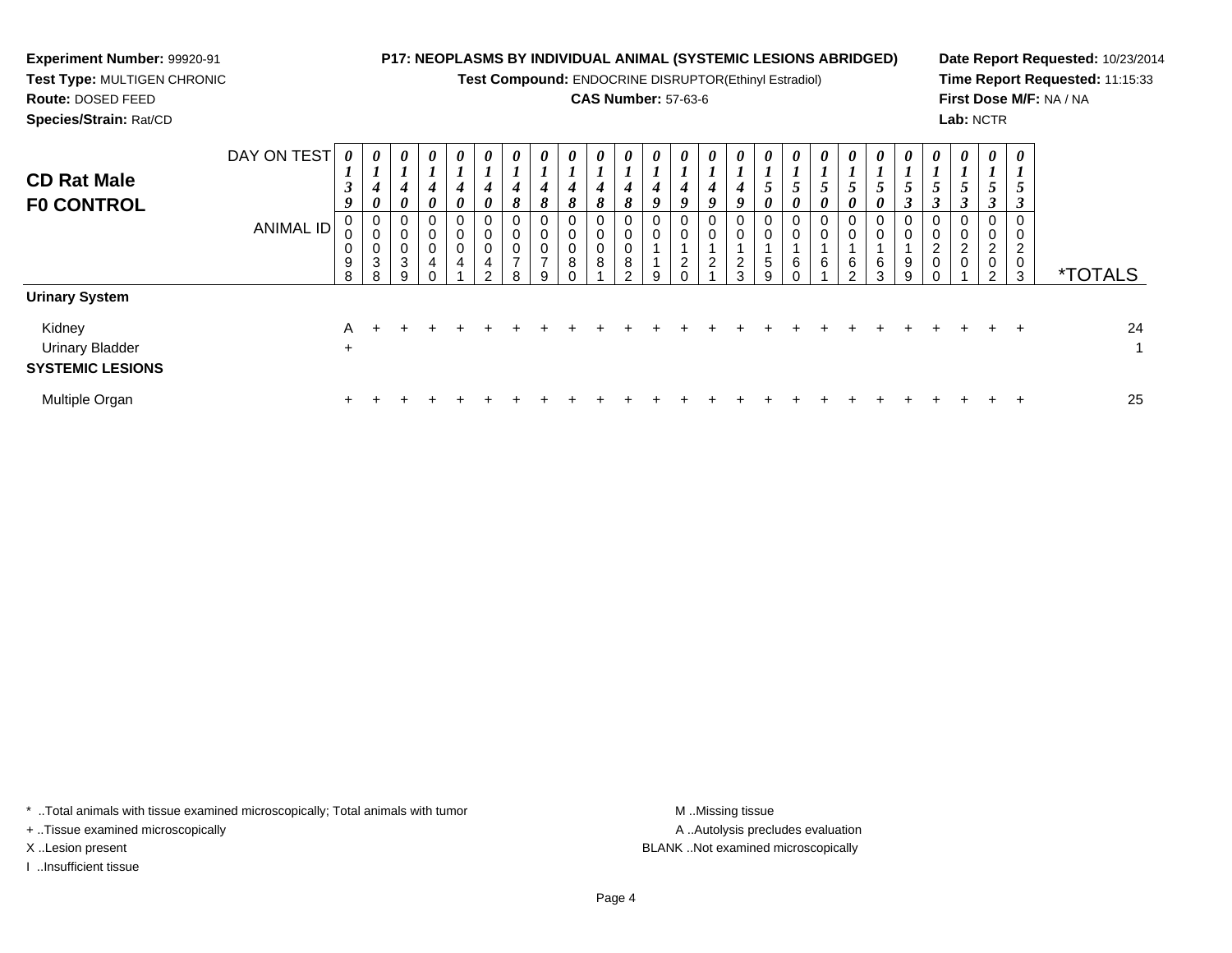**Test Compound:** ENDOCRINE DISRUPTOR(Ethinyl Estradiol)

### **CAS Number:** 57-63-6

**Date Report Requested:** 10/23/2014**Time Report Requested:** 11:15:33**First Dose M/F:** NA / NA**Lab:** NCTR

| <b>CD Rat Male</b><br>F0 2.0 PPB                                  | DAY ON TEST<br><b>ANIMAL ID</b> | $\boldsymbol{\theta}$<br>4<br>0<br>0<br>0<br>0<br>4<br>$\mathbf{3}$ | 0<br>1<br>4<br>0<br>$\mathbf 0$<br>0<br>0<br>4 | $\pmb{\theta}$<br>$\boldsymbol{l}$<br>$\boldsymbol{4}$<br>0<br>$\mathbf 0$<br>0<br>$\pmb{0}$<br>4<br>5 | 0<br>$\boldsymbol{l}$<br>$\boldsymbol{4}$<br>0<br>0<br>0<br>$\mathbf 0$<br>4<br>6 | $\pmb{\theta}$<br>$\boldsymbol{l}$<br>$\boldsymbol{4}$<br>0<br>0<br>0<br>$\pmb{0}$<br>4<br>$\overline{ }$ | $\boldsymbol{\theta}$<br>1<br>$\boldsymbol{4}$<br>8<br>$\mathbf 0$<br>$\mathbf 0$<br>$\mathbf 0$<br>8<br>3 | $\pmb{\theta}$<br>$\boldsymbol{l}$<br>$\boldsymbol{4}$<br>8<br>0<br>0<br>0<br>8<br>4 | 0<br>$\boldsymbol{l}$<br>4<br>8<br>0<br>0<br>$\mathbf 0$<br>8<br>5 | $\pmb{\theta}$<br>$\boldsymbol{l}$<br>4<br>8<br>0<br>0<br>0<br>8<br>6 | 0<br>$\boldsymbol{l}$<br>4<br>8<br>$\Omega$<br>0<br>$\Omega$<br>8 | 0<br>4<br>9<br>$\Omega$<br>0<br>$\overline{c}$ | 0<br>$\boldsymbol{4}$<br>9<br>$\Omega$<br>0<br>1<br>$\frac{2}{5}$ | 0<br>1<br>4<br>9<br>0<br>0<br>1<br>$^2$ 6 | 0<br>$\boldsymbol{l}$<br>$\boldsymbol{4}$<br>9<br>0<br>0<br>1<br>$\overline{a}$<br>$\overline{7}$ | 0<br>$\boldsymbol{l}$<br>4<br>9<br>0<br>0<br>1<br>$\overline{c}$<br>8 | 0<br>$\boldsymbol{l}$<br>5<br>0<br>$\mathbf 0$<br>0<br>1<br>6<br>4 | $\boldsymbol{\theta}$<br>$\boldsymbol{l}$<br>$\mathfrak{s}$<br>0<br>0<br>0<br>$\mathbf 1$<br>6<br>5 | 0<br>$\boldsymbol{l}$<br>5<br>0<br>0<br>0<br>6<br>6 | 0<br>$\boldsymbol{l}$<br>5<br>0<br>0<br>0<br>6<br>⇁ | $\pmb{\theta}$<br>$\boldsymbol{l}$<br>5<br>0<br>0<br>0<br>6<br>8 | 0<br>$\boldsymbol{l}$<br>5<br>3<br>0<br>0<br>$\overline{a}$<br>$\pmb{0}$<br>4 | $\boldsymbol{\theta}$<br>$\boldsymbol{l}$<br>5<br>3<br>0<br>0<br>$\overline{c}$<br>$\pmb{0}$<br>5 | $\pmb{\theta}$<br>1<br>$\sqrt{5}$<br>3<br>$\mathbf 0$<br>0<br>$\overline{2}$<br>0<br>6 | $\pmb{\theta}$<br>$\boldsymbol{l}$<br>5<br>3<br>0<br>0<br>$\overline{c}$<br>0 | $\boldsymbol{\theta}$<br>$\boldsymbol{l}$<br>5<br>3<br>$\Omega$<br>0<br>2<br>0<br>8 | <i><b>*TOTALS</b></i> |
|-------------------------------------------------------------------|---------------------------------|---------------------------------------------------------------------|------------------------------------------------|--------------------------------------------------------------------------------------------------------|-----------------------------------------------------------------------------------|-----------------------------------------------------------------------------------------------------------|------------------------------------------------------------------------------------------------------------|--------------------------------------------------------------------------------------|--------------------------------------------------------------------|-----------------------------------------------------------------------|-------------------------------------------------------------------|------------------------------------------------|-------------------------------------------------------------------|-------------------------------------------|---------------------------------------------------------------------------------------------------|-----------------------------------------------------------------------|--------------------------------------------------------------------|-----------------------------------------------------------------------------------------------------|-----------------------------------------------------|-----------------------------------------------------|------------------------------------------------------------------|-------------------------------------------------------------------------------|---------------------------------------------------------------------------------------------------|----------------------------------------------------------------------------------------|-------------------------------------------------------------------------------|-------------------------------------------------------------------------------------|-----------------------|
| <b>Alimentary System</b><br>Liver<br><b>Cardiovascular System</b> |                                 |                                                                     |                                                |                                                                                                        |                                                                                   |                                                                                                           |                                                                                                            |                                                                                      |                                                                    |                                                                       |                                                                   |                                                |                                                                   |                                           |                                                                                                   |                                                                       |                                                                    |                                                                                                     |                                                     |                                                     |                                                                  |                                                                               |                                                                                                   |                                                                                        | $\ddot{}$                                                                     |                                                                                     | 1                     |
| <b>NONE</b><br><b>Endocrine System</b>                            |                                 |                                                                     |                                                |                                                                                                        |                                                                                   |                                                                                                           |                                                                                                            |                                                                                      |                                                                    |                                                                       |                                                                   |                                                |                                                                   |                                           |                                                                                                   |                                                                       |                                                                    |                                                                                                     |                                                     |                                                     |                                                                  |                                                                               |                                                                                                   |                                                                                        |                                                                               |                                                                                     |                       |
| <b>NONE</b><br><b>General Body System</b>                         |                                 |                                                                     |                                                |                                                                                                        |                                                                                   |                                                                                                           |                                                                                                            |                                                                                      |                                                                    |                                                                       |                                                                   |                                                |                                                                   |                                           |                                                                                                   |                                                                       |                                                                    |                                                                                                     |                                                     |                                                     |                                                                  |                                                                               |                                                                                                   |                                                                                        |                                                                               |                                                                                     |                       |
| <b>NONE</b><br><b>Genital System</b>                              |                                 |                                                                     |                                                |                                                                                                        |                                                                                   |                                                                                                           |                                                                                                            |                                                                                      |                                                                    |                                                                       |                                                                   |                                                |                                                                   |                                           |                                                                                                   |                                                                       |                                                                    |                                                                                                     |                                                     |                                                     |                                                                  |                                                                               |                                                                                                   |                                                                                        |                                                                               |                                                                                     |                       |
| <b>Coagulating Gland</b>                                          |                                 |                                                                     |                                                |                                                                                                        |                                                                                   |                                                                                                           |                                                                                                            |                                                                                      |                                                                    |                                                                       |                                                                   |                                                |                                                                   |                                           |                                                                                                   |                                                                       |                                                                    |                                                                                                     |                                                     |                                                     |                                                                  |                                                                               |                                                                                                   |                                                                                        |                                                                               |                                                                                     | 25                    |
| Epididymis<br><b>Preputial Gland</b>                              |                                 | $+$                                                                 |                                                |                                                                                                        |                                                                                   |                                                                                                           |                                                                                                            |                                                                                      |                                                                    |                                                                       |                                                                   |                                                |                                                                   |                                           |                                                                                                   |                                                                       |                                                                    |                                                                                                     |                                                     |                                                     |                                                                  |                                                                               |                                                                                                   |                                                                                        |                                                                               |                                                                                     | 25<br>2               |
| Prostate, Dorsal/Lateral Lobe                                     |                                 |                                                                     |                                                |                                                                                                        |                                                                                   |                                                                                                           |                                                                                                            |                                                                                      |                                                                    |                                                                       |                                                                   |                                                |                                                                   |                                           |                                                                                                   |                                                                       |                                                                    |                                                                                                     |                                                     |                                                     |                                                                  |                                                                               |                                                                                                   |                                                                                        |                                                                               |                                                                                     | 25                    |
| Prostate, Ventral Lobe                                            |                                 |                                                                     |                                                |                                                                                                        |                                                                                   |                                                                                                           |                                                                                                            |                                                                                      |                                                                    |                                                                       |                                                                   |                                                |                                                                   |                                           |                                                                                                   |                                                                       |                                                                    |                                                                                                     |                                                     |                                                     |                                                                  |                                                                               |                                                                                                   |                                                                                        |                                                                               |                                                                                     | 25                    |
| <b>Rete Testes</b>                                                |                                 |                                                                     |                                                |                                                                                                        |                                                                                   |                                                                                                           |                                                                                                            |                                                                                      |                                                                    |                                                                       |                                                                   |                                                |                                                                   |                                           |                                                                                                   |                                                                       |                                                                    |                                                                                                     |                                                     |                                                     |                                                                  |                                                                               |                                                                                                   |                                                                                        |                                                                               |                                                                                     | 23                    |
| Seminal Vesicle                                                   |                                 |                                                                     |                                                |                                                                                                        |                                                                                   |                                                                                                           |                                                                                                            |                                                                                      |                                                                    |                                                                       |                                                                   |                                                |                                                                   |                                           |                                                                                                   |                                                                       |                                                                    |                                                                                                     |                                                     |                                                     |                                                                  |                                                                               |                                                                                                   |                                                                                        |                                                                               |                                                                                     | 25                    |
| <b>Testes</b>                                                     |                                 |                                                                     |                                                |                                                                                                        |                                                                                   |                                                                                                           |                                                                                                            |                                                                                      |                                                                    |                                                                       |                                                                   |                                                |                                                                   |                                           |                                                                                                   |                                                                       |                                                                    |                                                                                                     |                                                     |                                                     |                                                                  |                                                                               |                                                                                                   |                                                                                        |                                                                               |                                                                                     | 25                    |

**Hematopoietic System**

NONE

\* ..Total animals with tissue examined microscopically; Total animals with tumor **M** ...Missing tissue M ...Missing tissue

+ ..Tissue examined microscopically

**Experiment Number:** 99920-91**Test Type:** MULTIGEN CHRONIC

**Route:** DOSED FEED**Species/Strain:** Rat/CD

I ..Insufficient tissue

A ..Autolysis precludes evaluation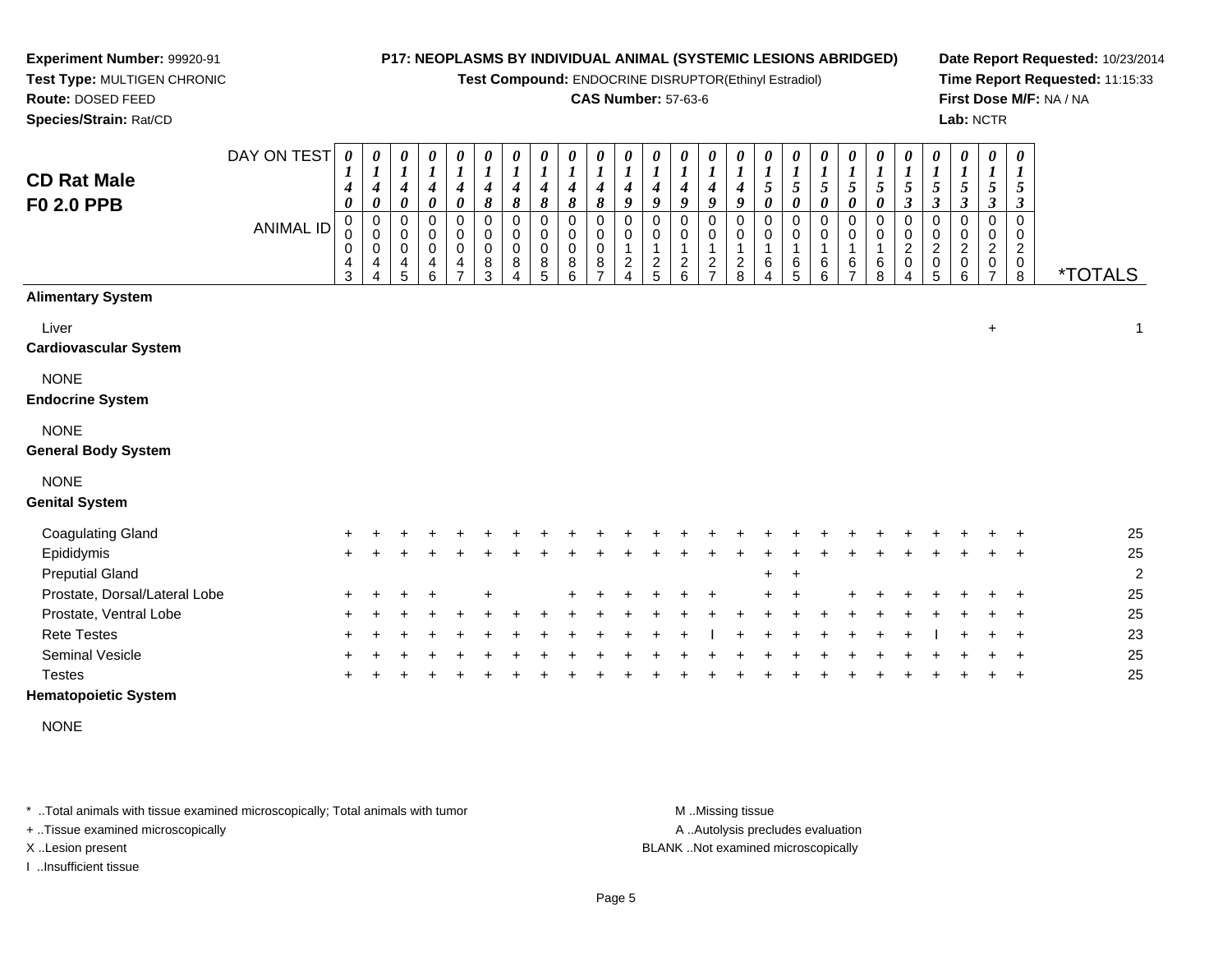**Test Compound:** ENDOCRINE DISRUPTOR(Ethinyl Estradiol)

## **CAS Number:** 57-63-6

**Date Report Requested:** 10/23/2014**Time Report Requested:** 11:15:33**First Dose M/F:** NA / NA**Lab:** NCTR

| <b>CD Rat Male</b><br><b>F0 2.0 PPB</b>                                                                                         | DAY ON TEST<br><b>ANIMAL ID</b> | $\boldsymbol{\theta}$<br>$\mathbf{I}$<br>4<br>$\boldsymbol{\theta}$<br>0<br>0<br>$\overline{4}$<br>3 | 0<br>$\boldsymbol{l}$<br>4<br>0<br>0<br>$\pmb{0}$<br>0<br>4<br>$\overline{4}$ | 0<br>$\boldsymbol{l}$<br>$\boldsymbol{4}$<br>0<br>0<br>$\mathbf 0$<br>$\pmb{0}$<br>4<br>5 | 0<br>$\boldsymbol{l}$<br>$\boldsymbol{4}$<br>$\boldsymbol{\theta}$<br>$\mathbf 0$<br>$\,0\,$<br>$\mathbf 0$<br>$\overline{4}$<br>6 | 0<br>$\boldsymbol{l}$<br>$\boldsymbol{4}$<br>$\boldsymbol{\theta}$<br>0<br>$\pmb{0}$<br>$\pmb{0}$<br>4<br>$\overline{ }$ | 0<br>$\boldsymbol{l}$<br>$\boldsymbol{4}$<br>$\pmb{8}$<br>0<br>0<br>$\pmb{0}$<br>8<br>3 | 0<br>$\boldsymbol{l}$<br>$\boldsymbol{4}$<br>8<br>$\,0\,$<br>$\,0\,$<br>$\pmb{0}$<br>8<br>4 | $\boldsymbol{\theta}$<br>$\boldsymbol{l}$<br>4<br>8<br>0<br>$\pmb{0}$<br>$\pmb{0}$<br>8<br>5 | 0<br>$\boldsymbol{l}$<br>$\boldsymbol{4}$<br>8<br>0<br>0<br>0<br>$\bf 8$<br>6 | 0<br>$\boldsymbol{l}$<br>$\boldsymbol{4}$<br>$\pmb{8}$<br>0<br>$\pmb{0}$<br>$\boldsymbol{0}$<br>8<br>$\overline{ }$ | 0<br>$\boldsymbol{l}$<br>$\boldsymbol{4}$<br>9<br>$\,0\,$<br>$\,0\,$<br>$\overline{c}$<br>4 | 0<br>$\boldsymbol{l}$<br>4<br>9<br>0<br>0<br>$\overline{1}$<br>$\overline{c}$<br>5 | 0<br>$\boldsymbol{l}$<br>4<br>9<br>$\overline{A}$<br>$\overline{\mathbf{c}}$<br>6 | 0<br>$\boldsymbol{l}$<br>4<br>9<br>0<br>2<br>$\rightarrow$ | 0<br>$\boldsymbol{l}$<br>4<br>9<br>0<br>0<br>2<br>8 | 0<br>1<br>5<br>0<br>0<br>0<br>6<br>4 | 0<br>$\boldsymbol{l}$<br>5<br>$\boldsymbol{\theta}$<br>0<br>$\mathbf 0$<br>$\mathbf{1}$<br>6<br>5 | 0<br>$\boldsymbol{l}$<br>5<br>$\pmb{\theta}$<br>0<br>$\pmb{0}$<br>6<br>6 | 0<br>$\boldsymbol{l}$<br>$5\overline{)}$<br>$\pmb{\theta}$<br>0<br>0<br>1<br>6<br>$\overline{ }$ | $\boldsymbol{l}$<br>$\mathfrak{s}$<br>0<br>$\overline{1}$<br>6<br>8 | 0<br>$\boldsymbol{l}$<br>$5\overline{)}$<br>$\boldsymbol{\beta}$<br>0<br>$\overline{c}$<br>$\mathbf 0$<br>4 | 0<br>$\boldsymbol{l}$<br>5<br>3<br>0<br>0<br>$\frac{2}{0}$<br>5 | 0<br>$\boldsymbol{l}$<br>5<br>$\mathfrak{z}$<br>0<br>0<br>$\overline{\mathbf{c}}$<br>0<br>6 | $\boldsymbol{\theta}$<br>$\boldsymbol{l}$<br>$\mathfrak{s}$<br>$\boldsymbol{\beta}$<br>$\mathbf 0$<br>$\mathbf 0$<br>$\boldsymbol{2}$<br>$\pmb{0}$<br>$\overline{7}$ | 0<br>5<br>$\boldsymbol{\beta}$<br>$\mathbf 0$<br>0<br>$\overline{c}$<br>$\pmb{0}$<br>8 | <i><b>*TOTALS</b></i> |
|---------------------------------------------------------------------------------------------------------------------------------|---------------------------------|------------------------------------------------------------------------------------------------------|-------------------------------------------------------------------------------|-------------------------------------------------------------------------------------------|------------------------------------------------------------------------------------------------------------------------------------|--------------------------------------------------------------------------------------------------------------------------|-----------------------------------------------------------------------------------------|---------------------------------------------------------------------------------------------|----------------------------------------------------------------------------------------------|-------------------------------------------------------------------------------|---------------------------------------------------------------------------------------------------------------------|---------------------------------------------------------------------------------------------|------------------------------------------------------------------------------------|-----------------------------------------------------------------------------------|------------------------------------------------------------|-----------------------------------------------------|--------------------------------------|---------------------------------------------------------------------------------------------------|--------------------------------------------------------------------------|--------------------------------------------------------------------------------------------------|---------------------------------------------------------------------|-------------------------------------------------------------------------------------------------------------|-----------------------------------------------------------------|---------------------------------------------------------------------------------------------|----------------------------------------------------------------------------------------------------------------------------------------------------------------------|----------------------------------------------------------------------------------------|-----------------------|
| <b>Integumentary System</b><br>Mammary Gland<br>Skin<br><b>Musculoskeletal System</b>                                           |                                 |                                                                                                      |                                                                               |                                                                                           |                                                                                                                                    |                                                                                                                          |                                                                                         |                                                                                             |                                                                                              | ÷                                                                             |                                                                                                                     |                                                                                             |                                                                                    | $+$                                                                               |                                                            |                                                     |                                      |                                                                                                   |                                                                          |                                                                                                  |                                                                     |                                                                                                             |                                                                 |                                                                                             | $+$                                                                                                                                                                  | $+$                                                                                    | 24<br>1               |
| <b>NONE</b><br><b>Nervous System</b><br><b>NONE</b><br><b>Respiratory System</b><br><b>NONE</b><br><b>Special Senses System</b> |                                 |                                                                                                      |                                                                               |                                                                                           |                                                                                                                                    |                                                                                                                          |                                                                                         |                                                                                             |                                                                                              |                                                                               |                                                                                                                     |                                                                                             |                                                                                    |                                                                                   |                                                            |                                                     |                                      |                                                                                                   |                                                                          |                                                                                                  |                                                                     |                                                                                                             |                                                                 |                                                                                             |                                                                                                                                                                      |                                                                                        |                       |

NONE

**Urinary System**

**Experiment Number:** 99920-91**Test Type:** MULTIGEN CHRONIC

**Route:** DOSED FEED**Species/Strain:** Rat/CD

| ormary oyət <del>c</del> in       |  |  |  |  |  |  |  |  |  |  |  |  |         |    |
|-----------------------------------|--|--|--|--|--|--|--|--|--|--|--|--|---------|----|
| Kidney<br><b>SYSTEMIC LESIONS</b> |  |  |  |  |  |  |  |  |  |  |  |  | $+$ $+$ |    |
| Multiple Organ                    |  |  |  |  |  |  |  |  |  |  |  |  |         | 25 |

\* ..Total animals with tissue examined microscopically; Total animals with tumor **M** . Missing tissue M ..Missing tissue A ..Autolysis precludes evaluation + ..Tissue examined microscopically X ..Lesion present BLANK ..Not examined microscopicallyI ..Insufficient tissue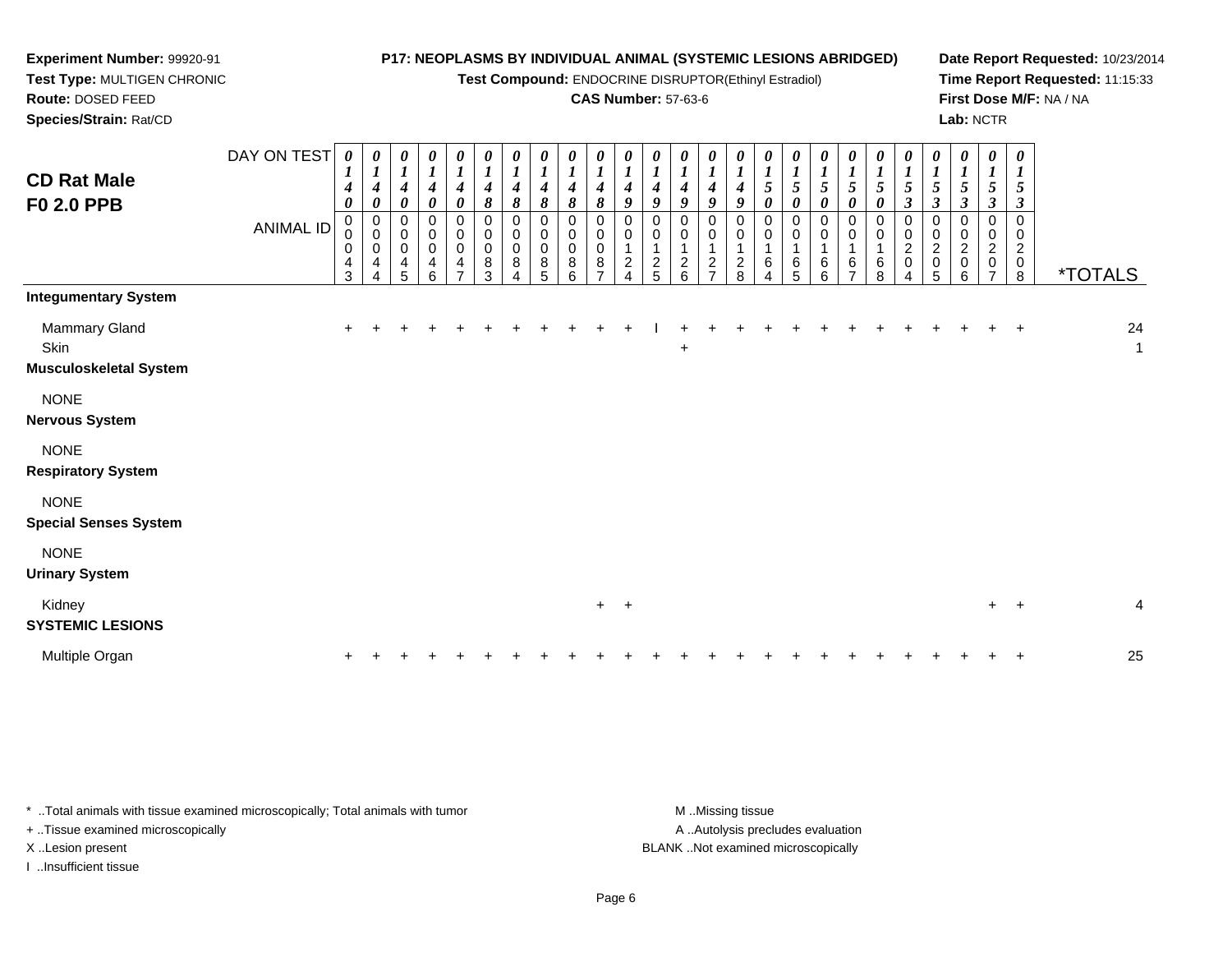**Test Compound:** ENDOCRINE DISRUPTOR(Ethinyl Estradiol)

### **CAS Number:** 57-63-6

**Date Report Requested:** 10/23/2014**Time Report Requested:** 11:15:33**First Dose M/F:** NA / NA**Lab:** NCTR

| <b>CD Rat Male</b><br><b>F0 10 PPB</b>    | DAY ON TEST<br><b>ANIMAL ID</b> | $\pmb{\theta}$<br>1<br>4<br>0<br>0<br>$\mathbf 0$<br>0<br>4<br>8 | 0<br>$\boldsymbol{l}$<br>4<br>$\boldsymbol{\theta}$<br>0<br>$\mathbf 0$<br>$\mathbf 0$<br>4<br>9 | $\pmb{\theta}$<br>$\boldsymbol{l}$<br>4<br>$\boldsymbol{\theta}$<br>$\mathbf 0$<br>$\mathbf 0$<br>0<br>$\sqrt{5}$<br>$\Omega$ | $\boldsymbol{\theta}$<br>$\boldsymbol{l}$<br>4<br>$\boldsymbol{\theta}$<br>$\mathbf 0$<br>$\mathbf 0$<br>$\mathbf 0$<br>5 | $\pmb{\theta}$<br>$\boldsymbol{l}$<br>$\boldsymbol{4}$<br>$\boldsymbol{\theta}$<br>$\mathbf 0$<br>0<br>$\mathbf 0$<br>$\,$ 5 $\,$<br>$\mathfrak{D}$ | 0<br>$\boldsymbol{l}$<br>4<br>8<br>0<br>0<br>0<br>8<br>8 | $\pmb{\theta}$<br>$\boldsymbol{l}$<br>$\boldsymbol{4}$<br>8<br>0<br>0<br>$\mathbf 0$<br>8<br>9 | $\pmb{\theta}$<br>$\boldsymbol{l}$<br>$\boldsymbol{4}$<br>8<br>0<br>$\mathbf 0$<br>$\mathbf 0$<br>9<br>$\Omega$ | $\pmb{\theta}$<br>$\boldsymbol{l}$<br>$\boldsymbol{4}$<br>8<br>$\pmb{0}$<br>$\mathbf 0$<br>$\mathbf 0$<br>9 | 0<br>$\boldsymbol{l}$<br>4<br>8<br>$\Omega$<br>$\mathbf 0$<br>$\mathbf 0$<br>9<br>$\mathcal{P}$ | $\pmb{\theta}$<br>$\boldsymbol{l}$<br>4<br>9<br>0<br>$\Omega$<br>$\overline{c}$<br>9 | $\boldsymbol{\theta}$<br>$\boldsymbol{l}$<br>4<br>9<br>$\Omega$<br>0<br>3<br>$\Omega$ | $\pmb{\theta}$<br>$\boldsymbol{l}$<br>4<br>9<br>$\Omega$<br>$\mathbf 0$<br>3 | $\pmb{\theta}$<br>$\boldsymbol{l}$<br>4<br>9<br>0<br>$\mathbf 0$<br>3<br>$\mathfrak{p}$ | 0<br>$\boldsymbol{l}$<br>4<br>9<br>0<br>0<br>$\mathbf{1}$<br>3<br>3 | $\boldsymbol{\theta}$<br>$\boldsymbol{l}$<br>$\mathfrak{s}$<br>$\boldsymbol{\theta}$<br>0<br>$\pmb{0}$<br>$\mathbf{1}$<br>$\,6$<br>9 | 0<br>$\boldsymbol{l}$<br>5<br>$\boldsymbol{\theta}$<br>0<br>$\pmb{0}$<br>$\mathbf{1}$<br>$\overline{7}$<br>$\Omega$ | $\boldsymbol{\theta}$<br>$\boldsymbol{l}$<br>5<br>$\boldsymbol{\theta}$<br>0<br>0<br>1<br>$\overline{7}$ | 0<br>$\boldsymbol{l}$<br>$\mathfrak{s}$<br>0<br>0<br>0<br>$\overline{7}$<br>$\mathfrak{p}$ | $\boldsymbol{\theta}$<br>$\boldsymbol{l}$<br>5<br>$\boldsymbol{\theta}$<br>$\Omega$<br>0<br>1<br>$\overline{7}$<br>3 | 0<br>$\boldsymbol{l}$<br>5<br>3<br>0<br>0<br>$\overline{\mathbf{c}}$<br>0<br>9 | $\boldsymbol{\theta}$<br>$\boldsymbol{l}$<br>$\mathfrak{s}$<br>$\boldsymbol{\beta}$<br>0<br>0<br>$\overline{2}$ | 0<br>$\boldsymbol{l}$<br>5<br>$\mathbf{3}$<br>0<br>$\pmb{0}$<br>$\boldsymbol{2}$ | $\pmb{\theta}$<br>$\bm{l}$<br>5<br>$\boldsymbol{\beta}$<br>$\Omega$<br>0<br>$\sqrt{2}$<br>$\mathfrak{D}$ | 0<br>1<br>5<br>3<br>$\Omega$<br>0<br>2<br>3 | <i><b>*TOTALS</b></i> |
|-------------------------------------------|---------------------------------|------------------------------------------------------------------|--------------------------------------------------------------------------------------------------|-------------------------------------------------------------------------------------------------------------------------------|---------------------------------------------------------------------------------------------------------------------------|-----------------------------------------------------------------------------------------------------------------------------------------------------|----------------------------------------------------------|------------------------------------------------------------------------------------------------|-----------------------------------------------------------------------------------------------------------------|-------------------------------------------------------------------------------------------------------------|-------------------------------------------------------------------------------------------------|--------------------------------------------------------------------------------------|---------------------------------------------------------------------------------------|------------------------------------------------------------------------------|-----------------------------------------------------------------------------------------|---------------------------------------------------------------------|--------------------------------------------------------------------------------------------------------------------------------------|---------------------------------------------------------------------------------------------------------------------|----------------------------------------------------------------------------------------------------------|--------------------------------------------------------------------------------------------|----------------------------------------------------------------------------------------------------------------------|--------------------------------------------------------------------------------|-----------------------------------------------------------------------------------------------------------------|----------------------------------------------------------------------------------|----------------------------------------------------------------------------------------------------------|---------------------------------------------|-----------------------|
| <b>Alimentary System</b>                  |                                 |                                                                  |                                                                                                  |                                                                                                                               |                                                                                                                           |                                                                                                                                                     |                                                          |                                                                                                |                                                                                                                 |                                                                                                             |                                                                                                 |                                                                                      |                                                                                       |                                                                              |                                                                                         |                                                                     |                                                                                                                                      |                                                                                                                     |                                                                                                          |                                                                                            |                                                                                                                      |                                                                                |                                                                                                                 |                                                                                  |                                                                                                          |                                             |                       |
| Liver<br><b>Cardiovascular System</b>     |                                 |                                                                  |                                                                                                  |                                                                                                                               |                                                                                                                           |                                                                                                                                                     | $\ddot{}$                                                |                                                                                                |                                                                                                                 |                                                                                                             |                                                                                                 |                                                                                      |                                                                                       |                                                                              |                                                                                         |                                                                     |                                                                                                                                      |                                                                                                                     |                                                                                                          |                                                                                            |                                                                                                                      |                                                                                |                                                                                                                 | $\ddot{}$                                                                        |                                                                                                          |                                             | 2                     |
| <b>NONE</b><br><b>Endocrine System</b>    |                                 |                                                                  |                                                                                                  |                                                                                                                               |                                                                                                                           |                                                                                                                                                     |                                                          |                                                                                                |                                                                                                                 |                                                                                                             |                                                                                                 |                                                                                      |                                                                                       |                                                                              |                                                                                         |                                                                     |                                                                                                                                      |                                                                                                                     |                                                                                                          |                                                                                            |                                                                                                                      |                                                                                |                                                                                                                 |                                                                                  |                                                                                                          |                                             |                       |
| <b>NONE</b><br><b>General Body System</b> |                                 |                                                                  |                                                                                                  |                                                                                                                               |                                                                                                                           |                                                                                                                                                     |                                                          |                                                                                                |                                                                                                                 |                                                                                                             |                                                                                                 |                                                                                      |                                                                                       |                                                                              |                                                                                         |                                                                     |                                                                                                                                      |                                                                                                                     |                                                                                                          |                                                                                            |                                                                                                                      |                                                                                |                                                                                                                 |                                                                                  |                                                                                                          |                                             |                       |
| <b>NONE</b><br><b>Genital System</b>      |                                 |                                                                  |                                                                                                  |                                                                                                                               |                                                                                                                           |                                                                                                                                                     |                                                          |                                                                                                |                                                                                                                 |                                                                                                             |                                                                                                 |                                                                                      |                                                                                       |                                                                              |                                                                                         |                                                                     |                                                                                                                                      |                                                                                                                     |                                                                                                          |                                                                                            |                                                                                                                      |                                                                                |                                                                                                                 |                                                                                  |                                                                                                          |                                             |                       |
| Coagulating Gland                         |                                 |                                                                  |                                                                                                  |                                                                                                                               |                                                                                                                           |                                                                                                                                                     |                                                          |                                                                                                |                                                                                                                 |                                                                                                             |                                                                                                 |                                                                                      |                                                                                       |                                                                              |                                                                                         |                                                                     |                                                                                                                                      |                                                                                                                     |                                                                                                          |                                                                                            |                                                                                                                      |                                                                                |                                                                                                                 |                                                                                  |                                                                                                          |                                             | 25                    |
| Epididymis                                |                                 |                                                                  |                                                                                                  |                                                                                                                               |                                                                                                                           |                                                                                                                                                     |                                                          |                                                                                                |                                                                                                                 |                                                                                                             |                                                                                                 |                                                                                      |                                                                                       |                                                                              |                                                                                         |                                                                     |                                                                                                                                      |                                                                                                                     |                                                                                                          |                                                                                            |                                                                                                                      |                                                                                |                                                                                                                 |                                                                                  |                                                                                                          |                                             | 25                    |
| <b>Preputial Gland</b>                    |                                 |                                                                  |                                                                                                  |                                                                                                                               |                                                                                                                           |                                                                                                                                                     |                                                          |                                                                                                |                                                                                                                 |                                                                                                             |                                                                                                 |                                                                                      | $\ddot{}$                                                                             |                                                                              |                                                                                         |                                                                     |                                                                                                                                      |                                                                                                                     |                                                                                                          |                                                                                            |                                                                                                                      |                                                                                | ÷                                                                                                               |                                                                                  |                                                                                                          |                                             | 3                     |
| Prostate, Dorsal/Lateral Lobe             |                                 |                                                                  |                                                                                                  |                                                                                                                               |                                                                                                                           |                                                                                                                                                     |                                                          |                                                                                                |                                                                                                                 |                                                                                                             |                                                                                                 |                                                                                      |                                                                                       |                                                                              |                                                                                         |                                                                     |                                                                                                                                      |                                                                                                                     |                                                                                                          |                                                                                            |                                                                                                                      |                                                                                |                                                                                                                 |                                                                                  |                                                                                                          |                                             | 25                    |
| Prostate, Ventral Lobe                    |                                 |                                                                  |                                                                                                  |                                                                                                                               |                                                                                                                           |                                                                                                                                                     |                                                          |                                                                                                |                                                                                                                 |                                                                                                             |                                                                                                 |                                                                                      |                                                                                       |                                                                              |                                                                                         |                                                                     |                                                                                                                                      |                                                                                                                     |                                                                                                          |                                                                                            |                                                                                                                      |                                                                                |                                                                                                                 |                                                                                  |                                                                                                          |                                             | 25                    |
| <b>Rete Testes</b>                        |                                 |                                                                  |                                                                                                  |                                                                                                                               |                                                                                                                           |                                                                                                                                                     |                                                          |                                                                                                |                                                                                                                 |                                                                                                             |                                                                                                 |                                                                                      |                                                                                       |                                                                              |                                                                                         |                                                                     |                                                                                                                                      |                                                                                                                     |                                                                                                          |                                                                                            |                                                                                                                      |                                                                                |                                                                                                                 |                                                                                  |                                                                                                          |                                             | 24                    |
| Seminal Vesicle                           |                                 |                                                                  |                                                                                                  |                                                                                                                               |                                                                                                                           |                                                                                                                                                     |                                                          |                                                                                                |                                                                                                                 |                                                                                                             |                                                                                                 |                                                                                      |                                                                                       |                                                                              |                                                                                         |                                                                     |                                                                                                                                      |                                                                                                                     |                                                                                                          |                                                                                            |                                                                                                                      |                                                                                |                                                                                                                 |                                                                                  |                                                                                                          |                                             | 25                    |
| <b>Testes</b>                             |                                 |                                                                  |                                                                                                  |                                                                                                                               |                                                                                                                           |                                                                                                                                                     |                                                          |                                                                                                |                                                                                                                 |                                                                                                             |                                                                                                 |                                                                                      |                                                                                       |                                                                              |                                                                                         |                                                                     |                                                                                                                                      |                                                                                                                     |                                                                                                          |                                                                                            |                                                                                                                      |                                                                                |                                                                                                                 |                                                                                  |                                                                                                          | $\ddot{}$                                   | 25                    |
| <b>Hematopoietic System</b>               |                                 |                                                                  |                                                                                                  |                                                                                                                               |                                                                                                                           |                                                                                                                                                     |                                                          |                                                                                                |                                                                                                                 |                                                                                                             |                                                                                                 |                                                                                      |                                                                                       |                                                                              |                                                                                         |                                                                     |                                                                                                                                      |                                                                                                                     |                                                                                                          |                                                                                            |                                                                                                                      |                                                                                |                                                                                                                 |                                                                                  |                                                                                                          |                                             |                       |

NONE

\* ..Total animals with tissue examined microscopically; Total animals with tumor **M** . Missing tissue M ..Missing tissue

+ ..Tissue examined microscopically

**Experiment Number:** 99920-91**Test Type:** MULTIGEN CHRONIC

**Route:** DOSED FEED**Species/Strain:** Rat/CD

I ..Insufficient tissue

A ..Autolysis precludes evaluation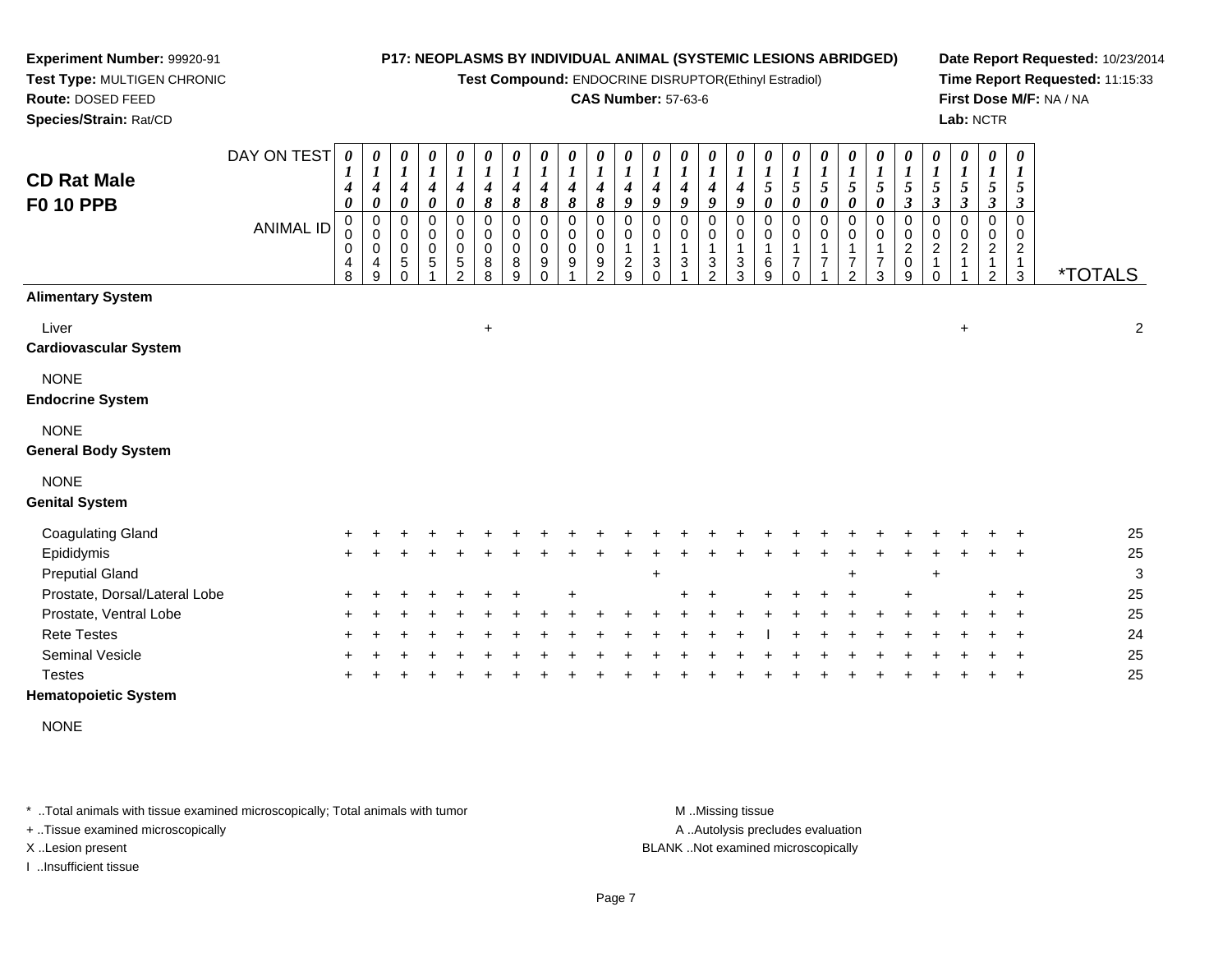DAY ON TEST*0000000000000000000000000*

**Test Compound:** ENDOCRINE DISRUPTOR(Ethinyl Estradiol)

### **CAS Number:** 57-63-6

**Date Report Requested:** 10/23/2014**Time Report Requested:** 11:15:33**First Dose M/F:** NA / NA**Lab:** NCTR

| <b>CD Rat Male</b><br><b>F0 10 PPB</b>         |                  | $\boldsymbol{l}$<br>$\boldsymbol{4}$<br>0 | 1<br>4<br>0           | $\boldsymbol{l}$<br>$\boldsymbol{4}$<br>$\pmb{\theta}$ | $\boldsymbol{l}$<br>$\boldsymbol{4}$<br>0 | $\boldsymbol{l}$<br>$\boldsymbol{4}$<br>0    | $\boldsymbol{l}$<br>$\boldsymbol{4}$<br>8 | 1<br>$\boldsymbol{4}$<br>8            | 1<br>4<br>8                            | $\boldsymbol{l}$<br>4<br>8 | $\boldsymbol{l}$<br>4<br>8        | $\boldsymbol{l}$<br>$\boldsymbol{4}$<br>$\boldsymbol{9}$ | $\boldsymbol{l}$<br>4<br>9    | $\boldsymbol{l}$<br>$\boldsymbol{4}$<br>9 | 1<br>$\boldsymbol{4}$<br>9                                              | 1<br>$\boldsymbol{4}$<br>9                            | 1<br>$\mathfrak{s}$<br>$\pmb{\theta}$ | $\boldsymbol{l}$<br>$\sqrt{5}$<br>0 | 1<br>$\mathfrak{s}$<br>0 | $\boldsymbol{l}$<br>5<br>$\pmb{\theta}$ | $\frac{1}{5}$<br>0                 | $\boldsymbol{l}$<br>5<br>$\boldsymbol{\beta}$               | $\boldsymbol{l}$<br>$\sqrt{5}$<br>$\boldsymbol{\beta}$ | $\boldsymbol{l}$<br>$\sqrt{5}$<br>$\boldsymbol{\beta}$ | 1<br>$\mathfrak{s}$<br>$\mathbf{3}$ | $\boldsymbol{l}$<br>$\mathfrak{s}$<br>$\boldsymbol{\beta}$       |                       |    |
|------------------------------------------------|------------------|-------------------------------------------|-----------------------|--------------------------------------------------------|-------------------------------------------|----------------------------------------------|-------------------------------------------|---------------------------------------|----------------------------------------|----------------------------|-----------------------------------|----------------------------------------------------------|-------------------------------|-------------------------------------------|-------------------------------------------------------------------------|-------------------------------------------------------|---------------------------------------|-------------------------------------|--------------------------|-----------------------------------------|------------------------------------|-------------------------------------------------------------|--------------------------------------------------------|--------------------------------------------------------|-------------------------------------|------------------------------------------------------------------|-----------------------|----|
|                                                | <b>ANIMAL ID</b> | 0<br>0<br>0<br>4<br>8                     | 0<br>0<br>0<br>4<br>9 | 0<br>$\pmb{0}$<br>$\pmb{0}$<br>$\sqrt{5}$<br>$\Omega$  | 0<br>0<br>0<br>5                          | 0<br>0<br>0<br>$\mathbf 5$<br>$\overline{2}$ | 0<br>$\pmb{0}$<br>$\pmb{0}$<br>8<br>8     | 0<br>$\pmb{0}$<br>$\pmb{0}$<br>8<br>9 | 0<br>0<br>$\mathbf 0$<br>9<br>$\Omega$ | 0<br>0<br>0<br>9           | 0<br>0<br>0<br>9<br>$\mathcal{D}$ | 0<br>0<br>$\frac{2}{9}$                                  | 0<br>0<br>3<br>$\overline{0}$ | 0<br>0<br>3                               | 0<br>0<br>$\overline{1}$<br>$\ensuremath{\mathsf{3}}$<br>$\overline{2}$ | 0<br>$\pmb{0}$<br>1<br>$\ensuremath{\mathsf{3}}$<br>3 | 0<br>0<br>1<br>6<br>9                 | 0<br>0<br>$\overline{7}$<br>0       | 0<br>0<br>7              | 0<br>$\pmb{0}$<br>7<br>$\overline{2}$   | 0<br>0<br>1<br>$\overline{7}$<br>3 | 0<br>$\pmb{0}$<br>$\boldsymbol{2}$<br>0<br>$\boldsymbol{9}$ | 0<br>0<br>$\sqrt{2}$<br>$\mathbf{1}$<br>$\Omega$       | 0<br>$\pmb{0}$<br>$\boldsymbol{2}$                     | 0<br>0<br>2<br>$\overline{c}$       | $\pmb{0}$<br>0<br>$\overline{c}$<br>$\mathbf{1}$<br>$\mathbf{3}$ | <i><b>*TOTALS</b></i> |    |
| <b>Integumentary System</b>                    |                  |                                           |                       |                                                        |                                           |                                              |                                           |                                       |                                        |                            |                                   |                                                          |                               |                                           |                                                                         |                                                       |                                       |                                     |                          |                                         |                                    |                                                             |                                                        |                                                        |                                     |                                                                  |                       |    |
| Mammary Gland<br><b>Musculoskeletal System</b> |                  | $+$                                       |                       |                                                        |                                           |                                              |                                           |                                       |                                        |                            |                                   |                                                          |                               |                                           |                                                                         |                                                       |                                       |                                     |                          |                                         |                                    | $\pm$                                                       |                                                        |                                                        |                                     | $\overline{+}$                                                   |                       | 25 |
| <b>NONE</b><br><b>Nervous System</b>           |                  |                                           |                       |                                                        |                                           |                                              |                                           |                                       |                                        |                            |                                   |                                                          |                               |                                           |                                                                         |                                                       |                                       |                                     |                          |                                         |                                    |                                                             |                                                        |                                                        |                                     |                                                                  |                       |    |
| <b>NONE</b><br><b>Respiratory System</b>       |                  |                                           |                       |                                                        |                                           |                                              |                                           |                                       |                                        |                            |                                   |                                                          |                               |                                           |                                                                         |                                                       |                                       |                                     |                          |                                         |                                    |                                                             |                                                        |                                                        |                                     |                                                                  |                       |    |
| <b>NONE</b><br><b>Special Senses System</b>    |                  |                                           |                       |                                                        |                                           |                                              |                                           |                                       |                                        |                            |                                   |                                                          |                               |                                           |                                                                         |                                                       |                                       |                                     |                          |                                         |                                    |                                                             |                                                        |                                                        |                                     |                                                                  |                       |    |
| <b>NONE</b><br><b>Urinary System</b>           |                  |                                           |                       |                                                        |                                           |                                              |                                           |                                       |                                        |                            |                                   |                                                          |                               |                                           |                                                                         |                                                       |                                       |                                     |                          |                                         |                                    |                                                             |                                                        |                                                        |                                     |                                                                  |                       |    |
| <b>NONE</b><br><b>SYSTEMIC LESIONS</b>         |                  |                                           |                       |                                                        |                                           |                                              |                                           |                                       |                                        |                            |                                   |                                                          |                               |                                           |                                                                         |                                                       |                                       |                                     |                          |                                         |                                    |                                                             |                                                        |                                                        |                                     |                                                                  |                       |    |
|                                                |                  |                                           |                       |                                                        |                                           |                                              |                                           |                                       |                                        |                            |                                   |                                                          |                               |                                           |                                                                         |                                                       |                                       |                                     |                          |                                         |                                    |                                                             |                                                        |                                                        |                                     |                                                                  |                       |    |

Multiple Organn  $+$ <sup>+</sup> <sup>+</sup> <sup>+</sup> <sup>+</sup> <sup>+</sup> <sup>+</sup> <sup>+</sup> <sup>+</sup> <sup>+</sup> <sup>+</sup> <sup>+</sup> <sup>+</sup> <sup>+</sup> <sup>+</sup> <sup>+</sup> <sup>+</sup> <sup>+</sup> <sup>+</sup> <sup>+</sup> <sup>+</sup> <sup>+</sup> <sup>+</sup> <sup>+</sup> <sup>+</sup> <sup>25</sup>

\* ..Total animals with tissue examined microscopically; Total animals with tumor **M** ...Missing tissue M ...Missing tissue

+ ..Tissue examined microscopically

**Experiment Number:** 99920-91**Test Type:** MULTIGEN CHRONIC

**Route:** DOSED FEED**Species/Strain:** Rat/CD

I ..Insufficient tissue

A .. Autolysis precludes evaluation X ..Lesion present BLANK ..Not examined microscopically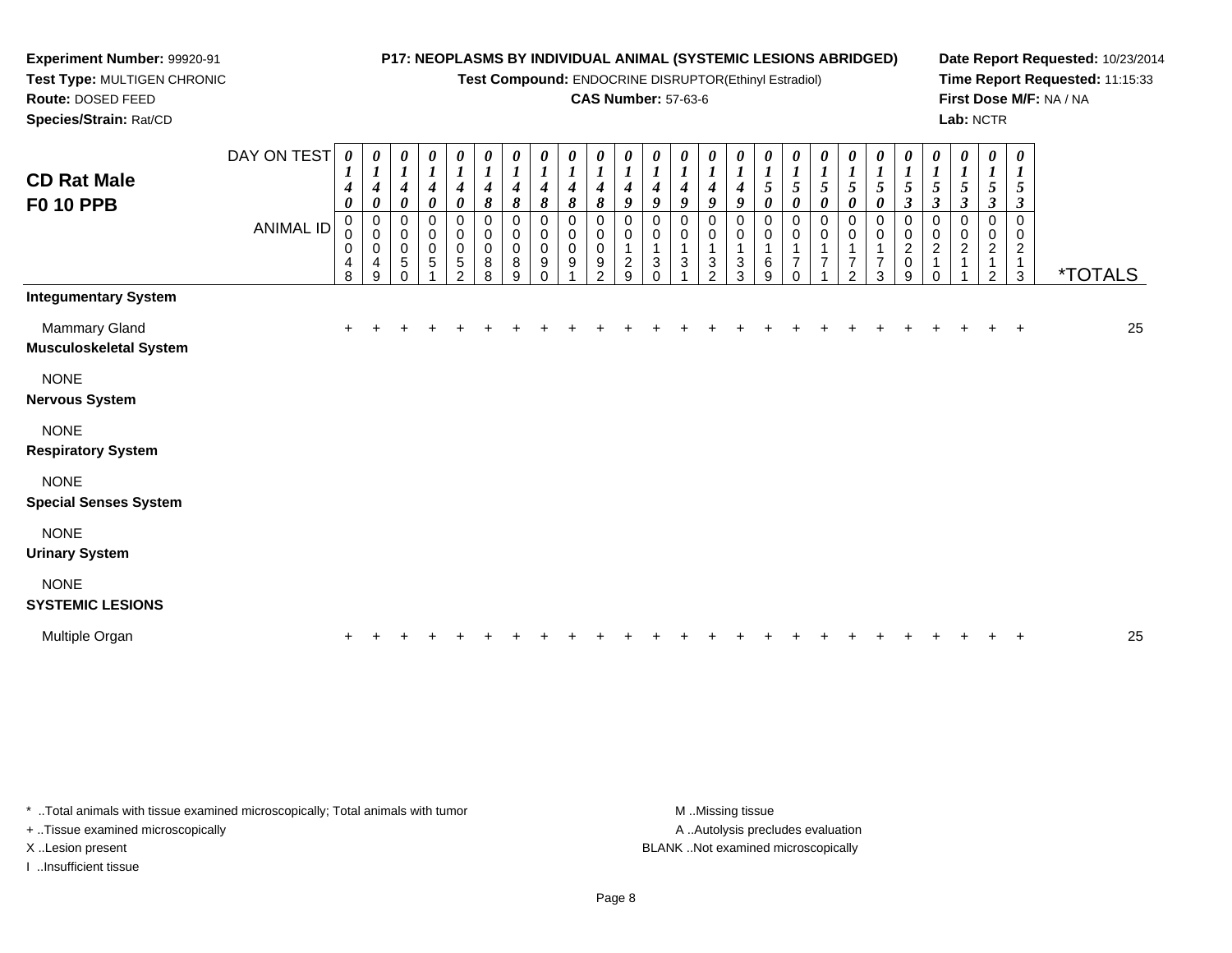**Test Compound:** ENDOCRINE DISRUPTOR(Ethinyl Estradiol)

### **CAS Number:** 57-63-6

**Date Report Requested:** 10/23/2014**Time Report Requested:** 11:15:34**First Dose M/F:** NA / NA**Lab:** NCTR

| <b>CD Rat Male</b><br><b>F0 50 PPB</b>                         | DAY ON TEST<br><b>ANIMAL ID</b> | 0<br>4<br>0<br>$\Omega$<br>0<br>0<br>$\frac{5}{3}$ | 0<br>$\boldsymbol{l}$<br>$\boldsymbol{4}$<br>$\boldsymbol{\theta}$<br>$\mathbf 0$<br>$\mathbf 0$<br>$\mathbf 0$<br>$\sqrt{5}$<br>4 | 0<br>$\boldsymbol{l}$<br>4<br>0<br>$\mathbf 0$<br>0<br>0<br>5<br>5 | 0<br>$\boldsymbol{l}$<br>$\boldsymbol{4}$<br>0<br>$\Omega$<br>0<br>0<br>$\begin{array}{c} 5 \\ 6 \end{array}$ | $\boldsymbol{\theta}$<br>$\boldsymbol{l}$<br>$\boldsymbol{4}$<br>0<br>$\mathbf 0$<br>0<br>$\mathbf 0$<br>$\sqrt{5}$<br>$\overline{7}$ | 0<br>4<br>8<br>$\Omega$<br>0<br>$\mathbf 0$<br>9<br>3 | 0<br>$\boldsymbol{l}$<br>$\boldsymbol{4}$<br>8<br>$\Omega$<br>0<br>0<br>9<br>$\overline{A}$ | 0<br>$\boldsymbol{l}$<br>$\boldsymbol{4}$<br>$\pmb{8}$<br>$\mathbf 0$<br>$\mathbf 0$<br>$\mathbf 0$<br>$\begin{array}{c} 9 \\ 5 \end{array}$ | 0<br>$\boldsymbol{l}$<br>4<br>8<br>$\mathbf 0$<br>0<br>$\mathbf 0$<br>9<br>$6\phantom{a}$ | 0<br>$\boldsymbol{l}$<br>$\boldsymbol{4}$<br>$\pmb{8}$<br>$\mathbf 0$<br>0<br>$\mathbf 0$<br>$\frac{9}{7}$ | 0<br>$\boldsymbol{l}$<br>$\boldsymbol{4}$<br>$\boldsymbol{9}$<br>$\mathbf 0$<br>0<br>$\mathbf 1$<br>$\mathbf{3}$<br>$\Delta$ | 0<br>$\boldsymbol{4}$<br>9<br>$\mathbf 0$<br>0<br>3<br>5 | 0<br>$\boldsymbol{l}$<br>$\boldsymbol{4}$<br>9<br>$\mathbf 0$<br>$\mathsf{O}\xspace$<br>$\mathbf{1}$<br>$\frac{3}{6}$ | $\boldsymbol{\theta}$<br>$\boldsymbol{l}$<br>$\boldsymbol{4}$<br>$\boldsymbol{9}$<br>$\mathbf 0$<br>$\pmb{0}$<br>$\mathbf{1}$<br>$\frac{3}{7}$ | 0<br>$\boldsymbol{l}$<br>$\boldsymbol{4}$<br>9<br>$\Omega$<br>$\mathbf 0$<br>$\mathbf{1}$<br>3<br>8 | 0<br>$\boldsymbol{l}$<br>5<br>$\boldsymbol{\theta}$<br>$\Omega$<br>$\mathbf 0$<br>7<br>$\boldsymbol{\Lambda}$ | $\boldsymbol{\theta}$<br>$\boldsymbol{l}$<br>5<br>$\boldsymbol{\theta}$<br>$\mathbf 0$<br>0<br>$\mathbf 1$<br>$\overline{7}$<br>5 | 0<br>$\mathbf{I}$<br>5<br>0<br>$\Omega$<br>$\mathbf 0$<br>7<br>6 | 0<br>$\boldsymbol{l}$<br>5<br>0<br>$\mathbf 0$<br>$\mathbf 0$<br>7<br>$\overline{7}$ | 0<br>$\boldsymbol{l}$<br>5<br>$\boldsymbol{\theta}$<br>$\mathbf 0$<br>$\mathbf 0$<br>$\mathbf{1}$<br>$\overline{7}$<br>8 | 0<br>$\boldsymbol{l}$<br>5<br>$\boldsymbol{\beta}$<br>$\mathbf 0$<br>0<br>$\overline{a}$<br>$\mathbf{1}$ | 0<br>$\boldsymbol{l}$<br>5<br>$\boldsymbol{\beta}$<br>$\mathbf 0$<br>0<br>$\overline{c}$<br>$\mathbf{1}$<br>5 | 0<br>$\boldsymbol{l}$<br>5<br>$\boldsymbol{\beta}$<br>$\mathbf 0$<br>0<br>$\overline{2}$<br>1<br>6 | 0<br>$\boldsymbol{I}$<br>5<br>$\boldsymbol{\beta}$<br>$\mathbf 0$<br>0<br>$\overline{a}$ | $\pmb{\theta}$<br>$\boldsymbol{l}$<br>$\sqrt{5}$<br>$\boldsymbol{\beta}$<br>$\mathbf 0$<br>$\mathbf 0$<br>$\boldsymbol{2}$<br>$\mathbf{1}$<br>8 | 0<br>$\boldsymbol{\theta}$<br>6<br>$\boldsymbol{\beta}$<br>$\mathbf 0$<br>0<br>0<br>0 | <i><b>*TOTALS</b></i>            |
|----------------------------------------------------------------|---------------------------------|----------------------------------------------------|------------------------------------------------------------------------------------------------------------------------------------|--------------------------------------------------------------------|---------------------------------------------------------------------------------------------------------------|---------------------------------------------------------------------------------------------------------------------------------------|-------------------------------------------------------|---------------------------------------------------------------------------------------------|----------------------------------------------------------------------------------------------------------------------------------------------|-------------------------------------------------------------------------------------------|------------------------------------------------------------------------------------------------------------|------------------------------------------------------------------------------------------------------------------------------|----------------------------------------------------------|-----------------------------------------------------------------------------------------------------------------------|------------------------------------------------------------------------------------------------------------------------------------------------|-----------------------------------------------------------------------------------------------------|---------------------------------------------------------------------------------------------------------------|-----------------------------------------------------------------------------------------------------------------------------------|------------------------------------------------------------------|--------------------------------------------------------------------------------------|--------------------------------------------------------------------------------------------------------------------------|----------------------------------------------------------------------------------------------------------|---------------------------------------------------------------------------------------------------------------|----------------------------------------------------------------------------------------------------|------------------------------------------------------------------------------------------|-------------------------------------------------------------------------------------------------------------------------------------------------|---------------------------------------------------------------------------------------|----------------------------------|
| <b>Alimentary System</b>                                       |                                 |                                                    |                                                                                                                                    |                                                                    |                                                                                                               |                                                                                                                                       |                                                       |                                                                                             |                                                                                                                                              |                                                                                           |                                                                                                            |                                                                                                                              |                                                          |                                                                                                                       |                                                                                                                                                |                                                                                                     |                                                                                                               |                                                                                                                                   |                                                                  |                                                                                      |                                                                                                                          |                                                                                                          |                                                                                                               |                                                                                                    |                                                                                          |                                                                                                                                                 |                                                                                       |                                  |
| Esophagus<br>Liver<br>Pancreas<br><b>Cardiovascular System</b> |                                 |                                                    |                                                                                                                                    |                                                                    |                                                                                                               |                                                                                                                                       |                                                       |                                                                                             |                                                                                                                                              |                                                                                           |                                                                                                            |                                                                                                                              |                                                          |                                                                                                                       |                                                                                                                                                |                                                                                                     |                                                                                                               |                                                                                                                                   |                                                                  |                                                                                      |                                                                                                                          |                                                                                                          |                                                                                                               |                                                                                                    |                                                                                          |                                                                                                                                                 | A<br>Α                                                                                | $\mathbf 1$<br>25<br>$\mathbf 0$ |
| <b>Blood Vessel</b>                                            |                                 |                                                    |                                                                                                                                    |                                                                    |                                                                                                               |                                                                                                                                       |                                                       |                                                                                             |                                                                                                                                              |                                                                                           |                                                                                                            |                                                                                                                              |                                                          |                                                                                                                       |                                                                                                                                                |                                                                                                     |                                                                                                               |                                                                                                                                   |                                                                  |                                                                                      |                                                                                                                          |                                                                                                          |                                                                                                               |                                                                                                    |                                                                                          |                                                                                                                                                 | $\ddot{}$                                                                             | 1                                |
| Heart                                                          |                                 |                                                    |                                                                                                                                    |                                                                    |                                                                                                               |                                                                                                                                       |                                                       |                                                                                             |                                                                                                                                              |                                                                                           |                                                                                                            |                                                                                                                              |                                                          |                                                                                                                       |                                                                                                                                                |                                                                                                     |                                                                                                               |                                                                                                                                   |                                                                  |                                                                                      |                                                                                                                          |                                                                                                          |                                                                                                               |                                                                                                    |                                                                                          |                                                                                                                                                 | $\ddot{}$                                                                             | 1                                |
| <b>Endocrine System</b>                                        |                                 |                                                    |                                                                                                                                    |                                                                    |                                                                                                               |                                                                                                                                       |                                                       |                                                                                             |                                                                                                                                              |                                                                                           |                                                                                                            |                                                                                                                              |                                                          |                                                                                                                       |                                                                                                                                                |                                                                                                     |                                                                                                               |                                                                                                                                   |                                                                  |                                                                                      |                                                                                                                          |                                                                                                          |                                                                                                               |                                                                                                    |                                                                                          |                                                                                                                                                 |                                                                                       |                                  |
| <b>Adrenal Cortex</b>                                          |                                 |                                                    |                                                                                                                                    |                                                                    |                                                                                                               |                                                                                                                                       |                                                       |                                                                                             |                                                                                                                                              |                                                                                           |                                                                                                            |                                                                                                                              |                                                          |                                                                                                                       |                                                                                                                                                |                                                                                                     |                                                                                                               |                                                                                                                                   |                                                                  |                                                                                      |                                                                                                                          |                                                                                                          |                                                                                                               |                                                                                                    |                                                                                          |                                                                                                                                                 |                                                                                       | 26                               |
| Adrenal Medulla                                                |                                 |                                                    |                                                                                                                                    |                                                                    |                                                                                                               |                                                                                                                                       |                                                       |                                                                                             |                                                                                                                                              |                                                                                           |                                                                                                            |                                                                                                                              |                                                          |                                                                                                                       |                                                                                                                                                |                                                                                                     |                                                                                                               |                                                                                                                                   |                                                                  |                                                                                      |                                                                                                                          |                                                                                                          |                                                                                                               |                                                                                                    |                                                                                          |                                                                                                                                                 |                                                                                       | 26                               |
| <b>Pituitary Gland</b>                                         |                                 |                                                    |                                                                                                                                    |                                                                    |                                                                                                               |                                                                                                                                       |                                                       |                                                                                             |                                                                                                                                              |                                                                                           |                                                                                                            |                                                                                                                              |                                                          |                                                                                                                       |                                                                                                                                                |                                                                                                     |                                                                                                               |                                                                                                                                   |                                                                  |                                                                                      |                                                                                                                          |                                                                                                          |                                                                                                               |                                                                                                    |                                                                                          |                                                                                                                                                 |                                                                                       | 25                               |
| <b>Thyroid Gland</b><br><b>General Body System</b>             |                                 |                                                    |                                                                                                                                    |                                                                    |                                                                                                               |                                                                                                                                       |                                                       |                                                                                             |                                                                                                                                              |                                                                                           |                                                                                                            |                                                                                                                              |                                                          |                                                                                                                       |                                                                                                                                                |                                                                                                     |                                                                                                               |                                                                                                                                   |                                                                  |                                                                                      |                                                                                                                          |                                                                                                          |                                                                                                               |                                                                                                    |                                                                                          |                                                                                                                                                 | A                                                                                     | 25                               |
| <b>NONE</b><br><b>Genital System</b>                           |                                 |                                                    |                                                                                                                                    |                                                                    |                                                                                                               |                                                                                                                                       |                                                       |                                                                                             |                                                                                                                                              |                                                                                           |                                                                                                            |                                                                                                                              |                                                          |                                                                                                                       |                                                                                                                                                |                                                                                                     |                                                                                                               |                                                                                                                                   |                                                                  |                                                                                      |                                                                                                                          |                                                                                                          |                                                                                                               |                                                                                                    |                                                                                          |                                                                                                                                                 |                                                                                       |                                  |
| Coagulating Gland                                              |                                 |                                                    |                                                                                                                                    |                                                                    |                                                                                                               |                                                                                                                                       |                                                       |                                                                                             |                                                                                                                                              |                                                                                           |                                                                                                            |                                                                                                                              |                                                          |                                                                                                                       |                                                                                                                                                |                                                                                                     |                                                                                                               |                                                                                                                                   |                                                                  |                                                                                      |                                                                                                                          |                                                                                                          |                                                                                                               |                                                                                                    |                                                                                          |                                                                                                                                                 |                                                                                       | 24                               |
| Epididymis                                                     |                                 |                                                    |                                                                                                                                    |                                                                    |                                                                                                               |                                                                                                                                       |                                                       |                                                                                             |                                                                                                                                              |                                                                                           |                                                                                                            |                                                                                                                              |                                                          |                                                                                                                       |                                                                                                                                                |                                                                                                     |                                                                                                               |                                                                                                                                   |                                                                  |                                                                                      |                                                                                                                          |                                                                                                          |                                                                                                               |                                                                                                    |                                                                                          |                                                                                                                                                 |                                                                                       | 26                               |
| <b>Preputial Gland</b>                                         |                                 |                                                    |                                                                                                                                    |                                                                    |                                                                                                               |                                                                                                                                       |                                                       |                                                                                             |                                                                                                                                              |                                                                                           |                                                                                                            |                                                                                                                              |                                                          |                                                                                                                       |                                                                                                                                                |                                                                                                     |                                                                                                               |                                                                                                                                   |                                                                  |                                                                                      | $\div$                                                                                                                   |                                                                                                          |                                                                                                               | $\div$                                                                                             |                                                                                          |                                                                                                                                                 |                                                                                       | $\overline{a}$                   |
| Prostate, Dorsal/Lateral Lobe                                  |                                 |                                                    |                                                                                                                                    |                                                                    |                                                                                                               |                                                                                                                                       |                                                       |                                                                                             |                                                                                                                                              |                                                                                           |                                                                                                            |                                                                                                                              |                                                          |                                                                                                                       |                                                                                                                                                |                                                                                                     |                                                                                                               |                                                                                                                                   |                                                                  |                                                                                      |                                                                                                                          |                                                                                                          |                                                                                                               |                                                                                                    |                                                                                          |                                                                                                                                                 |                                                                                       | 26                               |
| Prostate, Ventral Lobe                                         |                                 | $\ddot{}$                                          |                                                                                                                                    |                                                                    |                                                                                                               |                                                                                                                                       |                                                       |                                                                                             |                                                                                                                                              |                                                                                           |                                                                                                            |                                                                                                                              |                                                          |                                                                                                                       |                                                                                                                                                |                                                                                                     |                                                                                                               |                                                                                                                                   |                                                                  |                                                                                      |                                                                                                                          |                                                                                                          |                                                                                                               |                                                                                                    |                                                                                          |                                                                                                                                                 |                                                                                       | 26                               |

\* ..Total animals with tissue examined microscopically; Total animals with tumor **M** . Missing tissue M ..Missing tissue A ..Autolysis precludes evaluation + ..Tissue examined microscopically X ..Lesion present BLANK ..Not examined microscopicallyI ..Insufficient tissue

**Experiment Number:** 99920-91**Test Type:** MULTIGEN CHRONIC

**Route:** DOSED FEED**Species/Strain:** Rat/CD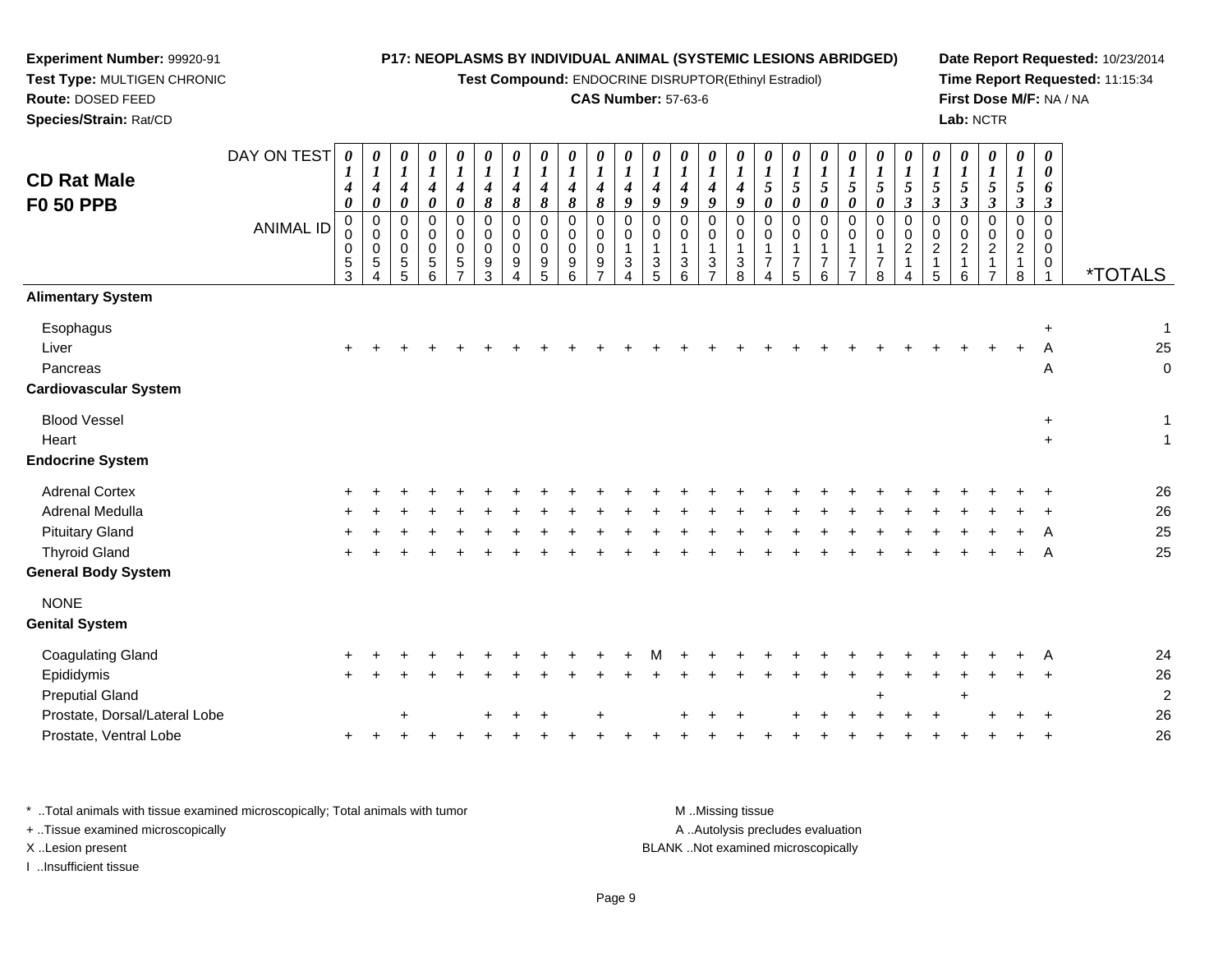**Test Compound:** ENDOCRINE DISRUPTOR(Ethinyl Estradiol)

#### **CAS Number:** 57-63-6

*01*

*01*

*01*

*0*

*01*

*01*

*01*

*01*

*0*

*01*

*01*

*01*

**Date Report Requested:** 10/23/2014**Time Report Requested:** 11:15:34**First Dose M/F:** NA / NA**Lab:** NCTR

> *00*

**Test Type:** MULTIGEN CHRONIC**Route:** DOSED FEED **Species/Strain:** Rat/CDDAY ON TEST**CD Rat MaleF0 50 PPB***0 1 4 00 1 4 00 1 4 00 1 4 00 1 4 00 1 4 80 1 4 80 1 4 80 1 4 80 1 4 80 1 4 90 1 4 901*

**Experiment Number:** 99920-91

ANIMAL ID 0 0 0 5 3 $\ddot{}$  0 0 0 5 4 0 0 0 5 5 0 0 0 5 6 0 0 0 5 7 0 0 0 9 3 0 0 0 9 4 0 0 0 9 5 0 0 0 9 6 0 0 0 9 7 0 0 1 3 4 0 0 1 3 5 *4 9* 0 0 1 3 6 *4 9* 0 0 1 3 7 *4 9* 0 0 1 3 8 *5 0* 0 0 1 7 4 *1 5 0* 0 0 1 7 5 *5 0* 0 0 1 7 6 $\ddot{}$  *5 0* 0 0 1 7 7 *5 0* 0 0 1 7 8 *5 3* 0 0 2 1 4 *1 5 3* 0 0 2 1 5 *5 3* 0 0 2 1 6 $\ddot{}$  *5 3* 0 0 2 1 7 *5 3* 0 0 2 1 8 $\ddot{}$  *6 3* 0 0 0 0 $\mathbf{1}$ <sup>1</sup> \*TOTALS25 Rete Testes <sup>+</sup> <sup>+</sup> <sup>+</sup> <sup>+</sup> <sup>+</sup> <sup>+</sup> <sup>+</sup> <sup>+</sup> <sup>+</sup> <sup>+</sup> <sup>+</sup> <sup>+</sup> <sup>+</sup> <sup>+</sup> <sup>+</sup> <sup>+</sup> <sup>+</sup> <sup>+</sup> <sup>+</sup> <sup>+</sup> <sup>I</sup> <sup>+</sup> <sup>+</sup> <sup>+</sup> <sup>+</sup> <sup>+</sup> <sup>25</sup> Seminal Vesiclee + <sup>+</sup> <sup>+</sup> <sup>+</sup> <sup>+</sup> <sup>+</sup> <sup>+</sup> <sup>+</sup> <sup>+</sup> <sup>+</sup> <sup>+</sup> <sup>+</sup> <sup>+</sup> <sup>+</sup> <sup>+</sup> <sup>+</sup> <sup>+</sup> <sup>+</sup> <sup>+</sup> <sup>+</sup> <sup>+</sup> <sup>+</sup> <sup>+</sup> <sup>+</sup> <sup>+</sup> <sup>A</sup>A 25 **Testes**  <sup>+</sup> <sup>+</sup> <sup>+</sup> <sup>+</sup> <sup>+</sup> <sup>+</sup> <sup>+</sup> <sup>+</sup> <sup>+</sup> <sup>+</sup> <sup>+</sup> <sup>+</sup> <sup>+</sup> <sup>+</sup> <sup>+</sup> <sup>+</sup> <sup>+</sup> <sup>+</sup> <sup>+</sup> <sup>+</sup> <sup>+</sup> <sup>+</sup> <sup>+</sup> <sup>+</sup> <sup>+</sup> <sup>+</sup> <sup>26</sup> **Hematopoietic System**Bone Marrow <sup>+</sup> <sup>+</sup> <sup>+</sup> <sup>+</sup> <sup>+</sup> <sup>+</sup> <sup>+</sup> <sup>+</sup> <sup>+</sup> <sup>+</sup> <sup>+</sup> <sup>+</sup> <sup>+</sup> <sup>+</sup> <sup>+</sup> <sup>+</sup> <sup>+</sup> <sup>+</sup> <sup>+</sup> <sup>+</sup> <sup>+</sup> <sup>+</sup> <sup>+</sup> <sup>+</sup> <sup>+</sup> <sup>A</sup> <sup>25</sup> Spleenn  $+$  <sup>+</sup> <sup>+</sup> <sup>+</sup> <sup>+</sup> <sup>+</sup> <sup>+</sup> <sup>+</sup> <sup>+</sup> <sup>+</sup> <sup>+</sup> <sup>+</sup> <sup>+</sup> <sup>+</sup> <sup>+</sup> <sup>+</sup> <sup>+</sup> <sup>+</sup> <sup>+</sup> <sup>+</sup> <sup>+</sup> <sup>+</sup> <sup>+</sup> <sup>+</sup> <sup>+</sup> <sup>A</sup>A 25 **Thymus**  <sup>+</sup> <sup>+</sup> <sup>+</sup> <sup>+</sup> <sup>+</sup> <sup>+</sup> <sup>+</sup> <sup>+</sup> <sup>+</sup> <sup>+</sup> <sup>+</sup> <sup>+</sup> <sup>+</sup> <sup>+</sup> <sup>+</sup> <sup>+</sup> <sup>+</sup> <sup>+</sup> <sup>+</sup> <sup>+</sup> <sup>+</sup> <sup>+</sup> <sup>+</sup> <sup>+</sup> <sup>+</sup> <sup>A</sup>A 25 **Integumentary System**Mammary Gland $\alpha$  + <sup>+</sup> <sup>+</sup> <sup>+</sup> <sup>+</sup> <sup>+</sup> <sup>+</sup> <sup>+</sup> <sup>+</sup> <sup>+</sup> <sup>+</sup> <sup>+</sup> <sup>+</sup> <sup>+</sup> <sup>+</sup> <sup>+</sup> <sup>+</sup> <sup>+</sup> <sup>+</sup> <sup>+</sup> <sup>+</sup> <sup>+</sup> <sup>+</sup> <sup>+</sup> <sup>+</sup> <sup>I</sup> <sup>25</sup> **Skin**  $\ddot{\phantom{a}}$  +  $+$  1 **Musculoskeletal System**Bone $e$  + <sup>+</sup> <sup>+</sup> <sup>+</sup> <sup>+</sup> <sup>+</sup> <sup>+</sup> <sup>+</sup> <sup>+</sup> <sup>+</sup> <sup>+</sup> <sup>+</sup> <sup>+</sup> <sup>+</sup> <sup>+</sup> <sup>+</sup> <sup>+</sup> <sup>+</sup> <sup>+</sup> <sup>+</sup> <sup>+</sup> <sup>+</sup> <sup>+</sup> <sup>+</sup> <sup>+</sup> <sup>+</sup> <sup>26</sup> **Nervous SystemBrain**  $+$  $+$  1 Spinal Cordd and the contract of the contract of the contract of the contract of the contract of the contract of the contract of the contract of the contract of the contract of the contract of the contract of the contract of the cont A 0 **Respiratory System**Lung <sup>+</sup> $+$  1 **Trachea** а в най-верности на селото на селото на селото на селото на селото на селото на селото на селото на селото на<br>Селото на селото на селото на селото на селото на селото на селото на селото на селото на селото на селото на  $+$  1 **Special Senses System**

\* ..Total animals with tissue examined microscopically; Total animals with tumor M ...Missing tissue M ...Missing tissue A ..Autolysis precludes evaluation + ..Tissue examined microscopically X ..Lesion present BLANK ..Not examined microscopicallyI ..Insufficient tissue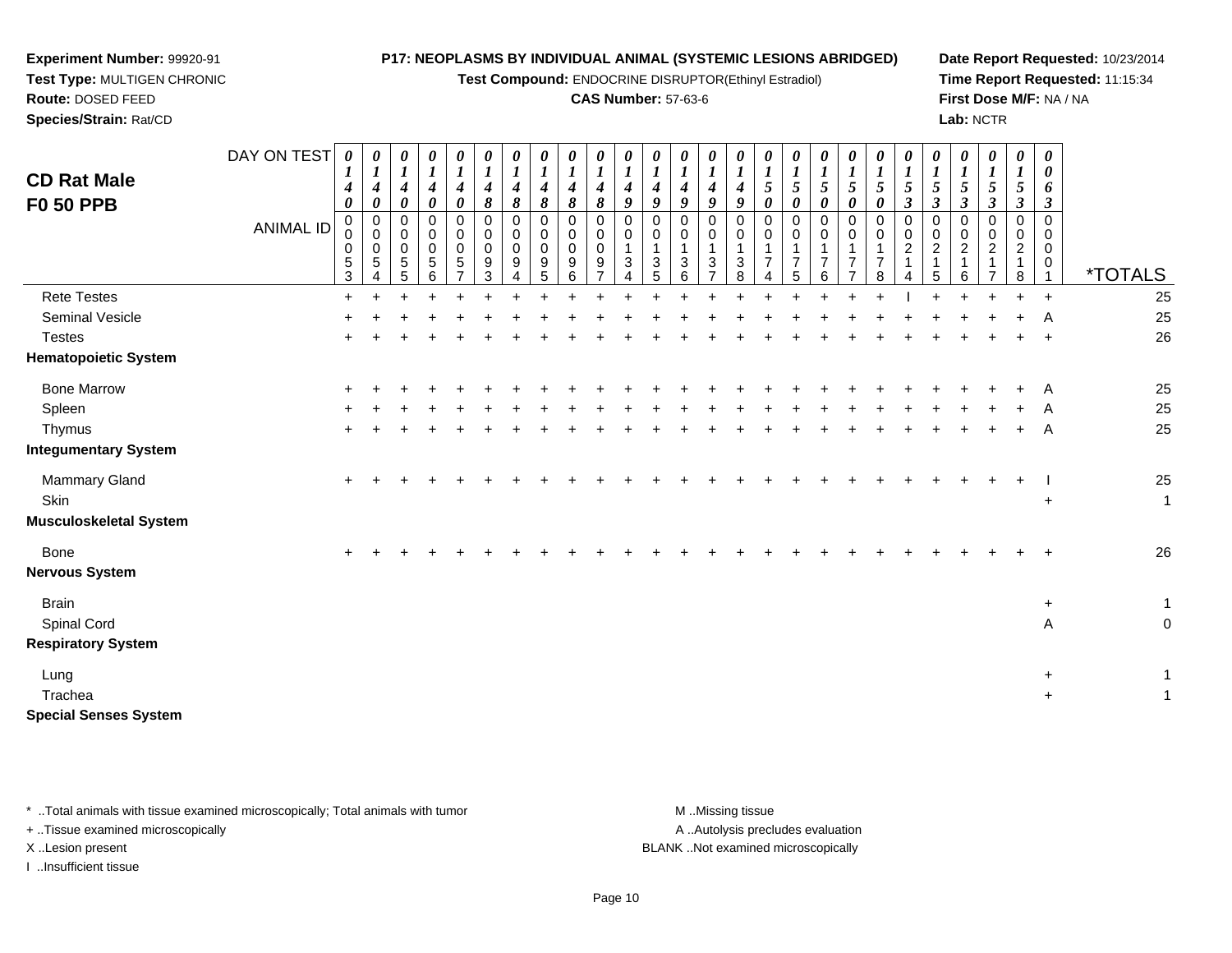| <b>Experiment Number: 99920-91</b><br>Test Type: MULTIGEN CHRONIC<br>Route: DOSED FEED<br>Species/Strain: Rat/CD |                                 |             |                                                |                                                                  |                                                     |                       |                                                |                                       |                            |   |   | <b>P17: NEOPLASMS BY INDIVIDUAL ANIMAL (SYSTEMIC LESIONS ABRIDGED)</b><br>Test Compound: ENDOCRINE DISRUPTOR(Ethinyl Estradiol)<br><b>CAS Number: 57-63-6</b> |              |                            |                  |   |  |                                   |               |               |   |        | Lab: NCTR                            |                                                  | First Dose M/F: NA / NA | Date Report Requested: 10/23/2014<br>Time Report Requested: 11:15:34 |
|------------------------------------------------------------------------------------------------------------------|---------------------------------|-------------|------------------------------------------------|------------------------------------------------------------------|-----------------------------------------------------|-----------------------|------------------------------------------------|---------------------------------------|----------------------------|---|---|---------------------------------------------------------------------------------------------------------------------------------------------------------------|--------------|----------------------------|------------------|---|--|-----------------------------------|---------------|---------------|---|--------|--------------------------------------|--------------------------------------------------|-------------------------|----------------------------------------------------------------------|
| <b>CD Rat Male</b><br><b>F0 50 PPB</b>                                                                           | DAY ON TEST<br><b>ANIMAL ID</b> | 0<br>0<br>5 | $\boldsymbol{\theta}$<br>$\boldsymbol{\theta}$ | $\boldsymbol{\theta}$<br>$\boldsymbol{\theta}$<br>$\pmb{0}$<br>5 | $\boldsymbol{\theta}$<br>$\boldsymbol{\theta}$<br>0 | $\boldsymbol{\theta}$ | $\boldsymbol{\theta}$<br>8<br>0<br>0<br>9<br>З | $\boldsymbol{\theta}$<br>Ō.<br>0<br>0 | $\boldsymbol{\theta}$<br>8 | 8 | 8 |                                                                                                                                                               | U.<br>9<br>0 | 0<br>9<br>0<br>0<br>3<br>6 | 9<br>0<br>0<br>3 | 8 |  | $\boldsymbol{\theta}$<br>$\theta$ | 0<br>$\theta$ | $\theta$<br>8 | 0 | 0<br>ี | $\boldsymbol{\theta}$<br>0<br>0<br>2 | $\theta$<br>$\mathcal{L}$<br>3<br>$\overline{2}$ | 0<br>0<br>o             | <i><b>*TOTALS</b></i>                                                |
| <b>NONE</b><br><b>Urinary System</b><br>Kidney<br><b>Urinary Bladder</b>                                         |                                 |             |                                                |                                                                  |                                                     |                       |                                                |                                       |                            |   |   |                                                                                                                                                               |              |                            |                  |   |  |                                   |               |               |   |        |                                      |                                                  | A<br>$\ddot{}$          | 25                                                                   |

**SYSTEMIC LESIONS**Multiple Organn  $+$ <sup>+</sup> <sup>+</sup> <sup>+</sup> <sup>+</sup> <sup>+</sup> <sup>+</sup> <sup>+</sup> <sup>+</sup> <sup>+</sup> <sup>+</sup> <sup>+</sup> <sup>+</sup> <sup>+</sup> <sup>+</sup> <sup>+</sup> <sup>+</sup> <sup>+</sup> <sup>+</sup> <sup>+</sup> <sup>+</sup> <sup>+</sup> <sup>+</sup> <sup>+</sup> <sup>+</sup> <sup>+</sup> <sup>26</sup>

\* ..Total animals with tissue examined microscopically; Total animals with tumor M..Missing tissue M ..Missing tissue

+ ..Tissue examined microscopically

I ..Insufficient tissue

A ..Autolysis precludes evaluation X ..Lesion present BLANK ..Not examined microscopically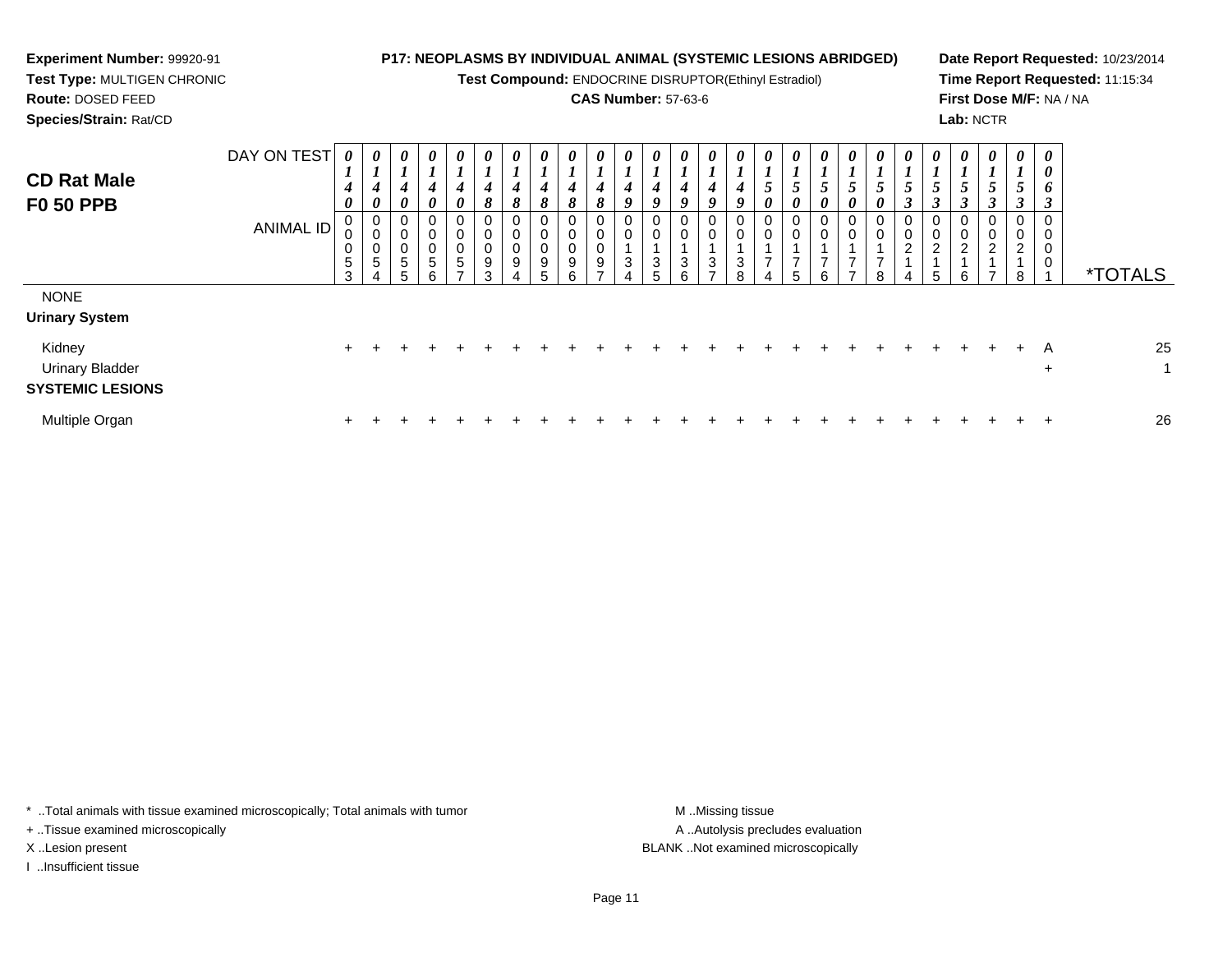**Test Compound:** ENDOCRINE DISRUPTOR(Ethinyl Estradiol)

### **CAS Number:** 57-63-6

**Date Report Requested:** 10/23/2014**Time Report Requested:** 11:15:34**First Dose M/F:** NA / NA**Lab:** NCTR

| Species/Strain: Rat/CD                             |                  |                                 |                                        |                                                 |                                                      |                                      |                                                      |                                              |                            |                                                     |                                                         |                                                   |                                                                        |                                                             |                                                    |                                          |                                                  |                                                                 |                         |                                               |                                              |                                             |                          |                          | Lab: NCTR                                       |                                                    |                       |
|----------------------------------------------------|------------------|---------------------------------|----------------------------------------|-------------------------------------------------|------------------------------------------------------|--------------------------------------|------------------------------------------------------|----------------------------------------------|----------------------------|-----------------------------------------------------|---------------------------------------------------------|---------------------------------------------------|------------------------------------------------------------------------|-------------------------------------------------------------|----------------------------------------------------|------------------------------------------|--------------------------------------------------|-----------------------------------------------------------------|-------------------------|-----------------------------------------------|----------------------------------------------|---------------------------------------------|--------------------------|--------------------------|-------------------------------------------------|----------------------------------------------------|-----------------------|
| <b>CD Rat Male</b><br><b>F1 CONTROL</b>            | DAY ON TEST      | 0<br>6<br>0                     | 0<br>$\boldsymbol{l}$<br>6<br>$\bf{l}$ | 0<br>$\boldsymbol{l}$<br>6                      | 0<br>$\boldsymbol{l}$<br>6                           | 6                                    | 0<br>6                                               | $\boldsymbol{\theta}$<br>6                   | 0<br>$\boldsymbol{l}$<br>6 | 0<br>6                                              | $\boldsymbol{\theta}$<br>6                              | 6<br>$\mathbf{I}$                                 | 0<br>6                                                                 | 0<br>6                                                      | $\boldsymbol{\theta}$<br>$\boldsymbol{l}$<br>6     | 0<br>$\mathbf{I}$<br>6<br>$\overline{2}$ | 0<br>6<br>$\overline{2}$                         | $\boldsymbol{l}$<br>6<br>$\overline{2}$                         | 0<br>6                  | 0<br>6                                        | 0                                            | 0<br>6<br>$\boldsymbol{2}$                  | $\overline{2}$           | 0<br>6<br>$\overline{2}$ | $\boldsymbol{\theta}$<br>1<br>6<br>$\mathbf{3}$ | 0<br>$\boldsymbol{l}$<br>6<br>$\boldsymbol{\beta}$ |                       |
|                                                    | <b>ANIMAL ID</b> | 0<br>0<br>4<br>$\mathbf 3$<br>3 | 0<br>$\boldsymbol{0}$<br>$\frac{2}{6}$ | 0<br>$\mathbf 0$<br>$\frac{2}{6}$<br>$\sqrt{5}$ | $\mathbf 0$<br>$\pmb{0}$<br>$\overline{c}$<br>6<br>6 | $\mathbf 0$<br>$\boldsymbol{2}$<br>6 | 0<br>$\mathsf{O}\xspace$<br>$\overline{2}$<br>6<br>8 | 0<br>$\mathbf 0$<br>$\overline{a}$<br>6<br>9 | 0<br>0<br>3<br>0<br>6      | 0<br>$\mathbf 0$<br>3<br>$\pmb{0}$<br>$\rightarrow$ | 0<br>$\mathbf 0$<br>$\ensuremath{\mathsf{3}}$<br>0<br>8 | $\mathbf 0$<br>$\pmb{0}$<br>3<br>$\mathbf 0$<br>9 | 0<br>$\pmb{0}$<br>$\ensuremath{\mathsf{3}}$<br>$\,$ 5 $\,$<br>$\Omega$ | 0<br>$\mathbf 0$<br>$\ensuremath{\mathsf{3}}$<br>$\sqrt{5}$ | $\mathbf 0$<br>$\mathbf 0$<br>$\sqrt{3}$<br>9<br>3 | 0<br>$\boldsymbol{0}$<br>3<br>0<br>5     | 0<br>$\pmb{0}$<br>$\ensuremath{\mathsf{3}}$<br>4 | $\mathbf 0$<br>$\pmb{0}$<br>$\ensuremath{\mathsf{3}}$<br>4<br>8 | $\Omega$<br>3<br>4<br>9 | $\mathbf 0$<br>$\ensuremath{\mathsf{3}}$<br>9 | $\Omega$<br>$\mathbf 0$<br>$\mathbf{3}$<br>9 | 0<br>$\mathbf 0$<br>3<br>9<br>$\mathcal{D}$ | 4<br>3<br>$\mathfrak{p}$ | 0<br>$\pmb{0}$<br>4<br>3 | 0<br>0<br>3<br>8<br>9                           | 0<br>0<br>4<br>$\sqrt{3}$                          | <i><b>*TOTALS</b></i> |
| <b>Alimentary System</b>                           |                  |                                 |                                        |                                                 |                                                      |                                      |                                                      |                                              |                            |                                                     |                                                         |                                                   |                                                                        |                                                             |                                                    |                                          |                                                  |                                                                 |                         |                                               |                                              |                                             |                          |                          |                                                 |                                                    |                       |
| Liver<br>Mesentery<br><b>Cardiovascular System</b> |                  | $\ddot{}$                       |                                        |                                                 |                                                      |                                      |                                                      |                                              |                            |                                                     |                                                         |                                                   |                                                                        | $\ddot{}$                                                   |                                                    |                                          |                                                  |                                                                 |                         |                                               |                                              |                                             |                          |                          |                                                 |                                                    | 25<br>1               |
| <b>NONE</b><br><b>Endocrine System</b>             |                  |                                 |                                        |                                                 |                                                      |                                      |                                                      |                                              |                            |                                                     |                                                         |                                                   |                                                                        |                                                             |                                                    |                                          |                                                  |                                                                 |                         |                                               |                                              |                                             |                          |                          |                                                 |                                                    |                       |
| <b>Adrenal Cortex</b>                              |                  |                                 |                                        |                                                 |                                                      |                                      |                                                      |                                              |                            |                                                     |                                                         |                                                   |                                                                        |                                                             |                                                    |                                          |                                                  |                                                                 |                         |                                               |                                              |                                             |                          |                          |                                                 |                                                    | 25                    |
| Adrenal Medulla                                    |                  |                                 |                                        |                                                 |                                                      |                                      |                                                      |                                              |                            |                                                     |                                                         |                                                   |                                                                        |                                                             |                                                    |                                          |                                                  |                                                                 |                         |                                               |                                              |                                             |                          |                          |                                                 |                                                    | 25                    |
| <b>Pituitary Gland</b>                             |                  |                                 |                                        |                                                 |                                                      |                                      |                                                      |                                              |                            |                                                     |                                                         |                                                   |                                                                        |                                                             |                                                    |                                          |                                                  |                                                                 |                         |                                               |                                              |                                             |                          |                          |                                                 | $\overline{1}$                                     | 24                    |
| <b>Thyroid Gland</b>                               |                  | $\pm$                           |                                        |                                                 |                                                      |                                      |                                                      |                                              |                            |                                                     |                                                         |                                                   |                                                                        |                                                             |                                                    |                                          |                                                  |                                                                 |                         |                                               |                                              |                                             |                          |                          |                                                 | $\pm$                                              | 25                    |
| <b>General Body System</b>                         |                  |                                 |                                        |                                                 |                                                      |                                      |                                                      |                                              |                            |                                                     |                                                         |                                                   |                                                                        |                                                             |                                                    |                                          |                                                  |                                                                 |                         |                                               |                                              |                                             |                          |                          |                                                 |                                                    |                       |

NONE

**Genital System**

**Experiment Number:** 99920-91**Test Type:** MULTIGEN CHRONIC

**Route:** DOSED FEED

| ienital Svstem                |         |             |     |         |         |  |  |         |  |     |         |  |     |  |             |         |    |
|-------------------------------|---------|-------------|-----|---------|---------|--|--|---------|--|-----|---------|--|-----|--|-------------|---------|----|
| <b>Coagulating Gland</b>      |         | $+$ $+$ $+$ |     |         |         |  |  |         |  |     |         |  |     |  |             | $+$ $+$ | 25 |
| Epididymis                    | $+$ $+$ |             |     |         |         |  |  |         |  |     |         |  |     |  |             | $+$ $+$ | 25 |
| <b>Preputial Gland</b>        |         |             |     |         |         |  |  | ÷       |  |     |         |  |     |  | $+$ $+$     |         | 3  |
| Prostate, Dorsal/Lateral Lobe |         | $+$ $+$ $+$ | $+$ | $+$ $-$ | $+$ $-$ |  |  | $+$ $+$ |  | $+$ | $+$ $+$ |  |     |  | $+$ $+$ $+$ |         | 25 |
| Prostate, Ventral Lobe        | $+$ $+$ |             |     |         |         |  |  |         |  |     |         |  | $+$ |  |             | $+$ $+$ | 25 |
| <b>Rete Testes</b>            | $+$ $+$ |             |     |         |         |  |  |         |  |     |         |  |     |  |             | $+$ $+$ | 25 |
| <b>Seminal Vesicle</b>        |         |             |     |         |         |  |  |         |  |     |         |  |     |  |             |         | 25 |
|                               |         |             |     |         |         |  |  |         |  |     |         |  |     |  |             |         |    |

\* ..Total animals with tissue examined microscopically; Total animals with tumor A ..Autolysis precludes evaluation + ..Tissue examined microscopically X ..Lesion present BLANK ..Not examined microscopicallyI ..Insufficient tissue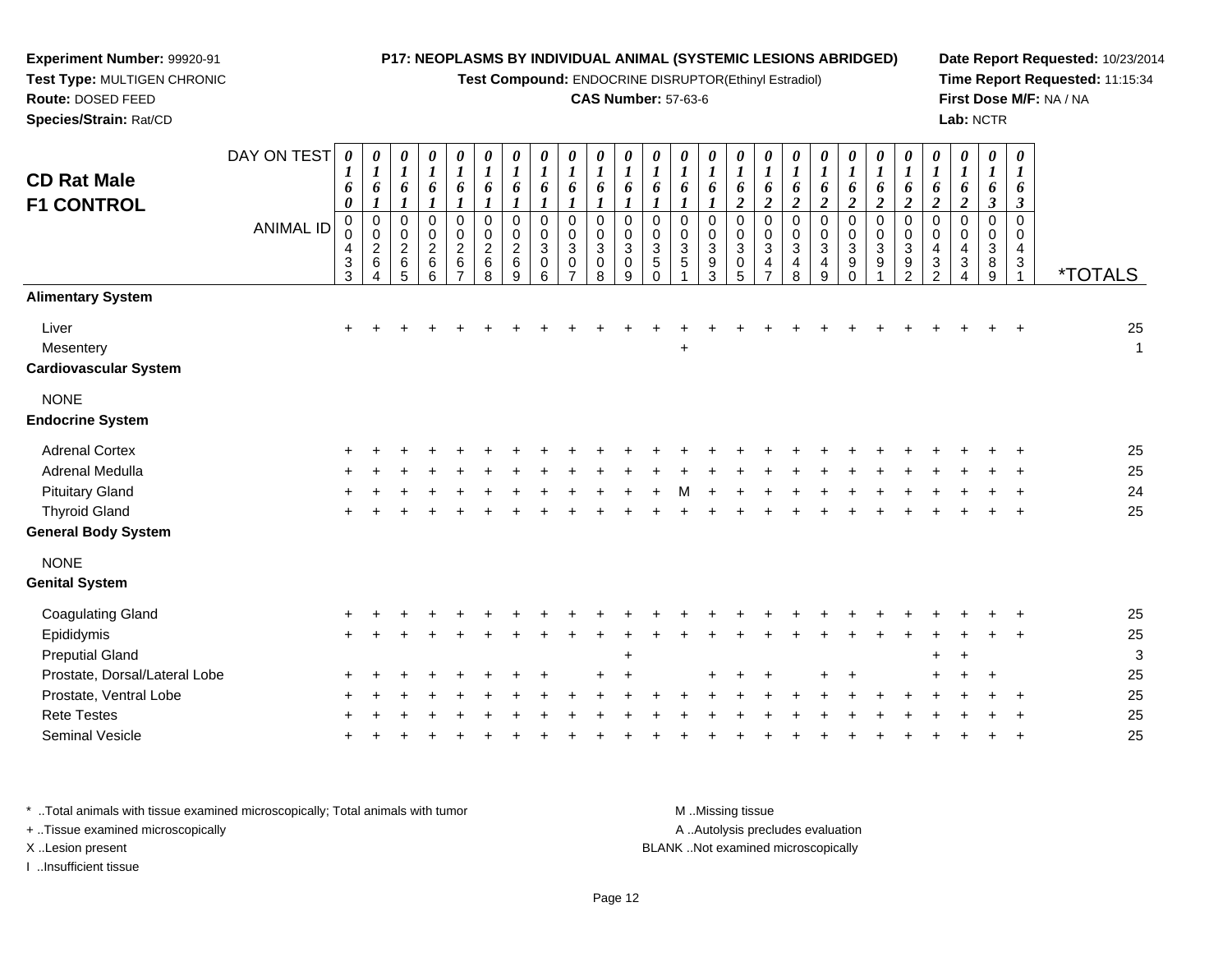**Test Compound:** ENDOCRINE DISRUPTOR(Ethinyl Estradiol)

### **CAS Number:** 57-63-6

**Date Report Requested:** 10/23/2014**Time Report Requested:** 11:15:34**First Dose M/F:** NA / NA**Lab:** NCTR

| <b>CD Rat Male</b><br><b>F1 CONTROL</b>        | DAY ON TEST<br><b>ANIMAL ID</b> | 0<br>$\boldsymbol{l}$<br>6<br>$\boldsymbol{\theta}$<br>$\mathbf 0$<br>0<br>4<br>$\ensuremath{\mathsf{3}}$<br>3 | $\boldsymbol{l}$<br>6<br>1<br>0<br>0<br>$\overline{c}$<br>6 | 0<br>$\boldsymbol{l}$<br>6<br>$\pmb{0}$<br>0<br>$\frac{2}{6}$<br>5 | 0<br>$\boldsymbol{l}$<br>6<br>$\pmb{0}$<br>$\boldsymbol{0}$<br>$\frac{2}{6}$<br>6 | 0<br>$\boldsymbol{l}$<br>6<br>$\boldsymbol{l}$<br>0<br>$\pmb{0}$<br>$\frac{2}{6}$<br>$\overline{7}$ | 0<br>$\boldsymbol{l}$<br>6<br>$\boldsymbol{l}$<br>$\mathbf 0$<br>$\pmb{0}$<br>$\boldsymbol{2}$<br>$\,6\,$<br>8 | 0<br>$\boldsymbol{l}$<br>6<br>$\mathbf 0$<br>$\pmb{0}$<br>$\boldsymbol{2}$<br>$\,6\,$<br>9 | 0<br>$\boldsymbol{l}$<br>6<br>$\mathbf 0$<br>0<br>3<br>$\mathbf 0$<br>6 | $\boldsymbol{\theta}$<br>$\boldsymbol{l}$<br>6<br>$\mathbf 0$<br>0<br>$\sqrt{3}$<br>$\mathbf 0$ | $\boldsymbol{\theta}$<br>$\boldsymbol{l}$<br>6<br>$\Omega$<br>0<br>3<br>0<br>8 | 0<br>$\boldsymbol{l}$<br>6<br>$\mathbf 0$<br>0<br>$\mathbf{3}$<br>$\mathbf 0$<br>9 | 0<br>$\boldsymbol{l}$<br>6<br>$\Omega$<br>0<br>3<br>5<br>$\Omega$ | 0<br>$\boldsymbol{l}$<br>6<br>0<br>$\boldsymbol{0}$<br>$\ensuremath{\mathsf{3}}$<br>5 | 0<br>$\boldsymbol{l}$<br>6<br>$\mathbf 0$<br>$\pmb{0}$<br>$\sqrt{3}$<br>$\boldsymbol{9}$<br>3 | 0<br>$\boldsymbol{l}$<br>6<br>$\boldsymbol{2}$<br>$\mathbf 0$<br>$\pmb{0}$<br>$\ensuremath{\mathsf{3}}$<br>$\pmb{0}$<br>5 | $\boldsymbol{\theta}$<br>$\boldsymbol{l}$<br>6<br>$\boldsymbol{2}$<br>$\pmb{0}$<br>0<br>$\mathbf{3}$<br>4<br>$\overline{7}$ | $\boldsymbol{\theta}$<br>$\boldsymbol{l}$<br>6<br>$\boldsymbol{2}$<br>0<br>0<br>$\ensuremath{\mathsf{3}}$<br>$\overline{\mathbf{4}}$<br>8 | $\boldsymbol{\theta}$<br>$\boldsymbol{l}$<br>6<br>$\boldsymbol{2}$<br>$\pmb{0}$<br>0<br>$\mathbf{3}$<br>4<br>9 | 0<br>$\boldsymbol{l}$<br>6<br>$\boldsymbol{2}$<br>$\mathbf 0$<br>0<br>$\ensuremath{\mathsf{3}}$<br>$\boldsymbol{9}$ | 0<br>$\boldsymbol{l}$<br>6<br>$\overline{c}$<br>0<br>$\mathsf{O}\xspace$<br>$\sqrt{3}$<br>$\boldsymbol{9}$ | 0<br>$\boldsymbol{l}$<br>6<br>2<br>0<br>0<br>$\ensuremath{\mathsf{3}}$<br>$\boldsymbol{9}$<br>$\mathcal{P}$ | $\boldsymbol{\theta}$<br>$\boldsymbol{l}$<br>6<br>2<br>$\Omega$<br>0<br>$\overline{4}$<br>$\sqrt{3}$<br>$\mathcal{P}$ | 0<br>$\boldsymbol{l}$<br>6<br>2<br>$\Omega$<br>0<br>4<br>3 | $\pmb{\theta}$<br>$\boldsymbol{l}$<br>6<br>$\boldsymbol{\beta}$<br>$\Omega$<br>0<br>$\sqrt{3}$<br>$\,8\,$<br>9 | $\boldsymbol{\theta}$<br>1<br>6<br>3<br>$\Omega$<br>0<br>$\overline{4}$<br>3 | <i><b>*TOTALS</b></i> |
|------------------------------------------------|---------------------------------|----------------------------------------------------------------------------------------------------------------|-------------------------------------------------------------|--------------------------------------------------------------------|-----------------------------------------------------------------------------------|-----------------------------------------------------------------------------------------------------|----------------------------------------------------------------------------------------------------------------|--------------------------------------------------------------------------------------------|-------------------------------------------------------------------------|-------------------------------------------------------------------------------------------------|--------------------------------------------------------------------------------|------------------------------------------------------------------------------------|-------------------------------------------------------------------|---------------------------------------------------------------------------------------|-----------------------------------------------------------------------------------------------|---------------------------------------------------------------------------------------------------------------------------|-----------------------------------------------------------------------------------------------------------------------------|-------------------------------------------------------------------------------------------------------------------------------------------|----------------------------------------------------------------------------------------------------------------|---------------------------------------------------------------------------------------------------------------------|------------------------------------------------------------------------------------------------------------|-------------------------------------------------------------------------------------------------------------|-----------------------------------------------------------------------------------------------------------------------|------------------------------------------------------------|----------------------------------------------------------------------------------------------------------------|------------------------------------------------------------------------------|-----------------------|
| <b>Testes</b>                                  |                                 | $\ddot{}$                                                                                                      |                                                             |                                                                    | $\ddot{}$                                                                         |                                                                                                     |                                                                                                                | $\overline{1}$                                                                             | ÷                                                                       |                                                                                                 |                                                                                |                                                                                    | ÷                                                                 |                                                                                       |                                                                                               | ÷                                                                                                                         | ÷                                                                                                                           | ٠                                                                                                                                         |                                                                                                                | $\overline{ }$                                                                                                      | $\ddot{}$                                                                                                  | $\ddot{}$                                                                                                   | $\ddot{}$                                                                                                             | $\ddot{}$                                                  | $+$                                                                                                            | $\ddot{}$                                                                    | 25                    |
| <b>Hematopoietic System</b>                    |                                 |                                                                                                                |                                                             |                                                                    |                                                                                   |                                                                                                     |                                                                                                                |                                                                                            |                                                                         |                                                                                                 |                                                                                |                                                                                    |                                                                   |                                                                                       |                                                                                               |                                                                                                                           |                                                                                                                             |                                                                                                                                           |                                                                                                                |                                                                                                                     |                                                                                                            |                                                                                                             |                                                                                                                       |                                                            |                                                                                                                |                                                                              |                       |
| <b>Bone Marrow</b>                             |                                 | ÷                                                                                                              |                                                             |                                                                    |                                                                                   |                                                                                                     |                                                                                                                |                                                                                            |                                                                         |                                                                                                 |                                                                                |                                                                                    |                                                                   |                                                                                       |                                                                                               |                                                                                                                           |                                                                                                                             |                                                                                                                                           |                                                                                                                |                                                                                                                     |                                                                                                            |                                                                                                             |                                                                                                                       |                                                            |                                                                                                                |                                                                              | 25                    |
| Spleen                                         |                                 |                                                                                                                |                                                             |                                                                    |                                                                                   |                                                                                                     |                                                                                                                |                                                                                            |                                                                         |                                                                                                 |                                                                                |                                                                                    |                                                                   |                                                                                       |                                                                                               |                                                                                                                           |                                                                                                                             |                                                                                                                                           |                                                                                                                |                                                                                                                     |                                                                                                            |                                                                                                             |                                                                                                                       |                                                            |                                                                                                                |                                                                              | 25                    |
| Thymus                                         |                                 | +                                                                                                              |                                                             |                                                                    |                                                                                   |                                                                                                     |                                                                                                                |                                                                                            |                                                                         |                                                                                                 |                                                                                |                                                                                    |                                                                   |                                                                                       |                                                                                               |                                                                                                                           |                                                                                                                             |                                                                                                                                           |                                                                                                                |                                                                                                                     |                                                                                                            |                                                                                                             |                                                                                                                       |                                                            |                                                                                                                | $\ddot{}$                                                                    | 25                    |
| <b>Integumentary System</b>                    |                                 |                                                                                                                |                                                             |                                                                    |                                                                                   |                                                                                                     |                                                                                                                |                                                                                            |                                                                         |                                                                                                 |                                                                                |                                                                                    |                                                                   |                                                                                       |                                                                                               |                                                                                                                           |                                                                                                                             |                                                                                                                                           |                                                                                                                |                                                                                                                     |                                                                                                            |                                                                                                             |                                                                                                                       |                                                            |                                                                                                                |                                                                              |                       |
| Mammary Gland<br><b>Musculoskeletal System</b> |                                 | $\ddot{}$                                                                                                      |                                                             |                                                                    |                                                                                   |                                                                                                     |                                                                                                                |                                                                                            |                                                                         |                                                                                                 |                                                                                |                                                                                    |                                                                   |                                                                                       |                                                                                               |                                                                                                                           |                                                                                                                             |                                                                                                                                           |                                                                                                                |                                                                                                                     |                                                                                                            |                                                                                                             |                                                                                                                       |                                                            |                                                                                                                | $\ddot{}$                                                                    | 25                    |
| Bone<br><b>Nervous System</b>                  |                                 | $\pm$                                                                                                          |                                                             |                                                                    |                                                                                   |                                                                                                     |                                                                                                                |                                                                                            |                                                                         |                                                                                                 |                                                                                |                                                                                    |                                                                   |                                                                                       |                                                                                               |                                                                                                                           |                                                                                                                             |                                                                                                                                           |                                                                                                                |                                                                                                                     |                                                                                                            |                                                                                                             |                                                                                                                       |                                                            |                                                                                                                | $\ddot{}$                                                                    | 25                    |
| <b>NONE</b><br><b>Respiratory System</b>       |                                 |                                                                                                                |                                                             |                                                                    |                                                                                   |                                                                                                     |                                                                                                                |                                                                                            |                                                                         |                                                                                                 |                                                                                |                                                                                    |                                                                   |                                                                                       |                                                                                               |                                                                                                                           |                                                                                                                             |                                                                                                                                           |                                                                                                                |                                                                                                                     |                                                                                                            |                                                                                                             |                                                                                                                       |                                                            |                                                                                                                |                                                                              |                       |
| <b>NONE</b><br><b>Special Senses System</b>    |                                 |                                                                                                                |                                                             |                                                                    |                                                                                   |                                                                                                     |                                                                                                                |                                                                                            |                                                                         |                                                                                                 |                                                                                |                                                                                    |                                                                   |                                                                                       |                                                                                               |                                                                                                                           |                                                                                                                             |                                                                                                                                           |                                                                                                                |                                                                                                                     |                                                                                                            |                                                                                                             |                                                                                                                       |                                                            |                                                                                                                |                                                                              |                       |
| <b>NONE</b><br><b>Urinary System</b>           |                                 |                                                                                                                |                                                             |                                                                    |                                                                                   |                                                                                                     |                                                                                                                |                                                                                            |                                                                         |                                                                                                 |                                                                                |                                                                                    |                                                                   |                                                                                       |                                                                                               |                                                                                                                           |                                                                                                                             |                                                                                                                                           |                                                                                                                |                                                                                                                     |                                                                                                            |                                                                                                             |                                                                                                                       |                                                            |                                                                                                                |                                                                              |                       |

Kidney <sup>+</sup> <sup>+</sup> <sup>+</sup> <sup>+</sup> <sup>+</sup> <sup>+</sup> <sup>+</sup> <sup>+</sup> <sup>+</sup> <sup>+</sup> <sup>+</sup> <sup>+</sup> <sup>+</sup> <sup>+</sup> <sup>+</sup> <sup>+</sup> <sup>+</sup> <sup>+</sup> <sup>+</sup> <sup>+</sup> <sup>+</sup> <sup>+</sup> <sup>+</sup> <sup>+</sup> <sup>+</sup> <sup>25</sup> **SYSTEMIC LESIONS**

\* ..Total animals with tissue examined microscopically; Total animals with tumor **M** ...Missing tissue M ...Missing tissue A ..Autolysis precludes evaluation + ..Tissue examined microscopically X ..Lesion present BLANK ..Not examined microscopicallyI ..Insufficient tissue

**Experiment Number:** 99920-91**Test Type:** MULTIGEN CHRONIC

**Route:** DOSED FEED**Species/Strain:** Rat/CD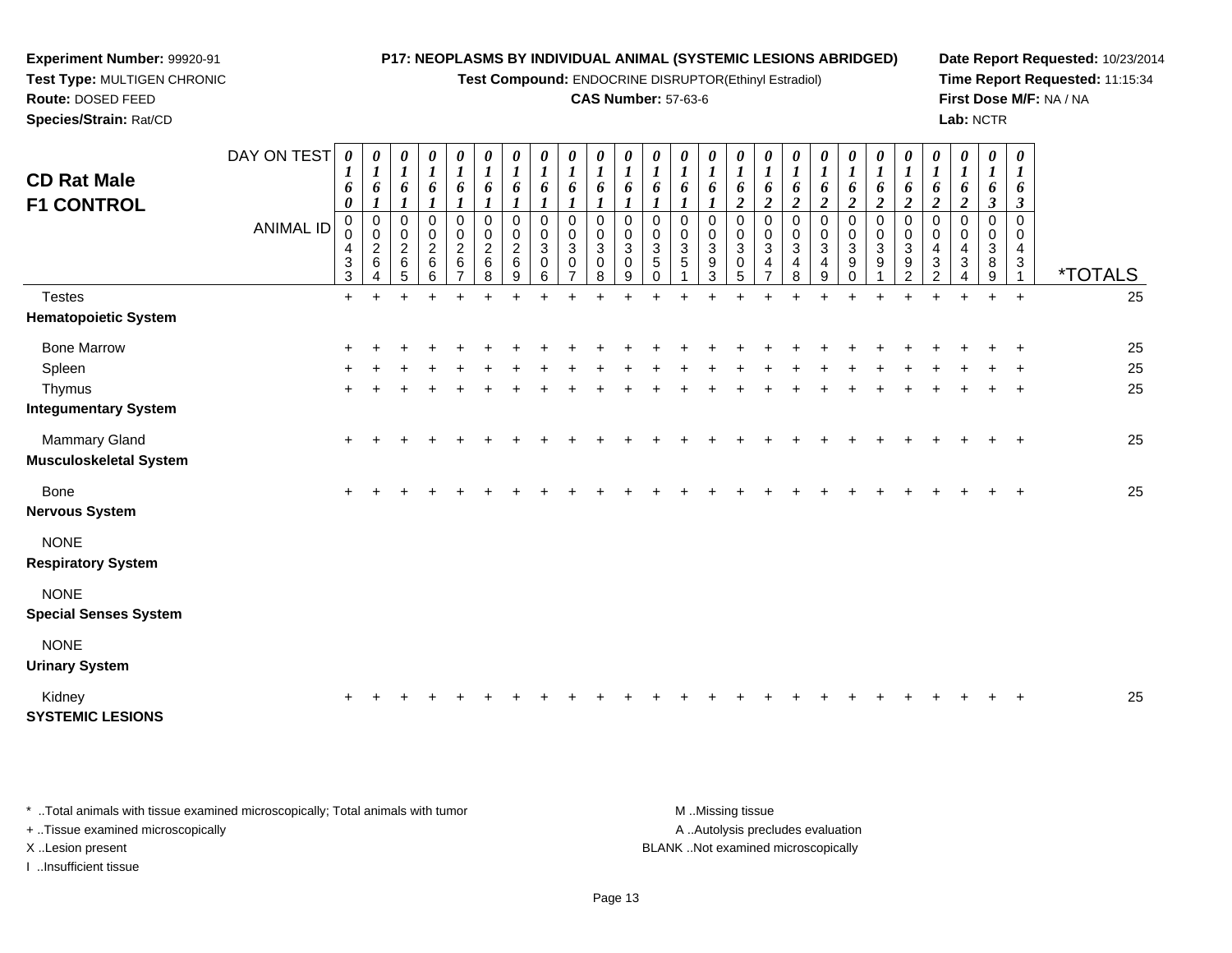**Test Compound:** ENDOCRINE DISRUPTOR(Ethinyl Estradiol)

## **CAS Number:** 57-63-6

**Date Report Requested:** 10/23/2014**Time Report Requested:** 11:15:34**First Dose M/F:** NA / NA**Lab:** NCTR

**Experiment Number:** 99920-91**Test Type:** MULTIGEN CHRONIC

| <b>CD Rat Male</b><br><b>F1 CONTROL</b> | DAY ON TEST          | $\boldsymbol{\theta}$<br>o<br>$\theta$ | 0<br>6                                         | $\boldsymbol{\theta}$<br>o       | $\boldsymbol{\theta}$<br>6 | 0<br>6                | $\boldsymbol{\theta}$<br>o | 0                          | $\boldsymbol{\theta}$<br>6 | 0<br>$\bm{o}$                  | 0<br>6                | $\theta$<br>$\bm{o}$ | 0<br>$\bm{b}$ | 0<br>$\bm{o}$    | $\boldsymbol{\theta}$<br>o | 0<br>6 | 0<br>$\bm{o}$<br>ി<br>◢ | $\boldsymbol{\theta}$<br>6<br>$\overline{ }$ | 0      | 0<br>$\bm{o}$    | 0<br>0<br>◢           | 0      | $\theta$<br>$\bm{o}$ | 0<br>$\bm{o}$                                     | 0<br>L<br>6           | $\boldsymbol{\theta}$<br>O |        |
|-----------------------------------------|----------------------|----------------------------------------|------------------------------------------------|----------------------------------|----------------------------|-----------------------|----------------------------|----------------------------|----------------------------|--------------------------------|-----------------------|----------------------|---------------|------------------|----------------------------|--------|-------------------------|----------------------------------------------|--------|------------------|-----------------------|--------|----------------------|---------------------------------------------------|-----------------------|----------------------------|--------|
|                                         | ID,<br><b>ANIMAL</b> | ັ<br>4<br>◡<br>$\sim$                  | 0<br>U<br>ົ<br><u>_</u><br>6<br>$\overline{ }$ | 0<br>0<br>ົ<br>6<br><sup>5</sup> | $\sim$<br>6<br>ົ           | 0<br>0<br>ົ<br>∼<br>6 | 0<br>U<br>ົ<br>6<br>R      | ◡<br>U<br>$\sim$<br>6<br>Q | 0<br>0<br>3<br>0<br>6      | <b>U</b><br>v<br>3<br><b>U</b> | 0<br>0<br>3<br>0<br>8 | ົ<br>۰J<br>a         | 3<br>ಾ        | 0<br>0<br>3<br>ა | v<br>3<br>9<br>ົ           | 3      | 0<br>0<br>3<br>4        | 0<br>0<br>3<br>4<br>8                        | 3<br>a | U<br>U<br>3<br>9 | 0<br>0<br>◠<br>ັ<br>9 | 3<br>9 | 4<br>3               | v<br>v<br>4<br>ີ<br>ູບ<br>$\mathbf{\mathbf{\mu}}$ | v<br>v<br>3<br>8<br>9 | 3                          | ГОТALS |
| Multiple Organ                          |                      |                                        |                                                |                                  |                            |                       |                            |                            |                            |                                |                       |                      |               |                  |                            |        |                         |                                              |        |                  |                       |        |                      |                                                   |                       |                            | 25     |

\* ..Total animals with tissue examined microscopically; Total animals with tumor **M** . Missing tissue M ..Missing tissue

+ ..Tissue examined microscopically

I ..Insufficient tissue

A ..Autolysis precludes evaluation X ..Lesion present BLANK ..Not examined microscopically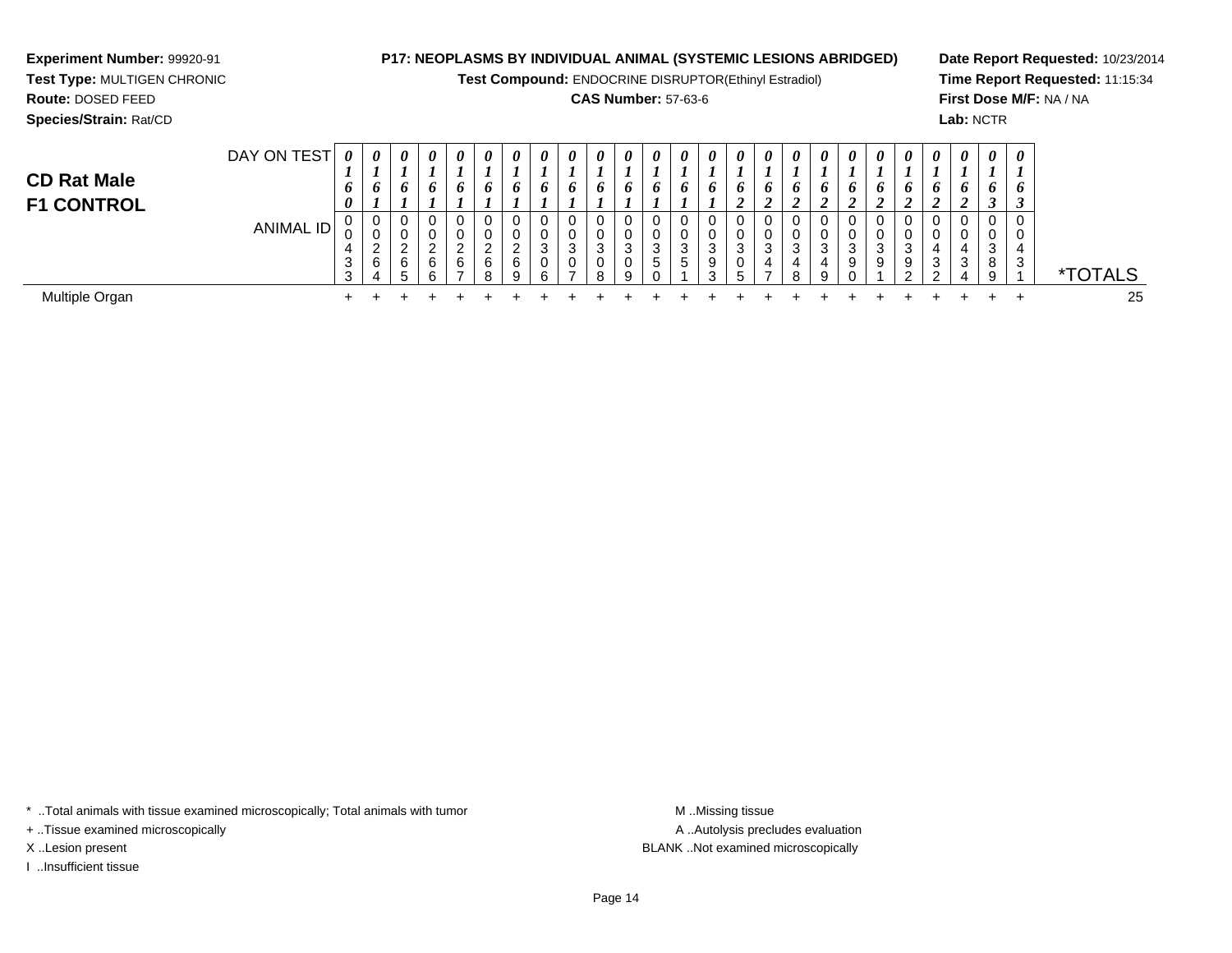**Test Compound:** ENDOCRINE DISRUPTOR(Ethinyl Estradiol)

### **CAS Number:** 57-63-6

 $\top$ ┯ ┱  $\mathbf{I}$ ┬ ┬  $\top$ 

**Date Report Requested:** 10/23/2014**Time Report Requested:** 11:15:34**First Dose M/F:** NA / NA**Lab:** NCTR

 **Test Type:** MULTIGEN CHRONIC**Route:** DOSED FEED **Species/Strain:** Rat/CD $D$  $\overline{\phantom{a}}$  $\top$ ┬ ┯ ┯ T 

| <b>CD Rat Male</b><br>F1 2.0 PPB          | DAY ON TEST<br><b>ANIMAL ID</b> | 0<br>1<br>6<br>$\boldsymbol{l}$<br>$\overline{0}$<br>0<br>$\frac{2}{7}$<br>$\Omega$ | 0<br>1<br>6<br>1<br>$\pmb{0}$<br>0<br>$\overline{c}$<br>$\overline{7}$ | 0<br>1<br>6<br>1<br>$\mathbf 0$<br>0<br>$\overline{c}$<br>$\overline{7}$<br>$\mathcal{P}$ | 0<br>$\boldsymbol{l}$<br>6<br>0<br>0<br>$\overline{c}$<br>$\overline{7}$<br>3 | 0<br>$\boldsymbol{l}$<br>6<br>1<br>0<br>$\pmb{0}$<br>$\overline{c}$<br>$\overline{7}$ | 0<br>$\boldsymbol{l}$<br>6<br>$\boldsymbol{l}$<br>$\mathbf 0$<br>$\mathbf 0$<br>$\mathsf 3$<br>$\mathbf 5$<br>$\overline{7}$ | 0<br>$\boldsymbol{l}$<br>6<br>$\overline{c}$<br>$\pmb{0}$<br>$\pmb{0}$<br>$\sqrt{3}$<br>$\Omega$ | 0<br>$\boldsymbol{l}$<br>6<br>$\boldsymbol{2}$<br>$\mathbf 0$<br>0<br>3 | 0<br>$\boldsymbol{l}$<br>6<br>$\boldsymbol{2}$<br>$\Omega$<br>0<br>$\mathfrak{S}$<br>$\mathcal{P}$ | 0<br>$\boldsymbol{l}$<br>6<br>$\boldsymbol{2}$<br>$\mathbf 0$<br>0<br>$\mathbf{3}$<br>1<br>3 | 0<br>$\boldsymbol{l}$<br>6<br>$\boldsymbol{2}$<br>$\pmb{0}$<br>$\pmb{0}$<br>$\overline{3}$<br>$\mathbf{1}$ | 0<br>$\boldsymbol{l}$<br>6<br>$\overline{\mathbf{c}}$<br>$\Omega$<br>0<br>$\sqrt{3}$<br>$\boldsymbol{9}$<br>9 | 0<br>$\boldsymbol{l}$<br>6<br>$\overline{c}$<br>$\mathbf 0$<br>0<br>4<br>$\ensuremath{\mathsf{3}}$<br>5 | 0<br>$\boldsymbol{l}$<br>6<br>$\boldsymbol{2}$<br>$\mathbf 0$<br>0<br>4<br>3<br>6 | 0<br>$\boldsymbol{l}$<br>6<br>$\boldsymbol{2}$<br>$\mathbf 0$<br>0<br>4<br>3<br>$\overline{ }$ | 0<br>$\boldsymbol{l}$<br>6<br>$\boldsymbol{\beta}$<br>0<br>0<br>$\ensuremath{\mathsf{3}}$<br>$\,$ 5 $\,$<br>$\overline{2}$ | $\boldsymbol{l}$<br>6<br>$\boldsymbol{\beta}$<br>$\mathbf 0$<br>0<br>3<br>5<br>3 | 0<br>$\boldsymbol{l}$<br>6<br>3<br>$\mathbf 0$<br>$\pmb{0}$<br>$\ensuremath{\mathsf{3}}$<br>$\,$ 5 $\,$<br>Δ | 0<br>$\boldsymbol{l}$<br>6<br>$\boldsymbol{\beta}$<br>0<br>0<br>$\mathbf{3}$<br>5<br>5 | 0<br>$\boldsymbol{l}$<br>6<br>$\boldsymbol{\beta}$<br>0<br>0<br>$\ensuremath{\mathsf{3}}$<br>$\mathbf 5$<br>6 | 0<br>$\boldsymbol{l}$<br>$\pmb{6}$<br>$\mathfrak{z}$<br>$\pmb{0}$<br>$\pmb{0}$<br>$\ensuremath{\mathsf{3}}$<br>$\boldsymbol{9}$<br>4 | 0<br>$\boldsymbol{l}$<br>6<br>$\boldsymbol{\beta}$<br>$\pmb{0}$<br>0<br>$\ensuremath{\mathsf{3}}$<br>$\mathsf g$<br>5 | 0<br>$\boldsymbol{l}$<br>6<br>$\boldsymbol{\beta}$<br>$\mathbf 0$<br>0<br>$\ensuremath{\mathsf{3}}$<br>9<br>6 | 0<br>$\boldsymbol{l}$<br>6<br>$\boldsymbol{\beta}$<br>$\Omega$<br>0<br>3<br>9<br>$\overline{7}$ | 0<br>$\boldsymbol{l}$<br>6<br>$\boldsymbol{\beta}$<br>$\mathbf 0$<br>0<br>$\ensuremath{\mathsf{3}}$<br>9<br>8 | <i><b>*TOTALS</b></i> |
|-------------------------------------------|---------------------------------|-------------------------------------------------------------------------------------|------------------------------------------------------------------------|-------------------------------------------------------------------------------------------|-------------------------------------------------------------------------------|---------------------------------------------------------------------------------------|------------------------------------------------------------------------------------------------------------------------------|--------------------------------------------------------------------------------------------------|-------------------------------------------------------------------------|----------------------------------------------------------------------------------------------------|----------------------------------------------------------------------------------------------|------------------------------------------------------------------------------------------------------------|---------------------------------------------------------------------------------------------------------------|---------------------------------------------------------------------------------------------------------|-----------------------------------------------------------------------------------|------------------------------------------------------------------------------------------------|----------------------------------------------------------------------------------------------------------------------------|----------------------------------------------------------------------------------|--------------------------------------------------------------------------------------------------------------|----------------------------------------------------------------------------------------|---------------------------------------------------------------------------------------------------------------|--------------------------------------------------------------------------------------------------------------------------------------|-----------------------------------------------------------------------------------------------------------------------|---------------------------------------------------------------------------------------------------------------|-------------------------------------------------------------------------------------------------|---------------------------------------------------------------------------------------------------------------|-----------------------|
| <b>Alimentary System</b>                  |                                 |                                                                                     |                                                                        |                                                                                           |                                                                               |                                                                                       |                                                                                                                              |                                                                                                  |                                                                         |                                                                                                    |                                                                                              |                                                                                                            |                                                                                                               |                                                                                                         |                                                                                   |                                                                                                |                                                                                                                            |                                                                                  |                                                                                                              |                                                                                        |                                                                                                               |                                                                                                                                      |                                                                                                                       |                                                                                                               |                                                                                                 |                                                                                                               |                       |
| Liver<br><b>Cardiovascular System</b>     |                                 |                                                                                     |                                                                        |                                                                                           |                                                                               |                                                                                       | $\ddot{}$                                                                                                                    |                                                                                                  |                                                                         |                                                                                                    |                                                                                              |                                                                                                            |                                                                                                               |                                                                                                         |                                                                                   |                                                                                                |                                                                                                                            |                                                                                  |                                                                                                              |                                                                                        |                                                                                                               |                                                                                                                                      |                                                                                                                       |                                                                                                               |                                                                                                 |                                                                                                               | 1                     |
| <b>NONE</b><br><b>Endocrine System</b>    |                                 |                                                                                     |                                                                        |                                                                                           |                                                                               |                                                                                       |                                                                                                                              |                                                                                                  |                                                                         |                                                                                                    |                                                                                              |                                                                                                            |                                                                                                               |                                                                                                         |                                                                                   |                                                                                                |                                                                                                                            |                                                                                  |                                                                                                              |                                                                                        |                                                                                                               |                                                                                                                                      |                                                                                                                       |                                                                                                               |                                                                                                 |                                                                                                               |                       |
| <b>NONE</b><br><b>General Body System</b> |                                 |                                                                                     |                                                                        |                                                                                           |                                                                               |                                                                                       |                                                                                                                              |                                                                                                  |                                                                         |                                                                                                    |                                                                                              |                                                                                                            |                                                                                                               |                                                                                                         |                                                                                   |                                                                                                |                                                                                                                            |                                                                                  |                                                                                                              |                                                                                        |                                                                                                               |                                                                                                                                      |                                                                                                                       |                                                                                                               |                                                                                                 |                                                                                                               |                       |
| <b>NONE</b><br><b>Genital System</b>      |                                 |                                                                                     |                                                                        |                                                                                           |                                                                               |                                                                                       |                                                                                                                              |                                                                                                  |                                                                         |                                                                                                    |                                                                                              |                                                                                                            |                                                                                                               |                                                                                                         |                                                                                   |                                                                                                |                                                                                                                            |                                                                                  |                                                                                                              |                                                                                        |                                                                                                               |                                                                                                                                      |                                                                                                                       |                                                                                                               |                                                                                                 |                                                                                                               |                       |
| <b>Coagulating Gland</b>                  |                                 |                                                                                     |                                                                        |                                                                                           |                                                                               |                                                                                       |                                                                                                                              |                                                                                                  |                                                                         |                                                                                                    |                                                                                              |                                                                                                            |                                                                                                               |                                                                                                         |                                                                                   |                                                                                                |                                                                                                                            |                                                                                  |                                                                                                              |                                                                                        |                                                                                                               |                                                                                                                                      |                                                                                                                       |                                                                                                               |                                                                                                 |                                                                                                               | 24                    |
| Epididymis<br><b>Preputial Gland</b>      |                                 |                                                                                     |                                                                        |                                                                                           |                                                                               |                                                                                       |                                                                                                                              |                                                                                                  |                                                                         |                                                                                                    |                                                                                              |                                                                                                            | $+$                                                                                                           |                                                                                                         |                                                                                   |                                                                                                |                                                                                                                            |                                                                                  |                                                                                                              |                                                                                        |                                                                                                               |                                                                                                                                      |                                                                                                                       | $\ddot{}$                                                                                                     |                                                                                                 |                                                                                                               | 25<br>$\overline{2}$  |
| Prostate, Dorsal/Lateral Lobe             |                                 |                                                                                     |                                                                        |                                                                                           |                                                                               |                                                                                       |                                                                                                                              |                                                                                                  |                                                                         |                                                                                                    |                                                                                              |                                                                                                            |                                                                                                               |                                                                                                         |                                                                                   |                                                                                                |                                                                                                                            |                                                                                  |                                                                                                              |                                                                                        |                                                                                                               |                                                                                                                                      |                                                                                                                       |                                                                                                               |                                                                                                 |                                                                                                               | 25                    |
| Prostate, Ventral Lobe                    |                                 |                                                                                     |                                                                        |                                                                                           |                                                                               |                                                                                       |                                                                                                                              |                                                                                                  |                                                                         |                                                                                                    |                                                                                              |                                                                                                            |                                                                                                               |                                                                                                         |                                                                                   |                                                                                                |                                                                                                                            |                                                                                  |                                                                                                              |                                                                                        |                                                                                                               |                                                                                                                                      |                                                                                                                       |                                                                                                               |                                                                                                 |                                                                                                               | 25                    |
| <b>Rete Testes</b>                        |                                 |                                                                                     |                                                                        |                                                                                           |                                                                               |                                                                                       |                                                                                                                              |                                                                                                  |                                                                         |                                                                                                    |                                                                                              |                                                                                                            |                                                                                                               |                                                                                                         |                                                                                   |                                                                                                |                                                                                                                            |                                                                                  |                                                                                                              |                                                                                        |                                                                                                               |                                                                                                                                      |                                                                                                                       |                                                                                                               |                                                                                                 |                                                                                                               | 23                    |
| <b>Seminal Vesicle</b><br><b>Testes</b>   |                                 |                                                                                     |                                                                        |                                                                                           |                                                                               |                                                                                       |                                                                                                                              |                                                                                                  |                                                                         |                                                                                                    |                                                                                              |                                                                                                            |                                                                                                               |                                                                                                         |                                                                                   |                                                                                                |                                                                                                                            |                                                                                  |                                                                                                              |                                                                                        |                                                                                                               |                                                                                                                                      |                                                                                                                       |                                                                                                               |                                                                                                 |                                                                                                               | 25<br>25              |

┬

**Hematopoietic System**

**Experiment Number:** 99920-91

NONE

\* ..Total animals with tissue examined microscopically; Total animals with tumor **M** ...Missing tissue M ...Missing tissue

+ ..Tissue examined microscopically

I ..Insufficient tissue

A ..Autolysis precludes evaluation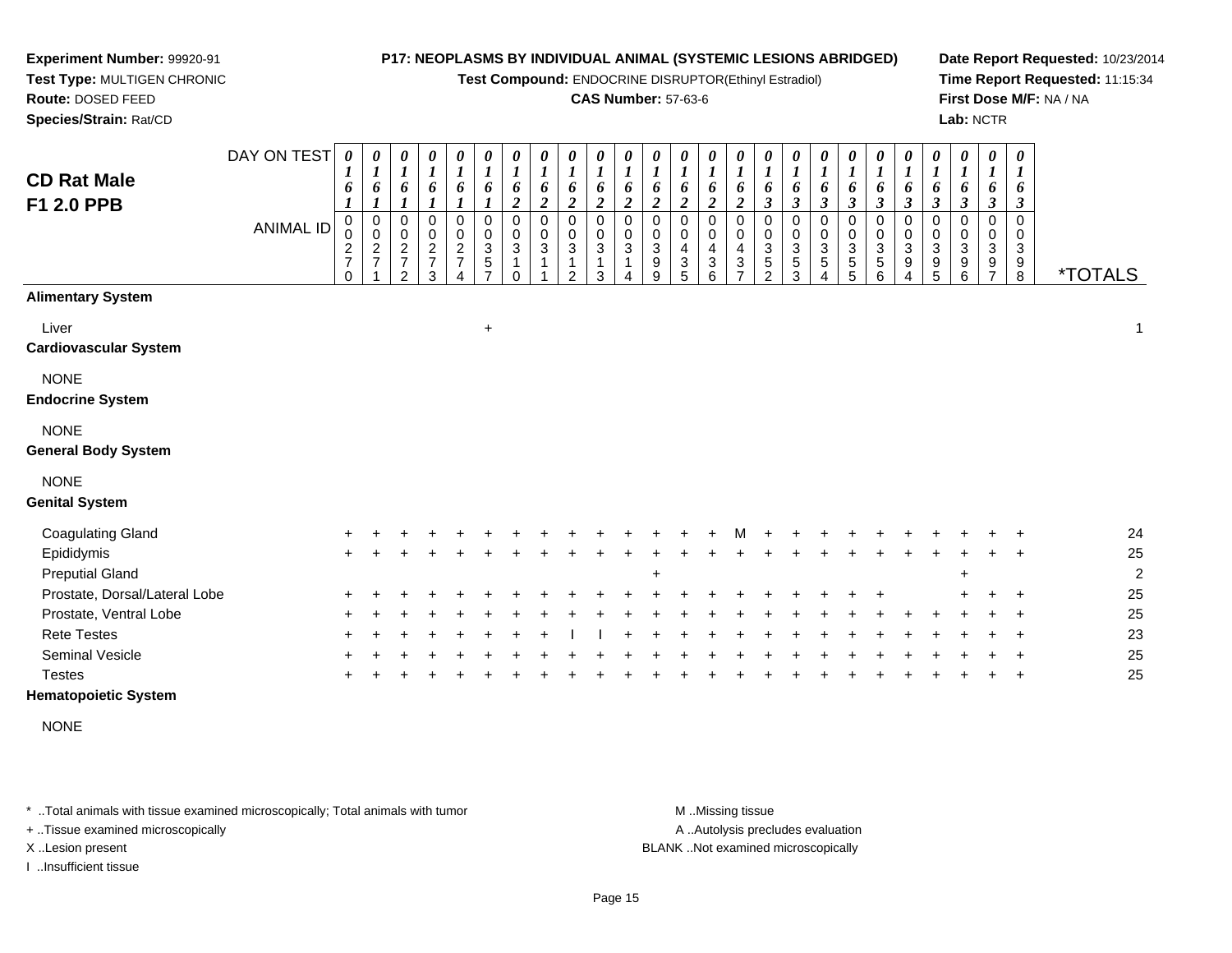**Test Compound:** ENDOCRINE DISRUPTOR(Ethinyl Estradiol)

### **CAS Number:** 57-63-6

**Date Report Requested:** 10/23/2014**Time Report Requested:** 11:15:34**First Dose M/F:** NA / NA**Lab:** NCTR

| <b>CD Rat Male</b><br>F1 2.0 PPB               | DAY ON TEST<br><b>ANIMAL ID</b> | $\boldsymbol{\theta}$<br>$\boldsymbol{l}$<br>6<br>$\pmb{0}$<br>0<br>$\frac{2}{7}$<br>$\Omega$ | 0<br>$\boldsymbol{l}$<br>6<br>$\pmb{0}$<br>0<br>$\frac{2}{7}$ | 0<br>$\boldsymbol{l}$<br>6<br>$\mathbf 0$<br>$\pmb{0}$<br>$\overline{c}$<br>$\overline{7}$<br>$\mathcal{P}$ | 0<br>$\boldsymbol{l}$<br>6<br>0<br>$\pmb{0}$<br>$\frac{2}{7}$<br>3 | 0<br>$\boldsymbol{l}$<br>6<br>0<br>$\pmb{0}$<br>$\boldsymbol{2}$<br>$\overline{7}$ | $\pmb{\theta}$<br>$\boldsymbol{l}$<br>6<br>$\boldsymbol{l}$<br>$\mathbf 0$<br>$\pmb{0}$<br>$\ensuremath{\mathsf{3}}$<br>$\,$ 5 $\,$<br>$\overline{ }$ | 0<br>$\boldsymbol{l}$<br>6<br>$\overline{c}$<br>$\pmb{0}$<br>$\pmb{0}$<br>$\sqrt{3}$<br>$\Omega$ | 0<br>$\boldsymbol{l}$<br>6<br>$\overline{c}$<br>$\mathbf 0$<br>0<br>3 | 0<br>$\boldsymbol{l}$<br>6<br>$\boldsymbol{2}$<br>$\Omega$<br>0<br>3<br>$\mathfrak{p}$ | 0<br>$\boldsymbol{l}$<br>6<br>$\boldsymbol{2}$<br>$\mathbf 0$<br>0<br>3<br>3 | $\boldsymbol{\theta}$<br>$\boldsymbol{l}$<br>6<br>$\boldsymbol{2}$<br>$\mathbf 0$<br>$_{3}^{\rm 0}$<br>$\mathbf{1}$ | $\boldsymbol{\theta}$<br>$\boldsymbol{l}$<br>6<br>$\overline{c}$<br>0<br>0<br>$\overline{3}$<br>9<br>9 | 0<br>$\boldsymbol{l}$<br>6<br>$\overline{c}$<br>0<br>0<br>4<br>$\ensuremath{\mathsf{3}}$<br>5 | 0<br>$\boldsymbol{l}$<br>6<br>$\overline{c}$<br>$\mathbf 0$<br>$\pmb{0}$<br>$\overline{4}$<br>3<br>6 | 0<br>$\boldsymbol{l}$<br>6<br>$\overline{2}$<br>$\mathbf 0$<br>0<br>4<br>3<br>$\overline{ }$ | 0<br>$\boldsymbol{l}$<br>6<br>$\boldsymbol{\beta}$<br>0<br>0<br>$\mathbf{3}$<br>5<br>$\mathcal{P}$ | 0<br>$\boldsymbol{l}$<br>6<br>$\boldsymbol{\beta}$<br>$\mathbf 0$<br>$\pmb{0}$<br>3<br>5<br>3 | 0<br>6<br>$\boldsymbol{\beta}$<br>0<br>$_{3}^{\rm 0}$<br>5 | 0<br>6<br>$\mathfrak{z}$<br>0<br>$\mathbf 0$<br>3<br>5<br>5 | 0<br>$\boldsymbol{l}$<br>6<br>$\mathfrak{z}$<br>0<br>$\pmb{0}$<br>$\ensuremath{\mathsf{3}}$<br>$\sqrt{5}$<br>6 | $\boldsymbol{\theta}$<br>$\boldsymbol{I}$<br>6<br>$\mathfrak{z}$<br>$\pmb{0}$<br>$\pmb{0}$<br>$\ensuremath{\mathsf{3}}$<br>9<br>4 | 0<br>$\boldsymbol{l}$<br>6<br>$\boldsymbol{\beta}$<br>$\mathbf 0$<br>0<br>3<br>9<br>5 | $\boldsymbol{\theta}$<br>$\boldsymbol{l}$<br>6<br>$\mathfrak{z}$<br>$\Omega$<br>0<br>$\mathbf{3}$<br>9<br>6 | 0<br>$\boldsymbol{l}$<br>6<br>$\boldsymbol{\beta}$<br>$\Omega$<br>0<br>3<br>9<br>$\overline{7}$ | $\boldsymbol{\theta}$<br>$\boldsymbol{l}$<br>6<br>$\mathfrak{z}$<br>$\Omega$<br>0<br>3<br>9<br>$\,8\,$ | <i><b>*TOTALS</b></i> |                |
|------------------------------------------------|---------------------------------|-----------------------------------------------------------------------------------------------|---------------------------------------------------------------|-------------------------------------------------------------------------------------------------------------|--------------------------------------------------------------------|------------------------------------------------------------------------------------|-------------------------------------------------------------------------------------------------------------------------------------------------------|--------------------------------------------------------------------------------------------------|-----------------------------------------------------------------------|----------------------------------------------------------------------------------------|------------------------------------------------------------------------------|---------------------------------------------------------------------------------------------------------------------|--------------------------------------------------------------------------------------------------------|-----------------------------------------------------------------------------------------------|------------------------------------------------------------------------------------------------------|----------------------------------------------------------------------------------------------|----------------------------------------------------------------------------------------------------|-----------------------------------------------------------------------------------------------|------------------------------------------------------------|-------------------------------------------------------------|----------------------------------------------------------------------------------------------------------------|-----------------------------------------------------------------------------------------------------------------------------------|---------------------------------------------------------------------------------------|-------------------------------------------------------------------------------------------------------------|-------------------------------------------------------------------------------------------------|--------------------------------------------------------------------------------------------------------|-----------------------|----------------|
| <b>Integumentary System</b>                    |                                 |                                                                                               |                                                               |                                                                                                             |                                                                    |                                                                                    |                                                                                                                                                       |                                                                                                  |                                                                       |                                                                                        |                                                                              |                                                                                                                     |                                                                                                        |                                                                                               |                                                                                                      |                                                                                              |                                                                                                    |                                                                                               |                                                            |                                                             |                                                                                                                |                                                                                                                                   |                                                                                       |                                                                                                             |                                                                                                 |                                                                                                        |                       |                |
| Mammary Gland<br><b>Musculoskeletal System</b> |                                 | $\ddot{}$                                                                                     |                                                               |                                                                                                             |                                                                    |                                                                                    |                                                                                                                                                       |                                                                                                  |                                                                       |                                                                                        |                                                                              |                                                                                                                     |                                                                                                        |                                                                                               |                                                                                                      |                                                                                              |                                                                                                    |                                                                                               |                                                            |                                                             |                                                                                                                |                                                                                                                                   |                                                                                       |                                                                                                             |                                                                                                 | $\overline{+}$                                                                                         |                       | 24             |
| <b>NONE</b><br><b>Nervous System</b>           |                                 |                                                                                               |                                                               |                                                                                                             |                                                                    |                                                                                    |                                                                                                                                                       |                                                                                                  |                                                                       |                                                                                        |                                                                              |                                                                                                                     |                                                                                                        |                                                                                               |                                                                                                      |                                                                                              |                                                                                                    |                                                                                               |                                                            |                                                             |                                                                                                                |                                                                                                                                   |                                                                                       |                                                                                                             |                                                                                                 |                                                                                                        |                       |                |
| <b>NONE</b><br><b>Respiratory System</b>       |                                 |                                                                                               |                                                               |                                                                                                             |                                                                    |                                                                                    |                                                                                                                                                       |                                                                                                  |                                                                       |                                                                                        |                                                                              |                                                                                                                     |                                                                                                        |                                                                                               |                                                                                                      |                                                                                              |                                                                                                    |                                                                                               |                                                            |                                                             |                                                                                                                |                                                                                                                                   |                                                                                       |                                                                                                             |                                                                                                 |                                                                                                        |                       |                |
| <b>NONE</b><br><b>Special Senses System</b>    |                                 |                                                                                               |                                                               |                                                                                                             |                                                                    |                                                                                    |                                                                                                                                                       |                                                                                                  |                                                                       |                                                                                        |                                                                              |                                                                                                                     |                                                                                                        |                                                                                               |                                                                                                      |                                                                                              |                                                                                                    |                                                                                               |                                                            |                                                             |                                                                                                                |                                                                                                                                   |                                                                                       |                                                                                                             |                                                                                                 |                                                                                                        |                       |                |
| <b>NONE</b><br><b>Urinary System</b>           |                                 |                                                                                               |                                                               |                                                                                                             |                                                                    |                                                                                    |                                                                                                                                                       |                                                                                                  |                                                                       |                                                                                        |                                                                              |                                                                                                                     |                                                                                                        |                                                                                               |                                                                                                      |                                                                                              |                                                                                                    |                                                                                               |                                                            |                                                             |                                                                                                                |                                                                                                                                   |                                                                                       |                                                                                                             |                                                                                                 |                                                                                                        |                       |                |
| Kidney<br><b>SYSTEMIC LESIONS</b>              |                                 |                                                                                               |                                                               |                                                                                                             |                                                                    |                                                                                    |                                                                                                                                                       |                                                                                                  |                                                                       |                                                                                        |                                                                              |                                                                                                                     |                                                                                                        |                                                                                               | $+$                                                                                                  |                                                                                              | $\ddot{}$                                                                                          |                                                                                               |                                                            |                                                             |                                                                                                                |                                                                                                                                   |                                                                                       |                                                                                                             |                                                                                                 |                                                                                                        |                       | $\overline{c}$ |
| Multiple Organ                                 |                                 |                                                                                               |                                                               |                                                                                                             |                                                                    |                                                                                    |                                                                                                                                                       |                                                                                                  |                                                                       |                                                                                        |                                                                              |                                                                                                                     |                                                                                                        |                                                                                               |                                                                                                      |                                                                                              |                                                                                                    |                                                                                               |                                                            |                                                             |                                                                                                                |                                                                                                                                   |                                                                                       |                                                                                                             |                                                                                                 |                                                                                                        |                       | 25             |

\* ..Total animals with tissue examined microscopically; Total animals with tumor **M** ...Missing tissue M ...Missing tissue

+ ..Tissue examined microscopically

**Experiment Number:** 99920-91**Test Type:** MULTIGEN CHRONIC

**Route:** DOSED FEED**Species/Strain:** Rat/CD

I ..Insufficient tissue

A ..Autolysis precludes evaluation X ..Lesion present BLANK ..Not examined microscopically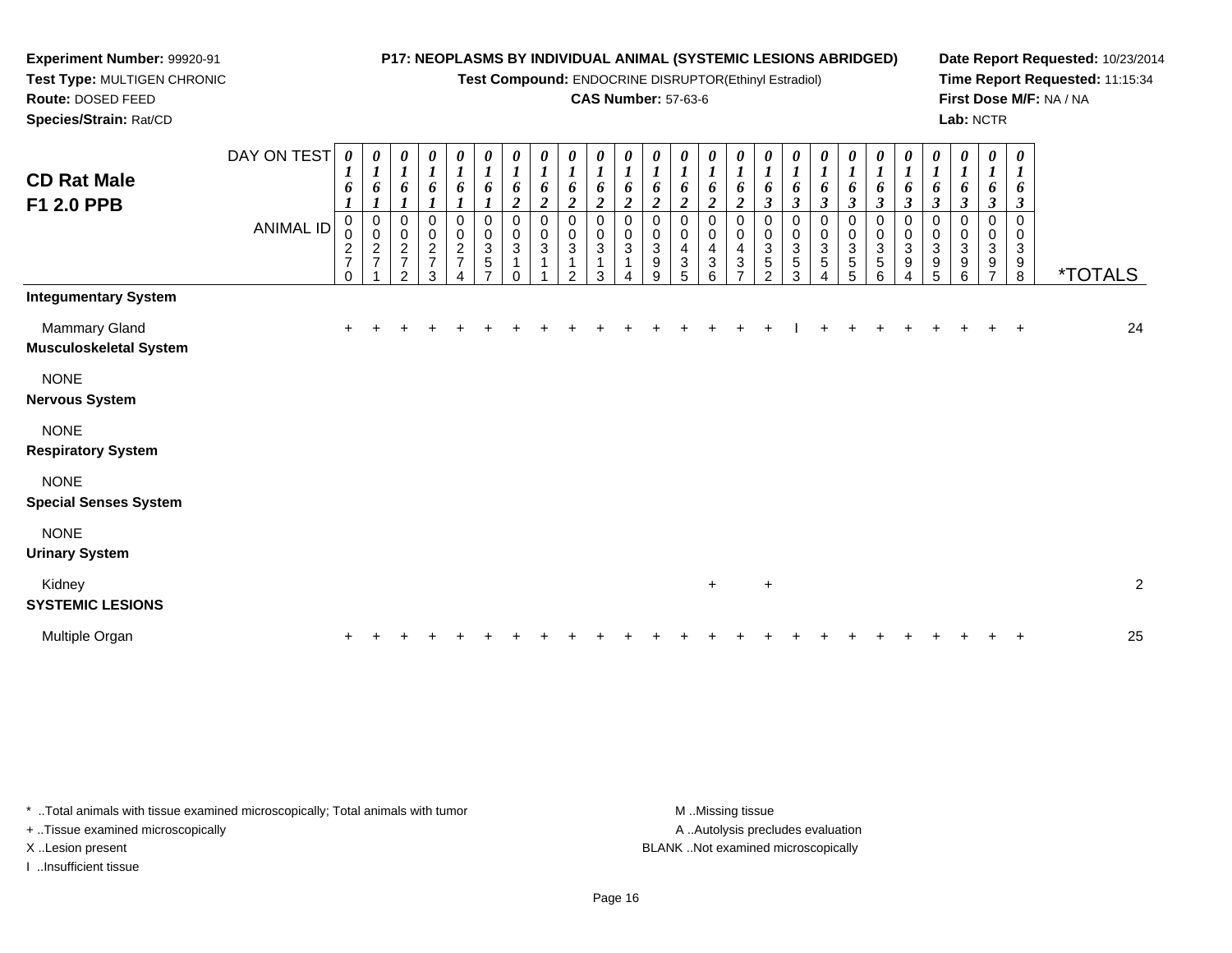**Test Compound:** ENDOCRINE DISRUPTOR(Ethinyl Estradiol)

#### **CAS Number:** 57-63-6

**Date Report Requested:** 10/23/2014**Time Report Requested:** 11:15:34**First Dose M/F:** NA / NA**Lab:** NCTR

<sup>2</sup> \*TOTALS

 $\pm$  1

**Route:** DOSED FEED **Species/Strain:** Rat/CDDAY ON TEST**CD Rat MaleF1 10 PPB**ANIMAL ID*0 1 6 0* 0 0 4 4 0*0 1 6 1* 0 0 2 7 5*0 1 6 1* 0 0 2 7 6*0 1 6 1* 0 0 2 7 7*0 1 6 1* 0 0 2 7 8*0 1 6 1* 0 0 2 7 9*0 1 6 1* 0 0 4 3 9*0 1 6 2*0<br>0<br>3<br>1 5*0 1 6 2*0<br>0<br>3<br>1 6*0 1 6 2* 0 0 3 1 7*0 1 6 2* 0 0 3 1 8*0 1 6 2* 0 0 3 1 9*0 1 6 2* 0 0 3 2 0*0 1 6 2* 0 0 3 5 9*0 1 6 2*0<br>0<br>0<br>0<br>0 *0 1 6 2* 0 0 3 6 1*0 1 6 2* 0 0 3 6 2*0 1 6 2* 0 0 3 6 3**Alimentary System**Livert to the contract of the contract of the contract of the contract of the contract of the contract of the contract of the contract of the contract of the contract of the contract of the contract of the contract of the contr  $\overline{1}$ **Mesentery** <sup>+</sup>

**Cardiovascular System**

**Experiment Number:** 99920-91**Test Type:** MULTIGEN CHRONIC

### NONE

**Endocrine System**

### NONE

**General Body System**

#### NONE

**Genital System**

| <b>Coagulating Gland</b>      | $+$ |         |  |         |     |  |     |     |     |     |        |        |     |         |        |       |          | 25 |
|-------------------------------|-----|---------|--|---------|-----|--|-----|-----|-----|-----|--------|--------|-----|---------|--------|-------|----------|----|
| Epididymis                    | $+$ |         |  |         |     |  |     |     |     |     |        |        |     |         |        |       | <b>+</b> | 25 |
| <b>Preputial Gland</b>        |     |         |  |         |     |  |     |     | $+$ |     | $\div$ |        |     | $+$     |        |       |          | 3  |
| Prostate, Dorsal/Lateral Lobe |     | $+$ $+$ |  | $+$ $+$ | $+$ |  | $+$ | $+$ | $+$ |     | $+$    |        |     | $+$ $+$ | $\div$ | $\pm$ |          | 25 |
| Prostate, Ventral Lobe        | $+$ |         |  |         |     |  |     |     |     |     |        | $\div$ |     |         |        |       | + +      | 25 |
| <b>Rete Testes</b>            | $+$ |         |  |         |     |  |     |     |     | $+$ |        |        | $+$ |         |        |       | $+$ $+$  | 24 |
| <b>Seminal Vesicle</b>        | $+$ |         |  |         |     |  |     |     |     |     |        |        | $+$ |         |        |       | $+$ $+$  | 25 |
| <b>Testes</b>                 | $+$ |         |  |         |     |  |     |     |     |     |        |        | ÷   |         |        |       | $+$      | 25 |
| <b>Hematopoietic System</b>   |     |         |  |         |     |  |     |     |     |     |        |        |     |         |        |       |          |    |

\* ..Total animals with tissue examined microscopically; Total animals with tumor **M** ..Missing tissue M ..Missing tissue

+ ..Tissue examined microscopically

I ..Insufficient tissue

A ..Autolysis precludes evaluation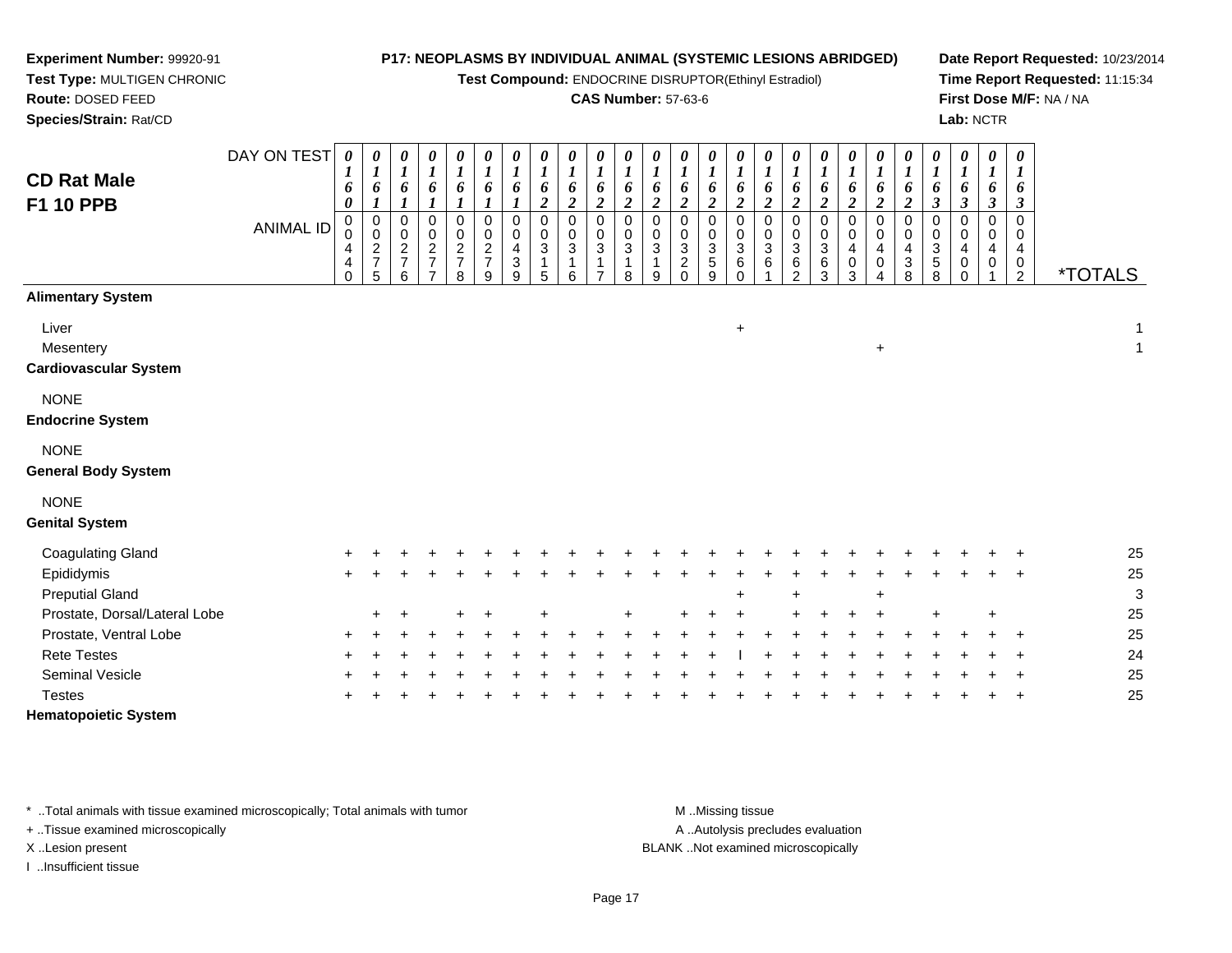**Test Compound:** ENDOCRINE DISRUPTOR(Ethinyl Estradiol)

### **CAS Number:** 57-63-6

**Date Report Requested:** 10/23/2014**Time Report Requested:** 11:15:35**First Dose M/F:** NA / NA**Lab:** NCTR

| <b>CD Rat Male</b><br>F1 10 PPB             | DAY ON TEST<br><b>ANIMAL ID</b> | 0<br>1<br>6<br>0<br>$\pmb{0}$<br>4<br>4<br>$\mathbf 0$ | 0<br>$\overline{I}$<br>6<br>$\overline{ }$<br>$\begin{smallmatrix}0\\0\end{smallmatrix}$<br>$\frac{2}{7}$<br>5 | 0<br>1<br>6<br>$_{\rm 0}^{\rm 0}$<br>$\frac{2}{7}$<br>6 | 0<br>$\boldsymbol{l}$<br>6<br>ı<br>0<br>$\frac{0}{2}$<br>$\overline{\phantom{a}}$ | 0<br>$\boldsymbol{l}$<br>6<br>$\boldsymbol{0}$<br>$\begin{array}{c} 0 \\ 2 \\ 7 \end{array}$<br>8 | 0<br>$\boldsymbol{l}$<br>6<br>0<br>$\pmb{0}$<br>$\frac{2}{7}$<br>9 | 0<br>6<br>0<br>0<br>4<br>3<br>9 | 0<br>6<br>$\boldsymbol{2}$<br>$\mathbf 0$<br>0<br>3<br>5 | 2<br>0<br>3<br>6 | $\boldsymbol{\theta}$<br>6<br>2<br>3 | $\boldsymbol{\theta}$<br>6<br>2<br>0<br>0<br>3<br>8 | $\boldsymbol{\theta}$<br>6<br>$\boldsymbol{2}$<br>$\Omega$<br>0<br>$\sqrt{3}$<br>9 | 0<br>6<br>2<br>$\mathbf 0$<br>0<br>$\ensuremath{\mathsf{3}}$<br>$\overline{2}$<br>$\Omega$ | $\boldsymbol{\theta}$<br>6<br>0<br>$\sqrt{3}$<br>$\sqrt{5}$<br>9 | 0<br>6<br>0<br>0<br>3<br>6 | $\boldsymbol{\theta}$<br>6<br>$\overline{2}$<br>0<br>0<br>3<br>6 | $\frac{\theta}{I}$<br>6<br>$\boldsymbol{2}$<br>0<br>3<br>6<br>$\mathfrak{p}$ | $\boldsymbol{\theta}$<br>6<br>$\boldsymbol{2}$<br>0<br>0<br>$\ensuremath{\mathsf{3}}$<br>$\,6$<br>3 | $\begin{matrix} 0 \\ 1 \end{matrix}$<br>6<br>$\boldsymbol{2}$<br>$\mathbf 0$<br>$\pmb{0}$<br>$\overline{\mathbf{4}}$<br>$\pmb{0}$<br>3 | $\frac{\theta}{I}$<br>6<br>$\overline{2}$<br>0<br>0<br>$\overline{4}$<br>$\pmb{0}$<br>$\overline{4}$ | $\frac{\theta}{I}$<br>6<br>$\boldsymbol{2}$<br>0<br>0<br>$\overline{4}$<br>$\frac{3}{8}$ | $\pmb{\theta}$<br>$\boldsymbol{l}$<br>6<br>$\boldsymbol{\beta}$<br>0<br>0<br>$\sqrt{3}$<br>$\mathbf 5$<br>8 | $\frac{\theta}{I}$<br>6<br>$\boldsymbol{\beta}$<br>0<br>0<br>4<br>$\pmb{0}$<br>$\Omega$ | $\boldsymbol{\theta}$<br>$\boldsymbol{l}$<br>6<br>$\mathbf{3}$<br>0<br>0<br>4<br>0 | $\pmb{\theta}$<br>$\boldsymbol{l}$<br>6<br>$\boldsymbol{\beta}$<br>0<br>4<br>$\frac{0}{2}$ | <i><b>*TOTALS</b></i> |    |
|---------------------------------------------|---------------------------------|--------------------------------------------------------|----------------------------------------------------------------------------------------------------------------|---------------------------------------------------------|-----------------------------------------------------------------------------------|---------------------------------------------------------------------------------------------------|--------------------------------------------------------------------|---------------------------------|----------------------------------------------------------|------------------|--------------------------------------|-----------------------------------------------------|------------------------------------------------------------------------------------|--------------------------------------------------------------------------------------------|------------------------------------------------------------------|----------------------------|------------------------------------------------------------------|------------------------------------------------------------------------------|-----------------------------------------------------------------------------------------------------|----------------------------------------------------------------------------------------------------------------------------------------|------------------------------------------------------------------------------------------------------|------------------------------------------------------------------------------------------|-------------------------------------------------------------------------------------------------------------|-----------------------------------------------------------------------------------------|------------------------------------------------------------------------------------|--------------------------------------------------------------------------------------------|-----------------------|----|
| <b>NONE</b><br><b>Integumentary System</b>  |                                 |                                                        |                                                                                                                |                                                         |                                                                                   |                                                                                                   |                                                                    |                                 |                                                          |                  |                                      |                                                     |                                                                                    |                                                                                            |                                                                  |                            |                                                                  |                                                                              |                                                                                                     |                                                                                                                                        |                                                                                                      |                                                                                          |                                                                                                             |                                                                                         |                                                                                    |                                                                                            |                       |    |
| Mammary Gland<br>Musculoskeletal System     |                                 | $+$                                                    |                                                                                                                |                                                         |                                                                                   |                                                                                                   |                                                                    |                                 |                                                          |                  |                                      |                                                     |                                                                                    |                                                                                            |                                                                  |                            |                                                                  |                                                                              |                                                                                                     |                                                                                                                                        |                                                                                                      |                                                                                          |                                                                                                             |                                                                                         |                                                                                    | $\div$                                                                                     |                       | 25 |
| <b>NONE</b><br>Nervous System               |                                 |                                                        |                                                                                                                |                                                         |                                                                                   |                                                                                                   |                                                                    |                                 |                                                          |                  |                                      |                                                     |                                                                                    |                                                                                            |                                                                  |                            |                                                                  |                                                                              |                                                                                                     |                                                                                                                                        |                                                                                                      |                                                                                          |                                                                                                             |                                                                                         |                                                                                    |                                                                                            |                       |    |
| <b>NONE</b><br><b>Respiratory System</b>    |                                 |                                                        |                                                                                                                |                                                         |                                                                                   |                                                                                                   |                                                                    |                                 |                                                          |                  |                                      |                                                     |                                                                                    |                                                                                            |                                                                  |                            |                                                                  |                                                                              |                                                                                                     |                                                                                                                                        |                                                                                                      |                                                                                          |                                                                                                             |                                                                                         |                                                                                    |                                                                                            |                       |    |
| <b>NONE</b><br><b>Special Senses System</b> |                                 |                                                        |                                                                                                                |                                                         |                                                                                   |                                                                                                   |                                                                    |                                 |                                                          |                  |                                      |                                                     |                                                                                    |                                                                                            |                                                                  |                            |                                                                  |                                                                              |                                                                                                     |                                                                                                                                        |                                                                                                      |                                                                                          |                                                                                                             |                                                                                         |                                                                                    |                                                                                            |                       |    |
| <b>NONE</b><br><b>Urinary System</b>        |                                 |                                                        |                                                                                                                |                                                         |                                                                                   |                                                                                                   |                                                                    |                                 |                                                          |                  |                                      |                                                     |                                                                                    |                                                                                            |                                                                  |                            |                                                                  |                                                                              |                                                                                                     |                                                                                                                                        |                                                                                                      |                                                                                          |                                                                                                             |                                                                                         |                                                                                    |                                                                                            |                       |    |
| Kidney                                      |                                 |                                                        |                                                                                                                | + + + + + +                                             |                                                                                   |                                                                                                   |                                                                    | $+$                             | ÷.                                                       |                  | $\div$                               | $+$                                                 | $+$                                                                                | $+$                                                                                        |                                                                  |                            | + + + + + + + + + +                                              |                                                                              |                                                                                                     |                                                                                                                                        |                                                                                                      |                                                                                          |                                                                                                             |                                                                                         | $\pm$ .                                                                            | $+$                                                                                        |                       | 25 |

| Kidney                  |  |  |  |  |  |  |  |  |  |  |  |  |  | -25 |
|-------------------------|--|--|--|--|--|--|--|--|--|--|--|--|--|-----|
| <b>SYSTEMIC LESIONS</b> |  |  |  |  |  |  |  |  |  |  |  |  |  |     |
| Multiple Organ          |  |  |  |  |  |  |  |  |  |  |  |  |  | 25  |

\* ..Total animals with tissue examined microscopically; Total animals with tumor **M** . Missing tissue M ..Missing tissue A ..Autolysis precludes evaluation + ..Tissue examined microscopically X ..Lesion present BLANK ..Not examined microscopicallyI ..Insufficient tissue

**Experiment Number:** 99920-91**Test Type:** MULTIGEN CHRONIC

**Route:** DOSED FEED**Species/Strain:** Rat/CD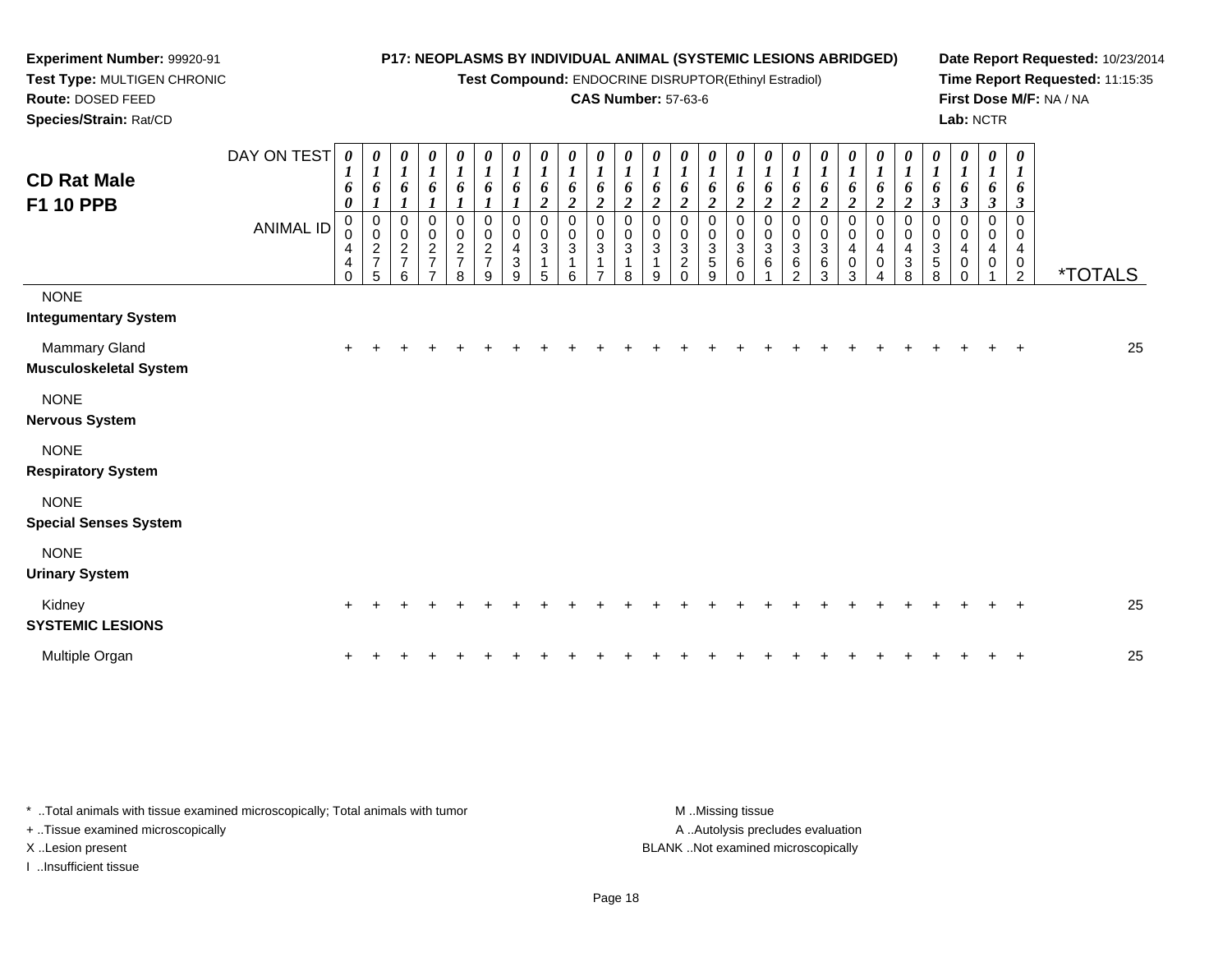**Test Compound:** ENDOCRINE DISRUPTOR(Ethinyl Estradiol)

### **CAS Number:** 57-63-6

**Date Report Requested:** 10/23/2014**Time Report Requested:** 11:15:35**First Dose M/F:** NA / NA**Lab:** NCTR

| <b>CD Rat Male</b><br>F1 50 PPB                                                                                   | DAY ON TEST<br><b>ANIMAL ID</b> | 0<br>$\boldsymbol{l}$<br>6<br>0<br>0<br>0<br>$\begin{array}{c} 3 \\ 2 \\ 6 \end{array}$ | 0<br>$\boldsymbol{l}$<br>6<br>$\mathbf{I}$<br>$\mathbf 0$<br>$\mathbf 0$<br>$\overline{c}$<br>$\bf 8$<br>$\Omega$ | $\boldsymbol{\theta}$<br>$\boldsymbol{l}$<br>6<br>0<br>$\mathbf 0$<br>2<br>8 | $\theta$<br>$\boldsymbol{l}$<br>6<br>0<br>0<br>$\boldsymbol{2}$<br>$\bf 8$<br>$\overline{2}$ | $\theta$<br>$\boldsymbol{l}$<br>6<br>$\mathbf 0$<br>$\Omega$<br>$\overline{c}$<br>$\bf 8$<br>3 | $\boldsymbol{\theta}$<br>$\boldsymbol{l}$<br>6<br>0<br>0<br>$\overline{a}$<br>8<br>4 | 0<br>$\boldsymbol{l}$<br>6<br>0<br>0<br>$\sqrt{3}$<br>$\boldsymbol{2}$ | $\theta$<br>$\boldsymbol{l}$<br>6<br>$\Omega$<br>$\mathbf 0$<br>$\frac{3}{2}$ | $\boldsymbol{\theta}$<br>$\boldsymbol{l}$<br>6<br>0<br>0<br>3<br>$\frac{2}{3}$ | $\theta$<br>$\boldsymbol{l}$<br>6<br>0<br>0<br>$\ensuremath{\mathsf{3}}$<br>$\frac{2}{4}$ | $\boldsymbol{\theta}$<br>$\boldsymbol{l}$<br>6<br>$\mathbf 0$<br>0<br>$\frac{3}{2}$ | 0<br>$\boldsymbol{l}$<br>6<br>$\overline{a}$<br>0<br>0<br>$\mathbf{3}$<br>6<br>4 | 0<br>$\boldsymbol{\mathit{1}}$<br>6<br>$\boldsymbol{2}$<br>0<br>0<br>$\sqrt{3}$<br>6<br>$\overline{5}$ | 0<br>$\boldsymbol{l}$<br>6<br>$\boldsymbol{2}$<br>$\mathbf 0$<br>$\mathbf 0$<br>$\mathbf{3}$<br>$\,6\,$<br>$6\phantom{1}$ | 0<br>$\boldsymbol{l}$<br>6<br>$\overline{2}$<br>$\mathbf 0$<br>$\mathbf 0$<br>3<br>6<br>$\overline{7}$ | $\theta$<br>$\boldsymbol{l}$<br>6<br>$\boldsymbol{2}$<br>$\mathbf 0$<br>$\mathbf 0$<br>$\mathbf{3}$<br>$\,6\,$<br>8 | $\boldsymbol{\theta}$<br>$\boldsymbol{I}$<br>6<br>$\boldsymbol{2}$<br>$\Omega$<br>$\Omega$<br>4<br>$\mathbf 0$<br>$\overline{7}$ | 0<br>$\boldsymbol{I}$<br>6<br>$\overline{2}$<br>$\Omega$<br>$\Omega$<br>4<br>$\boldsymbol{0}$<br>8 | 0<br>$\boldsymbol{I}$<br>6<br>$\boldsymbol{2}$<br>$\Omega$<br>0<br>4<br>$\mathbf 0$<br>$9\,$ | 0<br>$\boldsymbol{l}$<br>6<br>$\boldsymbol{2}$<br>$\mathbf 0$<br>0<br>4<br>$\mathbf{1}$<br>$\Omega$ | 0<br>$\boldsymbol{I}$<br>6<br>$\overline{2}$<br>$\Omega$<br>$\Omega$<br>4<br>4 | 0<br>$\boldsymbol{l}$<br>6<br>$\overline{c}$<br>$\mathbf 0$<br>$\mathbf 0$<br>$\overline{4}$<br>$\overline{4}$<br>$\overline{2}$ | 0<br>$\boldsymbol{l}$<br>6<br>$\boldsymbol{2}$<br>$\Omega$<br>$\Omega$<br>4<br>$\overline{4}$<br>3 | 0<br>$\boldsymbol{I}$<br>6<br>$\boldsymbol{\beta}$<br>$\Omega$<br>$\Omega$<br>0<br>5 | 0<br>$\boldsymbol{l}$<br>6<br>$\boldsymbol{\beta}$<br>$\mathbf 0$<br>0<br>4<br>$\pmb{0}$<br>$\overline{6}$ | $\boldsymbol{\theta}$<br>0<br>9<br>8<br>$\mathbf 0$<br>0<br>$\overline{2}$<br>3<br>$\mathbf{1}$ | <i><b>*TOTALS</b></i>        |
|-------------------------------------------------------------------------------------------------------------------|---------------------------------|-----------------------------------------------------------------------------------------|-------------------------------------------------------------------------------------------------------------------|------------------------------------------------------------------------------|----------------------------------------------------------------------------------------------|------------------------------------------------------------------------------------------------|--------------------------------------------------------------------------------------|------------------------------------------------------------------------|-------------------------------------------------------------------------------|--------------------------------------------------------------------------------|-------------------------------------------------------------------------------------------|-------------------------------------------------------------------------------------|----------------------------------------------------------------------------------|--------------------------------------------------------------------------------------------------------|---------------------------------------------------------------------------------------------------------------------------|--------------------------------------------------------------------------------------------------------|---------------------------------------------------------------------------------------------------------------------|----------------------------------------------------------------------------------------------------------------------------------|----------------------------------------------------------------------------------------------------|----------------------------------------------------------------------------------------------|-----------------------------------------------------------------------------------------------------|--------------------------------------------------------------------------------|----------------------------------------------------------------------------------------------------------------------------------|----------------------------------------------------------------------------------------------------|--------------------------------------------------------------------------------------|------------------------------------------------------------------------------------------------------------|-------------------------------------------------------------------------------------------------|------------------------------|
| <b>Alimentary System</b>                                                                                          |                                 |                                                                                         |                                                                                                                   |                                                                              |                                                                                              |                                                                                                |                                                                                      |                                                                        |                                                                               |                                                                                |                                                                                           |                                                                                     |                                                                                  |                                                                                                        |                                                                                                                           |                                                                                                        |                                                                                                                     |                                                                                                                                  |                                                                                                    |                                                                                              |                                                                                                     |                                                                                |                                                                                                                                  |                                                                                                    |                                                                                      |                                                                                                            |                                                                                                 |                              |
| Esophagus<br>Liver<br>Oral Mucosa<br>Pancreas<br><b>Cardiovascular System</b>                                     |                                 |                                                                                         |                                                                                                                   |                                                                              |                                                                                              |                                                                                                |                                                                                      |                                                                        |                                                                               |                                                                                |                                                                                           |                                                                                     | $\ddot{}$                                                                        |                                                                                                        |                                                                                                                           |                                                                                                        |                                                                                                                     |                                                                                                                                  |                                                                                                    |                                                                                              |                                                                                                     |                                                                                |                                                                                                                                  |                                                                                                    |                                                                                      |                                                                                                            | $\ddot{}$                                                                                       | $\mathbf 1$<br>26<br>-1<br>1 |
| <b>Blood Vessel</b><br>Heart<br><b>Endocrine System</b>                                                           |                                 |                                                                                         |                                                                                                                   |                                                                              |                                                                                              |                                                                                                |                                                                                      |                                                                        |                                                                               |                                                                                |                                                                                           |                                                                                     |                                                                                  |                                                                                                        |                                                                                                                           |                                                                                                        |                                                                                                                     |                                                                                                                                  |                                                                                                    |                                                                                              |                                                                                                     |                                                                                |                                                                                                                                  |                                                                                                    |                                                                                      |                                                                                                            | $+$<br>$+$                                                                                      | 1<br>$\overline{1}$          |
| <b>Adrenal Cortex</b><br>Adrenal Medulla<br><b>Pituitary Gland</b><br><b>Thyroid Gland</b><br>General Body System |                                 |                                                                                         |                                                                                                                   |                                                                              |                                                                                              |                                                                                                |                                                                                      |                                                                        |                                                                               |                                                                                |                                                                                           |                                                                                     |                                                                                  |                                                                                                        |                                                                                                                           |                                                                                                        |                                                                                                                     |                                                                                                                                  |                                                                                                    |                                                                                              |                                                                                                     |                                                                                |                                                                                                                                  |                                                                                                    |                                                                                      |                                                                                                            |                                                                                                 | 26<br>26<br>26<br>26         |
| <b>NONE</b><br><b>Genital System</b>                                                                              |                                 |                                                                                         |                                                                                                                   |                                                                              |                                                                                              |                                                                                                |                                                                                      |                                                                        |                                                                               |                                                                                |                                                                                           |                                                                                     |                                                                                  |                                                                                                        |                                                                                                                           |                                                                                                        |                                                                                                                     |                                                                                                                                  |                                                                                                    |                                                                                              |                                                                                                     |                                                                                |                                                                                                                                  |                                                                                                    |                                                                                      |                                                                                                            |                                                                                                 |                              |
| Coagulating Gland<br>Epididymis<br><b>Preputial Gland</b><br>Prostate, Dorsal/Lateral Lobe                        |                                 |                                                                                         |                                                                                                                   |                                                                              |                                                                                              |                                                                                                |                                                                                      |                                                                        |                                                                               |                                                                                |                                                                                           |                                                                                     |                                                                                  |                                                                                                        |                                                                                                                           |                                                                                                        | ÷                                                                                                                   |                                                                                                                                  |                                                                                                    |                                                                                              |                                                                                                     |                                                                                |                                                                                                                                  |                                                                                                    |                                                                                      |                                                                                                            |                                                                                                 | 26<br>26<br>-1<br>26         |

\* ..Total animals with tissue examined microscopically; Total animals with tumor **M** . Missing tissue M ..Missing tissue A ..Autolysis precludes evaluation + ..Tissue examined microscopically X ..Lesion present BLANK ..Not examined microscopicallyI ..Insufficient tissue

**Experiment Number:** 99920-91**Test Type:** MULTIGEN CHRONIC

**Route:** DOSED FEED**Species/Strain:** Rat/CD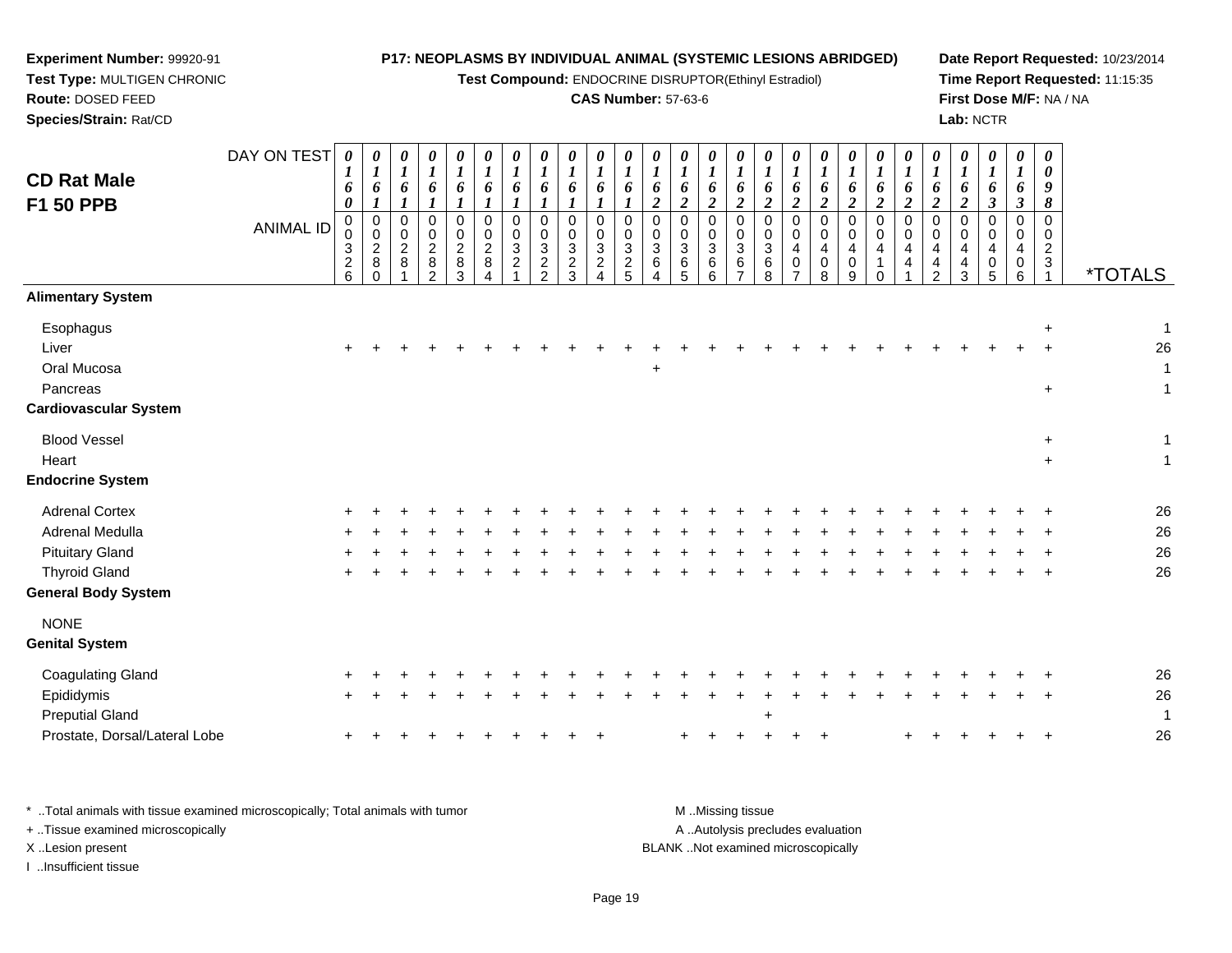**Test Compound:** ENDOCRINE DISRUPTOR(Ethinyl Estradiol)

**Date Report Requested:** 10/23/2014**Time Report Requested:** 11:15:35**First Dose M/F:** NA / NA**Lab:** NCTR

> *0*

 **Test Type:** MULTIGEN CHRONIC**Route:** DOSED FEED **Species/Strain:** Rat/CD**CAS Number:** 57-63-6DAY ON TEST **CD Rat MaleF1 50 PPB**ANIMAL ID*0 1 6 00 1 6 10 1 6 10 1 60 1 6 10 1 6 10 1 60 1 6 10 1 6 10 1 6 10 1 6 10 1 6 0 1 6 0 1 6 0 1 6* 

**Experiment Number:** 99920-91

| <b>CD Rat Male</b><br>F1 50 PPB                          | DAY ON TEST<br><b>ANIMAL ID</b> | $\boldsymbol{\theta}$<br>6<br>$\boldsymbol{\theta}$<br>$\mathbf 0$<br>0<br>$\mathbf{3}$<br>$\frac{2}{6}$ | 0<br>6<br>$\pmb{0}$<br>$\pmb{0}$<br>$\overline{2}$<br>8<br>$\Omega$ | 0<br>$\mathbf{I}$<br>6<br>$\Omega$<br>0<br>$\overline{c}$<br>8 | 0<br>$\boldsymbol{l}$<br>6<br>$\Omega$<br>$\mathbf 0$<br>$\overline{c}$<br>8<br>2 | 0<br>$\bm{l}$<br>6<br>$\mathbf 0$<br>$\mathbf 0$<br>$\sqrt{2}$<br>8<br>3 | 0<br>$\boldsymbol{l}$<br>6<br>$\Omega$<br>$\mathbf{0}$<br>$\overline{a}$<br>8 | 0<br>$\boldsymbol{l}$<br>6<br>0<br>0<br>$\overline{3}$<br>$\overline{a}$ | 0<br>6<br>0<br>$\mathsf 0$<br>$\sqrt{3}$<br>$\overline{c}$<br>$\mathfrak{p}$ | 0<br>$\boldsymbol{l}$<br>6<br>1<br>0<br>$\mathbf 0$<br>$\sqrt{3}$<br>$\overline{c}$<br>3 | 1<br>6<br>0<br>$\mathbf 0$<br>$\ensuremath{\mathsf{3}}$<br>$\boldsymbol{2}$ | 0<br>6<br>$\,0\,$<br>0<br>$\sqrt{3}$<br>$\overline{c}$<br>5 | 0<br>1<br>6<br>$\overline{2}$<br>$\pmb{0}$<br>$\mathbf 0$<br>$\ensuremath{\mathsf{3}}$<br>6<br>Δ | $\boldsymbol{\theta}$<br>$\boldsymbol{l}$<br>6<br>$\boldsymbol{2}$<br>$\pmb{0}$<br>$\mathbf 0$<br>$\mathbf{3}$<br>$\,6\,$<br>5 | 0<br>$\boldsymbol{l}$<br>6<br>2<br>$\Omega$<br>0<br>$\mathbf{3}$<br>6<br>6 | 0<br>$\boldsymbol{l}$<br>6<br>$\boldsymbol{2}$<br>$\mathbf 0$<br>$\mathbf 0$<br>$\mathbf{3}$<br>$\,6\,$<br>$\overline{ }$ | 0<br>$\boldsymbol{l}$<br>6<br>$\boldsymbol{2}$<br>$\mathbf 0$<br>$\mathbf 0$<br>$\mathbf{3}$<br>$6\phantom{1}6$<br>8 | 0<br>6<br>$\overline{2}$<br>0<br>0<br>4<br>$\mathbf 0$ | 0<br>$\boldsymbol{l}$<br>6<br>$\boldsymbol{2}$<br>0<br>$\pmb{0}$<br>$\overline{\mathbf{4}}$<br>$\pmb{0}$<br>8 | 0<br>6<br>$\overline{2}$<br>$\mathbf 0$<br>0<br>$\overline{4}$<br>$\pmb{0}$<br>9 | $\boldsymbol{\theta}$<br>1<br>6<br>$\boldsymbol{2}$<br>0<br>0<br>4<br>0 | 1<br>6<br>$\boldsymbol{2}$<br>0<br>$\Omega$<br>4<br>4 | 0<br>6<br>$\boldsymbol{2}$<br>$\pmb{0}$<br>0<br>4<br>4<br>$\overline{2}$ | 0<br>$\boldsymbol{l}$<br>6<br>$\overline{2}$<br>$\mathbf 0$<br>$\mathbf 0$<br>4<br>4<br>3 | 0<br>$\boldsymbol{l}$<br>6<br>$\boldsymbol{\beta}$<br>$\mathbf 0$<br>$\mathbf 0$<br>$\overline{4}$<br>$\mathbf 0$<br>5 | 0<br>$\boldsymbol{l}$<br>6<br>$\boldsymbol{\beta}$<br>$\mathbf 0$<br>0<br>4<br>0<br>6 | 0<br>0<br>9<br>8<br>$\Omega$<br>$\Omega$<br>$\overline{a}$<br>3 | <i><b>*TOTALS</b></i>        |
|----------------------------------------------------------|---------------------------------|----------------------------------------------------------------------------------------------------------|---------------------------------------------------------------------|----------------------------------------------------------------|-----------------------------------------------------------------------------------|--------------------------------------------------------------------------|-------------------------------------------------------------------------------|--------------------------------------------------------------------------|------------------------------------------------------------------------------|------------------------------------------------------------------------------------------|-----------------------------------------------------------------------------|-------------------------------------------------------------|--------------------------------------------------------------------------------------------------|--------------------------------------------------------------------------------------------------------------------------------|----------------------------------------------------------------------------|---------------------------------------------------------------------------------------------------------------------------|----------------------------------------------------------------------------------------------------------------------|--------------------------------------------------------|---------------------------------------------------------------------------------------------------------------|----------------------------------------------------------------------------------|-------------------------------------------------------------------------|-------------------------------------------------------|--------------------------------------------------------------------------|-------------------------------------------------------------------------------------------|------------------------------------------------------------------------------------------------------------------------|---------------------------------------------------------------------------------------|-----------------------------------------------------------------|------------------------------|
| Prostate, Ventral Lobe                                   |                                 | $\ddot{}$                                                                                                |                                                                     |                                                                |                                                                                   |                                                                          |                                                                               |                                                                          |                                                                              |                                                                                          |                                                                             |                                                             |                                                                                                  |                                                                                                                                |                                                                            |                                                                                                                           |                                                                                                                      |                                                        |                                                                                                               |                                                                                  |                                                                         |                                                       |                                                                          |                                                                                           |                                                                                                                        |                                                                                       | $\ddot{+}$                                                      | 26                           |
| <b>Rete Testes</b>                                       |                                 |                                                                                                          |                                                                     |                                                                |                                                                                   |                                                                          |                                                                               |                                                                          |                                                                              |                                                                                          |                                                                             |                                                             |                                                                                                  |                                                                                                                                |                                                                            |                                                                                                                           |                                                                                                                      |                                                        |                                                                                                               |                                                                                  |                                                                         |                                                       |                                                                          |                                                                                           |                                                                                                                        |                                                                                       |                                                                 | 25                           |
| Seminal Vesicle                                          |                                 |                                                                                                          |                                                                     |                                                                |                                                                                   |                                                                          |                                                                               |                                                                          |                                                                              |                                                                                          |                                                                             |                                                             |                                                                                                  |                                                                                                                                |                                                                            |                                                                                                                           |                                                                                                                      |                                                        |                                                                                                               |                                                                                  |                                                                         |                                                       |                                                                          |                                                                                           |                                                                                                                        |                                                                                       |                                                                 | $26\,$                       |
| <b>Testes</b>                                            |                                 |                                                                                                          |                                                                     |                                                                |                                                                                   |                                                                          |                                                                               |                                                                          |                                                                              |                                                                                          |                                                                             |                                                             |                                                                                                  |                                                                                                                                |                                                                            |                                                                                                                           |                                                                                                                      |                                                        |                                                                                                               |                                                                                  |                                                                         |                                                       |                                                                          |                                                                                           |                                                                                                                        |                                                                                       | ÷                                                               | 26                           |
| <b>Hematopoietic System</b>                              |                                 |                                                                                                          |                                                                     |                                                                |                                                                                   |                                                                          |                                                                               |                                                                          |                                                                              |                                                                                          |                                                                             |                                                             |                                                                                                  |                                                                                                                                |                                                                            |                                                                                                                           |                                                                                                                      |                                                        |                                                                                                               |                                                                                  |                                                                         |                                                       |                                                                          |                                                                                           |                                                                                                                        |                                                                                       |                                                                 |                              |
| <b>Bone Marrow</b>                                       |                                 |                                                                                                          |                                                                     |                                                                |                                                                                   |                                                                          |                                                                               |                                                                          |                                                                              |                                                                                          |                                                                             |                                                             |                                                                                                  |                                                                                                                                |                                                                            |                                                                                                                           |                                                                                                                      |                                                        |                                                                                                               |                                                                                  |                                                                         |                                                       |                                                                          |                                                                                           |                                                                                                                        |                                                                                       |                                                                 | 26                           |
| Spleen                                                   |                                 |                                                                                                          |                                                                     |                                                                |                                                                                   |                                                                          |                                                                               |                                                                          |                                                                              |                                                                                          |                                                                             |                                                             |                                                                                                  |                                                                                                                                |                                                                            |                                                                                                                           |                                                                                                                      |                                                        |                                                                                                               |                                                                                  |                                                                         |                                                       |                                                                          |                                                                                           |                                                                                                                        |                                                                                       |                                                                 | 26                           |
| Thymus                                                   |                                 |                                                                                                          |                                                                     |                                                                |                                                                                   |                                                                          |                                                                               |                                                                          |                                                                              |                                                                                          |                                                                             |                                                             |                                                                                                  |                                                                                                                                |                                                                            |                                                                                                                           |                                                                                                                      |                                                        |                                                                                                               |                                                                                  |                                                                         |                                                       |                                                                          |                                                                                           |                                                                                                                        |                                                                                       |                                                                 | 26                           |
| <b>Integumentary System</b>                              |                                 |                                                                                                          |                                                                     |                                                                |                                                                                   |                                                                          |                                                                               |                                                                          |                                                                              |                                                                                          |                                                                             |                                                             |                                                                                                  |                                                                                                                                |                                                                            |                                                                                                                           |                                                                                                                      |                                                        |                                                                                                               |                                                                                  |                                                                         |                                                       |                                                                          |                                                                                           |                                                                                                                        |                                                                                       |                                                                 |                              |
| Mammary Gland<br>Skin                                    |                                 |                                                                                                          |                                                                     |                                                                |                                                                                   |                                                                          |                                                                               |                                                                          |                                                                              |                                                                                          |                                                                             |                                                             |                                                                                                  |                                                                                                                                |                                                                            |                                                                                                                           |                                                                                                                      |                                                        |                                                                                                               |                                                                                  |                                                                         |                                                       |                                                                          |                                                                                           |                                                                                                                        |                                                                                       | $\div$<br>$\ddot{}$                                             | 26<br>$\mathbf{1}$           |
| <b>Musculoskeletal System</b>                            |                                 |                                                                                                          |                                                                     |                                                                |                                                                                   |                                                                          |                                                                               |                                                                          |                                                                              |                                                                                          |                                                                             |                                                             |                                                                                                  |                                                                                                                                |                                                                            |                                                                                                                           |                                                                                                                      |                                                        |                                                                                                               |                                                                                  |                                                                         |                                                       |                                                                          |                                                                                           |                                                                                                                        |                                                                                       |                                                                 |                              |
| Bone<br><b>Nervous System</b>                            |                                 |                                                                                                          |                                                                     |                                                                |                                                                                   |                                                                          |                                                                               |                                                                          |                                                                              |                                                                                          |                                                                             |                                                             |                                                                                                  |                                                                                                                                |                                                                            |                                                                                                                           |                                                                                                                      |                                                        |                                                                                                               |                                                                                  |                                                                         |                                                       |                                                                          |                                                                                           |                                                                                                                        |                                                                                       | $\div$                                                          | 26                           |
| <b>Brain</b><br>Spinal Cord<br><b>Respiratory System</b> |                                 |                                                                                                          |                                                                     |                                                                |                                                                                   |                                                                          |                                                                               |                                                                          |                                                                              |                                                                                          |                                                                             |                                                             |                                                                                                  |                                                                                                                                |                                                                            |                                                                                                                           |                                                                                                                      |                                                        |                                                                                                               |                                                                                  |                                                                         |                                                       |                                                                          |                                                                                           |                                                                                                                        |                                                                                       | $\ddot{}$<br>$\ddot{}$                                          | $\mathbf{1}$<br>$\mathbf{1}$ |
| Lung<br>Trachea                                          |                                 |                                                                                                          |                                                                     |                                                                |                                                                                   |                                                                          |                                                                               |                                                                          |                                                                              |                                                                                          |                                                                             |                                                             |                                                                                                  |                                                                                                                                |                                                                            |                                                                                                                           |                                                                                                                      |                                                        |                                                                                                               |                                                                                  |                                                                         |                                                       |                                                                          |                                                                                           |                                                                                                                        |                                                                                       | $\ddot{}$<br>$\ddot{}$                                          | 1<br>$\mathbf{1}$            |

\* ..Total animals with tissue examined microscopically; Total animals with tumor **M** ..Missing tissue M ..Missing tissue A ..Autolysis precludes evaluation + ..Tissue examined microscopically X ..Lesion present BLANK ..Not examined microscopicallyI ..Insufficient tissue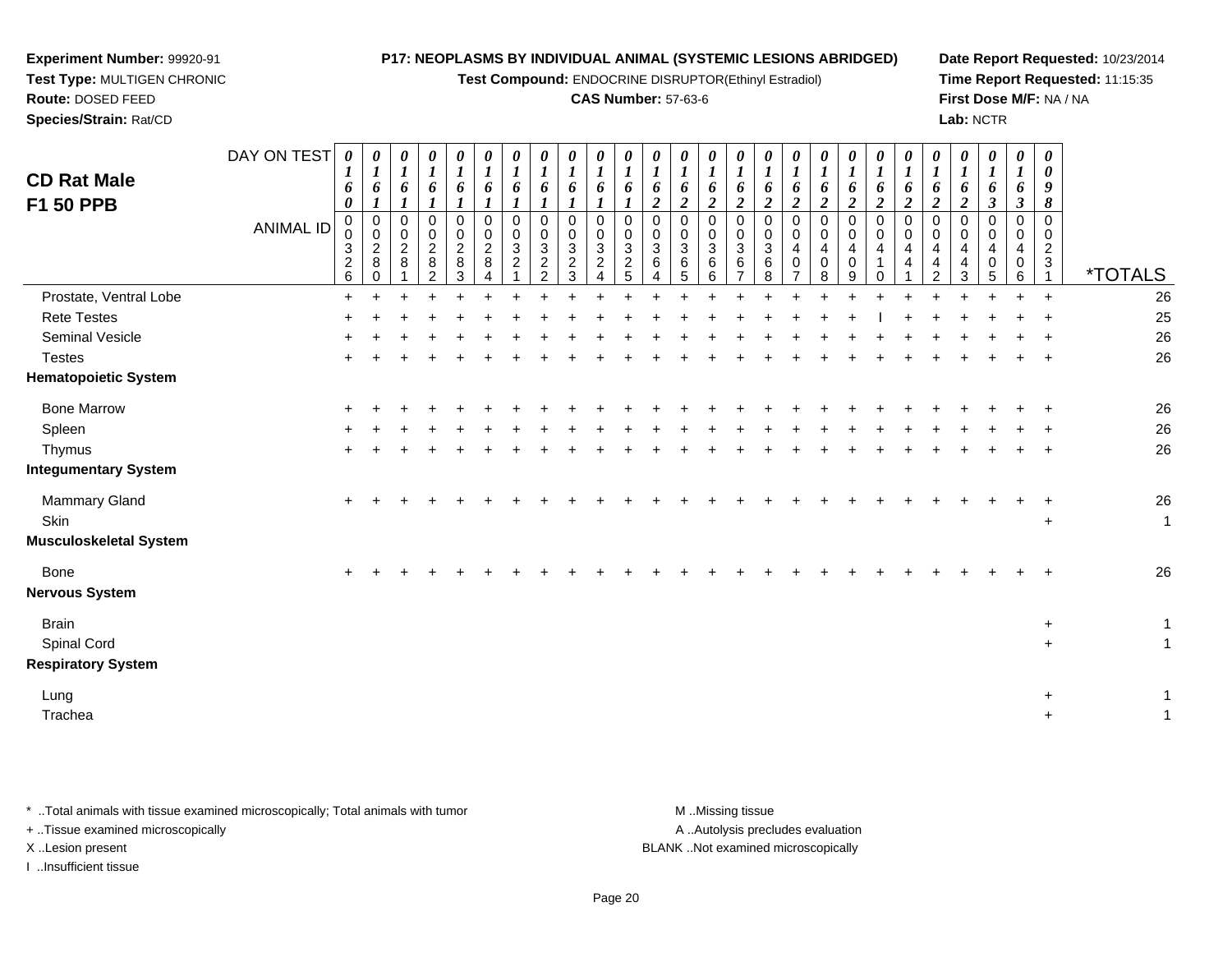**Test Compound:** ENDOCRINE DISRUPTOR(Ethinyl Estradiol)

## **CAS Number:** 57-63-6

**Date Report Requested:** 10/23/2014**Time Report Requested:** 11:15:35**First Dose M/F:** NA / NA**Lab:** NCTR

**Route:** DOSED FEED**Species/Strain:** Rat/CD

**Experiment Number:** 99920-91**Test Type:** MULTIGEN CHRONIC

| <b>CD Rat Male</b><br>F1 50 PPB                                      | DAY ON TEST<br>ANIMAL ID | 0<br>$\mathbf{I}$<br>6<br>$\boldsymbol{\theta}$<br>0<br>0<br>$\mathbf 3$<br>$\frac{2}{6}$ | U<br>$\boldsymbol{l}$<br>6<br>$\mathbf{I}$<br>$\boldsymbol{0}$<br>$\mathbf 0$<br>$\begin{array}{c} 2 \\ 8 \end{array}$<br>$\Omega$ | 0<br>$\mathbf{r}$<br>$\mathbf{I}$<br>6<br>0<br>0<br>$\frac{2}{8}$ | 0<br>$\mathbf{I}$<br>6<br>0<br>0<br>$\frac{2}{8}$<br>$\mathcal{L}$ | $\boldsymbol{\theta}$<br>$\boldsymbol{l}$<br>6<br>$\mathbf{r}$<br>$\mathbf{I}$<br>$\pmb{0}$<br>$\frac{0}{2}$<br>$\,8\,$<br>3 | 0<br>$\overline{ }$<br>6<br>0<br>$\pmb{0}$<br>$\begin{array}{c} 2 \\ 8 \end{array}$ | 0<br>$\boldsymbol{l}$<br>6<br>$\pmb{0}$<br>0<br>$\ensuremath{\mathsf{3}}$<br>$\overline{c}$ | 0<br>6<br>0<br>0<br>$\ensuremath{\mathsf{3}}$<br>$\overline{c}$<br>$\sim$ | $\boldsymbol{\theta}$<br>$\mathbf{I}$<br>6<br>0<br>0<br>$\ensuremath{\mathsf{3}}$<br>$\frac{2}{3}$ | 0<br>$\boldsymbol{l}$<br>6<br>$\boldsymbol{0}$<br>$\boldsymbol{0}$<br>$\sqrt{3}$<br>$\boldsymbol{2}$ | 0<br>6<br>0<br>0<br>3<br>$\frac{2}{5}$ | $\boldsymbol{\theta}$<br>$\mathbf{I}$<br>6<br>$\mathbf{\Omega}$<br>◢<br>$\,0\,$<br>$\ensuremath{\mathsf{3}}$<br>6 | $\boldsymbol{\theta}$<br>$\mathbf{I}$<br>6<br>$\mathbf{\hat{z}}$<br>◢<br>$\pmb{0}$<br>$\pmb{0}$<br>$\sqrt{3}$<br>$\,6\,$ | $\boldsymbol{\theta}$<br>$\overline{ }$<br>6<br>$\mathbf{\hat{z}}$<br>◢<br>0<br>0<br>3<br>6<br>6 | 0<br>$\mathbf{r}$<br>$\mathbf{I}$<br>6<br>$\mathbf{\Omega}$<br>◢<br>0<br>$\boldsymbol{0}$<br>$\ensuremath{\mathsf{3}}$<br>6<br>$\overline{ }$ | $\boldsymbol{\theta}$<br>6<br>$\rightarrow$<br>◢<br>0<br>$\pmb{0}$<br>$\ensuremath{\mathsf{3}}$<br>6<br>8 | $\boldsymbol{\theta}$<br>6<br>$\mathbf{\Omega}$<br>◢<br>0<br>$\,0\,$<br>$\overline{\mathbf{4}}$<br>$\pmb{0}$<br>$\rightarrow$ | $\boldsymbol{l}$<br>6<br>$\boldsymbol{2}$<br>0<br>$\pmb{0}$<br>$\overline{4}$<br>$\pmb{0}$<br>8 | $\theta$<br>6<br>$\mathbf{\Omega}$<br>4<br>0<br>g | $\boldsymbol{\theta}$<br>6<br>$\mathbf{\Omega}$<br>∠<br>0<br>0<br>4<br>$\Omega$ | 0<br>0<br>$\mathbf{\hat{z}}$<br>◢<br>0<br>$\pmb{0}$<br>$\overline{4}$<br>$\overline{4}$ | $\boldsymbol{\theta}$<br>L<br>6<br>$\boldsymbol{2}$<br>0<br>$\pmb{0}$<br>4<br>4<br>C. | $\boldsymbol{\mathit{U}}$<br>$\mathbf{I}$<br>o<br>$\boldsymbol{2}$<br>$\boldsymbol{0}$<br>4<br>$\overline{4}$<br>3 | 0<br>$\overline{ }$<br>6<br>$\overline{2}$<br>J<br>0<br>$\pmb{0}$<br>$\overline{4}$<br>$\mathsf{O}\xspace$<br>5 | 0<br>$\mathbf{I}$<br>6<br>3<br>0<br>0<br>4<br>0<br>6 | $\boldsymbol{\theta}$<br>$\boldsymbol{\theta}$<br>$\boldsymbol{9}$<br>8<br>0<br>0<br>$\overline{c}$<br>$\mathbf{3}$ | <i><b>*TOTALS</b></i> |
|----------------------------------------------------------------------|--------------------------|-------------------------------------------------------------------------------------------|------------------------------------------------------------------------------------------------------------------------------------|-------------------------------------------------------------------|--------------------------------------------------------------------|------------------------------------------------------------------------------------------------------------------------------|-------------------------------------------------------------------------------------|---------------------------------------------------------------------------------------------|---------------------------------------------------------------------------|----------------------------------------------------------------------------------------------------|------------------------------------------------------------------------------------------------------|----------------------------------------|-------------------------------------------------------------------------------------------------------------------|--------------------------------------------------------------------------------------------------------------------------|--------------------------------------------------------------------------------------------------|-----------------------------------------------------------------------------------------------------------------------------------------------|-----------------------------------------------------------------------------------------------------------|-------------------------------------------------------------------------------------------------------------------------------|-------------------------------------------------------------------------------------------------|---------------------------------------------------|---------------------------------------------------------------------------------|-----------------------------------------------------------------------------------------|---------------------------------------------------------------------------------------|--------------------------------------------------------------------------------------------------------------------|-----------------------------------------------------------------------------------------------------------------|------------------------------------------------------|---------------------------------------------------------------------------------------------------------------------|-----------------------|
| <b>Special Senses System</b><br><b>NONE</b><br><b>Urinary System</b> |                          |                                                                                           |                                                                                                                                    |                                                                   |                                                                    |                                                                                                                              |                                                                                     |                                                                                             |                                                                           |                                                                                                    |                                                                                                      |                                        |                                                                                                                   |                                                                                                                          |                                                                                                  |                                                                                                                                               |                                                                                                           |                                                                                                                               |                                                                                                 |                                                   |                                                                                 |                                                                                         |                                                                                       |                                                                                                                    |                                                                                                                 |                                                      |                                                                                                                     |                       |
| Kidney<br><b>Urinary Bladder</b><br><b>SYSTEMIC LESIONS</b>          |                          | $\pm$                                                                                     |                                                                                                                                    |                                                                   |                                                                    |                                                                                                                              |                                                                                     |                                                                                             |                                                                           |                                                                                                    |                                                                                                      |                                        |                                                                                                                   |                                                                                                                          |                                                                                                  |                                                                                                                                               |                                                                                                           |                                                                                                                               |                                                                                                 |                                                   |                                                                                 |                                                                                         |                                                                                       |                                                                                                                    |                                                                                                                 | ÷.                                                   | $+$<br>$\ddot{}$                                                                                                    | 26<br>$\overline{A}$  |
| Multiple Organ                                                       |                          | $\ddot{}$                                                                                 |                                                                                                                                    |                                                                   |                                                                    |                                                                                                                              |                                                                                     |                                                                                             |                                                                           |                                                                                                    |                                                                                                      |                                        |                                                                                                                   |                                                                                                                          |                                                                                                  |                                                                                                                                               |                                                                                                           |                                                                                                                               |                                                                                                 |                                                   |                                                                                 |                                                                                         |                                                                                       |                                                                                                                    |                                                                                                                 | +                                                    | $\div$                                                                                                              | 26                    |

\* ..Total animals with tissue examined microscopically; Total animals with tumor **M** . Missing tissue M ..Missing tissue

+ ..Tissue examined microscopically

I ..Insufficient tissue

A ..Autolysis precludes evaluation X ..Lesion present BLANK ..Not examined microscopically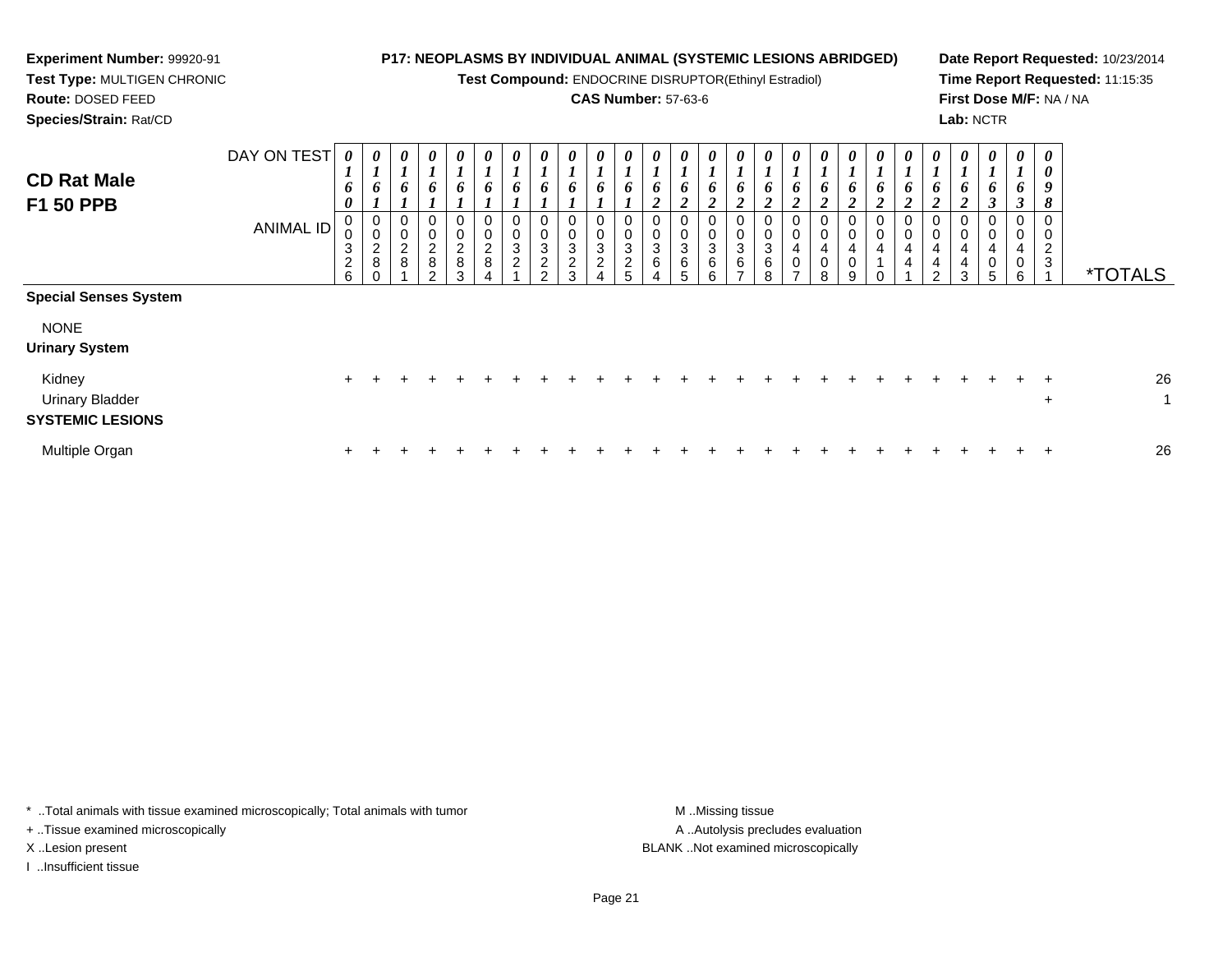**Test Compound:** ENDOCRINE DISRUPTOR(Ethinyl Estradiol)

#### **CAS Number:** 57-63-6

*0 1*

*0 1*

 *6 2*0

*0 1*

*0 1*

*0 1*

 *6 3*0

*6 3*

*6 3*

 *6 2*0

**Date Report Requested:** 10/23/2014**Time Report Requested:** 11:15:35**First Dose M/F:** NA / NA**Lab:** NCTR

**Route:** DOSED FEED **Species/Strain:** Rat/CDDAY ON TEST**CD Rat Male F2 CONTROL**ANIMAL ID*0 1 6 1* 0 0*0 1 6 1* 0 0 4*0 1 6 1* 0 0 4*0 1 6 1* 0 0 4*0 1 6 1* 0 0 5*0 1 6 1* 0 0 5*0 1 6 1* 0 0 5*0 1 6 1* 0 0 6*0 1 6 2* 0 0 5*0 1 6 2* 0 0 5*0 1 6 2*0 0 5

|                               | <b>ANIMAL ID</b> | $\begin{matrix} 0 \\ 0 \end{matrix}$<br>4<br>9<br>4 | 0<br>$\pmb{0}$<br>$\overline{4}$<br>$\boldsymbol{9}$<br>5 | 0<br>$\pmb{0}$<br>4<br>9<br>7 | 0<br>$\pmb{0}$<br>$\overline{\mathbf{4}}$<br>$\boldsymbol{9}$<br>8 | 0<br>$\mathsf 0$<br>5<br>$\overline{4}$<br>$\overline{4}$ | 0<br>$\begin{array}{c} 0 \\ 5 \end{array}$<br>$\overline{\mathbf{4}}$<br>8 | 0<br>$\pmb{0}$<br>$\overline{5}$<br>$\overline{\mathbf{r}}$<br>9 | 0<br>$\pmb{0}$<br>$\,6\,$<br>$\ensuremath{\mathsf{3}}$<br>6 | 0<br>$\pmb{0}$<br>$\sqrt{5}$<br>4<br>5 | 0<br>$\pmb{0}$<br>5<br>4<br>6 | 0<br>$\pmb{0}$<br>$\sqrt{5}$<br>4 | 0<br>$\pmb{0}$<br>5<br>8<br>9 | 0<br>$\begin{array}{c} 0 \\ 5 \end{array}$<br>$\boldsymbol{9}$<br>$\mathbf 0$ | 0<br>$\pmb{0}$<br>$\,6$<br>$\overline{7}$<br>$\mathbf{3}$ | 0<br>$\mathsf 0$<br>$\,$ 5 $\,$<br>$\,8\,$<br>$\overline{ }$ | 0<br>$\pmb{0}$<br>$\mathbf 5$<br>$\bf 8$<br>8 | 0<br>$\pmb{0}$<br>$\,6$<br>3 | 0<br>$\begin{array}{c} 0 \\ 6 \end{array}$<br>$\ensuremath{\mathsf{3}}$<br>$\overline{2}$ | 0<br>$\pmb{0}$<br>6<br>3<br>3 | 0<br>$\pmb{0}$<br>6<br>$\sqrt{3}$<br>$\overline{4}$ | 0<br>$\pmb{0}$<br>$\,6\,$<br>$\sqrt{3}$<br>5 | 0<br>$\mathbf 0$<br>6<br>6 | 0<br>$\pmb{0}$<br>6<br>6<br>$\mathbf 0$ | 0<br>$\pmb{0}$<br>6<br>$\mathbf 5$<br>9 | 0<br>$\pmb{0}$<br>$\,6\,$<br>$\boldsymbol{7}$<br>$\overline{2}$ | <i><b>*TOTALS</b></i> |
|-------------------------------|------------------|-----------------------------------------------------|-----------------------------------------------------------|-------------------------------|--------------------------------------------------------------------|-----------------------------------------------------------|----------------------------------------------------------------------------|------------------------------------------------------------------|-------------------------------------------------------------|----------------------------------------|-------------------------------|-----------------------------------|-------------------------------|-------------------------------------------------------------------------------|-----------------------------------------------------------|--------------------------------------------------------------|-----------------------------------------------|------------------------------|-------------------------------------------------------------------------------------------|-------------------------------|-----------------------------------------------------|----------------------------------------------|----------------------------|-----------------------------------------|-----------------------------------------|-----------------------------------------------------------------|-----------------------|
| <b>Alimentary System</b>      |                  |                                                     |                                                           |                               |                                                                    |                                                           |                                                                            |                                                                  |                                                             |                                        |                               |                                   |                               |                                                                               |                                                           |                                                              |                                               |                              |                                                                                           |                               |                                                     |                                              |                            |                                         |                                         |                                                                 |                       |
| Liver                         |                  | $+$                                                 |                                                           |                               |                                                                    |                                                           |                                                                            |                                                                  |                                                             |                                        |                               |                                   |                               |                                                                               |                                                           |                                                              |                                               |                              |                                                                                           |                               |                                                     |                                              |                            |                                         |                                         | $\overline{+}$                                                  | 25                    |
| <b>Cardiovascular System</b>  |                  |                                                     |                                                           |                               |                                                                    |                                                           |                                                                            |                                                                  |                                                             |                                        |                               |                                   |                               |                                                                               |                                                           |                                                              |                                               |                              |                                                                                           |                               |                                                     |                                              |                            |                                         |                                         |                                                                 |                       |
| <b>NONE</b>                   |                  |                                                     |                                                           |                               |                                                                    |                                                           |                                                                            |                                                                  |                                                             |                                        |                               |                                   |                               |                                                                               |                                                           |                                                              |                                               |                              |                                                                                           |                               |                                                     |                                              |                            |                                         |                                         |                                                                 |                       |
| <b>Endocrine System</b>       |                  |                                                     |                                                           |                               |                                                                    |                                                           |                                                                            |                                                                  |                                                             |                                        |                               |                                   |                               |                                                                               |                                                           |                                                              |                                               |                              |                                                                                           |                               |                                                     |                                              |                            |                                         |                                         |                                                                 |                       |
| <b>Adrenal Cortex</b>         |                  | $\div$                                              |                                                           |                               |                                                                    |                                                           |                                                                            |                                                                  |                                                             |                                        |                               |                                   |                               |                                                                               |                                                           |                                                              |                                               |                              |                                                                                           |                               |                                                     |                                              |                            |                                         |                                         |                                                                 | 25                    |
| Adrenal Medulla               |                  | ÷                                                   |                                                           |                               |                                                                    |                                                           |                                                                            |                                                                  |                                                             |                                        |                               |                                   |                               |                                                                               |                                                           |                                                              |                                               |                              |                                                                                           |                               |                                                     |                                              |                            |                                         |                                         |                                                                 | 24                    |
| <b>Pituitary Gland</b>        |                  | $\ddot{}$                                           |                                                           |                               |                                                                    |                                                           |                                                                            |                                                                  |                                                             |                                        |                               |                                   |                               |                                                                               |                                                           |                                                              |                                               |                              |                                                                                           |                               |                                                     |                                              |                            |                                         |                                         |                                                                 | 23                    |
| <b>Thyroid Gland</b>          |                  | $\pm$                                               |                                                           |                               |                                                                    |                                                           |                                                                            |                                                                  |                                                             |                                        |                               |                                   |                               |                                                                               |                                                           |                                                              |                                               |                              |                                                                                           |                               |                                                     |                                              |                            |                                         |                                         | $\overline{1}$                                                  | 24                    |
| <b>General Body System</b>    |                  |                                                     |                                                           |                               |                                                                    |                                                           |                                                                            |                                                                  |                                                             |                                        |                               |                                   |                               |                                                                               |                                                           |                                                              |                                               |                              |                                                                                           |                               |                                                     |                                              |                            |                                         |                                         |                                                                 |                       |
| <b>NONE</b>                   |                  |                                                     |                                                           |                               |                                                                    |                                                           |                                                                            |                                                                  |                                                             |                                        |                               |                                   |                               |                                                                               |                                                           |                                                              |                                               |                              |                                                                                           |                               |                                                     |                                              |                            |                                         |                                         |                                                                 |                       |
| <b>Genital System</b>         |                  |                                                     |                                                           |                               |                                                                    |                                                           |                                                                            |                                                                  |                                                             |                                        |                               |                                   |                               |                                                                               |                                                           |                                                              |                                               |                              |                                                                                           |                               |                                                     |                                              |                            |                                         |                                         |                                                                 |                       |
| <b>Coagulating Gland</b>      |                  | ÷                                                   |                                                           |                               |                                                                    |                                                           |                                                                            |                                                                  |                                                             |                                        |                               |                                   |                               |                                                                               |                                                           |                                                              |                                               |                              |                                                                                           |                               |                                                     |                                              |                            |                                         |                                         |                                                                 | 25                    |
| Epididymis                    |                  |                                                     |                                                           |                               |                                                                    |                                                           |                                                                            |                                                                  |                                                             |                                        |                               |                                   |                               |                                                                               |                                                           |                                                              |                                               |                              |                                                                                           |                               |                                                     |                                              |                            |                                         |                                         |                                                                 | 25                    |
| Prostate, Dorsal/Lateral Lobe |                  | ÷                                                   |                                                           |                               |                                                                    |                                                           |                                                                            |                                                                  |                                                             |                                        |                               |                                   | $\ddot{}$                     |                                                                               |                                                           |                                                              |                                               |                              |                                                                                           |                               |                                                     |                                              |                            |                                         |                                         |                                                                 | 25                    |
| Prostate, Ventral Lobe        |                  |                                                     |                                                           |                               |                                                                    |                                                           |                                                                            |                                                                  |                                                             |                                        |                               |                                   |                               |                                                                               |                                                           |                                                              |                                               |                              |                                                                                           |                               |                                                     |                                              |                            |                                         |                                         |                                                                 | 25                    |
| <b>Rete Testes</b>            |                  |                                                     |                                                           |                               |                                                                    |                                                           |                                                                            |                                                                  |                                                             |                                        |                               |                                   |                               |                                                                               |                                                           |                                                              |                                               |                              |                                                                                           |                               |                                                     |                                              |                            |                                         |                                         |                                                                 | 24                    |
| Seminal Vesicle               |                  |                                                     |                                                           |                               |                                                                    |                                                           |                                                                            |                                                                  |                                                             |                                        |                               |                                   |                               |                                                                               |                                                           |                                                              |                                               |                              |                                                                                           |                               |                                                     |                                              |                            |                                         |                                         |                                                                 | 25                    |
| <b>Testes</b>                 |                  | $\ddot{}$                                           |                                                           |                               |                                                                    |                                                           |                                                                            |                                                                  |                                                             |                                        |                               |                                   |                               |                                                                               |                                                           |                                                              |                                               |                              |                                                                                           |                               |                                                     |                                              |                            |                                         |                                         | $\ddot{}$                                                       | 25                    |

\* ..Total animals with tissue examined microscopically; Total animals with tumor **M** ..Missing tissue M ..Missing tissue

+ ..Tissue examined microscopically

**Experiment Number:** 99920-91**Test Type:** MULTIGEN CHRONIC

I ..Insufficient tissue

A ..Autolysis precludes evaluation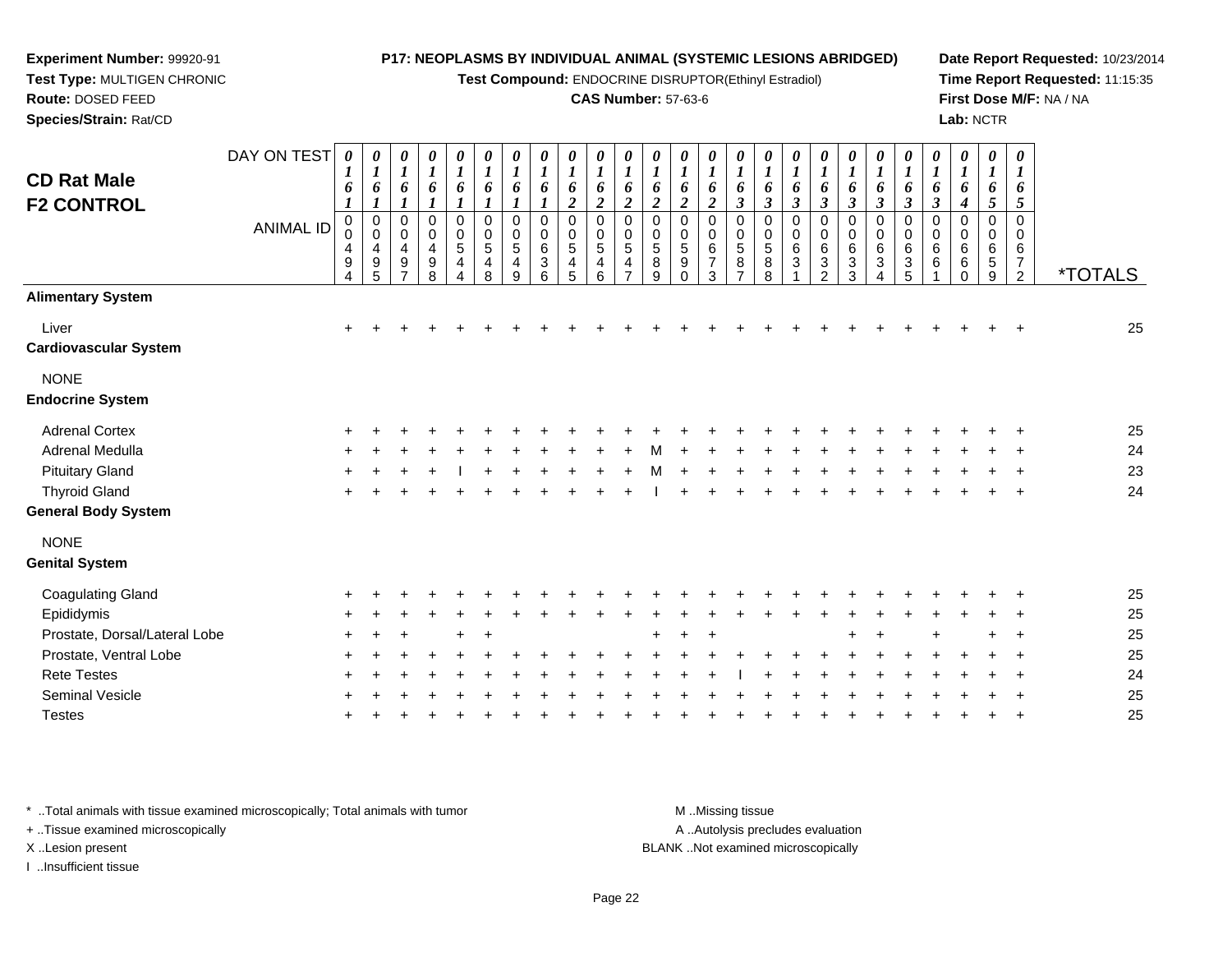**Test Compound:** ENDOCRINE DISRUPTOR(Ethinyl Estradiol)

### **CAS Number:** 57-63-6

**Date Report Requested:** 10/23/2014**Time Report Requested:** 11:15:35**First Dose M/F:** NA / NA**Lab:** NCTR

|                                                | DAY ON TEST      | $\boldsymbol{\theta}$                                                     | $\boldsymbol{\theta}$                                               | 0                                         | 0                                              | 0                          | 0                                                                 | 0                                                                 | $\boldsymbol{\theta}$                          | 0                                      | $\boldsymbol{\theta}$                     | 0                          | 0                                           | 0                                                               | 0                                        | 0                                                 | 0                                         | 0                                | 0                                            | 0                                                       | $\boldsymbol{\theta}$                      | 0                              | 0                                             | 0                                         | 0                                              | 0                                                      |                       |
|------------------------------------------------|------------------|---------------------------------------------------------------------------|---------------------------------------------------------------------|-------------------------------------------|------------------------------------------------|----------------------------|-------------------------------------------------------------------|-------------------------------------------------------------------|------------------------------------------------|----------------------------------------|-------------------------------------------|----------------------------|---------------------------------------------|-----------------------------------------------------------------|------------------------------------------|---------------------------------------------------|-------------------------------------------|----------------------------------|----------------------------------------------|---------------------------------------------------------|--------------------------------------------|--------------------------------|-----------------------------------------------|-------------------------------------------|------------------------------------------------|--------------------------------------------------------|-----------------------|
| <b>CD Rat Male</b><br><b>F2 CONTROL</b>        |                  | 6                                                                         | $\boldsymbol{l}$<br>6<br>$\boldsymbol{l}$                           | $\boldsymbol{l}$<br>6<br>$\boldsymbol{l}$ | $\boldsymbol{l}$<br>6                          | $\boldsymbol{l}$<br>6      | $\boldsymbol{l}$<br>6                                             | $\boldsymbol{l}$<br>6                                             | $\boldsymbol{l}$<br>6                          | 1<br>6<br>$\boldsymbol{2}$             | $\boldsymbol{l}$<br>6<br>$\boldsymbol{2}$ | 1<br>6<br>$\boldsymbol{2}$ | 6<br>$\boldsymbol{2}$                       | 1<br>6<br>$\boldsymbol{2}$                                      | $\bm{l}$<br>6<br>$\overline{2}$          | $\boldsymbol{l}$<br>6<br>$\boldsymbol{\beta}$     | $\boldsymbol{I}$<br>6<br>$\mathfrak{z}$   | 1<br>6<br>$\boldsymbol{\beta}$   | $\boldsymbol{l}$<br>6<br>$\mathfrak{z}$      | 1<br>6<br>$\boldsymbol{\beta}$                          | 6<br>$\mathfrak{z}$                        | 1<br>6<br>$\boldsymbol{\beta}$ | $\boldsymbol{l}$<br>6<br>$\boldsymbol{\beta}$ | $\boldsymbol{l}$<br>6<br>$\boldsymbol{4}$ | $\boldsymbol{l}$<br>6<br>$\sqrt{5}$            | 1<br>6<br>5                                            |                       |
|                                                | <b>ANIMAL ID</b> | $\begin{smallmatrix}0\0\0\end{smallmatrix}$<br>4<br>$\boldsymbol{9}$<br>4 | $\pmb{0}$<br>$\mathbf 0$<br>$\overline{4}$<br>$\boldsymbol{9}$<br>5 | $\mathbf 0$<br>0<br>4<br>$\boldsymbol{9}$ | $\mathbf 0$<br>0<br>4<br>$\boldsymbol{9}$<br>8 | $\mathbf 0$<br>0<br>5<br>4 | $\mathsf 0$<br>$\pmb{0}$<br>$\overline{5}$<br>$\overline{4}$<br>8 | $\mathbf 0$<br>$\pmb{0}$<br>$\overline{5}$<br>$\overline{4}$<br>9 | $\mathbf 0$<br>0<br>$\,6\,$<br>$\sqrt{3}$<br>6 | $\Omega$<br>0<br>$\,$ 5 $\,$<br>4<br>5 | $\Omega$<br>0<br>$\sqrt{5}$<br>4<br>6     | $\Omega$<br>0<br>5<br>4    | $\overline{0}$<br>0<br>$\sqrt{5}$<br>8<br>9 | $\mathbf{0}$<br>0<br>$\sqrt{5}$<br>$\boldsymbol{9}$<br>$\Omega$ | 0<br>0<br>$\,6\,$<br>$\overline{7}$<br>3 | 0<br>0<br>$\sqrt{5}$<br>$\bf 8$<br>$\overline{7}$ | $\mathbf{0}$<br>0<br>$\sqrt{5}$<br>8<br>8 | $\mathbf 0$<br>0<br>$\,6\,$<br>3 | $\mathbf 0$<br>0<br>$\,6$<br>$\sqrt{3}$<br>2 | $\mathbf 0$<br>0<br>6<br>$\ensuremath{\mathsf{3}}$<br>3 | $\overline{0}$<br>0<br>$\,6$<br>$\sqrt{3}$ | 0<br>0<br>$\,6\,$<br>3<br>5    | 0<br>0<br>$\,6$<br>$\,6\,$                    | $\mathsf 0$<br>0<br>6<br>6<br>$\Omega$    | $\mathbf 0$<br>0<br>$\,6\,$<br>$\sqrt{5}$<br>9 | $\Omega$<br>0<br>6<br>$\overline{7}$<br>$\overline{2}$ | <i><b>*TOTALS</b></i> |
| <b>Hematopoietic System</b>                    |                  |                                                                           |                                                                     |                                           |                                                |                            |                                                                   |                                                                   |                                                |                                        |                                           |                            |                                             |                                                                 |                                          |                                                   |                                           |                                  |                                              |                                                         |                                            |                                |                                               |                                           |                                                |                                                        |                       |
| <b>Bone Marrow</b><br>Spleen                   |                  |                                                                           |                                                                     |                                           |                                                |                            |                                                                   |                                                                   |                                                |                                        |                                           |                            |                                             |                                                                 |                                          |                                                   |                                           |                                  |                                              |                                                         |                                            |                                |                                               |                                           |                                                |                                                        | 25<br>25<br>25        |
| Thymus<br><b>Integumentary System</b>          |                  |                                                                           |                                                                     |                                           |                                                |                            |                                                                   |                                                                   |                                                |                                        |                                           |                            |                                             |                                                                 |                                          |                                                   |                                           |                                  |                                              |                                                         |                                            |                                |                                               |                                           |                                                |                                                        |                       |
| Mammary Gland<br><b>Musculoskeletal System</b> |                  | $\ddot{}$                                                                 |                                                                     |                                           |                                                |                            |                                                                   |                                                                   |                                                |                                        |                                           |                            |                                             |                                                                 |                                          |                                                   |                                           |                                  |                                              |                                                         |                                            |                                |                                               |                                           |                                                |                                                        | 25                    |
| <b>Bone</b><br><b>Nervous System</b>           |                  | $+$                                                                       |                                                                     |                                           |                                                |                            |                                                                   |                                                                   |                                                |                                        |                                           |                            |                                             |                                                                 |                                          |                                                   |                                           |                                  |                                              |                                                         |                                            |                                |                                               |                                           |                                                |                                                        | 25                    |
| <b>NONE</b><br><b>Respiratory System</b>       |                  |                                                                           |                                                                     |                                           |                                                |                            |                                                                   |                                                                   |                                                |                                        |                                           |                            |                                             |                                                                 |                                          |                                                   |                                           |                                  |                                              |                                                         |                                            |                                |                                               |                                           |                                                |                                                        |                       |
| <b>NONE</b><br><b>Special Senses System</b>    |                  |                                                                           |                                                                     |                                           |                                                |                            |                                                                   |                                                                   |                                                |                                        |                                           |                            |                                             |                                                                 |                                          |                                                   |                                           |                                  |                                              |                                                         |                                            |                                |                                               |                                           |                                                |                                                        |                       |
| <b>NONE</b><br><b>Urinary System</b>           |                  |                                                                           |                                                                     |                                           |                                                |                            |                                                                   |                                                                   |                                                |                                        |                                           |                            |                                             |                                                                 |                                          |                                                   |                                           |                                  |                                              |                                                         |                                            |                                |                                               |                                           |                                                |                                                        |                       |
| Kidney<br><b>SYSTEMIC LESIONS</b>              |                  | $\ddot{}$                                                                 |                                                                     |                                           |                                                |                            |                                                                   |                                                                   |                                                |                                        |                                           |                            |                                             |                                                                 |                                          |                                                   |                                           |                                  |                                              |                                                         |                                            |                                |                                               |                                           |                                                |                                                        | 25                    |
| Multiple Organ                                 |                  | +                                                                         |                                                                     |                                           |                                                |                            |                                                                   |                                                                   |                                                |                                        |                                           |                            |                                             |                                                                 |                                          |                                                   |                                           |                                  |                                              |                                                         |                                            |                                |                                               |                                           |                                                |                                                        | 25                    |

\* ..Total animals with tissue examined microscopically; Total animals with tumor **M** . Missing tissue M ..Missing tissue A ..Autolysis precludes evaluation + ..Tissue examined microscopically X ..Lesion present BLANK ..Not examined microscopicallyI ..Insufficient tissue

**Experiment Number:** 99920-91**Test Type:** MULTIGEN CHRONIC

**Route:** DOSED FEED**Species/Strain:** Rat/CD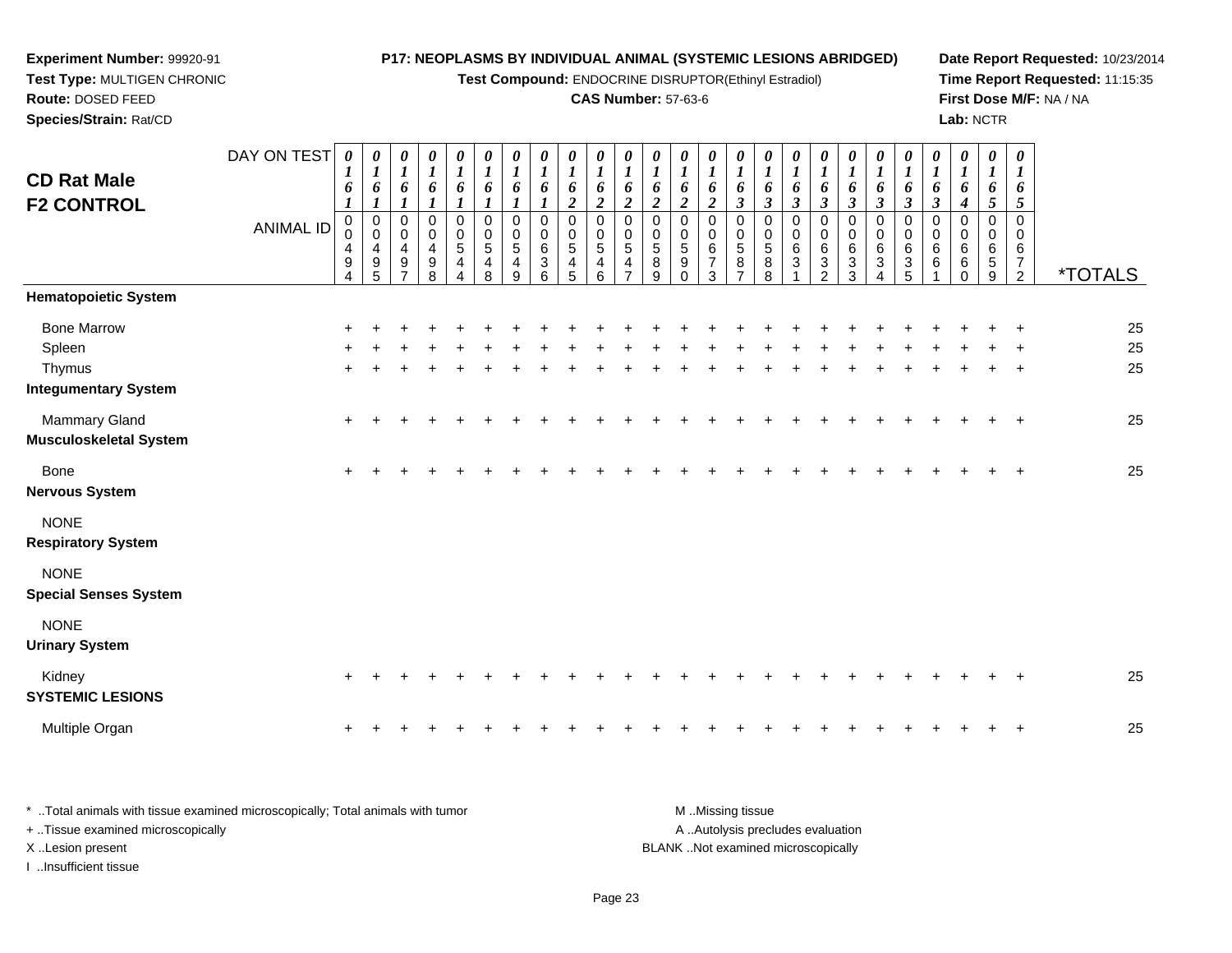**Test Compound:** ENDOCRINE DISRUPTOR(Ethinyl Estradiol)

**Date Report Requested:** 10/23/2014**Time Report Requested:** 11:15:35**First Dose M/F:** NA / NA**Lab:** NCTR

<sup>2</sup> \*TOTALS

**Route:** DOSED FEED **Species/Strain:** Rat/CD**CAS Number:** 57-63-6DAY ON TEST**CD Rat MaleF2 2.0 PPB**ANIMAL ID*0 1 6 0* 0 0 5 0 5*0 1 6 1* 0 0 4 9 9*0 1 6 1*0<br>0<br>5<br>0<br>0 *0 1 6 1* 0 0 5 0 1*0 1 6 1* 0 0 5 0 2*0 1 6 1* 0 0 5 0 3*0 1 6 1* 0 0 5 0 4*0 1 6 1* 0 0 5 5 1*0 1 6 1* 0 0 5 5 2*0 1 6 1* 0 0 5 5 3*0 1 6 1* 0 0 5 9 1*0 1 6 1* 0 0 5 9 2*0 1 6 1* 0 0 5 9 3*0 1 6 1* 00 6 3 7

# **Alimentary System**

**Experiment Number:** 99920-91**Test Type:** MULTIGEN CHRONIC

Intestine Small, Ileum $+$  1 Liver <sup>+</sup> $\overline{1}$ **Cardiovascular System**

### NONE

**Endocrine System**

## NONE

**General Body System**

#### NONE

**Genital System**

| <b>Coagulating Gland</b>      | $+$ |        |        |  |  |         | $+$ | $+$ | M     | $+$   | $+$ $-$ |     | $+$ $+$ $+$ |  |     | $+$ $+$ | 23             |
|-------------------------------|-----|--------|--------|--|--|---------|-----|-----|-------|-------|---------|-----|-------------|--|-----|---------|----------------|
| Epididymis                    | $+$ |        |        |  |  |         |     |     |       |       |         |     |             |  |     | $+$ $+$ | 25             |
| <b>Preputial Gland</b>        |     |        |        |  |  |         |     |     |       | $\pm$ |         |     |             |  | $+$ |         | $\overline{2}$ |
| Prostate, Dorsal/Lateral Lobe |     | $\div$ |        |  |  | $+$ $+$ |     |     | $\pm$ |       | $+$     |     |             |  |     |         | 25             |
| Prostate, Ventral Lobe        | $+$ |        |        |  |  |         |     |     |       |       |         | $+$ |             |  |     | $+$ $+$ | 25             |
| <b>Rete Testes</b>            | $+$ |        | $\div$ |  |  |         |     |     |       |       |         |     |             |  |     | $+$ $+$ | 24             |
| <b>Seminal Vesicle</b>        | $+$ |        |        |  |  |         |     |     |       |       |         |     | ÷.          |  |     | $+$ $+$ | 25             |
| <b>Testes</b>                 | $+$ |        |        |  |  |         |     |     |       |       |         |     |             |  |     | $+$ $+$ | 25             |
| <b>Hematopoietic System</b>   |     |        |        |  |  |         |     |     |       |       |         |     |             |  |     |         |                |

\* ..Total animals with tissue examined microscopically; Total animals with tumor **M** ..Missing tissue M ..Missing tissue

+ ..Tissue examined microscopically

I ..Insufficient tissue

A ..Autolysis precludes evaluation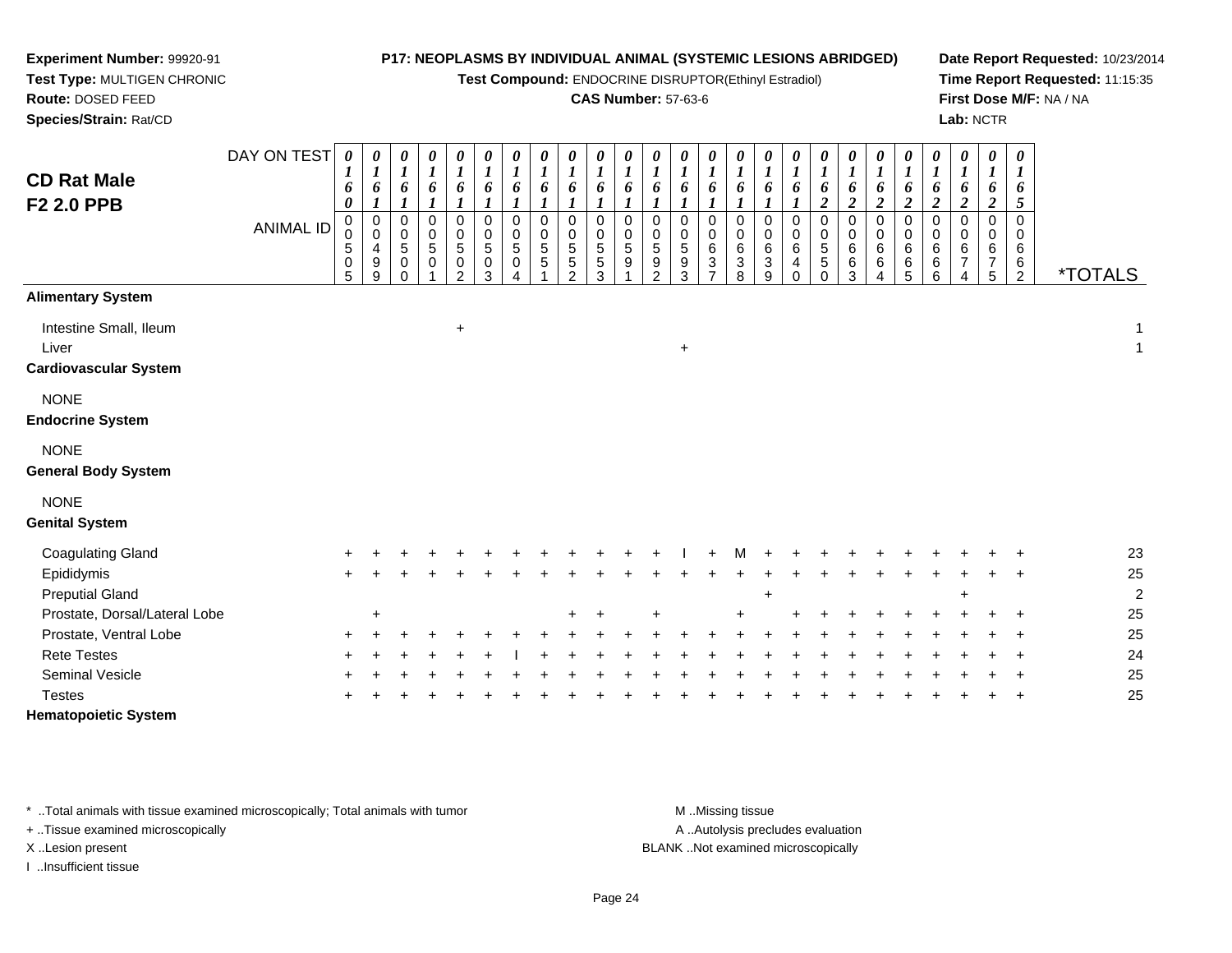| Experiment Number: 99920-91                           |                  |                                        |                                 |                                               |                                    |                                                  |                                        |                                   |                         |                                          | P17: NEOPLASMS BY INDIVIDUAL ANIMAL (SYSTEMIC LESIONS ABRIDGED) |                             |                                              |                                 |                                                |                                 |                                     |                                     |                                                     |                                                |                                              |                               |                                        |                                                     |                                        |                                           | Date Report Requested: 10/23/2014 |  |
|-------------------------------------------------------|------------------|----------------------------------------|---------------------------------|-----------------------------------------------|------------------------------------|--------------------------------------------------|----------------------------------------|-----------------------------------|-------------------------|------------------------------------------|-----------------------------------------------------------------|-----------------------------|----------------------------------------------|---------------------------------|------------------------------------------------|---------------------------------|-------------------------------------|-------------------------------------|-----------------------------------------------------|------------------------------------------------|----------------------------------------------|-------------------------------|----------------------------------------|-----------------------------------------------------|----------------------------------------|-------------------------------------------|-----------------------------------|--|
| Test Type: MULTIGEN CHRONIC                           |                  |                                        |                                 |                                               |                                    |                                                  |                                        |                                   |                         |                                          | Test Compound: ENDOCRINE DISRUPTOR(Ethinyl Estradiol)           |                             |                                              |                                 |                                                |                                 |                                     |                                     |                                                     |                                                |                                              |                               |                                        |                                                     |                                        |                                           | Time Report Requested: 11:15:35   |  |
| Route: DOSED FEED                                     |                  |                                        |                                 |                                               |                                    |                                                  |                                        |                                   |                         |                                          | <b>CAS Number: 57-63-6</b>                                      |                             |                                              |                                 |                                                |                                 |                                     |                                     |                                                     |                                                |                                              |                               |                                        |                                                     |                                        |                                           | First Dose M/F: NA / NA           |  |
| Species/Strain: Rat/CD                                |                  |                                        |                                 |                                               |                                    |                                                  |                                        |                                   |                         |                                          |                                                                 |                             |                                              |                                 |                                                |                                 |                                     |                                     |                                                     |                                                |                                              |                               |                                        |                                                     | Lab: NCTR                              |                                           |                                   |  |
| <b>CD Rat Male</b><br>F <sub>2</sub> 2.0 PPB          | DAY ON TEST      | 0<br>6<br>0                            | 0<br>$\boldsymbol{l}$<br>6      | 0<br>1<br>6                                   | $\boldsymbol{\theta}$<br>6         | 0<br>$\boldsymbol{I}$<br>6<br>$\boldsymbol{l}$   | 0<br>1<br>6<br>$\boldsymbol{l}$        | $\boldsymbol{\theta}$<br>6        | 0<br>1<br>6             | 0<br>6                                   | $\boldsymbol{\theta}$<br>6                                      | $\boldsymbol{\theta}$<br>6  | 1<br>6                                       | $\boldsymbol{\theta}$<br>6      | $\boldsymbol{\theta}$<br>$\boldsymbol{l}$<br>6 | 0<br>$\boldsymbol{l}$<br>6      | 0<br>$\boldsymbol{\mathit{1}}$<br>6 | $\boldsymbol{\theta}$<br>6          | $\boldsymbol{\theta}$<br>1<br>6<br>$\boldsymbol{2}$ | $\boldsymbol{\theta}$<br>6<br>$\boldsymbol{2}$ | $\boldsymbol{\theta}$<br>6<br>$\overline{2}$ | 0<br>1<br>6<br>$\overline{c}$ | $\boldsymbol{\theta}$<br>6<br>2        | $\boldsymbol{\theta}$<br>1<br>6<br>$\boldsymbol{2}$ | 0<br>$\bm{l}$<br>6<br>$\boldsymbol{2}$ | 0<br>6<br>5                               |                                   |  |
|                                                       | <b>ANIMAL ID</b> | $\mathbf 0$<br>$\Omega$<br>5<br>0<br>5 | $\mathbf 0$<br>0<br>4<br>9<br>9 | $\mathbf 0$<br>0<br>5<br>$\Omega$<br>$\Omega$ | $\pmb{0}$<br>$\mathbf 0$<br>5<br>0 | $\Omega$<br>$\Omega$<br>5<br>0<br>$\mathfrak{p}$ | $\mathbf 0$<br>$\Omega$<br>5<br>0<br>3 | $\mathbf 0$<br>$\Omega$<br>5<br>0 | $\Omega$<br>0<br>5<br>5 | $\Omega$<br>0<br>5<br>5<br>$\mathcal{P}$ | $\mathbf 0$<br>0<br>5<br>5<br>3                                 | $\mathbf{0}$<br>0<br>5<br>9 | $\mathbf 0$<br>0<br>5<br>9<br>$\mathfrak{p}$ | $\mathbf 0$<br>0<br>5<br>9<br>3 | 0<br>0<br>6<br>3                               | $\mathbf 0$<br>0<br>6<br>3<br>8 | $\mathbf 0$<br>0<br>6<br>3<br>9     | $\Omega$<br>$\Omega$<br>6<br>4<br>0 | $\mathbf{0}$<br>0<br>5<br>5                         | $\Omega$<br>0<br>6<br>6<br>3                   | $\Omega$<br>$\Omega$<br>6<br>6               | 0<br>0<br>6<br>6<br>5         | $\mathbf 0$<br>$\Omega$<br>6<br>6<br>6 | $\mathbf 0$<br>$\Omega$<br>6<br>4                   | $\mathbf 0$<br>0<br>6<br>7<br>5        | $\Omega$<br>0<br>6<br>6<br>$\overline{2}$ | <i><b>*TOTALS</b></i>             |  |
| Thymus<br><b>Integumentary System</b>                 |                  |                                        |                                 |                                               |                                    |                                                  |                                        |                                   |                         |                                          |                                                                 |                             |                                              |                                 |                                                |                                 | $\ddot{}$                           |                                     |                                                     |                                                |                                              |                               |                                        |                                                     |                                        |                                           |                                   |  |
| <b>Mammary Gland</b><br><b>Musculoskeletal System</b> |                  |                                        |                                 |                                               |                                    |                                                  |                                        |                                   |                         |                                          |                                                                 |                             |                                              |                                 |                                                |                                 |                                     |                                     |                                                     |                                                |                                              |                               |                                        |                                                     |                                        |                                           | 25                                |  |
| <b>NONE</b><br><b>Nervous System</b>                  |                  |                                        |                                 |                                               |                                    |                                                  |                                        |                                   |                         |                                          |                                                                 |                             |                                              |                                 |                                                |                                 |                                     |                                     |                                                     |                                                |                                              |                               |                                        |                                                     |                                        |                                           |                                   |  |
| <b>NONE</b><br><b>Respiratory System</b>              |                  |                                        |                                 |                                               |                                    |                                                  |                                        |                                   |                         |                                          |                                                                 |                             |                                              |                                 |                                                |                                 |                                     |                                     |                                                     |                                                |                                              |                               |                                        |                                                     |                                        |                                           |                                   |  |
| <b>NONE</b><br><b>Special Senses System</b>           |                  |                                        |                                 |                                               |                                    |                                                  |                                        |                                   |                         |                                          |                                                                 |                             |                                              |                                 |                                                |                                 |                                     |                                     |                                                     |                                                |                                              |                               |                                        |                                                     |                                        |                                           |                                   |  |
| <b>NONE</b><br><b>Urinary System</b>                  |                  |                                        |                                 |                                               |                                    |                                                  |                                        |                                   |                         |                                          |                                                                 |                             |                                              |                                 |                                                |                                 |                                     |                                     |                                                     |                                                |                                              |                               |                                        |                                                     |                                        |                                           |                                   |  |
| <b>NONE</b><br><b>SYSTEMIC LESIONS</b>                |                  |                                        |                                 |                                               |                                    |                                                  |                                        |                                   |                         |                                          |                                                                 |                             |                                              |                                 |                                                |                                 |                                     |                                     |                                                     |                                                |                                              |                               |                                        |                                                     |                                        |                                           |                                   |  |
| Multiple Organ                                        |                  |                                        |                                 |                                               |                                    |                                                  |                                        |                                   |                         |                                          |                                                                 |                             |                                              |                                 |                                                |                                 |                                     |                                     |                                                     |                                                |                                              |                               |                                        |                                                     |                                        |                                           | 25                                |  |

\* ..Total animals with tissue examined microscopically; Total animals with tumor M..Missing tissue M ..Missing tissue + ..Tissue examined microscopically X ..Lesion present BLANK ..Not examined microscopically

I ..Insufficient tissue

A ..Autolysis precludes evaluation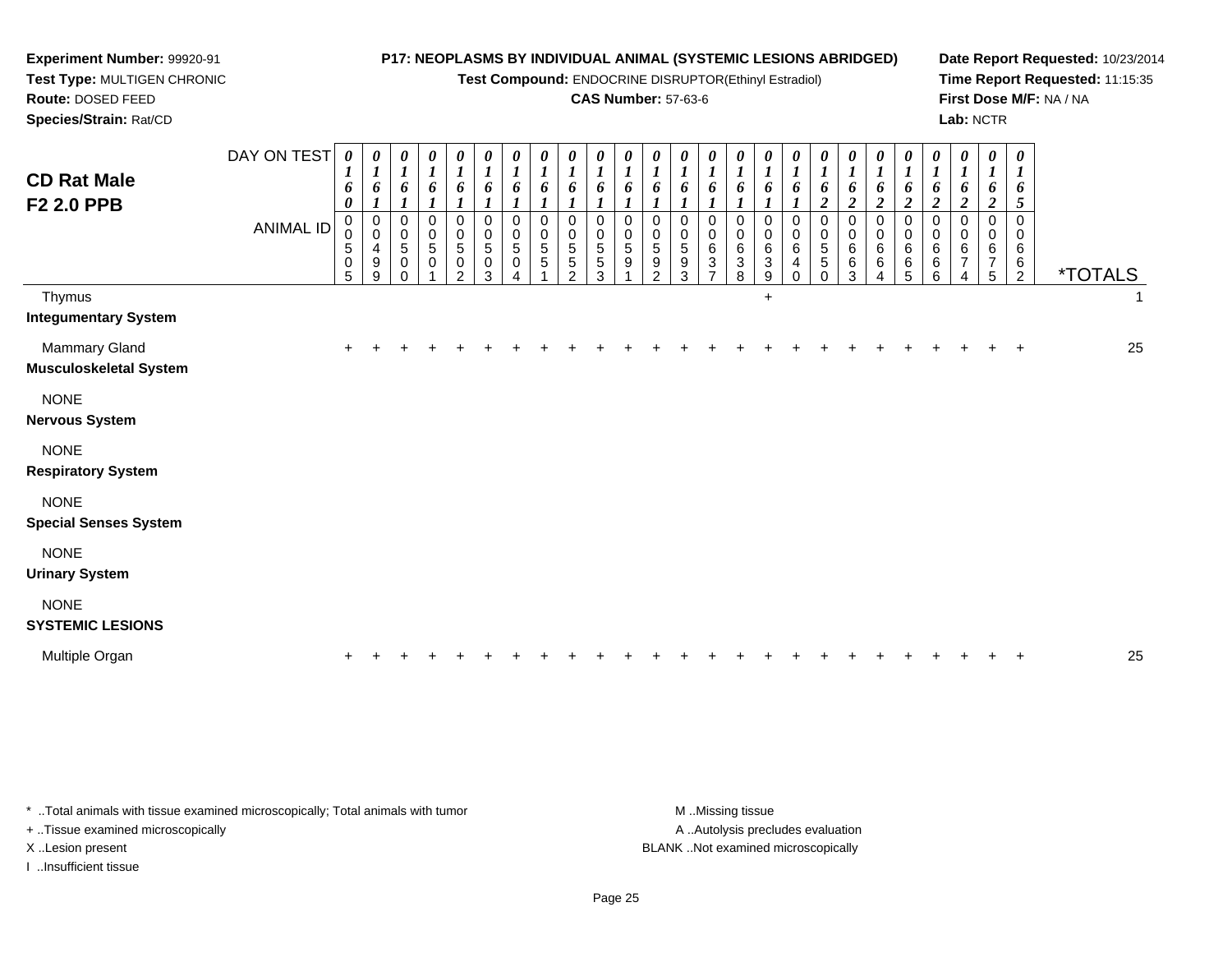**Test Compound:** ENDOCRINE DISRUPTOR(Ethinyl Estradiol)

### **CAS Number:** 57-63-6

**Date Report Requested:** 10/23/2014**Time Report Requested:** 11:15:36**First Dose M/F:** NA / NA**Lab:** NCTR

| <b>CD Rat Male</b><br><b>F2 10 PPB</b>       | DAY ON TEST | 0<br>$\mathbf{I}$<br>6                         | 0<br>$\boldsymbol{I}$<br>6                            | 0<br>$\boldsymbol{l}$<br>6      | 0<br>$\boldsymbol{l}$<br>6                | 0<br>1<br>6           | $\boldsymbol{\theta}$<br>$\boldsymbol{l}$<br>6 | 0<br>$\boldsymbol{l}$<br>6               | 0<br>$\boldsymbol{l}$<br>6                      | 0<br>6                            | $\boldsymbol{\theta}$<br>$\boldsymbol{l}$<br>6   | 0<br>$\boldsymbol{l}$<br>6 | 0<br>6                            | 0<br>6                | 0<br>1<br>6                              | 0<br>$\boldsymbol{l}$<br>6              | 0<br>$\boldsymbol{l}$<br>6                      | 0<br>6                       | 0<br>$\boldsymbol{l}$<br>6                          | 0<br>$\boldsymbol{l}$<br>6 | 0<br>6                                 | 0<br>6                                  | $\pmb{\theta}$<br>1<br>6        | 0<br>$\boldsymbol{l}$<br>6<br>$\overline{c}$ | $\pmb{\theta}$<br>$\boldsymbol{l}$<br>6<br>$\overline{2}$ | 0<br>1<br>6<br>3                          |                       |
|----------------------------------------------|-------------|------------------------------------------------|-------------------------------------------------------|---------------------------------|-------------------------------------------|-----------------------|------------------------------------------------|------------------------------------------|-------------------------------------------------|-----------------------------------|--------------------------------------------------|----------------------------|-----------------------------------|-----------------------|------------------------------------------|-----------------------------------------|-------------------------------------------------|------------------------------|-----------------------------------------------------|----------------------------|----------------------------------------|-----------------------------------------|---------------------------------|----------------------------------------------|-----------------------------------------------------------|-------------------------------------------|-----------------------|
|                                              | ANIMAL ID   | 0<br>$\mathbf 0$<br>5<br>$\boldsymbol{0}$<br>6 | 0<br>$\mathbf 0$<br>$\sqrt{5}$<br>0<br>$\overline{ }$ | 0<br>$\mathbf 0$<br>5<br>0<br>8 | $\mathbf 0$<br>$\mathbf 0$<br>5<br>0<br>9 | $\mathbf 0$<br>0<br>5 | 0<br>$\mathbf 0$<br>$\sqrt{5}$<br>1            | 0<br>$\pmb{0}$<br>5<br>$\mathbf{1}$<br>2 | $\Omega$<br>$\mathbf 0$<br>$\sqrt{5}$<br>1<br>3 | $\Omega$<br>$\mathbf 0$<br>5<br>5 | $\Omega$<br>$\mathbf 0$<br>5<br>$\,$ 5 $\,$<br>5 | 0<br>5<br>5<br>6           | $\Omega$<br>$\mathbf 0$<br>5<br>5 | 0<br>0<br>5<br>5<br>8 | 0<br>0<br>$\,$ 5 $\,$<br>$\sqrt{5}$<br>9 | 0<br>$\pmb{0}$<br>5<br>$\boldsymbol{9}$ | $\Omega$<br>$\mathbf 0$<br>$\sqrt{5}$<br>9<br>5 | $\Omega$<br>0<br>5<br>9<br>6 | $\Omega$<br>0<br>$\,$ 5 $\,$<br>9<br>$\overline{ }$ | 0<br>0<br>5<br>9<br>8      | $\Omega$<br>$\mathbf 0$<br>6<br>4<br>3 | $\Omega$<br>$\mathbf 0$<br>$\,6\,$<br>4 | 0<br>$\mathbf 0$<br>6<br>4<br>5 | $\Omega$<br>0<br>6<br>4                      | $\Omega$<br>$\mathbf 0$<br>6<br>4<br>$\overline{2}$       | $\Omega$<br>0<br>6<br>6<br>$\overline{7}$ | <i><b>*TOTALS</b></i> |
| <b>Alimentary System</b>                     |             |                                                |                                                       |                                 |                                           |                       |                                                |                                          |                                                 |                                   |                                                  |                            |                                   |                       |                                          |                                         |                                                 |                              |                                                     |                            |                                        |                                         |                                 |                                              |                                                           |                                           |                       |
| Liver<br><b>Cardiovascular System</b>        |             |                                                |                                                       |                                 |                                           |                       |                                                |                                          |                                                 |                                   |                                                  |                            |                                   |                       |                                          |                                         |                                                 |                              |                                                     |                            |                                        |                                         |                                 | $\ddot{}$                                    |                                                           |                                           | 1                     |
| <b>NONE</b><br><b>Endocrine System</b>       |             |                                                |                                                       |                                 |                                           |                       |                                                |                                          |                                                 |                                   |                                                  |                            |                                   |                       |                                          |                                         |                                                 |                              |                                                     |                            |                                        |                                         |                                 |                                              |                                                           |                                           |                       |
| <b>NONE</b><br><b>General Body System</b>    |             |                                                |                                                       |                                 |                                           |                       |                                                |                                          |                                                 |                                   |                                                  |                            |                                   |                       |                                          |                                         |                                                 |                              |                                                     |                            |                                        |                                         |                                 |                                              |                                                           |                                           |                       |
| <b>NONE</b><br><b>Genital System</b>         |             |                                                |                                                       |                                 |                                           |                       |                                                |                                          |                                                 |                                   |                                                  |                            |                                   |                       |                                          |                                         |                                                 |                              |                                                     |                            |                                        |                                         |                                 |                                              |                                                           |                                           |                       |
| <b>Coagulating Gland</b>                     |             |                                                |                                                       |                                 |                                           |                       |                                                |                                          |                                                 |                                   |                                                  |                            |                                   |                       |                                          |                                         |                                                 |                              |                                                     |                            |                                        |                                         |                                 |                                              |                                                           |                                           | 25                    |
| Epididymis                                   |             |                                                |                                                       |                                 |                                           |                       |                                                |                                          |                                                 |                                   |                                                  |                            |                                   |                       |                                          |                                         |                                                 |                              |                                                     |                            |                                        |                                         |                                 |                                              |                                                           |                                           | 25                    |
| Prostate, Dorsal/Lateral Lobe                |             |                                                |                                                       |                                 |                                           |                       |                                                |                                          |                                                 |                                   |                                                  |                            |                                   |                       |                                          |                                         |                                                 |                              |                                                     |                            |                                        |                                         |                                 |                                              |                                                           |                                           | 25                    |
| Prostate, Ventral Lobe                       |             |                                                |                                                       |                                 |                                           |                       |                                                |                                          |                                                 |                                   |                                                  |                            |                                   |                       |                                          |                                         |                                                 |                              |                                                     |                            |                                        |                                         |                                 |                                              |                                                           |                                           | 25                    |
| <b>Rete Testes</b>                           |             |                                                |                                                       |                                 |                                           |                       |                                                |                                          |                                                 |                                   |                                                  |                            |                                   |                       |                                          |                                         |                                                 |                              |                                                     |                            |                                        |                                         |                                 |                                              |                                                           |                                           | 23                    |
| Seminal Vesicle                              |             |                                                |                                                       |                                 |                                           |                       |                                                |                                          |                                                 |                                   |                                                  |                            |                                   |                       |                                          |                                         |                                                 |                              |                                                     |                            |                                        |                                         |                                 |                                              |                                                           |                                           | 25                    |
| <b>Testes</b><br><b>Hematopoietic System</b> |             |                                                |                                                       |                                 |                                           |                       |                                                |                                          |                                                 |                                   |                                                  |                            |                                   |                       |                                          |                                         |                                                 |                              |                                                     |                            |                                        |                                         |                                 |                                              |                                                           | $\ddot{}$                                 | 25                    |

NONE

**Integumentary System**

**Experiment Number:** 99920-91**Test Type:** MULTIGEN CHRONIC

**Route:** DOSED FEED**Species/Strain:** Rat/CD

\* ..Total animals with tissue examined microscopically; Total animals with tumor **M** . Missing tissue M ..Missing tissue

+ ..Tissue examined microscopically

I ..Insufficient tissue

A ..Autolysis precludes evaluation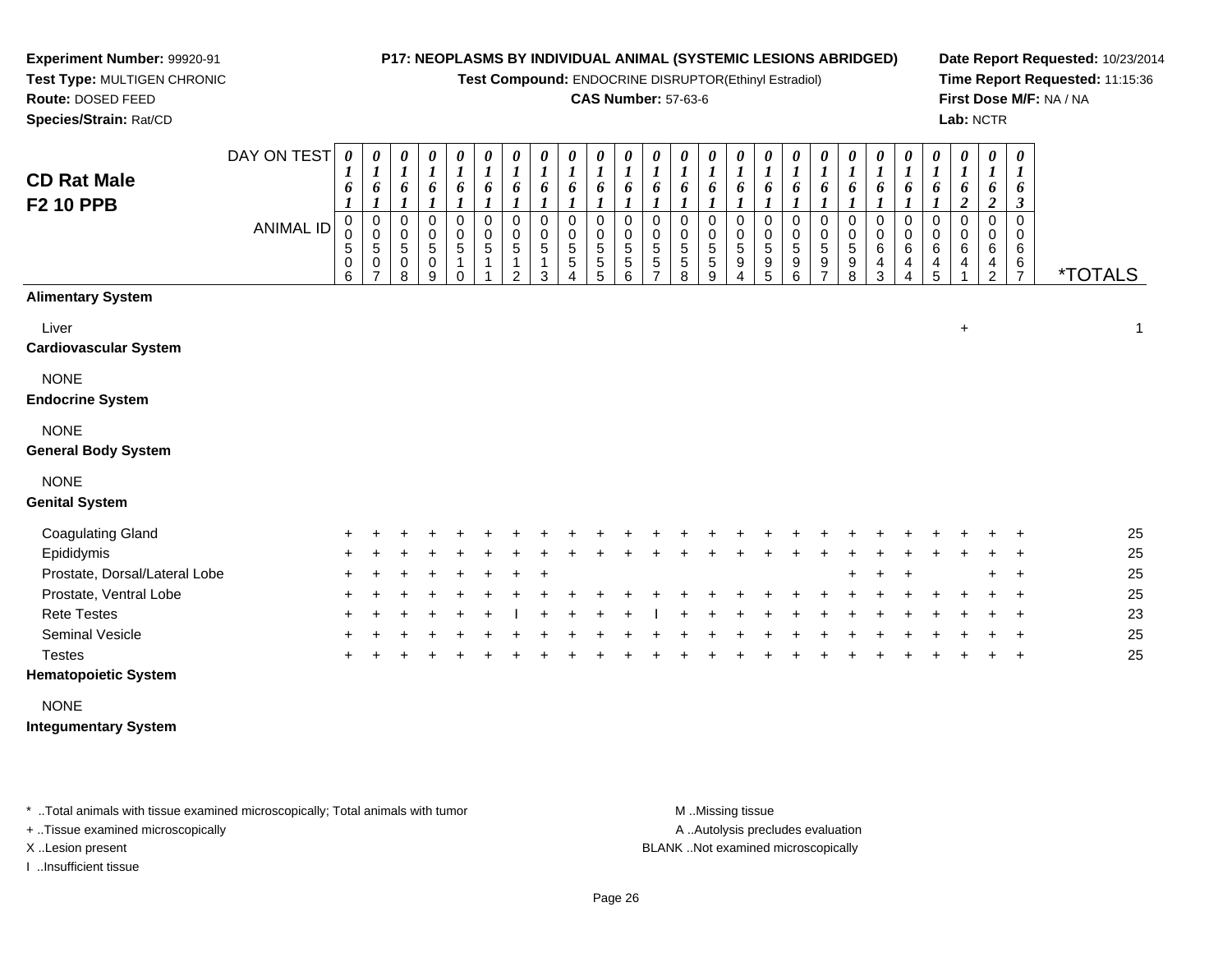**Test Compound:** ENDOCRINE DISRUPTOR(Ethinyl Estradiol)

## **CAS Number:** 57-63-6

**Date Report Requested:** 10/23/2014**Time Report Requested:** 11:15:36**First Dose M/F:** NA / NA**Lab:** NCTR

 **Test Type:** MULTIGEN CHRONIC**Route:** DOSED FEED **Species/Strain:** Rat/CDDAY ON TEST*0000000000000000000000000***CD Rat Male**

**Experiment Number:** 99920-91

| <b>CD Rat Male</b><br><b>F2 10 PPB</b>         | ANIMAL ID | $\boldsymbol{l}$<br>6<br>0<br>$\mathbf 0$<br>$\sqrt{5}$<br>$\pmb{0}$<br>6 | $\mathbf{I}$<br>6<br>0<br>$\pmb{0}$<br>5<br>$\pmb{0}$<br>$\overline{ }$ | $\boldsymbol{I}$<br>6<br>$\pmb{0}$<br>$\sqrt{5}$<br>$\pmb{0}$<br>8 | 1<br>6<br>0<br>$\pmb{0}$<br>$\mathbf 5$<br>$\mathbf 0$<br>9 | $\mathbf{I}$<br>6<br>0<br>$\mathbf 0$<br>$\overline{5}$ | 6<br>0<br>$\mathsf{O}\xspace$<br>$\overline{5}$ | 1<br>6<br>0<br>$\mathbf 0$<br>$\overline{5}$ | 6<br>0<br>$\pmb{0}$<br>$\sqrt{5}$<br>3 | $\overline{1}$<br>6<br>0<br>$\pmb{0}$<br>5<br>5 | 6<br>0<br>$\sqrt{5}$<br>$\mathbf 5$<br>5 | 6<br>$\pmb{0}$<br>$\sqrt{5}$<br>5<br>6 | 6<br>0<br>0<br>5<br>5 | 6<br>0<br>5<br>5<br>8 | 6<br>0<br>$\,0\,$<br>$\sqrt{5}$<br>5<br>9 | 6<br>0<br>$\,0\,$<br>$\overline{5}$<br>$\boldsymbol{9}$ | 6<br>0<br>$\pmb{0}$<br>$\sqrt{5}$<br>$\boldsymbol{9}$<br>5 | 6<br>0<br>5<br>9 | 6<br>0<br>$\overline{5}$<br>$\boldsymbol{9}$ | 6<br>0<br>$\frac{0}{5}$<br>9<br>8 | $\mathbf{I}$<br>6<br>0<br>6<br>$\overline{\mathbf{4}}$<br>3 | 6<br>$\pmb{0}$<br>$\,6\,$<br>4 | $\mathbf{I}$<br>6<br>0<br>0<br>6<br>4<br>5 | $\boldsymbol{I}$<br>6<br>$\overline{2}$<br>0<br>6<br>4 | $\boldsymbol{l}$<br>6<br>$\boldsymbol{2}$<br>0<br>$\mathbf 0$<br>6<br>4<br>ົ | $\boldsymbol{l}$<br>6<br>3<br>$\mathbf 0$<br>0<br>6<br>$\,6\,$<br>$\overline{z}$ | <i><b>*TOTALS</b></i> |
|------------------------------------------------|-----------|---------------------------------------------------------------------------|-------------------------------------------------------------------------|--------------------------------------------------------------------|-------------------------------------------------------------|---------------------------------------------------------|-------------------------------------------------|----------------------------------------------|----------------------------------------|-------------------------------------------------|------------------------------------------|----------------------------------------|-----------------------|-----------------------|-------------------------------------------|---------------------------------------------------------|------------------------------------------------------------|------------------|----------------------------------------------|-----------------------------------|-------------------------------------------------------------|--------------------------------|--------------------------------------------|--------------------------------------------------------|------------------------------------------------------------------------------|----------------------------------------------------------------------------------|-----------------------|
| Mammary Gland<br><b>Musculoskeletal System</b> |           | $+$                                                                       |                                                                         |                                                                    |                                                             |                                                         |                                                 |                                              |                                        |                                                 |                                          |                                        |                       |                       |                                           |                                                         |                                                            |                  |                                              |                                   |                                                             |                                |                                            |                                                        |                                                                              | $\overline{+}$                                                                   | 25                    |
| <b>NONE</b><br><b>Nervous System</b>           |           |                                                                           |                                                                         |                                                                    |                                                             |                                                         |                                                 |                                              |                                        |                                                 |                                          |                                        |                       |                       |                                           |                                                         |                                                            |                  |                                              |                                   |                                                             |                                |                                            |                                                        |                                                                              |                                                                                  |                       |
| <b>NONE</b><br><b>Respiratory System</b>       |           |                                                                           |                                                                         |                                                                    |                                                             |                                                         |                                                 |                                              |                                        |                                                 |                                          |                                        |                       |                       |                                           |                                                         |                                                            |                  |                                              |                                   |                                                             |                                |                                            |                                                        |                                                                              |                                                                                  |                       |
| <b>NONE</b><br><b>Special Senses System</b>    |           |                                                                           |                                                                         |                                                                    |                                                             |                                                         |                                                 |                                              |                                        |                                                 |                                          |                                        |                       |                       |                                           |                                                         |                                                            |                  |                                              |                                   |                                                             |                                |                                            |                                                        |                                                                              |                                                                                  |                       |
| <b>NONE</b><br><b>Urinary System</b>           |           |                                                                           |                                                                         |                                                                    |                                                             |                                                         |                                                 |                                              |                                        |                                                 |                                          |                                        |                       |                       |                                           |                                                         |                                                            |                  |                                              |                                   |                                                             |                                |                                            |                                                        |                                                                              |                                                                                  |                       |
| Kidney<br><b>SYSTEMIC LESIONS</b>              |           | $\ddot{}$                                                                 |                                                                         |                                                                    |                                                             |                                                         |                                                 |                                              |                                        |                                                 |                                          |                                        |                       |                       |                                           |                                                         |                                                            |                  |                                              |                                   |                                                             |                                |                                            |                                                        |                                                                              | $\ddot{}$                                                                        | 25                    |
| Multiple Organ                                 |           |                                                                           |                                                                         |                                                                    |                                                             |                                                         |                                                 |                                              |                                        |                                                 |                                          |                                        |                       |                       |                                           |                                                         |                                                            |                  |                                              |                                   |                                                             |                                |                                            |                                                        |                                                                              | $\ddot{}$                                                                        | 25                    |

\* ..Total animals with tissue examined microscopically; Total animals with tumor **M** ...Missing tissue M ...Missing tissue A .. Autolysis precludes evaluation + ..Tissue examined microscopically X ..Lesion present BLANK ..Not examined microscopicallyI ..Insufficient tissue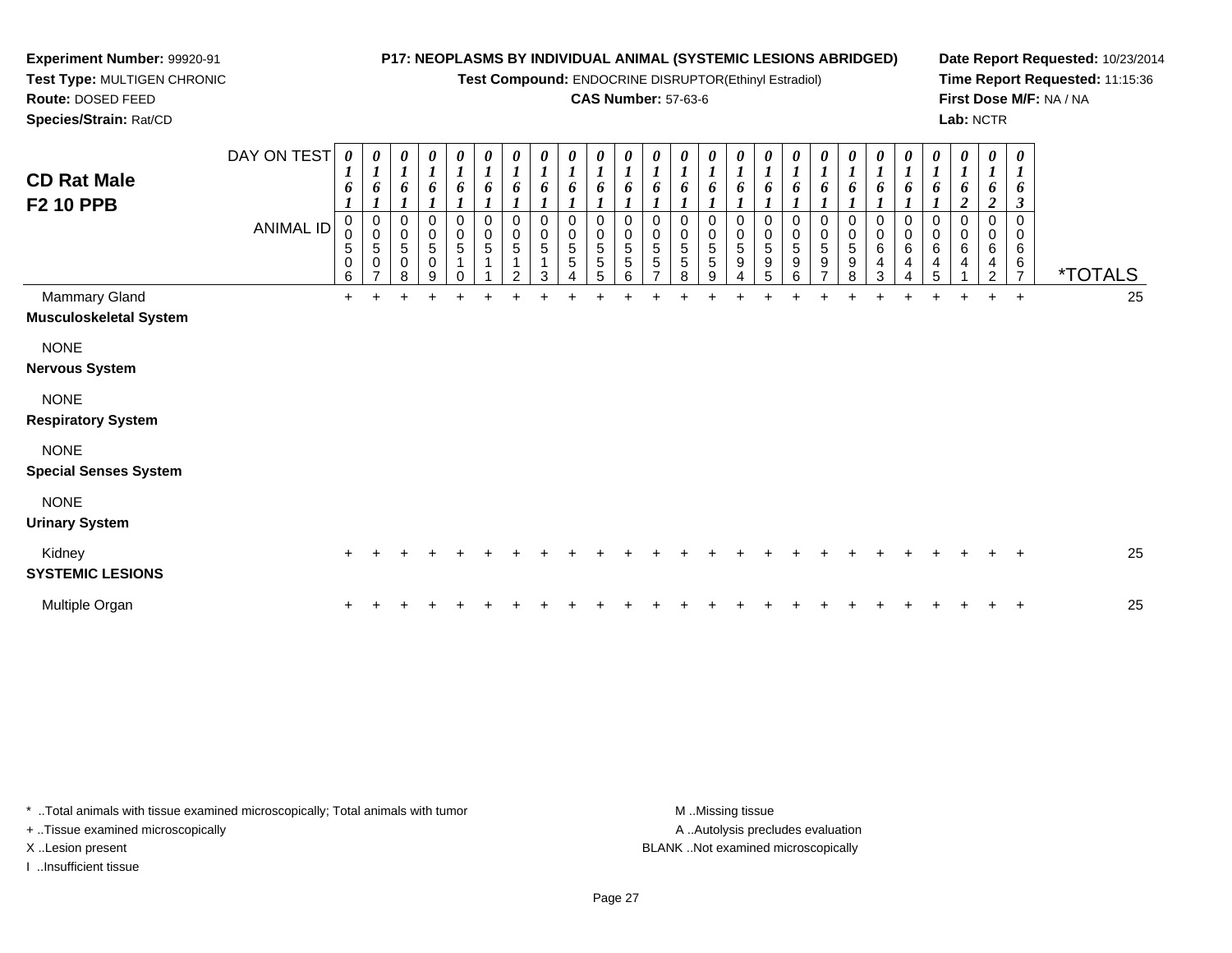**Test Compound:** ENDOCRINE DISRUPTOR(Ethinyl Estradiol)

### **CAS Number:** 57-63-6

**Date Report Requested:** 10/23/2014**Time Report Requested:** 11:15:36**First Dose M/F:** NA / NA**Lab:** NCTR

| Species/Strain: Rat/CD                 |                  |                            |                               |                                           |                                                              |                                                |                                                             |                                  |                                                      |                        |                                       |                                              |                         |                                      |                                                 |                                                   |                        |                        |                            |                            |                                              |                              |                            |                          | Lab: NCTR                                                      |                                                      |                       |
|----------------------------------------|------------------|----------------------------|-------------------------------|-------------------------------------------|--------------------------------------------------------------|------------------------------------------------|-------------------------------------------------------------|----------------------------------|------------------------------------------------------|------------------------|---------------------------------------|----------------------------------------------|-------------------------|--------------------------------------|-------------------------------------------------|---------------------------------------------------|------------------------|------------------------|----------------------------|----------------------------|----------------------------------------------|------------------------------|----------------------------|--------------------------|----------------------------------------------------------------|------------------------------------------------------|-----------------------|
| <b>CD Rat Male</b>                     | DAY ON TEST      | $\boldsymbol{\theta}$<br>6 | 0<br>$\boldsymbol{l}$<br>6    | 0<br>6                                    | 0<br>$\boldsymbol{l}$<br>6                                   | $\boldsymbol{\theta}$<br>$\boldsymbol{l}$<br>6 | 0<br>$\mathbf{I}$<br>6                                      | 0<br>$\boldsymbol{l}$<br>6       | 0<br>$\boldsymbol{l}$<br>6                           | 0<br>$\mathbf{I}$<br>6 | 0<br>6                                | $\boldsymbol{l}$<br>6                        | 0<br>6                  | 0<br>$\boldsymbol{l}$<br>6           | 0<br>$\boldsymbol{l}$<br>6                      | 0<br>6                                            | $\boldsymbol{l}$       | 6                      | $\boldsymbol{\theta}$<br>6 | 0<br>$\boldsymbol{l}$<br>6 | $\boldsymbol{\theta}$<br>6<br>$\overline{2}$ | 6<br>$\overline{\mathbf{2}}$ | $\overline{2}$             | 0<br>6<br>$\overline{c}$ | $\boldsymbol{\theta}$<br>$\boldsymbol{l}$<br>6<br>$\mathbf{3}$ | 0<br>$\boldsymbol{l}$<br>6                           |                       |
| <b>F2 50 PPB</b>                       | <b>ANIMAL ID</b> | 0<br>0<br>5<br>4           | $\pmb{0}$<br>$\mathbf 5$<br>5 | $\pmb{0}$<br>$\pmb{0}$<br>$\sqrt{5}$<br>6 | $\Omega$<br>$\boldsymbol{0}$<br>$\sqrt{5}$<br>$\overline{ }$ | $\pmb{0}$<br>5<br>8                            | 0<br>$\begin{array}{c} 0 \\ 5 \end{array}$<br>6<br>$\Omega$ | $\Omega$<br>0<br>$\sqrt{5}$<br>6 | $\mathbf 0$<br>$\sqrt{5}$<br>$\,6$<br>$\mathfrak{p}$ | 0<br>0<br>5<br>6<br>3  | $\Omega$<br>0<br>$\sqrt{5}$<br>6<br>4 | $\Omega$<br>0<br>$\,6\,$<br>$\mathbf 0$<br>3 | $\Omega$<br>0<br>6<br>0 | $\mathbf 0$<br>6<br>$\mathsf 0$<br>5 | 0<br>$\mathbf 0$<br>$\,6\,$<br>$\mathbf 0$<br>6 | $\mathbf 0$<br>6<br>4<br>$\overline{\phantom{0}}$ | 0<br>$\,6\,$<br>4<br>8 | 0<br>6<br>$\mathsf{Q}$ | 0<br>6<br>5<br>$\Omega$    | 0<br>6<br>5                | 0<br>0<br>$\,6$<br>$\pmb{0}$<br>$\Omega$     | 0<br>$\,6\,$<br>$\mathbf 0$  | 0<br>6<br>$\mathbf 0$<br>2 | 0<br>$\,6$<br>4<br>6     | 0<br>$\pmb{0}$<br>$\sqrt{5}$<br>$\boldsymbol{9}$<br>9          | $\boldsymbol{4}$<br>$\mathbf 0$<br>6<br>$\,6\,$<br>8 | <i><b>*TOTALS</b></i> |
| <b>Alimentary System</b>               |                  |                            |                               |                                           |                                                              |                                                |                                                             |                                  |                                                      |                        |                                       |                                              |                         |                                      |                                                 |                                                   |                        |                        |                            |                            |                                              |                              |                            |                          |                                                                |                                                      |                       |
| Liver<br><b>Cardiovascular System</b>  |                  | $\pm$                      |                               |                                           |                                                              |                                                |                                                             |                                  |                                                      |                        |                                       |                                              |                         |                                      |                                                 |                                                   |                        |                        |                            |                            |                                              |                              |                            |                          |                                                                | $\pm$                                                | 25                    |
| <b>NONE</b><br><b>Endocrine System</b> |                  |                            |                               |                                           |                                                              |                                                |                                                             |                                  |                                                      |                        |                                       |                                              |                         |                                      |                                                 |                                                   |                        |                        |                            |                            |                                              |                              |                            |                          |                                                                |                                                      |                       |
| <b>Adrenal Cortex</b>                  |                  |                            |                               |                                           |                                                              |                                                |                                                             |                                  |                                                      |                        |                                       |                                              |                         |                                      |                                                 |                                                   |                        |                        |                            |                            |                                              |                              |                            |                          |                                                                |                                                      | 25                    |
| Adrenal Medulla                        |                  |                            |                               |                                           |                                                              |                                                |                                                             |                                  |                                                      |                        |                                       |                                              |                         |                                      |                                                 |                                                   |                        |                        |                            |                            |                                              |                              |                            |                          | $\ddot{}$                                                      | $+$                                                  | 25                    |
| <b>Pituitary Gland</b>                 |                  |                            |                               |                                           |                                                              |                                                |                                                             |                                  |                                                      |                        |                                       |                                              |                         |                                      |                                                 |                                                   |                        |                        |                            |                            |                                              |                              |                            |                          | $\pm$                                                          | $+$                                                  | 25                    |
| <b>Thyroid Gland</b>                   |                  |                            |                               |                                           |                                                              |                                                |                                                             |                                  |                                                      |                        |                                       |                                              |                         |                                      |                                                 |                                                   |                        |                        |                            |                            |                                              |                              |                            |                          |                                                                | $\mathbf +$                                          | 25                    |
|                                        |                  |                            |                               |                                           |                                                              |                                                |                                                             |                                  |                                                      |                        |                                       |                                              |                         |                                      |                                                 |                                                   |                        |                        |                            |                            |                                              |                              |                            |                          |                                                                |                                                      |                       |

# **General Body System**

**Experiment Number:** 99920-91**Test Type:** MULTIGEN CHRONIC

**Route:** DOSED FEED

|  | ٠ |
|--|---|
|--|---|

#### **Genital System**

|  |  |                                                                         |                                  |  |           |  |  |                   |  |             |  |                                   |                                              |     | 25                                                       |
|--|--|-------------------------------------------------------------------------|----------------------------------|--|-----------|--|--|-------------------|--|-------------|--|-----------------------------------|----------------------------------------------|-----|----------------------------------------------------------|
|  |  |                                                                         |                                  |  |           |  |  |                   |  |             |  |                                   |                                              |     | 25                                                       |
|  |  |                                                                         |                                  |  |           |  |  |                   |  |             |  |                                   |                                              | $+$ | 25                                                       |
|  |  |                                                                         |                                  |  |           |  |  |                   |  |             |  |                                   |                                              |     | 25                                                       |
|  |  |                                                                         |                                  |  |           |  |  |                   |  |             |  |                                   |                                              |     | 25                                                       |
|  |  |                                                                         |                                  |  |           |  |  |                   |  |             |  |                                   |                                              |     | 25                                                       |
|  |  |                                                                         |                                  |  |           |  |  |                   |  |             |  |                                   |                                              |     | 25                                                       |
|  |  | $+$ $+$ $+$<br>$+$ $+$ $+$<br>$+$ $+$ $+$<br>$+$ $+$ $+$<br>$+$ $+$ $+$ | $+$ $-$<br>$+$<br>$+$ $-$<br>$+$ |  | + + + + + |  |  | + + + + + + + + + |  | $+$ $+$ $+$ |  | + + + + + + + + + + + + + + + + + | + + +<br>$+$<br>+ + + + + + + + +<br>$+$ $-$ |     | $+$ $+$ $+$<br>$+$ $+$ $+$<br>$+$ $+$ $+$<br>$+$ $+$ $+$ |

\* ..Total animals with tissue examined microscopically; Total animals with tumor **M** ...Missing tissue M ...Missing tissue

+ ..Tissue examined microscopically

I ..Insufficient tissue

A ..Autolysis precludes evaluation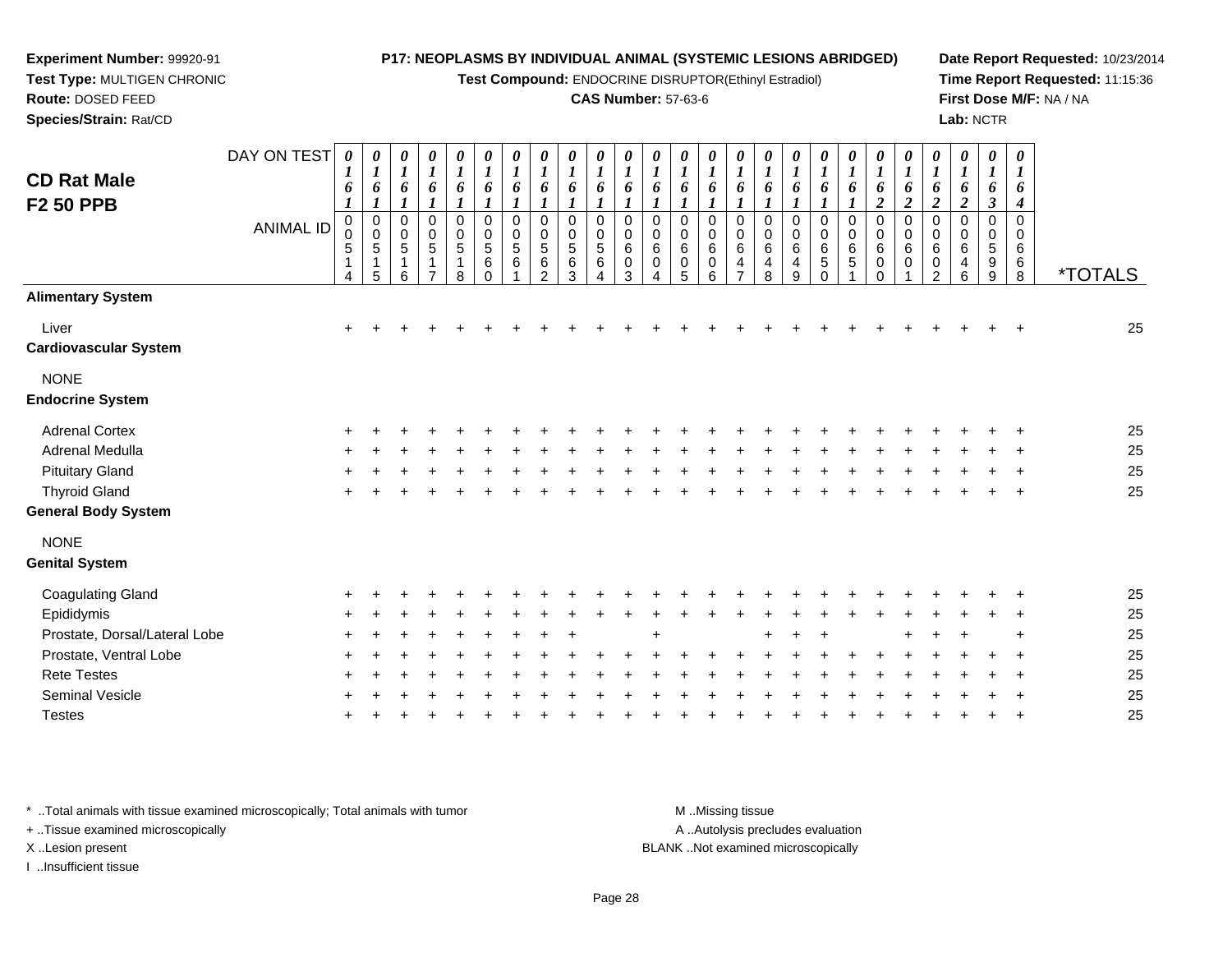**Test Compound:** ENDOCRINE DISRUPTOR(Ethinyl Estradiol)

0<br>0<br>6<br>0<br>2

0<br>06<br>0<br>0<br>0

**Date Report Requested:** 10/23/2014**Time Report Requested:** 11:15:36**First Dose M/F:** NA / NA**Lab:** NCTR

8 \*TOTALS

| Test Type: MULTIGEN CHRONIC |                  |        |                       |        |          |        |          |                      |        |        |        |                            |        |        | Test Compound: ENDOCRINE DISRUPTOR(Ethi |                       |
|-----------------------------|------------------|--------|-----------------------|--------|----------|--------|----------|----------------------|--------|--------|--------|----------------------------|--------|--------|-----------------------------------------|-----------------------|
| Route: DOSED FEED           |                  |        |                       |        |          |        |          |                      |        |        |        | <b>CAS Number: 57-63-6</b> |        |        |                                         |                       |
| Species/Strain: Rat/CD      |                  |        |                       |        |          |        |          |                      |        |        |        |                            |        |        |                                         |                       |
|                             | DAY ON TEST      |        | $\boldsymbol{\theta}$ | 0      | $\theta$ | 0      | $\theta$ | 0                    | 0      | O      | 0      | 0                          | 0      | 0      | 0                                       | $\boldsymbol{\theta}$ |
| <b>CD Rat Male</b>          |                  |        |                       |        |          |        |          |                      |        |        |        |                            |        |        |                                         |                       |
| <b>F2 50 PPB</b>            |                  | 6      | o                     | 6      | 6        | 6      | 6        | 6                    | h      | h      | 6      | 6                          | 6      | 6      | o                                       | 6                     |
|                             | <b>ANIMAL ID</b> |        | $\Omega$              | 0      | 0        | 0      | 0        | 0                    | 0      | 0      | 0      | 0                          | 0      | 0      | $\Omega$                                | 0                     |
|                             |                  | 0<br>5 | 0<br>5                | 0<br>5 | 0<br>5   | 0<br>5 | 0<br>5   | 0<br>$5\phantom{.0}$ | 0<br>5 | 0<br>5 | 0<br>5 | 0<br>6                     | 0<br>6 | 0<br>6 | 0<br>6                                  | 0<br>6                |
|                             |                  |        |                       |        |          |        | 6        | 6                    | 6      | 6      | 6      | 0                          | 0      | 0      | 0                                       | 4                     |
|                             |                  | 4      | 5                     | 6      |          | 8      |          |                      | ⌒      | 3      | 4      | 3                          | 4      | 5      | 6                                       |                       |

| <b>Hematopoietic System</b>   |     |  |  |  |   |  |  |  |  |     |     |  |     |         |    |
|-------------------------------|-----|--|--|--|---|--|--|--|--|-----|-----|--|-----|---------|----|
| <b>Bone Marrow</b>            | $+$ |  |  |  |   |  |  |  |  |     |     |  |     | $+$ $+$ | 25 |
| Spleen                        | $+$ |  |  |  |   |  |  |  |  | $+$ | $+$ |  |     | $+$ $+$ | 25 |
| Thymus                        | $+$ |  |  |  | + |  |  |  |  | $+$ |     |  | $+$ | $+$ $+$ | 25 |
| <b>Integumentary System</b>   |     |  |  |  |   |  |  |  |  |     |     |  |     |         |    |
| <b>Mammary Gland</b>          | $+$ |  |  |  |   |  |  |  |  |     |     |  |     | $+$ $+$ | 25 |
| <b>Musculoskeletal System</b> |     |  |  |  |   |  |  |  |  |     |     |  |     |         |    |
| Bone                          | $+$ |  |  |  |   |  |  |  |  |     |     |  |     | $+$     | 25 |
| <b>Nervous System</b>         |     |  |  |  |   |  |  |  |  |     |     |  |     |         |    |

NONE

**Respiratory System**

NONE

**Special Senses System**

**Experiment Number:** 99920-91

NONE

**Urinary System**

| Kidnev<br><b>SYSTEMIC LESIONS</b> |  |  |  |  |  |  |  |  |  |  |  |  |  | 25 |
|-----------------------------------|--|--|--|--|--|--|--|--|--|--|--|--|--|----|
| Multiple Organ                    |  |  |  |  |  |  |  |  |  |  |  |  |  | 25 |

| Total animals with tissue examined microscopically: Total animals with tumor | M Missing tissue                   |
|------------------------------------------------------------------------------|------------------------------------|
| + Tissue examined microscopically                                            | A Autolysis precludes evaluation   |
| X Lesion present                                                             | BLANK Not examined microscopically |
| Insufficient tissue                                                          |                                    |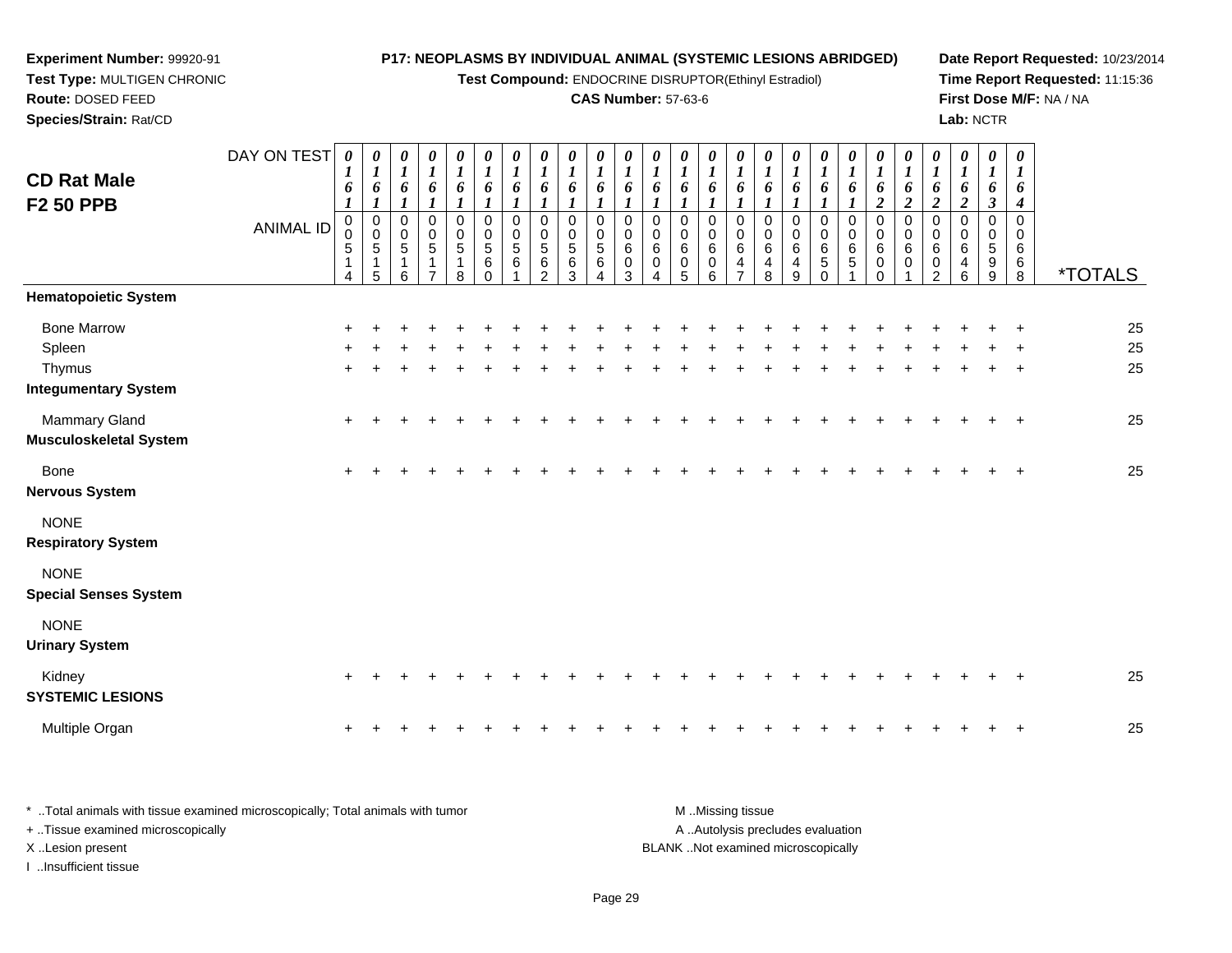**Test Compound:** ENDOCRINE DISRUPTOR(Ethinyl Estradiol)

### **CAS Number:** 57-63-6

**Date Report Requested:** 10/23/2014**Time Report Requested:** 11:15:36**First Dose M/F:** NA / NA**Lab:** NCTR

 **Test Type:** MULTIGEN CHRONIC**Route:** DOSED FEED **Species/Strain:** Rat/CDDAY ON TEST*0000000000000000000000000***CD Rat Male**

| <b>CD Rat Male</b><br><b>F3 CONTROL</b> |                  | $\boldsymbol{l}$<br>6                               | $\boldsymbol{l}$<br>6<br>1                       | 6                                                                  | 6                                                                         | 1<br>6<br>1                                         | $\boldsymbol{l}$<br>6<br>$\boldsymbol{l}$                                    | 6                                                               | 1<br>6<br>$\boldsymbol{2}$                                | $\boldsymbol{l}$<br>6<br>$\boldsymbol{2}$                              | $\boldsymbol{l}$<br>6<br>$\overline{\mathbf{c}}$          | 6<br>$\boldsymbol{2}$                                           | $\boldsymbol{l}$<br>6<br>$\overline{c}$         | 6<br>$\boldsymbol{2}$              | 6<br>$\boldsymbol{2}$                       | 6<br>$\overline{2}$                       | 6<br>$\overline{c}$                                | 6<br>$\boldsymbol{\beta}$       | 6<br>$\boldsymbol{\beta}$                               | 1<br>6<br>$\mathfrak{z}$                | $\boldsymbol{l}$<br>6<br>$\boldsymbol{\beta}$               | $\boldsymbol{l}$<br>6<br>$\boldsymbol{\beta}$      | $\boldsymbol{l}$<br>6<br>$\boldsymbol{\beta}$ | $\boldsymbol{l}$<br>6<br>$\mathfrak{s}$        | $\boldsymbol{l}$<br>6<br>$\sqrt{5}$ | $\boldsymbol{l}$<br>6<br>$\mathfrak{s}$              |         |
|-----------------------------------------|------------------|-----------------------------------------------------|--------------------------------------------------|--------------------------------------------------------------------|---------------------------------------------------------------------------|-----------------------------------------------------|------------------------------------------------------------------------------|-----------------------------------------------------------------|-----------------------------------------------------------|------------------------------------------------------------------------|-----------------------------------------------------------|-----------------------------------------------------------------|-------------------------------------------------|------------------------------------|---------------------------------------------|-------------------------------------------|----------------------------------------------------|---------------------------------|---------------------------------------------------------|-----------------------------------------|-------------------------------------------------------------|----------------------------------------------------|-----------------------------------------------|------------------------------------------------|-------------------------------------|------------------------------------------------------|---------|
|                                         | <b>ANIMAL ID</b> | $\mathbf 0$<br>0<br>$\overline{7}$<br>3<br>$\Omega$ | $\mathbf 0$<br>0<br>$\overline{7}$<br>$\sqrt{3}$ | $\mathbf 0$<br>0<br>$\overline{7}$<br>$\sqrt{3}$<br>$\mathfrak{p}$ | 0<br>$\boldsymbol{0}$<br>$\overline{7}$<br>$\ensuremath{\mathsf{3}}$<br>3 | 0<br>$\pmb{0}$<br>$\overline{7}$<br>$\sqrt{3}$<br>4 | $\mathbf 0$<br>$\pmb{0}$<br>$\overline{7}$<br>$\ensuremath{\mathsf{3}}$<br>5 | $\pmb{0}$<br>$\pmb{0}$<br>$\bf 8$<br>$\overline{7}$<br>$\Omega$ | $\mathbf 0$<br>0<br>$\overline{7}$<br>$\overline{7}$<br>6 | $\mathbf 0$<br>0<br>$\overline{7}$<br>$\overline{7}$<br>$\overline{z}$ | $\mathbf 0$<br>0<br>$\overline{7}$<br>$\overline{7}$<br>8 | $\mathbf 0$<br>$\,0\,$<br>$\overline{7}$<br>$\overline{7}$<br>9 | 0<br>0<br>$\overline{7}$<br>$\,8\,$<br>$\Omega$ | 0<br>0<br>$\bf 8$<br>$\frac{2}{3}$ | $\mathbf 0$<br>$\pmb{0}$<br>8<br>$\,6$<br>5 | $\mathbf 0$<br>$\mathbf 0$<br>8<br>6<br>6 | $\mathbf 0$<br>0<br>8<br>$\,6\,$<br>$\overline{z}$ | $\mathbf 0$<br>0<br>8<br>1<br>9 | 0<br>$\pmb{0}$<br>$\bf 8$<br>$\overline{c}$<br>$\Omega$ | $\mathbf 0$<br>0<br>8<br>$\overline{c}$ | $\mathbf 0$<br>$\boldsymbol{0}$<br>$\bf 8$<br>$\frac{2}{2}$ | $\mathbf 0$<br>$\mathbf 0$<br>$\, 8$<br>$\,6$<br>8 | $\mathbf 0$<br>0<br>$\bf8$<br>$\,6\,$<br>9    | $\mathbf 0$<br>0<br>9<br>$\pmb{0}$<br>$\Omega$ | 0<br>0<br>9<br>0                    | $\mathbf 0$<br>0<br>9<br>$\pmb{0}$<br>$\overline{2}$ | *TOTALS |
| <b>Alimentary System</b>                |                  |                                                     |                                                  |                                                                    |                                                                           |                                                     |                                                                              |                                                                 |                                                           |                                                                        |                                                           |                                                                 |                                                 |                                    |                                             |                                           |                                                    |                                 |                                                         |                                         |                                                             |                                                    |                                               |                                                |                                     |                                                      |         |
| Liver<br><b>Cardiovascular System</b>   |                  | $\ddot{}$                                           |                                                  |                                                                    |                                                                           |                                                     |                                                                              |                                                                 |                                                           |                                                                        |                                                           |                                                                 |                                                 |                                    |                                             |                                           |                                                    |                                 |                                                         |                                         |                                                             |                                                    |                                               |                                                |                                     |                                                      | 25      |
| <b>NONE</b><br><b>Endocrine System</b>  |                  |                                                     |                                                  |                                                                    |                                                                           |                                                     |                                                                              |                                                                 |                                                           |                                                                        |                                                           |                                                                 |                                                 |                                    |                                             |                                           |                                                    |                                 |                                                         |                                         |                                                             |                                                    |                                               |                                                |                                     |                                                      |         |
| <b>Adrenal Cortex</b>                   |                  |                                                     |                                                  |                                                                    |                                                                           |                                                     |                                                                              |                                                                 |                                                           |                                                                        |                                                           |                                                                 |                                                 |                                    |                                             |                                           |                                                    |                                 |                                                         |                                         |                                                             |                                                    |                                               |                                                |                                     |                                                      | 25      |
| Adrenal Medulla                         |                  |                                                     |                                                  |                                                                    |                                                                           |                                                     |                                                                              |                                                                 |                                                           |                                                                        |                                                           |                                                                 |                                                 |                                    |                                             |                                           |                                                    |                                 |                                                         |                                         |                                                             |                                                    |                                               |                                                |                                     |                                                      | 24      |
| <b>Pituitary Gland</b>                  |                  |                                                     |                                                  |                                                                    |                                                                           |                                                     |                                                                              |                                                                 |                                                           |                                                                        |                                                           |                                                                 |                                                 |                                    |                                             |                                           |                                                    |                                 |                                                         |                                         |                                                             |                                                    |                                               |                                                |                                     |                                                      | 25      |
| <b>Thyroid Gland</b>                    |                  | $\ddot{}$                                           |                                                  |                                                                    |                                                                           |                                                     |                                                                              |                                                                 |                                                           |                                                                        |                                                           |                                                                 |                                                 |                                    |                                             |                                           |                                                    |                                 |                                                         |                                         |                                                             |                                                    |                                               |                                                |                                     |                                                      | 25      |
| <b>General Body System</b>              |                  |                                                     |                                                  |                                                                    |                                                                           |                                                     |                                                                              |                                                                 |                                                           |                                                                        |                                                           |                                                                 |                                                 |                                    |                                             |                                           |                                                    |                                 |                                                         |                                         |                                                             |                                                    |                                               |                                                |                                     |                                                      |         |
| <b>NONE</b>                             |                  |                                                     |                                                  |                                                                    |                                                                           |                                                     |                                                                              |                                                                 |                                                           |                                                                        |                                                           |                                                                 |                                                 |                                    |                                             |                                           |                                                    |                                 |                                                         |                                         |                                                             |                                                    |                                               |                                                |                                     |                                                      |         |
| <b>Genital System</b>                   |                  |                                                     |                                                  |                                                                    |                                                                           |                                                     |                                                                              |                                                                 |                                                           |                                                                        |                                                           |                                                                 |                                                 |                                    |                                             |                                           |                                                    |                                 |                                                         |                                         |                                                             |                                                    |                                               |                                                |                                     |                                                      |         |
| <b>Coagulating Gland</b>                |                  |                                                     |                                                  |                                                                    |                                                                           |                                                     |                                                                              |                                                                 |                                                           |                                                                        |                                                           |                                                                 |                                                 |                                    |                                             |                                           |                                                    |                                 |                                                         |                                         |                                                             |                                                    |                                               |                                                |                                     |                                                      | 25      |
| Epididymis                              |                  |                                                     |                                                  |                                                                    |                                                                           |                                                     |                                                                              |                                                                 |                                                           |                                                                        |                                                           |                                                                 |                                                 |                                    |                                             |                                           |                                                    |                                 |                                                         |                                         |                                                             |                                                    |                                               |                                                |                                     |                                                      | 25      |
| Prostate, Dorsal/Lateral Lobe           |                  |                                                     |                                                  |                                                                    |                                                                           |                                                     |                                                                              |                                                                 |                                                           |                                                                        |                                                           |                                                                 |                                                 |                                    |                                             |                                           |                                                    |                                 |                                                         |                                         |                                                             |                                                    |                                               |                                                |                                     |                                                      | 25      |
| Prostate, Ventral Lobe                  |                  |                                                     |                                                  |                                                                    |                                                                           |                                                     |                                                                              |                                                                 |                                                           |                                                                        |                                                           |                                                                 |                                                 |                                    |                                             |                                           |                                                    |                                 |                                                         |                                         |                                                             |                                                    |                                               |                                                |                                     |                                                      | 25      |
| <b>Rete Testes</b>                      |                  |                                                     |                                                  |                                                                    |                                                                           |                                                     |                                                                              |                                                                 |                                                           |                                                                        |                                                           |                                                                 |                                                 |                                    |                                             |                                           |                                                    |                                 |                                                         |                                         |                                                             |                                                    |                                               |                                                |                                     |                                                      | 25      |
| Seminal Vesicle                         |                  |                                                     |                                                  |                                                                    |                                                                           |                                                     |                                                                              |                                                                 |                                                           |                                                                        |                                                           |                                                                 |                                                 |                                    |                                             |                                           |                                                    |                                 |                                                         |                                         |                                                             |                                                    |                                               |                                                |                                     |                                                      | 25      |
| <b>Testes</b>                           |                  |                                                     |                                                  |                                                                    |                                                                           |                                                     |                                                                              |                                                                 |                                                           |                                                                        |                                                           |                                                                 |                                                 |                                    |                                             |                                           |                                                    |                                 |                                                         |                                         |                                                             |                                                    |                                               |                                                |                                     |                                                      | 25      |

\* ..Total animals with tissue examined microscopically; Total animals with tumor **M** ...Missing tissue M ...Missing tissue

+ ..Tissue examined microscopically

**Experiment Number:** 99920-91

I ..Insufficient tissue

A .. Autolysis precludes evaluation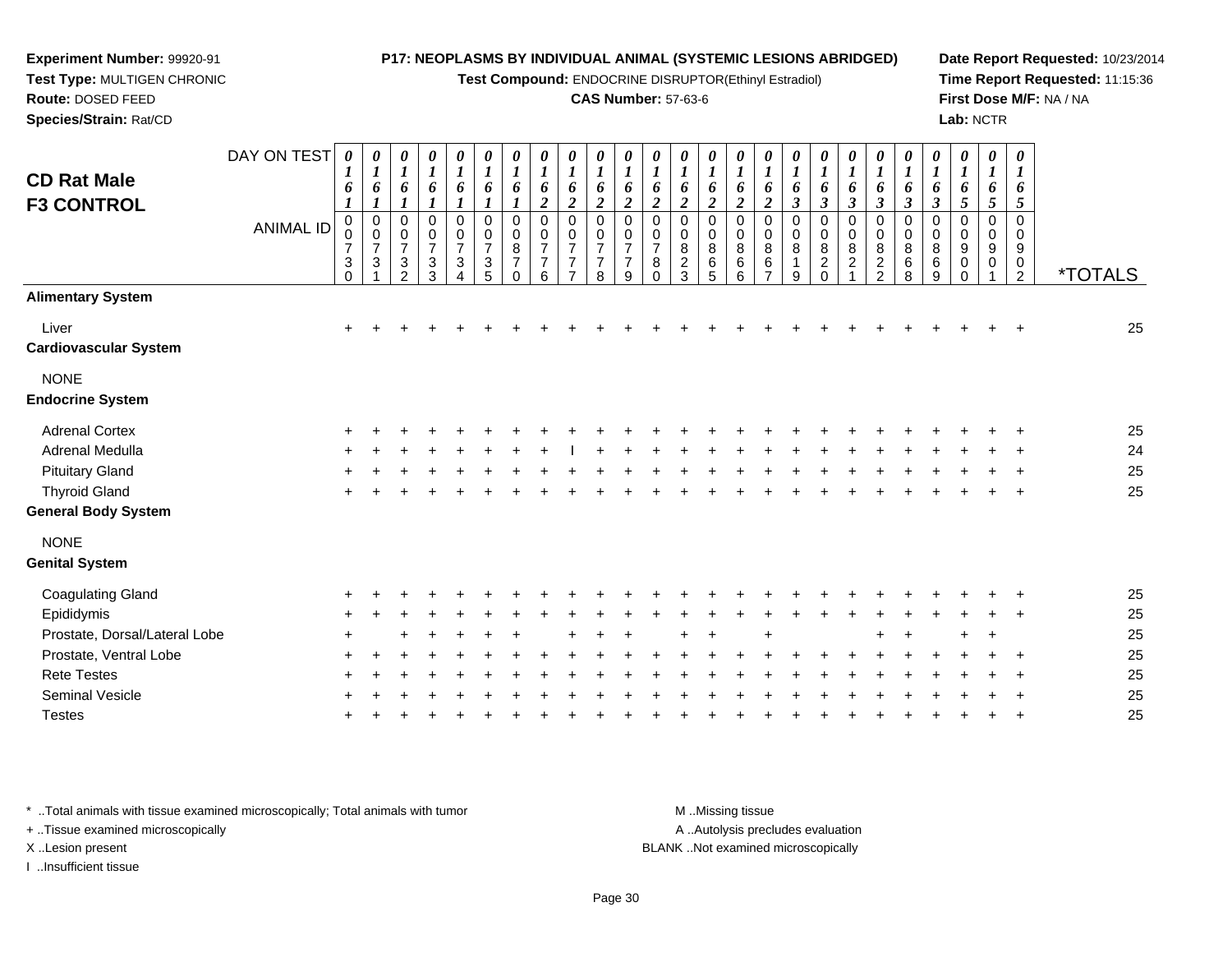**Test Compound:** ENDOCRINE DISRUPTOR(Ethinyl Estradiol)

**Date Report Requested:** 10/23/2014**Time Report Requested:** 11:15:36**First Dose M/F:** NA / NA**Lab:** NCTR

<sup>2</sup> \*TOTALS

 **Test Type:** MULTIGEN CHRONIC**Route:** DOSED FEED **Species/Strain:** Rat/CD**CAS Number:** 57-63-6DAY ON TEST**CD Rat Male F3 CONTROL**ANIMAL ID*0 1 6 1* 0 0 7 3 0*0 1 6 1* 0 0 7 3 1*0 1 6 1* 0 0 7 3 2*0 1 6 1* 0 0 7 3 3*0 1 6 1* 0 0 7 3 4*0 1 6 1* 0 0 7 3 5*0 1 6 1* 0 0 8 7 0*0 1 6 2* 0 0 7 7 6*0 1 6 2* 0 0 7 7 7*0 1 6 2* 0 0 7 7 8*0 1 6 2* 0 0 7 7 9*0 1 6 2* 0 0 7 8 0*0 1 6 2* 0 0 8 2 3*0 1 6 2* 0 0 8 6 5*0 1 6 2* 0 0 8 6 6**Hematopoietic System**

Bone Marrow <sup>+</sup> <sup>+</sup> <sup>+</sup> <sup>+</sup> <sup>+</sup> <sup>+</sup> <sup>+</sup> <sup>+</sup> <sup>+</sup> <sup>+</sup> <sup>+</sup> <sup>+</sup> <sup>+</sup> <sup>+</sup> <sup>+</sup> <sup>+</sup> <sup>+</sup> <sup>+</sup> <sup>+</sup> <sup>+</sup> <sup>+</sup> <sup>+</sup> <sup>+</sup> <sup>+</sup> <sup>+</sup> <sup>25</sup> Spleenn  $+$  <sup>+</sup> <sup>+</sup> <sup>+</sup> <sup>+</sup> <sup>+</sup> <sup>+</sup> <sup>+</sup> <sup>+</sup> <sup>+</sup> <sup>+</sup> <sup>+</sup> <sup>+</sup> <sup>+</sup> <sup>+</sup> <sup>+</sup> <sup>+</sup> <sup>+</sup> <sup>+</sup> <sup>+</sup> <sup>+</sup> <sup>+</sup> <sup>+</sup> <sup>+</sup> <sup>+</sup> <sup>25</sup> Thymus <sup>+</sup> <sup>M</sup> <sup>+</sup> <sup>+</sup> <sup>+</sup> <sup>+</sup> <sup>+</sup> <sup>+</sup> <sup>+</sup> <sup>+</sup> <sup>+</sup> <sup>+</sup> <sup>+</sup> <sup>+</sup> <sup>+</sup> <sup>+</sup> <sup>+</sup> <sup>+</sup> <sup>+</sup> <sup>+</sup> <sup>+</sup> <sup>+</sup> <sup>+</sup> <sup>+</sup> <sup>+</sup> <sup>24</sup> **Integumentary System**Mammary Gland $\alpha$  + <sup>+</sup> <sup>+</sup> <sup>+</sup> <sup>+</sup> <sup>+</sup> <sup>+</sup> <sup>+</sup> <sup>+</sup> <sup>+</sup> <sup>+</sup> <sup>+</sup> <sup>+</sup> <sup>+</sup> <sup>+</sup> <sup>+</sup> <sup>+</sup> <sup>+</sup> <sup>+</sup> <sup>+</sup> <sup>+</sup> <sup>+</sup> <sup>+</sup> <sup>+</sup> <sup>+</sup> <sup>25</sup> **Musculoskeletal System**Bone $e$  + <sup>+</sup> <sup>+</sup> <sup>+</sup> <sup>+</sup> <sup>+</sup> <sup>+</sup> <sup>+</sup> <sup>+</sup> <sup>+</sup> <sup>+</sup> <sup>+</sup> <sup>+</sup> <sup>+</sup> <sup>+</sup> <sup>+</sup> <sup>+</sup> <sup>+</sup> <sup>+</sup> <sup>+</sup> <sup>+</sup> <sup>+</sup> <sup>+</sup> <sup>+</sup> <sup>+</sup> <sup>25</sup>

**Nervous System**

**Experiment Number:** 99920-91

NONE

**Respiratory System**

NONE

**Special Senses System**

NONE

**Urinary System**

| Kidnev<br><b>SYSTEMIC LESIONS</b> |  |  |  |  |  |  |  |  |  |  |  |  |  | 25 |
|-----------------------------------|--|--|--|--|--|--|--|--|--|--|--|--|--|----|
| Multiple Organ                    |  |  |  |  |  |  |  |  |  |  |  |  |  | 25 |

| * Total animals with tissue examined microscopically; Total animals with tumor | M Missing tissue                   |
|--------------------------------------------------------------------------------|------------------------------------|
| + Tissue examined microscopically                                              | A Autolysis precludes evaluation   |
| X Lesion present                                                               | BLANK Not examined microscopically |
| Insufficient tissue                                                            |                                    |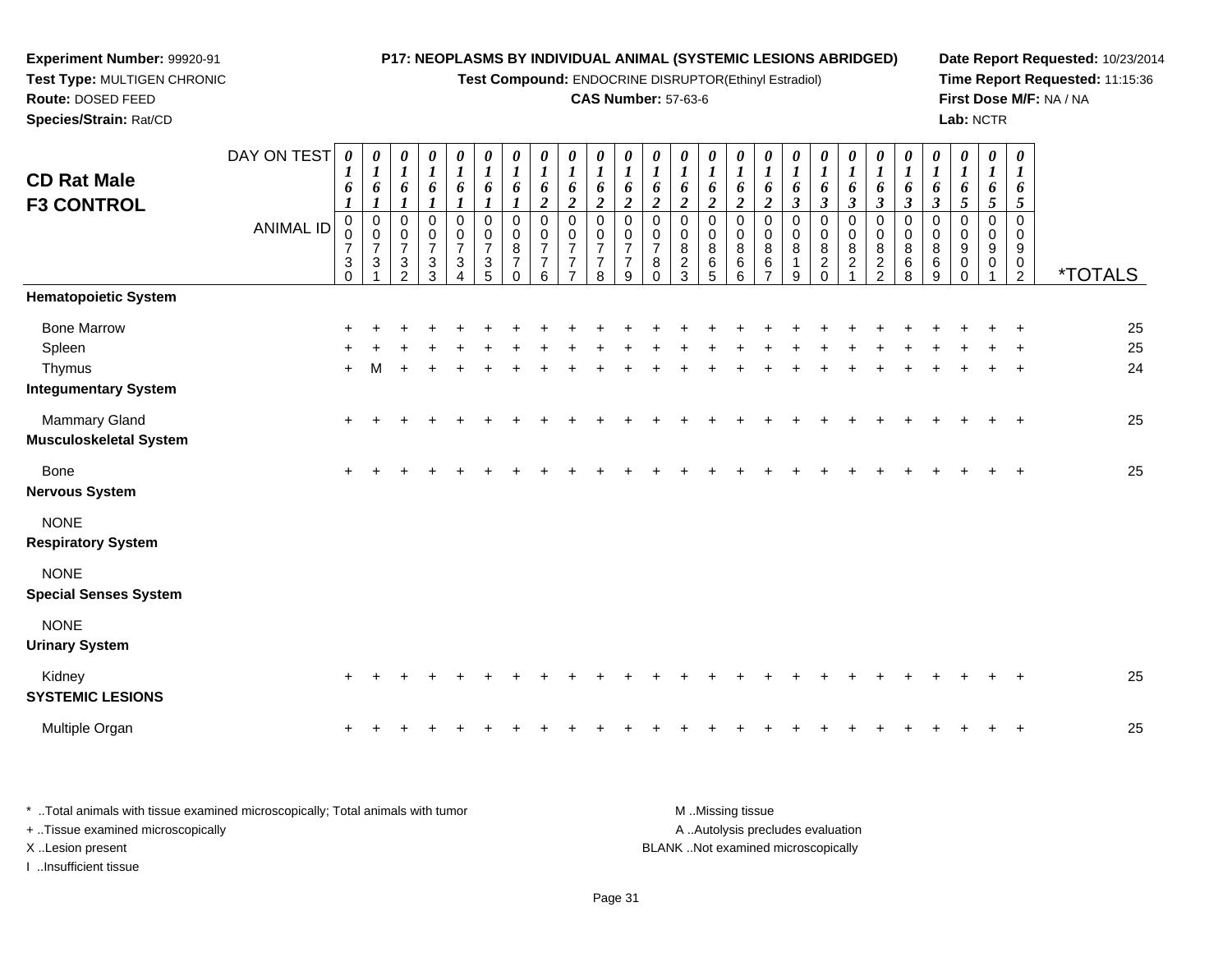**Test Compound:** ENDOCRINE DISRUPTOR(Ethinyl Estradiol)

### **CAS Number:** 57-63-6

**Date Report Requested:** 10/23/2014**Time Report Requested:** 11:15:36**First Dose M/F:** NA / NA**Lab:** NCTR

**Experiment Number:** 99920-91 **Test Type:** MULTIGEN CHRONIC**Route:** DOSED FEED

**Species/Strain:** Rat/CD

| <b>CD Rat Male</b><br><b>F3/2PPB TO CTRL</b> | DAY ON TEST<br><b>ANIMAL ID</b> | $\boldsymbol{\theta}$<br>1<br>6<br>$\boldsymbol{l}$<br>$\mathbf 0$<br>0<br>$\overline{7}$<br>3<br>6 | 0<br>1<br>6<br>1<br>0<br>0<br>7<br>3 | 0<br>1<br>6<br>1<br>$\mathbf 0$<br>$\mathbf 0$<br>$\overline{7}$<br>3<br>8 | 0<br>$\boldsymbol{l}$<br>6<br>1<br>0<br>0<br>$\overline{7}$<br>3<br>9 | 0<br>$\boldsymbol{l}$<br>6<br>$\boldsymbol{l}$<br>0<br>0<br>7<br>4<br>$\Omega$ | 0<br>$\boldsymbol{l}$<br>6<br>$\boldsymbol{l}$<br>0<br>$\mathbf 0$<br>7<br>4 | 0<br>$\boldsymbol{l}$<br>6<br>0<br>$\pmb{0}$<br>$\overline{7}$<br>$\frac{8}{3}$ | 0<br>$\boldsymbol{l}$<br>6<br>1<br>0<br>0<br>$\overline{7}$<br>8<br>4 | 0<br>$\boldsymbol{l}$<br>6<br>$\boldsymbol{l}$<br>0<br>0<br>$\overline{7}$<br>$^8$ 5 | 0<br>1<br>6<br>1<br>$\mathbf 0$<br>0<br>8<br>$\overline{c}$<br>6 | 0<br>$\boldsymbol{l}$<br>6<br>$\mathbf 0$<br>$\mathbf 0$<br>$\bf 8$<br>$\boldsymbol{2}$<br>$\overline{ }$ | 0<br>6<br>0<br>0<br>$\bf 8$<br>$\frac{2}{8}$ | 0<br>$\boldsymbol{l}$<br>6<br>0<br>0<br>$\begin{array}{c} 8 \\ 7 \end{array}$ | 0<br>$\boldsymbol{l}$<br>6<br>0<br>$\mathbf 0$<br>8<br>$\boldsymbol{7}$<br>$\overline{2}$ | 0<br>$\boldsymbol{l}$<br>6<br>0<br>0<br>$\begin{array}{c} 8 \\ 7 \end{array}$<br>$\overline{\mathbf{4}}$ | 0<br>$\boldsymbol{l}$<br>6<br>0<br>0<br>8<br>$\overline{7}$<br>5 | 1<br>6<br>1<br>0<br>0<br>8<br>7<br>6 | 0<br>1<br>6<br>$\boldsymbol{2}$<br>$\mathbf 0$<br>0<br>$\overline{7}$<br>8 | 0<br>6<br>$\boldsymbol{2}$<br>0<br>0<br>$\overline{7}$<br>8<br>$\overline{2}$ | 0<br>1<br>6<br>$\overline{\mathbf{c}}$<br>0<br>0<br>7<br>$\begin{matrix} 8 \\ 6 \end{matrix}$ | 0<br>$\boldsymbol{l}$<br>6<br>$\boldsymbol{2}$<br>0<br>$\mathbf 0$<br>8<br>$\boldsymbol{2}$<br>$\overline{A}$ | 0<br>$\boldsymbol{l}$<br>6<br>$\overline{2}$<br>0<br>0<br>8<br>$\frac{2}{9}$ | 0<br>$\boldsymbol{l}$<br>6<br>$\boldsymbol{2}$<br>0<br>0<br>8<br>$\boldsymbol{7}$<br>3 | 0<br>$\boldsymbol{l}$<br>6<br>$\boldsymbol{\beta}$<br>0<br>0<br>8<br>$\frac{2}{5}$ | $\boldsymbol{\theta}$<br>1<br>6<br>5<br>$\mathbf 0$<br>0<br>9<br>0<br>$\mathbf{3}$ | <i><b>*TOTALS</b></i> |
|----------------------------------------------|---------------------------------|-----------------------------------------------------------------------------------------------------|--------------------------------------|----------------------------------------------------------------------------|-----------------------------------------------------------------------|--------------------------------------------------------------------------------|------------------------------------------------------------------------------|---------------------------------------------------------------------------------|-----------------------------------------------------------------------|--------------------------------------------------------------------------------------|------------------------------------------------------------------|-----------------------------------------------------------------------------------------------------------|----------------------------------------------|-------------------------------------------------------------------------------|-------------------------------------------------------------------------------------------|----------------------------------------------------------------------------------------------------------|------------------------------------------------------------------|--------------------------------------|----------------------------------------------------------------------------|-------------------------------------------------------------------------------|-----------------------------------------------------------------------------------------------|---------------------------------------------------------------------------------------------------------------|------------------------------------------------------------------------------|----------------------------------------------------------------------------------------|------------------------------------------------------------------------------------|------------------------------------------------------------------------------------|-----------------------|
| <b>Alimentary System</b>                     |                                 |                                                                                                     |                                      |                                                                            |                                                                       |                                                                                |                                                                              |                                                                                 |                                                                       |                                                                                      |                                                                  |                                                                                                           |                                              |                                                                               |                                                                                           |                                                                                                          |                                                                  |                                      |                                                                            |                                                                               |                                                                                               |                                                                                                               |                                                                              |                                                                                        |                                                                                    |                                                                                    |                       |
| <b>NONE</b><br><b>Cardiovascular System</b>  |                                 |                                                                                                     |                                      |                                                                            |                                                                       |                                                                                |                                                                              |                                                                                 |                                                                       |                                                                                      |                                                                  |                                                                                                           |                                              |                                                                               |                                                                                           |                                                                                                          |                                                                  |                                      |                                                                            |                                                                               |                                                                                               |                                                                                                               |                                                                              |                                                                                        |                                                                                    |                                                                                    |                       |
| <b>NONE</b><br><b>Endocrine System</b>       |                                 |                                                                                                     |                                      |                                                                            |                                                                       |                                                                                |                                                                              |                                                                                 |                                                                       |                                                                                      |                                                                  |                                                                                                           |                                              |                                                                               |                                                                                           |                                                                                                          |                                                                  |                                      |                                                                            |                                                                               |                                                                                               |                                                                                                               |                                                                              |                                                                                        |                                                                                    |                                                                                    |                       |
| <b>NONE</b><br><b>General Body System</b>    |                                 |                                                                                                     |                                      |                                                                            |                                                                       |                                                                                |                                                                              |                                                                                 |                                                                       |                                                                                      |                                                                  |                                                                                                           |                                              |                                                                               |                                                                                           |                                                                                                          |                                                                  |                                      |                                                                            |                                                                               |                                                                                               |                                                                                                               |                                                                              |                                                                                        |                                                                                    |                                                                                    |                       |
| <b>NONE</b><br><b>Genital System</b>         |                                 |                                                                                                     |                                      |                                                                            |                                                                       |                                                                                |                                                                              |                                                                                 |                                                                       |                                                                                      |                                                                  |                                                                                                           |                                              |                                                                               |                                                                                           |                                                                                                          |                                                                  |                                      |                                                                            |                                                                               |                                                                                               |                                                                                                               |                                                                              |                                                                                        |                                                                                    |                                                                                    |                       |
| <b>Coagulating Gland</b>                     |                                 |                                                                                                     |                                      |                                                                            |                                                                       |                                                                                |                                                                              |                                                                                 |                                                                       |                                                                                      |                                                                  |                                                                                                           |                                              |                                                                               |                                                                                           |                                                                                                          |                                                                  |                                      |                                                                            |                                                                               |                                                                                               |                                                                                                               |                                                                              |                                                                                        |                                                                                    |                                                                                    | 25                    |
| Epididymis                                   |                                 |                                                                                                     |                                      |                                                                            |                                                                       |                                                                                |                                                                              |                                                                                 |                                                                       |                                                                                      |                                                                  |                                                                                                           |                                              |                                                                               |                                                                                           |                                                                                                          |                                                                  |                                      |                                                                            |                                                                               |                                                                                               |                                                                                                               |                                                                              |                                                                                        |                                                                                    |                                                                                    | 25                    |
| Prostate, Dorsal/Lateral Lobe                |                                 |                                                                                                     |                                      |                                                                            |                                                                       |                                                                                |                                                                              |                                                                                 |                                                                       |                                                                                      |                                                                  |                                                                                                           |                                              |                                                                               |                                                                                           |                                                                                                          |                                                                  |                                      |                                                                            |                                                                               |                                                                                               |                                                                                                               |                                                                              |                                                                                        |                                                                                    |                                                                                    | 25                    |
| Prostate, Ventral Lobe                       |                                 |                                                                                                     |                                      |                                                                            |                                                                       |                                                                                |                                                                              |                                                                                 |                                                                       |                                                                                      |                                                                  |                                                                                                           |                                              |                                                                               |                                                                                           |                                                                                                          |                                                                  |                                      |                                                                            |                                                                               |                                                                                               |                                                                                                               |                                                                              |                                                                                        |                                                                                    |                                                                                    | 25                    |
| <b>Rete Testes</b>                           |                                 |                                                                                                     |                                      |                                                                            |                                                                       |                                                                                |                                                                              |                                                                                 |                                                                       |                                                                                      |                                                                  |                                                                                                           |                                              |                                                                               |                                                                                           |                                                                                                          |                                                                  |                                      |                                                                            |                                                                               |                                                                                               |                                                                                                               |                                                                              |                                                                                        |                                                                                    |                                                                                    | 24                    |
| Seminal Vesicle                              |                                 |                                                                                                     |                                      |                                                                            |                                                                       |                                                                                |                                                                              |                                                                                 |                                                                       |                                                                                      |                                                                  |                                                                                                           |                                              |                                                                               |                                                                                           |                                                                                                          |                                                                  |                                      |                                                                            |                                                                               |                                                                                               |                                                                                                               |                                                                              |                                                                                        |                                                                                    |                                                                                    | 25                    |
| <b>Testes</b><br>.                           |                                 |                                                                                                     |                                      |                                                                            |                                                                       |                                                                                |                                                                              |                                                                                 |                                                                       |                                                                                      |                                                                  |                                                                                                           |                                              |                                                                               |                                                                                           |                                                                                                          |                                                                  |                                      |                                                                            |                                                                               |                                                                                               |                                                                                                               |                                                                              |                                                                                        |                                                                                    | ÷                                                                                  | 25                    |

### **Hematopoietic System**

NONE

**Integumentary System**

\* ..Total animals with tissue examined microscopically; Total animals with tumor **M** ...Missing tissue M ...Missing tissue

+ ..Tissue examined microscopically

I ..Insufficient tissue

A ..Autolysis precludes evaluation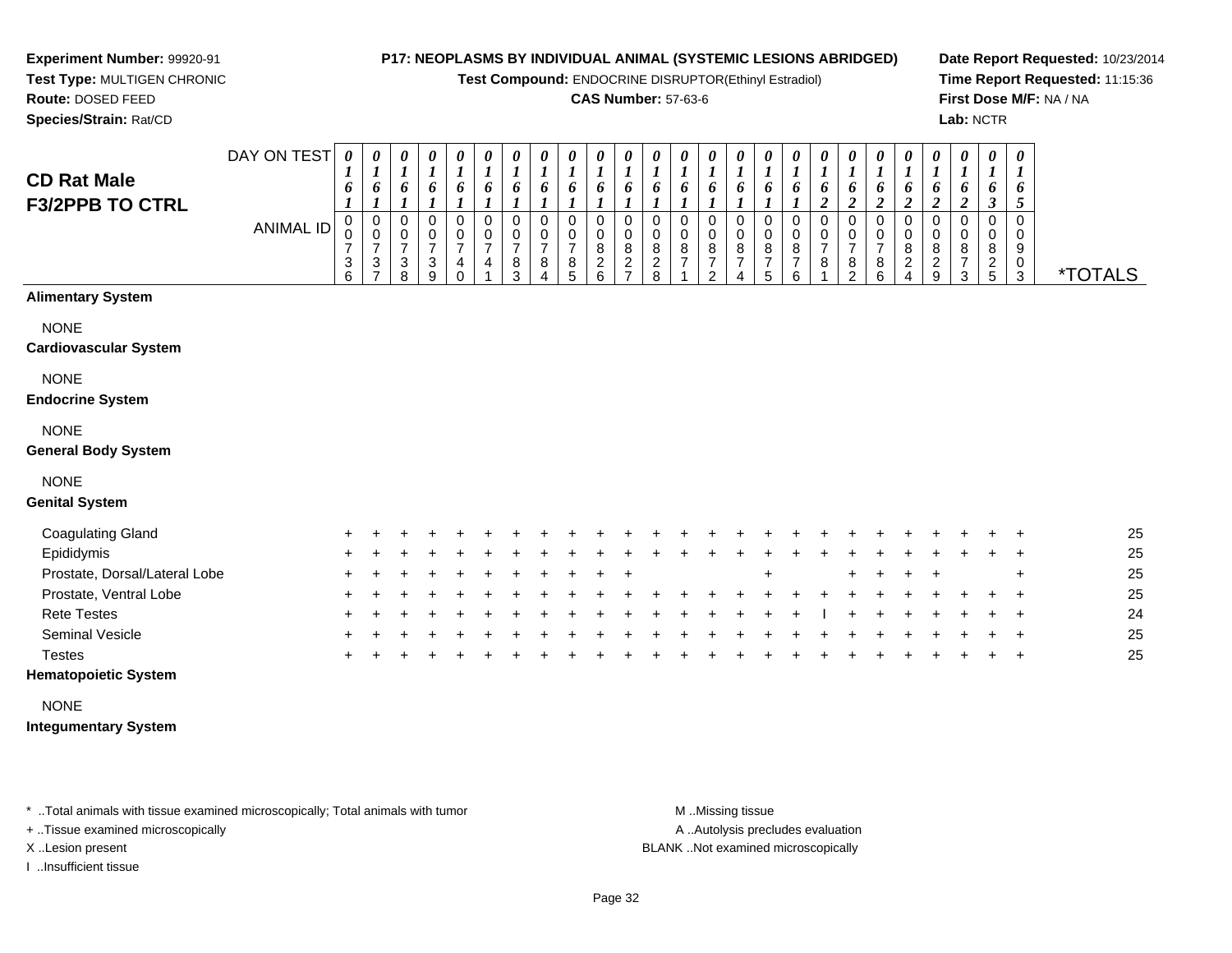**Test Compound:** ENDOCRINE DISRUPTOR(Ethinyl Estradiol)

### **CAS Number:** 57-63-6

**Date Report Requested:** 10/23/2014**Time Report Requested:** 11:15:36**First Dose M/F:** NA / NA**Lab:** NCTR

| <b>Species/Strain: Rat/CD</b> |                  |                                                      |                                                  |                                              |                                                            |                                     |                                            |                                                       |                                        |                                                                                  |                               |                                                            |                                                   |                         |                                            |                                       |                                |                                              |                                   |                                          |                              |                                            |                                                    |                                           | <b>Lab: NCTR</b>                       |                          |                       |    |
|-------------------------------|------------------|------------------------------------------------------|--------------------------------------------------|----------------------------------------------|------------------------------------------------------------|-------------------------------------|--------------------------------------------|-------------------------------------------------------|----------------------------------------|----------------------------------------------------------------------------------|-------------------------------|------------------------------------------------------------|---------------------------------------------------|-------------------------|--------------------------------------------|---------------------------------------|--------------------------------|----------------------------------------------|-----------------------------------|------------------------------------------|------------------------------|--------------------------------------------|----------------------------------------------------|-------------------------------------------|----------------------------------------|--------------------------|-----------------------|----|
| <b>CD Rat Male</b>            | DAY ON TEST      | 0<br>x.<br>6                                         | $\boldsymbol{\theta}$<br>$\mathbf{I}$<br>0       | $\boldsymbol{\theta}$<br>$\mathbf{I}$<br>6   | $\boldsymbol{\theta}$<br>$\mathbf{r}$<br>$\mathbf{I}$<br>6 | 0<br>0                              | $\boldsymbol{\theta}$<br>$\mathbf{I}$<br>6 | $\boldsymbol{\theta}$<br>$\boldsymbol{l}$<br>$\bm{0}$ | 0<br>$\mathbf{I}$<br>$\mathbf{I}$<br>6 | $\boldsymbol{\theta}$<br>$\mathbf{r}$<br>$\overline{ }$<br>$\boldsymbol{\theta}$ | $\boldsymbol{\theta}$<br>6    | $\boldsymbol{\theta}$<br>L<br>o                            | $\boldsymbol{\theta}$<br>$\mathbf{I}$<br>6        | $\theta$<br>6           | $\boldsymbol{\theta}$<br>$\mathbf{I}$<br>6 | $\boldsymbol{\theta}$<br>$\bm{b}$     | $\boldsymbol{\theta}$<br>6     |                                              | $\boldsymbol{\theta}$<br>$\bm{o}$ | 0<br>6                                   | 0<br>6                       | 0<br>$\bm{b}$                              | $\boldsymbol{\theta}$<br>$\bm{o}$                  | o                                         | $\boldsymbol{\theta}$<br>6             | 0<br>$\overline{ }$<br>6 |                       |    |
| <b>F3/2PPB TO CTRL</b>        |                  |                                                      |                                                  |                                              |                                                            |                                     |                                            |                                                       |                                        |                                                                                  |                               |                                                            |                                                   |                         |                                            |                                       |                                |                                              |                                   | $\rightarrow$                            |                              | $\sim$                                     |                                                    |                                           |                                        | 5                        |                       |    |
|                               | <b>ANIMAL ID</b> | ν<br>$\rightarrow$<br>$\ensuremath{\mathsf{3}}$<br>6 | $\frac{0}{7}$<br>$\overline{ }$<br>$\frac{3}{7}$ | 0<br>0<br>$\overline{ }$<br>$\,$ 3 $\,$<br>8 | $\frac{0}{7}$<br>$\ensuremath{\mathsf{3}}$<br>9            | 0<br>$\rightarrow$<br>4<br>$\Omega$ | 0<br>$\frac{0}{7}$<br>4                    | $\boldsymbol{0}$<br>$\overline{7}$<br>8<br>3          | 0<br>$\rightarrow$<br>8                | $\mathbf 0$<br>$\overline{ }$<br>$\,8\,$<br>5                                    | 0<br>8<br>$\overline{c}$<br>6 | 0<br>$\,0\,$<br>$\overline{8}$<br>C.<br>∼<br>$\rightarrow$ | $\pmb{0}$<br>$\bf8$<br>$\overline{c}$<br>$\Omega$ | $_{\rm 8}^{\rm 0}$<br>- | 0<br>0<br>$\,8\,$<br>$\overline{ }$<br>ົ   | $\pmb{0}$<br>$\, 8$<br>$\overline{ }$ | 0<br>8<br>$\overline{ }$<br>5. | 0<br>$\bf8$<br>$\overline{\phantom{a}}$<br>ี | 0<br>$\overline{ }$<br>8          | 0<br>$\rightarrow$<br>8<br>$\mathcal{P}$ | 0<br>$\rightarrow$<br>8<br>ĥ | 0<br>$\bf 8$<br>$\overline{c}$<br>$\Delta$ | $\pmb{0}$<br>$\overline{8}$<br>$\overline{c}$<br>9 | $_{\rm 0}^{\rm 0}$<br>$\overline{ }$<br>3 | 0<br>8<br>$\overline{\mathbf{c}}$<br>5 | 0<br>9<br>$\pmb{0}$<br>3 | <i><b>*TOTALS</b></i> |    |
| <b>Mammary Gland</b>          |                  | $+$                                                  |                                                  | ÷                                            | $\div$                                                     | ÷                                   |                                            |                                                       |                                        |                                                                                  |                               |                                                            |                                                   |                         |                                            |                                       |                                |                                              |                                   |                                          |                              | $+$                                        |                                                    |                                           | $\ddot{}$                              | $+$                      |                       | 25 |
| <b>Musculoskeletal System</b> |                  |                                                      |                                                  |                                              |                                                            |                                     |                                            |                                                       |                                        |                                                                                  |                               |                                                            |                                                   |                         |                                            |                                       |                                |                                              |                                   |                                          |                              |                                            |                                                    |                                           |                                        |                          |                       |    |
| <b>NONE</b>                   |                  |                                                      |                                                  |                                              |                                                            |                                     |                                            |                                                       |                                        |                                                                                  |                               |                                                            |                                                   |                         |                                            |                                       |                                |                                              |                                   |                                          |                              |                                            |                                                    |                                           |                                        |                          |                       |    |
| <b>Nervous System</b>         |                  |                                                      |                                                  |                                              |                                                            |                                     |                                            |                                                       |                                        |                                                                                  |                               |                                                            |                                                   |                         |                                            |                                       |                                |                                              |                                   |                                          |                              |                                            |                                                    |                                           |                                        |                          |                       |    |
| <b>NONE</b>                   |                  |                                                      |                                                  |                                              |                                                            |                                     |                                            |                                                       |                                        |                                                                                  |                               |                                                            |                                                   |                         |                                            |                                       |                                |                                              |                                   |                                          |                              |                                            |                                                    |                                           |                                        |                          |                       |    |
| <b>Respiratory System</b>     |                  |                                                      |                                                  |                                              |                                                            |                                     |                                            |                                                       |                                        |                                                                                  |                               |                                                            |                                                   |                         |                                            |                                       |                                |                                              |                                   |                                          |                              |                                            |                                                    |                                           |                                        |                          |                       |    |

### NONE

**Special Senses System**

**Experiment Number:** 99920-91**Test Type:** MULTIGEN CHRONIC

**Route:** DOSED FEED

NONE

**Urinary System**

## NONE

#### **SYSTEMIC LESIONS**

| Multiple Organ |  |  |  |  |  |  |  |  |  |  |  |  |  |  |  |  |  |  |  |  |  |  |  |  |  |  |  | つら<br>w |
|----------------|--|--|--|--|--|--|--|--|--|--|--|--|--|--|--|--|--|--|--|--|--|--|--|--|--|--|--|---------|
|----------------|--|--|--|--|--|--|--|--|--|--|--|--|--|--|--|--|--|--|--|--|--|--|--|--|--|--|--|---------|

\* ..Total animals with tissue examined microscopically; Total animals with tumor **M** ...Missing tissue M ...Missing tissue

+ ..Tissue examined microscopically

I ..Insufficient tissue

A .. Autolysis precludes evaluation X ..Lesion present BLANK ..Not examined microscopically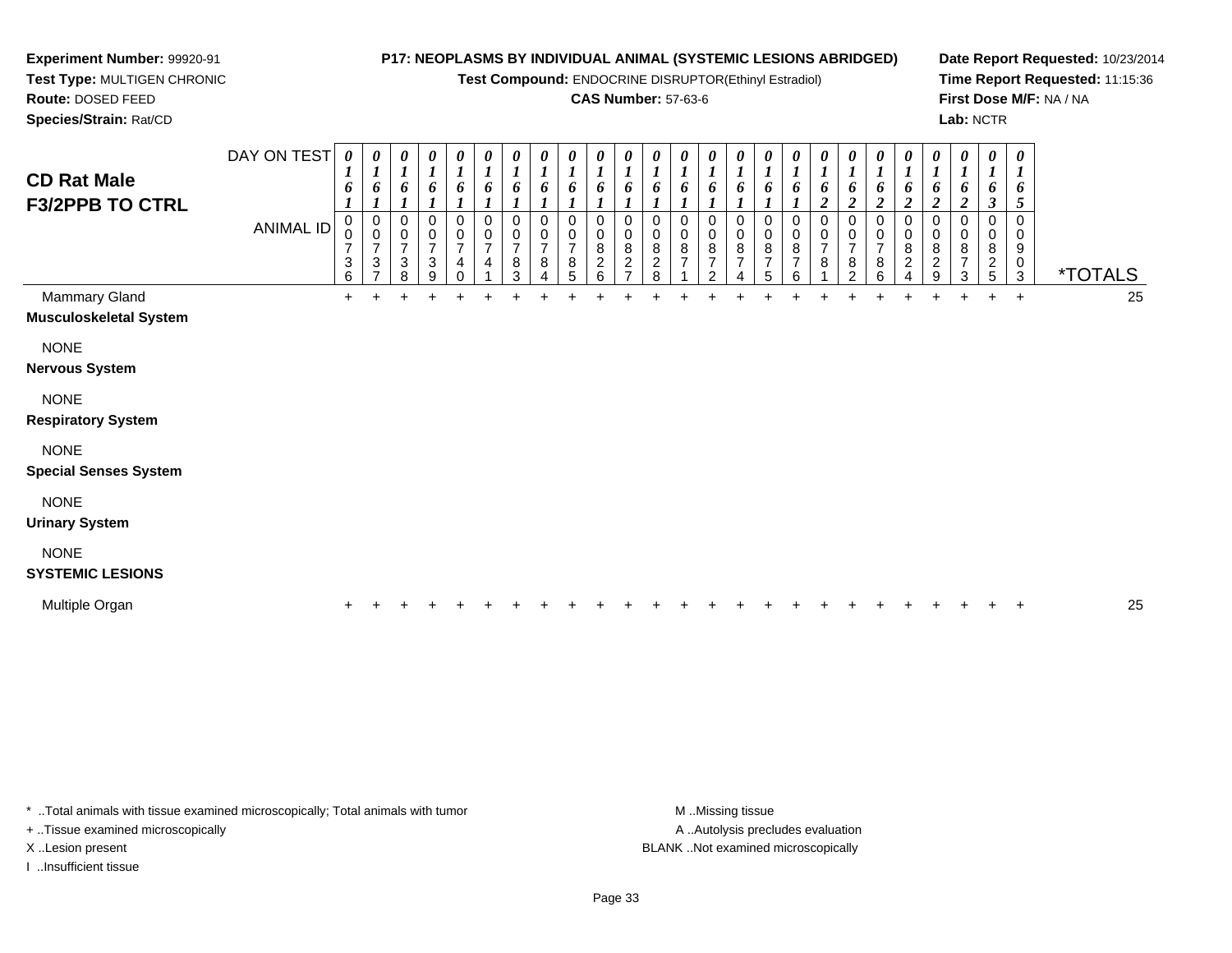**Test Compound:** ENDOCRINE DISRUPTOR(Ethinyl Estradiol)

### **CAS Number:** 57-63-6

**Date Report Requested:** 10/23/2014**Time Report Requested:** 11:15:36**First Dose M/F:** NA / NA**Lab:** NCTR

| <b>CD Rat Male</b><br>F3/10PPB TO CTRL    | DAY ON TEST<br><b>ANIMAL ID</b> | 0<br>6<br>0<br>$\pmb{0}$<br>$\pmb{0}$<br>$\overline{7}$<br>8 | 0<br>6<br>0<br>0<br>$\overline{7}$<br>4 | 0<br>$\boldsymbol{l}$<br>6<br>$\mathbf 0$<br>$\mathbf 0$<br>$\overline{7}$<br>4 | 0<br>$\boldsymbol{l}$<br>6<br>$\mathbf 0$<br>$\mathbf 0$<br>$\overline{7}$<br>4 | $\pmb{\theta}$<br>$\boldsymbol{l}$<br>6<br>$\pmb{0}$<br>0<br>$\overline{7}$<br>4 | 0<br>$\boldsymbol{l}$<br>6<br>0<br>0<br>$\overline{7}$<br>9 | 0<br>$\boldsymbol{l}$<br>6<br>0<br>0<br>8<br>$\ensuremath{\mathsf{3}}$ | 0<br>$\boldsymbol{l}$<br>6<br>$\mathbf 0$<br>0<br>8<br>$\ensuremath{\mathsf{3}}$ | $\pmb{\theta}$<br>$\boldsymbol{l}$<br>6<br>$\mathbf 0$<br>$\pmb{0}$<br>$\bf 8$<br>$\ensuremath{\mathsf{3}}$ | 0<br>$\boldsymbol{l}$<br>6<br>0<br>$\mathbf 0$<br>8<br>3 | 0<br>$\boldsymbol{l}$<br>6<br>$\Omega$<br>0<br>$\bf 8$<br>$\ensuremath{\mathsf{3}}$ | $\pmb{\theta}$<br>$\boldsymbol{l}$<br>6<br>$\Omega$<br>$\Omega$<br>8<br>$\overline{7}$ | $\pmb{\theta}$<br>$\boldsymbol{l}$<br>6<br>$\mathbf 0$<br>$\pmb{0}$<br>$\overline{8}$ | $\pmb{\theta}$<br>$\overline{\mathbf{I}}$<br>6<br>0<br>0<br>$\bf 8$<br>$\bf 8$ | 0<br>$\boldsymbol{l}$<br>6<br>0<br>0<br>$\bf 8$ | $\boldsymbol{\theta}$<br>$\boldsymbol{l}$<br>6<br>$\boldsymbol{2}$<br>$\mathbf 0$<br>0<br>$\boldsymbol{7}$<br>$\,8\,$ | 0<br>$\boldsymbol{l}$<br>6<br>$\boldsymbol{2}$<br>$\mathbf 0$<br>0<br>$\overline{7}$ | $\boldsymbol{\theta}$<br>$\boldsymbol{I}$<br>6<br>$\boldsymbol{2}$<br>0<br>0<br>$\bf 8$<br>$\ensuremath{\mathsf{3}}$ | 0<br>$\boldsymbol{l}$<br>6<br>$\boldsymbol{2}$<br>0<br>0<br>8<br>$\overline{\mathcal{I}}$ | 0<br>$\boldsymbol{l}$<br>6<br>$\boldsymbol{2}$<br>$\mathbf 0$<br>0<br>8<br>$\overline{7}$ | 0<br>$\boldsymbol{l}$<br>6<br>$\boldsymbol{2}$<br>$\mathbf 0$<br>0<br>$\frac{8}{8}$ | 0<br>$\boldsymbol{l}$<br>6<br>4<br>$\Omega$<br>$\mathbf 0$<br>9<br>$\pmb{0}$ | 0<br>$\boldsymbol{l}$<br>6<br>5<br>0<br>0<br>9<br>0 | 0<br>$\boldsymbol{l}$<br>6<br>5<br>$\Omega$<br>0<br>9<br>$\pmb{0}$ | 0<br>6<br>5<br>$\Omega$<br>0<br>9<br>$\mathbf 0$ |                       |
|-------------------------------------------|---------------------------------|--------------------------------------------------------------|-----------------------------------------|---------------------------------------------------------------------------------|---------------------------------------------------------------------------------|----------------------------------------------------------------------------------|-------------------------------------------------------------|------------------------------------------------------------------------|----------------------------------------------------------------------------------|-------------------------------------------------------------------------------------------------------------|----------------------------------------------------------|-------------------------------------------------------------------------------------|----------------------------------------------------------------------------------------|---------------------------------------------------------------------------------------|--------------------------------------------------------------------------------|-------------------------------------------------|-----------------------------------------------------------------------------------------------------------------------|--------------------------------------------------------------------------------------|----------------------------------------------------------------------------------------------------------------------|-------------------------------------------------------------------------------------------|-------------------------------------------------------------------------------------------|-------------------------------------------------------------------------------------|------------------------------------------------------------------------------|-----------------------------------------------------|--------------------------------------------------------------------|--------------------------------------------------|-----------------------|
|                                           |                                 | 9                                                            | $\mathcal{P}$                           | 3                                                                               |                                                                                 | 5                                                                                | $\Omega$                                                    | $\Omega$                                                               | $\mathfrak{p}$                                                                   | 3                                                                                                           |                                                          | 5                                                                                   | 8                                                                                      | $\Omega$                                                                              | $\mathcal{P}$                                                                  | $\frac{8}{3}$                                   | $\overline{7}$                                                                                                        | $\frac{8}{8}$                                                                        |                                                                                                                      | $\overline{z}$                                                                            | 9                                                                                         |                                                                                     |                                                                              | 5                                                   | 6                                                                  | $\overline{7}$                                   | <i><b>*TOTALS</b></i> |
| <b>Alimentary System</b>                  |                                 |                                                              |                                         |                                                                                 |                                                                                 |                                                                                  |                                                             |                                                                        |                                                                                  |                                                                                                             |                                                          |                                                                                     |                                                                                        |                                                                                       |                                                                                |                                                 |                                                                                                                       |                                                                                      |                                                                                                                      |                                                                                           |                                                                                           |                                                                                     |                                                                              |                                                     |                                                                    |                                                  |                       |
| Liver<br><b>Cardiovascular System</b>     |                                 |                                                              |                                         |                                                                                 |                                                                                 |                                                                                  |                                                             |                                                                        |                                                                                  |                                                                                                             |                                                          |                                                                                     |                                                                                        |                                                                                       |                                                                                |                                                 |                                                                                                                       | $+$                                                                                  |                                                                                                                      |                                                                                           |                                                                                           |                                                                                     |                                                                              |                                                     |                                                                    |                                                  | 1                     |
| <b>NONE</b><br><b>Endocrine System</b>    |                                 |                                                              |                                         |                                                                                 |                                                                                 |                                                                                  |                                                             |                                                                        |                                                                                  |                                                                                                             |                                                          |                                                                                     |                                                                                        |                                                                                       |                                                                                |                                                 |                                                                                                                       |                                                                                      |                                                                                                                      |                                                                                           |                                                                                           |                                                                                     |                                                                              |                                                     |                                                                    |                                                  |                       |
| <b>NONE</b><br><b>General Body System</b> |                                 |                                                              |                                         |                                                                                 |                                                                                 |                                                                                  |                                                             |                                                                        |                                                                                  |                                                                                                             |                                                          |                                                                                     |                                                                                        |                                                                                       |                                                                                |                                                 |                                                                                                                       |                                                                                      |                                                                                                                      |                                                                                           |                                                                                           |                                                                                     |                                                                              |                                                     |                                                                    |                                                  |                       |
| <b>NONE</b><br><b>Genital System</b>      |                                 |                                                              |                                         |                                                                                 |                                                                                 |                                                                                  |                                                             |                                                                        |                                                                                  |                                                                                                             |                                                          |                                                                                     |                                                                                        |                                                                                       |                                                                                |                                                 |                                                                                                                       |                                                                                      |                                                                                                                      |                                                                                           |                                                                                           |                                                                                     |                                                                              |                                                     |                                                                    |                                                  |                       |
| <b>Coagulating Gland</b>                  |                                 |                                                              |                                         |                                                                                 |                                                                                 |                                                                                  |                                                             |                                                                        |                                                                                  |                                                                                                             |                                                          |                                                                                     |                                                                                        |                                                                                       |                                                                                |                                                 |                                                                                                                       |                                                                                      |                                                                                                                      |                                                                                           |                                                                                           |                                                                                     |                                                                              |                                                     |                                                                    |                                                  | 25                    |
| Epididymis                                |                                 |                                                              |                                         |                                                                                 |                                                                                 |                                                                                  |                                                             |                                                                        |                                                                                  |                                                                                                             |                                                          |                                                                                     |                                                                                        |                                                                                       |                                                                                |                                                 |                                                                                                                       |                                                                                      |                                                                                                                      |                                                                                           |                                                                                           |                                                                                     |                                                                              |                                                     |                                                                    |                                                  | 25                    |
| <b>Preputial Gland</b>                    |                                 |                                                              |                                         |                                                                                 |                                                                                 |                                                                                  |                                                             |                                                                        |                                                                                  |                                                                                                             |                                                          | $\ddot{}$                                                                           |                                                                                        |                                                                                       |                                                                                |                                                 |                                                                                                                       |                                                                                      |                                                                                                                      |                                                                                           |                                                                                           |                                                                                     |                                                                              |                                                     |                                                                    |                                                  |                       |
| Prostate, Dorsal/Lateral Lobe             |                                 |                                                              |                                         |                                                                                 |                                                                                 |                                                                                  |                                                             |                                                                        |                                                                                  |                                                                                                             |                                                          |                                                                                     |                                                                                        |                                                                                       |                                                                                |                                                 |                                                                                                                       |                                                                                      |                                                                                                                      |                                                                                           |                                                                                           |                                                                                     |                                                                              |                                                     |                                                                    |                                                  | 25                    |
| Prostate, Ventral Lobe                    |                                 |                                                              |                                         |                                                                                 |                                                                                 |                                                                                  |                                                             |                                                                        |                                                                                  |                                                                                                             |                                                          |                                                                                     |                                                                                        |                                                                                       |                                                                                |                                                 |                                                                                                                       |                                                                                      |                                                                                                                      |                                                                                           |                                                                                           |                                                                                     |                                                                              |                                                     |                                                                    |                                                  | 25                    |
| <b>Rete Testes</b>                        |                                 |                                                              |                                         |                                                                                 |                                                                                 |                                                                                  |                                                             |                                                                        |                                                                                  |                                                                                                             |                                                          |                                                                                     |                                                                                        |                                                                                       |                                                                                |                                                 |                                                                                                                       |                                                                                      |                                                                                                                      |                                                                                           |                                                                                           |                                                                                     |                                                                              |                                                     |                                                                    |                                                  | 25                    |
| Seminal Vesicle                           |                                 |                                                              |                                         |                                                                                 |                                                                                 |                                                                                  |                                                             |                                                                        |                                                                                  |                                                                                                             |                                                          |                                                                                     |                                                                                        |                                                                                       |                                                                                |                                                 |                                                                                                                       |                                                                                      |                                                                                                                      |                                                                                           |                                                                                           |                                                                                     |                                                                              |                                                     |                                                                    |                                                  | 25                    |
| <b>Testes</b>                             |                                 |                                                              |                                         |                                                                                 |                                                                                 |                                                                                  |                                                             |                                                                        |                                                                                  |                                                                                                             |                                                          |                                                                                     |                                                                                        |                                                                                       |                                                                                |                                                 |                                                                                                                       |                                                                                      |                                                                                                                      |                                                                                           |                                                                                           |                                                                                     |                                                                              |                                                     |                                                                    |                                                  | 25                    |
| <b>Hematopoietic System</b>               |                                 |                                                              |                                         |                                                                                 |                                                                                 |                                                                                  |                                                             |                                                                        |                                                                                  |                                                                                                             |                                                          |                                                                                     |                                                                                        |                                                                                       |                                                                                |                                                 |                                                                                                                       |                                                                                      |                                                                                                                      |                                                                                           |                                                                                           |                                                                                     |                                                                              |                                                     |                                                                    |                                                  |                       |

NONE

\* ..Total animals with tissue examined microscopically; Total animals with tumor **M** ...Missing tissue M ...Missing tissue

+ ..Tissue examined microscopically

**Experiment Number:** 99920-91**Test Type:** MULTIGEN CHRONIC

**Route:** DOSED FEED**Species/Strain:** Rat/CD

I ..Insufficient tissue

A ..Autolysis precludes evaluation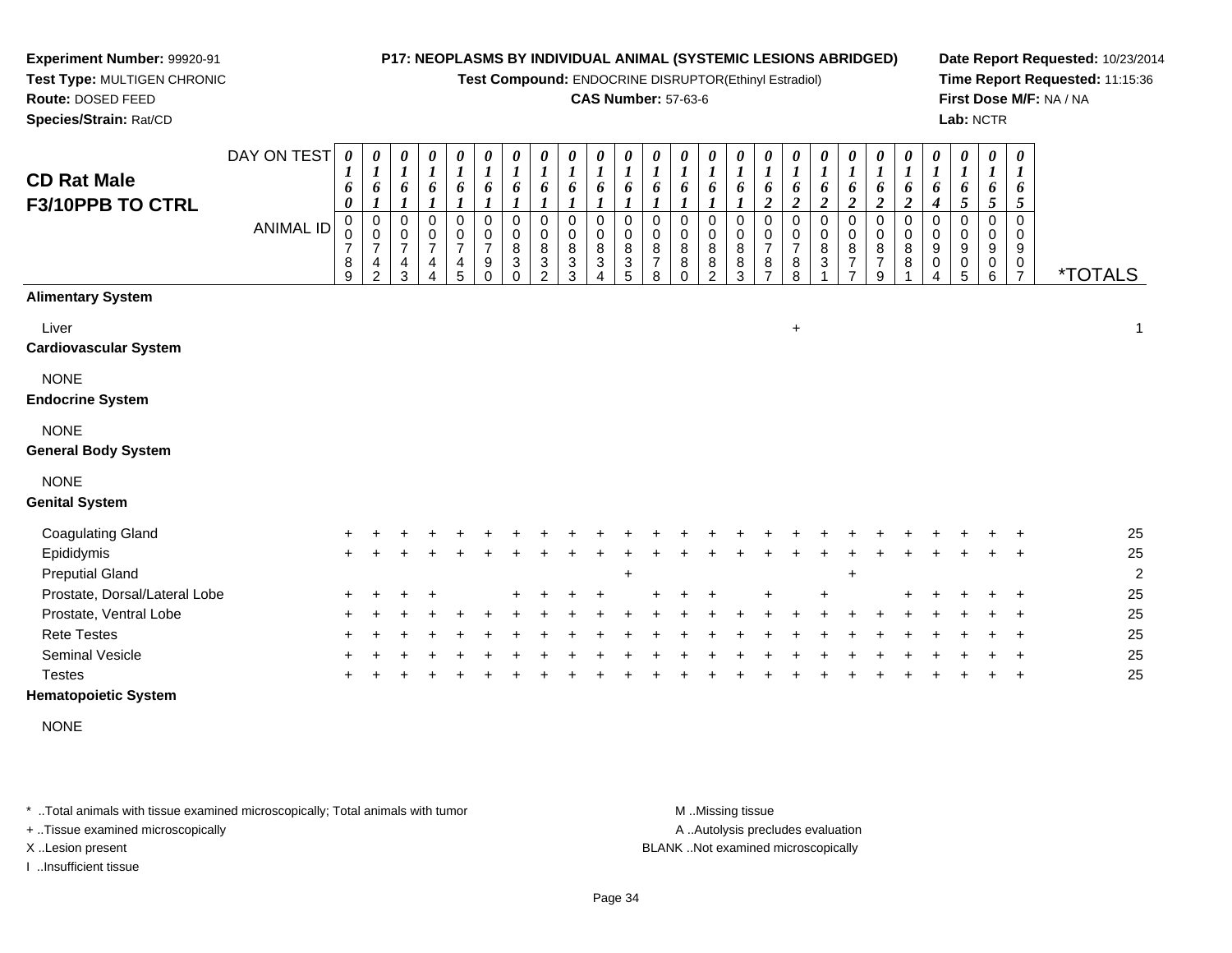**Test Compound:** ENDOCRINE DISRUPTOR(Ethinyl Estradiol)

### **CAS Number:** 57-63-6

**Date Report Requested:** 10/23/2014**Time Report Requested:** 11:15:37**First Dose M/F:** NA / NA**Lab:** NCTR

| <b>CD Rat Male</b><br>F3/10PPB TO CTRL      | DAY ON TEST<br><b>ANIMAL ID</b> | 0<br>1<br>6<br>0<br>$\mathbf 0$<br>$\overline{7}$<br>8<br>9 | 0<br>6<br>0<br>$\mathbf 0$<br>$\overline{7}$<br>4<br>$\mathcal{P}$ | 0<br>$\boldsymbol{l}$<br>6<br>0<br>$\mathbf 0$<br>$\overline{7}$<br>4<br>3 | 0<br>$\boldsymbol{l}$<br>6<br>0<br>$\pmb{0}$<br>$\boldsymbol{7}$<br>4<br>$\overline{4}$ | $\pmb{\theta}$<br>$\boldsymbol{l}$<br>6<br>$\mathbf 0$<br>$\pmb{0}$<br>$\overline{\mathcal{I}}$<br>4<br>5 | 0<br>$\boldsymbol{l}$<br>6<br>$\mathbf 0$<br>$\pmb{0}$<br>$\overline{7}$<br>9<br>$\Omega$ | 0<br>$\overline{\mathbf{I}}$<br>6<br>$\Omega$<br>$\mathbf 0$<br>8<br>3<br>$\Omega$ | $\pmb{\theta}$<br>$\boldsymbol{l}$<br>6<br>0<br>$\bf 8$<br>$\ensuremath{\mathsf{3}}$<br>$\mathfrak{p}$ | $\boldsymbol{\theta}$<br>$\boldsymbol{l}$<br>6<br>$\Omega$<br>0<br>8<br>3<br>3 | 0<br>$\boldsymbol{l}$<br>6<br>$\Omega$<br>$\mathbf 0$<br>8<br>$\mathbf{3}$ | 0<br>$\boldsymbol{l}$<br>6<br>0<br>0<br>8<br>3<br>5 | $\pmb{\theta}$<br>$\boldsymbol{l}$<br>6<br>0<br>0<br>$\bf 8$<br>$\overline{7}$<br>8 | 0<br>$\boldsymbol{l}$<br>6<br>0<br>$\pmb{0}$<br>8<br>8<br>$\Omega$ | 0<br>$\boldsymbol{l}$<br>6<br>$\pmb{0}$<br>$\pmb{0}$<br>$\bf 8$<br>$\bf 8$<br>$\overline{2}$ | $\frac{\theta}{I}$<br>6<br>0<br>0<br>$\bf 8$<br>8<br>3 | 0<br>$\boldsymbol{l}$<br>6<br>$\boldsymbol{2}$<br>0<br>0<br>$\boldsymbol{7}$<br>$\bf 8$ | $\boldsymbol{\theta}$<br>$\boldsymbol{I}$<br>6<br>$\overline{c}$<br>$\mathbf 0$<br>0<br>$\overline{7}$<br>8<br>8 | $\frac{\boldsymbol{\theta}}{\boldsymbol{I}}$<br>6<br>$\boldsymbol{2}$<br>$\pmb{0}$<br>$\mathbf 0$<br>8<br>$\overline{3}$ | $\frac{\theta}{I}$<br>6<br>$\overline{c}$<br>0<br>$\pmb{0}$<br>$\bf 8$<br>$\overline{7}$<br>$\overline{7}$ | 0<br>$\boldsymbol{l}$<br>6<br>$\boldsymbol{2}$<br>0<br>0<br>8<br>$\overline{\mathbf{7}}$<br>9 | $\boldsymbol{\theta}$<br>$\boldsymbol{l}$<br>6<br>$\boldsymbol{2}$<br>$\pmb{0}$<br>$\pmb{0}$<br>$\, 8$<br>8 | 0<br>$\boldsymbol{l}$<br>6<br>$\boldsymbol{4}$<br>0<br>0<br>9<br>$\,0\,$<br>4 | $\boldsymbol{\theta}$<br>$\overline{\mathbf{I}}$<br>6<br>$5\overline{)}$<br>0<br>9<br>0<br>5 | 0<br>$\boldsymbol{l}$<br>6<br>5<br>0<br>9<br>0<br>6 | $\boldsymbol{\theta}$<br>$\boldsymbol{l}$<br>6<br>5<br>$\Omega$<br>$\mathbf 0$<br>9<br>0<br>$\overline{7}$ | <i><b>*TOTALS</b></i> |                |
|---------------------------------------------|---------------------------------|-------------------------------------------------------------|--------------------------------------------------------------------|----------------------------------------------------------------------------|-----------------------------------------------------------------------------------------|-----------------------------------------------------------------------------------------------------------|-------------------------------------------------------------------------------------------|------------------------------------------------------------------------------------|--------------------------------------------------------------------------------------------------------|--------------------------------------------------------------------------------|----------------------------------------------------------------------------|-----------------------------------------------------|-------------------------------------------------------------------------------------|--------------------------------------------------------------------|----------------------------------------------------------------------------------------------|--------------------------------------------------------|-----------------------------------------------------------------------------------------|------------------------------------------------------------------------------------------------------------------|--------------------------------------------------------------------------------------------------------------------------|------------------------------------------------------------------------------------------------------------|-----------------------------------------------------------------------------------------------|-------------------------------------------------------------------------------------------------------------|-------------------------------------------------------------------------------|----------------------------------------------------------------------------------------------|-----------------------------------------------------|------------------------------------------------------------------------------------------------------------|-----------------------|----------------|
| <b>Integumentary System</b>                 |                                 |                                                             |                                                                    |                                                                            |                                                                                         |                                                                                                           |                                                                                           |                                                                                    |                                                                                                        |                                                                                |                                                                            |                                                     |                                                                                     |                                                                    |                                                                                              |                                                        |                                                                                         |                                                                                                                  |                                                                                                                          |                                                                                                            |                                                                                               |                                                                                                             |                                                                               |                                                                                              |                                                     |                                                                                                            |                       |                |
| Mammary Gland<br>Musculoskeletal System     |                                 | $\ddot{}$                                                   |                                                                    |                                                                            |                                                                                         |                                                                                                           |                                                                                           |                                                                                    |                                                                                                        |                                                                                |                                                                            |                                                     |                                                                                     |                                                                    |                                                                                              |                                                        |                                                                                         |                                                                                                                  |                                                                                                                          |                                                                                                            |                                                                                               |                                                                                                             |                                                                               |                                                                                              |                                                     |                                                                                                            |                       | 24             |
| <b>NONE</b><br>Nervous System               |                                 |                                                             |                                                                    |                                                                            |                                                                                         |                                                                                                           |                                                                                           |                                                                                    |                                                                                                        |                                                                                |                                                                            |                                                     |                                                                                     |                                                                    |                                                                                              |                                                        |                                                                                         |                                                                                                                  |                                                                                                                          |                                                                                                            |                                                                                               |                                                                                                             |                                                                               |                                                                                              |                                                     |                                                                                                            |                       |                |
| <b>NONE</b><br><b>Respiratory System</b>    |                                 |                                                             |                                                                    |                                                                            |                                                                                         |                                                                                                           |                                                                                           |                                                                                    |                                                                                                        |                                                                                |                                                                            |                                                     |                                                                                     |                                                                    |                                                                                              |                                                        |                                                                                         |                                                                                                                  |                                                                                                                          |                                                                                                            |                                                                                               |                                                                                                             |                                                                               |                                                                                              |                                                     |                                                                                                            |                       |                |
| <b>NONE</b><br><b>Special Senses System</b> |                                 |                                                             |                                                                    |                                                                            |                                                                                         |                                                                                                           |                                                                                           |                                                                                    |                                                                                                        |                                                                                |                                                                            |                                                     |                                                                                     |                                                                    |                                                                                              |                                                        |                                                                                         |                                                                                                                  |                                                                                                                          |                                                                                                            |                                                                                               |                                                                                                             |                                                                               |                                                                                              |                                                     |                                                                                                            |                       |                |
| <b>NONE</b><br><b>Urinary System</b>        |                                 |                                                             |                                                                    |                                                                            |                                                                                         |                                                                                                           |                                                                                           |                                                                                    |                                                                                                        |                                                                                |                                                                            |                                                     |                                                                                     |                                                                    |                                                                                              |                                                        |                                                                                         |                                                                                                                  |                                                                                                                          |                                                                                                            |                                                                                               |                                                                                                             |                                                                               |                                                                                              |                                                     |                                                                                                            |                       |                |
| Kidney<br><b>SYSTEMIC LESIONS</b>           |                                 |                                                             |                                                                    |                                                                            |                                                                                         |                                                                                                           |                                                                                           |                                                                                    |                                                                                                        | $\ddot{}$                                                                      |                                                                            |                                                     |                                                                                     | $+$                                                                |                                                                                              |                                                        |                                                                                         |                                                                                                                  |                                                                                                                          |                                                                                                            |                                                                                               |                                                                                                             |                                                                               |                                                                                              |                                                     |                                                                                                            |                       | $\overline{2}$ |
| Multiple Organ                              |                                 |                                                             |                                                                    |                                                                            |                                                                                         |                                                                                                           |                                                                                           |                                                                                    |                                                                                                        |                                                                                |                                                                            |                                                     |                                                                                     |                                                                    |                                                                                              |                                                        |                                                                                         |                                                                                                                  |                                                                                                                          |                                                                                                            |                                                                                               |                                                                                                             |                                                                               |                                                                                              |                                                     |                                                                                                            |                       | 25             |
|                                             |                                 |                                                             |                                                                    |                                                                            |                                                                                         |                                                                                                           |                                                                                           |                                                                                    |                                                                                                        |                                                                                |                                                                            |                                                     |                                                                                     |                                                                    |                                                                                              |                                                        |                                                                                         |                                                                                                                  |                                                                                                                          |                                                                                                            |                                                                                               |                                                                                                             |                                                                               |                                                                                              |                                                     |                                                                                                            |                       |                |

\* ..Total animals with tissue examined microscopically; Total animals with tumor **M** . Missing tissue M ..Missing tissue

+ ..Tissue examined microscopically

**Experiment Number:** 99920-91**Test Type:** MULTIGEN CHRONIC

**Route:** DOSED FEED**Species/Strain:** Rat/CD

I ..Insufficient tissue

A ..Autolysis precludes evaluation X ..Lesion present BLANK ..Not examined microscopically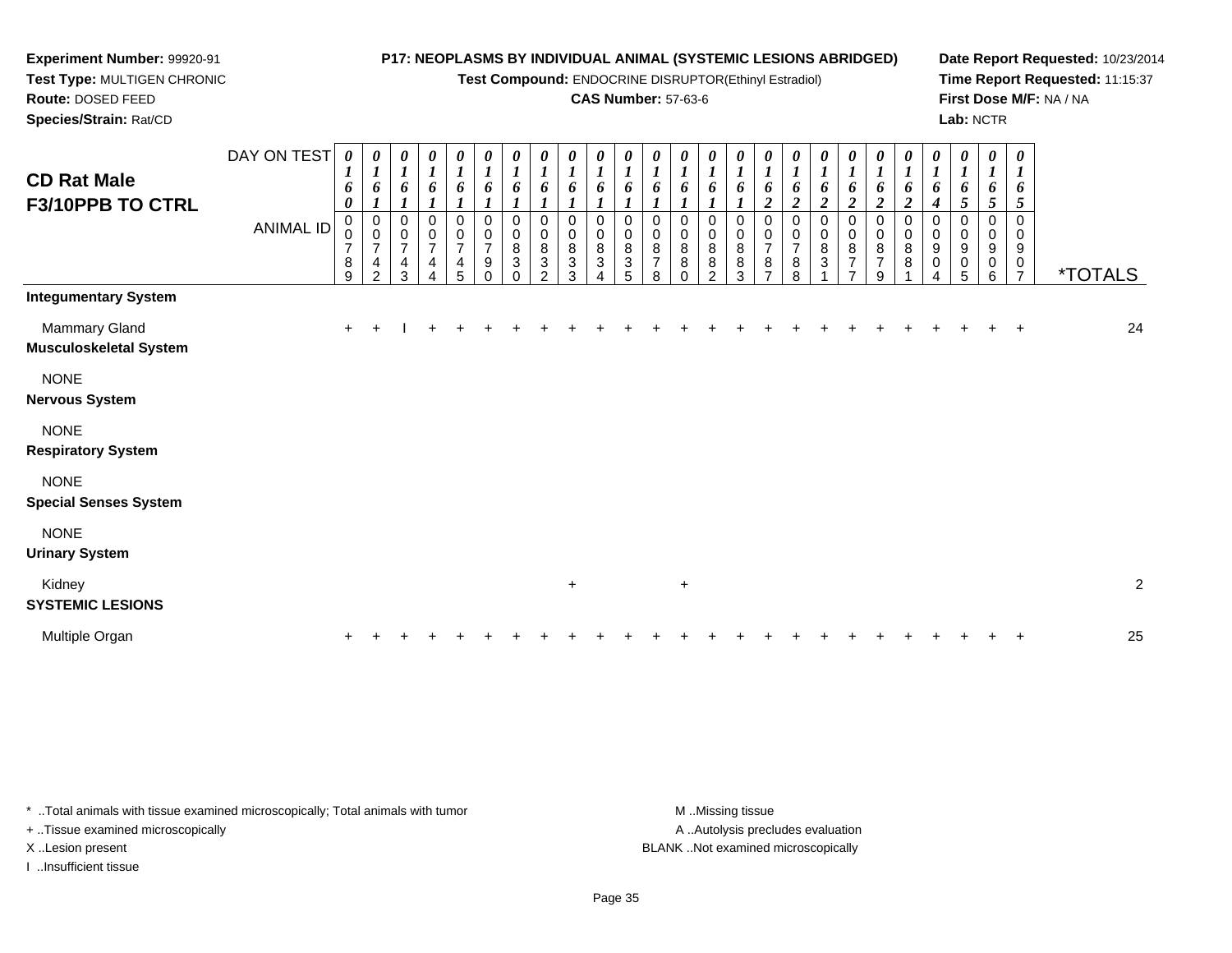**Test Compound:** ENDOCRINE DISRUPTOR(Ethinyl Estradiol)

## **CAS Number:** 57-63-6

**Date Report Requested:** 10/23/2014**Time Report Requested:** 11:15:37**First Dose M/F:** NA / NA**Lab:** NCTR

 **Test Type:** MULTIGEN CHRONIC**Route:** DOSED FEED**Species/Strain:** Rat/CD

**Experiment Number:** 99920-91

| <b>CD Rat Male</b><br><b>F3/50PPB TO CTRL</b>      | DAY ON TEST<br><b>ANIMAL ID</b> | 0<br>1<br>6<br>$\boldsymbol{l}$<br>$\pmb{0}$<br>$\pmb{0}$<br>$\overline{7}$<br>4<br>6 | 0<br>$\boldsymbol{l}$<br>6<br>$\pmb{0}$<br>$\mathbf 0$<br>$\overline{7}$<br>4<br>$\overline{7}$ | 0<br>$\boldsymbol{l}$<br>6<br>1<br>0<br>$\mathbf 0$<br>$\boldsymbol{7}$<br>$\overline{4}$<br>8 | 0<br>$\boldsymbol{l}$<br>6<br>1<br>0<br>0<br>$\overline{7}$<br>$\overline{\mathbf{4}}$<br>9 | 0<br>$\boldsymbol{l}$<br>6<br>1<br>$\mathbf 0$<br>$\pmb{0}$<br>$\overline{7}$<br>$\sqrt{5}$<br>$\Omega$ | 0<br>$\boldsymbol{l}$<br>6<br>0<br>$\boldsymbol{0}$<br>$\overline{7}$<br>5 | 0<br>$\boldsymbol{l}$<br>6<br>1<br>0<br>$\mathbf 0$<br>$\overline{7}$<br>$\sqrt{5}$<br>$\overline{2}$ | 0<br>$\boldsymbol{l}$<br>6<br>$\boldsymbol{l}$<br>$\mathbf 0$<br>$\pmb{0}$<br>$\overline{7}$<br>$\boldsymbol{9}$<br>3 | 0<br>$\boldsymbol{l}$<br>6<br>$\mathbf{I}$<br>$\mathbf 0$<br>$\pmb{0}$<br>$\overline{7}$<br>$\boldsymbol{9}$<br>4 | 0<br>$\boldsymbol{l}$<br>6<br>$\mathbf 0$<br>$\mathbf 0$<br>$\overline{7}$<br>$\boldsymbol{9}$<br>5 | 0<br>$\boldsymbol{l}$<br>6<br>1<br>$\Omega$<br>$\mathbf 0$<br>$\overline{7}$<br>$9\,$<br>6 | $\boldsymbol{\theta}$<br>$\boldsymbol{l}$<br>6<br>$\pmb{0}$<br>$\pmb{0}$<br>8<br>$\sqrt{3}$<br>8 | 0<br>$\boldsymbol{l}$<br>6<br>$\Omega$<br>0<br>8<br>3<br>9 | 0<br>$\boldsymbol{l}$<br>6<br>$\Omega$<br>0<br>$\bf 8$<br>$\overline{a}$<br>$\Omega$ | 0<br>$\boldsymbol{l}$<br>6<br>1<br>$\mathbf 0$<br>$\boldsymbol{0}$<br>8<br>8<br>5 | 0<br>$\boldsymbol{l}$<br>6<br>$\mathbf{I}$<br>0<br>$\mathbf 0$<br>$\, 8$<br>8<br>$\overline{7}$ | 0<br>$\boldsymbol{l}$<br>6<br>0<br>$\boldsymbol{0}$<br>8<br>8<br>8 | 0<br>$\boldsymbol{l}$<br>6<br>$\boldsymbol{2}$<br>$\mathbf 0$<br>$\pmb{0}$<br>$\overline{7}$<br>$\boldsymbol{9}$ | 0<br>$\boldsymbol{l}$<br>6<br>$\overline{2}$<br>$\boldsymbol{0}$<br>$\pmb{0}$<br>$\overline{7}$<br>$\boldsymbol{9}$<br>$\mathcal{P}$ | 0<br>$\boldsymbol{l}$<br>6<br>$\boldsymbol{2}$<br>$\pmb{0}$<br>$\pmb{0}$<br>$\overline{8}$<br>$\mathbf{3}$<br>6 | 0<br>$\boldsymbol{l}$<br>6<br>$\overline{c}$<br>$\pmb{0}$<br>$\mathsf{O}$<br>$\bf 8$<br>$\mathsf 3$<br>⇁ | 0<br>$\boldsymbol{l}$<br>6<br>$\boldsymbol{2}$<br>$\pmb{0}$<br>$\mathbf 0$<br>$\bf 8$<br>$\overline{4}$ | $\boldsymbol{\theta}$<br>$\boldsymbol{l}$<br>6<br>2<br>$\mathbf 0$<br>$\pmb{0}$<br>$\bf 8$<br>$\,8\,$<br>$\Delta$ | 0<br>$\boldsymbol{l}$<br>6<br>$\overline{2}$<br>$\mathbf 0$<br>$\boldsymbol{0}$<br>8<br>8<br>6 | $\boldsymbol{\theta}$<br>$\boldsymbol{l}$<br>6<br>$\boldsymbol{\beta}$<br>$\Omega$<br>0<br>8<br>8<br>9 | <i><b>*TOTALS</b></i> |
|----------------------------------------------------|---------------------------------|---------------------------------------------------------------------------------------|-------------------------------------------------------------------------------------------------|------------------------------------------------------------------------------------------------|---------------------------------------------------------------------------------------------|---------------------------------------------------------------------------------------------------------|----------------------------------------------------------------------------|-------------------------------------------------------------------------------------------------------|-----------------------------------------------------------------------------------------------------------------------|-------------------------------------------------------------------------------------------------------------------|-----------------------------------------------------------------------------------------------------|--------------------------------------------------------------------------------------------|--------------------------------------------------------------------------------------------------|------------------------------------------------------------|--------------------------------------------------------------------------------------|-----------------------------------------------------------------------------------|-------------------------------------------------------------------------------------------------|--------------------------------------------------------------------|------------------------------------------------------------------------------------------------------------------|--------------------------------------------------------------------------------------------------------------------------------------|-----------------------------------------------------------------------------------------------------------------|----------------------------------------------------------------------------------------------------------|---------------------------------------------------------------------------------------------------------|-------------------------------------------------------------------------------------------------------------------|------------------------------------------------------------------------------------------------|--------------------------------------------------------------------------------------------------------|-----------------------|
| <b>Alimentary System</b>                           |                                 |                                                                                       |                                                                                                 |                                                                                                |                                                                                             |                                                                                                         |                                                                            |                                                                                                       |                                                                                                                       |                                                                                                                   |                                                                                                     |                                                                                            |                                                                                                  |                                                            |                                                                                      |                                                                                   |                                                                                                 |                                                                    |                                                                                                                  |                                                                                                                                      |                                                                                                                 |                                                                                                          |                                                                                                         |                                                                                                                   |                                                                                                |                                                                                                        |                       |
| Liver<br>Mesentery<br><b>Cardiovascular System</b> |                                 |                                                                                       |                                                                                                 |                                                                                                |                                                                                             |                                                                                                         |                                                                            |                                                                                                       |                                                                                                                       |                                                                                                                   |                                                                                                     |                                                                                            |                                                                                                  |                                                            |                                                                                      |                                                                                   |                                                                                                 |                                                                    |                                                                                                                  |                                                                                                                                      | $\ddot{}$                                                                                                       |                                                                                                          |                                                                                                         |                                                                                                                   |                                                                                                |                                                                                                        | 25<br>$\mathbf{1}$    |
| <b>NONE</b><br><b>Endocrine System</b>             |                                 |                                                                                       |                                                                                                 |                                                                                                |                                                                                             |                                                                                                         |                                                                            |                                                                                                       |                                                                                                                       |                                                                                                                   |                                                                                                     |                                                                                            |                                                                                                  |                                                            |                                                                                      |                                                                                   |                                                                                                 |                                                                    |                                                                                                                  |                                                                                                                                      |                                                                                                                 |                                                                                                          |                                                                                                         |                                                                                                                   |                                                                                                |                                                                                                        |                       |
| <b>Adrenal Cortex</b>                              |                                 |                                                                                       |                                                                                                 |                                                                                                |                                                                                             |                                                                                                         |                                                                            |                                                                                                       |                                                                                                                       |                                                                                                                   |                                                                                                     |                                                                                            |                                                                                                  |                                                            |                                                                                      |                                                                                   |                                                                                                 |                                                                    |                                                                                                                  |                                                                                                                                      |                                                                                                                 |                                                                                                          |                                                                                                         |                                                                                                                   |                                                                                                |                                                                                                        | 25                    |
| Adrenal Medulla                                    |                                 |                                                                                       |                                                                                                 |                                                                                                |                                                                                             |                                                                                                         |                                                                            |                                                                                                       |                                                                                                                       |                                                                                                                   |                                                                                                     |                                                                                            |                                                                                                  |                                                            |                                                                                      |                                                                                   |                                                                                                 |                                                                    |                                                                                                                  |                                                                                                                                      |                                                                                                                 |                                                                                                          |                                                                                                         |                                                                                                                   |                                                                                                |                                                                                                        | 25                    |
| <b>Pituitary Gland</b>                             |                                 |                                                                                       |                                                                                                 |                                                                                                |                                                                                             |                                                                                                         |                                                                            |                                                                                                       |                                                                                                                       |                                                                                                                   |                                                                                                     |                                                                                            |                                                                                                  |                                                            |                                                                                      |                                                                                   |                                                                                                 |                                                                    |                                                                                                                  |                                                                                                                                      |                                                                                                                 |                                                                                                          |                                                                                                         |                                                                                                                   |                                                                                                |                                                                                                        | 25                    |
| <b>Thyroid Gland</b>                               |                                 |                                                                                       |                                                                                                 |                                                                                                |                                                                                             |                                                                                                         |                                                                            |                                                                                                       |                                                                                                                       |                                                                                                                   |                                                                                                     |                                                                                            |                                                                                                  |                                                            |                                                                                      |                                                                                   |                                                                                                 |                                                                    |                                                                                                                  |                                                                                                                                      |                                                                                                                 |                                                                                                          |                                                                                                         |                                                                                                                   |                                                                                                |                                                                                                        | 25                    |
| <b>General Body System</b>                         |                                 |                                                                                       |                                                                                                 |                                                                                                |                                                                                             |                                                                                                         |                                                                            |                                                                                                       |                                                                                                                       |                                                                                                                   |                                                                                                     |                                                                                            |                                                                                                  |                                                            |                                                                                      |                                                                                   |                                                                                                 |                                                                    |                                                                                                                  |                                                                                                                                      |                                                                                                                 |                                                                                                          |                                                                                                         |                                                                                                                   |                                                                                                |                                                                                                        |                       |
| <b>NONE</b><br><b>Genital System</b>               |                                 |                                                                                       |                                                                                                 |                                                                                                |                                                                                             |                                                                                                         |                                                                            |                                                                                                       |                                                                                                                       |                                                                                                                   |                                                                                                     |                                                                                            |                                                                                                  |                                                            |                                                                                      |                                                                                   |                                                                                                 |                                                                    |                                                                                                                  |                                                                                                                                      |                                                                                                                 |                                                                                                          |                                                                                                         |                                                                                                                   |                                                                                                |                                                                                                        |                       |
| Coagulating Gland                                  |                                 |                                                                                       |                                                                                                 |                                                                                                |                                                                                             |                                                                                                         |                                                                            |                                                                                                       |                                                                                                                       |                                                                                                                   |                                                                                                     |                                                                                            |                                                                                                  |                                                            |                                                                                      |                                                                                   |                                                                                                 |                                                                    |                                                                                                                  |                                                                                                                                      |                                                                                                                 |                                                                                                          |                                                                                                         |                                                                                                                   |                                                                                                |                                                                                                        | 25                    |
| Epididymis                                         |                                 |                                                                                       |                                                                                                 |                                                                                                |                                                                                             |                                                                                                         |                                                                            |                                                                                                       |                                                                                                                       |                                                                                                                   |                                                                                                     |                                                                                            |                                                                                                  |                                                            |                                                                                      |                                                                                   |                                                                                                 |                                                                    |                                                                                                                  |                                                                                                                                      |                                                                                                                 |                                                                                                          |                                                                                                         |                                                                                                                   |                                                                                                |                                                                                                        | 25                    |
| <b>Preputial Gland</b>                             |                                 |                                                                                       |                                                                                                 |                                                                                                |                                                                                             | 4                                                                                                       |                                                                            |                                                                                                       |                                                                                                                       |                                                                                                                   |                                                                                                     |                                                                                            |                                                                                                  |                                                            |                                                                                      |                                                                                   |                                                                                                 |                                                                    |                                                                                                                  |                                                                                                                                      |                                                                                                                 |                                                                                                          |                                                                                                         |                                                                                                                   |                                                                                                |                                                                                                        | 1                     |
| Prostate, Dorsal/Lateral Lobe                      |                                 |                                                                                       |                                                                                                 |                                                                                                |                                                                                             |                                                                                                         |                                                                            |                                                                                                       |                                                                                                                       |                                                                                                                   |                                                                                                     |                                                                                            |                                                                                                  |                                                            |                                                                                      |                                                                                   |                                                                                                 |                                                                    |                                                                                                                  | 4                                                                                                                                    |                                                                                                                 |                                                                                                          |                                                                                                         |                                                                                                                   |                                                                                                |                                                                                                        | 25                    |
| Prostate, Ventral Lobe                             |                                 |                                                                                       |                                                                                                 |                                                                                                |                                                                                             |                                                                                                         |                                                                            |                                                                                                       |                                                                                                                       |                                                                                                                   |                                                                                                     |                                                                                            |                                                                                                  |                                                            |                                                                                      |                                                                                   |                                                                                                 |                                                                    |                                                                                                                  |                                                                                                                                      |                                                                                                                 |                                                                                                          |                                                                                                         |                                                                                                                   |                                                                                                |                                                                                                        | 25                    |
| <b>Rete Testes</b>                                 |                                 |                                                                                       |                                                                                                 |                                                                                                |                                                                                             |                                                                                                         |                                                                            |                                                                                                       |                                                                                                                       |                                                                                                                   |                                                                                                     |                                                                                            |                                                                                                  |                                                            |                                                                                      |                                                                                   |                                                                                                 |                                                                    |                                                                                                                  |                                                                                                                                      |                                                                                                                 |                                                                                                          |                                                                                                         |                                                                                                                   |                                                                                                |                                                                                                        | 25                    |
| <b>Seminal Vesicle</b>                             |                                 |                                                                                       |                                                                                                 |                                                                                                |                                                                                             |                                                                                                         |                                                                            |                                                                                                       |                                                                                                                       |                                                                                                                   |                                                                                                     |                                                                                            |                                                                                                  |                                                            |                                                                                      |                                                                                   |                                                                                                 |                                                                    |                                                                                                                  |                                                                                                                                      |                                                                                                                 |                                                                                                          |                                                                                                         |                                                                                                                   |                                                                                                |                                                                                                        | 25                    |

\* ..Total animals with tissue examined microscopically; Total animals with tumor **M** . Missing tissue M ..Missing tissue A ..Autolysis precludes evaluation + ..Tissue examined microscopically X ..Lesion present BLANK ..Not examined microscopicallyI ..Insufficient tissue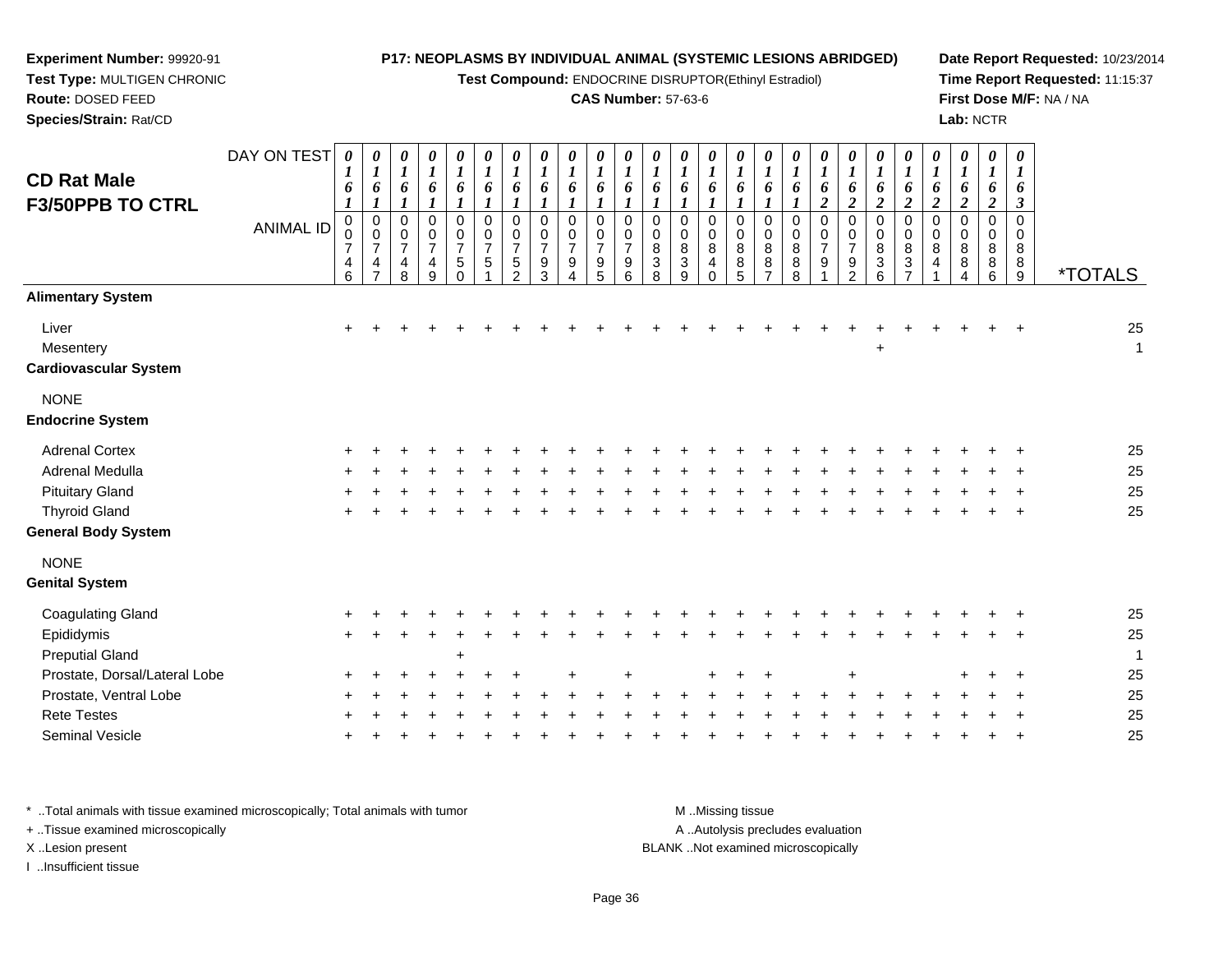**Test Compound:** ENDOCRINE DISRUPTOR(Ethinyl Estradiol)

### **CAS Number:** 57-63-6

<sup>+</sup> <sup>+</sup> <sup>+</sup> <sup>+</sup> <sup>+</sup> <sup>+</sup> <sup>+</sup> <sup>+</sup> <sup>+</sup> <sup>+</sup> <sup>+</sup> <sup>+</sup> <sup>+</sup> <sup>+</sup> <sup>+</sup> <sup>+</sup> <sup>+</sup> <sup>+</sup> <sup>+</sup> <sup>+</sup> <sup>+</sup> <sup>+</sup> <sup>+</sup> <sup>+</sup> <sup>25</sup>

<sup>+</sup> <sup>+</sup> <sup>+</sup> <sup>+</sup> <sup>+</sup> <sup>+</sup> <sup>+</sup> <sup>+</sup> <sup>+</sup> <sup>+</sup> <sup>+</sup> <sup>+</sup> <sup>+</sup> <sup>+</sup> <sup>+</sup> <sup>+</sup> <sup>+</sup> <sup>+</sup> <sup>+</sup> <sup>+</sup> <sup>+</sup> <sup>+</sup> <sup>+</sup> <sup>+</sup> <sup>25</sup>

**Date Report Requested:** 10/23/2014**Time Report Requested:** 11:15:37**First Dose M/F:** NA / NA**Lab:** NCTR

| Species/Strain: Rat/CD      |                  |                                    |                                      |                       |                                    |                                  |                                  |                |                                  |                          |                                  |                     |        |                                |             |                       |             |        |                       |                          |         |                  |                  |             | Lab: NCTR |                        |                       |                       |
|-----------------------------|------------------|------------------------------------|--------------------------------------|-----------------------|------------------------------------|----------------------------------|----------------------------------|----------------|----------------------------------|--------------------------|----------------------------------|---------------------|--------|--------------------------------|-------------|-----------------------|-------------|--------|-----------------------|--------------------------|---------|------------------|------------------|-------------|-----------|------------------------|-----------------------|-----------------------|
| <b>CD Rat Male</b>          | DAY ON TEST      | 0<br>$\mathbf{I}$                  | U<br>$\boldsymbol{l}$                | $\boldsymbol{\theta}$ | $\boldsymbol{\theta}$              | $\boldsymbol{\theta}$            |                                  |                | 0                                | 0                        | 0                                | 0                   |        | 0                              | 0           | $\boldsymbol{\theta}$ | 0           | U      | $\boldsymbol{\theta}$ | 0                        | 0       |                  |                  |             | 0         |                        | $\boldsymbol{\theta}$ |                       |
| <b>F3/50PPB TO CTRL</b>     |                  | 6<br>$\mathbf{I}$                  | 6                                    | 6                     | 6                                  | 6                                | 6                                | 6              | 6                                | 6                        | 6                                | 6                   |        | 6                              | 6           | 6                     | 6           | 6      | $\bm{o}$              | 6                        | 6       | o                |                  |             | 6         | 6<br>$\mathbf{\Omega}$ |                       |                       |
|                             | <b>ANIMAL ID</b> | 0<br>0<br>$\overline{\phantom{a}}$ | $\boldsymbol{0}$<br>$\boldsymbol{7}$ | 0<br>$\overline{ }$   | 0<br>$\mathbf 0$<br>$\overline{ }$ | 0<br>$\pmb{0}$<br>$\overline{ }$ | 0<br>$\pmb{0}$<br>$\overline{ }$ | $\overline{ }$ | $\pmb{0}$<br>0<br>$\overline{ }$ | 0<br>0<br>$\overline{ }$ | 0<br>$\pmb{0}$<br>$\overline{7}$ | 0<br>$\overline{ }$ | 0<br>8 | 0<br>0<br>8                    | 0<br>0<br>8 | 0<br>8                | 0<br>0<br>8 | 0<br>8 | $\rightarrow$         | 0<br>0<br>$\overline{ }$ | $\bf 8$ | 0<br>0<br>$\bf8$ | 0<br>0<br>$\bf8$ | 0<br>$\bf8$ | 0<br>8    | 0<br>8                 |                       |                       |
|                             |                  | 4<br>6                             | $\overline{\mathbf{4}}$              | 4<br>R                | 4<br>9                             | $\,$ 5 $\,$                      | 5                                |                | 9<br>3                           | 9                        | $\boldsymbol{9}$<br>5            | 9<br>6              | 3<br>8 | $\ensuremath{\mathsf{3}}$<br>9 | 4           | 8                     | 8           | 8<br>8 | 9                     | 9<br>$\sim$              | 3       | 3                | 4                | 8           | 8<br>6    | 9                      | 8                     | <i><b>*TOTALS</b></i> |
| Testes                      |                  | $+$                                |                                      |                       |                                    |                                  |                                  |                |                                  |                          |                                  |                     |        |                                |             |                       |             |        |                       |                          |         |                  |                  |             | ٠         | $\pm$                  |                       | 25                    |
| <b>Hematopoietic System</b> |                  |                                    |                                      |                       |                                    |                                  |                                  |                |                                  |                          |                                  |                     |        |                                |             |                       |             |        |                       |                          |         |                  |                  |             |           |                        |                       |                       |
| <b>Bone Marrow</b>          |                  |                                    |                                      |                       |                                    |                                  |                                  |                |                                  |                          |                                  |                     |        |                                |             |                       |             |        |                       |                          |         |                  |                  |             |           |                        |                       | 25                    |
| Spleen                      |                  |                                    |                                      |                       |                                    |                                  |                                  |                |                                  |                          |                                  |                     |        |                                |             |                       |             |        |                       |                          |         |                  |                  |             |           |                        |                       | 25                    |
| Thymus                      |                  | $+$                                |                                      |                       |                                    |                                  |                                  |                |                                  |                          |                                  |                     |        |                                |             |                       |             |        |                       |                          |         |                  |                  |             |           | $\overline{+}$         |                       | 25                    |
| <b>Integumentary System</b> |                  |                                    |                                      |                       |                                    |                                  |                                  |                |                                  |                          |                                  |                     |        |                                |             |                       |             |        |                       |                          |         |                  |                  |             |           |                        |                       |                       |
| <b>Mammary Gland</b>        |                  | $\pm$                              |                                      |                       |                                    |                                  |                                  |                |                                  |                          |                                  |                     |        |                                |             |                       |             |        |                       |                          |         |                  |                  |             |           | $\pm$                  |                       | 24                    |
|                             |                  |                                    |                                      |                       |                                    |                                  |                                  |                |                                  |                          |                                  |                     |        |                                |             |                       |             |        |                       |                          |         |                  |                  |             |           |                        |                       |                       |

**Musculoskeletal System**

**Experiment Number:** 99920-91**Test Type:** MULTIGEN CHRONIC

**Route:** DOSED FEED

Bone $e$  +

**Nervous System**

NONE

**Respiratory System**

NONE

**Special Senses System**

NONE

**Urinary System**

Kidney<sup>+</sup>

**SYSTEMIC LESIONS**

\* ..Total animals with tissue examined microscopically; Total animals with tumor **M** ..Missing tissue M ..Missing tissue A ..Autolysis precludes evaluation + ..Tissue examined microscopically X ..Lesion present BLANK ..Not examined microscopicallyI ..Insufficient tissue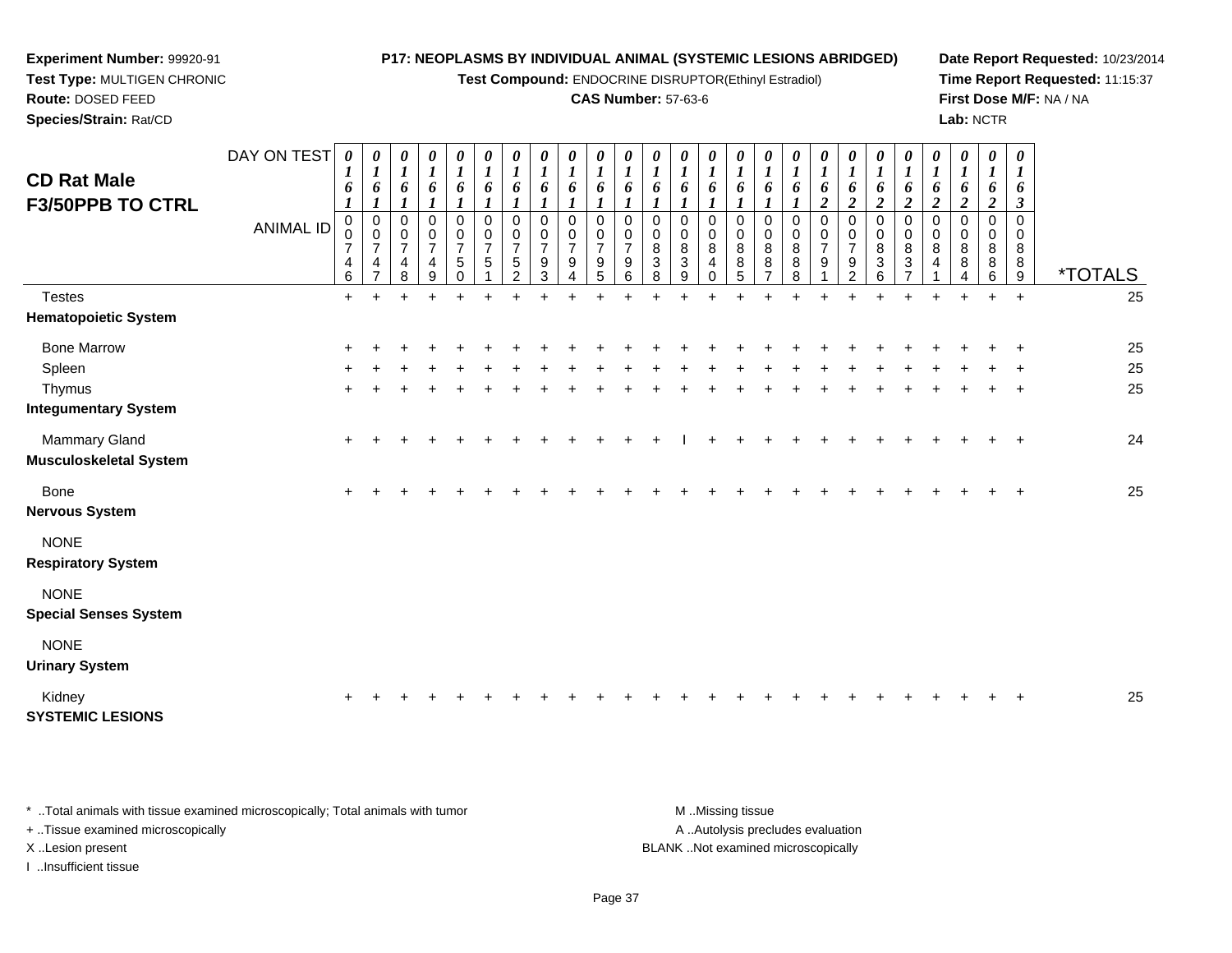**Experiment Number:** 99920-91

 **Test Type:** MULTIGEN CHRONIC**Route:** DOSED FEED**Species/Strain:** Rat/CD

**P17: NEOPLASMS BY INDIVIDUAL ANIMAL (SYSTEMIC LESIONS ABRIDGED)**

**Test Compound:** ENDOCRINE DISRUPTOR(Ethinyl Estradiol)

# **CAS Number:** 57-63-6

**Date Report Requested:** 10/23/2014**Time Report Requested:** 11:15:37**First Dose M/F:** NA / NA**Lab:** NCTR

| <b>CD Rat Male</b><br><b>F3/50PPB TO CTRL</b> | DAY ON TEST      | $\boldsymbol{\theta}$<br>o | 0<br>o           | $\theta$<br>6     | 0<br>6                      | 0<br>6 | 0<br>6                 | 0<br>6                      | $\boldsymbol{\theta}$<br>Đ | $\boldsymbol{\theta}$<br>o | 0<br>o      | $\theta$<br>o | 0<br>o       | 0<br>O           | $\theta$<br>o | $\boldsymbol{\theta}$<br>o | 0<br>6                | $\theta$<br>$\bm{o}$ | $\boldsymbol{\theta}$<br>O | $\theta$<br>o    | 0<br>o<br>◢           | $\boldsymbol{\theta}$<br>o | $\boldsymbol{\theta}$<br>O. | 0<br>$\bm{o}$ | $\boldsymbol{\theta}$<br>6<br>$\overline{v}$ | $\boldsymbol{\theta}$<br>o<br>J |                       |
|-----------------------------------------------|------------------|----------------------------|------------------|-------------------|-----------------------------|--------|------------------------|-----------------------------|----------------------------|----------------------------|-------------|---------------|--------------|------------------|---------------|----------------------------|-----------------------|----------------------|----------------------------|------------------|-----------------------|----------------------------|-----------------------------|---------------|----------------------------------------------|---------------------------------|-----------------------|
|                                               | <b>ANIMAL ID</b> | U<br>U<br>4<br>Q           | 0<br>U<br>4<br>- | 4<br><sup>o</sup> | $\mathbf{0}$<br>0<br>4<br>9 | v<br>5 | 0<br>0<br><sub>5</sub> | U<br>$\mathbf{p}$<br>$\sim$ |                            | υ<br>9                     | U<br>v<br>9 | 9<br>R        | $\circ$<br>3 | 8<br>$\sim$<br>J | 8<br>4        | 0<br>0<br>8<br>8           | 0<br>U<br>8<br>8<br>- | O<br>$\circ$         | 9                          | Ü<br>0<br>9<br>ົ | 0<br>0<br>8<br>3<br>6 | 3                          | o                           | 8<br>8<br>4   | C<br>8<br>$\circ$<br>o<br>6                  | υ<br>◡<br>8<br>8<br>9           | <i><b>*TOTALS</b></i> |
| Multiple Organ                                |                  |                            |                  |                   |                             |        |                        |                             |                            |                            |             |               |              |                  |               |                            |                       |                      |                            |                  |                       |                            |                             |               |                                              |                                 | 25                    |

\* ..Total animals with tissue examined microscopically; Total animals with tumor **M** . Missing tissue M ..Missing tissue

+ ..Tissue examined microscopically

I ..Insufficient tissue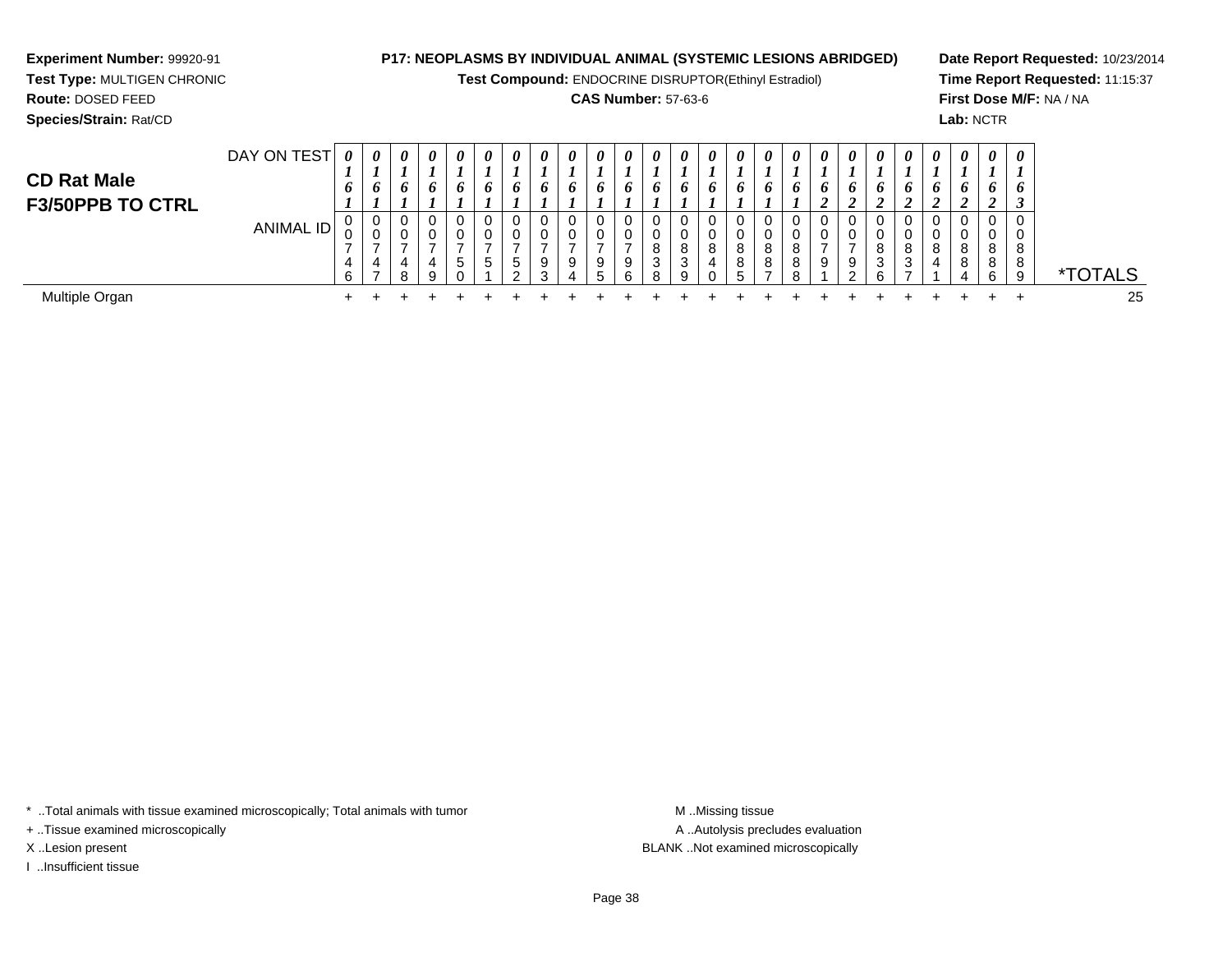**Test Compound:** ENDOCRINE DISRUPTOR(Ethinyl Estradiol)

### **CAS Number:** 57-63-6

**Date Report Requested:** 10/23/2014**Time Report Requested:** 11:15:37**First Dose M/F:** NA / NA**Lab:** NCTR

| <b>CD Rat Male</b><br><b>F4 CONTROL</b> | DAY ON TEST<br><b>ANIMAL ID</b> | 0<br>$\mathfrak{s}$<br>9<br>0<br>0<br>0<br>8 | 0<br>$\boldsymbol{l}$<br>6<br>$\boldsymbol{\theta}$<br>$\pmb{0}$<br>$\pmb{0}$<br>$\boldsymbol{9}$<br>$\,6$<br>3 | $\pmb{\theta}$<br>$\boldsymbol{l}$<br>6<br>$\pmb{\theta}$<br>$\mathbf 0$<br>0<br>$\boldsymbol{9}$<br>6<br>Δ | 0<br>$\boldsymbol{l}$<br>6<br>0<br>$\mathbf 0$<br>$\mathbf{1}$<br>$\pmb{0}$<br>0<br>6 | $\pmb{\theta}$<br>$\boldsymbol{l}$<br>6<br>$\pmb{\theta}$<br>$\mathbf 0$<br>$\mathbf{1}$<br>$\pmb{0}$<br>0 | $\boldsymbol{\theta}$<br>$\boldsymbol{l}$<br>6<br>$\boldsymbol{\theta}$<br>$\mathbf 0$<br>1<br>$\boldsymbol{0}$<br>5 | $\pmb{\theta}$<br>$\boldsymbol{l}$<br>6<br>$\boldsymbol{\theta}$<br>0<br>$\mathbf 1$<br>0<br>9<br>3 | 0<br>$\boldsymbol{l}$<br>6<br>$\mathbf 0$<br>0<br>9<br>6 | 0<br>$\boldsymbol{l}$<br>6<br>$\boldsymbol{l}$<br>0<br>0<br>$\boldsymbol{9}$<br>6<br>2 | 0<br>$\boldsymbol{l}$<br>6<br>$\boldsymbol{l}$<br>$\Omega$<br>$\Omega$<br>0 | $\boldsymbol{\theta}$<br>6<br>$\Omega$<br>$\Omega$<br>0<br>5 | 0<br>6<br>$\mathbf 0$<br>$\Omega$<br>4<br>8 | 0<br>$\boldsymbol{l}$<br>6<br>$\Omega$<br>$\mathbf 0$<br>4<br>9 | 0<br>$\bm{l}$<br>6<br>0<br>1<br>0<br>5<br>$\Omega$ | 0<br>$\boldsymbol{l}$<br>6<br>$\mathbf 0$<br>1<br>$\mathbf 0$<br>9 | 0<br>$\boldsymbol{l}$<br>6<br>$\boldsymbol{2}$<br>0<br>$\mathbf 1$<br>$\pmb{0}$<br>4<br>7 | $\boldsymbol{\theta}$<br>$\boldsymbol{l}$<br>6<br>$\boldsymbol{2}$<br>$\mathbf 0$<br>$\mathbf{1}$<br>$\mathbf 0$<br>8<br>9 | 0<br>$\boldsymbol{l}$<br>6<br>$\boldsymbol{2}$<br>0<br>0<br>9<br>0 | 0<br>6<br>$\boldsymbol{2}$<br>$\mathbf 0$<br>$\mathbf 0$<br>9<br>$\mathcal{D}$ | 0<br>$\boldsymbol{l}$<br>6<br>$\boldsymbol{2}$<br>$\mathbf 0$<br>$\pmb{0}$<br>$\boldsymbol{9}$<br>4 | 0<br>6<br>$\boldsymbol{2}$<br>0<br>$\overline{c}$<br>3 | $\boldsymbol{\theta}$<br>$\boldsymbol{l}$<br>6<br>$\boldsymbol{2}$<br>$\Omega$<br>$\sqrt{2}$<br>4 | $\boldsymbol{\theta}$<br>$\boldsymbol{l}$<br>6<br>$\boldsymbol{4}$<br>0<br>1<br>$\mathbf 1$<br>$\sqrt{2}$<br>$\overline{c}$ | $\boldsymbol{\theta}$<br>$\boldsymbol{l}$<br>6<br>4<br>$\mathbf 0$<br>1<br>$\mathbf{1}$<br>$\sqrt{3}$<br>8 | $\boldsymbol{\theta}$<br>$\boldsymbol{l}$<br>6<br>5<br>0<br>1<br>1<br>$\overline{2}$ | <i><b>*TOTALS</b></i> |
|-----------------------------------------|---------------------------------|----------------------------------------------|-----------------------------------------------------------------------------------------------------------------|-------------------------------------------------------------------------------------------------------------|---------------------------------------------------------------------------------------|------------------------------------------------------------------------------------------------------------|----------------------------------------------------------------------------------------------------------------------|-----------------------------------------------------------------------------------------------------|----------------------------------------------------------|----------------------------------------------------------------------------------------|-----------------------------------------------------------------------------|--------------------------------------------------------------|---------------------------------------------|-----------------------------------------------------------------|----------------------------------------------------|--------------------------------------------------------------------|-------------------------------------------------------------------------------------------|----------------------------------------------------------------------------------------------------------------------------|--------------------------------------------------------------------|--------------------------------------------------------------------------------|-----------------------------------------------------------------------------------------------------|--------------------------------------------------------|---------------------------------------------------------------------------------------------------|-----------------------------------------------------------------------------------------------------------------------------|------------------------------------------------------------------------------------------------------------|--------------------------------------------------------------------------------------|-----------------------|
| <b>Alimentary System</b>                |                                 |                                              |                                                                                                                 |                                                                                                             |                                                                                       |                                                                                                            |                                                                                                                      |                                                                                                     |                                                          |                                                                                        |                                                                             |                                                              |                                             |                                                                 |                                                    |                                                                    |                                                                                           |                                                                                                                            |                                                                    |                                                                                |                                                                                                     |                                                        |                                                                                                   |                                                                                                                             |                                                                                                            |                                                                                      |                       |
| Liver<br><b>Cardiovascular System</b>   |                                 | $+$                                          |                                                                                                                 |                                                                                                             |                                                                                       |                                                                                                            |                                                                                                                      |                                                                                                     |                                                          |                                                                                        |                                                                             |                                                              |                                             |                                                                 |                                                    |                                                                    |                                                                                           |                                                                                                                            |                                                                    |                                                                                |                                                                                                     |                                                        |                                                                                                   |                                                                                                                             |                                                                                                            |                                                                                      | 25                    |
| <b>NONE</b><br><b>Endocrine System</b>  |                                 |                                              |                                                                                                                 |                                                                                                             |                                                                                       |                                                                                                            |                                                                                                                      |                                                                                                     |                                                          |                                                                                        |                                                                             |                                                              |                                             |                                                                 |                                                    |                                                                    |                                                                                           |                                                                                                                            |                                                                    |                                                                                |                                                                                                     |                                                        |                                                                                                   |                                                                                                                             |                                                                                                            |                                                                                      |                       |
| <b>Adrenal Cortex</b>                   |                                 |                                              |                                                                                                                 |                                                                                                             |                                                                                       |                                                                                                            |                                                                                                                      |                                                                                                     |                                                          |                                                                                        |                                                                             |                                                              |                                             |                                                                 |                                                    |                                                                    |                                                                                           |                                                                                                                            |                                                                    |                                                                                |                                                                                                     |                                                        |                                                                                                   |                                                                                                                             |                                                                                                            |                                                                                      | 25                    |
| <b>Adrenal Medulla</b>                  |                                 |                                              |                                                                                                                 |                                                                                                             |                                                                                       |                                                                                                            |                                                                                                                      |                                                                                                     |                                                          |                                                                                        |                                                                             |                                                              |                                             |                                                                 |                                                    |                                                                    |                                                                                           |                                                                                                                            |                                                                    |                                                                                |                                                                                                     |                                                        |                                                                                                   |                                                                                                                             |                                                                                                            |                                                                                      | 25                    |
| <b>Pituitary Gland</b>                  |                                 |                                              |                                                                                                                 |                                                                                                             |                                                                                       |                                                                                                            |                                                                                                                      |                                                                                                     |                                                          |                                                                                        |                                                                             |                                                              |                                             |                                                                 |                                                    |                                                                    |                                                                                           |                                                                                                                            |                                                                    |                                                                                |                                                                                                     |                                                        |                                                                                                   |                                                                                                                             |                                                                                                            |                                                                                      | 25                    |
| <b>Thyroid Gland</b>                    |                                 |                                              |                                                                                                                 |                                                                                                             |                                                                                       |                                                                                                            |                                                                                                                      |                                                                                                     |                                                          |                                                                                        |                                                                             |                                                              |                                             |                                                                 |                                                    |                                                                    |                                                                                           |                                                                                                                            |                                                                    |                                                                                |                                                                                                     |                                                        |                                                                                                   |                                                                                                                             |                                                                                                            |                                                                                      | 25                    |
| <b>General Body System</b>              |                                 |                                              |                                                                                                                 |                                                                                                             |                                                                                       |                                                                                                            |                                                                                                                      |                                                                                                     |                                                          |                                                                                        |                                                                             |                                                              |                                             |                                                                 |                                                    |                                                                    |                                                                                           |                                                                                                                            |                                                                    |                                                                                |                                                                                                     |                                                        |                                                                                                   |                                                                                                                             |                                                                                                            |                                                                                      |                       |
| <b>NONE</b><br><b>Genital System</b>    |                                 |                                              |                                                                                                                 |                                                                                                             |                                                                                       |                                                                                                            |                                                                                                                      |                                                                                                     |                                                          |                                                                                        |                                                                             |                                                              |                                             |                                                                 |                                                    |                                                                    |                                                                                           |                                                                                                                            |                                                                    |                                                                                |                                                                                                     |                                                        |                                                                                                   |                                                                                                                             |                                                                                                            |                                                                                      |                       |
| <b>Coagulating Gland</b>                |                                 |                                              |                                                                                                                 |                                                                                                             |                                                                                       |                                                                                                            |                                                                                                                      |                                                                                                     |                                                          |                                                                                        |                                                                             |                                                              |                                             |                                                                 |                                                    |                                                                    |                                                                                           |                                                                                                                            |                                                                    |                                                                                |                                                                                                     |                                                        |                                                                                                   |                                                                                                                             |                                                                                                            |                                                                                      | 25                    |
| Epididymis                              |                                 |                                              |                                                                                                                 |                                                                                                             |                                                                                       |                                                                                                            |                                                                                                                      |                                                                                                     |                                                          |                                                                                        |                                                                             |                                                              |                                             |                                                                 |                                                    |                                                                    |                                                                                           |                                                                                                                            |                                                                    |                                                                                |                                                                                                     |                                                        |                                                                                                   |                                                                                                                             |                                                                                                            |                                                                                      | 25                    |
| Prostate, Dorsal/Lateral Lobe           |                                 |                                              |                                                                                                                 |                                                                                                             |                                                                                       |                                                                                                            |                                                                                                                      |                                                                                                     |                                                          |                                                                                        |                                                                             |                                                              |                                             |                                                                 |                                                    |                                                                    |                                                                                           |                                                                                                                            |                                                                    |                                                                                |                                                                                                     |                                                        |                                                                                                   |                                                                                                                             |                                                                                                            |                                                                                      | 25                    |
| Prostate, Ventral Lobe                  |                                 |                                              |                                                                                                                 |                                                                                                             |                                                                                       |                                                                                                            |                                                                                                                      |                                                                                                     |                                                          |                                                                                        |                                                                             |                                                              |                                             |                                                                 |                                                    |                                                                    |                                                                                           |                                                                                                                            |                                                                    |                                                                                |                                                                                                     |                                                        |                                                                                                   |                                                                                                                             |                                                                                                            |                                                                                      | 25                    |
| <b>Rete Testes</b>                      |                                 |                                              |                                                                                                                 |                                                                                                             |                                                                                       |                                                                                                            |                                                                                                                      |                                                                                                     |                                                          |                                                                                        |                                                                             |                                                              |                                             |                                                                 |                                                    |                                                                    |                                                                                           |                                                                                                                            |                                                                    |                                                                                |                                                                                                     |                                                        |                                                                                                   |                                                                                                                             |                                                                                                            |                                                                                      | 25                    |
| Seminal Vesicle                         |                                 |                                              |                                                                                                                 |                                                                                                             |                                                                                       |                                                                                                            |                                                                                                                      |                                                                                                     |                                                          |                                                                                        |                                                                             |                                                              |                                             |                                                                 |                                                    |                                                                    |                                                                                           |                                                                                                                            |                                                                    |                                                                                |                                                                                                     |                                                        |                                                                                                   |                                                                                                                             |                                                                                                            |                                                                                      | 25                    |
| <b>Testes</b>                           |                                 |                                              |                                                                                                                 |                                                                                                             |                                                                                       |                                                                                                            |                                                                                                                      |                                                                                                     |                                                          |                                                                                        |                                                                             |                                                              |                                             |                                                                 |                                                    |                                                                    |                                                                                           |                                                                                                                            |                                                                    |                                                                                |                                                                                                     |                                                        |                                                                                                   |                                                                                                                             |                                                                                                            |                                                                                      | 25                    |
|                                         |                                 |                                              |                                                                                                                 |                                                                                                             |                                                                                       |                                                                                                            |                                                                                                                      |                                                                                                     |                                                          |                                                                                        |                                                                             |                                                              |                                             |                                                                 |                                                    |                                                                    |                                                                                           |                                                                                                                            |                                                                    |                                                                                |                                                                                                     |                                                        |                                                                                                   |                                                                                                                             |                                                                                                            |                                                                                      |                       |

\* ..Total animals with tissue examined microscopically; Total animals with tumor **M** . Missing tissue M ..Missing tissue

+ ..Tissue examined microscopically

**Experiment Number:** 99920-91**Test Type:** MULTIGEN CHRONIC

**Route:** DOSED FEED**Species/Strain:** Rat/CD

X ..Lesion present BLANK ..Not examined microscopically

I ..Insufficient tissue

A ..Autolysis precludes evaluation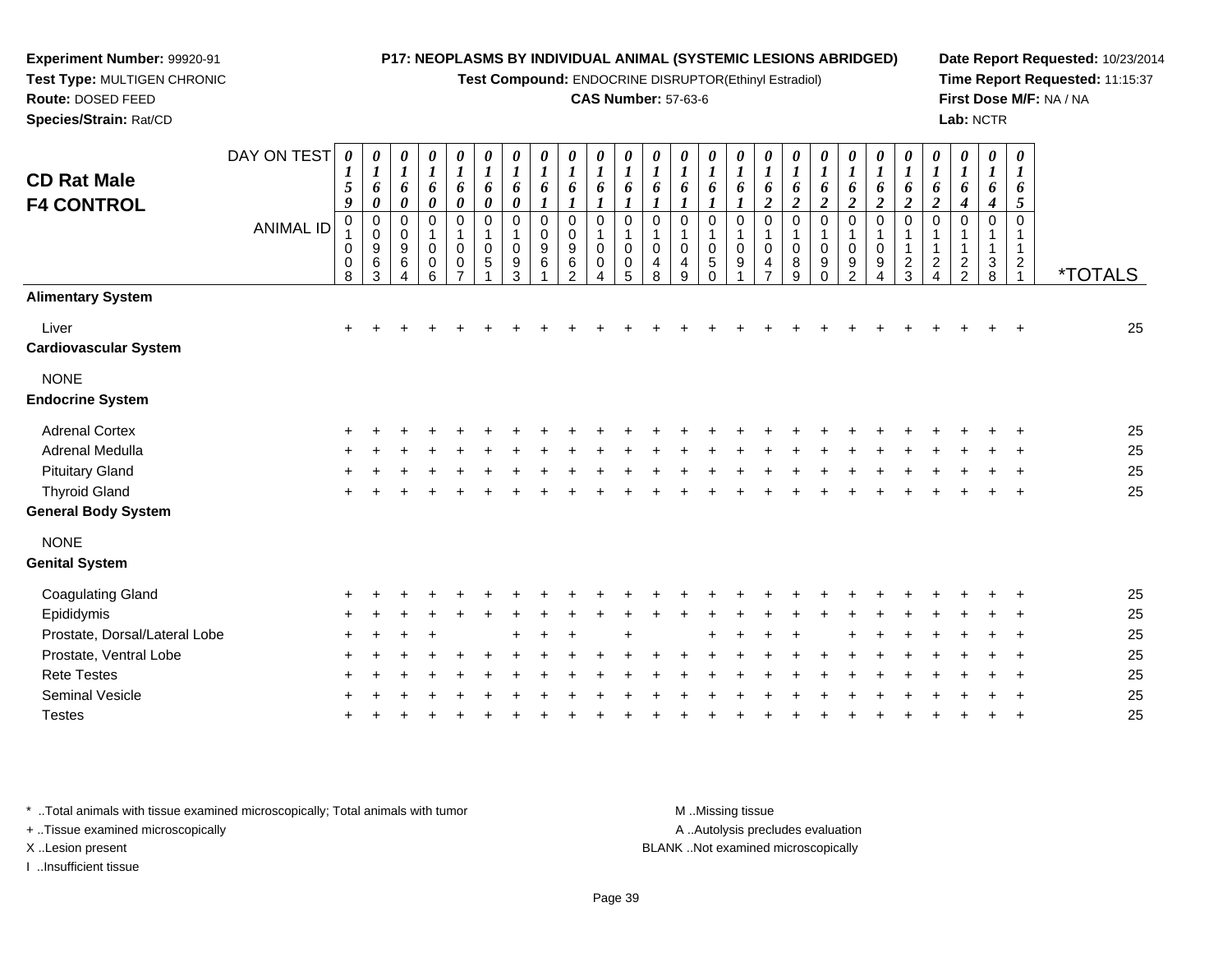**Test Compound:** ENDOCRINE DISRUPTOR(Ethinyl Estradiol)

# **CAS Number:** 57-63-6

**Date Report Requested:** 10/23/2014 **Time Report Requested:** 11:15:37**First Dose M/F:** NA / NA**Lab:** NCTR

| <b>CD Rat Male</b><br><b>F4 CONTROL</b>                               | DAY ON TEST<br><b>ANIMAL ID</b> | 0<br>$\boldsymbol{l}$<br>$\sqrt{5}$<br>9<br>$\pmb{0}$<br>0<br>0<br>8 | $\boldsymbol{\theta}$<br>$\boldsymbol{l}$<br>6<br>$\boldsymbol{\theta}$<br>$\pmb{0}$<br>$\mathbf 0$<br>9<br>6<br>3 | 0<br>$\boldsymbol{l}$<br>6<br>$\pmb{\theta}$<br>$\pmb{0}$<br>$\mathbf 0$<br>9<br>6<br>$\lambda$ | 0<br>$\boldsymbol{l}$<br>6<br>0<br>0<br>$\pmb{0}$<br>0<br>6 | $\pmb{\theta}$<br>$\boldsymbol{l}$<br>6<br>$\pmb{\theta}$<br>0<br>1<br>$\pmb{0}$<br>0 | 0<br>$\boldsymbol{l}$<br>6<br>$\boldsymbol{\theta}$<br>$\pmb{0}$<br>$\mathbf 1$<br>$\overline{0}$<br>$\sqrt{5}$<br>1 | $\pmb{\theta}$<br>$\boldsymbol{l}$<br>6<br>$\pmb{\theta}$<br>$\pmb{0}$<br>1<br>0<br>9<br>3 | $\boldsymbol{\theta}$<br>$\boldsymbol{l}$<br>6<br>$\pmb{0}$<br>$\mathbf 0$<br>9<br>6 | 0<br>$\boldsymbol{l}$<br>6<br>$\mathbf 0$<br>0<br>9<br>6<br>$\mathfrak{p}$ | 0<br>1<br>6<br>$\Omega$<br>0<br>0 | 0<br>1<br>6<br>$\mathbf 0$<br>0<br>0<br>5 | 0<br>1<br>6<br>0<br>0<br>4<br>8 | 0<br>$\bm{l}$<br>6<br>$\Omega$<br>0<br>4<br>9 | 0<br>$\bm{l}$<br>6<br>0<br>1<br>$\pmb{0}$<br>$\sqrt{5}$<br>$\Omega$ | 0<br>$\boldsymbol{l}$<br>6<br>$\mathbf 0$<br>1<br>$\pmb{0}$<br>9 | 0<br>$\boldsymbol{l}$<br>6<br>$\boldsymbol{2}$<br>$\pmb{0}$<br>$\mathbf{1}$<br>0<br>4<br>7 | $\boldsymbol{\theta}$<br>$\boldsymbol{l}$<br>6<br>$\boldsymbol{2}$<br>$\pmb{0}$<br>1<br>0<br>8<br>9 | 0<br>$\boldsymbol{l}$<br>6<br>$\boldsymbol{2}$<br>$\pmb{0}$<br>0<br>9<br>$\Omega$ | $\boldsymbol{\theta}$<br>$\boldsymbol{l}$<br>6<br>$\boldsymbol{2}$<br>$\pmb{0}$<br>1<br>$\pmb{0}$<br>9<br>$\mathcal{P}$ | 0<br>$\boldsymbol{l}$<br>6<br>$\boldsymbol{2}$<br>$\pmb{0}$<br>$\pmb{0}$<br>$\boldsymbol{9}$<br>$\Delta$ | 0<br>$\boldsymbol{l}$<br>6<br>$\overline{2}$<br>0<br>$\overline{c}$<br>3 | $\pmb{\theta}$<br>$\boldsymbol{l}$<br>6<br>$\boldsymbol{2}$<br>$\mathbf 0$<br>$\overline{c}$<br>$\overline{4}$ | $\pmb{\theta}$<br>$\boldsymbol{l}$<br>6<br>4<br>$\mathbf 0$<br>1<br>$\mathbf{1}$<br>$\overline{2}$<br>$\overline{2}$ | $\boldsymbol{\theta}$<br>$\boldsymbol{l}$<br>6<br>$\boldsymbol{4}$<br>$\mathbf 0$<br>$\mathbf{1}$<br>3<br>8 | $\boldsymbol{\theta}$<br>$\boldsymbol{l}$<br>6<br>5<br>$\mathbf 0$<br>$\mathbf{1}$<br>$\overline{a}$ | <i><b>*TOTALS</b></i> |
|-----------------------------------------------------------------------|---------------------------------|----------------------------------------------------------------------|--------------------------------------------------------------------------------------------------------------------|-------------------------------------------------------------------------------------------------|-------------------------------------------------------------|---------------------------------------------------------------------------------------|----------------------------------------------------------------------------------------------------------------------|--------------------------------------------------------------------------------------------|--------------------------------------------------------------------------------------|----------------------------------------------------------------------------|-----------------------------------|-------------------------------------------|---------------------------------|-----------------------------------------------|---------------------------------------------------------------------|------------------------------------------------------------------|--------------------------------------------------------------------------------------------|-----------------------------------------------------------------------------------------------------|-----------------------------------------------------------------------------------|-------------------------------------------------------------------------------------------------------------------------|----------------------------------------------------------------------------------------------------------|--------------------------------------------------------------------------|----------------------------------------------------------------------------------------------------------------|----------------------------------------------------------------------------------------------------------------------|-------------------------------------------------------------------------------------------------------------|------------------------------------------------------------------------------------------------------|-----------------------|
| <b>Hematopoietic System</b>                                           |                                 |                                                                      |                                                                                                                    |                                                                                                 |                                                             |                                                                                       |                                                                                                                      |                                                                                            |                                                                                      |                                                                            |                                   |                                           |                                 |                                               |                                                                     |                                                                  |                                                                                            |                                                                                                     |                                                                                   |                                                                                                                         |                                                                                                          |                                                                          |                                                                                                                |                                                                                                                      |                                                                                                             |                                                                                                      |                       |
| <b>Bone Marrow</b><br>Spleen<br>Thymus<br><b>Integumentary System</b> |                                 | $\ddot{}$<br>$\ddot{}$                                               |                                                                                                                    |                                                                                                 |                                                             |                                                                                       |                                                                                                                      |                                                                                            |                                                                                      |                                                                            |                                   |                                           |                                 |                                               |                                                                     |                                                                  |                                                                                            |                                                                                                     |                                                                                   |                                                                                                                         |                                                                                                          |                                                                          |                                                                                                                |                                                                                                                      |                                                                                                             |                                                                                                      | 25<br>25<br>25        |
| Mammary Gland<br>Musculoskeletal System                               |                                 | $\ddot{}$                                                            |                                                                                                                    |                                                                                                 |                                                             |                                                                                       |                                                                                                                      |                                                                                            |                                                                                      |                                                                            |                                   |                                           |                                 |                                               |                                                                     |                                                                  |                                                                                            |                                                                                                     |                                                                                   |                                                                                                                         |                                                                                                          |                                                                          |                                                                                                                |                                                                                                                      |                                                                                                             |                                                                                                      | 25                    |
| Bone<br>Nervous System                                                |                                 | $\pm$                                                                |                                                                                                                    |                                                                                                 |                                                             |                                                                                       |                                                                                                                      |                                                                                            |                                                                                      |                                                                            |                                   |                                           |                                 |                                               |                                                                     |                                                                  |                                                                                            |                                                                                                     |                                                                                   |                                                                                                                         |                                                                                                          |                                                                          |                                                                                                                |                                                                                                                      |                                                                                                             |                                                                                                      | 25                    |
| <b>NONE</b><br><b>Respiratory System</b>                              |                                 |                                                                      |                                                                                                                    |                                                                                                 |                                                             |                                                                                       |                                                                                                                      |                                                                                            |                                                                                      |                                                                            |                                   |                                           |                                 |                                               |                                                                     |                                                                  |                                                                                            |                                                                                                     |                                                                                   |                                                                                                                         |                                                                                                          |                                                                          |                                                                                                                |                                                                                                                      |                                                                                                             |                                                                                                      |                       |
| <b>NONE</b><br><b>Special Senses System</b>                           |                                 |                                                                      |                                                                                                                    |                                                                                                 |                                                             |                                                                                       |                                                                                                                      |                                                                                            |                                                                                      |                                                                            |                                   |                                           |                                 |                                               |                                                                     |                                                                  |                                                                                            |                                                                                                     |                                                                                   |                                                                                                                         |                                                                                                          |                                                                          |                                                                                                                |                                                                                                                      |                                                                                                             |                                                                                                      |                       |
| <b>NONE</b><br><b>Urinary System</b>                                  |                                 |                                                                      |                                                                                                                    |                                                                                                 |                                                             |                                                                                       |                                                                                                                      |                                                                                            |                                                                                      |                                                                            |                                   |                                           |                                 |                                               |                                                                     |                                                                  |                                                                                            |                                                                                                     |                                                                                   |                                                                                                                         |                                                                                                          |                                                                          |                                                                                                                |                                                                                                                      |                                                                                                             |                                                                                                      |                       |
| Kidney<br><b>SYSTEMIC LESIONS</b>                                     |                                 | $\ddot{}$                                                            |                                                                                                                    |                                                                                                 |                                                             |                                                                                       |                                                                                                                      |                                                                                            |                                                                                      |                                                                            |                                   |                                           |                                 |                                               |                                                                     |                                                                  |                                                                                            |                                                                                                     |                                                                                   |                                                                                                                         |                                                                                                          |                                                                          |                                                                                                                |                                                                                                                      |                                                                                                             |                                                                                                      | 25                    |
| Multiple Organ                                                        |                                 | $\ddot{}$                                                            |                                                                                                                    |                                                                                                 |                                                             |                                                                                       |                                                                                                                      |                                                                                            |                                                                                      |                                                                            |                                   |                                           |                                 |                                               |                                                                     |                                                                  |                                                                                            |                                                                                                     |                                                                                   |                                                                                                                         |                                                                                                          |                                                                          |                                                                                                                |                                                                                                                      |                                                                                                             |                                                                                                      | 25                    |

| Total animals with tissue examined microscopically: Total animals with tumor | M Missing tissue                   |
|------------------------------------------------------------------------------|------------------------------------|
| + Tissue examined microscopically                                            | A Autolysis precludes evaluation   |
| X Lesion present                                                             | BLANK Not examined microscopically |
| Insufficient tissue                                                          |                                    |

**Experiment Number:** 99920-91**Test Type:** MULTIGEN CHRONIC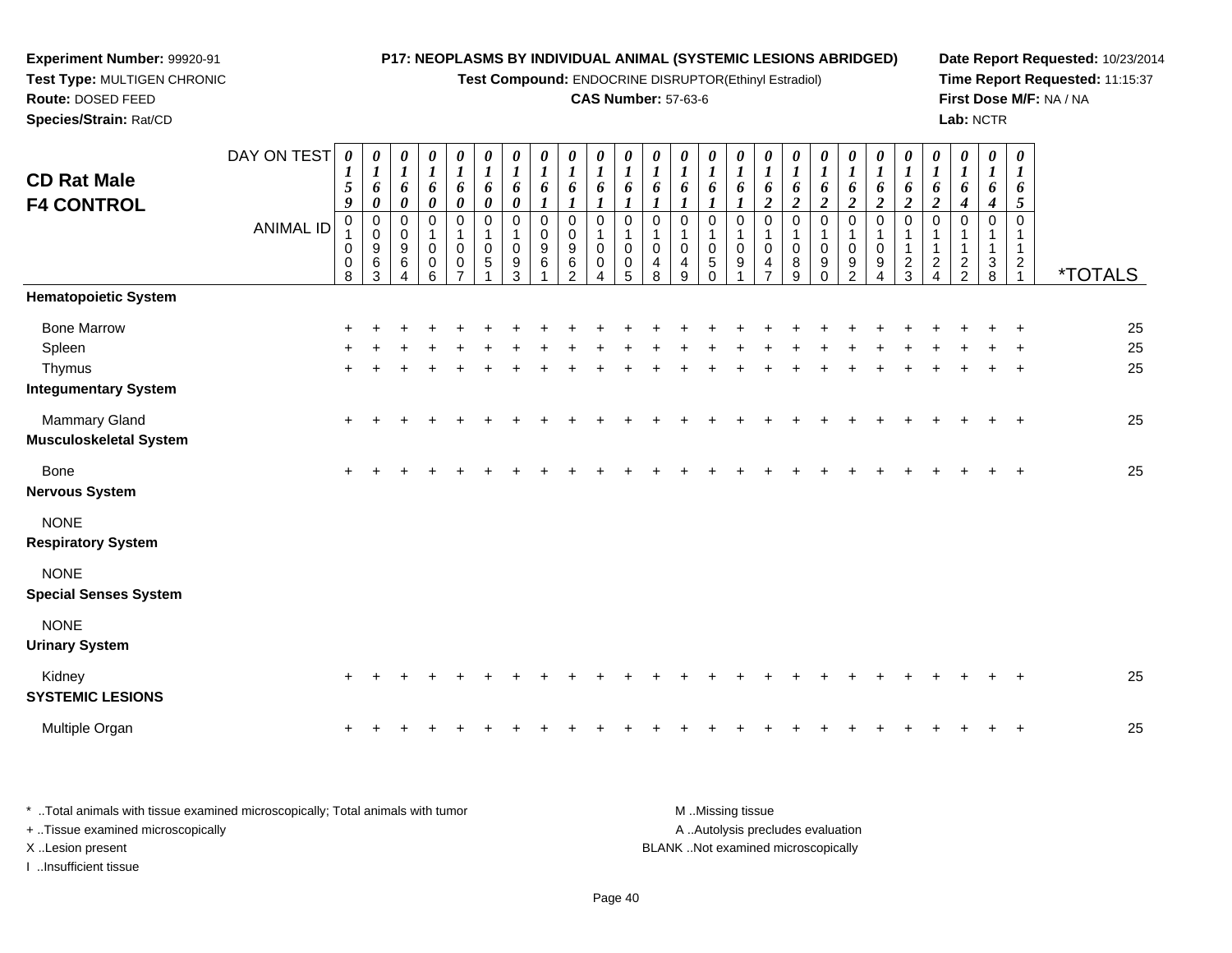**Test Compound:** ENDOCRINE DISRUPTOR(Ethinyl Estradiol)

### **CAS Number:** 57-63-6

**Date Report Requested:** 10/23/2014**Time Report Requested:** 11:15:37**First Dose M/F:** NA / NA**Lab:** NCTR

| <b>CD Rat Male</b><br><b>F4/2PPB TO CTRL</b> | DAY ON TEST<br><b>ANIMAL ID</b> | $\boldsymbol{\theta}$<br>$\boldsymbol{l}$<br>6<br>0<br>0<br>1<br>$\frac{2}{8}$ | 0<br>$\boldsymbol{l}$<br>6<br>1<br>0<br>$\mathbf 0$<br>9<br>6<br>5 | 0<br>$\boldsymbol{l}$<br>6<br>0<br>0<br>9<br>6<br>6 | 0<br>$\boldsymbol{l}$<br>6<br>0<br>0<br>$\boldsymbol{9}$<br>6 | 0<br>$\boldsymbol{l}$<br>6<br>0<br>$\pmb{0}$<br>9<br>6<br>8 | $\boldsymbol{\theta}$<br>$\boldsymbol{l}$<br>6<br>$\mathbf 0$<br>$\pmb{0}$<br>$\boldsymbol{9}$<br>$\,6$<br>9 | 0<br>$\boldsymbol{l}$<br>6<br>$\mathbf 0$<br>$\pmb{0}$<br>$\boldsymbol{9}$<br>$\overline{7}$<br>$\Omega$ | 0<br>$\boldsymbol{l}$<br>6<br>$\Omega$<br>$\mathbf 0$<br>3 | 0<br>$\boldsymbol{l}$<br>6<br>0<br>0<br>9 | $\pmb{\theta}$<br>$\boldsymbol{l}$<br>6<br>0<br>1<br>$\mathbf 0$<br>9<br>8 | $\frac{\theta}{I}$<br>6<br>$\boldsymbol{2}$<br>$\mathbf 0$<br>1<br>$\,0\,$<br>$\,0\,$<br>9 | $\pmb{\theta}$<br>$\boldsymbol{l}$<br>6<br>$\boldsymbol{2}$<br>$\mathbf 0$<br>1<br>$\mathbf 0$<br>$\mathbf{1}$<br>0 | 0<br>$\boldsymbol{l}$<br>6<br>$\boldsymbol{2}$<br>$\mathbf 0$<br>$\mathbf 0$<br>$\overline{1}$ | 0<br>$\boldsymbol{l}$<br>6<br>$\boldsymbol{2}$<br>$\mathbf 0$<br>1<br>$\mathbf 0$<br>1<br>2 | 0<br>$\boldsymbol{l}$<br>6<br>$\boldsymbol{2}$<br>$\mathbf 0$<br>0<br>5<br>2 | 0<br>$\boldsymbol{l}$<br>6<br>$\boldsymbol{2}$<br>$\Omega$<br>0<br>5<br>3 | 0<br>$\boldsymbol{l}$<br>6<br>$\boldsymbol{2}$<br>0<br>0<br>5 | $\pmb{\theta}$<br>$\boldsymbol{l}$<br>6<br>$\boldsymbol{2}$<br>$\mathbf 0$<br>0<br>5<br>5 | $\pmb{\theta}$<br>$\boldsymbol{l}$<br>6<br>$\boldsymbol{2}$<br>0<br>0<br>5<br>6 | $\pmb{\theta}$<br>$\boldsymbol{l}$<br>6<br>$\overline{2}$<br>$\Omega$<br>$\pmb{0}$<br>$\begin{array}{c} 9 \\ 5 \end{array}$ | $\boldsymbol{\theta}$<br>$\boldsymbol{l}$<br>6<br>$\overline{\mathbf{c}}$<br>$\mathbf 0$<br>$\mathbf{1}$<br>$\pmb{0}$<br>$\boldsymbol{9}$<br>6 | $\begin{matrix} 0 \\ 1 \end{matrix}$<br>6<br>4<br>0<br>1<br>$\frac{2}{7}$ | $\boldsymbol{\theta}$<br>$\boldsymbol{l}$<br>6<br>4<br>$\Omega$<br>1<br>3<br>9 | 0<br>$\boldsymbol{l}$<br>6<br>5<br>0<br>$rac{2}{5}$ | $\pmb{\theta}$<br>$\boldsymbol{l}$<br>6<br>5<br>$\Omega$<br>$\mathbf{1}$<br>$\frac{2}{6}$ | <i><b>*TOTALS</b></i> |
|----------------------------------------------|---------------------------------|--------------------------------------------------------------------------------|--------------------------------------------------------------------|-----------------------------------------------------|---------------------------------------------------------------|-------------------------------------------------------------|--------------------------------------------------------------------------------------------------------------|----------------------------------------------------------------------------------------------------------|------------------------------------------------------------|-------------------------------------------|----------------------------------------------------------------------------|--------------------------------------------------------------------------------------------|---------------------------------------------------------------------------------------------------------------------|------------------------------------------------------------------------------------------------|---------------------------------------------------------------------------------------------|------------------------------------------------------------------------------|---------------------------------------------------------------------------|---------------------------------------------------------------|-------------------------------------------------------------------------------------------|---------------------------------------------------------------------------------|-----------------------------------------------------------------------------------------------------------------------------|------------------------------------------------------------------------------------------------------------------------------------------------|---------------------------------------------------------------------------|--------------------------------------------------------------------------------|-----------------------------------------------------|-------------------------------------------------------------------------------------------|-----------------------|
| <b>Alimentary System</b>                     |                                 |                                                                                |                                                                    |                                                     |                                                               |                                                             |                                                                                                              |                                                                                                          |                                                            |                                           |                                                                            |                                                                                            |                                                                                                                     |                                                                                                |                                                                                             |                                                                              |                                                                           |                                                               |                                                                                           |                                                                                 |                                                                                                                             |                                                                                                                                                |                                                                           |                                                                                |                                                     |                                                                                           |                       |
| Liver<br><b>Cardiovascular System</b>        |                                 |                                                                                |                                                                    |                                                     |                                                               |                                                             |                                                                                                              |                                                                                                          |                                                            |                                           |                                                                            |                                                                                            | $\ddot{}$                                                                                                           |                                                                                                |                                                                                             |                                                                              |                                                                           |                                                               |                                                                                           |                                                                                 |                                                                                                                             |                                                                                                                                                |                                                                           |                                                                                |                                                     |                                                                                           |                       |
| <b>NONE</b><br><b>Endocrine System</b>       |                                 |                                                                                |                                                                    |                                                     |                                                               |                                                             |                                                                                                              |                                                                                                          |                                                            |                                           |                                                                            |                                                                                            |                                                                                                                     |                                                                                                |                                                                                             |                                                                              |                                                                           |                                                               |                                                                                           |                                                                                 |                                                                                                                             |                                                                                                                                                |                                                                           |                                                                                |                                                     |                                                                                           |                       |
| <b>NONE</b><br><b>General Body System</b>    |                                 |                                                                                |                                                                    |                                                     |                                                               |                                                             |                                                                                                              |                                                                                                          |                                                            |                                           |                                                                            |                                                                                            |                                                                                                                     |                                                                                                |                                                                                             |                                                                              |                                                                           |                                                               |                                                                                           |                                                                                 |                                                                                                                             |                                                                                                                                                |                                                                           |                                                                                |                                                     |                                                                                           |                       |
| <b>NONE</b><br><b>Genital System</b>         |                                 |                                                                                |                                                                    |                                                     |                                                               |                                                             |                                                                                                              |                                                                                                          |                                                            |                                           |                                                                            |                                                                                            |                                                                                                                     |                                                                                                |                                                                                             |                                                                              |                                                                           |                                                               |                                                                                           |                                                                                 |                                                                                                                             |                                                                                                                                                |                                                                           |                                                                                |                                                     |                                                                                           |                       |
| <b>Coagulating Gland</b>                     |                                 |                                                                                |                                                                    |                                                     |                                                               |                                                             |                                                                                                              |                                                                                                          |                                                            |                                           |                                                                            |                                                                                            |                                                                                                                     |                                                                                                |                                                                                             |                                                                              |                                                                           |                                                               |                                                                                           |                                                                                 |                                                                                                                             |                                                                                                                                                |                                                                           |                                                                                |                                                     |                                                                                           | 25                    |
| Epididymis<br><b>Preputial Gland</b>         |                                 | ٠                                                                              |                                                                    |                                                     |                                                               |                                                             |                                                                                                              |                                                                                                          |                                                            |                                           |                                                                            |                                                                                            |                                                                                                                     |                                                                                                |                                                                                             |                                                                              |                                                                           |                                                               |                                                                                           |                                                                                 |                                                                                                                             |                                                                                                                                                |                                                                           |                                                                                |                                                     |                                                                                           | 25<br>$\overline{2}$  |
| Prostate, Dorsal/Lateral Lobe                |                                 |                                                                                |                                                                    |                                                     |                                                               |                                                             |                                                                                                              |                                                                                                          |                                                            |                                           |                                                                            |                                                                                            |                                                                                                                     |                                                                                                |                                                                                             |                                                                              |                                                                           |                                                               |                                                                                           |                                                                                 |                                                                                                                             |                                                                                                                                                |                                                                           |                                                                                |                                                     |                                                                                           | 25                    |
| Prostate, Ventral Lobe                       |                                 |                                                                                |                                                                    |                                                     |                                                               |                                                             |                                                                                                              |                                                                                                          |                                                            |                                           |                                                                            |                                                                                            |                                                                                                                     |                                                                                                |                                                                                             |                                                                              |                                                                           |                                                               |                                                                                           |                                                                                 |                                                                                                                             |                                                                                                                                                |                                                                           |                                                                                |                                                     |                                                                                           | 25                    |
| <b>Rete Testes</b>                           |                                 |                                                                                |                                                                    |                                                     |                                                               |                                                             |                                                                                                              |                                                                                                          |                                                            |                                           |                                                                            |                                                                                            |                                                                                                                     |                                                                                                |                                                                                             |                                                                              |                                                                           |                                                               |                                                                                           |                                                                                 |                                                                                                                             |                                                                                                                                                |                                                                           |                                                                                |                                                     |                                                                                           | 24                    |
| <b>Seminal Vesicle</b><br><b>Testes</b>      |                                 |                                                                                |                                                                    |                                                     |                                                               |                                                             |                                                                                                              |                                                                                                          |                                                            |                                           |                                                                            |                                                                                            |                                                                                                                     |                                                                                                |                                                                                             |                                                                              |                                                                           |                                                               |                                                                                           |                                                                                 |                                                                                                                             |                                                                                                                                                |                                                                           |                                                                                |                                                     |                                                                                           | 25<br>25              |

**Hematopoietic System**

**Experiment Number:** 99920-91**Test Type:** MULTIGEN CHRONIC

**Route:** DOSED FEED**Species/Strain:** Rat/CD

NONE

\* ..Total animals with tissue examined microscopically; Total animals with tumor **M** ...Missing tissue M ...Missing tissue

+ ..Tissue examined microscopically

I ..Insufficient tissue

A ..Autolysis precludes evaluation

X ..Lesion present BLANK ..Not examined microscopically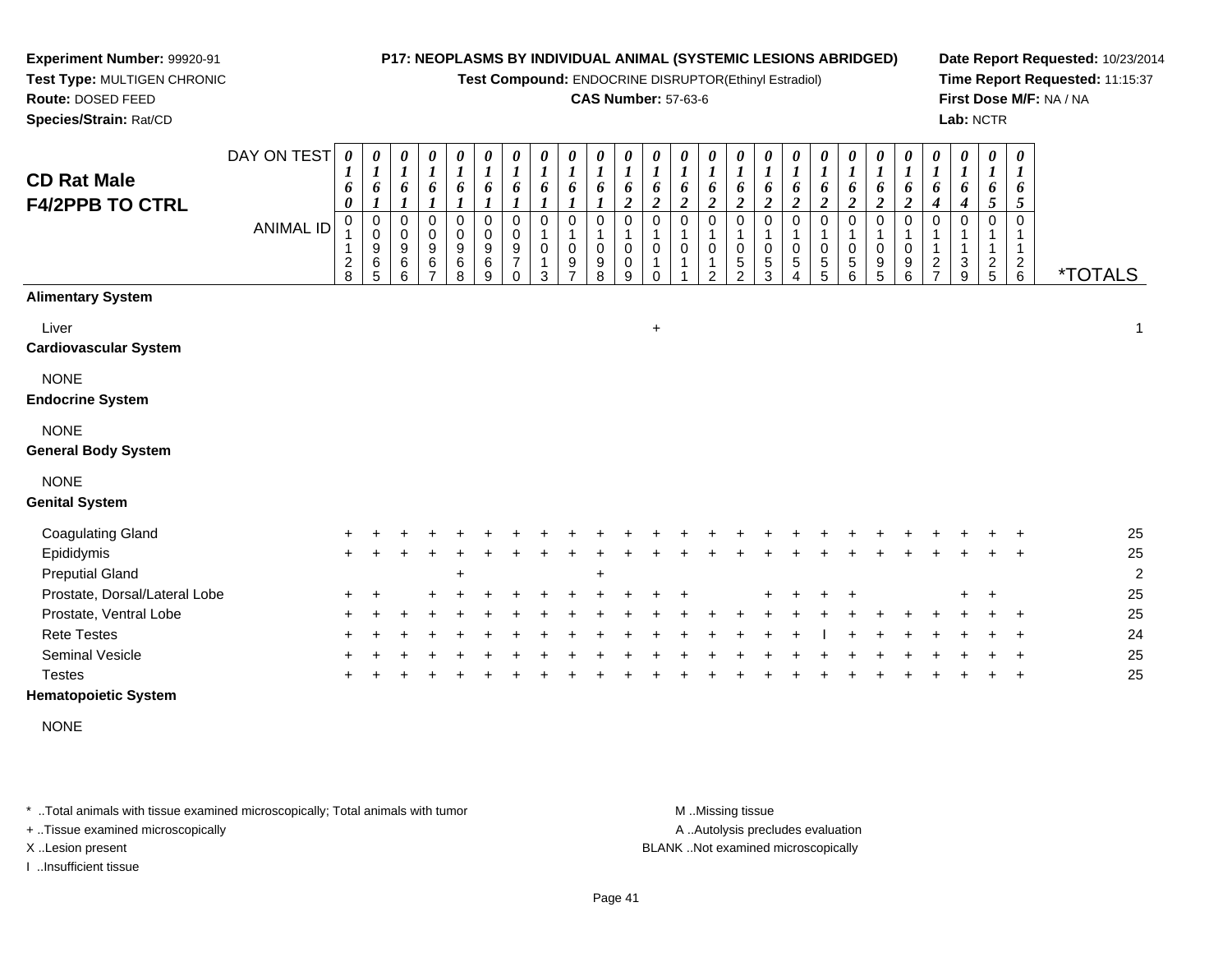**Test Compound:** ENDOCRINE DISRUPTOR(Ethinyl Estradiol)

### **CAS Number:** 57-63-6

**Date Report Requested:** 10/23/2014**Time Report Requested:** 11:15:37**First Dose M/F:** NA / NA**Lab:** NCTR

| <b>CD Rat Male</b><br><b>F4/2PPB TO CTRL</b>   | DAY ON TEST<br><b>ANIMAL ID</b> | 0<br>$\mathbf{I}$<br>6<br>0<br>0<br>$\frac{2}{8}$ | 0<br>$\boldsymbol{l}$<br>6<br>0<br>0<br>9<br>6<br>5 | 0<br>$\boldsymbol{l}$<br>6<br>0<br>0<br>9<br>$\,6$<br>6 | $\frac{\theta}{I}$<br>6<br>0<br>0<br>$\boldsymbol{9}$<br>$\,6$<br>$\overline{ }$ | 0<br>$\boldsymbol{l}$<br>6<br>0<br>0<br>$\boldsymbol{9}$<br>6<br>8 | 0<br>$\boldsymbol{l}$<br>6<br>0<br>0<br>9<br>6<br>9 | $\frac{\boldsymbol{\theta}}{\boldsymbol{I}}$<br>6<br>0<br>$\pmb{0}$<br>$\boldsymbol{9}$<br>$\overline{7}$<br>$\mathbf 0$ | $\frac{\boldsymbol{\theta}}{\boldsymbol{I}}$<br>6<br>0<br>0<br>3 | 0<br>$\boldsymbol{l}$<br>6<br>0<br>9 | $\boldsymbol{\theta}$<br>$\boldsymbol{l}$<br>6<br>0<br>9<br>8 | $\begin{matrix} 0 \\ 1 \end{matrix}$<br>6<br>2<br>0<br>0<br>$\pmb{0}$<br>9 | 0<br>$\overline{\mathbf{I}}$<br>6<br>$\overline{\mathbf{c}}$<br>0<br>0<br>$\Omega$ | 0<br>$\boldsymbol{l}$<br>6<br>2<br>0<br>0 | 0<br>$\boldsymbol{l}$<br>6<br>2<br>0<br>0<br>$\mathcal{P}$ | 0<br>$\boldsymbol{l}$<br>6<br>$\boldsymbol{2}$<br>0<br>$\pmb{0}$<br>$\mathbf 5$<br>2 | $\begin{matrix} 0 \\ 1 \end{matrix}$<br>6<br>$\boldsymbol{2}$<br>0<br>0<br>5<br>3 | 0<br>$\boldsymbol{l}$<br>6<br>$\boldsymbol{2}$<br>0<br>5<br>4 | $\boldsymbol{\theta}$<br>$\boldsymbol{l}$<br>6<br>$\boldsymbol{2}$<br>0<br>5<br>5 | $\begin{matrix} 0 \\ 1 \end{matrix}$<br>6<br>$\boldsymbol{2}$<br>0<br>$\pmb{0}$<br>$\sqrt{5}$<br>6 | $\begin{matrix} 0 \\ 1 \end{matrix}$<br>6<br>$\overline{c}$<br>0<br>0<br>9<br>5 | 0<br>$\boldsymbol{l}$<br>6<br>$\overline{\mathbf{c}}$<br>0<br>0<br>9<br>6 | 0<br>$\boldsymbol{l}$<br>6<br>1<br>$\frac{2}{7}$ | 0<br>$\boldsymbol{l}$<br>6<br>4<br>0<br>$\ensuremath{\mathsf{3}}$<br>9 | 0<br>$\boldsymbol{l}$<br>6<br>$\mathfrak{s}$<br>0<br>$\frac{2}{5}$ | 0<br>$\boldsymbol{l}$<br>6<br>5<br>$^2$ 6 | <i><b>*TOTALS</b></i> |
|------------------------------------------------|---------------------------------|---------------------------------------------------|-----------------------------------------------------|---------------------------------------------------------|----------------------------------------------------------------------------------|--------------------------------------------------------------------|-----------------------------------------------------|--------------------------------------------------------------------------------------------------------------------------|------------------------------------------------------------------|--------------------------------------|---------------------------------------------------------------|----------------------------------------------------------------------------|------------------------------------------------------------------------------------|-------------------------------------------|------------------------------------------------------------|--------------------------------------------------------------------------------------|-----------------------------------------------------------------------------------|---------------------------------------------------------------|-----------------------------------------------------------------------------------|----------------------------------------------------------------------------------------------------|---------------------------------------------------------------------------------|---------------------------------------------------------------------------|--------------------------------------------------|------------------------------------------------------------------------|--------------------------------------------------------------------|-------------------------------------------|-----------------------|
| <b>Integumentary System</b>                    |                                 |                                                   |                                                     |                                                         |                                                                                  |                                                                    |                                                     |                                                                                                                          |                                                                  |                                      |                                                               |                                                                            |                                                                                    |                                           |                                                            |                                                                                      |                                                                                   |                                                               |                                                                                   |                                                                                                    |                                                                                 |                                                                           |                                                  |                                                                        |                                                                    |                                           |                       |
| Mammary Gland<br><b>Musculoskeletal System</b> |                                 | $\ddot{}$                                         |                                                     |                                                         |                                                                                  |                                                                    |                                                     |                                                                                                                          |                                                                  |                                      |                                                               |                                                                            |                                                                                    |                                           |                                                            |                                                                                      |                                                                                   |                                                               |                                                                                   |                                                                                                    |                                                                                 |                                                                           |                                                  |                                                                        |                                                                    | $\overline{+}$                            | 25                    |
| <b>NONE</b><br><b>Nervous System</b>           |                                 |                                                   |                                                     |                                                         |                                                                                  |                                                                    |                                                     |                                                                                                                          |                                                                  |                                      |                                                               |                                                                            |                                                                                    |                                           |                                                            |                                                                                      |                                                                                   |                                                               |                                                                                   |                                                                                                    |                                                                                 |                                                                           |                                                  |                                                                        |                                                                    |                                           |                       |
| <b>NONE</b><br><b>Respiratory System</b>       |                                 |                                                   |                                                     |                                                         |                                                                                  |                                                                    |                                                     |                                                                                                                          |                                                                  |                                      |                                                               |                                                                            |                                                                                    |                                           |                                                            |                                                                                      |                                                                                   |                                                               |                                                                                   |                                                                                                    |                                                                                 |                                                                           |                                                  |                                                                        |                                                                    |                                           |                       |
| <b>NONE</b><br><b>Special Senses System</b>    |                                 |                                                   |                                                     |                                                         |                                                                                  |                                                                    |                                                     |                                                                                                                          |                                                                  |                                      |                                                               |                                                                            |                                                                                    |                                           |                                                            |                                                                                      |                                                                                   |                                                               |                                                                                   |                                                                                                    |                                                                                 |                                                                           |                                                  |                                                                        |                                                                    |                                           |                       |
| <b>NONE</b><br><b>Urinary System</b>           |                                 |                                                   |                                                     |                                                         |                                                                                  |                                                                    |                                                     |                                                                                                                          |                                                                  |                                      |                                                               |                                                                            |                                                                                    |                                           |                                                            |                                                                                      |                                                                                   |                                                               |                                                                                   |                                                                                                    |                                                                                 |                                                                           |                                                  |                                                                        |                                                                    |                                           |                       |
| <b>NONE</b><br><b>SYSTEMIC LESIONS</b>         |                                 |                                                   |                                                     |                                                         |                                                                                  |                                                                    |                                                     |                                                                                                                          |                                                                  |                                      |                                                               |                                                                            |                                                                                    |                                           |                                                            |                                                                                      |                                                                                   |                                                               |                                                                                   |                                                                                                    |                                                                                 |                                                                           |                                                  |                                                                        |                                                                    |                                           |                       |

| Multiple C |  |  |  |  |  |  |  |  |  |  |  |  |  |  |  |  |  |  |  |  |  |  |  |  |  |  |  | $\sim$ |
|------------|--|--|--|--|--|--|--|--|--|--|--|--|--|--|--|--|--|--|--|--|--|--|--|--|--|--|--|--------|
|------------|--|--|--|--|--|--|--|--|--|--|--|--|--|--|--|--|--|--|--|--|--|--|--|--|--|--|--|--------|

\* ..Total animals with tissue examined microscopically; Total animals with tumor **M** ...Missing tissue M ...Missing tissue

+ ..Tissue examined microscopically

**Experiment Number:** 99920-91**Test Type:** MULTIGEN CHRONIC

**Route:** DOSED FEED**Species/Strain:** Rat/CD

I ..Insufficient tissue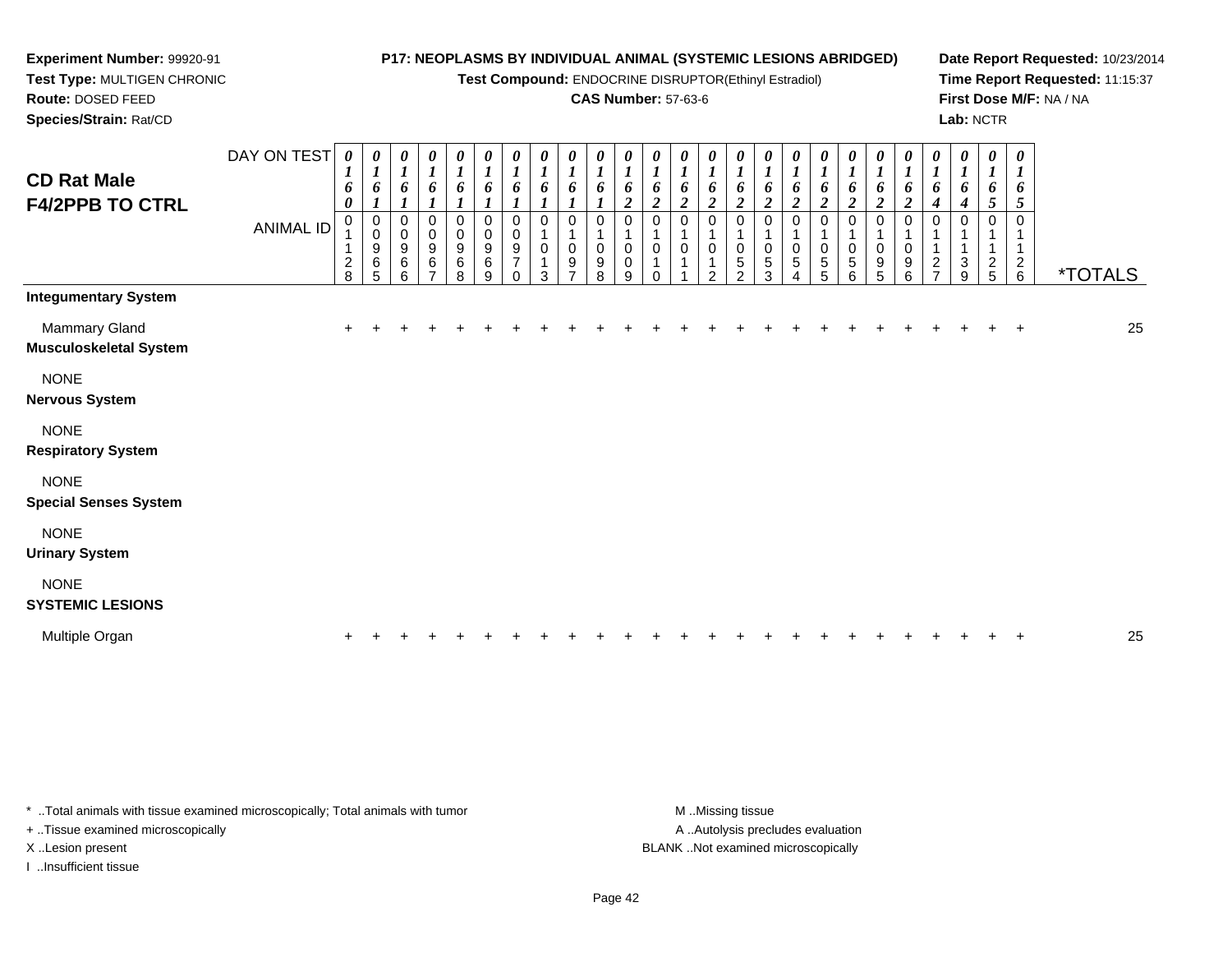**Test Compound:** ENDOCRINE DISRUPTOR(Ethinyl Estradiol)

### **CAS Number:** 57-63-6

**Date Report Requested:** 10/23/2014**Time Report Requested:** 11:15:37**First Dose M/F:** NA / NA**Lab:** NCTR

| <b>CD Rat Male</b><br>F4/10PPB TO CTRL<br><b>Alimentary System</b>                                                       | DAY ON TEST<br><b>ANIMAL ID</b> | 0<br>1<br>6<br>0<br>$_{\rm 0}^{\rm 0}$<br>9<br>$\overline{7}$<br>5 | 0<br>$\boldsymbol{l}$<br>6<br>0<br>0<br>0<br>9<br>$\overline{7}$<br>6 | 0<br>$\boldsymbol{l}$<br>6<br>0<br>0<br>$\overline{1}$<br>$\pmb{0}$<br>$\mathbf{1}$<br>8 | 0<br>$\boldsymbol{l}$<br>6<br>$\pmb{\theta}$<br>$\mathbf 0$<br>0<br>9 | $\pmb{\theta}$<br>$\boldsymbol{l}$<br>$\pmb{6}$<br>$\boldsymbol{\theta}$<br>$\Omega$<br>0<br>6 | $\boldsymbol{\theta}$<br>$\boldsymbol{l}$<br>6<br>$\mathbf 0$<br>$\mathbf 0$<br>$\boldsymbol{9}$<br>$\overline{7}$ | 0<br>$\boldsymbol{l}$<br>6<br>$\mathbf 0$<br>0<br>$\boldsymbol{9}$<br>$\overline{7}$<br>$\mathcal{P}$ | $\boldsymbol{\theta}$<br>$\boldsymbol{l}$<br>6<br>$\Omega$<br>0<br>$\boldsymbol{9}$<br>$\boldsymbol{7}$<br>3 | $\boldsymbol{\theta}$<br>$\boldsymbol{l}$<br>6<br>$\mathbf 0$<br>$\mathbf 0$<br>$9\,$<br>$\overline{7}$<br>4 | 0<br>$\boldsymbol{l}$<br>6<br>$\mathbf 0$<br>0<br>6 | 0<br>$\boldsymbol{l}$<br>6<br>$\boldsymbol{l}$<br>$\mathbf 0$<br>0<br>$\overline{ }$ | $\boldsymbol{\theta}$<br>$\boldsymbol{l}$<br>6<br>0<br>0<br>$\,$ 5 $\,$<br>9 | $\pmb{\theta}$<br>$\boldsymbol{l}$<br>$\boldsymbol{6}$<br>$\boldsymbol{l}$<br>0<br>$\mathbf{1}$<br>$\pmb{0}$<br>$\,6\,$<br>$\Omega$ | $\boldsymbol{\theta}$<br>$\boldsymbol{l}$<br>6<br>0<br>$\mathbf{1}$<br>$\mathbf{1}$<br>$\pmb{0}$<br>2 | $\frac{\theta}{I}$<br>6<br>$\overline{2}$<br>$\pmb{0}$<br>$\mathbf{1}$<br>$\pmb{0}$<br>$\mathbf{1}$<br>4 | $\pmb{\theta}$<br>$\boldsymbol{l}$<br>6<br>$\boldsymbol{2}$<br>$\Omega$<br>0<br>$\mathbf 1$<br>5 | $\boldsymbol{\theta}$<br>$\boldsymbol{l}$<br>6<br>$\boldsymbol{2}$<br>$\Omega$<br>1<br>0<br>$\sqrt{5}$<br>$\overline{\phantom{a}}$ | 0<br>$\boldsymbol{l}$<br>6<br>$\overline{\mathbf{c}}$<br>$\Omega$<br>0<br>5<br>8 | 0<br>$\boldsymbol{l}$<br>6<br>$\boldsymbol{2}$<br>0<br>$\,0\,$<br>$\boldsymbol{9}$<br>9 | 0<br>$\boldsymbol{l}$<br>6<br>$\boldsymbol{2}$<br>$\Omega$<br>1<br>0<br>$\Omega$ | 0<br>$\boldsymbol{l}$<br>6<br>$\boldsymbol{2}$<br>0<br>1<br>1<br>0 | 0<br>$\boldsymbol{l}$<br>6<br>$\boldsymbol{4}$<br>$\Omega$<br>$\ensuremath{\mathsf{3}}$<br>$\Omega$ | 0<br>$\boldsymbol{l}$<br>6<br>4<br>$\mathbf 0$<br>$\ensuremath{\mathsf{3}}$ | $\boldsymbol{\theta}$<br>$\boldsymbol{l}$<br>6<br>$\boldsymbol{4}$<br>$\Omega$<br>$\frac{3}{2}$ | $\boldsymbol{\theta}$<br>$\boldsymbol{l}$<br>6<br>$\mathfrak{s}$<br>$\mathbf 0$<br>$\mathbf 1$<br>$\frac{2}{9}$ | $\boldsymbol{\theta}$<br>$\boldsymbol{\theta}$<br>$\overline{7}$<br>$\overline{2}$<br>$\Omega$<br>0<br>9<br>4 | <i><b>*TOTALS</b></i> |                                |
|--------------------------------------------------------------------------------------------------------------------------|---------------------------------|--------------------------------------------------------------------|-----------------------------------------------------------------------|------------------------------------------------------------------------------------------|-----------------------------------------------------------------------|------------------------------------------------------------------------------------------------|--------------------------------------------------------------------------------------------------------------------|-------------------------------------------------------------------------------------------------------|--------------------------------------------------------------------------------------------------------------|--------------------------------------------------------------------------------------------------------------|-----------------------------------------------------|--------------------------------------------------------------------------------------|------------------------------------------------------------------------------|-------------------------------------------------------------------------------------------------------------------------------------|-------------------------------------------------------------------------------------------------------|----------------------------------------------------------------------------------------------------------|--------------------------------------------------------------------------------------------------|------------------------------------------------------------------------------------------------------------------------------------|----------------------------------------------------------------------------------|-----------------------------------------------------------------------------------------|----------------------------------------------------------------------------------|--------------------------------------------------------------------|-----------------------------------------------------------------------------------------------------|-----------------------------------------------------------------------------|-------------------------------------------------------------------------------------------------|-----------------------------------------------------------------------------------------------------------------|---------------------------------------------------------------------------------------------------------------|-----------------------|--------------------------------|
| Esophagus<br>Liver<br>Pancreas<br><b>Cardiovascular System</b>                                                           |                                 |                                                                    | $\ddot{}$                                                             |                                                                                          |                                                                       |                                                                                                |                                                                                                                    |                                                                                                       |                                                                                                              |                                                                                                              |                                                     |                                                                                      |                                                                              |                                                                                                                                     |                                                                                                       |                                                                                                          |                                                                                                  |                                                                                                                                    |                                                                                  |                                                                                         |                                                                                  |                                                                    |                                                                                                     |                                                                             |                                                                                                 |                                                                                                                 | $\div$<br>$\ddot{}$                                                                                           |                       | $\overline{c}$<br>$\mathbf{1}$ |
| <b>Blood Vessel</b><br>Heart<br><b>Endocrine System</b>                                                                  |                                 |                                                                    |                                                                       |                                                                                          |                                                                       |                                                                                                |                                                                                                                    |                                                                                                       |                                                                                                              |                                                                                                              |                                                     |                                                                                      |                                                                              |                                                                                                                                     |                                                                                                       |                                                                                                          |                                                                                                  |                                                                                                                                    |                                                                                  |                                                                                         |                                                                                  |                                                                    |                                                                                                     |                                                                             |                                                                                                 |                                                                                                                 | $\ddot{}$<br>$\ddot{}$                                                                                        |                       | 1<br>$\mathbf{1}$              |
| <b>Adrenal Cortex</b><br>Adrenal Medulla<br><b>Pituitary Gland</b><br><b>Thyroid Gland</b><br><b>General Body System</b> |                                 |                                                                    |                                                                       |                                                                                          |                                                                       |                                                                                                |                                                                                                                    |                                                                                                       |                                                                                                              |                                                                                                              |                                                     |                                                                                      |                                                                              |                                                                                                                                     |                                                                                                       |                                                                                                          |                                                                                                  |                                                                                                                                    | $\ddot{}$                                                                        |                                                                                         |                                                                                  |                                                                    |                                                                                                     |                                                                             |                                                                                                 |                                                                                                                 | ÷<br>$\ddot{}$<br>M                                                                                           |                       | $\overline{c}$<br>$\mathbf 0$  |
| <b>NONE</b><br><b>Genital System</b>                                                                                     |                                 |                                                                    |                                                                       |                                                                                          |                                                                       |                                                                                                |                                                                                                                    |                                                                                                       |                                                                                                              |                                                                                                              |                                                     |                                                                                      |                                                                              |                                                                                                                                     |                                                                                                       |                                                                                                          |                                                                                                  |                                                                                                                                    |                                                                                  |                                                                                         |                                                                                  |                                                                    |                                                                                                     |                                                                             |                                                                                                 |                                                                                                                 |                                                                                                               |                       |                                |
| <b>Coagulating Gland</b><br>Epididymis                                                                                   |                                 |                                                                    |                                                                       |                                                                                          |                                                                       |                                                                                                |                                                                                                                    |                                                                                                       |                                                                                                              |                                                                                                              |                                                     |                                                                                      |                                                                              |                                                                                                                                     |                                                                                                       |                                                                                                          |                                                                                                  |                                                                                                                                    |                                                                                  |                                                                                         |                                                                                  |                                                                    |                                                                                                     |                                                                             |                                                                                                 |                                                                                                                 |                                                                                                               | 26<br>26              |                                |

Preputial Gland $\alpha$  +  $\ddot{\phantom{a}}$ Prostate, Dorsal/Lateral Lobee + <sup>+</sup> <sup>+</sup> <sup>+</sup> <sup>+</sup> <sup>+</sup> <sup>+</sup> <sup>+</sup> <sup>+</sup> <sup>+</sup> <sup>+</sup> <sup>+</sup> <sup>+</sup> <sup>+</sup> <sup>+</sup> <sup>+</sup> <sup>+</sup> <sup>26</sup> Prostate, Ventral Lobee + <sup>+</sup> <sup>+</sup> <sup>+</sup> <sup>+</sup> <sup>+</sup> <sup>+</sup> <sup>+</sup> <sup>+</sup> <sup>+</sup> <sup>+</sup> <sup>+</sup> <sup>+</sup> <sup>+</sup> <sup>+</sup> <sup>+</sup> <sup>+</sup> <sup>+</sup> <sup>+</sup> <sup>+</sup> <sup>+</sup> <sup>+</sup> <sup>+</sup> <sup>+</sup> <sup>+</sup> <sup>+</sup> <sup>26</sup>

\* ..Total animals with tissue examined microscopically; Total animals with tumor **M** ...Missing tissue M ...Missing tissue A .. Autolysis precludes evaluation + ..Tissue examined microscopically X ..Lesion present BLANK ..Not examined microscopicallyI ..Insufficient tissue

**Experiment Number:** 99920-91**Test Type:** MULTIGEN CHRONIC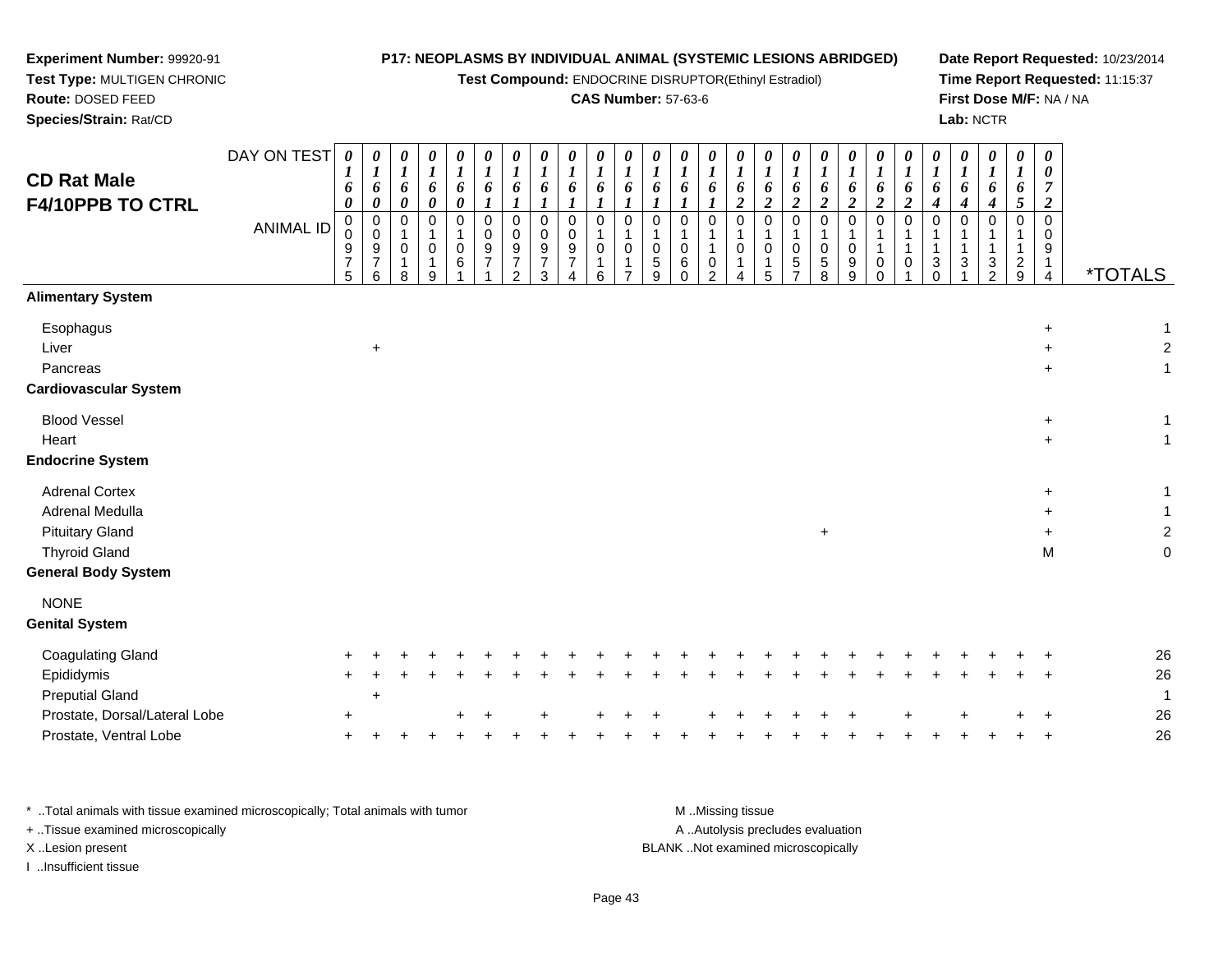#### **Experiment Number:** 99920-91 **Test Type:** MULTIGEN CHRONIC**Route:** DOSED FEED **Species/Strain:** Rat/CD**P17: NEOPLASMS BY INDIVIDUAL ANIMAL (SYSTEMIC LESIONS ABRIDGED)Test Compound:** ENDOCRINE DISRUPTOR(Ethinyl Estradiol)**CAS Number:** 57-63-6**Date Report Requested:** 10/23/2014**Time Report Requested:** 11:15:38**First Dose M/F:** NA / NA**Lab:** NCTR

| <b>CD Rat Male</b><br><b>F4/10PPB TO CTRL</b> | DAY ON TEST<br>ANIMAL ID | 0<br>6<br>0<br>0<br>$\mathbf 0$<br>9<br>$\overline{7}$<br>5 | 0<br>$\boldsymbol{l}$<br>6<br>0<br>0<br>0<br>9<br>$\overline{7}$<br>6 | $\boldsymbol{\theta}$<br>$\boldsymbol{l}$<br>6<br>$\pmb{\theta}$<br>0<br>$\mathbf{1}$<br>$\mathbf 0$<br>$\mathbf{1}$<br>8 | 0<br>$\boldsymbol{l}$<br>6<br>$\boldsymbol{\theta}$<br>0<br>1<br>0<br>1<br>9 | 0<br>$\boldsymbol{l}$<br>6<br>0<br>0<br>$\mathbf{1}$<br>0<br>6 | 0<br>$\boldsymbol{l}$<br>6<br>$\mathbf 0$<br>$\mathbf 0$<br>9 | 0<br>$\boldsymbol{l}$<br>6<br>0<br>0<br>9<br>7<br>$\overline{2}$ | 0<br>1<br>6<br>0<br>0<br>9<br>$\overline{7}$<br>3 | $\boldsymbol{\theta}$<br>$\boldsymbol{l}$<br>6<br>0<br>$\pmb{0}$<br>9<br>$\overline{7}$<br>4 | 0<br>$\boldsymbol{l}$<br>6<br>$\Omega$<br>0<br>6 | 0<br>$\boldsymbol{l}$<br>6<br>0<br>1<br>0<br>1 | 0<br>6<br>0<br>1<br>$\pmb{0}$<br>5<br>9 | 0<br>$\boldsymbol{l}$<br>6<br>$\mathbf 0$<br>$\pmb{0}$<br>6<br>0 | 0<br>$\boldsymbol{l}$<br>6<br>$\Omega$<br>$\overline{1}$<br>0<br>2 | $\boldsymbol{\theta}$<br>$\boldsymbol{l}$<br>6<br>$\overline{c}$<br>$\Omega$<br>$\mathbf 0$<br>4 | 0<br>$\boldsymbol{l}$<br>6<br>$\overline{2}$<br>$\Omega$<br>0<br>5 | 0<br>$\boldsymbol{l}$<br>6<br>$\boldsymbol{2}$<br>$\Omega$<br>$\mathbf 0$<br>5 | 0<br>$\boldsymbol{l}$<br>6<br>$\overline{c}$<br>0<br>1<br>$\pmb{0}$<br>$\sqrt{5}$<br>8 | $\boldsymbol{\theta}$<br>$\boldsymbol{l}$<br>6<br>$\overline{c}$<br>$\mathbf 0$<br>$\mathbf{1}$<br>$\pmb{0}$<br>$\boldsymbol{9}$<br>9 | 0<br>$\boldsymbol{l}$<br>6<br>$\boldsymbol{2}$<br>0<br>$\mathbf 1$<br>$\mathbf{1}$<br>0<br>0 | 0<br>$\boldsymbol{l}$<br>6<br>$\boldsymbol{2}$<br>$\Omega$<br>0 | $\boldsymbol{\theta}$<br>$\boldsymbol{l}$<br>6<br>4<br>0<br>1<br>$\mathbf{1}$<br>3<br>$\Omega$ | 0<br>6<br>4<br>0<br>3 | 0<br>$\boldsymbol{l}$<br>6<br>$\boldsymbol{4}$<br>$\Omega$<br>3<br>2 | 0<br>$\boldsymbol{l}$<br>6<br>$\mathfrak{s}$<br>$\mathbf 0$<br>$\overline{1}$<br>$\frac{2}{9}$ | $\boldsymbol{\theta}$<br>$\boldsymbol{\theta}$<br>7<br>$\overline{2}$<br>$\Omega$<br>0<br>9<br>$\mathbf{1}$<br>4 | <i><b>*TOTALS</b></i> |
|-----------------------------------------------|--------------------------|-------------------------------------------------------------|-----------------------------------------------------------------------|---------------------------------------------------------------------------------------------------------------------------|------------------------------------------------------------------------------|----------------------------------------------------------------|---------------------------------------------------------------|------------------------------------------------------------------|---------------------------------------------------|----------------------------------------------------------------------------------------------|--------------------------------------------------|------------------------------------------------|-----------------------------------------|------------------------------------------------------------------|--------------------------------------------------------------------|--------------------------------------------------------------------------------------------------|--------------------------------------------------------------------|--------------------------------------------------------------------------------|----------------------------------------------------------------------------------------|---------------------------------------------------------------------------------------------------------------------------------------|----------------------------------------------------------------------------------------------|-----------------------------------------------------------------|------------------------------------------------------------------------------------------------|-----------------------|----------------------------------------------------------------------|------------------------------------------------------------------------------------------------|------------------------------------------------------------------------------------------------------------------|-----------------------|
| <b>Rete Testes</b>                            |                          | $\ddot{}$                                                   |                                                                       |                                                                                                                           |                                                                              |                                                                |                                                               |                                                                  |                                                   |                                                                                              |                                                  |                                                |                                         |                                                                  |                                                                    |                                                                                                  |                                                                    |                                                                                |                                                                                        |                                                                                                                                       |                                                                                              |                                                                 |                                                                                                |                       |                                                                      |                                                                                                | $\ddot{}$                                                                                                        | 26                    |
| Seminal Vesicle                               |                          |                                                             |                                                                       |                                                                                                                           |                                                                              |                                                                |                                                               |                                                                  |                                                   |                                                                                              |                                                  |                                                |                                         |                                                                  |                                                                    |                                                                                                  |                                                                    |                                                                                |                                                                                        |                                                                                                                                       |                                                                                              |                                                                 |                                                                                                |                       |                                                                      |                                                                                                |                                                                                                                  | 26                    |
| <b>Testes</b>                                 |                          |                                                             |                                                                       |                                                                                                                           |                                                                              |                                                                |                                                               |                                                                  |                                                   |                                                                                              |                                                  |                                                |                                         |                                                                  |                                                                    |                                                                                                  |                                                                    |                                                                                |                                                                                        |                                                                                                                                       |                                                                                              |                                                                 |                                                                                                |                       |                                                                      |                                                                                                |                                                                                                                  | 26                    |
| <b>Hematopoietic System</b>                   |                          |                                                             |                                                                       |                                                                                                                           |                                                                              |                                                                |                                                               |                                                                  |                                                   |                                                                                              |                                                  |                                                |                                         |                                                                  |                                                                    |                                                                                                  |                                                                    |                                                                                |                                                                                        |                                                                                                                                       |                                                                                              |                                                                 |                                                                                                |                       |                                                                      |                                                                                                |                                                                                                                  |                       |
| <b>Bone Marrow</b>                            |                          |                                                             |                                                                       |                                                                                                                           |                                                                              |                                                                |                                                               |                                                                  |                                                   |                                                                                              |                                                  |                                                |                                         |                                                                  |                                                                    |                                                                                                  |                                                                    |                                                                                |                                                                                        |                                                                                                                                       |                                                                                              |                                                                 |                                                                                                |                       |                                                                      |                                                                                                | $\ddot{}$                                                                                                        | $\mathbf{1}$          |
| Spleen                                        |                          |                                                             |                                                                       |                                                                                                                           |                                                                              |                                                                |                                                               |                                                                  |                                                   |                                                                                              |                                                  |                                                |                                         |                                                                  |                                                                    |                                                                                                  |                                                                    |                                                                                |                                                                                        |                                                                                                                                       |                                                                                              |                                                                 |                                                                                                |                       |                                                                      |                                                                                                | $\ddot{}$                                                                                                        | $\mathbf{1}$          |
| Thymus                                        |                          |                                                             |                                                                       |                                                                                                                           |                                                                              |                                                                |                                                               |                                                                  |                                                   |                                                                                              |                                                  |                                                |                                         |                                                                  |                                                                    |                                                                                                  |                                                                    |                                                                                |                                                                                        |                                                                                                                                       |                                                                                              |                                                                 |                                                                                                |                       |                                                                      |                                                                                                | $\ddot{}$                                                                                                        | $\mathbf{1}$          |
| <b>Integumentary System</b>                   |                          |                                                             |                                                                       |                                                                                                                           |                                                                              |                                                                |                                                               |                                                                  |                                                   |                                                                                              |                                                  |                                                |                                         |                                                                  |                                                                    |                                                                                                  |                                                                    |                                                                                |                                                                                        |                                                                                                                                       |                                                                                              |                                                                 |                                                                                                |                       |                                                                      |                                                                                                |                                                                                                                  |                       |
| Mammary Gland                                 |                          |                                                             |                                                                       |                                                                                                                           |                                                                              |                                                                |                                                               |                                                                  |                                                   |                                                                                              |                                                  |                                                |                                         |                                                                  |                                                                    |                                                                                                  |                                                                    |                                                                                |                                                                                        |                                                                                                                                       |                                                                                              |                                                                 |                                                                                                |                       |                                                                      |                                                                                                | M                                                                                                                | 25                    |
| Skin                                          |                          |                                                             |                                                                       |                                                                                                                           |                                                                              |                                                                |                                                               |                                                                  |                                                   |                                                                                              |                                                  |                                                |                                         |                                                                  |                                                                    |                                                                                                  |                                                                    |                                                                                |                                                                                        |                                                                                                                                       |                                                                                              |                                                                 |                                                                                                |                       |                                                                      |                                                                                                | $\ddot{}$                                                                                                        | $\overline{1}$        |
| <b>Musculoskeletal System</b>                 |                          |                                                             |                                                                       |                                                                                                                           |                                                                              |                                                                |                                                               |                                                                  |                                                   |                                                                                              |                                                  |                                                |                                         |                                                                  |                                                                    |                                                                                                  |                                                                    |                                                                                |                                                                                        |                                                                                                                                       |                                                                                              |                                                                 |                                                                                                |                       |                                                                      |                                                                                                |                                                                                                                  |                       |
| Bone                                          |                          |                                                             |                                                                       |                                                                                                                           |                                                                              |                                                                |                                                               |                                                                  |                                                   |                                                                                              |                                                  |                                                |                                         |                                                                  |                                                                    |                                                                                                  |                                                                    |                                                                                |                                                                                        |                                                                                                                                       |                                                                                              |                                                                 |                                                                                                |                       |                                                                      |                                                                                                | $\ddot{}$                                                                                                        | $\mathbf{1}$          |
| <b>Nervous System</b>                         |                          |                                                             |                                                                       |                                                                                                                           |                                                                              |                                                                |                                                               |                                                                  |                                                   |                                                                                              |                                                  |                                                |                                         |                                                                  |                                                                    |                                                                                                  |                                                                    |                                                                                |                                                                                        |                                                                                                                                       |                                                                                              |                                                                 |                                                                                                |                       |                                                                      |                                                                                                |                                                                                                                  |                       |
| <b>Brain</b>                                  |                          |                                                             |                                                                       |                                                                                                                           |                                                                              |                                                                |                                                               |                                                                  |                                                   |                                                                                              |                                                  |                                                |                                         |                                                                  |                                                                    |                                                                                                  |                                                                    |                                                                                |                                                                                        |                                                                                                                                       |                                                                                              |                                                                 |                                                                                                |                       |                                                                      |                                                                                                | $\ddot{}$                                                                                                        | $\mathbf{1}$          |
| Spinal Cord                                   |                          |                                                             |                                                                       |                                                                                                                           |                                                                              |                                                                |                                                               |                                                                  |                                                   |                                                                                              |                                                  |                                                |                                         |                                                                  |                                                                    |                                                                                                  |                                                                    |                                                                                |                                                                                        |                                                                                                                                       |                                                                                              |                                                                 |                                                                                                |                       |                                                                      |                                                                                                | $\ddot{}$                                                                                                        | $\mathbf{1}$          |
| <b>Respiratory System</b>                     |                          |                                                             |                                                                       |                                                                                                                           |                                                                              |                                                                |                                                               |                                                                  |                                                   |                                                                                              |                                                  |                                                |                                         |                                                                  |                                                                    |                                                                                                  |                                                                    |                                                                                |                                                                                        |                                                                                                                                       |                                                                                              |                                                                 |                                                                                                |                       |                                                                      |                                                                                                |                                                                                                                  |                       |
| Lung                                          |                          |                                                             |                                                                       |                                                                                                                           |                                                                              |                                                                |                                                               |                                                                  |                                                   |                                                                                              |                                                  |                                                |                                         |                                                                  |                                                                    |                                                                                                  |                                                                    |                                                                                |                                                                                        |                                                                                                                                       |                                                                                              |                                                                 |                                                                                                |                       |                                                                      |                                                                                                | $\ddot{}$                                                                                                        | $\mathbf{1}$          |
| Trachea                                       |                          |                                                             |                                                                       |                                                                                                                           |                                                                              |                                                                |                                                               |                                                                  |                                                   |                                                                                              |                                                  |                                                |                                         |                                                                  |                                                                    |                                                                                                  |                                                                    |                                                                                |                                                                                        |                                                                                                                                       |                                                                                              |                                                                 |                                                                                                |                       |                                                                      |                                                                                                | $\ddot{}$                                                                                                        | $\mathbf{1}$          |
| <b>Special Senses System</b>                  |                          |                                                             |                                                                       |                                                                                                                           |                                                                              |                                                                |                                                               |                                                                  |                                                   |                                                                                              |                                                  |                                                |                                         |                                                                  |                                                                    |                                                                                                  |                                                                    |                                                                                |                                                                                        |                                                                                                                                       |                                                                                              |                                                                 |                                                                                                |                       |                                                                      |                                                                                                |                                                                                                                  |                       |

\* ..Total animals with tissue examined microscopically; Total animals with tumor **M** . Missing tissue M ..Missing tissue + ..Tissue examined microscopically X ..Lesion present BLANK ..Not examined microscopically

I ..Insufficient tissue

Page 44

A ..Autolysis precludes evaluation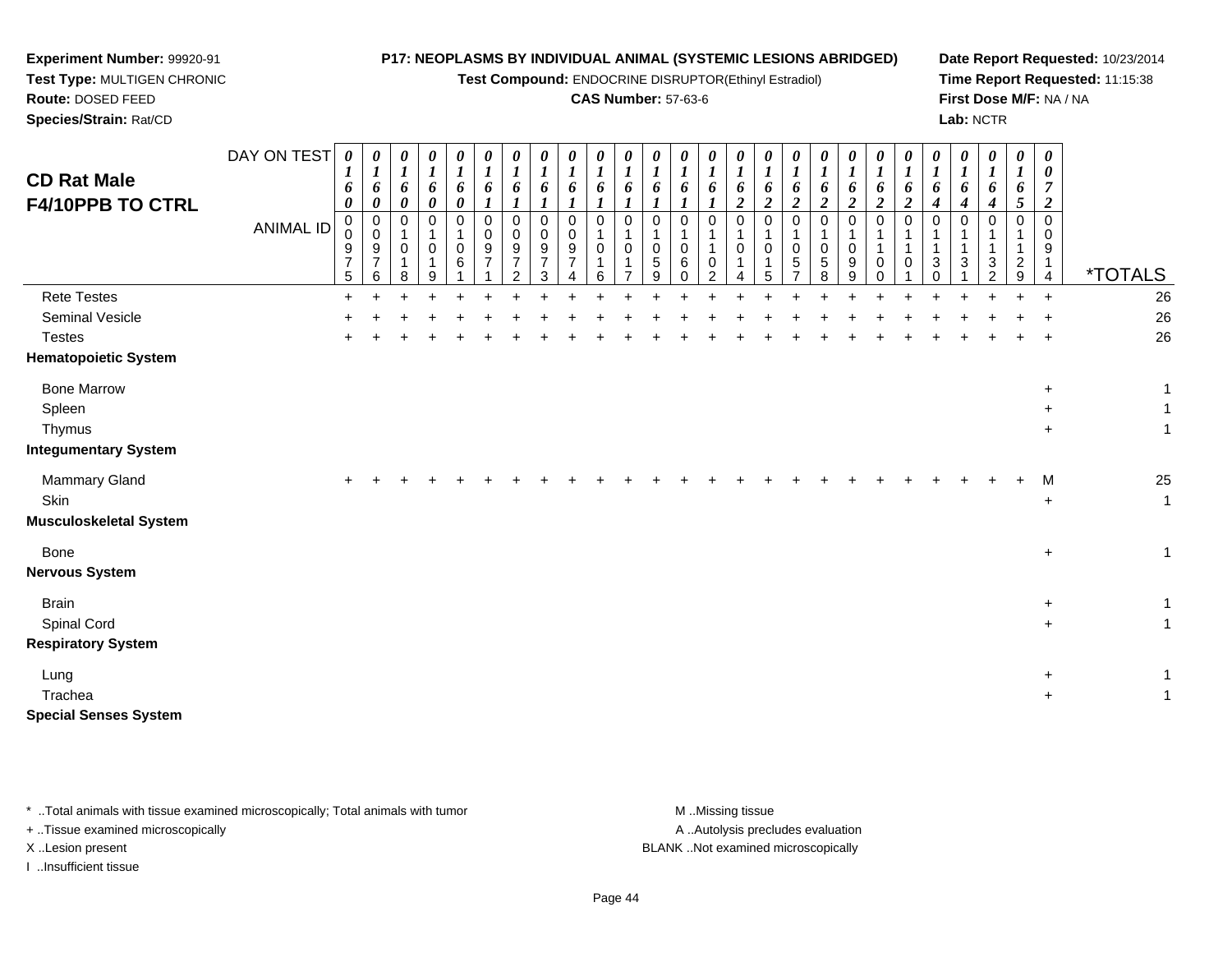# **Experiment Number:** 99920-91**Test Type:** MULTIGEN CHRONIC

**Route:** DOSED FEED

**Species/Strain:** Rat/CD

## **P17: NEOPLASMS BY INDIVIDUAL ANIMAL (SYSTEMIC LESIONS ABRIDGED)**

**Test Compound:** ENDOCRINE DISRUPTOR(Ethinyl Estradiol)

## **CAS Number:** 57-63-6

**Date Report Requested:** 10/23/2014**Time Report Requested:** 11:15:38**First Dose M/F:** NA / NA**Lab:** NCTR

| <b>CD Rat Male</b><br><b>F4/10PPB TO CTRL</b>               | DAY ON TEST<br><b>ANIMAL ID</b> | 0<br>$\mathbf{I}$<br>6<br>0<br>U<br>9<br>$\overline{7}$<br>5 | $\boldsymbol{\theta}$<br>$\mathbf{I}$<br>6<br>0<br>0<br>0<br>9<br>$\overline{ }$<br>6 | 0<br>×.<br>6<br>0<br>0<br>0<br>8 | $\boldsymbol{\theta}$<br>$\boldsymbol{l}$<br>6<br>$\boldsymbol{\theta}$<br>0<br>9 | $\boldsymbol{\theta}$<br>$\mathbf{I}$<br>6<br>0<br>0<br>0<br>6 | 0<br>6<br>0<br>$\boldsymbol{9}$<br>$\overline{ }$ | $\boldsymbol{\theta}$<br>6<br>0<br>$\pmb{0}$<br>$9\,$<br>$\overline{ }$<br>$\sim$ | $\boldsymbol{\theta}$<br>L<br>6<br>0<br>0<br>9<br>$\overline{ }$<br>3 | $\boldsymbol{\theta}$<br>6<br>9<br>$\overline{ }$ | $\boldsymbol{\theta}$<br>6<br>0<br>0<br>6 | 0<br>6<br>0 | $\boldsymbol{\theta}$<br>$\overline{ }$<br>6<br>$\mathbf 0$<br>$\pmb{0}$<br>$\sqrt{5}$<br>g | $\boldsymbol{\theta}$<br>L,<br>6<br>0<br>0<br>$\,6\,$ | $\boldsymbol{\theta}$<br>6<br>0<br>$\pmb{0}$<br>$\sim$ | 0<br>6<br>$\boldsymbol{2}$<br>0<br>0<br>Δ | 0<br>6<br>$\boldsymbol{2}$<br>0<br>0<br>5 | $\boldsymbol{\theta}$<br>6<br>$\overline{2}$<br>0<br>5 | $\boldsymbol{\theta}$<br>6<br>$\overline{2}$<br>0<br>0<br>5<br>8 | $\boldsymbol{\theta}$<br>6<br>$\overline{2}$<br>0<br>9<br>$\mathbf{Q}$ | 0<br>6<br>ി<br>◢<br>0<br>0 | $\boldsymbol{\theta}$<br>$\bm{o}$<br>$\overline{2}$<br>0<br>0 | $\boldsymbol{\theta}$<br>1<br>6<br>4<br>3 | $\boldsymbol{\theta}$<br>6<br>4<br>0<br>3 | $\boldsymbol{\theta}$<br>$\mathbf{I}$<br>6<br>$\boldsymbol{4}$<br>0<br>$\ensuremath{\mathsf{3}}$<br>$\overline{2}$ | $\boldsymbol{\theta}$<br>6<br>J<br>0<br>$\overline{a}$<br>9 | $\boldsymbol{\theta}$<br>$\boldsymbol{\theta}$<br>$\overline{ }$<br>2<br>0<br>0<br>9<br>$\overline{4}$ | <i><b>*TOTALS</b></i> |
|-------------------------------------------------------------|---------------------------------|--------------------------------------------------------------|---------------------------------------------------------------------------------------|----------------------------------|-----------------------------------------------------------------------------------|----------------------------------------------------------------|---------------------------------------------------|-----------------------------------------------------------------------------------|-----------------------------------------------------------------------|---------------------------------------------------|-------------------------------------------|-------------|---------------------------------------------------------------------------------------------|-------------------------------------------------------|--------------------------------------------------------|-------------------------------------------|-------------------------------------------|--------------------------------------------------------|------------------------------------------------------------------|------------------------------------------------------------------------|----------------------------|---------------------------------------------------------------|-------------------------------------------|-------------------------------------------|--------------------------------------------------------------------------------------------------------------------|-------------------------------------------------------------|--------------------------------------------------------------------------------------------------------|-----------------------|
| <b>NONE</b><br><b>Urinary System</b>                        |                                 |                                                              |                                                                                       |                                  |                                                                                   |                                                                |                                                   |                                                                                   |                                                                       |                                                   |                                           |             |                                                                                             |                                                       |                                                        |                                           |                                           |                                                        |                                                                  |                                                                        |                            |                                                               |                                           |                                           |                                                                                                                    |                                                             |                                                                                                        |                       |
| Kidney<br><b>Urinary Bladder</b><br><b>SYSTEMIC LESIONS</b> |                                 |                                                              |                                                                                       |                                  |                                                                                   |                                                                |                                                   |                                                                                   |                                                                       |                                                   |                                           |             |                                                                                             |                                                       |                                                        |                                           |                                           |                                                        |                                                                  |                                                                        |                            |                                                               |                                           |                                           |                                                                                                                    |                                                             | $\ddot{}$<br>$\ddot{}$                                                                                 | 1<br>1                |
| Multiple Organ                                              |                                 | $\pm$                                                        |                                                                                       | $\div$                           |                                                                                   |                                                                |                                                   |                                                                                   |                                                                       |                                                   |                                           |             |                                                                                             |                                                       |                                                        |                                           |                                           |                                                        |                                                                  |                                                                        |                            |                                                               |                                           |                                           |                                                                                                                    | ÷.                                                          | $\div$                                                                                                 | 26                    |

\* ..Total animals with tissue examined microscopically; Total animals with tumor **M** . Missing tissue M ..Missing tissue

+ ..Tissue examined microscopically

I ..Insufficient tissue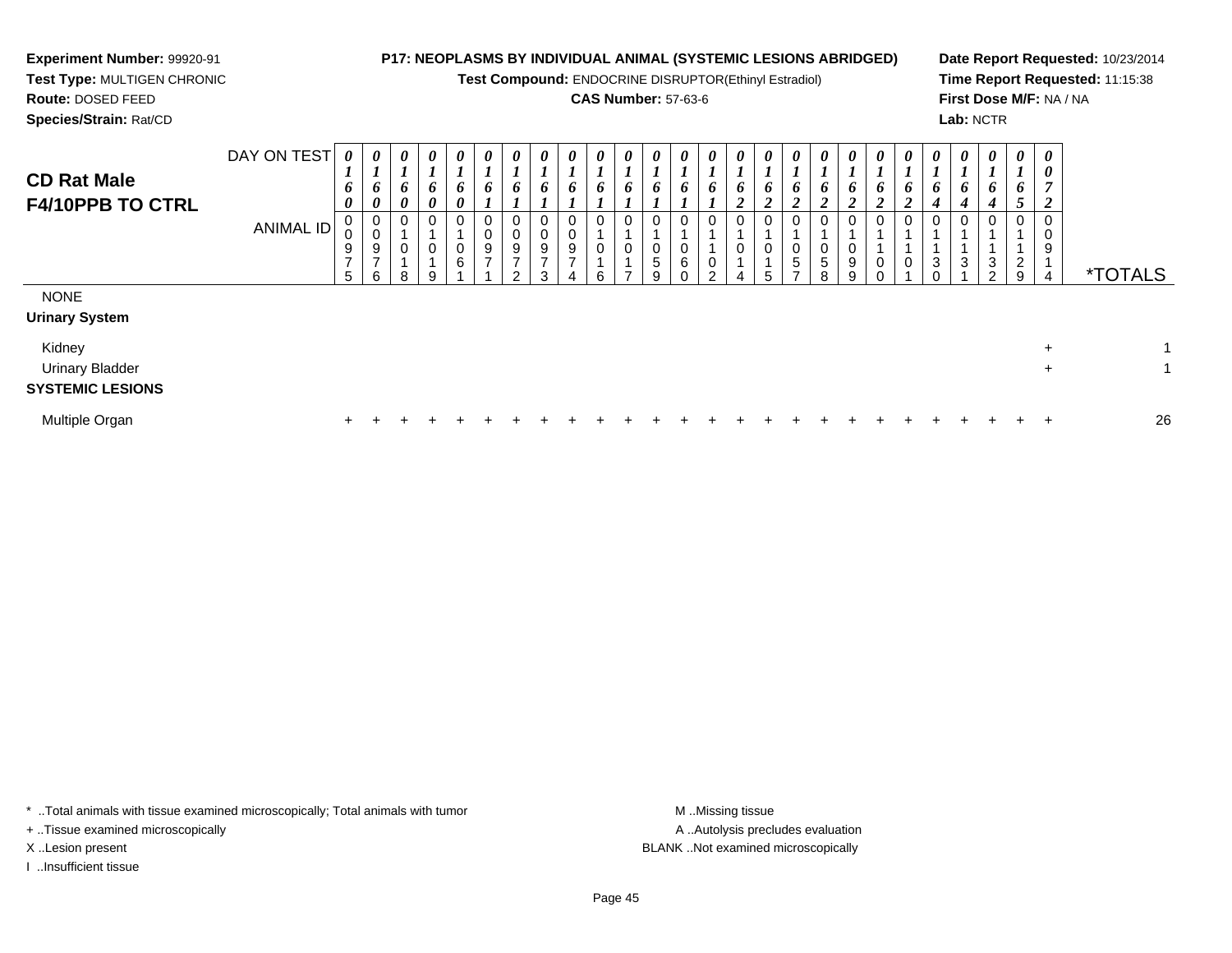**Test Compound:** ENDOCRINE DISRUPTOR(Ethinyl Estradiol)

### **CAS Number:** 57-63-6

**Date Report Requested:** 10/23/2014**Time Report Requested:** 11:15:38**First Dose M/F:** NA / NA**Lab:** NCTR

| DAY ON TEST                   | 0                | 0                                                  | 0                                                      | 0                                                         | $\boldsymbol{\theta}$                                          | 0                                                                         | $\boldsymbol{\theta}$                        | 0                                                          | 0                                  | 0                                 | 0                                 | 0                  | 0                  | 0                              | 0                                   | 0                                | $\boldsymbol{\theta}$                      | 0                             | 0                                                                                 | 0                                                                              | 0                                    | $\pmb{\theta}$                            | $\boldsymbol{\theta}$                                          | $\pmb{\theta}$                                          | $\boldsymbol{\theta}$                 |                                |
|-------------------------------|------------------|----------------------------------------------------|--------------------------------------------------------|-----------------------------------------------------------|----------------------------------------------------------------|---------------------------------------------------------------------------|----------------------------------------------|------------------------------------------------------------|------------------------------------|-----------------------------------|-----------------------------------|--------------------|--------------------|--------------------------------|-------------------------------------|----------------------------------|--------------------------------------------|-------------------------------|-----------------------------------------------------------------------------------|--------------------------------------------------------------------------------|--------------------------------------|-------------------------------------------|----------------------------------------------------------------|---------------------------------------------------------|---------------------------------------|--------------------------------|
| <b>ANIMAL ID</b>              | 6<br>0<br>0<br>0 | 6<br>0<br>$\mathbf 0$<br>$\ensuremath{\mathsf{3}}$ | 6<br>0<br>$\pmb{0}$<br>$\frac{9}{7}$<br>$\overline{ }$ | 6<br>0<br>$\pmb{0}$<br>$\boldsymbol{9}$<br>$\overline{7}$ | 6<br>$\boldsymbol{l}$<br>0<br>$\pmb{0}$<br>9<br>$\overline{7}$ | 6<br>$\boldsymbol{l}$<br>$\mathbf 0$<br>$\mathbf 0$<br>9<br>8<br>$\Omega$ | 6<br>$\boldsymbol{\eta}$<br>0<br>0<br>9<br>8 | 6<br>$\mathbf 0$<br>$\mathbf 0$<br>9<br>8<br>$\mathcal{P}$ | 6<br>1<br>0<br>0<br>$\overline{c}$ | 6<br>$\mathbf 0$<br>1<br>$\Omega$ | 6<br>$\mathbf 0$<br>$\Omega$      | 6<br>0<br>1<br>0   | 6<br>0<br>1<br>0   | 6<br>0<br>1<br>0<br>$\,6$<br>4 | 6<br>$\mathbf 0$<br>1<br>0<br>$\,6$ | 6<br>0<br>1<br>$\mathbf{1}$<br>0 | 6<br>$\mathbf 0$<br>$\mathbf{1}$<br>1<br>0 | 6<br>0<br>0<br>$\overline{ }$ | 6<br>$\boldsymbol{2}$<br>$\mathbf 0$<br>$\mathbf 0$<br>$\overline{c}$<br>$\Omega$ | 6<br>$\boldsymbol{2}$<br>$\mathbf 0$<br>$\mathbf 0$<br>$\,6$<br>$\mathfrak{p}$ | 6<br>$\boldsymbol{2}$<br>0<br>0<br>6 | 6<br>$\boldsymbol{2}$<br>$\mathbf 0$<br>0 | 6<br>$\boldsymbol{2}$<br>$\mathbf 0$<br>1<br>$\mathbf{1}$<br>3 | 6<br>$\boldsymbol{\beta}$<br>$\mathbf 0$<br>1<br>1<br>0 | 6<br>4<br>0<br>1<br>$\mathbf{1}$<br>3 | <i><b>*TOTALS</b></i>          |
|                               |                  |                                                    |                                                        |                                                           |                                                                |                                                                           |                                              |                                                            |                                    |                                   |                                   |                    |                    |                                |                                     |                                  |                                            |                               |                                                                                   |                                                                                |                                      |                                           |                                                                |                                                         |                                       |                                |
|                               | $\ddot{}$        |                                                    |                                                        |                                                           |                                                                |                                                                           |                                              |                                                            |                                    |                                   |                                   |                    |                    |                                |                                     |                                  |                                            |                               |                                                                                   |                                                                                |                                      |                                           |                                                                |                                                         |                                       | 25                             |
|                               |                  |                                                    |                                                        |                                                           |                                                                |                                                                           |                                              |                                                            |                                    |                                   |                                   |                    |                    |                                |                                     |                                  |                                            |                               |                                                                                   |                                                                                |                                      |                                           |                                                                |                                                         |                                       |                                |
|                               |                  |                                                    |                                                        |                                                           |                                                                |                                                                           |                                              |                                                            |                                    |                                   |                                   |                    |                    |                                |                                     |                                  |                                            |                               |                                                                                   |                                                                                |                                      |                                           |                                                                |                                                         |                                       | 25                             |
|                               |                  |                                                    |                                                        |                                                           |                                                                |                                                                           |                                              |                                                            |                                    |                                   |                                   |                    |                    |                                |                                     |                                  |                                            |                               |                                                                                   |                                                                                |                                      |                                           |                                                                |                                                         |                                       | 25                             |
|                               |                  |                                                    |                                                        |                                                           |                                                                |                                                                           |                                              |                                                            |                                    |                                   |                                   |                    |                    |                                |                                     |                                  |                                            |                               |                                                                                   |                                                                                |                                      |                                           |                                                                |                                                         |                                       | 25                             |
|                               |                  |                                                    |                                                        |                                                           |                                                                |                                                                           |                                              |                                                            |                                    |                                   |                                   |                    |                    |                                |                                     |                                  |                                            |                               |                                                                                   |                                                                                |                                      |                                           |                                                                |                                                         |                                       | 25                             |
|                               |                  |                                                    |                                                        |                                                           |                                                                |                                                                           |                                              |                                                            |                                    |                                   |                                   |                    |                    |                                |                                     |                                  |                                            |                               |                                                                                   |                                                                                |                                      |                                           |                                                                |                                                         |                                       |                                |
|                               |                  |                                                    |                                                        |                                                           |                                                                |                                                                           |                                              |                                                            |                                    |                                   |                                   |                    |                    |                                |                                     |                                  |                                            |                               |                                                                                   |                                                                                |                                      |                                           |                                                                |                                                         |                                       |                                |
|                               |                  |                                                    |                                                        |                                                           |                                                                |                                                                           |                                              |                                                            |                                    |                                   |                                   |                    |                    |                                |                                     |                                  |                                            |                               |                                                                                   |                                                                                |                                      |                                           |                                                                |                                                         |                                       | 24                             |
|                               |                  |                                                    |                                                        |                                                           |                                                                |                                                                           |                                              |                                                            |                                    |                                   |                                   |                    |                    |                                |                                     |                                  |                                            |                               |                                                                                   |                                                                                |                                      |                                           |                                                                |                                                         |                                       | 25                             |
| Prostate, Dorsal/Lateral Lobe |                  |                                                    |                                                        |                                                           |                                                                |                                                                           |                                              |                                                            |                                    |                                   |                                   |                    |                    |                                |                                     |                                  |                                            |                               |                                                                                   |                                                                                |                                      |                                           |                                                                |                                                         |                                       | 25                             |
|                               |                  |                                                    |                                                        |                                                           |                                                                |                                                                           |                                              |                                                            |                                    |                                   |                                   |                    |                    |                                |                                     |                                  |                                            |                               |                                                                                   |                                                                                |                                      |                                           |                                                                |                                                         |                                       | 25                             |
|                               |                  |                                                    |                                                        |                                                           |                                                                |                                                                           |                                              |                                                            |                                    |                                   |                                   |                    |                    |                                |                                     |                                  |                                            |                               |                                                                                   |                                                                                |                                      |                                           |                                                                |                                                         |                                       | 25                             |
|                               |                  |                                                    |                                                        |                                                           |                                                                |                                                                           |                                              |                                                            |                                    |                                   |                                   |                    |                    |                                |                                     |                                  |                                            |                               |                                                                                   |                                                                                |                                      |                                           |                                                                |                                                         |                                       | 25                             |
|                               |                  |                                                    |                                                        |                                                           |                                                                |                                                                           |                                              |                                                            |                                    |                                   |                                   |                    |                    |                                |                                     |                                  |                                            |                               |                                                                                   |                                                                                |                                      |                                           |                                                                |                                                         |                                       | 25                             |
|                               |                  | $\boldsymbol{l}$<br>$^6_6$                         | $\boldsymbol{l}$<br>5                                  | $\bm{l}$                                                  | $\boldsymbol{l}$<br>8                                          | $\boldsymbol{l}$<br>$\boldsymbol{9}$                                      | $\boldsymbol{l}$                             | $\boldsymbol{l}$                                           | $\boldsymbol{I}$                   | $\boldsymbol{l}$                  | $\boldsymbol{l}$<br>$\frac{2}{2}$ | 1<br>$\frac{2}{3}$ | 1<br>$\frac{2}{4}$ | $\bm{l}$<br>$\frac{2}{5}$      | $\bm{l}$                            | $\boldsymbol{I}$<br>5            | $\boldsymbol{l}$<br>5                      | $\boldsymbol{l}$<br>6         | $\boldsymbol{l}$                                                                  | $\boldsymbol{l}$                                                               | $\boldsymbol{l}$                     | $\boldsymbol{l}$<br>3                     | $\boldsymbol{I}$                                               | $\boldsymbol{l}$                                        | $\boldsymbol{l}$<br>3                 | $\boldsymbol{\mathit{1}}$<br>3 |

\* ..Total animals with tissue examined microscopically; Total animals with tumor **M** . Missing tissue M ..Missing tissue

+ ..Tissue examined microscopically

**Experiment Number:** 99920-91**Test Type:** MULTIGEN CHRONIC

**Route:** DOSED FEED**Species/Strain:** Rat/CD

I ..Insufficient tissue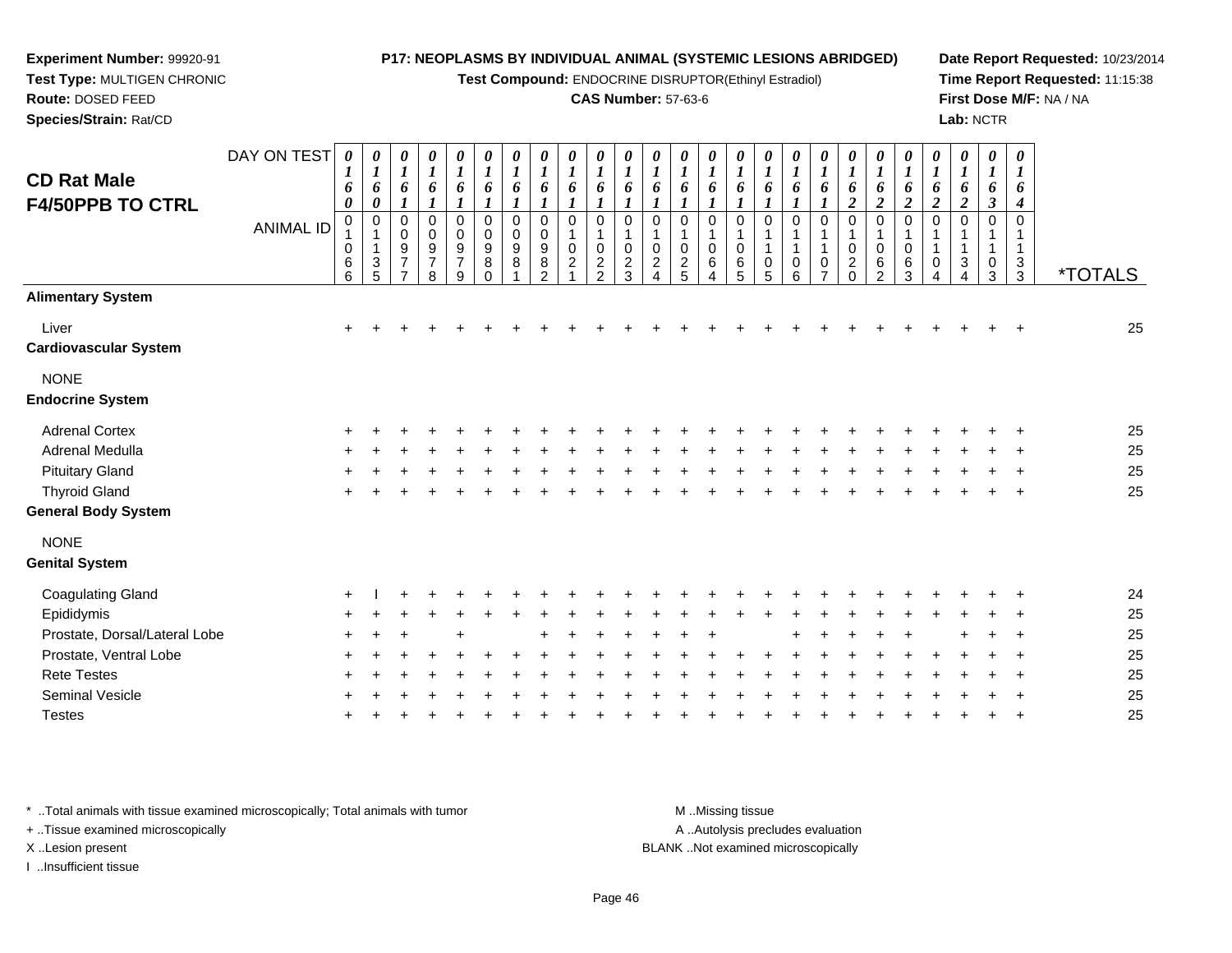| Experiment Number: 99920-91                                           |                  |                                 |                                                     |                                                                     |                                                     |                                                |                                                     |                            |                                                                    |                                                              |                                     |                                                                    |                                                                    |                                              |                                                        |                                                      | P17: NEOPLASMS BY INDIVIDUAL ANIMAL (SYSTEMIC LESIONS ABRIDGED) |                            |                                                |                                              |                                                       |                                                         |                                                       |                                                |                                                    |                                                         | Date Report Requested: 10/23/2014                          |
|-----------------------------------------------------------------------|------------------|---------------------------------|-----------------------------------------------------|---------------------------------------------------------------------|-----------------------------------------------------|------------------------------------------------|-----------------------------------------------------|----------------------------|--------------------------------------------------------------------|--------------------------------------------------------------|-------------------------------------|--------------------------------------------------------------------|--------------------------------------------------------------------|----------------------------------------------|--------------------------------------------------------|------------------------------------------------------|-----------------------------------------------------------------|----------------------------|------------------------------------------------|----------------------------------------------|-------------------------------------------------------|---------------------------------------------------------|-------------------------------------------------------|------------------------------------------------|----------------------------------------------------|---------------------------------------------------------|------------------------------------------------------------|
| Test Type: MULTIGEN CHRONIC<br>Route: DOSED FEED                      |                  |                                 |                                                     |                                                                     |                                                     |                                                |                                                     |                            |                                                                    |                                                              | <b>CAS Number: 57-63-6</b>          |                                                                    |                                                                    |                                              |                                                        |                                                      | Test Compound: ENDOCRINE DISRUPTOR(Ethinyl Estradiol)           |                            |                                                |                                              |                                                       |                                                         |                                                       |                                                |                                                    |                                                         | Time Report Requested: 11:15:38<br>First Dose M/F: NA / NA |
| Species/Strain: Rat/CD                                                |                  |                                 |                                                     |                                                                     |                                                     |                                                |                                                     |                            |                                                                    |                                                              |                                     |                                                                    |                                                                    |                                              |                                                        |                                                      |                                                                 |                            |                                                |                                              |                                                       |                                                         |                                                       | Lab: NCTR                                      |                                                    |                                                         |                                                            |
| <b>CD Rat Male</b><br><b>F4/50PPB TO CTRL</b>                         | DAY ON TEST      | $\boldsymbol{\theta}$<br>6<br>0 | $\boldsymbol{\theta}$<br>$\boldsymbol{l}$<br>6<br>0 | $\boldsymbol{\theta}$<br>$\boldsymbol{I}$<br>6<br>$\boldsymbol{l}$  | 0<br>$\boldsymbol{I}$<br>6<br>$\boldsymbol{l}$      | 0<br>$\boldsymbol{l}$<br>6<br>$\boldsymbol{l}$ | $\boldsymbol{\theta}$<br>$\boldsymbol{l}$<br>6<br>1 | 0<br>$\boldsymbol{l}$<br>6 | 0<br>$\boldsymbol{l}$<br>6<br>$\boldsymbol{l}$                     | 0<br>$\boldsymbol{l}$<br>6<br>$\boldsymbol{l}$               | 0<br>$\boldsymbol{l}$<br>6          | $\boldsymbol{\theta}$<br>$\boldsymbol{l}$<br>6<br>$\boldsymbol{l}$ | $\boldsymbol{\theta}$<br>$\boldsymbol{l}$<br>6<br>$\boldsymbol{l}$ | 0<br>$\boldsymbol{l}$<br>6                   | 0<br>$\boldsymbol{l}$<br>6<br>$\boldsymbol{l}$         | $\boldsymbol{\theta}$<br>$\boldsymbol{l}$<br>6<br>1  | 0<br>$\boldsymbol{l}$<br>6                                      | 0<br>$\boldsymbol{l}$<br>6 | 0<br>$\boldsymbol{I}$<br>6<br>$\boldsymbol{l}$ | 0<br>$\boldsymbol{l}$<br>6<br>$\overline{2}$ | 0<br>$\boldsymbol{l}$<br>6<br>$\overline{\mathbf{c}}$ | 0<br>$\boldsymbol{\mathit{1}}$<br>6<br>$\boldsymbol{2}$ | 0<br>$\boldsymbol{l}$<br>6<br>$\overline{\mathbf{c}}$ | 0<br>$\boldsymbol{l}$<br>6<br>$\boldsymbol{2}$ | 0<br>$\boldsymbol{l}$<br>6<br>$\boldsymbol{\beta}$ | 0<br>$\bm{l}$<br>6<br>4                                 |                                                            |
|                                                                       | <b>ANIMAL ID</b> | 0<br>0<br>6<br>$6\phantom{a}$   | 0<br>$\frac{3}{5}$                                  | $\mathbf 0$<br>$\mathbf 0$<br>9<br>$\overline{7}$<br>$\overline{7}$ | $\Omega$<br>$\mathbf 0$<br>9<br>$\overline{7}$<br>8 | $\Omega$<br>0<br>9<br>$\overline{7}$<br>9      | $\Omega$<br>$\Omega$<br>9<br>8<br>$\Omega$          | $\Omega$<br>0<br>9<br>8    | $\Omega$<br>$\mathbf 0$<br>$\boldsymbol{9}$<br>8<br>$\overline{2}$ | $\mathbf 0$<br>$\mathbf{1}$<br>$\mathbf 0$<br>$\overline{c}$ | $\Omega$<br>1<br>0<br>$\frac{2}{2}$ | $\mathbf 0$<br>$\mathbf{1}$<br>$\mathbf 0$<br>$\frac{2}{3}$        | $\mathbf 0$<br>1<br>$\pmb{0}$<br>$\overline{c}$<br>$\Delta$        | $\mathbf 0$<br>1<br>0<br>$\overline{c}$<br>5 | $\mathbf 0$<br>$\mathbf{1}$<br>$\pmb{0}$<br>$\,6$<br>4 | $\mathbf 0$<br>$\mathbf{1}$<br>$\mathbf 0$<br>6<br>5 | $\Omega$<br>0<br>5                                              | $\Omega$<br>0<br>6         | $\Omega$<br>0                                  | $\Omega$<br>0<br>$\overline{c}$<br>$\Omega$  | $\Omega$<br>0<br>6<br>$\overline{2}$                  | $\mathbf 0$<br>1<br>$\mathbf 0$<br>6<br>3               | $\Omega$<br>1<br>0<br>4                               | $\Omega$<br>3<br>4                             | $\mathbf 0$<br>-1<br>1<br>0<br>3                   | $\mathbf 0$<br>1<br>$\mathbf{1}$<br>3<br>$\overline{3}$ | <i><b>*TOTALS</b></i>                                      |
| <b>Hematopoietic System</b>                                           |                  |                                 |                                                     |                                                                     |                                                     |                                                |                                                     |                            |                                                                    |                                                              |                                     |                                                                    |                                                                    |                                              |                                                        |                                                      |                                                                 |                            |                                                |                                              |                                                       |                                                         |                                                       |                                                |                                                    |                                                         |                                                            |
| <b>Bone Marrow</b><br>Spleen<br>Thymus<br><b>Integumentary System</b> |                  |                                 |                                                     |                                                                     |                                                     |                                                |                                                     |                            |                                                                    |                                                              |                                     |                                                                    |                                                                    |                                              |                                                        |                                                      |                                                                 |                            |                                                |                                              |                                                       |                                                         |                                                       |                                                |                                                    |                                                         | 25<br>25<br>25                                             |
| <b>Mammary Gland</b><br><b>Musculoskeletal System</b>                 |                  |                                 |                                                     |                                                                     |                                                     |                                                |                                                     |                            |                                                                    |                                                              |                                     |                                                                    |                                                                    |                                              |                                                        |                                                      |                                                                 |                            |                                                |                                              |                                                       |                                                         |                                                       |                                                |                                                    |                                                         | 25                                                         |
| Bone<br><b>Nervous System</b>                                         |                  | $+$                             |                                                     |                                                                     |                                                     |                                                |                                                     |                            |                                                                    |                                                              |                                     |                                                                    |                                                                    |                                              |                                                        |                                                      |                                                                 |                            |                                                |                                              |                                                       |                                                         |                                                       |                                                |                                                    | $\overline{ }$                                          | 25                                                         |
| <b>NONE</b><br><b>Respiratory System</b>                              |                  |                                 |                                                     |                                                                     |                                                     |                                                |                                                     |                            |                                                                    |                                                              |                                     |                                                                    |                                                                    |                                              |                                                        |                                                      |                                                                 |                            |                                                |                                              |                                                       |                                                         |                                                       |                                                |                                                    |                                                         |                                                            |
| <b>NONE</b><br><b>Special Senses System</b>                           |                  |                                 |                                                     |                                                                     |                                                     |                                                |                                                     |                            |                                                                    |                                                              |                                     |                                                                    |                                                                    |                                              |                                                        |                                                      |                                                                 |                            |                                                |                                              |                                                       |                                                         |                                                       |                                                |                                                    |                                                         |                                                            |
| <b>NONE</b><br><b>Urinary System</b>                                  |                  |                                 |                                                     |                                                                     |                                                     |                                                |                                                     |                            |                                                                    |                                                              |                                     |                                                                    |                                                                    |                                              |                                                        |                                                      |                                                                 |                            |                                                |                                              |                                                       |                                                         |                                                       |                                                |                                                    |                                                         |                                                            |
| Kidney<br><b>SYSTEMIC LESIONS</b>                                     |                  |                                 |                                                     |                                                                     |                                                     |                                                |                                                     |                            |                                                                    |                                                              |                                     |                                                                    |                                                                    |                                              |                                                        |                                                      |                                                                 |                            |                                                |                                              |                                                       |                                                         |                                                       |                                                |                                                    |                                                         | 25                                                         |
| Multiple Organ                                                        |                  |                                 |                                                     |                                                                     |                                                     |                                                |                                                     |                            |                                                                    |                                                              |                                     |                                                                    |                                                                    |                                              |                                                        |                                                      |                                                                 |                            |                                                |                                              |                                                       |                                                         |                                                       |                                                |                                                    |                                                         | 25                                                         |

\* ..Total animals with tissue examined microscopically; Total animals with tumor M..Missing tissue M ..Missing tissue A ..Autolysis precludes evaluation + ..Tissue examined microscopically X ..Lesion present BLANK ..Not examined microscopicallyI ..Insufficient tissue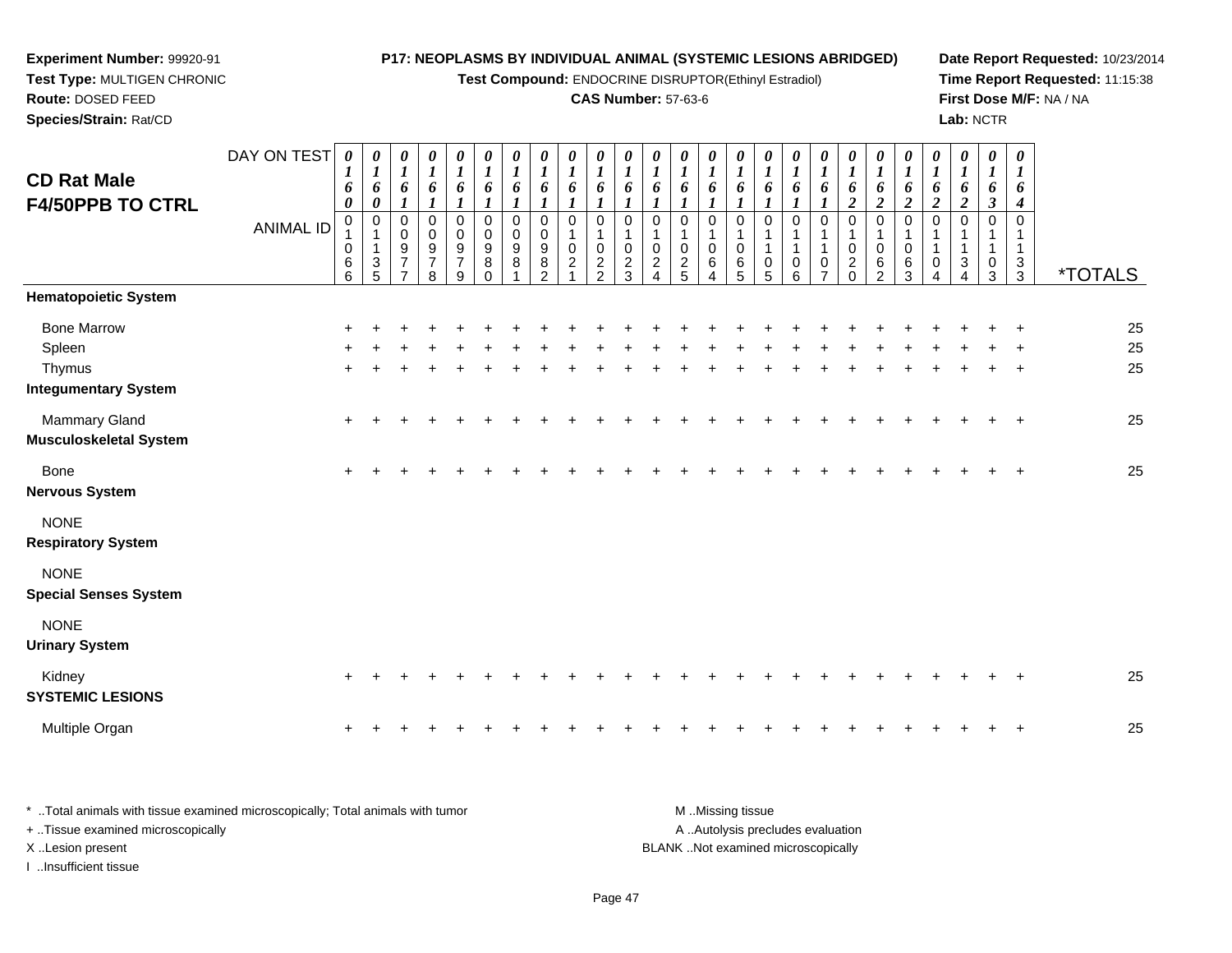**Experiment Number:** 99920-91 **Test Type:** MULTIGEN CHRONIC**Route:** DOSED FEED**Species/Strain:** Rat/CD

**P17: NEOPLASMS BY INDIVIDUAL ANIMAL (SYSTEMIC LESIONS ABRIDGED)**

**Test Compound:** ENDOCRINE DISRUPTOR(Ethinyl Estradiol)

**CAS Number:** 57-63-6

**Date Report Requested:** 10/23/2014**Time Report Requested:** 11:15:38**First Dose M/F:** NA / NA**Lab:** NCTR

\*\*\*END OF MALE DATA\*\*\*

\* ..Total animals with tissue examined microscopically; Total animals with tumor M..Missing tissue

+ ..Tissue examined microscopically

I ..Insufficient tissue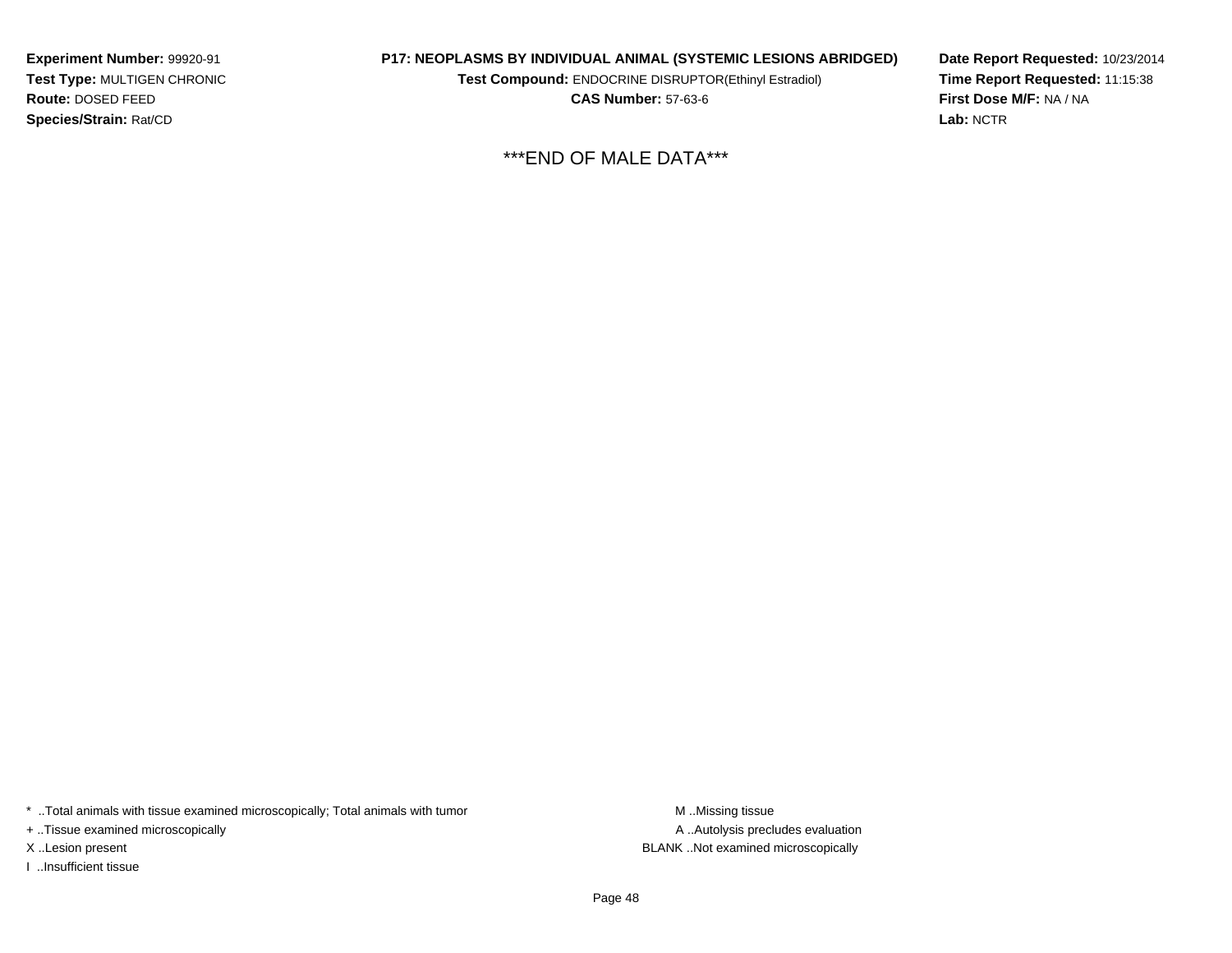**Test Compound:** ENDOCRINE DISRUPTOR(Ethinyl Estradiol)

#### **CAS Number:** 57-63-6

**Date Report Requested:** 10/23/2014**Time Report Requested:** 11:15:38**First Dose M/F:** NA / NA**Lab:** NCTR

3 \*TOTALS

 **Species/Strain:** Rat/CDDAY ON TEST**CD Rat FemaleF0 CONTROL**ANIMAL ID*0 1 4 0* 0 0 0 1 8*0 1 4 0* 0 0 0 1 9*0 1 4 0* 0 0 0 2 1*0 1 4 0* 0 0 0 2 2*0 1 4 0* 0 0 0 2 3*0 1 4 8* 0 0 0 5 8*0 1 4 8* 0 0 0 5 9*0 1 4 8* 0 0 0 6 0*0 1 4 8* 00<br>0<br>6<br>1 *0 1 4 8* 0 0 0 6 2*0 1 4 9* 0 0 0 9 9*0 1 4 9* 0 0 1 0 0*0 1 4 9* 0 0 1 0 1*0 1 4 9* 0 0 1 0 2*0 1 4 9* 0 0 1 0 3*0 1 5 0* 0 0 1 3 9*0 1 5 0* 0 0 1 4 0*0 1 5 0* 0 0 1 4 1*0 1 5 0* 0 0 1 4 2*0 1 5 0* 0 0 1 4 3*0 1 5 3* 0 0 1 7 9*0 1 5 3* 0 0 1 8 0**Alimentary System**Liver $\mathsf{r}$  + <sup>+</sup> <sup>+</sup> <sup>+</sup> <sup>+</sup> <sup>+</sup> <sup>+</sup> <sup>+</sup> <sup>+</sup> <sup>+</sup> <sup>+</sup> <sup>+</sup> <sup>+</sup> <sup>+</sup> <sup>+</sup> <sup>+</sup> <sup>+</sup> <sup>+</sup> <sup>+</sup> <sup>+</sup> <sup>+</sup> <sup>+</sup> <sup>+</sup> <sup>+</sup> <sup>+</sup> <sup>25</sup> **Cardiovascular System**NONE **Endocrine System**Adrenal Cortex $\times$  + <sup>+</sup> <sup>+</sup> <sup>+</sup> <sup>+</sup> <sup>+</sup> <sup>+</sup> <sup>+</sup> <sup>+</sup> <sup>+</sup> <sup>+</sup> <sup>+</sup> <sup>+</sup> <sup>+</sup> <sup>+</sup> <sup>+</sup> <sup>+</sup> <sup>+</sup> <sup>+</sup> <sup>+</sup> <sup>+</sup> <sup>+</sup> <sup>+</sup> <sup>+</sup> <sup>+</sup> <sup>25</sup> Adrenal Medulla

| Adrenal Medulla            |  |  |  |  |  |  |  |  |  |  |  |  |  | -25 |
|----------------------------|--|--|--|--|--|--|--|--|--|--|--|--|--|-----|
| Pituitary Gland            |  |  |  |  |  |  |  |  |  |  |  |  |  | 25  |
| Thyroid Gland              |  |  |  |  |  |  |  |  |  |  |  |  |  | 25  |
| <b>General Body System</b> |  |  |  |  |  |  |  |  |  |  |  |  |  |     |

**Genital System**

**Experiment Number:** 99920-91**Test Type:** MULTIGEN CHRONIC

**Route:** DOSED FEED

NONE

| <b>Clitoral Gland</b> |         |             |             |       |               |        |     | $+$       | $\div$  |       |                 |         |         |                           |             |         |             |  | $\mathcal{P}$ |  |
|-----------------------|---------|-------------|-------------|-------|---------------|--------|-----|-----------|---------|-------|-----------------|---------|---------|---------------------------|-------------|---------|-------------|--|---------------|--|
| Ovary                 |         |             | + + + + + + |       | + + + + + + + |        |     |           | $+$ $-$ |       | $+$ $+$ $+$ $+$ |         |         |                           | $+$ $+$ $+$ | $+$ $-$ | $+$ $+$ $+$ |  | 25            |  |
| Oviduct               |         |             | + + + + + + |       |               |        |     |           |         |       |                 |         |         |                           |             |         |             |  | 24            |  |
| <b>Uterus</b>         | $+$ $+$ | $+$         | $+$         | $\pm$ | $+$ $-$       | $\div$ | $+$ | $+$       | $+$     | $\pm$ |                 | $+$ $+$ | $+$ $-$ |                           | $+$ $+$ $+$ | $+$ $-$ | $+$ $+$     |  | 25            |  |
| Vagina                | $+$ $+$ |             |             | $+$   | $+$ $-$       |        |     |           |         |       |                 |         |         | + + + + + + + + + + + + + |             | $+$     | $+$ $+$ $+$ |  | 25            |  |
| Hematopoietic System  |         |             |             |       |               |        |     |           |         |       |                 |         |         |                           |             |         |             |  |               |  |
| <b>Bone Marrow</b>    |         | $+$ $+$ $+$ |             |       |               |        |     | + + + + + | $+$ $-$ |       |                 |         |         |                           |             |         | $+$ $+$     |  | 25            |  |

\* ..Total animals with tissue examined microscopically; Total animals with tumor **M** ..Missing tissue M ..Missing tissue A ..Autolysis precludes evaluation + ..Tissue examined microscopically X ..Lesion present BLANK ..Not examined microscopicallyI ..Insufficient tissue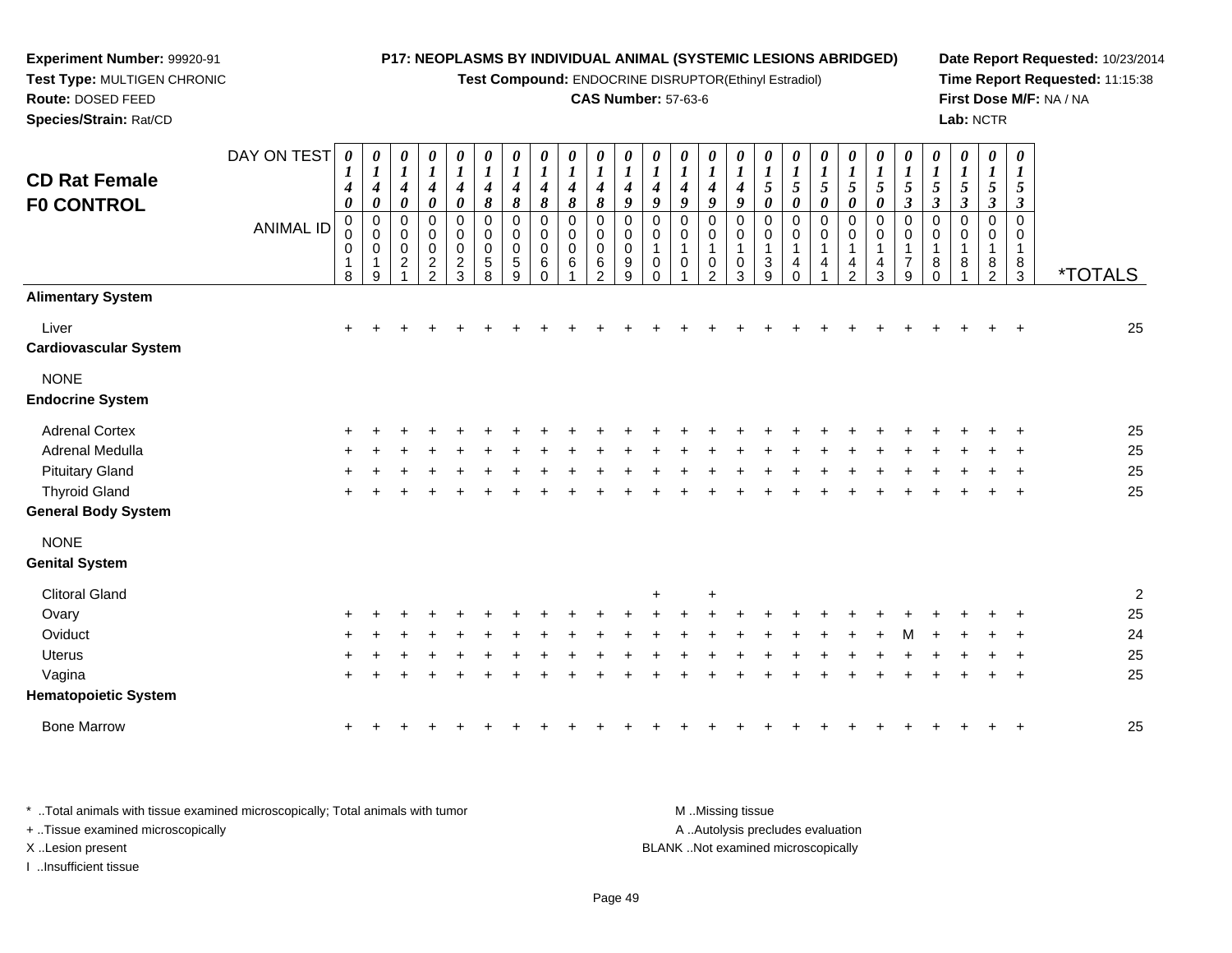**Test Compound:** ENDOCRINE DISRUPTOR(Ethinyl Estradiol)

**Date Report Requested:** 10/23/2014 **Time Report Requested:** 11:15:38**First Dose M/F:** NA / NA**Lab:** NCTR

| <b>Route: DOSED FEED</b><br>Species/Strain: Rat/CD |                  |             |   |                       |                    |                  |                                 |                                 |                    |                                 |   |          |        | <b>CAS Number: 57-63-6</b> |          |
|----------------------------------------------------|------------------|-------------|---|-----------------------|--------------------|------------------|---------------------------------|---------------------------------|--------------------|---------------------------------|---|----------|--------|----------------------------|----------|
| <b>CD Rat Female</b><br><b>FO CONTROL</b>          | DAY ON TEST      | 4           |   | $\boldsymbol{\theta}$ | $\theta$<br>4<br>6 | 0<br>4           | $\boldsymbol{\theta}$<br>4<br>8 | $\boldsymbol{\theta}$<br>4<br>8 | 0<br>$\Omega$<br>ο | $\boldsymbol{\theta}$<br>4<br>8 | Ω | $\prime$ | 0<br>O |                            | $\theta$ |
|                                                    | <b>ANIMAL ID</b> | 0<br>0<br>0 | 0 | c                     | 0<br>0<br>0<br>≏   | 0<br>0<br>0<br>ົ | O<br>0<br>0<br>5                | 0<br>0<br>0<br>5                | 0<br>0<br>0<br>6   | 0<br>0<br>0<br>6                | 6 | 9        | 0      | 0                          |          |

**Experiment Number:** 99920-91**Test Type:** MULTIGEN CHRONIC

| <b>CD Rat Female</b><br><b>F0 CONTROL</b>   | DAY ON TEST<br><b>ANIMAL ID</b> | 0<br>4<br>0<br>0<br>0<br>0<br>1<br>8 | 0<br>4<br>0<br>0<br>0<br>0<br>1<br>9 | 0<br>1<br>$\boldsymbol{4}$<br>$\boldsymbol{\theta}$<br>0<br>0<br>0<br>$\overline{c}$ | 0<br>$\boldsymbol{l}$<br>$\boldsymbol{4}$<br>$\pmb{\theta}$<br>0<br>0<br>$\pmb{0}$<br>$\frac{2}{2}$ | 0<br>$\boldsymbol{l}$<br>$\boldsymbol{4}$<br>0<br>0<br>$\mathbf 0$<br>$\mathbf 0$<br>$\boldsymbol{2}$<br>3 | 0<br>$\boldsymbol{l}$<br>4<br>8<br>0<br>$\pmb{0}$<br>0<br>$\,$ 5 $\,$<br>8 | 0<br>$\boldsymbol{l}$<br>4<br>8<br>$\mathbf 0$<br>0<br>0<br>5<br>9 | 0<br>$\boldsymbol{l}$<br>$\boldsymbol{4}$<br>8<br>$\Omega$<br>$\mathbf 0$<br>0<br>6<br>$\Omega$ | $\boldsymbol{\theta}$<br>$\boldsymbol{l}$<br>4<br>8<br>$\Omega$<br>$\Omega$<br>$\mathbf 0$<br>6 | 0<br>$\boldsymbol{l}$<br>$\boldsymbol{4}$<br>8<br>0<br>0<br>$\mathbf 0$<br>6<br>$\mathfrak{p}$ | 0<br>$\boldsymbol{l}$<br>4<br>9<br>0<br>0<br>0<br>9<br>9 | 0<br>$\boldsymbol{l}$<br>$\boldsymbol{4}$<br>9<br>0<br>0<br>$\mathbf{1}$<br>0 | $\boldsymbol{l}$<br>$\boldsymbol{4}$<br>9<br>0<br>0<br>$\mathbf 1$<br>$\mathbf 0$ | $\boldsymbol{l}$<br>4<br>$\boldsymbol{g}$<br>0<br>0<br>1<br>0<br>2 | $\boldsymbol{\theta}$<br>$\boldsymbol{l}$<br>$\boldsymbol{4}$<br>9<br>$\Omega$<br>$\mathbf 0$<br>$\overline{1}$<br>0<br>3 | 1<br>$\sqrt{5}$<br>0<br>0<br>0<br>3<br>9 | 0<br>1<br>$\sqrt{5}$<br>$\boldsymbol{\theta}$<br>0<br>0<br>4<br>U | 0<br>$\boldsymbol{l}$<br>5<br>0<br>0<br>0<br>4 | 0<br>$\boldsymbol{l}$<br>$\mathfrak{s}$<br>$\pmb{\theta}$<br>0<br>$\pmb{0}$<br>1<br>4<br>2 | $\boldsymbol{\theta}$<br>$\boldsymbol{l}$<br>$\sqrt{5}$<br>$\boldsymbol{\theta}$<br>0<br>$\mathbf 0$<br>1<br>4<br>3 | 0<br>$\boldsymbol{l}$<br>$\sqrt{5}$<br>$\mathfrak{z}$<br>0<br>0<br>$\mathbf 1$<br>$\overline{7}$<br>9 | 0<br>5<br>$\boldsymbol{\beta}$<br>$\Omega$<br>0<br>8<br>0 | 0<br>$\boldsymbol{l}$<br>5<br>3<br>0<br>0<br>8 | 0<br>$\boldsymbol{l}$<br>$\mathfrak{s}$<br>$\boldsymbol{\beta}$<br>$\Omega$<br>$\Omega$<br>1<br>8<br>$\overline{2}$ | 0<br>1<br>5<br>3<br>$\Omega$<br>0<br>$\mathbf{1}$<br>$^8_3$ | <i><b>*TOTALS</b></i> |
|---------------------------------------------|---------------------------------|--------------------------------------|--------------------------------------|--------------------------------------------------------------------------------------|-----------------------------------------------------------------------------------------------------|------------------------------------------------------------------------------------------------------------|----------------------------------------------------------------------------|--------------------------------------------------------------------|-------------------------------------------------------------------------------------------------|-------------------------------------------------------------------------------------------------|------------------------------------------------------------------------------------------------|----------------------------------------------------------|-------------------------------------------------------------------------------|-----------------------------------------------------------------------------------|--------------------------------------------------------------------|---------------------------------------------------------------------------------------------------------------------------|------------------------------------------|-------------------------------------------------------------------|------------------------------------------------|--------------------------------------------------------------------------------------------|---------------------------------------------------------------------------------------------------------------------|-------------------------------------------------------------------------------------------------------|-----------------------------------------------------------|------------------------------------------------|---------------------------------------------------------------------------------------------------------------------|-------------------------------------------------------------|-----------------------|
| Spleen                                      |                                 | $+$                                  |                                      |                                                                                      |                                                                                                     |                                                                                                            |                                                                            |                                                                    |                                                                                                 |                                                                                                 |                                                                                                |                                                          |                                                                               |                                                                                   |                                                                    |                                                                                                                           |                                          |                                                                   |                                                |                                                                                            |                                                                                                                     |                                                                                                       |                                                           |                                                |                                                                                                                     | $\ddot{+}$                                                  | 25                    |
| Thymus                                      |                                 | $\pm$                                |                                      |                                                                                      |                                                                                                     |                                                                                                            |                                                                            |                                                                    |                                                                                                 |                                                                                                 |                                                                                                |                                                          |                                                                               |                                                                                   |                                                                    |                                                                                                                           |                                          |                                                                   |                                                |                                                                                            |                                                                                                                     |                                                                                                       |                                                           |                                                |                                                                                                                     |                                                             | 25                    |
| <b>Integumentary System</b>                 |                                 |                                      |                                      |                                                                                      |                                                                                                     |                                                                                                            |                                                                            |                                                                    |                                                                                                 |                                                                                                 |                                                                                                |                                                          |                                                                               |                                                                                   |                                                                    |                                                                                                                           |                                          |                                                                   |                                                |                                                                                            |                                                                                                                     |                                                                                                       |                                                           |                                                |                                                                                                                     |                                                             |                       |
| <b>Mammary Gland</b>                        |                                 | $\ddot{}$                            |                                      |                                                                                      |                                                                                                     |                                                                                                            |                                                                            |                                                                    |                                                                                                 |                                                                                                 |                                                                                                |                                                          |                                                                               |                                                                                   |                                                                    |                                                                                                                           |                                          |                                                                   |                                                |                                                                                            |                                                                                                                     |                                                                                                       |                                                           |                                                |                                                                                                                     | $\ddot{}$                                                   | 25                    |
| Skin                                        |                                 |                                      |                                      |                                                                                      |                                                                                                     |                                                                                                            |                                                                            |                                                                    |                                                                                                 |                                                                                                 |                                                                                                |                                                          |                                                                               |                                                                                   |                                                                    |                                                                                                                           | +                                        |                                                                   |                                                |                                                                                            |                                                                                                                     |                                                                                                       | $\ddot{}$                                                 |                                                |                                                                                                                     |                                                             | $\overline{2}$        |
| <b>Musculoskeletal System</b>               |                                 |                                      |                                      |                                                                                      |                                                                                                     |                                                                                                            |                                                                            |                                                                    |                                                                                                 |                                                                                                 |                                                                                                |                                                          |                                                                               |                                                                                   |                                                                    |                                                                                                                           |                                          |                                                                   |                                                |                                                                                            |                                                                                                                     |                                                                                                       |                                                           |                                                |                                                                                                                     |                                                             |                       |
| Bone                                        |                                 | $\ddot{}$                            |                                      |                                                                                      |                                                                                                     |                                                                                                            |                                                                            |                                                                    |                                                                                                 |                                                                                                 |                                                                                                |                                                          |                                                                               |                                                                                   |                                                                    |                                                                                                                           |                                          |                                                                   |                                                |                                                                                            |                                                                                                                     |                                                                                                       |                                                           |                                                |                                                                                                                     | $\ddot{}$                                                   | 25                    |
| <b>Nervous System</b>                       |                                 |                                      |                                      |                                                                                      |                                                                                                     |                                                                                                            |                                                                            |                                                                    |                                                                                                 |                                                                                                 |                                                                                                |                                                          |                                                                               |                                                                                   |                                                                    |                                                                                                                           |                                          |                                                                   |                                                |                                                                                            |                                                                                                                     |                                                                                                       |                                                           |                                                |                                                                                                                     |                                                             |                       |
| <b>NONE</b><br><b>Respiratory System</b>    |                                 |                                      |                                      |                                                                                      |                                                                                                     |                                                                                                            |                                                                            |                                                                    |                                                                                                 |                                                                                                 |                                                                                                |                                                          |                                                                               |                                                                                   |                                                                    |                                                                                                                           |                                          |                                                                   |                                                |                                                                                            |                                                                                                                     |                                                                                                       |                                                           |                                                |                                                                                                                     |                                                             |                       |
| <b>NONE</b><br><b>Special Senses System</b> |                                 |                                      |                                      |                                                                                      |                                                                                                     |                                                                                                            |                                                                            |                                                                    |                                                                                                 |                                                                                                 |                                                                                                |                                                          |                                                                               |                                                                                   |                                                                    |                                                                                                                           |                                          |                                                                   |                                                |                                                                                            |                                                                                                                     |                                                                                                       |                                                           |                                                |                                                                                                                     |                                                             |                       |
| <b>NONE</b><br><b>Urinary System</b>        |                                 |                                      |                                      |                                                                                      |                                                                                                     |                                                                                                            |                                                                            |                                                                    |                                                                                                 |                                                                                                 |                                                                                                |                                                          |                                                                               |                                                                                   |                                                                    |                                                                                                                           |                                          |                                                                   |                                                |                                                                                            |                                                                                                                     |                                                                                                       |                                                           |                                                |                                                                                                                     |                                                             |                       |
| Kidney<br><b>SYSTEMIC LESIONS</b>           |                                 | $\pm$                                |                                      |                                                                                      |                                                                                                     |                                                                                                            |                                                                            |                                                                    |                                                                                                 |                                                                                                 |                                                                                                |                                                          |                                                                               |                                                                                   |                                                                    |                                                                                                                           |                                          |                                                                   |                                                |                                                                                            |                                                                                                                     |                                                                                                       |                                                           |                                                |                                                                                                                     | $\overline{ }$                                              | 25                    |
| Multiple Organ                              |                                 |                                      |                                      |                                                                                      |                                                                                                     |                                                                                                            |                                                                            |                                                                    |                                                                                                 |                                                                                                 |                                                                                                |                                                          |                                                                               |                                                                                   |                                                                    |                                                                                                                           |                                          |                                                                   |                                                |                                                                                            |                                                                                                                     |                                                                                                       |                                                           |                                                |                                                                                                                     | $\div$                                                      | 25                    |

| Total animals with tissue examined microscopically; Total animals with tumor | M Missing tissue                   |
|------------------------------------------------------------------------------|------------------------------------|
| + Tissue examined microscopically                                            | A  Autolysis precludes evaluation  |
| X Lesion present                                                             | BLANK Not examined microscopically |
| …Insufficient tissue                                                         |                                    |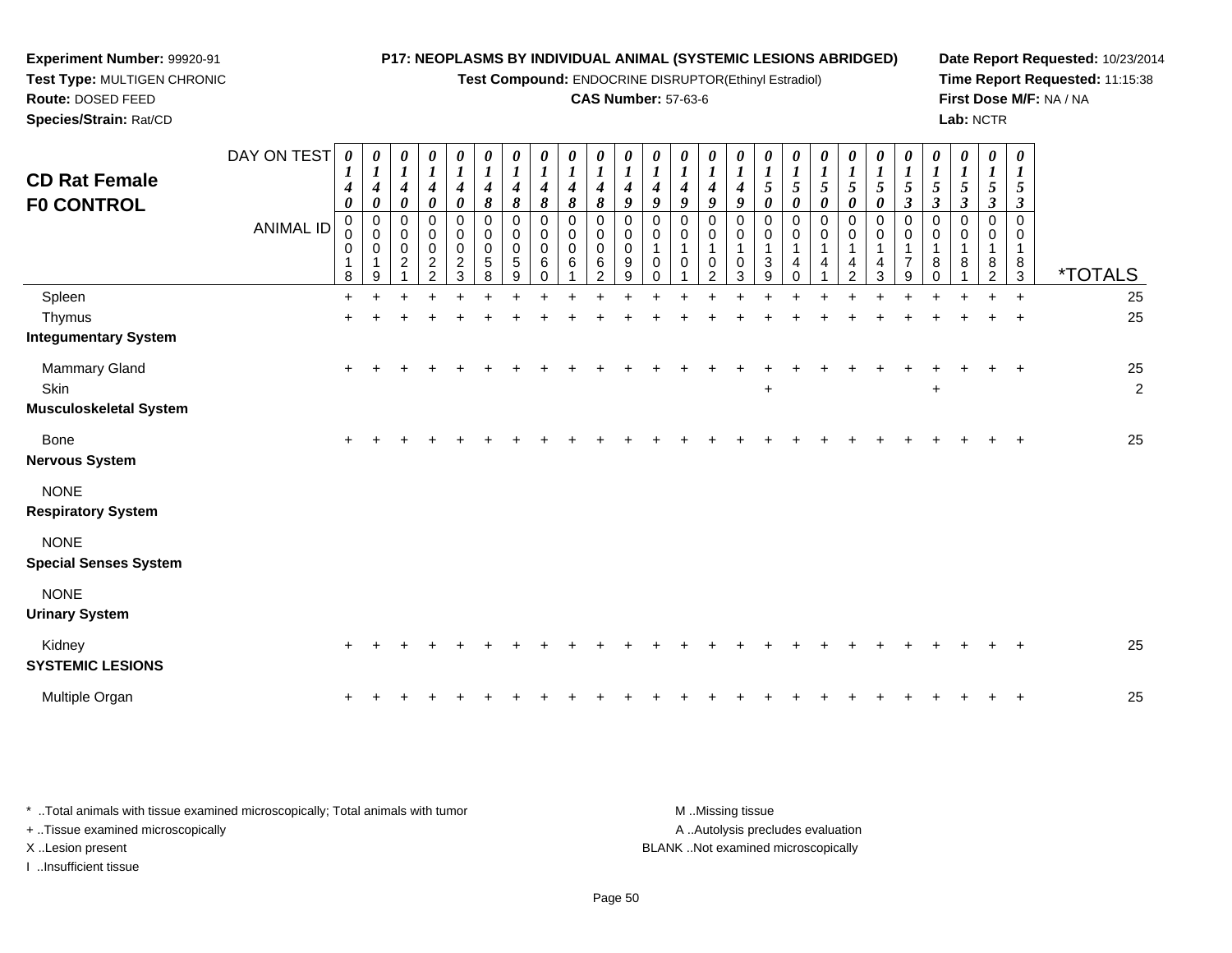**Test Compound:** ENDOCRINE DISRUPTOR(Ethinyl Estradiol)

**Date Report Requested:** 10/23/2014**Time Report Requested:** 11:15:38**First Dose M/F:** NA / NA**Lab:** NCTR

| Route: DOSED FEED                         |             |                                       |                                           |                                            |                                            |                                                |                     |                  |                          |                                                    | <b>CAS Number: 57-63-6</b> |                       |        |              |                       |                       |                |                     |                     |                     |                       |                 |                                    |                                        |                           |                                        | First Dose M/F: NA / NA |
|-------------------------------------------|-------------|---------------------------------------|-------------------------------------------|--------------------------------------------|--------------------------------------------|------------------------------------------------|---------------------|------------------|--------------------------|----------------------------------------------------|----------------------------|-----------------------|--------|--------------|-----------------------|-----------------------|----------------|---------------------|---------------------|---------------------|-----------------------|-----------------|------------------------------------|----------------------------------------|---------------------------|----------------------------------------|-------------------------|
| Species/Strain: Rat/CD                    |             |                                       |                                           |                                            |                                            |                                                |                     |                  |                          |                                                    |                            |                       |        |              |                       |                       |                |                     |                     |                     |                       |                 |                                    | Lab: NCTR                              |                           |                                        |                         |
|                                           | DAY ON TEST | $\boldsymbol{\theta}$<br>$\mathbf{I}$ | 1                                         | $\theta$                                   | 0                                          | 0<br>$\boldsymbol{l}$                          | 0                   | $\boldsymbol{l}$ | $\theta$                 | 0<br>$\boldsymbol{l}$                              | $\boldsymbol{\theta}$      | 0                     | 1      |              | 0<br>1                | 0<br>1                | 0              |                     |                     | 0                   | 0<br>$\boldsymbol{l}$ |                 |                                    |                                        | 0                         | 0<br>$\boldsymbol{l}$                  |                         |
| <b>CD Rat Female</b><br><b>F0 2.0 PPB</b> |             | 4<br>0                                | $\boldsymbol{4}$<br>$\boldsymbol{\theta}$ | $\boldsymbol{4}$<br>$\pmb{\theta}$         | 4<br>0                                     | $\boldsymbol{4}$<br>$\boldsymbol{\theta}$      | 4<br>8              | 4<br>8           | $\boldsymbol{4}$<br>8    | 4<br>$\pmb{8}$                                     | $\boldsymbol{4}$<br>8      | $\boldsymbol{4}$<br>9 | 4<br>9 | 4<br>9       | $\boldsymbol{4}$<br>9 | $\boldsymbol{4}$<br>9 | 0              | $\mathfrak{s}$<br>0 | 5<br>0              | 0                   | $\mathfrak{s}$<br>0   | $\sqrt{5}$<br>3 | $\sqrt{5}$<br>$\boldsymbol{\beta}$ | $\mathfrak{I}$<br>$\boldsymbol{\beta}$ | 5<br>$\boldsymbol{\beta}$ | $\mathfrak{s}$<br>$\boldsymbol{\beta}$ |                         |
|                                           | ANIMAL ID   | $\mathbf 0$<br>0<br>0                 | $\frac{0}{2}$                             | $_{\rm 0}^{\rm 0}$                         | 0<br>0                                     | 0<br>$\begin{matrix} 0 \\ 0 \\ 2 \end{matrix}$ | 0<br>0<br>$\pmb{0}$ | 0<br>$_0^0$      | 0<br>$\ddot{\mathbf{0}}$ | 0<br>$\begin{smallmatrix}0\0\0\6\end{smallmatrix}$ | 0<br>$\ddot{o}$            | 0<br>0                |        | 0<br>0       | 0<br>0                |                       | 0<br>$\pmb{0}$ | 0<br>0              |                     | 0                   | 0<br>0                |                 | $\mathbf 0$                        |                                        | $\pmb{0}$<br>0            | 0<br>0                                 |                         |
|                                           |             | $\overline{2}$<br>$\mathbf 0$         |                                           | $\begin{array}{c} 0 \\ 2 \\ 5 \end{array}$ | $\begin{array}{c} 0 \\ 2 \\ 6 \end{array}$ | $\overline{ }$                                 | $\,6$<br>3          | 6                | $\,6\,$<br>5             | 6                                                  | $\,6\,$<br>$\overline{ }$  | 0                     | 0<br>5 | $\,0\,$<br>6 | 0<br>$\overline{ }$   | 0<br>8                | 4<br>4         | 4<br>5              | $\overline{4}$<br>6 | 4<br>$\overline{ }$ | 4<br>8                | 8<br>4          | 8<br>$\overline{5}$                | 8<br>6                                 | 8<br>$\overline{ }$       | $\begin{array}{c} 8 \\ 8 \end{array}$  | <i><b>*TOTALS</b></i>   |
| <b>Alimentary System</b>                  |             |                                       |                                           |                                            |                                            |                                                |                     |                  |                          |                                                    |                            |                       |        |              |                       |                       |                |                     |                     |                     |                       |                 |                                    |                                        |                           |                                        |                         |
| Liver                                     |             |                                       |                                           |                                            |                                            |                                                |                     |                  |                          |                                                    |                            |                       |        |              |                       | $\ddot{}$             |                |                     |                     | $\ddot{}$           |                       |                 |                                    |                                        |                           |                                        | 2                       |
| <b>Cardiovascular System</b>              |             |                                       |                                           |                                            |                                            |                                                |                     |                  |                          |                                                    |                            |                       |        |              |                       |                       |                |                     |                     |                     |                       |                 |                                    |                                        |                           |                                        |                         |
| <b>NONE</b><br><b>Endocrine System</b>    |             |                                       |                                           |                                            |                                            |                                                |                     |                  |                          |                                                    |                            |                       |        |              |                       |                       |                |                     |                     |                     |                       |                 |                                    |                                        |                           |                                        |                         |
| <b>NONE</b><br><b>General Body System</b> |             |                                       |                                           |                                            |                                            |                                                |                     |                  |                          |                                                    |                            |                       |        |              |                       |                       |                |                     |                     |                     |                       |                 |                                    |                                        |                           |                                        |                         |

### NONE

#### **Genital System**

**Experiment Number:** 99920-91**Test Type:** MULTIGEN CHRONIC

| <b>Clitoral Gland</b> |         |         |                           |     |     |  |     |     |     |     |         |         |         |         |             | $\pm$ |     |     |         |         |         |    |
|-----------------------|---------|---------|---------------------------|-----|-----|--|-----|-----|-----|-----|---------|---------|---------|---------|-------------|-------|-----|-----|---------|---------|---------|----|
| Ovary                 |         |         | + + + + + + + + + + + + + |     |     |  |     |     |     |     | $+$ $-$ |         |         |         | + + + + + + |       |     | $+$ |         | $+ + +$ |         | 25 |
| Oviduct               |         |         | + + + + +                 |     |     |  |     |     |     |     |         | $+$     |         |         | $+$         | $+$   | $+$ |     |         |         | $+$ $+$ | 25 |
| <b>Uterus</b>         | $+$ $+$ | $+$     | $+$                       |     |     |  | $+$ | $+$ | $+$ |     | $+$ $-$ | $+$ $-$ | $+$ $-$ | $+$ $-$ | $+$         | $+$   | $+$ | $+$ |         |         | $+$ $+$ | 25 |
| Vagina                | $+$ $+$ | $+$ $-$ | $+$                       | $+$ | $+$ |  |     |     |     | $+$ | $+$     | $+$     |         | $+$     | $+$         | $+$   | $+$ | $+$ | $+$ $-$ |         | $+$ $+$ | 25 |
| Hematopoietic System  |         |         |                           |     |     |  |     |     |     |     |         |         |         |         |             |       |     |     |         |         |         |    |
| <b>NONE</b>           |         |         |                           |     |     |  |     |     |     |     |         |         |         |         |             |       |     |     |         |         |         |    |
|                       |         |         |                           |     |     |  |     |     |     |     |         |         |         |         |             |       |     |     |         |         |         |    |

#### **Integumentary System**

| <b>Mammary Gland</b> |  |  |  |  |  |  |  |  |  |  |  |  |  | 25 |
|----------------------|--|--|--|--|--|--|--|--|--|--|--|--|--|----|
| Skin                 |  |  |  |  |  |  |  |  |  |  |  |  |  |    |

\* ..Total animals with tissue examined microscopically; Total animals with tumor **M** ...Missing tissue M ...Missing tissue A .. Autolysis precludes evaluation + ..Tissue examined microscopically X ..Lesion present BLANK ..Not examined microscopicallyI ..Insufficient tissue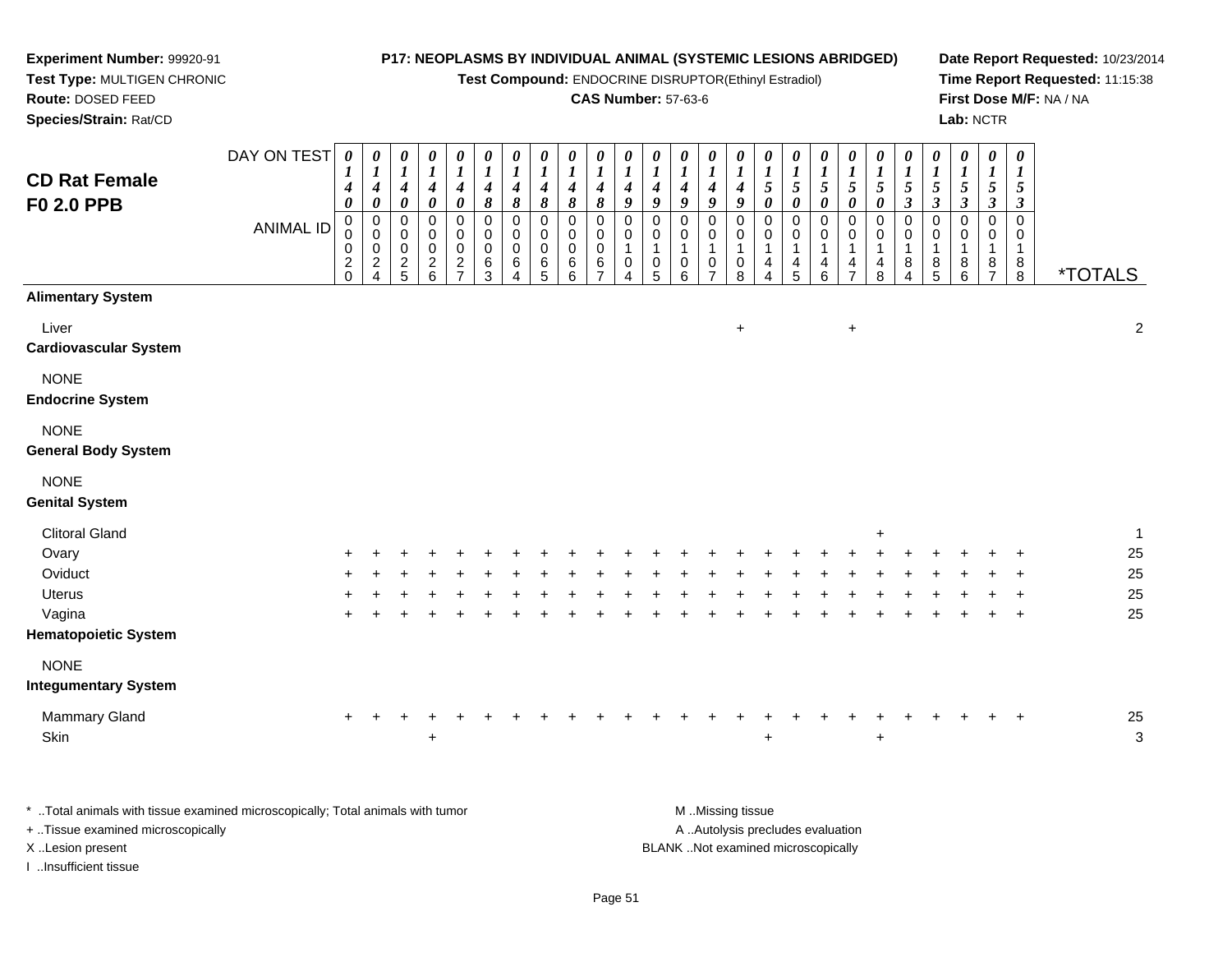**Test Compound:** ENDOCRINE DISRUPTOR(Ethinyl Estradiol)

### **CAS Number:** 57-63-6

**Date Report Requested:** 10/23/2014**Time Report Requested:** 11:15:38**First Dose M/F:** NA / NA**Lab:** NCTR

 **Test Type:** MULTIGEN CHRONIC**Route:** DOSED FEED**Species/Strain:** Rat/CD

**Experiment Number:** 99920-91

| <b>CD Rat Female</b><br><b>F0 2.0 PPB</b>   | DAY ON TEST<br><b>ANIMAL ID</b> | 0<br>$\mathbf{I}$<br>$\boldsymbol{4}$<br>$\boldsymbol{\theta}$<br>0<br>0<br>0<br>$\overline{c}$<br>$\mathbf 0$ | 0<br>$\boldsymbol{4}$<br>0<br>0<br>$\pmb{0}$<br>$\pmb{0}$<br>$\overline{c}$<br>4 | 0<br>$\boldsymbol{l}$<br>$\boldsymbol{4}$<br>$\boldsymbol{\theta}$<br>0<br>0<br>$\mathbf 0$<br>$\frac{2}{5}$ | $\boldsymbol{\theta}$<br>$\boldsymbol{l}$<br>4<br>$\boldsymbol{\theta}$<br>$\mathbf 0$<br>$\pmb{0}$<br>$\pmb{0}$<br>$\overline{c}$<br>6 | $\begin{matrix} 0 \\ 1 \end{matrix}$<br>$\boldsymbol{4}$<br>$\boldsymbol{\theta}$<br>$\begin{smallmatrix}0\0\0\0\end{smallmatrix}$<br>$\boldsymbol{2}$<br>$\overline{ }$ | $\boldsymbol{\theta}$<br>$\boldsymbol{l}$<br>4<br>8<br>0<br>$\pmb{0}$<br>0<br>6<br>3 | 0<br>$\boldsymbol{l}$<br>4<br>8<br>0<br>0<br>0<br>$\,6$<br>$\Delta$ | 0<br>$\boldsymbol{l}$<br>$\boldsymbol{4}$<br>8<br>0<br>$\pmb{0}$<br>$\pmb{0}$<br>$\,6$<br>5 | 0<br>4<br>8<br>0<br>0<br>$\pmb{0}$<br>6<br>6 | 0<br>$\boldsymbol{l}$<br>4<br>8<br>0<br>0<br>$\pmb{0}$<br>6 | $\boldsymbol{\theta}$<br>$\boldsymbol{l}$<br>4<br>9<br>0<br>0<br>1<br>0 | $\frac{\theta}{I}$<br>$\boldsymbol{4}$<br>9<br>0<br>$\pmb{0}$<br>$\overline{A}$<br>$\pmb{0}$<br>5 | 0<br>$\boldsymbol{l}$<br>$\boldsymbol{4}$<br>9<br>0<br>0<br>$\mathbf{1}$<br>0<br>6 | 0<br>$\boldsymbol{l}$<br>4<br>9<br>0<br>0<br>$\mathbf 1$<br>0<br>$\overline{7}$ | $\pmb{\theta}$<br>1<br>$\boldsymbol{4}$<br>9<br>0<br>$\pmb{0}$<br>$\overline{ }$<br>0<br>8 | 0<br>5<br>0<br>0<br>0<br>4 | 0<br>$\boldsymbol{l}$<br>$\mathfrak{s}$<br>0<br>0<br>0<br>4<br>5 | $\boldsymbol{\theta}$<br>$\boldsymbol{l}$<br>$\sqrt{5}$<br>0<br>$\mathbf 0$<br>0<br>1<br>4<br>6 | $\begin{matrix} 0 \\ 1 \end{matrix}$<br>$\sqrt{5}$<br>$\boldsymbol{\theta}$<br>0<br>$\mathbf 0$<br>4 | 0<br>$\boldsymbol{l}$<br>$\sqrt{5}$<br>$\pmb{\theta}$<br>0<br>$\pmb{0}$<br>$\mathbf{1}$<br>$\overline{4}$<br>8 | 0<br>$\boldsymbol{l}$<br>$\sqrt{5}$<br>$\mathfrak{z}$<br>0<br>0<br>$\mathbf{1}$<br>8<br>$\Delta$ | 0<br>$\boldsymbol{l}$<br>$\mathfrak{s}$<br>$\mathfrak{z}$<br>0<br>$\mathbf 0$<br>4<br>$\,8\,$<br>5 | 0<br>5<br>3<br>0<br>0<br>8<br>6 | $\boldsymbol{\theta}$<br>$\boldsymbol{l}$<br>$\mathfrak{s}$<br>$\mathfrak{z}$<br>0<br>0<br>8<br>$\overline{ }$ | $\boldsymbol{\theta}$<br>$\boldsymbol{l}$<br>5<br>$\boldsymbol{\beta}$<br>$\mathbf 0$<br>$\mathbf 0$<br>$\mathbf{1}$<br>$\,8\,$<br>8 | <i><b>*TOTALS</b></i> |
|---------------------------------------------|---------------------------------|----------------------------------------------------------------------------------------------------------------|----------------------------------------------------------------------------------|--------------------------------------------------------------------------------------------------------------|-----------------------------------------------------------------------------------------------------------------------------------------|--------------------------------------------------------------------------------------------------------------------------------------------------------------------------|--------------------------------------------------------------------------------------|---------------------------------------------------------------------|---------------------------------------------------------------------------------------------|----------------------------------------------|-------------------------------------------------------------|-------------------------------------------------------------------------|---------------------------------------------------------------------------------------------------|------------------------------------------------------------------------------------|---------------------------------------------------------------------------------|--------------------------------------------------------------------------------------------|----------------------------|------------------------------------------------------------------|-------------------------------------------------------------------------------------------------|------------------------------------------------------------------------------------------------------|----------------------------------------------------------------------------------------------------------------|--------------------------------------------------------------------------------------------------|----------------------------------------------------------------------------------------------------|---------------------------------|----------------------------------------------------------------------------------------------------------------|--------------------------------------------------------------------------------------------------------------------------------------|-----------------------|
| <b>Musculoskeletal System</b>               |                                 |                                                                                                                |                                                                                  |                                                                                                              |                                                                                                                                         |                                                                                                                                                                          |                                                                                      |                                                                     |                                                                                             |                                              |                                                             |                                                                         |                                                                                                   |                                                                                    |                                                                                 |                                                                                            |                            |                                                                  |                                                                                                 |                                                                                                      |                                                                                                                |                                                                                                  |                                                                                                    |                                 |                                                                                                                |                                                                                                                                      |                       |
| <b>NONE</b><br><b>Nervous System</b>        |                                 |                                                                                                                |                                                                                  |                                                                                                              |                                                                                                                                         |                                                                                                                                                                          |                                                                                      |                                                                     |                                                                                             |                                              |                                                             |                                                                         |                                                                                                   |                                                                                    |                                                                                 |                                                                                            |                            |                                                                  |                                                                                                 |                                                                                                      |                                                                                                                |                                                                                                  |                                                                                                    |                                 |                                                                                                                |                                                                                                                                      |                       |
| <b>NONE</b><br><b>Respiratory System</b>    |                                 |                                                                                                                |                                                                                  |                                                                                                              |                                                                                                                                         |                                                                                                                                                                          |                                                                                      |                                                                     |                                                                                             |                                              |                                                             |                                                                         |                                                                                                   |                                                                                    |                                                                                 |                                                                                            |                            |                                                                  |                                                                                                 |                                                                                                      |                                                                                                                |                                                                                                  |                                                                                                    |                                 |                                                                                                                |                                                                                                                                      |                       |
| <b>NONE</b><br><b>Special Senses System</b> |                                 |                                                                                                                |                                                                                  |                                                                                                              |                                                                                                                                         |                                                                                                                                                                          |                                                                                      |                                                                     |                                                                                             |                                              |                                                             |                                                                         |                                                                                                   |                                                                                    |                                                                                 |                                                                                            |                            |                                                                  |                                                                                                 |                                                                                                      |                                                                                                                |                                                                                                  |                                                                                                    |                                 |                                                                                                                |                                                                                                                                      |                       |
| <b>NONE</b><br><b>Urinary System</b>        |                                 |                                                                                                                |                                                                                  |                                                                                                              |                                                                                                                                         |                                                                                                                                                                          |                                                                                      |                                                                     |                                                                                             |                                              |                                                             |                                                                         |                                                                                                   |                                                                                    |                                                                                 |                                                                                            |                            |                                                                  |                                                                                                 |                                                                                                      |                                                                                                                |                                                                                                  |                                                                                                    |                                 |                                                                                                                |                                                                                                                                      |                       |
| Kidney<br><b>SYSTEMIC LESIONS</b>           |                                 | $\div$                                                                                                         |                                                                                  |                                                                                                              |                                                                                                                                         |                                                                                                                                                                          |                                                                                      |                                                                     |                                                                                             |                                              |                                                             |                                                                         |                                                                                                   |                                                                                    |                                                                                 |                                                                                            |                            |                                                                  |                                                                                                 |                                                                                                      |                                                                                                                |                                                                                                  |                                                                                                    |                                 | $^+$                                                                                                           | $\overline{+}$                                                                                                                       | 25                    |
| Multiple Organ                              |                                 |                                                                                                                |                                                                                  |                                                                                                              |                                                                                                                                         |                                                                                                                                                                          |                                                                                      |                                                                     |                                                                                             |                                              |                                                             |                                                                         |                                                                                                   |                                                                                    |                                                                                 |                                                                                            |                            |                                                                  |                                                                                                 |                                                                                                      |                                                                                                                |                                                                                                  |                                                                                                    |                                 |                                                                                                                | $\div$                                                                                                                               | 25                    |

\* ..Total animals with tissue examined microscopically; Total animals with tumor **M** . Missing tissue M ..Missing tissue + ..Tissue examined microscopically

I ..Insufficient tissue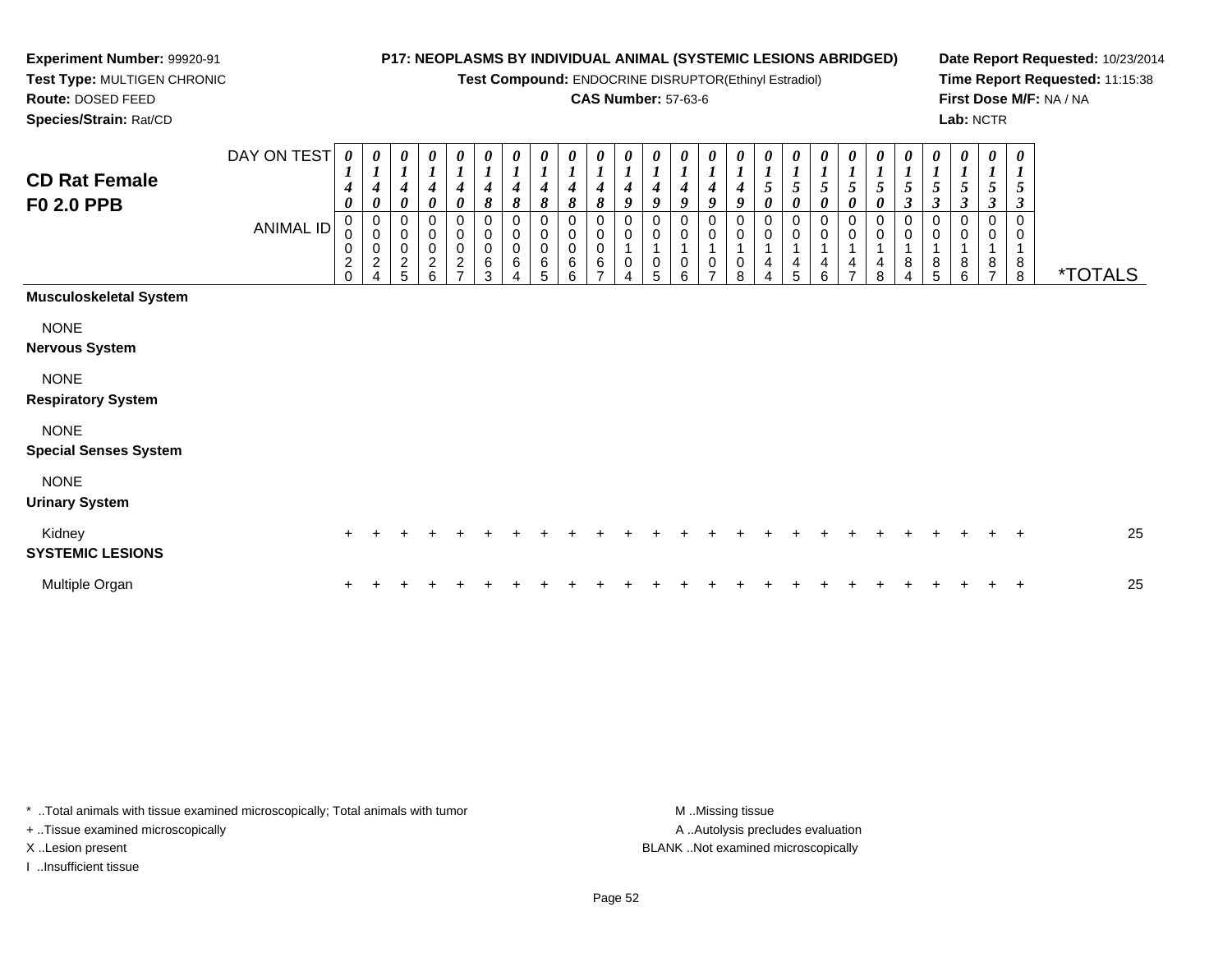**Test Compound:** ENDOCRINE DISRUPTOR(Ethinyl Estradiol)

### **CAS Number:** 57-63-6

**Date Report Requested:** 10/23/2014**Time Report Requested:** 11:15:39**First Dose M/F:** NA / NA**Lab:** NCTR

| Species/Strain: Rat/CD                     |                                 |                                                                           |                                                                                                    |                                                                                                                                  |                                                                                       |                                                                                                               |                                                                              |                                                                            |                                                                                            |                                                                 |                                                                    |                                                                                              |                                                                                                               |                                                                    |                                                                                        |                                                                                                                    |                                                                                                                               |                                                                                                    |                                                                                    |                                                                                                         |                                                                                                                      |                                                                                                                    |                                                                                                                                                     | Lab: NCTR                                                                             |                                                              |                                           |                                                                                      |                       |                    |
|--------------------------------------------|---------------------------------|---------------------------------------------------------------------------|----------------------------------------------------------------------------------------------------|----------------------------------------------------------------------------------------------------------------------------------|---------------------------------------------------------------------------------------|---------------------------------------------------------------------------------------------------------------|------------------------------------------------------------------------------|----------------------------------------------------------------------------|--------------------------------------------------------------------------------------------|-----------------------------------------------------------------|--------------------------------------------------------------------|----------------------------------------------------------------------------------------------|---------------------------------------------------------------------------------------------------------------|--------------------------------------------------------------------|----------------------------------------------------------------------------------------|--------------------------------------------------------------------------------------------------------------------|-------------------------------------------------------------------------------------------------------------------------------|----------------------------------------------------------------------------------------------------|------------------------------------------------------------------------------------|---------------------------------------------------------------------------------------------------------|----------------------------------------------------------------------------------------------------------------------|--------------------------------------------------------------------------------------------------------------------|-----------------------------------------------------------------------------------------------------------------------------------------------------|---------------------------------------------------------------------------------------|--------------------------------------------------------------|-------------------------------------------|--------------------------------------------------------------------------------------|-----------------------|--------------------|
| <b>CD Rat Female</b><br><b>F0 10 PPB</b>   | DAY ON TEST<br><b>ANIMAL ID</b> | $\boldsymbol{\theta}$<br>4<br>0<br>$\mathbf 0$<br>0<br>0<br>$\frac{2}{8}$ | $\boldsymbol{\theta}$<br>$\boldsymbol{l}$<br>$\boldsymbol{4}$<br>0<br>0<br>0<br>0<br>$\frac{2}{9}$ | 0<br>$\boldsymbol{I}$<br>$\boldsymbol{4}$<br>$\pmb{\theta}$<br>$\pmb{0}$<br>$\mathbf 0$<br>$\mathbf 0$<br>$\sqrt{3}$<br>$\Omega$ | 0<br>$\boldsymbol{l}$<br>$\boldsymbol{4}$<br>0<br>0<br>0<br>$\mathbf 0$<br>$\sqrt{3}$ | 0<br>$\boldsymbol{l}$<br>4<br>$\boldsymbol{\theta}$<br>$\mathbf 0$<br>$\mathbf 0$<br>0<br>3<br>$\overline{c}$ | 0<br>$\boldsymbol{l}$<br>4<br>8<br>$\mathbf 0$<br>0<br>$\mathbf 0$<br>6<br>8 | 0<br>$\boldsymbol{l}$<br>4<br>$\pmb{8}$<br>$\mathbf 0$<br>0<br>0<br>6<br>9 | 0<br>$\boldsymbol{l}$<br>4<br>8<br>$\mathbf 0$<br>$\Omega$<br>$\Omega$<br>7<br>$\mathbf 0$ | 0<br>$\boldsymbol{l}$<br>4<br>8<br>$\mathbf 0$<br>$\Omega$<br>0 | 0<br>$\boldsymbol{l}$<br>4<br>8<br>0<br>$\mathbf 0$<br>0<br>7<br>2 | 0<br>$\boldsymbol{l}$<br>$\boldsymbol{4}$<br>9<br>0<br>$\mathbf 0$<br>$\mathbf{1}$<br>0<br>9 | 0<br>$\boldsymbol{l}$<br>$\boldsymbol{4}$<br>9<br>$\mathbf 0$<br>$\mathbf 0$<br>$\mathbf{1}$<br>1<br>$\Omega$ | 0<br>$\boldsymbol{l}$<br>4<br>9<br>$\mathbf 0$<br>$\mathbf 0$<br>1 | 0<br>$\boldsymbol{l}$<br>4<br>9<br>$\mathbf 0$<br>$\mathbf 0$<br>$\mathbf 1$<br>1<br>2 | 0<br>$\boldsymbol{l}$<br>$\boldsymbol{4}$<br>$\boldsymbol{9}$<br>$\pmb{0}$<br>$\mathbf 0$<br>1<br>$\mathbf 1$<br>3 | $\boldsymbol{\theta}$<br>$\boldsymbol{l}$<br>$\sqrt{5}$<br>$\boldsymbol{\theta}$<br>$\mathbf 0$<br>$\mathbf 0$<br>1<br>4<br>9 | 0<br>$\boldsymbol{l}$<br>$\sqrt{5}$<br>$\pmb{\theta}$<br>$\pmb{0}$<br>$\mathbf 0$<br>5<br>$\Omega$ | 0<br>$\boldsymbol{l}$<br>$\mathfrak{s}$<br>0<br>$\pmb{0}$<br>$\mathbf 0$<br>1<br>5 | 0<br>$\boldsymbol{l}$<br>$\sqrt{5}$<br>$\pmb{\theta}$<br>$\pmb{0}$<br>$\mathbf 0$<br>1<br>$\frac{5}{2}$ | 0<br>$\boldsymbol{l}$<br>$\sqrt{5}$<br>$\pmb{\theta}$<br>$\mathbf 0$<br>$\mathbf 0$<br>$\mathbf{1}$<br>$\frac{5}{3}$ | 0<br>$\boldsymbol{l}$<br>$\mathfrak{H}$<br>$\boldsymbol{\mathfrak{z}}$<br>$\pmb{0}$<br>0<br>$\mathbf{1}$<br>$^8_9$ | $\boldsymbol{\theta}$<br>$\boldsymbol{l}$<br>$5\overline{)}$<br>$\boldsymbol{\beta}$<br>$\mathbf 0$<br>$\Omega$<br>$\mathbf{1}$<br>9<br>$\mathbf 0$ | $\boldsymbol{\theta}$<br>$\boldsymbol{l}$<br>5<br>$\boldsymbol{\beta}$<br>0<br>0<br>9 | $\boldsymbol{l}$<br>5<br>$\boldsymbol{\beta}$<br>$\mathbf 0$ | 0<br>$\Omega$<br>1<br>9<br>$\overline{2}$ | 0<br>$\boldsymbol{l}$<br>5<br>3<br>$\mathbf 0$<br>0<br>$\mathbf{1}$<br>$\frac{9}{3}$ | <i><b>*TOTALS</b></i> |                    |
| <b>Alimentary System</b>                   |                                 |                                                                           |                                                                                                    |                                                                                                                                  |                                                                                       |                                                                                                               |                                                                              |                                                                            |                                                                                            |                                                                 |                                                                    |                                                                                              |                                                                                                               |                                                                    |                                                                                        |                                                                                                                    |                                                                                                                               |                                                                                                    |                                                                                    |                                                                                                         |                                                                                                                      |                                                                                                                    |                                                                                                                                                     |                                                                                       |                                                              |                                           |                                                                                      |                       |                    |
| Liver<br>Cardiovascular System             |                                 |                                                                           |                                                                                                    |                                                                                                                                  |                                                                                       | $\ddot{}$                                                                                                     |                                                                              |                                                                            |                                                                                            |                                                                 |                                                                    |                                                                                              |                                                                                                               |                                                                    |                                                                                        |                                                                                                                    |                                                                                                                               |                                                                                                    |                                                                                    |                                                                                                         |                                                                                                                      |                                                                                                                    |                                                                                                                                                     | $+$                                                                                   |                                                              |                                           |                                                                                      |                       | $\overline{a}$     |
| <b>NONE</b><br><b>Endocrine System</b>     |                                 |                                                                           |                                                                                                    |                                                                                                                                  |                                                                                       |                                                                                                               |                                                                              |                                                                            |                                                                                            |                                                                 |                                                                    |                                                                                              |                                                                                                               |                                                                    |                                                                                        |                                                                                                                    |                                                                                                                               |                                                                                                    |                                                                                    |                                                                                                         |                                                                                                                      |                                                                                                                    |                                                                                                                                                     |                                                                                       |                                                              |                                           |                                                                                      |                       |                    |
| <b>NONE</b><br><b>General Body System</b>  |                                 |                                                                           |                                                                                                    |                                                                                                                                  |                                                                                       |                                                                                                               |                                                                              |                                                                            |                                                                                            |                                                                 |                                                                    |                                                                                              |                                                                                                               |                                                                    |                                                                                        |                                                                                                                    |                                                                                                                               |                                                                                                    |                                                                                    |                                                                                                         |                                                                                                                      |                                                                                                                    |                                                                                                                                                     |                                                                                       |                                                              |                                           |                                                                                      |                       |                    |
| <b>NONE</b><br><b>Genital System</b>       |                                 |                                                                           |                                                                                                    |                                                                                                                                  |                                                                                       |                                                                                                               |                                                                              |                                                                            |                                                                                            |                                                                 |                                                                    |                                                                                              |                                                                                                               |                                                                    |                                                                                        |                                                                                                                    |                                                                                                                               |                                                                                                    |                                                                                    |                                                                                                         |                                                                                                                      |                                                                                                                    |                                                                                                                                                     |                                                                                       |                                                              |                                           |                                                                                      |                       |                    |
| <b>Clitoral Gland</b>                      |                                 |                                                                           |                                                                                                    |                                                                                                                                  |                                                                                       |                                                                                                               |                                                                              |                                                                            |                                                                                            |                                                                 |                                                                    |                                                                                              |                                                                                                               |                                                                    |                                                                                        |                                                                                                                    |                                                                                                                               |                                                                                                    |                                                                                    |                                                                                                         |                                                                                                                      | $\ddot{}$                                                                                                          |                                                                                                                                                     | $\ddot{}$                                                                             |                                                              |                                           |                                                                                      |                       | $\overline{2}$     |
| Ovary                                      |                                 |                                                                           |                                                                                                    |                                                                                                                                  |                                                                                       |                                                                                                               |                                                                              |                                                                            |                                                                                            |                                                                 |                                                                    |                                                                                              |                                                                                                               |                                                                    |                                                                                        |                                                                                                                    |                                                                                                                               |                                                                                                    |                                                                                    |                                                                                                         |                                                                                                                      |                                                                                                                    |                                                                                                                                                     |                                                                                       |                                                              |                                           | $\ddot{}$                                                                            |                       | 25                 |
| Oviduct                                    |                                 |                                                                           |                                                                                                    |                                                                                                                                  |                                                                                       |                                                                                                               |                                                                              |                                                                            |                                                                                            |                                                                 |                                                                    |                                                                                              |                                                                                                               |                                                                    |                                                                                        |                                                                                                                    |                                                                                                                               |                                                                                                    |                                                                                    |                                                                                                         |                                                                                                                      |                                                                                                                    |                                                                                                                                                     |                                                                                       |                                                              |                                           | $\ddot{}$                                                                            |                       | 25                 |
| Uterus                                     |                                 |                                                                           |                                                                                                    |                                                                                                                                  |                                                                                       |                                                                                                               |                                                                              |                                                                            |                                                                                            |                                                                 |                                                                    |                                                                                              |                                                                                                               |                                                                    |                                                                                        |                                                                                                                    |                                                                                                                               |                                                                                                    |                                                                                    |                                                                                                         |                                                                                                                      |                                                                                                                    |                                                                                                                                                     |                                                                                       |                                                              |                                           | $\ddot{}$                                                                            |                       | 25                 |
| Vagina<br><b>Hematopoietic System</b>      |                                 |                                                                           |                                                                                                    |                                                                                                                                  |                                                                                       |                                                                                                               |                                                                              |                                                                            |                                                                                            |                                                                 |                                                                    |                                                                                              |                                                                                                               |                                                                    |                                                                                        |                                                                                                                    |                                                                                                                               |                                                                                                    |                                                                                    |                                                                                                         |                                                                                                                      |                                                                                                                    |                                                                                                                                                     |                                                                                       |                                                              |                                           | $\ddot{}$                                                                            |                       | 25                 |
| <b>NONE</b><br><b>Integumentary System</b> |                                 |                                                                           |                                                                                                    |                                                                                                                                  |                                                                                       |                                                                                                               |                                                                              |                                                                            |                                                                                            |                                                                 |                                                                    |                                                                                              |                                                                                                               |                                                                    |                                                                                        |                                                                                                                    |                                                                                                                               |                                                                                                    |                                                                                    |                                                                                                         |                                                                                                                      |                                                                                                                    |                                                                                                                                                     |                                                                                       |                                                              |                                           |                                                                                      |                       |                    |
| Mammary Gland<br>Skin                      |                                 | +<br>$\ddot{}$                                                            |                                                                                                    |                                                                                                                                  |                                                                                       |                                                                                                               |                                                                              |                                                                            |                                                                                            |                                                                 |                                                                    |                                                                                              |                                                                                                               |                                                                    |                                                                                        |                                                                                                                    |                                                                                                                               |                                                                                                    |                                                                                    |                                                                                                         |                                                                                                                      |                                                                                                                    |                                                                                                                                                     |                                                                                       |                                                              |                                           | $^{+}$                                                                               |                       | 25<br>$\mathbf{1}$ |
|                                            |                                 |                                                                           |                                                                                                    |                                                                                                                                  |                                                                                       |                                                                                                               |                                                                              |                                                                            |                                                                                            |                                                                 |                                                                    |                                                                                              |                                                                                                               |                                                                    |                                                                                        |                                                                                                                    |                                                                                                                               |                                                                                                    |                                                                                    |                                                                                                         |                                                                                                                      |                                                                                                                    |                                                                                                                                                     |                                                                                       |                                                              |                                           |                                                                                      |                       |                    |

\* ..Total animals with tissue examined microscopically; Total animals with tumor **M** . Missing tissue M ..Missing tissue A ..Autolysis precludes evaluation + ..Tissue examined microscopically X ..Lesion present BLANK ..Not examined microscopicallyI ..Insufficient tissue

**Experiment Number:** 99920-91**Test Type:** MULTIGEN CHRONIC

**Route:** DOSED FEED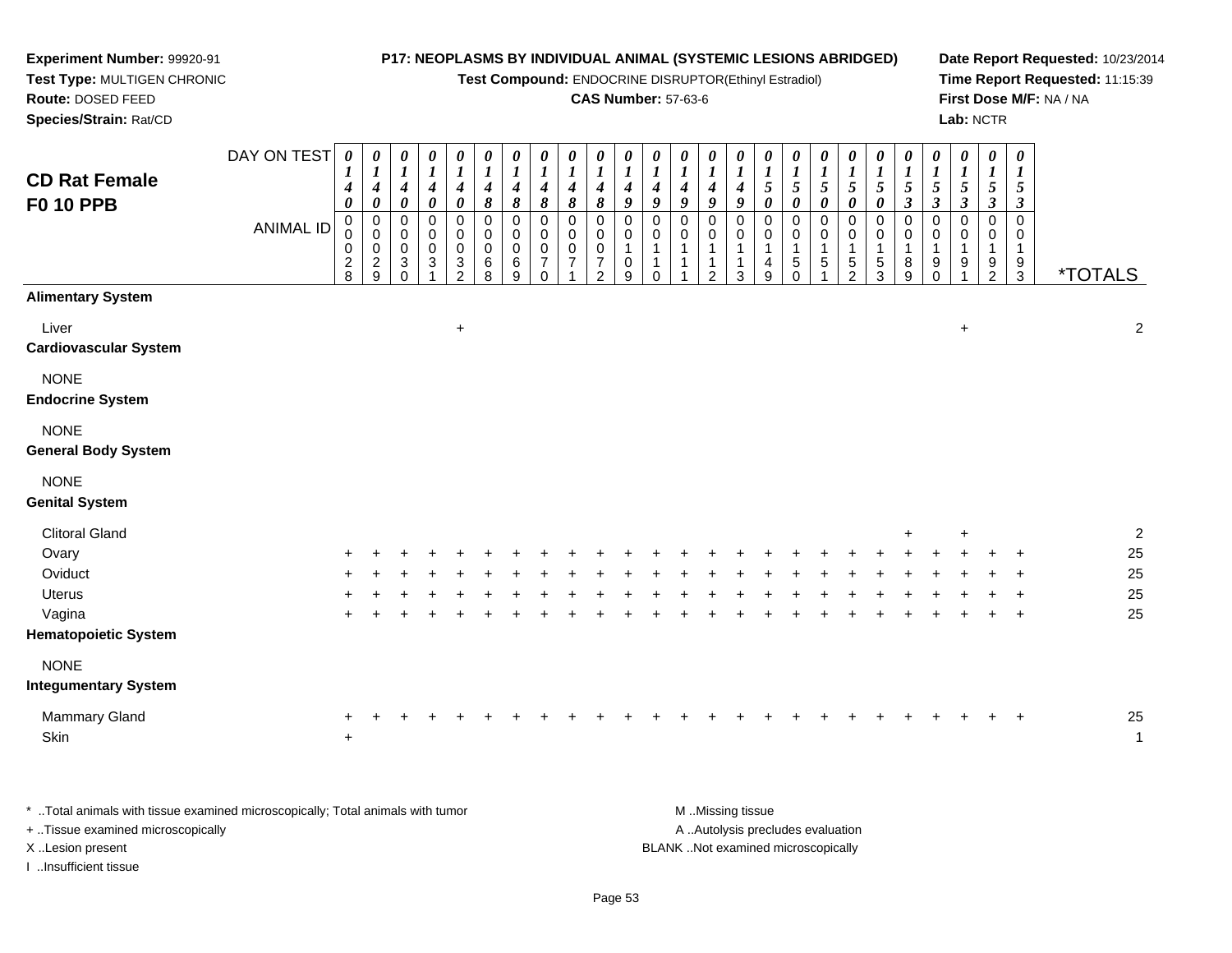**Test Compound:** ENDOCRINE DISRUPTOR(Ethinyl Estradiol)

### **CAS Number:** 57-63-6

**Date Report Requested:** 10/23/2014**Time Report Requested:** 11:15:39**First Dose M/F:** NA / NA**Lab:** NCTR

 **Test Type:** MULTIGEN CHRONIC**Route:** DOSED FEED**Species/Strain:** Rat/CD

**Experiment Number:** 99920-91

| <b>CD Rat Female</b><br><b>F0 10 PPB</b>    | DAY ON TEST<br><b>ANIMAL ID</b> | $\boldsymbol{\theta}$<br>$\boldsymbol{l}$<br>4<br>$\boldsymbol{\theta}$<br>0<br>$\pmb{0}$<br>$\mathbf 0$<br>$\overline{2}$<br>8 | 0<br>$\boldsymbol{l}$<br>$\boldsymbol{4}$<br>$\pmb{\theta}$<br>$\begin{smallmatrix} 0\\0 \end{smallmatrix}$<br>$\begin{smallmatrix} 0\\2 \end{smallmatrix}$<br>9 | 0<br>$\boldsymbol{l}$<br>4<br>$\boldsymbol{\theta}$<br>0<br>0<br>$\pmb{0}$<br>3<br>$\Omega$ | 0<br>$\boldsymbol{l}$<br>$\boldsymbol{4}$<br>0<br>0<br>$\,0\,$<br>$\sqrt{3}$ | $\boldsymbol{\theta}$<br>$\boldsymbol{l}$<br>4<br>$\boldsymbol{\theta}$<br>0<br>0<br>$\pmb{0}$<br>$\sqrt{3}$<br>C | 0<br>$\boldsymbol{l}$<br>$\boldsymbol{4}$<br>8<br>0<br>$\pmb{0}$<br>$\pmb{0}$<br>6<br>8 | 0<br>$\boldsymbol{l}$<br>4<br>$\pmb{8}$<br>0<br>$\pmb{0}$<br>0<br>6<br>9 | $\boldsymbol{\theta}$<br>$\boldsymbol{I}$<br>4<br>$\boldsymbol{\delta}$<br>$\mathbf 0$<br>$\pmb{0}$<br>$\pmb{0}$<br>$\overline{7}$ | $\frac{\theta}{I}$<br>$\boldsymbol{4}$<br>8<br>$\pmb{0}$<br>$\pmb{0}$<br>$\frac{0}{7}$ | $\frac{\boldsymbol{\theta}}{\boldsymbol{I}}$<br>4<br>8<br>0<br>$\pmb{0}$<br>0<br>7<br>2 | 0<br>$\boldsymbol{l}$<br>4<br>9<br>0<br>0<br>9 | $\boldsymbol{\theta}$<br>$\boldsymbol{l}$<br>4<br>9<br>0 | 0<br>$\boldsymbol{l}$<br>4<br>9<br>0<br>0 | 0<br>$\boldsymbol{l}$<br>4<br>9<br>0<br>0<br>2 | $\boldsymbol{\theta}$<br>$\boldsymbol{l}$<br>$\boldsymbol{4}$<br>$\boldsymbol{9}$<br>$\mathbf 0$<br>$\mathbf 0$<br>$\mathbf{1}$<br>1<br>3 | 0<br>$\boldsymbol{l}$<br>$\sqrt{5}$<br>$\pmb{\theta}$<br>0<br>$\pmb{0}$<br>$\overline{A}$<br>4<br>9 | $\frac{\boldsymbol{\theta}}{\boldsymbol{I}}$<br>$5\overline{)}$<br>$\pmb{\theta}$<br>0<br>$\pmb{0}$<br>$\mathbf{1}$<br>5<br>$\Omega$ | 0<br>$\boldsymbol{l}$<br>5<br>0<br>0<br>$\mathbf{1}$<br>5 | $\boldsymbol{\theta}$<br>5<br>$\boldsymbol{\theta}$<br>0<br>0<br>1<br>$\,$ 5 $\,$<br>$\mathcal{P}$ | 0<br>$\boldsymbol{l}$<br>5<br>$\boldsymbol{\theta}$<br>0<br>0<br>5<br>3 | 0<br>$\boldsymbol{l}$<br>5<br>$\boldsymbol{\beta}$<br>0<br>$\pmb{0}$<br>8<br>9 | $\pmb{\theta}$<br>$\boldsymbol{l}$<br>5<br>$\mathfrak{z}$<br>$\mathbf 0$<br>$\mathbf 0$<br>$\mathbf{1}$<br>9<br>$\Omega$ | 0<br>$\boldsymbol{l}$<br>$\sqrt{5}$<br>$\boldsymbol{\beta}$<br>$\pmb{0}$<br>$\pmb{0}$<br>$\overline{1}$<br>9 | $\boldsymbol{\theta}$<br>$\boldsymbol{l}$<br>$5\overline{)}$<br>$\boldsymbol{\beta}$<br>0<br>0<br>$\mathbf{1}$<br>9<br>$\overline{2}$ | $\boldsymbol{\theta}$<br>$\boldsymbol{l}$<br>5<br>$\boldsymbol{\beta}$<br>0<br>1<br>9<br>$\mathbf{3}$ | <i><b>*TOTALS</b></i> |
|---------------------------------------------|---------------------------------|---------------------------------------------------------------------------------------------------------------------------------|------------------------------------------------------------------------------------------------------------------------------------------------------------------|---------------------------------------------------------------------------------------------|------------------------------------------------------------------------------|-------------------------------------------------------------------------------------------------------------------|-----------------------------------------------------------------------------------------|--------------------------------------------------------------------------|------------------------------------------------------------------------------------------------------------------------------------|----------------------------------------------------------------------------------------|-----------------------------------------------------------------------------------------|------------------------------------------------|----------------------------------------------------------|-------------------------------------------|------------------------------------------------|-------------------------------------------------------------------------------------------------------------------------------------------|-----------------------------------------------------------------------------------------------------|--------------------------------------------------------------------------------------------------------------------------------------|-----------------------------------------------------------|----------------------------------------------------------------------------------------------------|-------------------------------------------------------------------------|--------------------------------------------------------------------------------|--------------------------------------------------------------------------------------------------------------------------|--------------------------------------------------------------------------------------------------------------|---------------------------------------------------------------------------------------------------------------------------------------|-------------------------------------------------------------------------------------------------------|-----------------------|
| <b>Musculoskeletal System</b>               |                                 |                                                                                                                                 |                                                                                                                                                                  |                                                                                             |                                                                              |                                                                                                                   |                                                                                         |                                                                          |                                                                                                                                    |                                                                                        |                                                                                         |                                                |                                                          |                                           |                                                |                                                                                                                                           |                                                                                                     |                                                                                                                                      |                                                           |                                                                                                    |                                                                         |                                                                                |                                                                                                                          |                                                                                                              |                                                                                                                                       |                                                                                                       |                       |
| <b>NONE</b><br><b>Nervous System</b>        |                                 |                                                                                                                                 |                                                                                                                                                                  |                                                                                             |                                                                              |                                                                                                                   |                                                                                         |                                                                          |                                                                                                                                    |                                                                                        |                                                                                         |                                                |                                                          |                                           |                                                |                                                                                                                                           |                                                                                                     |                                                                                                                                      |                                                           |                                                                                                    |                                                                         |                                                                                |                                                                                                                          |                                                                                                              |                                                                                                                                       |                                                                                                       |                       |
| <b>NONE</b><br><b>Respiratory System</b>    |                                 |                                                                                                                                 |                                                                                                                                                                  |                                                                                             |                                                                              |                                                                                                                   |                                                                                         |                                                                          |                                                                                                                                    |                                                                                        |                                                                                         |                                                |                                                          |                                           |                                                |                                                                                                                                           |                                                                                                     |                                                                                                                                      |                                                           |                                                                                                    |                                                                         |                                                                                |                                                                                                                          |                                                                                                              |                                                                                                                                       |                                                                                                       |                       |
| <b>NONE</b><br><b>Special Senses System</b> |                                 |                                                                                                                                 |                                                                                                                                                                  |                                                                                             |                                                                              |                                                                                                                   |                                                                                         |                                                                          |                                                                                                                                    |                                                                                        |                                                                                         |                                                |                                                          |                                           |                                                |                                                                                                                                           |                                                                                                     |                                                                                                                                      |                                                           |                                                                                                    |                                                                         |                                                                                |                                                                                                                          |                                                                                                              |                                                                                                                                       |                                                                                                       |                       |
| <b>NONE</b><br><b>Urinary System</b>        |                                 |                                                                                                                                 |                                                                                                                                                                  |                                                                                             |                                                                              |                                                                                                                   |                                                                                         |                                                                          |                                                                                                                                    |                                                                                        |                                                                                         |                                                |                                                          |                                           |                                                |                                                                                                                                           |                                                                                                     |                                                                                                                                      |                                                           |                                                                                                    |                                                                         |                                                                                |                                                                                                                          |                                                                                                              |                                                                                                                                       |                                                                                                       |                       |
| Kidney<br><b>SYSTEMIC LESIONS</b>           |                                 | $+$                                                                                                                             |                                                                                                                                                                  |                                                                                             |                                                                              |                                                                                                                   |                                                                                         |                                                                          |                                                                                                                                    |                                                                                        |                                                                                         |                                                |                                                          |                                           |                                                |                                                                                                                                           |                                                                                                     |                                                                                                                                      |                                                           |                                                                                                    |                                                                         |                                                                                |                                                                                                                          |                                                                                                              |                                                                                                                                       | $\ddot{}$                                                                                             | 25                    |
| Multiple Organ                              |                                 |                                                                                                                                 |                                                                                                                                                                  |                                                                                             |                                                                              |                                                                                                                   |                                                                                         |                                                                          |                                                                                                                                    |                                                                                        |                                                                                         |                                                |                                                          |                                           |                                                |                                                                                                                                           |                                                                                                     |                                                                                                                                      |                                                           |                                                                                                    |                                                                         |                                                                                |                                                                                                                          |                                                                                                              |                                                                                                                                       | $\ddot{}$                                                                                             | 25                    |

\* ..Total animals with tissue examined microscopically; Total animals with tumor **M** . Missing tissue M ..Missing tissue + ..Tissue examined microscopically

I ..Insufficient tissue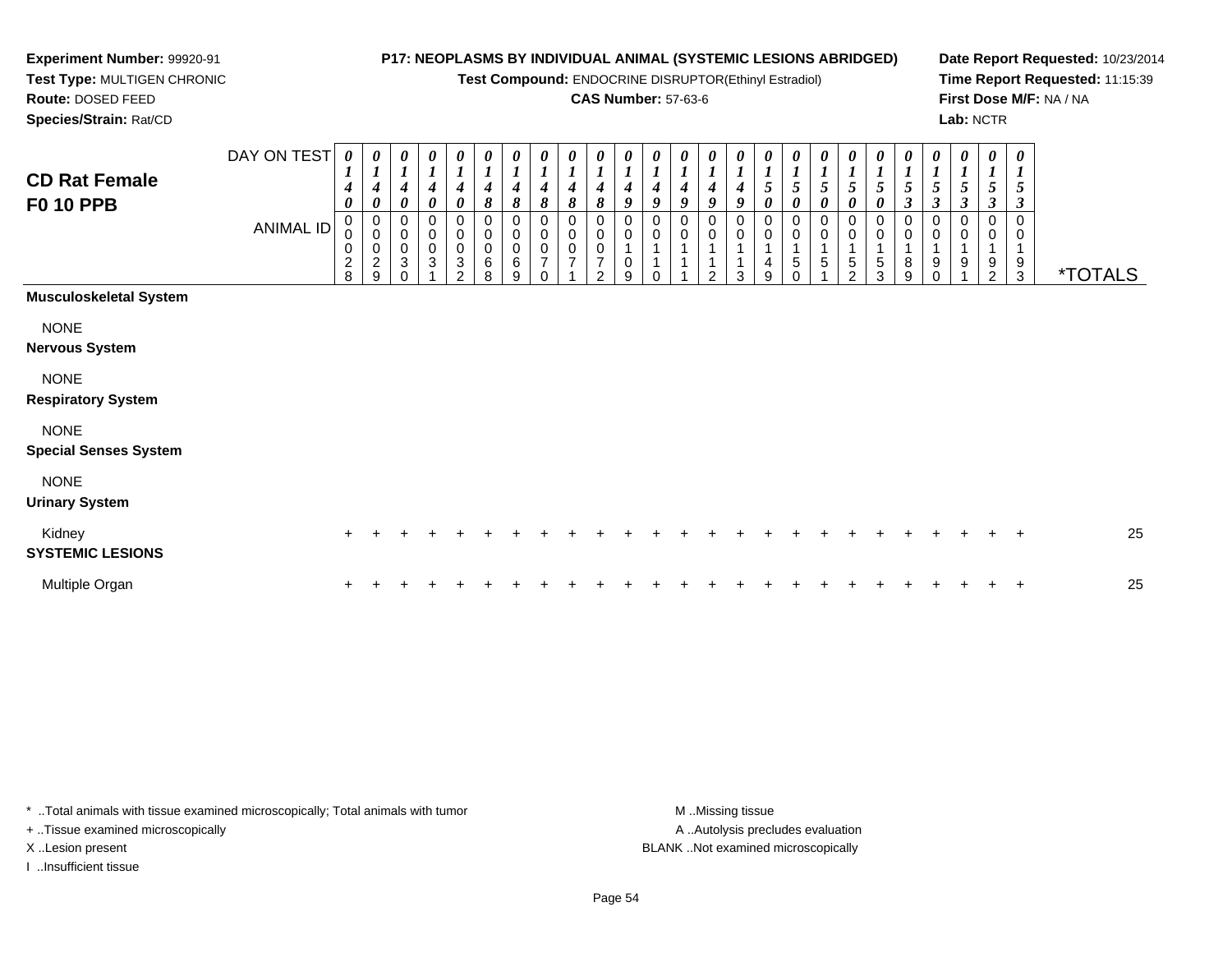**Test Compound:** ENDOCRINE DISRUPTOR(Ethinyl Estradiol)

### **CAS Number:** 57-63-6

**Date Report Requested:** 10/23/2014**Time Report Requested:** 11:15:39**First Dose M/F:** NA / NA**Lab:** NCTR

| <b>CD Rat Female</b>                   | DAY ON TEST      | $\pmb{\theta}$<br>1                                    | $\boldsymbol{\theta}$<br>$\boldsymbol{l}$      | 0<br>$\boldsymbol{l}$                                                       | 0<br>$\boldsymbol{l}$           | 0<br>$\boldsymbol{l}$                                                        | $\pmb{\theta}$<br>$\boldsymbol{l}$                                         | $\boldsymbol{\theta}$<br>$\boldsymbol{l}$              | 0<br>$\boldsymbol{l}$                                       | 0<br>$\boldsymbol{l}$                        | 0<br>1                                                        | 0                            | 0<br>1                | 0<br>$\boldsymbol{l}$                  | 0<br>$\boldsymbol{l}$                        | 0<br>$\boldsymbol{I}$           | 0<br>$\boldsymbol{l}$                                      | $\boldsymbol{\theta}$<br>$\boldsymbol{l}$  | 0<br>$\boldsymbol{l}$                               | 0                                    | 0<br>$\boldsymbol{l}$                        | 0                                             | 0<br>$\boldsymbol{l}$                                | 0<br>$\boldsymbol{l}$                                        | $\pmb{\theta}$<br>$\boldsymbol{l}$                                                   | $\boldsymbol{\theta}$<br>$\boldsymbol{l}$  |                       |
|----------------------------------------|------------------|--------------------------------------------------------|------------------------------------------------|-----------------------------------------------------------------------------|---------------------------------|------------------------------------------------------------------------------|----------------------------------------------------------------------------|--------------------------------------------------------|-------------------------------------------------------------|----------------------------------------------|---------------------------------------------------------------|------------------------------|-----------------------|----------------------------------------|----------------------------------------------|---------------------------------|------------------------------------------------------------|--------------------------------------------|-----------------------------------------------------|--------------------------------------|----------------------------------------------|-----------------------------------------------|------------------------------------------------------|--------------------------------------------------------------|--------------------------------------------------------------------------------------|--------------------------------------------|-----------------------|
| <b>F0 50 PPB</b>                       | <b>ANIMAL ID</b> | 4<br>$\pmb{\theta}$<br>$\mathbf 0$<br>0<br>0<br>$_3^3$ | 4<br>0<br>$\mathbf 0$<br>0<br>$\mathbf 0$<br>3 | 4<br>0<br>$\mathbf 0$<br>$\mathbf 0$<br>0<br>$\ensuremath{\mathsf{3}}$<br>5 | 4<br>0<br>0<br>0<br>0<br>3<br>6 | $\boldsymbol{4}$<br>0<br>0<br>0<br>$\pmb{0}$<br>$\sqrt{3}$<br>$\overline{ }$ | 4<br>8<br>$\mathbf 0$<br>$\mathbf 0$<br>$\mathbf 0$<br>$\overline{7}$<br>3 | 4<br>8<br>$\mathbf 0$<br>0<br>0<br>$\overline{7}$<br>4 | 4<br>8<br>$\pmb{0}$<br>$\Omega$<br>0<br>$\overline{7}$<br>5 | 4<br>8<br>0<br>0<br>0<br>$\overline{7}$<br>6 | 4<br>8<br>$\mathbf 0$<br>$\Omega$<br>0<br>7<br>$\overline{7}$ | 4<br>9<br>0<br>$\Omega$<br>Δ | 4<br>9<br>0<br>0<br>5 | 4<br>9<br>0<br>$\Omega$<br>1<br>1<br>6 | 4<br>9<br>0<br>0<br>1<br>1<br>$\overline{7}$ | 4<br>9<br>0<br>0<br>1<br>1<br>8 | 5<br>0<br>$\pmb{0}$<br>0<br>$\mathbf 1$<br>$\sqrt{5}$<br>4 | 5<br>0<br>0<br>$\mathbf 0$<br>-1<br>5<br>5 | 5<br>0<br>$\mathbf 0$<br>0<br>$\mathbf 1$<br>5<br>6 | 5<br>0<br>$\mathbf 0$<br>0<br>5<br>7 | 5<br>0<br>$\pmb{0}$<br>0<br>$\,$ 5 $\,$<br>8 | 5<br>$\boldsymbol{\beta}$<br>0<br>0<br>9<br>4 | 5<br>$\boldsymbol{\beta}$<br>0<br>$\Omega$<br>9<br>5 | 5<br>$\boldsymbol{\beta}$<br>0<br>$\mathbf 0$<br>1<br>9<br>6 | 5<br>$\boldsymbol{\beta}$<br>$\mathbf 0$<br>0<br>$\mathbf{1}$<br>9<br>$\overline{ }$ | 5<br>3<br>0<br>0<br>$\mathbf{1}$<br>9<br>8 | <i><b>*TOTALS</b></i> |
| <b>Alimentary System</b>               |                  |                                                        |                                                |                                                                             |                                 |                                                                              |                                                                            |                                                        |                                                             |                                              |                                                               |                              |                       |                                        |                                              |                                 |                                                            |                                            |                                                     |                                      |                                              |                                               |                                                      |                                                              |                                                                                      |                                            |                       |
| Liver<br><b>Cardiovascular System</b>  |                  | $\ddot{}$                                              |                                                |                                                                             |                                 |                                                                              |                                                                            |                                                        |                                                             |                                              |                                                               |                              |                       |                                        |                                              |                                 |                                                            |                                            |                                                     |                                      |                                              |                                               |                                                      |                                                              |                                                                                      |                                            | 25                    |
| <b>NONE</b><br><b>Endocrine System</b> |                  |                                                        |                                                |                                                                             |                                 |                                                                              |                                                                            |                                                        |                                                             |                                              |                                                               |                              |                       |                                        |                                              |                                 |                                                            |                                            |                                                     |                                      |                                              |                                               |                                                      |                                                              |                                                                                      |                                            |                       |
| <b>Adrenal Cortex</b>                  |                  |                                                        |                                                |                                                                             |                                 |                                                                              |                                                                            |                                                        |                                                             |                                              |                                                               |                              |                       |                                        |                                              |                                 |                                                            |                                            |                                                     |                                      |                                              |                                               |                                                      |                                                              |                                                                                      |                                            | 25                    |
| Adrenal Medulla                        |                  |                                                        |                                                |                                                                             |                                 |                                                                              |                                                                            |                                                        |                                                             |                                              |                                                               |                              |                       |                                        |                                              |                                 |                                                            |                                            |                                                     |                                      |                                              |                                               |                                                      |                                                              |                                                                                      |                                            | 25                    |
| <b>Pituitary Gland</b>                 |                  |                                                        |                                                |                                                                             |                                 |                                                                              |                                                                            |                                                        |                                                             |                                              |                                                               |                              |                       |                                        |                                              |                                 |                                                            |                                            |                                                     |                                      |                                              |                                               |                                                      |                                                              |                                                                                      |                                            | 25                    |
| <b>Thyroid Gland</b>                   |                  | ÷                                                      |                                                |                                                                             |                                 |                                                                              |                                                                            |                                                        |                                                             |                                              |                                                               |                              |                       |                                        |                                              |                                 |                                                            |                                            |                                                     |                                      |                                              |                                               |                                                      |                                                              |                                                                                      |                                            | 25                    |
| <b>General Body System</b>             |                  |                                                        |                                                |                                                                             |                                 |                                                                              |                                                                            |                                                        |                                                             |                                              |                                                               |                              |                       |                                        |                                              |                                 |                                                            |                                            |                                                     |                                      |                                              |                                               |                                                      |                                                              |                                                                                      |                                            |                       |
| <b>NONE</b>                            |                  |                                                        |                                                |                                                                             |                                 |                                                                              |                                                                            |                                                        |                                                             |                                              |                                                               |                              |                       |                                        |                                              |                                 |                                                            |                                            |                                                     |                                      |                                              |                                               |                                                      |                                                              |                                                                                      |                                            |                       |
| <b>Genital System</b>                  |                  |                                                        |                                                |                                                                             |                                 |                                                                              |                                                                            |                                                        |                                                             |                                              |                                                               |                              |                       |                                        |                                              |                                 |                                                            |                                            |                                                     |                                      |                                              |                                               |                                                      |                                                              |                                                                                      |                                            |                       |
| Ovary                                  |                  |                                                        |                                                |                                                                             |                                 |                                                                              |                                                                            |                                                        |                                                             |                                              |                                                               |                              |                       |                                        |                                              |                                 |                                                            |                                            |                                                     |                                      |                                              |                                               |                                                      |                                                              |                                                                                      |                                            | 25                    |
| Oviduct                                |                  | $\pm$                                                  |                                                |                                                                             |                                 |                                                                              |                                                                            |                                                        |                                                             |                                              |                                                               |                              |                       |                                        |                                              |                                 |                                                            |                                            |                                                     |                                      |                                              |                                               |                                                      |                                                              |                                                                                      |                                            | 25                    |
| <b>Uterus</b>                          |                  |                                                        |                                                |                                                                             |                                 |                                                                              |                                                                            |                                                        |                                                             |                                              |                                                               |                              |                       |                                        |                                              |                                 |                                                            |                                            |                                                     |                                      |                                              |                                               |                                                      |                                                              |                                                                                      |                                            | 25                    |
| Vagina                                 |                  | $+$                                                    |                                                |                                                                             |                                 |                                                                              |                                                                            |                                                        |                                                             |                                              |                                                               |                              |                       |                                        |                                              |                                 |                                                            |                                            |                                                     |                                      |                                              |                                               |                                                      |                                                              |                                                                                      | $\ddot{}$                                  | 25                    |
| <b>Hematopoietic System</b>            |                  |                                                        |                                                |                                                                             |                                 |                                                                              |                                                                            |                                                        |                                                             |                                              |                                                               |                              |                       |                                        |                                              |                                 |                                                            |                                            |                                                     |                                      |                                              |                                               |                                                      |                                                              |                                                                                      |                                            |                       |
| <b>Bone Marrow</b>                     |                  |                                                        |                                                |                                                                             |                                 |                                                                              |                                                                            |                                                        |                                                             |                                              |                                                               |                              |                       |                                        |                                              |                                 |                                                            |                                            |                                                     |                                      |                                              |                                               |                                                      |                                                              |                                                                                      |                                            | 25                    |
| Spleen                                 |                  |                                                        |                                                |                                                                             |                                 |                                                                              |                                                                            |                                                        |                                                             |                                              |                                                               |                              |                       |                                        |                                              |                                 |                                                            |                                            |                                                     |                                      |                                              |                                               |                                                      |                                                              |                                                                                      |                                            | 25                    |
|                                        |                  |                                                        |                                                |                                                                             |                                 |                                                                              |                                                                            |                                                        |                                                             |                                              |                                                               |                              |                       |                                        |                                              |                                 |                                                            |                                            |                                                     |                                      |                                              |                                               |                                                      |                                                              |                                                                                      |                                            |                       |

\* ..Total animals with tissue examined microscopically; Total animals with tumor **M** ...Missing tissue M ...Missing tissue A ..Autolysis precludes evaluation + ..Tissue examined microscopically X ..Lesion present BLANK ..Not examined microscopicallyI ..Insufficient tissue

**Experiment Number:** 99920-91**Test Type:** MULTIGEN CHRONIC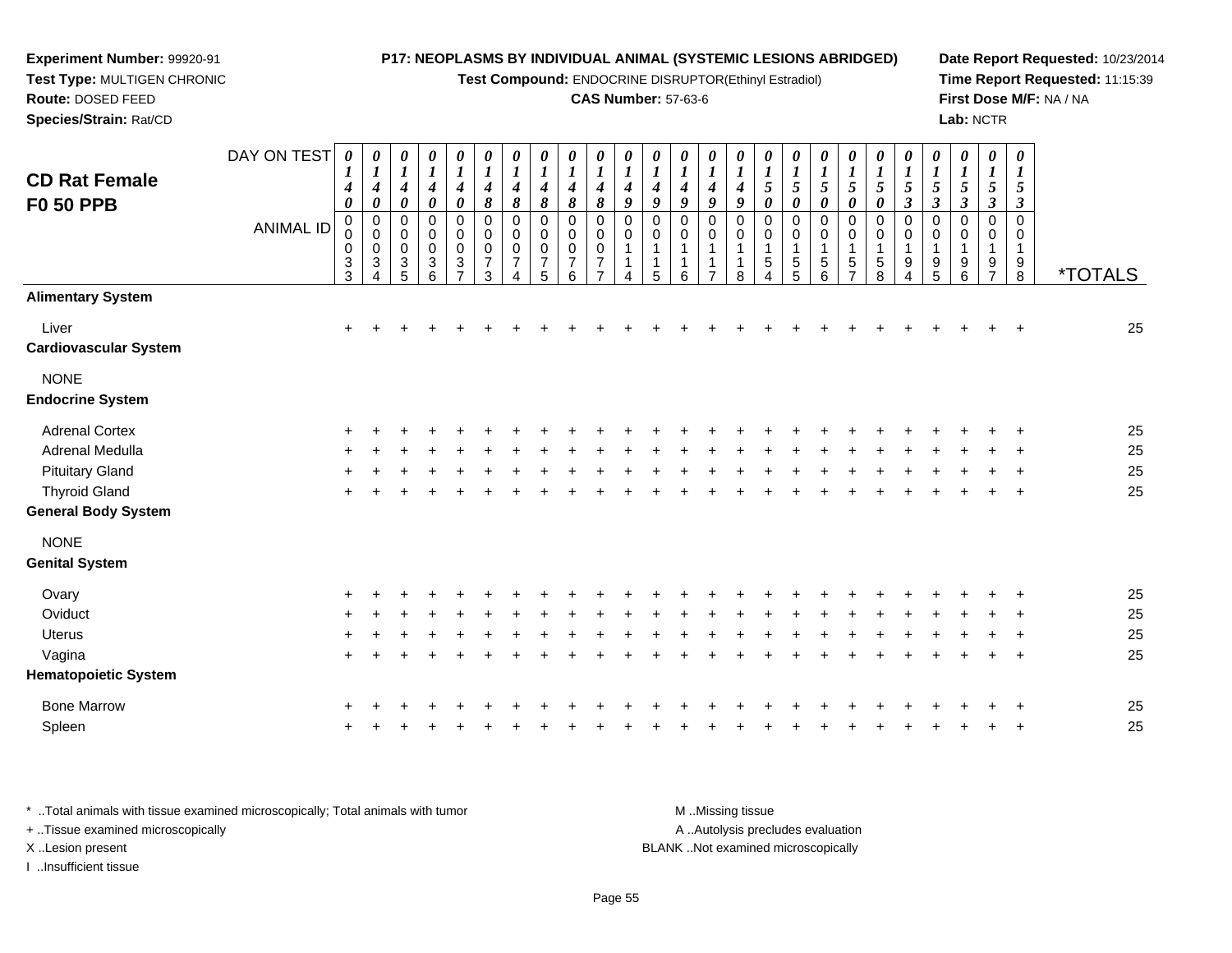**Test Compound:** ENDOCRINE DISRUPTOR(Ethinyl Estradiol)

### **CAS Number:** 57-63-6

**Date Report Requested:** 10/23/2014**Time Report Requested:** 11:15:39**First Dose M/F:** NA / NA**Lab:** NCTR

| <b>CD Rat Female</b><br><b>F0 50 PPB</b>    | DAY ON TEST<br><b>ANIMAL ID</b> | $\boldsymbol{\theta}$<br>1<br>4<br>$\boldsymbol{\theta}$<br>$\mathbf 0$<br>0<br>$\boldsymbol{0}$<br>3<br>3 | 0<br>1<br>$\boldsymbol{4}$<br>$\pmb{\theta}$<br>$\mathbf 0$<br>$\pmb{0}$<br>$\pmb{0}$<br>$\sqrt{3}$ | 0<br>1<br>$\boldsymbol{4}$<br>0<br>$\pmb{0}$<br>0<br>$\pmb{0}$<br>3<br>5 | $\boldsymbol{\theta}$<br>$\boldsymbol{l}$<br>$\boldsymbol{4}$<br>$\boldsymbol{\theta}$<br>0<br>0<br>$\pmb{0}$<br>$\sqrt{3}$<br>6 | 0<br>$\boldsymbol{l}$<br>$\boldsymbol{4}$<br>$\boldsymbol{\theta}$<br>$\mathbf 0$<br>0<br>$\pmb{0}$<br>3<br>7 | 0<br>$\boldsymbol{l}$<br>$\boldsymbol{4}$<br>8<br>$\mathbf 0$<br>0<br>$\pmb{0}$<br>$\overline{7}$<br>3 | 0<br>$\boldsymbol{l}$<br>$\boldsymbol{4}$<br>8<br>$\Omega$<br>0<br>0 | 0<br>$\boldsymbol{l}$<br>$\boldsymbol{4}$<br>8<br>$\Omega$<br>0<br>0<br>$\overline{7}$<br>5 | 0<br>$\boldsymbol{l}$<br>4<br>8<br>$\Omega$<br>0<br>$\Omega$<br>6 | 0<br>$\boldsymbol{l}$<br>$\boldsymbol{4}$<br>8<br>$\Omega$<br>0<br>$\mathbf 0$ | 0<br>$\boldsymbol{4}$<br>9<br>$\Omega$<br>0 | 0<br>$\boldsymbol{l}$<br>$\boldsymbol{4}$<br>9<br>$\Omega$<br>0<br>5 | $\boldsymbol{\theta}$<br>$\boldsymbol{l}$<br>$\boldsymbol{4}$<br>9<br>0<br>0<br>1<br>1<br>6 | 0<br>$\boldsymbol{l}$<br>$\boldsymbol{4}$<br>$\boldsymbol{g}$<br>$\mathbf 0$<br>0<br>7 | 0<br>$\boldsymbol{l}$<br>$\boldsymbol{4}$<br>9<br>0<br>0<br>8 | 0<br>$\boldsymbol{l}$<br>5<br>0<br>$\Omega$<br>0<br>5 | $\boldsymbol{\theta}$<br>5<br>0<br>0<br>0<br>5<br>5 | 0<br>$\boldsymbol{l}$<br>5<br>0<br>$\pmb{0}$<br>0<br>$\mathbf 5$<br>6 | $\boldsymbol{\theta}$<br>$\boldsymbol{l}$<br>5<br>0<br>0<br>0<br>5 | 0<br>$\boldsymbol{l}$<br>5<br>0<br>0<br>0<br>5<br>8 | $\boldsymbol{\theta}$<br>$\boldsymbol{l}$<br>$\mathfrak{S}$<br>$\boldsymbol{\beta}$<br>$\pmb{0}$<br>0<br>$\mathbf 1$<br>9 | 0<br>$\boldsymbol{l}$<br>5<br>3<br>0<br>0<br>$\mathbf{1}$<br>9<br>5 | $\boldsymbol{\theta}$<br>$\boldsymbol{l}$<br>$5\overline{)}$<br>$\mathbf{3}$<br>$\Omega$<br>0<br>9<br>6 | $\pmb{\theta}$<br>$\boldsymbol{l}$<br>$\sqrt{5}$<br>3<br>9 | $\boldsymbol{\theta}$<br>$\boldsymbol{l}$<br>5<br>$\boldsymbol{\beta}$<br>$\Omega$<br>0<br>-1<br>9<br>8 | <i><b>*TOTALS</b></i> |  |
|---------------------------------------------|---------------------------------|------------------------------------------------------------------------------------------------------------|-----------------------------------------------------------------------------------------------------|--------------------------------------------------------------------------|----------------------------------------------------------------------------------------------------------------------------------|---------------------------------------------------------------------------------------------------------------|--------------------------------------------------------------------------------------------------------|----------------------------------------------------------------------|---------------------------------------------------------------------------------------------|-------------------------------------------------------------------|--------------------------------------------------------------------------------|---------------------------------------------|----------------------------------------------------------------------|---------------------------------------------------------------------------------------------|----------------------------------------------------------------------------------------|---------------------------------------------------------------|-------------------------------------------------------|-----------------------------------------------------|-----------------------------------------------------------------------|--------------------------------------------------------------------|-----------------------------------------------------|---------------------------------------------------------------------------------------------------------------------------|---------------------------------------------------------------------|---------------------------------------------------------------------------------------------------------|------------------------------------------------------------|---------------------------------------------------------------------------------------------------------|-----------------------|--|
| Thymus<br><b>Integumentary System</b>       |                                 | $+$                                                                                                        | $\ddot{}$                                                                                           | ÷                                                                        | $\ddot{}$                                                                                                                        | ÷                                                                                                             | $\div$                                                                                                 | ᆠ                                                                    | +                                                                                           |                                                                   |                                                                                |                                             | ÷                                                                    |                                                                                             | ÷                                                                                      |                                                               |                                                       |                                                     |                                                                       |                                                                    | ÷                                                   | $\ddot{}$                                                                                                                 | $\ddot{}$                                                           | $\ddot{}$                                                                                               | $+$                                                        | $\ddot{}$                                                                                               | 25                    |  |
| Mammary Gland<br>Musculoskeletal System     |                                 | $+$                                                                                                        |                                                                                                     |                                                                          |                                                                                                                                  |                                                                                                               |                                                                                                        |                                                                      |                                                                                             |                                                                   |                                                                                |                                             |                                                                      |                                                                                             |                                                                                        |                                                               |                                                       |                                                     |                                                                       |                                                                    |                                                     |                                                                                                                           |                                                                     |                                                                                                         |                                                            | $\ddot{}$                                                                                               | 25                    |  |
| <b>Bone</b><br>Nervous System               |                                 | $\pm$                                                                                                      |                                                                                                     |                                                                          |                                                                                                                                  |                                                                                                               |                                                                                                        |                                                                      |                                                                                             |                                                                   |                                                                                |                                             |                                                                      |                                                                                             |                                                                                        |                                                               |                                                       |                                                     |                                                                       |                                                                    |                                                     |                                                                                                                           |                                                                     |                                                                                                         |                                                            |                                                                                                         | 25                    |  |
| <b>NONE</b><br><b>Respiratory System</b>    |                                 |                                                                                                            |                                                                                                     |                                                                          |                                                                                                                                  |                                                                                                               |                                                                                                        |                                                                      |                                                                                             |                                                                   |                                                                                |                                             |                                                                      |                                                                                             |                                                                                        |                                                               |                                                       |                                                     |                                                                       |                                                                    |                                                     |                                                                                                                           |                                                                     |                                                                                                         |                                                            |                                                                                                         |                       |  |
| <b>NONE</b><br><b>Special Senses System</b> |                                 |                                                                                                            |                                                                                                     |                                                                          |                                                                                                                                  |                                                                                                               |                                                                                                        |                                                                      |                                                                                             |                                                                   |                                                                                |                                             |                                                                      |                                                                                             |                                                                                        |                                                               |                                                       |                                                     |                                                                       |                                                                    |                                                     |                                                                                                                           |                                                                     |                                                                                                         |                                                            |                                                                                                         |                       |  |
| <b>NONE</b><br><b>Urinary System</b>        |                                 |                                                                                                            |                                                                                                     |                                                                          |                                                                                                                                  |                                                                                                               |                                                                                                        |                                                                      |                                                                                             |                                                                   |                                                                                |                                             |                                                                      |                                                                                             |                                                                                        |                                                               |                                                       |                                                     |                                                                       |                                                                    |                                                     |                                                                                                                           |                                                                     |                                                                                                         |                                                            |                                                                                                         |                       |  |
| Kidney<br><b>SYSTEMIC LESIONS</b>           |                                 |                                                                                                            |                                                                                                     |                                                                          |                                                                                                                                  |                                                                                                               |                                                                                                        |                                                                      |                                                                                             |                                                                   |                                                                                |                                             |                                                                      |                                                                                             |                                                                                        |                                                               |                                                       |                                                     |                                                                       |                                                                    |                                                     |                                                                                                                           |                                                                     |                                                                                                         |                                                            |                                                                                                         | 25                    |  |
| Multiple Organ                              |                                 | +                                                                                                          |                                                                                                     |                                                                          |                                                                                                                                  |                                                                                                               |                                                                                                        |                                                                      |                                                                                             |                                                                   |                                                                                |                                             |                                                                      |                                                                                             |                                                                                        |                                                               |                                                       |                                                     |                                                                       |                                                                    |                                                     |                                                                                                                           |                                                                     |                                                                                                         |                                                            |                                                                                                         | 25                    |  |

\* ..Total animals with tissue examined microscopically; Total animals with tumor **M** . Missing tissue M ..Missing tissue A ..Autolysis precludes evaluation + ..Tissue examined microscopically X ..Lesion present BLANK ..Not examined microscopicallyI ..Insufficient tissue

**Experiment Number:** 99920-91**Test Type:** MULTIGEN CHRONIC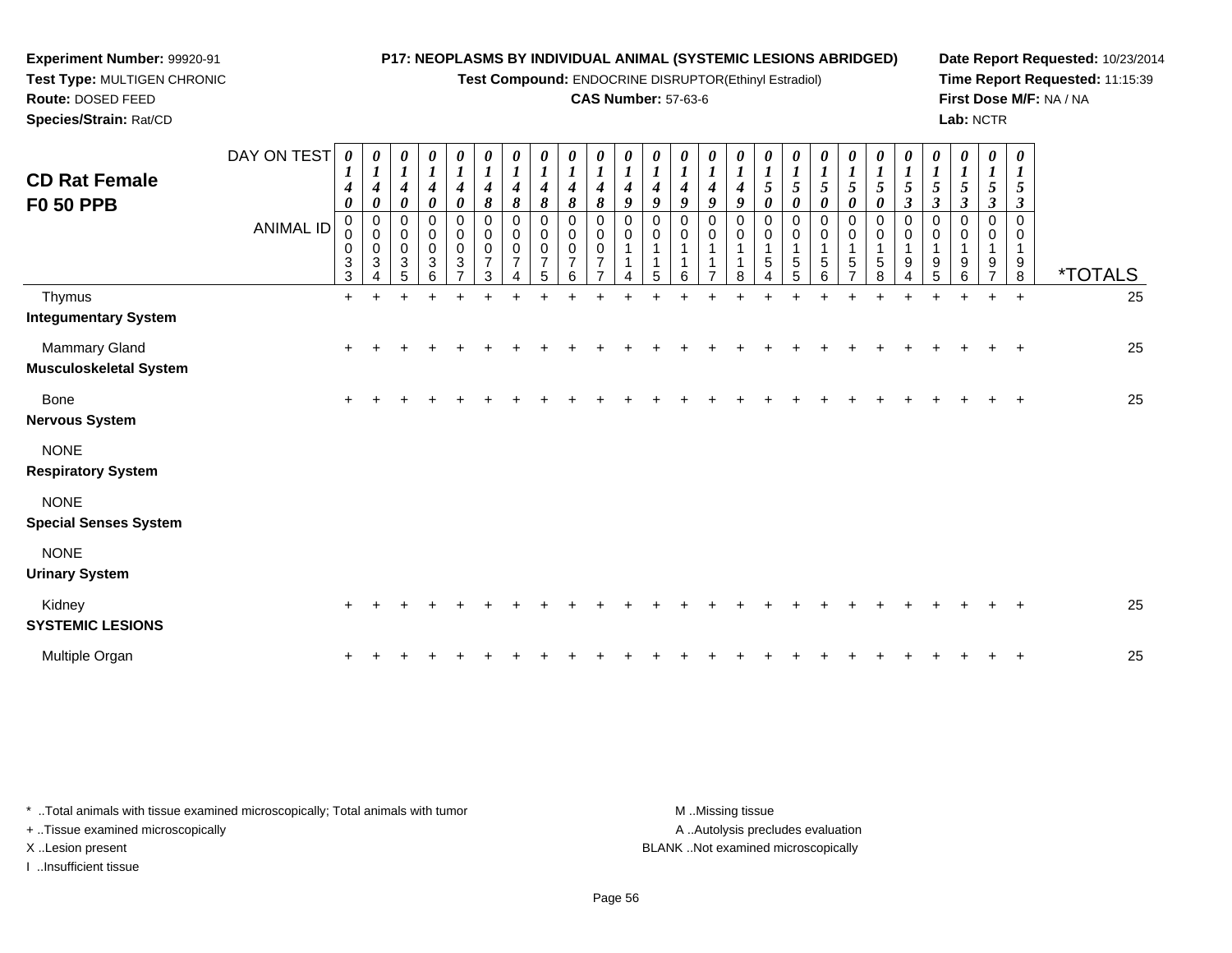**Test Compound:** ENDOCRINE DISRUPTOR(Ethinyl Estradiol)

#### **CAS Number:** 57-63-6

**Date Report Requested:** 10/23/2014**Time Report Requested:** 11:15:39**First Dose M/F:** NA / NA**Lab:** NCTR

 **Species/Strain:** Rat/CDDAY ON TEST**CD Rat FemaleF1 Control**ANIMAL ID*0 1 5 9* 0 0 3 7 0*0 1 6 0* 0 0 2 4 8*0 1 6 0* 0 0 2 8 9*0 1 6 1* 0 0 2 4 4*0 1 6 1* 0 0 2 4 5*0 1 6 1* 0 0 2 4 6*0 1 6 1* 0 0 2 4 7*0 1 6 1* 0 0 2 8 5*0 1 6 1* 0 0 2 8 6*0 1 6 1* 0 0 2 8 7*0 1 6 1* 0 0 2 8 8*0 1 6 1* 0 0 3 2 7*0 1 6 1* 0 0 3 2 8*0 1 6 1* 0 0 3 2 9*0 1 6 1* 0 0 3 3 0*0 1 6 2* 0 0 3 6 9*0 1 6 2* 0 0 3 7 1*0 1 6 2* 0 0 3 7 2*0 1 6 2* 0 0 3 7 3*0 1 6 2* 0 0 4 1 1*0 1 6 2* 0 0 4 1 2*0 1 6 2* 0 0 4 1 3*0 1 6 2* 0 0 4 1 4*0 1 6 2* 0 0 4 1 5*0 1 6 2* 0 0 4 1 $\overline{6}$ 6 \*TOTALS**Alimentary System**Liver $\mathsf{r}$  + <sup>+</sup> <sup>+</sup> <sup>+</sup> <sup>+</sup> <sup>+</sup> <sup>+</sup> <sup>+</sup> <sup>+</sup> <sup>+</sup> <sup>+</sup> <sup>+</sup> <sup>+</sup> <sup>+</sup> <sup>+</sup> <sup>+</sup> <sup>+</sup> <sup>+</sup> <sup>+</sup> <sup>+</sup> <sup>+</sup> <sup>+</sup> <sup>+</sup> <sup>+</sup> <sup>+</sup> <sup>25</sup> **Cardiovascular System**NONE **Endocrine System**Adrenal Cortex $\times$  + <sup>+</sup> <sup>+</sup> <sup>+</sup> <sup>+</sup> <sup>+</sup> <sup>+</sup> <sup>+</sup> <sup>+</sup> <sup>+</sup> <sup>+</sup> <sup>+</sup> <sup>+</sup> <sup>+</sup> <sup>+</sup> <sup>+</sup> <sup>+</sup> <sup>+</sup> <sup>+</sup> <sup>+</sup> <sup>+</sup> <sup>+</sup> <sup>+</sup> <sup>+</sup> <sup>+</sup> <sup>25</sup> Adrenal Medullaa  $+$  <sup>+</sup> <sup>+</sup> <sup>+</sup> <sup>+</sup> <sup>+</sup> <sup>+</sup> <sup>+</sup> <sup>+</sup> <sup>+</sup> <sup>+</sup> <sup>+</sup> <sup>+</sup> <sup>+</sup> <sup>+</sup> <sup>+</sup> <sup>+</sup> <sup>+</sup> <sup>+</sup> <sup>+</sup> <sup>+</sup> <sup>+</sup> <sup>+</sup> <sup>+</sup> <sup>+</sup> <sup>25</sup> Pituitary Gland $\alpha$  + <sup>+</sup> <sup>+</sup> <sup>+</sup> <sup>+</sup> <sup>+</sup> <sup>+</sup> <sup>+</sup> <sup>+</sup> <sup>+</sup> <sup>+</sup> <sup>+</sup> <sup>+</sup> <sup>+</sup> <sup>+</sup> <sup>+</sup> <sup>+</sup> <sup>+</sup> <sup>+</sup> <sup>+</sup> <sup>+</sup> <sup>+</sup> <sup>+</sup> <sup>+</sup> <sup>+</sup> <sup>25</sup> Thyroid Glandd  $+$  <sup>+</sup> <sup>+</sup> <sup>+</sup> <sup>+</sup> <sup>+</sup> <sup>+</sup> <sup>+</sup> <sup>+</sup> <sup>+</sup> <sup>+</sup> <sup>+</sup> <sup>+</sup> <sup>+</sup> <sup>+</sup> <sup>+</sup> <sup>+</sup> <sup>+</sup> <sup>+</sup> <sup>+</sup> <sup>+</sup> <sup>+</sup> <sup>+</sup> <sup>+</sup> <sup>+</sup> <sup>25</sup> **General Body System**NONE **Genital System**Clitoral Gland $\alpha$  and  $\alpha$  is the contract of  $\alpha$  is the contract of  $\alpha$  in  $\alpha$  is the contract of  $\alpha$  is the contract of  $\alpha$  $\overline{1}$ Ovary $\mathsf y$  <sup>+</sup> <sup>+</sup> <sup>+</sup> <sup>+</sup> <sup>+</sup> <sup>+</sup> <sup>+</sup> <sup>+</sup> <sup>+</sup> <sup>+</sup> <sup>+</sup> <sup>+</sup> <sup>+</sup> <sup>+</sup> <sup>+</sup> <sup>+</sup> <sup>+</sup> <sup>+</sup> <sup>+</sup> <sup>+</sup> <sup>+</sup> <sup>+</sup> <sup>+</sup> <sup>+</sup> <sup>25</sup> **Oviduct**  $\frac{1}{2}$ <sup>+</sup> <sup>+</sup> <sup>+</sup> <sup>+</sup> <sup>+</sup> <sup>+</sup> <sup>+</sup> <sup>+</sup> <sup>+</sup> <sup>+</sup> <sup>+</sup> <sup>+</sup> <sup>+</sup> <sup>+</sup> <sup>+</sup> <sup>+</sup> <sup>+</sup> <sup>+</sup> <sup>+</sup> <sup>+</sup> <sup>+</sup> <sup>+</sup> <sup>+</sup> <sup>+</sup> <sup>25</sup>

Uterus <sup>+</sup> <sup>+</sup> <sup>+</sup> <sup>+</sup> <sup>+</sup> <sup>+</sup> <sup>+</sup> <sup>+</sup> <sup>+</sup> <sup>+</sup> <sup>+</sup> <sup>+</sup> <sup>+</sup> <sup>+</sup> <sup>+</sup> <sup>+</sup> <sup>+</sup> <sup>+</sup> <sup>+</sup> <sup>+</sup> <sup>+</sup> <sup>+</sup> <sup>+</sup> <sup>+</sup> <sup>+</sup> <sup>25</sup> Vaginaa  $+$  <sup>+</sup> <sup>+</sup> <sup>+</sup> <sup>+</sup> <sup>+</sup> <sup>+</sup> <sup>+</sup> <sup>+</sup> <sup>+</sup> <sup>+</sup> <sup>M</sup> <sup>+</sup> <sup>+</sup> <sup>+</sup> <sup>+</sup> <sup>+</sup> <sup>+</sup> <sup>+</sup> <sup>+</sup> <sup>+</sup> <sup>+</sup> <sup>+</sup> <sup>+</sup> <sup>+</sup> <sup>24</sup> **Hematopoietic System**Bone Marrow<sup>+</sup> <sup>+</sup> <sup>+</sup> <sup>+</sup> <sup>+</sup> <sup>+</sup> <sup>+</sup> <sup>+</sup> <sup>+</sup> <sup>+</sup> <sup>+</sup> <sup>+</sup> <sup>+</sup> <sup>+</sup> <sup>+</sup> <sup>+</sup> <sup>+</sup> <sup>+</sup> <sup>+</sup> <sup>+</sup> <sup>+</sup> <sup>+</sup> <sup>+</sup> <sup>+</sup> <sup>+</sup> <sup>25</sup>

\* ..Total animals with tissue examined microscopically; Total animals with tumor M ...Missing tissue M ...Missing tissue A ..Autolysis precludes evaluation + ..Tissue examined microscopically X ..Lesion present BLANK ..Not examined microscopicallyI ..Insufficient tissue

**Experiment Number:** 99920-91**Test Type:** MULTIGEN CHRONIC

**Route:** DOSED FEED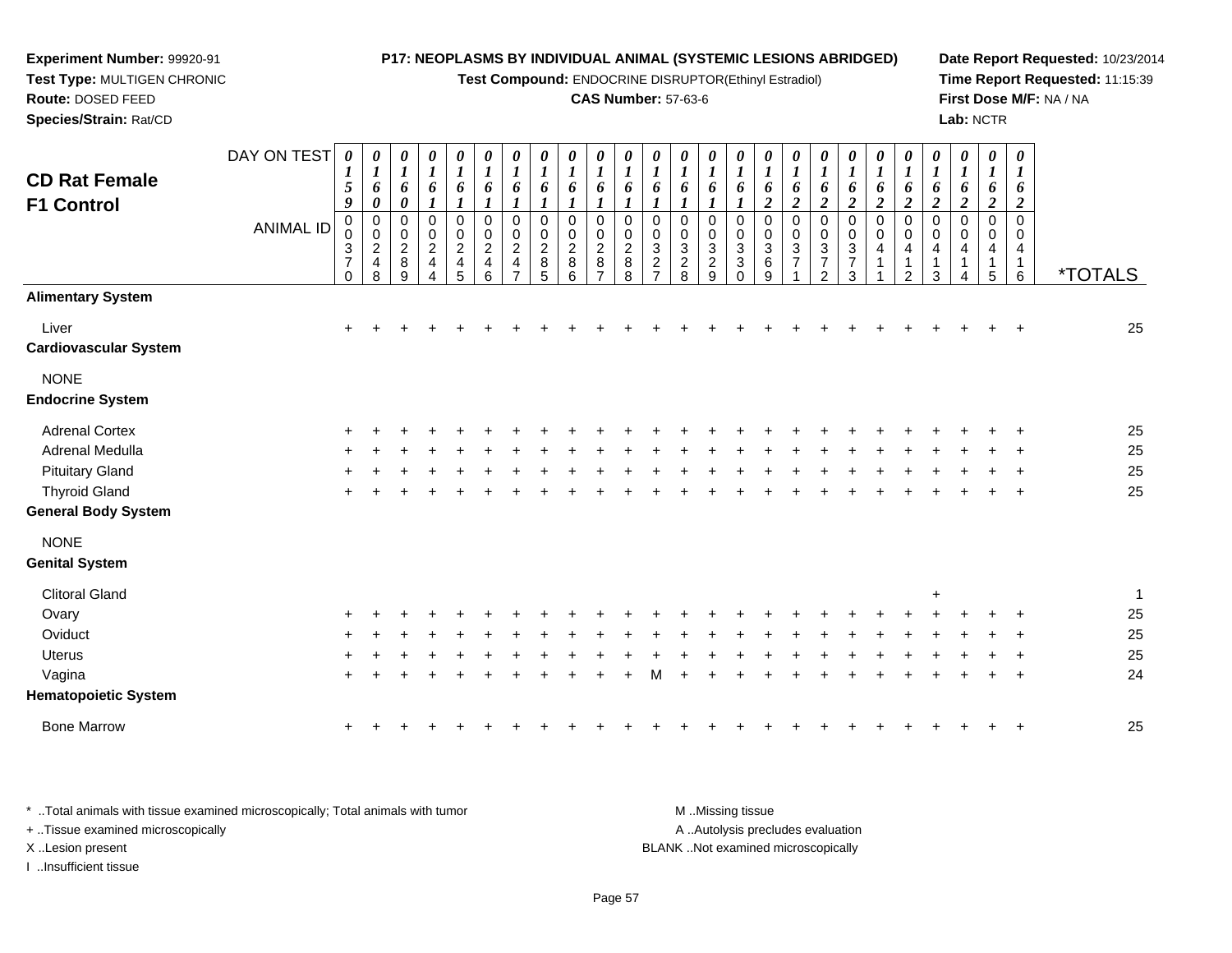**Test Compound:** ENDOCRINE DISRUPTOR(Ethinyl Estradiol)

### **CAS Number:** 57-63-6

**Date Report Requested:** 10/23/2014**Time Report Requested:** 11:15:39**First Dose M/F:** NA / NA**Lab:** NCTR

| DAY ON TEST<br><b>CD Rat Female</b><br><b>F1 Control</b><br><b>ANIMAL ID</b> | 0<br>1<br>5<br>9<br>0<br>$\mathbf 0$<br>3<br>$\overline{7}$<br>0 | 0<br>$\boldsymbol{l}$<br>6<br>$\boldsymbol{\theta}$<br>0<br>$\mathbf 0$<br>$\overline{2}$<br>$\overline{4}$<br>8 | 0<br>$\boldsymbol{l}$<br>6<br>$\boldsymbol{\theta}$<br>0<br>$\pmb{0}$<br>$\overline{c}$<br>8<br>9 | $\boldsymbol{\theta}$<br>$\boldsymbol{l}$<br>6<br>$\boldsymbol{l}$<br>0<br>$\pmb{0}$<br>$\overline{2}$<br>4 | $\boldsymbol{\theta}$<br>6<br>0<br>0<br>$\overline{c}$<br>4<br>5 | $\boldsymbol{\theta}$<br>$\boldsymbol{l}$<br>6<br>0<br>$\mathbf 0$<br>$\sqrt{2}$<br>$\overline{\mathbf{4}}$<br>6 | $\boldsymbol{\theta}$<br>$\boldsymbol{l}$<br>6<br>0<br>$\pmb{0}$<br>$\overline{a}$<br>4 | o<br>0<br>$\mathbf 0$<br>$\sqrt{2}$<br>8<br>5 | $\boldsymbol{\theta}$<br>6<br>0<br>$\mathbf 0$<br>$\sqrt{2}$<br>8<br>6 | $\boldsymbol{\theta}$<br>6<br>0<br>$\mathbf 0$<br>$\sqrt{2}$<br>8 | 6<br>$\Omega$<br>$\mathbf 0$<br>$\sqrt{2}$<br>8<br>8 | 6<br>0<br>$\mathbf 0$<br>3 | 6<br>$\Omega$<br>0<br>3<br>$\overline{\mathbf{c}}$<br>8 | $\boldsymbol{\theta}$<br>6<br>$\Omega$<br>$\mathbf 0$<br>$\sqrt{3}$<br>$\overline{c}$<br>9 | $\boldsymbol{\theta}$<br>6<br>0<br>$\pmb{0}$<br>$\sqrt{3}$<br>$\mathbf{3}$ | 6<br>$\overline{2}$<br>$\Omega$<br>$\mathbf 0$<br>$\sqrt{3}$<br>6<br>9 | $\boldsymbol{\theta}$<br>6<br>$\overline{c}$<br>$\Omega$<br>$\mathbf 0$<br>3<br>$\overline{7}$ | $\boldsymbol{\theta}$<br>6<br>$\boldsymbol{2}$<br>0<br>$\mathbf 0$<br>$\mathbf{3}$<br>$\overline{7}$<br>$\overline{2}$ | 6<br>$\boldsymbol{2}$<br>0<br>0<br>3<br>$\overline{7}$ | 6<br>$\boldsymbol{2}$<br>0<br>0<br>4 | $\boldsymbol{\theta}$<br>6<br>$\boldsymbol{2}$<br>0<br>0<br>4<br>2 | 0<br>1<br>6<br>$\boldsymbol{2}$<br>0<br>$\overline{0}$<br>4<br>3 | 0<br>$\boldsymbol{l}$<br>6<br>$\overline{c}$<br>0<br>0<br>4 | 0<br>$\boldsymbol{l}$<br>6<br>$\boldsymbol{2}$<br>$\mathbf 0$<br>$\mathbf 0$<br>4<br>$\mathbf{1}$<br>5 | 0<br>1<br>6<br>2<br>$\Omega$<br>0<br>4<br>6 | <i><b>*TOTALS</b></i> |
|------------------------------------------------------------------------------|------------------------------------------------------------------|------------------------------------------------------------------------------------------------------------------|---------------------------------------------------------------------------------------------------|-------------------------------------------------------------------------------------------------------------|------------------------------------------------------------------|------------------------------------------------------------------------------------------------------------------|-----------------------------------------------------------------------------------------|-----------------------------------------------|------------------------------------------------------------------------|-------------------------------------------------------------------|------------------------------------------------------|----------------------------|---------------------------------------------------------|--------------------------------------------------------------------------------------------|----------------------------------------------------------------------------|------------------------------------------------------------------------|------------------------------------------------------------------------------------------------|------------------------------------------------------------------------------------------------------------------------|--------------------------------------------------------|--------------------------------------|--------------------------------------------------------------------|------------------------------------------------------------------|-------------------------------------------------------------|--------------------------------------------------------------------------------------------------------|---------------------------------------------|-----------------------|
| Spleen                                                                       | $\ddot{}$                                                        | ÷                                                                                                                |                                                                                                   |                                                                                                             |                                                                  |                                                                                                                  |                                                                                         |                                               |                                                                        |                                                                   |                                                      |                            |                                                         |                                                                                            |                                                                            |                                                                        |                                                                                                |                                                                                                                        |                                                        |                                      |                                                                    | $\ddot{}$                                                        |                                                             |                                                                                                        | $\ddot{}$                                   | 25                    |
| Thymus                                                                       | $\ddot{}$                                                        |                                                                                                                  |                                                                                                   |                                                                                                             |                                                                  |                                                                                                                  |                                                                                         |                                               |                                                                        |                                                                   |                                                      |                            |                                                         |                                                                                            |                                                                            |                                                                        |                                                                                                |                                                                                                                        |                                                        |                                      |                                                                    |                                                                  |                                                             |                                                                                                        |                                             | 25                    |
| <b>Integumentary System</b>                                                  |                                                                  |                                                                                                                  |                                                                                                   |                                                                                                             |                                                                  |                                                                                                                  |                                                                                         |                                               |                                                                        |                                                                   |                                                      |                            |                                                         |                                                                                            |                                                                            |                                                                        |                                                                                                |                                                                                                                        |                                                        |                                      |                                                                    |                                                                  |                                                             |                                                                                                        |                                             |                       |
| Mammary Gland<br><b>Musculoskeletal System</b>                               | $\ddot{}$                                                        |                                                                                                                  |                                                                                                   |                                                                                                             |                                                                  |                                                                                                                  |                                                                                         |                                               |                                                                        |                                                                   |                                                      |                            |                                                         |                                                                                            |                                                                            |                                                                        |                                                                                                |                                                                                                                        |                                                        |                                      |                                                                    |                                                                  |                                                             |                                                                                                        |                                             | 25                    |
| Bone                                                                         | $\ddot{}$                                                        |                                                                                                                  |                                                                                                   |                                                                                                             |                                                                  |                                                                                                                  |                                                                                         |                                               |                                                                        |                                                                   |                                                      |                            |                                                         |                                                                                            |                                                                            |                                                                        |                                                                                                |                                                                                                                        |                                                        |                                      |                                                                    |                                                                  |                                                             |                                                                                                        |                                             | 25                    |
| <b>Nervous System</b>                                                        |                                                                  |                                                                                                                  |                                                                                                   |                                                                                                             |                                                                  |                                                                                                                  |                                                                                         |                                               |                                                                        |                                                                   |                                                      |                            |                                                         |                                                                                            |                                                                            |                                                                        |                                                                                                |                                                                                                                        |                                                        |                                      |                                                                    |                                                                  |                                                             |                                                                                                        |                                             |                       |
| <b>NONE</b>                                                                  |                                                                  |                                                                                                                  |                                                                                                   |                                                                                                             |                                                                  |                                                                                                                  |                                                                                         |                                               |                                                                        |                                                                   |                                                      |                            |                                                         |                                                                                            |                                                                            |                                                                        |                                                                                                |                                                                                                                        |                                                        |                                      |                                                                    |                                                                  |                                                             |                                                                                                        |                                             |                       |
| <b>Respiratory System</b>                                                    |                                                                  |                                                                                                                  |                                                                                                   |                                                                                                             |                                                                  |                                                                                                                  |                                                                                         |                                               |                                                                        |                                                                   |                                                      |                            |                                                         |                                                                                            |                                                                            |                                                                        |                                                                                                |                                                                                                                        |                                                        |                                      |                                                                    |                                                                  |                                                             |                                                                                                        |                                             |                       |
| <b>NONE</b>                                                                  |                                                                  |                                                                                                                  |                                                                                                   |                                                                                                             |                                                                  |                                                                                                                  |                                                                                         |                                               |                                                                        |                                                                   |                                                      |                            |                                                         |                                                                                            |                                                                            |                                                                        |                                                                                                |                                                                                                                        |                                                        |                                      |                                                                    |                                                                  |                                                             |                                                                                                        |                                             |                       |
| <b>Special Senses System</b>                                                 |                                                                  |                                                                                                                  |                                                                                                   |                                                                                                             |                                                                  |                                                                                                                  |                                                                                         |                                               |                                                                        |                                                                   |                                                      |                            |                                                         |                                                                                            |                                                                            |                                                                        |                                                                                                |                                                                                                                        |                                                        |                                      |                                                                    |                                                                  |                                                             |                                                                                                        |                                             |                       |
| <b>NONE</b>                                                                  |                                                                  |                                                                                                                  |                                                                                                   |                                                                                                             |                                                                  |                                                                                                                  |                                                                                         |                                               |                                                                        |                                                                   |                                                      |                            |                                                         |                                                                                            |                                                                            |                                                                        |                                                                                                |                                                                                                                        |                                                        |                                      |                                                                    |                                                                  |                                                             |                                                                                                        |                                             |                       |
| <b>Urinary System</b>                                                        |                                                                  |                                                                                                                  |                                                                                                   |                                                                                                             |                                                                  |                                                                                                                  |                                                                                         |                                               |                                                                        |                                                                   |                                                      |                            |                                                         |                                                                                            |                                                                            |                                                                        |                                                                                                |                                                                                                                        |                                                        |                                      |                                                                    |                                                                  |                                                             |                                                                                                        |                                             |                       |
| Kidney<br><b>SYSTEMIC LESIONS</b>                                            |                                                                  |                                                                                                                  |                                                                                                   |                                                                                                             |                                                                  |                                                                                                                  |                                                                                         |                                               |                                                                        |                                                                   |                                                      |                            |                                                         |                                                                                            |                                                                            |                                                                        |                                                                                                |                                                                                                                        |                                                        |                                      |                                                                    |                                                                  |                                                             |                                                                                                        |                                             | 25                    |
| Multiple Organ                                                               |                                                                  |                                                                                                                  |                                                                                                   |                                                                                                             |                                                                  |                                                                                                                  |                                                                                         |                                               |                                                                        |                                                                   |                                                      |                            |                                                         |                                                                                            |                                                                            |                                                                        |                                                                                                |                                                                                                                        |                                                        |                                      |                                                                    |                                                                  |                                                             |                                                                                                        |                                             | 25                    |

\* ..Total animals with tissue examined microscopically; Total animals with tumor **M** . Missing tissue M ..Missing tissue A ..Autolysis precludes evaluation + ..Tissue examined microscopically X ..Lesion present BLANK ..Not examined microscopicallyI ..Insufficient tissue

**Experiment Number:** 99920-91**Test Type:** MULTIGEN CHRONIC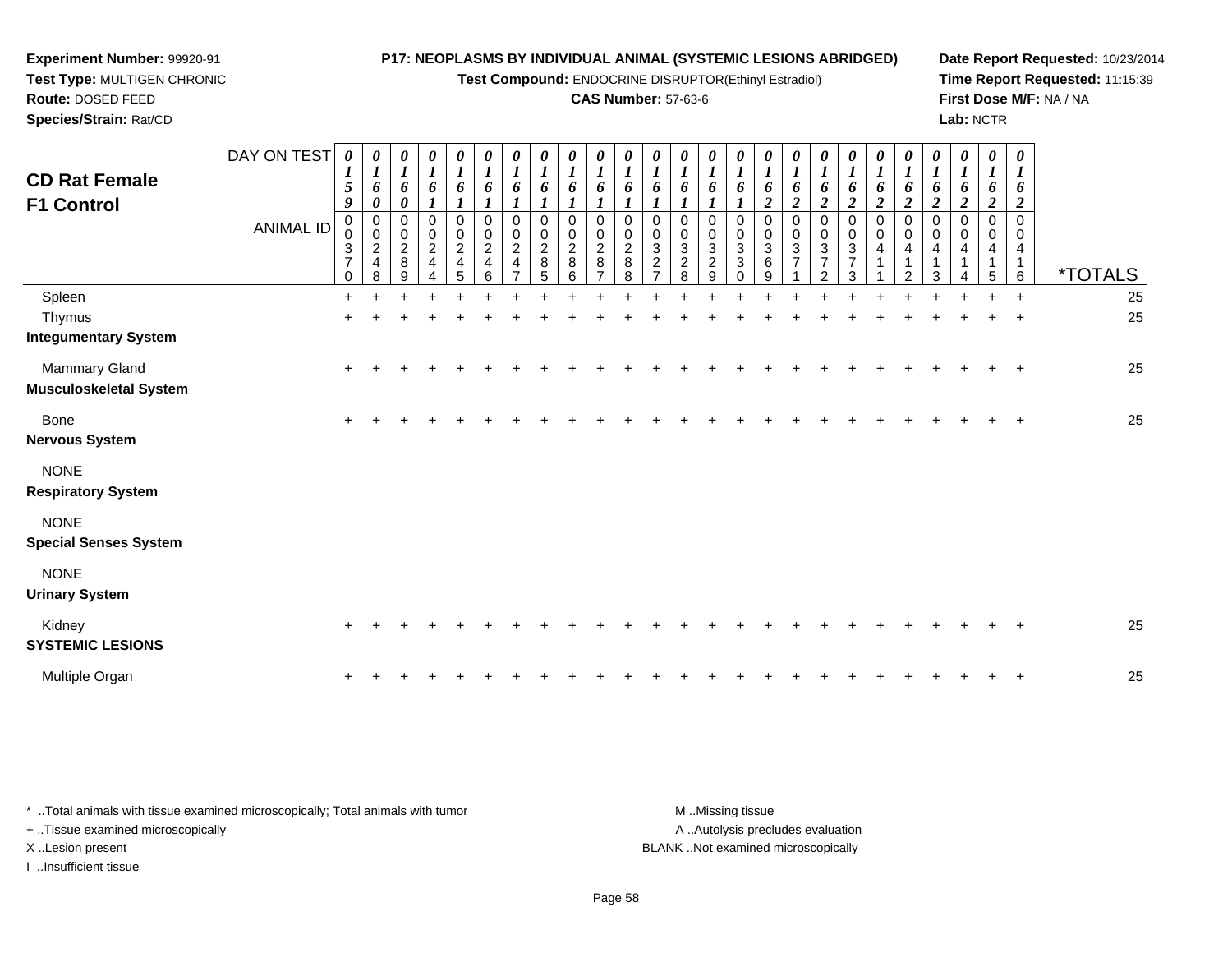**Test Compound:** ENDOCRINE DISRUPTOR(Ethinyl Estradiol)

#### **CAS Number:** 57-63-6

**Date Report Requested:** 10/23/2014**Time Report Requested:** 11:15:39**First Dose M/F:** NA / NA**Lab:** NCTR

9 \*TOTALS

**Route:** DOSED FEED **Species/Strain:** Rat/CDDAY ON TEST**CD Rat FemaleF1 2.0 PPB**ANIMAL ID*0 1 6 1* 0 0 2 4 9*0 1 6 1*0<br>0<br>0<br>5<br>0 *0 1 6 1* 0 0 2 5 1*0 1 6 1* 0 0 2 5 2*0 1 6 1* 0 0 2 5 3*0 1 6 1* 0 0 2 9 3*0 1 6 1* 0 0 2 9 4*0 1 6 2*0<br>0<br>0<br>0<br>0<br>0 *0 1 6 2*0<br>0<br>2<br>9<br>1 *0 1 6 2* 0 0 2 9 2*0 1 6 2* 0 0 3 3 1*0 1 6 2* 0 0 3 3 2*0 1 6 2* 0 0 3 3 3*0 1 6 2* 00 3 3 4

# **Alimentary System**

**NONE** 

#### **Cardiovascular System**

**Experiment Number:** 99920-91**Test Type:** MULTIGEN CHRONIC

NONE

#### **Endocrine System**

Thyroid Gland $\alpha$  +  $\overline{1}$ **General Body System**

### NONE

#### **Genital System**

| <b>Clitoral Gland</b>       | ÷   |        |     |    |  |     |  |   | $+$ |  |  |     |     |     |        |     |  |         | ົ  |
|-----------------------------|-----|--------|-----|----|--|-----|--|---|-----|--|--|-----|-----|-----|--------|-----|--|---------|----|
| Ovary                       | $+$ | $\div$ |     |    |  |     |  |   |     |  |  |     |     |     |        |     |  | $+$ $+$ | 25 |
| Oviduct                     | $+$ |        |     |    |  |     |  |   |     |  |  |     | $+$ |     |        |     |  | $+$ $+$ | 25 |
| <b>Uterus</b>               | $+$ | +      | $+$ |    |  |     |  | ÷ |     |  |  | $+$ | $+$ | $+$ |        |     |  | $+$ $+$ | 25 |
| Vagina                      | $+$ |        | ÷   | ÷. |  | $+$ |  | ÷ |     |  |  | ÷   | $+$ | $+$ | $\div$ | $+$ |  | $+$ $+$ | 25 |
| <b>Hematopoietic System</b> |     |        |     |    |  |     |  |   |     |  |  |     |     |     |        |     |  |         |    |
| <b>NONE</b>                 |     |        |     |    |  |     |  |   |     |  |  |     |     |     |        |     |  |         |    |
| <b>Integumentary System</b> |     |        |     |    |  |     |  |   |     |  |  |     |     |     |        |     |  |         |    |

| Mammary Gland |  |  |  |  |  |  |  |  |  |  |  |  |  |  |  |  |  |  |  |  |  |  |  |  |  |  | -25 |
|---------------|--|--|--|--|--|--|--|--|--|--|--|--|--|--|--|--|--|--|--|--|--|--|--|--|--|--|-----|
|---------------|--|--|--|--|--|--|--|--|--|--|--|--|--|--|--|--|--|--|--|--|--|--|--|--|--|--|-----|

\* ..Total animals with tissue examined microscopically; Total animals with tumor **M** ..Missing tissue M ..Missing tissue A ..Autolysis precludes evaluation + ..Tissue examined microscopically X ..Lesion present BLANK ..Not examined microscopicallyI ..Insufficient tissue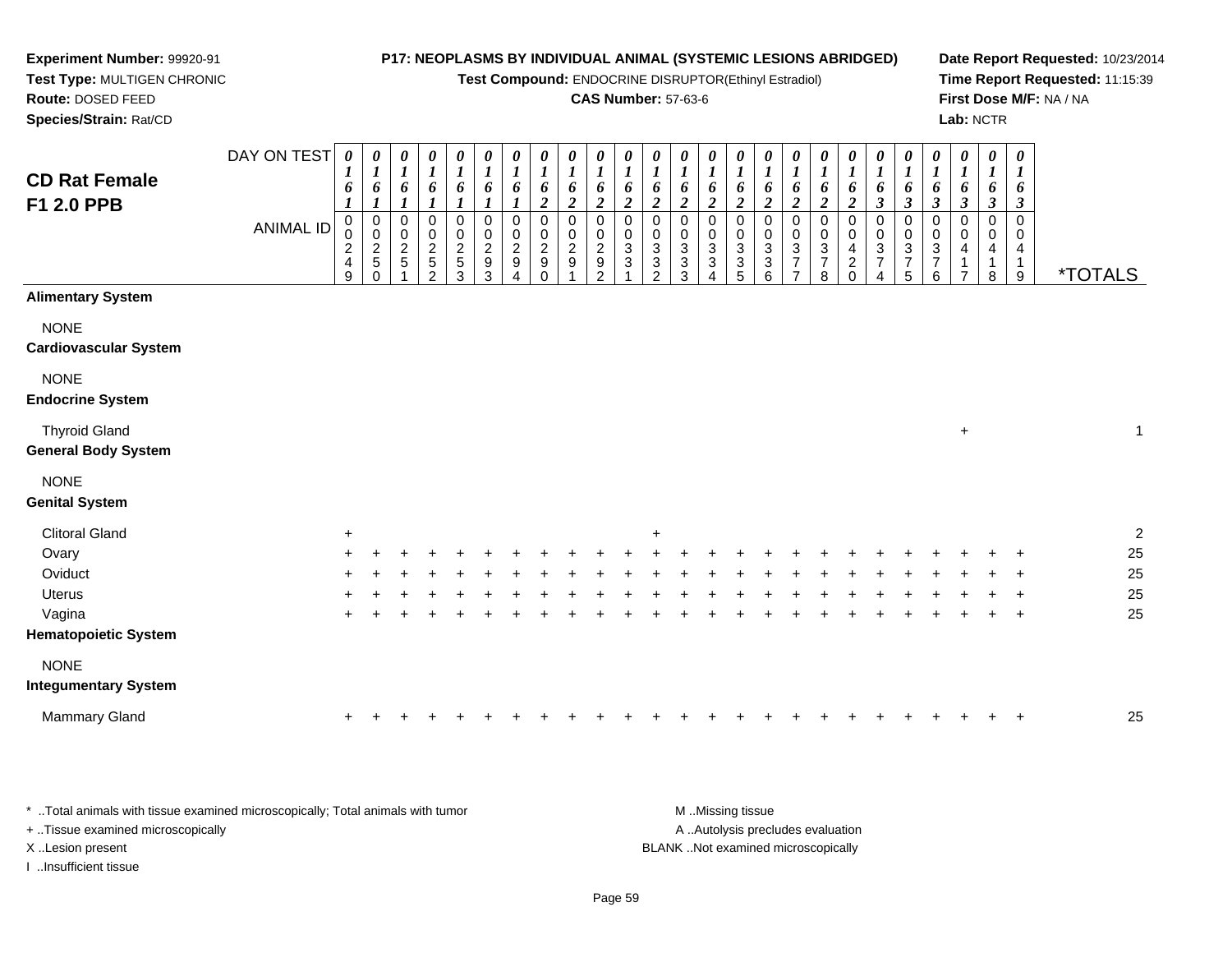**Test Compound:** ENDOCRINE DISRUPTOR(Ethinyl Estradiol)

### **CAS Number:** 57-63-6

**Date Report Requested:** 10/23/2014**Time Report Requested:** 11:15:39**First Dose M/F:** NA / NA**Lab:** NCTR

 **Test Type:** MULTIGEN CHRONIC**Route:** DOSED FEED**Species/Strain:** Rat/CD

**Experiment Number:** 99920-91

| <b>CD Rat Female</b><br>F1 2.0 PPB          | DAY ON TEST<br><b>ANIMAL ID</b> | $\boldsymbol{\theta}$<br>$\boldsymbol{l}$<br>6<br>$\pmb{0}$<br>$\overline{\mathbf{c}}$<br>$\overline{\mathbf{4}}$<br>9 | 0<br>$\boldsymbol{l}$<br>6<br>$\pmb{0}$<br>$\pmb{0}$<br>$\frac{2}{5}$<br>0 | $\boldsymbol{\theta}$<br>$\boldsymbol{l}$<br>6<br>0<br>$\pmb{0}$<br>$\frac{2}{5}$ | 0<br>$\boldsymbol{l}$<br>$\begin{array}{c} 0 \\ 2 \\ 5 \end{array}$<br>2 | $\boldsymbol{\theta}$<br>$\boldsymbol{l}$<br>6<br>0<br>0<br>$\frac{2}{5}$<br>3 | $\frac{\theta}{I}$<br>6<br>0<br>0<br>$\frac{2}{9}$<br>3 | $\frac{\boldsymbol{\theta}}{\boldsymbol{I}}$<br>6<br>0<br>$\begin{array}{c} 0 \\ 2 \\ 9 \end{array}$<br>4 | $\boldsymbol{\theta}$<br>$\boldsymbol{l}$<br>6<br>$\boldsymbol{2}$<br>0<br>$\pmb{0}$<br>$\frac{2}{9}$ | $\frac{\theta}{I}$<br>6<br>2<br>0<br>$\pmb{0}$<br>$\boldsymbol{2}$<br>$\boldsymbol{9}$ | $\frac{\theta}{I}$<br>6<br>$\boldsymbol{2}$<br>0<br>0<br>$\sqrt{2}$<br>$\boldsymbol{9}$<br>$\mathcal{P}$ | 0<br>$\boldsymbol{l}$<br>0<br>3<br>3 | 0<br>$\mathbf{I}$<br>6<br>2<br>0<br>0<br>$\ensuremath{\mathsf{3}}$<br>$\ensuremath{\mathsf{3}}$<br>$\mathcal{P}$ | $\frac{\theta}{I}$<br>6<br>$\overline{\mathbf{2}}$<br>0<br>$\mathbf{3}$<br>$\mathbf{3}$<br>3 | 0<br>$\boldsymbol{l}$<br>6<br>2<br>$\pmb{0}$<br>$\sqrt{3}$<br>$\sqrt{3}$<br>4 | 0<br>$\boldsymbol{l}$<br>6<br>$\overline{c}$<br>0<br>0<br>$\ensuremath{\mathsf{3}}$<br>3<br>5 | 0<br>$\boldsymbol{l}$<br>6<br>0<br>$\pmb{0}$<br>$\ensuremath{\mathsf{3}}$<br>$\ensuremath{\mathsf{3}}$<br>6 | $\boldsymbol{\theta}$<br>$\boldsymbol{l}$<br>6<br>$\boldsymbol{2}$<br>0<br>$\boldsymbol{0}$<br>$\ensuremath{\mathsf{3}}$<br>$\overline{7}$<br>$\overline{7}$ | 0<br>$\boldsymbol{l}$<br>0<br>3<br>$\overline{7}$<br>8 | $\boldsymbol{\theta}$<br>6<br>2<br>0<br>0<br>4<br>$\overline{c}$<br>$\Omega$ | $\frac{\theta}{I}$<br>6<br>$\boldsymbol{\beta}$<br>0<br>$\mathbf 0$<br>3<br>$\overline{7}$<br>4 | 0<br>$\boldsymbol{l}$<br>6<br>$\boldsymbol{\beta}$<br>0<br>0<br>$\ensuremath{\mathsf{3}}$<br>$\boldsymbol{7}$<br>5 | $\boldsymbol{\theta}$<br>$\boldsymbol{l}$<br>6<br>$\boldsymbol{\beta}$<br>0<br>$\pmb{0}$<br>$\sqrt{3}$<br>$\overline{\mathbf{7}}$<br>6 | 0<br>$\overline{\mathbf{I}}$<br>6<br>$\mathfrak{z}$<br>0<br>0<br>4<br>$\overline{ }$ | 0<br>$\boldsymbol{l}$<br>6<br>$\boldsymbol{\beta}$<br>0<br>0<br>4<br>8 | $\pmb{\theta}$<br>$\boldsymbol{l}$<br>6<br>3<br>$\Omega$<br>0<br>4<br>9 | <i><b>*TOTALS</b></i> |
|---------------------------------------------|---------------------------------|------------------------------------------------------------------------------------------------------------------------|----------------------------------------------------------------------------|-----------------------------------------------------------------------------------|--------------------------------------------------------------------------|--------------------------------------------------------------------------------|---------------------------------------------------------|-----------------------------------------------------------------------------------------------------------|-------------------------------------------------------------------------------------------------------|----------------------------------------------------------------------------------------|----------------------------------------------------------------------------------------------------------|--------------------------------------|------------------------------------------------------------------------------------------------------------------|----------------------------------------------------------------------------------------------|-------------------------------------------------------------------------------|-----------------------------------------------------------------------------------------------|-------------------------------------------------------------------------------------------------------------|--------------------------------------------------------------------------------------------------------------------------------------------------------------|--------------------------------------------------------|------------------------------------------------------------------------------|-------------------------------------------------------------------------------------------------|--------------------------------------------------------------------------------------------------------------------|----------------------------------------------------------------------------------------------------------------------------------------|--------------------------------------------------------------------------------------|------------------------------------------------------------------------|-------------------------------------------------------------------------|-----------------------|
| <b>Musculoskeletal System</b>               |                                 |                                                                                                                        |                                                                            |                                                                                   |                                                                          |                                                                                |                                                         |                                                                                                           |                                                                                                       |                                                                                        |                                                                                                          |                                      |                                                                                                                  |                                                                                              |                                                                               |                                                                                               |                                                                                                             |                                                                                                                                                              |                                                        |                                                                              |                                                                                                 |                                                                                                                    |                                                                                                                                        |                                                                                      |                                                                        |                                                                         |                       |
| <b>NONE</b><br><b>Nervous System</b>        |                                 |                                                                                                                        |                                                                            |                                                                                   |                                                                          |                                                                                |                                                         |                                                                                                           |                                                                                                       |                                                                                        |                                                                                                          |                                      |                                                                                                                  |                                                                                              |                                                                               |                                                                                               |                                                                                                             |                                                                                                                                                              |                                                        |                                                                              |                                                                                                 |                                                                                                                    |                                                                                                                                        |                                                                                      |                                                                        |                                                                         |                       |
| <b>NONE</b><br><b>Respiratory System</b>    |                                 |                                                                                                                        |                                                                            |                                                                                   |                                                                          |                                                                                |                                                         |                                                                                                           |                                                                                                       |                                                                                        |                                                                                                          |                                      |                                                                                                                  |                                                                                              |                                                                               |                                                                                               |                                                                                                             |                                                                                                                                                              |                                                        |                                                                              |                                                                                                 |                                                                                                                    |                                                                                                                                        |                                                                                      |                                                                        |                                                                         |                       |
| <b>NONE</b><br><b>Special Senses System</b> |                                 |                                                                                                                        |                                                                            |                                                                                   |                                                                          |                                                                                |                                                         |                                                                                                           |                                                                                                       |                                                                                        |                                                                                                          |                                      |                                                                                                                  |                                                                                              |                                                                               |                                                                                               |                                                                                                             |                                                                                                                                                              |                                                        |                                                                              |                                                                                                 |                                                                                                                    |                                                                                                                                        |                                                                                      |                                                                        |                                                                         |                       |
| <b>NONE</b><br><b>Urinary System</b>        |                                 |                                                                                                                        |                                                                            |                                                                                   |                                                                          |                                                                                |                                                         |                                                                                                           |                                                                                                       |                                                                                        |                                                                                                          |                                      |                                                                                                                  |                                                                                              |                                                                               |                                                                                               |                                                                                                             |                                                                                                                                                              |                                                        |                                                                              |                                                                                                 |                                                                                                                    |                                                                                                                                        |                                                                                      |                                                                        |                                                                         |                       |
| Kidney<br><b>SYSTEMIC LESIONS</b>           |                                 | ÷.                                                                                                                     |                                                                            |                                                                                   |                                                                          |                                                                                |                                                         |                                                                                                           |                                                                                                       |                                                                                        |                                                                                                          |                                      |                                                                                                                  |                                                                                              |                                                                               |                                                                                               |                                                                                                             |                                                                                                                                                              |                                                        |                                                                              |                                                                                                 |                                                                                                                    |                                                                                                                                        |                                                                                      |                                                                        | $\pm$                                                                   | 25                    |
| Multiple Organ                              |                                 |                                                                                                                        |                                                                            |                                                                                   |                                                                          |                                                                                |                                                         |                                                                                                           |                                                                                                       |                                                                                        |                                                                                                          |                                      |                                                                                                                  |                                                                                              |                                                                               |                                                                                               |                                                                                                             |                                                                                                                                                              |                                                        |                                                                              |                                                                                                 |                                                                                                                    |                                                                                                                                        |                                                                                      |                                                                        | $\ddot{}$                                                               | 25                    |

\* ..Total animals with tissue examined microscopically; Total animals with tumor **M** . Missing tissue M ..Missing tissue + ..Tissue examined microscopically

I ..Insufficient tissue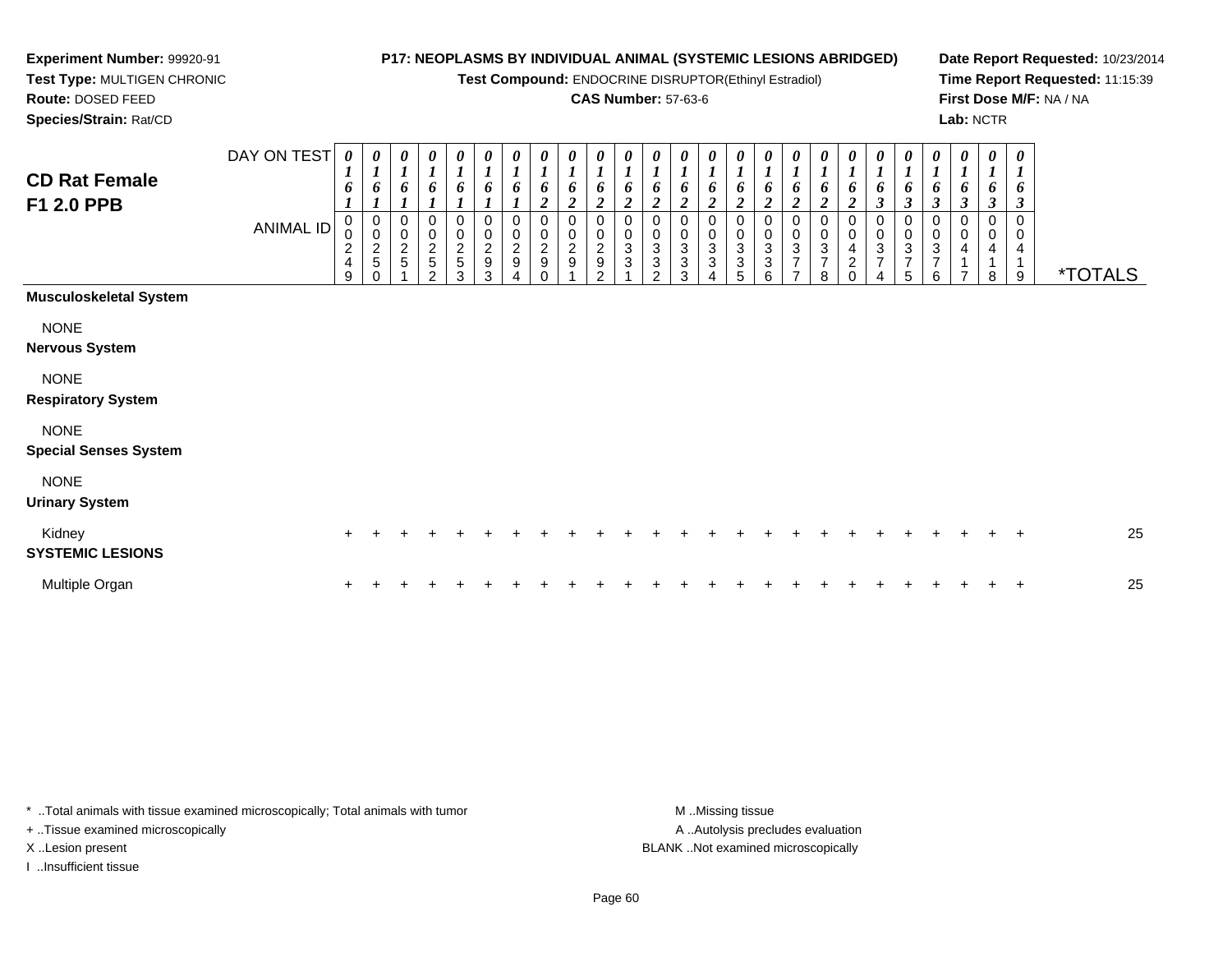**Test Compound:** ENDOCRINE DISRUPTOR(Ethinyl Estradiol)

### **CAS Number:** 57-63-6

**Date Report Requested:** 10/23/2014**Time Report Requested:** 11:15:39**First Dose M/F:** NA / NA**Lab:** NCTR

 *16*

┯ ┯ ┯ ┬

| <b>CD Rat Female</b><br><b>F1 10 PPB</b>    | DAY ON TEST<br><b>ANIMAL ID</b> | 0<br>$\mathbf I$<br>6<br>0<br>$\mathbf 0$<br>4<br>$\frac{2}{5}$ | 0<br>1<br>6<br>$\boldsymbol{0}$<br>$\mathbf 0$<br>$rac{2}{5}$ | 0<br>$\boldsymbol{l}$<br>6<br>0<br>$\mathsf 0$<br>$\frac{2}{5}$<br>5 | $\boldsymbol{\theta}$<br>$\boldsymbol{l}$<br>6<br>0<br>0<br>$\frac{2}{5}$<br>6 | 0<br>$\boldsymbol{l}$<br>6<br>0<br>0<br>$\frac{2}{5}$ | $\boldsymbol{\theta}$<br>$\boldsymbol{l}$<br>6<br>$\Omega$<br>$\mathbf 0$<br>$\boldsymbol{2}$<br>5<br>8 | 0<br>$\boldsymbol{l}$<br>6<br>0<br>$\pmb{0}$<br>$\boldsymbol{2}$<br>$\boldsymbol{9}$<br>6 | 0<br>$\boldsymbol{l}$<br>6<br>0<br>0<br>$\boldsymbol{2}$<br>9 | 0<br>$\boldsymbol{l}$<br>6<br>1<br>0<br>0<br>$\overline{\mathbf{c}}$<br>9<br>8 | 0<br>$\boldsymbol{l}$<br>1<br>0<br>$\overline{c}$<br>9<br>9 | 0<br>6<br>0<br>0<br>4<br>2<br>3 | 0<br>$\mathbf{r}$<br>6<br>0<br>4<br>$\overline{c}$ | 0<br>6<br>$\overline{2}$<br>0<br>0<br>$\overline{c}$<br>9<br>5 | 0<br>6<br>$\boldsymbol{2}$<br>0<br>3<br>3 | $\boldsymbol{\theta}$<br>6<br>3<br>3<br>8 | 0<br>$\boldsymbol{l}$<br>6<br>2<br>0<br>0<br>$\ensuremath{\mathsf{3}}$<br>$\ensuremath{\mathsf{3}}$<br>9 | $\boldsymbol{\theta}$<br>6<br>$\overline{2}$<br>0<br>0<br>3<br>4<br>$\Omega$ | 0<br>$\boldsymbol{l}$<br>6<br>$\boldsymbol{2}$<br>3<br>4 | $\boldsymbol{\theta}$<br>$\boldsymbol{l}$<br>6<br>2<br>0<br>0<br>$\ensuremath{\mathsf{3}}$<br>$\overline{7}$<br>9 | $\begin{matrix} 0 \\ 1 \end{matrix}$<br>6<br>$\overline{c}$<br>0<br>$\begin{smallmatrix}0\\3\end{smallmatrix}$<br>8<br>$\mathbf 0$ | 0<br>6<br>$\overline{2}$<br>0<br>3<br>8 | 0<br>$\boldsymbol{l}$<br>6<br>$\overline{c}$<br>0<br>3<br>8<br>2 | 0<br>$\boldsymbol{l}$<br>6<br>$\boldsymbol{2}$<br>$\Omega$<br>$\mathbf 0$<br>3<br>8<br>3 | 0<br>$\boldsymbol{l}$<br>6<br>$\boldsymbol{2}$<br>0<br>0<br>4<br>$\overline{c}$ | $\boldsymbol{\theta}$<br>$\mathbf{I}$<br>6<br>2<br>$\Omega$<br>0<br>4<br>$\frac{2}{2}$ | <i><b>*TOTALS</b></i> |    |
|---------------------------------------------|---------------------------------|-----------------------------------------------------------------|---------------------------------------------------------------|----------------------------------------------------------------------|--------------------------------------------------------------------------------|-------------------------------------------------------|---------------------------------------------------------------------------------------------------------|-------------------------------------------------------------------------------------------|---------------------------------------------------------------|--------------------------------------------------------------------------------|-------------------------------------------------------------|---------------------------------|----------------------------------------------------|----------------------------------------------------------------|-------------------------------------------|-------------------------------------------|----------------------------------------------------------------------------------------------------------|------------------------------------------------------------------------------|----------------------------------------------------------|-------------------------------------------------------------------------------------------------------------------|------------------------------------------------------------------------------------------------------------------------------------|-----------------------------------------|------------------------------------------------------------------|------------------------------------------------------------------------------------------|---------------------------------------------------------------------------------|----------------------------------------------------------------------------------------|-----------------------|----|
| <b>Alimentary System</b>                    |                                 |                                                                 |                                                               |                                                                      |                                                                                |                                                       |                                                                                                         |                                                                                           |                                                               |                                                                                |                                                             |                                 |                                                    |                                                                |                                           |                                           |                                                                                                          |                                                                              |                                                          |                                                                                                                   |                                                                                                                                    |                                         |                                                                  |                                                                                          |                                                                                 |                                                                                        |                       |    |
| <b>NONE</b><br><b>Cardiovascular System</b> |                                 |                                                                 |                                                               |                                                                      |                                                                                |                                                       |                                                                                                         |                                                                                           |                                                               |                                                                                |                                                             |                                 |                                                    |                                                                |                                           |                                           |                                                                                                          |                                                                              |                                                          |                                                                                                                   |                                                                                                                                    |                                         |                                                                  |                                                                                          |                                                                                 |                                                                                        |                       |    |
| <b>NONE</b><br><b>Endocrine System</b>      |                                 |                                                                 |                                                               |                                                                      |                                                                                |                                                       |                                                                                                         |                                                                                           |                                                               |                                                                                |                                                             |                                 |                                                    |                                                                |                                           |                                           |                                                                                                          |                                                                              |                                                          |                                                                                                                   |                                                                                                                                    |                                         |                                                                  |                                                                                          |                                                                                 |                                                                                        |                       |    |
| <b>NONE</b><br><b>General Body System</b>   |                                 |                                                                 |                                                               |                                                                      |                                                                                |                                                       |                                                                                                         |                                                                                           |                                                               |                                                                                |                                                             |                                 |                                                    |                                                                |                                           |                                           |                                                                                                          |                                                                              |                                                          |                                                                                                                   |                                                                                                                                    |                                         |                                                                  |                                                                                          |                                                                                 |                                                                                        |                       |    |
| <b>NONE</b><br><b>Genital System</b>        |                                 |                                                                 |                                                               |                                                                      |                                                                                |                                                       |                                                                                                         |                                                                                           |                                                               |                                                                                |                                                             |                                 |                                                    |                                                                |                                           |                                           |                                                                                                          |                                                                              |                                                          |                                                                                                                   |                                                                                                                                    |                                         |                                                                  |                                                                                          |                                                                                 |                                                                                        |                       |    |
| Ovary                                       |                                 |                                                                 |                                                               |                                                                      |                                                                                |                                                       |                                                                                                         |                                                                                           |                                                               |                                                                                |                                                             |                                 |                                                    |                                                                |                                           |                                           |                                                                                                          |                                                                              |                                                          |                                                                                                                   |                                                                                                                                    |                                         |                                                                  |                                                                                          |                                                                                 |                                                                                        |                       | 25 |
| Oviduct                                     |                                 |                                                                 |                                                               |                                                                      |                                                                                |                                                       |                                                                                                         |                                                                                           |                                                               |                                                                                |                                                             |                                 |                                                    |                                                                |                                           |                                           |                                                                                                          |                                                                              |                                                          |                                                                                                                   |                                                                                                                                    |                                         |                                                                  |                                                                                          |                                                                                 |                                                                                        |                       | 25 |
| <b>Uterus</b>                               |                                 | ÷                                                               |                                                               |                                                                      |                                                                                |                                                       |                                                                                                         |                                                                                           |                                                               |                                                                                |                                                             |                                 |                                                    |                                                                |                                           |                                           |                                                                                                          |                                                                              |                                                          |                                                                                                                   |                                                                                                                                    |                                         |                                                                  |                                                                                          |                                                                                 | $\ddot{}$                                                                              |                       | 25 |

Vaginaa  $+$ **Hematopoietic System**

# NONE

# **Integumentary System**

**Experiment Number:** 99920-91**Test Type:** MULTIGEN CHRONIC

**Route:** DOSED FEED**Species/Strain:** Rat/CD

| Mammary Gland                 |  |  |  |  |  |  |  |  |  |  |  |  |  | 25 |
|-------------------------------|--|--|--|--|--|--|--|--|--|--|--|--|--|----|
| <b>Musculoskeletal System</b> |  |  |  |  |  |  |  |  |  |  |  |  |  |    |

\* ..Total animals with tissue examined microscopically; Total animals with tumor **M** ...Missing tissue M ...Missing tissue + ..Tissue examined microscopically X ..Lesion present BLANK ..Not examined microscopically

г ┯ ┬ ┬ ┯ ┯ ┯ ┯ ┯ ┯ ┯  $\overline{\phantom{a}}$  $\top$ ┯ ┯ ┬

I ..Insufficient tissue

A .. Autolysis precludes evaluation

<sup>+</sup> <sup>+</sup> <sup>+</sup> <sup>+</sup> <sup>+</sup> <sup>+</sup> <sup>+</sup> <sup>+</sup> <sup>+</sup> <sup>+</sup> <sup>+</sup> <sup>+</sup> <sup>+</sup> <sup>+</sup> <sup>+</sup> <sup>+</sup> <sup>+</sup> <sup>+</sup> <sup>+</sup> <sup>+</sup> <sup>+</sup> <sup>+</sup> <sup>+</sup> <sup>+</sup> <sup>25</sup>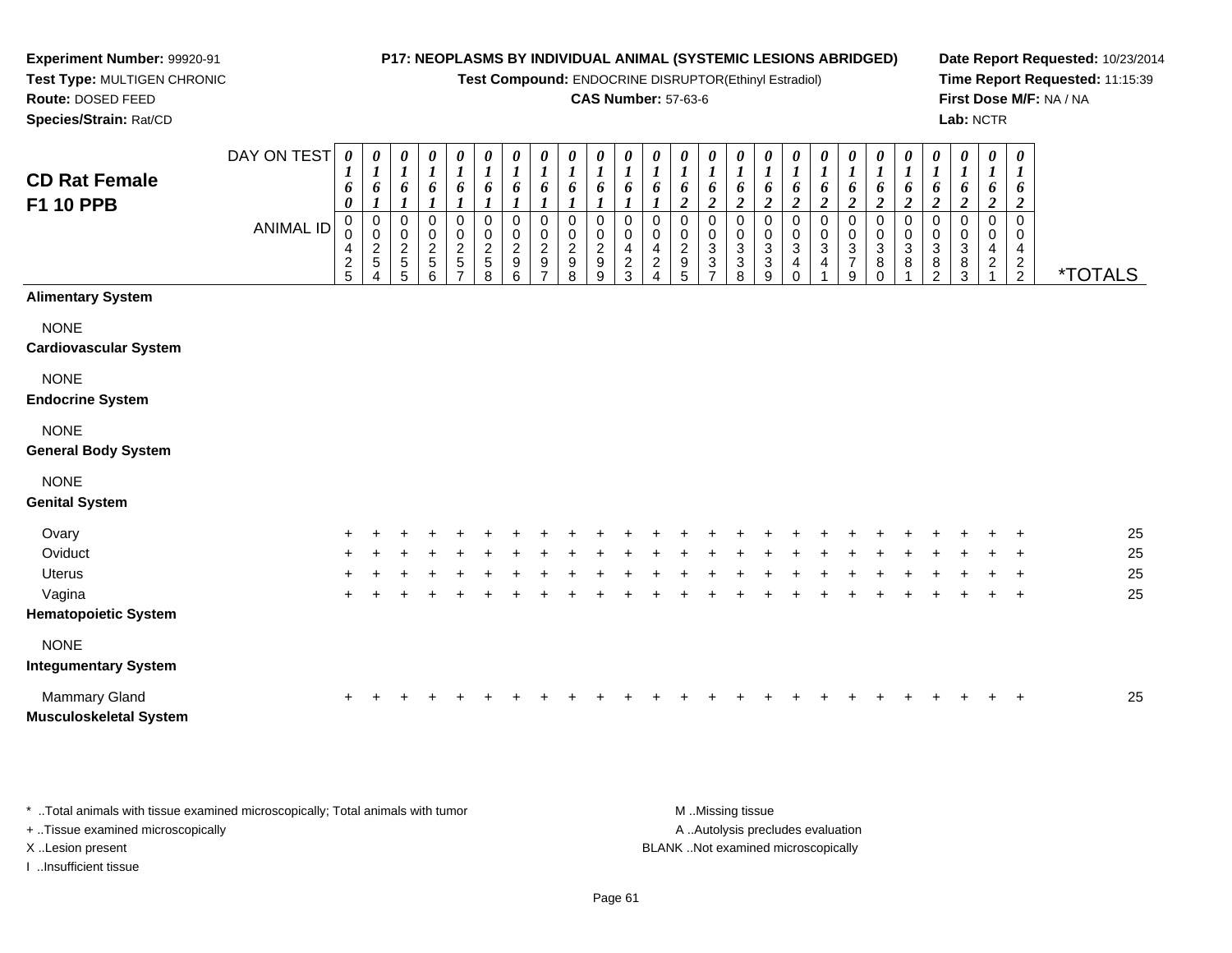**Test Compound:** ENDOCRINE DISRUPTOR(Ethinyl Estradiol)

### **CAS Number:** 57-63-6

**Date Report Requested:** 10/23/2014**Time Report Requested:** 11:15:40**First Dose M/F:** NA / NA**Lab:** NCTR

\*TOTALS

| <b>CD Rat Female</b><br><b>F1 10 PPB</b>                                                        | DAY ON TEST<br>ANIMAL ID | $\boldsymbol{\theta}$<br>o<br>0<br>$\overline{2}$ | $\boldsymbol{\theta}$<br>$\bm{b}$<br>$\bf{I}$<br>$\overline{c}$<br>5 | $\boldsymbol{\theta}$<br>$\mathbf{I}$<br>6<br>$\overline{I}$<br>$\overline{0}$<br>0<br>$rac{2}{5}$ | $\boldsymbol{\theta}$<br>$\boldsymbol{l}$<br>6<br>$\mathbf{I}$<br>$\mathbf 0$<br>$\bar{0}$<br>$\frac{2}{5}$ | 0<br>$\boldsymbol{l}$<br>6<br>0<br>0<br>$\frac{2}{5}$<br>$\overline{ }$ | 0<br>$\mathbf{I}$<br>$\mathbf{I}$<br>6<br>A.<br>0<br>$\mathbf 0$<br>$\frac{2}{5}$ | 0<br>$\boldsymbol{l}$<br>6<br>0<br>$\boldsymbol{0}$<br>$\frac{2}{9}$ | $\boldsymbol{\theta}$<br>1<br>6<br>$\boldsymbol{l}$<br>0<br>$\mathbf 0$<br>$\frac{2}{9}$<br>$\overline{ }$ | $\boldsymbol{\theta}$<br>6<br>$\mathbf{I}$<br>0<br>$\pmb{0}$<br>$\frac{2}{9}$ | $\boldsymbol{\theta}$<br>$\boldsymbol{l}$<br>6<br>$\boldsymbol{l}$<br>0<br>0<br>$\frac{2}{9}$ | $\boldsymbol{\theta}$<br>$\boldsymbol{l}$<br>6<br>$\mathbf{I}$<br>0<br>0<br>4<br>$\overline{c}$ | 0<br>ı<br>6<br>0<br>$\mathbf 0$<br>4<br>2 | $\boldsymbol{\theta}$<br>$\mathbf{r}$<br>$\mathbf{I}$<br>6<br>$\boldsymbol{2}$<br>0<br>$\pmb{0}$<br>$\overline{\mathbf{c}}$<br>9 | 0<br>6<br>$\mathbf{\Omega}$<br>∠<br>0<br>0<br>3<br>3 | 0<br>6<br>$\overline{2}$<br>0<br>0<br>3<br>3 | 0<br>o<br>3<br>3 | $\boldsymbol{\theta}$<br>6<br>$\overline{c}$<br>0<br>3<br>$\overline{4}$ | $\boldsymbol{\theta}$<br>1<br>6<br>$\overline{2}$<br>$\mathbf 0$<br>0<br>3<br>$\overline{4}$ | $\boldsymbol{\theta}$<br>1<br>6<br>$\boldsymbol{2}$<br>0<br>0<br>$\frac{3}{7}$ | $\boldsymbol{\theta}$<br>$\overline{ }$<br>6<br>$\overline{2}$<br>0<br>0<br>3<br>8 | 0<br>$\mathbf{I}$<br>6<br>$\boldsymbol{2}$<br>0<br>$\,0\,$<br>$\begin{smallmatrix} 3 \\ 8 \end{smallmatrix}$ | 0<br>$\boldsymbol{l}$<br>6<br>$\boldsymbol{2}$<br>0<br>$\pmb{0}$<br>$\mathbf{3}$<br>8 | 0<br>6<br>$\mathbf{\hat{z}}$<br>∠<br>0<br>3<br>8 | 0<br>$\boldsymbol{l}$<br>6<br>$\boldsymbol{2}$<br>0<br>$\mathbf 0$<br>4<br>$\overline{c}$ | 0<br>6<br>$\overline{2}$<br>2 |
|-------------------------------------------------------------------------------------------------|--------------------------|---------------------------------------------------|----------------------------------------------------------------------|----------------------------------------------------------------------------------------------------|-------------------------------------------------------------------------------------------------------------|-------------------------------------------------------------------------|-----------------------------------------------------------------------------------|----------------------------------------------------------------------|------------------------------------------------------------------------------------------------------------|-------------------------------------------------------------------------------|-----------------------------------------------------------------------------------------------|-------------------------------------------------------------------------------------------------|-------------------------------------------|----------------------------------------------------------------------------------------------------------------------------------|------------------------------------------------------|----------------------------------------------|------------------|--------------------------------------------------------------------------|----------------------------------------------------------------------------------------------|--------------------------------------------------------------------------------|------------------------------------------------------------------------------------|--------------------------------------------------------------------------------------------------------------|---------------------------------------------------------------------------------------|--------------------------------------------------|-------------------------------------------------------------------------------------------|-------------------------------|
| <b>NONE</b><br><b>Nervous System</b><br><b>NONE</b><br><b>Respiratory System</b><br><b>NONE</b> |                          | 5 <sup>5</sup>                                    |                                                                      | 5                                                                                                  | 6                                                                                                           |                                                                         | 8                                                                                 | 6                                                                    |                                                                                                            | 8                                                                             | 9                                                                                             | 3                                                                                               | 4                                         | 5                                                                                                                                |                                                      | 8                                            | 9                |                                                                          |                                                                                              | 9                                                                              | $\Omega$                                                                           |                                                                                                              | $\overline{2}$                                                                        | 3                                                |                                                                                           | $\overline{2}$                |

### **Special Senses System**

**Experiment Number:** 99920-91**Test Type:** MULTIGEN CHRONIC

**Route:** DOSED FEED**Species/Strain:** Rat/CD

| Eve<br><b>Urinary System</b>      |  |  |  |  |  |  |  |  |  |  |  |  |  |    |
|-----------------------------------|--|--|--|--|--|--|--|--|--|--|--|--|--|----|
| Kidney<br><b>SYSTEMIC LESIONS</b> |  |  |  |  |  |  |  |  |  |  |  |  |  | 25 |
| Multiple Organ                    |  |  |  |  |  |  |  |  |  |  |  |  |  | 25 |

\* ..Total animals with tissue examined microscopically; Total animals with tumor **M** . Missing tissue M ..Missing tissue + ..Tissue examined microscopically X ..Lesion present BLANK ..Not examined microscopically

I ..Insufficient tissue

A ..Autolysis precludes evaluation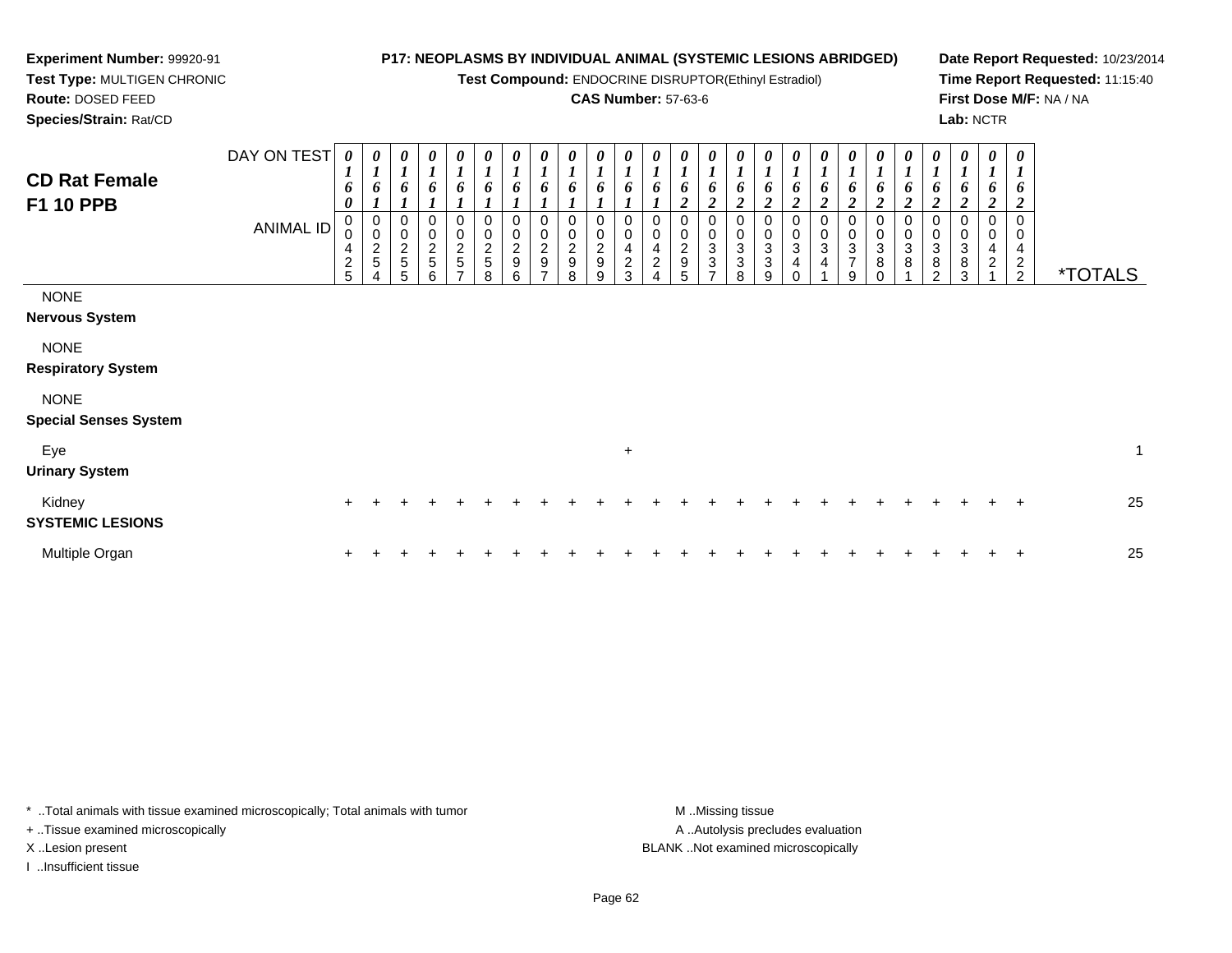**Test Compound:** ENDOCRINE DISRUPTOR(Ethinyl Estradiol)

### **CAS Number:** 57-63-6

**Date Report Requested:** 10/23/2014**Time Report Requested:** 11:15:40**First Dose M/F:** NA / NA**Lab:** NCTR

| <b>CD Rat Female</b><br>F1 50 PPB                  | DAY ON TEST<br><b>ANIMAL ID</b> | 0<br>1<br>6<br>0<br>$\pmb{0}$<br>0<br>$\frac{2}{6}$<br>$\Omega$ | $\boldsymbol{\theta}$<br>$\bm{l}$<br>6<br>0<br>$\pmb{0}$<br>$\pmb{0}$<br>$\sqrt{2}$<br>6 | 0<br>$\boldsymbol{l}$<br>6<br>$\pmb{\theta}$<br>$\mathbf 0$<br>$\pmb{0}$<br>$\boldsymbol{2}$<br>$\,6$<br>$\mathcal{P}$ | 0<br>$\boldsymbol{l}$<br>6<br>$\pmb{\theta}$<br>0<br>0<br>$\overline{c}$<br>$\,6\,$<br>3 | 0<br>$\boldsymbol{l}$<br>6<br>$\pmb{\theta}$<br>0<br>$\pmb{0}$<br>$\sqrt{3}$<br>0<br>4 | 0<br>$\boldsymbol{l}$<br>6<br>1<br>$\boldsymbol{0}$<br>$\mathbf 0$<br>$\boldsymbol{2}$<br>5<br>9 | 0<br>$\boldsymbol{l}$<br>6<br>$\boldsymbol{\mathit{1}}$<br>0<br>$\pmb{0}$<br>$\mathbf{3}$<br>0<br>$\Omega$ | 0<br>$\boldsymbol{l}$<br>6<br>1<br>$\mathbf 0$<br>0<br>3<br>$\Omega$ | 0<br>$\boldsymbol{l}$<br>6<br>$\boldsymbol{l}$<br>$\mathbf 0$<br>0<br>3<br>0<br>2 | 0<br>$\boldsymbol{l}$<br>6<br>1<br>$\mathbf 0$<br>0<br>3<br>0<br>3 | $\boldsymbol{\theta}$<br>1<br>6<br>1<br>$\mathbf 0$<br>0<br>3<br>4<br>$\mathcal{P}$ | 0<br>1<br>6<br>0<br>0<br>$\mathbf{3}$<br>4<br>3 | 0<br>1<br>6<br>0<br>0<br>$\mathbf{3}$<br>$\overline{4}$<br>Δ | 0<br>$\bm{l}$<br>6<br>1<br>$\mathbf 0$<br>0<br>$\sqrt{3}$<br>4<br>5 | 0<br>$\boldsymbol{l}$<br>6<br>$\mathbf 0$<br>0<br>$\sqrt{3}$<br>4<br>6 | 0<br>$\boldsymbol{l}$<br>6<br>0<br>0<br>$\overline{4}$<br>$\overline{c}$<br>9 | $\boldsymbol{\theta}$<br>$\boldsymbol{l}$<br>6<br>$\mathbf 0$<br>$\mathbf 0$<br>$\overline{4}$<br>3<br>$\Omega$ | 0<br>$\boldsymbol{l}$<br>6<br>$\boldsymbol{2}$<br>$\pmb{0}$<br>$\pmb{0}$<br>3<br>8<br>4 | $\boldsymbol{\theta}$<br>1<br>6<br>$\boldsymbol{2}$<br>$\mathbf 0$<br>0<br>$\mathbf{3}$<br>8<br>5 | 0<br>$\boldsymbol{l}$<br>6<br>$\boldsymbol{2}$<br>$\mathbf 0$<br>$\pmb{0}$<br>$\ensuremath{\mathsf{3}}$<br>8<br>6 | 0<br>1<br>6<br>$\overline{2}$<br>$\mathbf 0$<br>0<br>3<br>8 | 0<br>$\boldsymbol{l}$<br>6<br>$\boldsymbol{2}$<br>$\mathbf 0$<br>0<br>3<br>8<br>8 | 0<br>$\boldsymbol{l}$<br>6<br>$\boldsymbol{2}$<br>$\mathbf 0$<br>0<br>$\overline{4}$<br>$\overline{2}$<br>6 | 0<br>$\boldsymbol{l}$<br>6<br>$\boldsymbol{2}$<br>$\mathbf 0$<br>0<br>4<br>$\overline{2}$<br>$\overline{7}$ | 0<br>$\boldsymbol{l}$<br>6<br>$\overline{2}$<br>$\mathbf 0$<br>0<br>4<br>$\overline{2}$<br>8 | <i><b>*TOTALS</b></i> |
|----------------------------------------------------|---------------------------------|-----------------------------------------------------------------|------------------------------------------------------------------------------------------|------------------------------------------------------------------------------------------------------------------------|------------------------------------------------------------------------------------------|----------------------------------------------------------------------------------------|--------------------------------------------------------------------------------------------------|------------------------------------------------------------------------------------------------------------|----------------------------------------------------------------------|-----------------------------------------------------------------------------------|--------------------------------------------------------------------|-------------------------------------------------------------------------------------|-------------------------------------------------|--------------------------------------------------------------|---------------------------------------------------------------------|------------------------------------------------------------------------|-------------------------------------------------------------------------------|-----------------------------------------------------------------------------------------------------------------|-----------------------------------------------------------------------------------------|---------------------------------------------------------------------------------------------------|-------------------------------------------------------------------------------------------------------------------|-------------------------------------------------------------|-----------------------------------------------------------------------------------|-------------------------------------------------------------------------------------------------------------|-------------------------------------------------------------------------------------------------------------|----------------------------------------------------------------------------------------------|-----------------------|
| <b>Alimentary System</b>                           |                                 |                                                                 |                                                                                          |                                                                                                                        |                                                                                          |                                                                                        |                                                                                                  |                                                                                                            |                                                                      |                                                                                   |                                                                    |                                                                                     |                                                 |                                                              |                                                                     |                                                                        |                                                                               |                                                                                                                 |                                                                                         |                                                                                                   |                                                                                                                   |                                                             |                                                                                   |                                                                                                             |                                                                                                             |                                                                                              |                       |
| Liver<br>Cardiovascular System                     |                                 | $\ddot{}$                                                       |                                                                                          |                                                                                                                        |                                                                                          |                                                                                        |                                                                                                  |                                                                                                            |                                                                      |                                                                                   |                                                                    |                                                                                     |                                                 |                                                              |                                                                     |                                                                        |                                                                               |                                                                                                                 |                                                                                         |                                                                                                   |                                                                                                                   |                                                             |                                                                                   |                                                                                                             |                                                                                                             |                                                                                              | 25                    |
| <b>NONE</b><br><b>Endocrine System</b>             |                                 |                                                                 |                                                                                          |                                                                                                                        |                                                                                          |                                                                                        |                                                                                                  |                                                                                                            |                                                                      |                                                                                   |                                                                    |                                                                                     |                                                 |                                                              |                                                                     |                                                                        |                                                                               |                                                                                                                 |                                                                                         |                                                                                                   |                                                                                                                   |                                                             |                                                                                   |                                                                                                             |                                                                                                             |                                                                                              |                       |
| <b>Adrenal Cortex</b>                              |                                 |                                                                 |                                                                                          |                                                                                                                        |                                                                                          |                                                                                        |                                                                                                  |                                                                                                            |                                                                      |                                                                                   |                                                                    |                                                                                     |                                                 |                                                              |                                                                     |                                                                        |                                                                               |                                                                                                                 |                                                                                         |                                                                                                   |                                                                                                                   |                                                             |                                                                                   |                                                                                                             |                                                                                                             |                                                                                              | 25                    |
| Adrenal Medulla                                    |                                 |                                                                 |                                                                                          |                                                                                                                        |                                                                                          |                                                                                        |                                                                                                  |                                                                                                            |                                                                      |                                                                                   |                                                                    |                                                                                     |                                                 |                                                              |                                                                     |                                                                        |                                                                               |                                                                                                                 |                                                                                         |                                                                                                   |                                                                                                                   |                                                             |                                                                                   |                                                                                                             |                                                                                                             |                                                                                              | 25                    |
| <b>Pituitary Gland</b>                             |                                 |                                                                 |                                                                                          |                                                                                                                        |                                                                                          |                                                                                        |                                                                                                  |                                                                                                            |                                                                      |                                                                                   |                                                                    |                                                                                     |                                                 |                                                              |                                                                     |                                                                        |                                                                               |                                                                                                                 |                                                                                         |                                                                                                   |                                                                                                                   |                                                             |                                                                                   |                                                                                                             |                                                                                                             |                                                                                              | 25                    |
| <b>Thyroid Gland</b><br><b>General Body System</b> |                                 |                                                                 |                                                                                          |                                                                                                                        |                                                                                          |                                                                                        |                                                                                                  |                                                                                                            |                                                                      |                                                                                   |                                                                    |                                                                                     |                                                 |                                                              |                                                                     |                                                                        |                                                                               |                                                                                                                 |                                                                                         |                                                                                                   |                                                                                                                   |                                                             |                                                                                   |                                                                                                             |                                                                                                             |                                                                                              | 25                    |
| <b>NONE</b><br><b>Genital System</b>               |                                 |                                                                 |                                                                                          |                                                                                                                        |                                                                                          |                                                                                        |                                                                                                  |                                                                                                            |                                                                      |                                                                                   |                                                                    |                                                                                     |                                                 |                                                              |                                                                     |                                                                        |                                                                               |                                                                                                                 |                                                                                         |                                                                                                   |                                                                                                                   |                                                             |                                                                                   |                                                                                                             |                                                                                                             |                                                                                              |                       |
| <b>Clitoral Gland</b>                              |                                 |                                                                 |                                                                                          |                                                                                                                        |                                                                                          |                                                                                        |                                                                                                  |                                                                                                            |                                                                      |                                                                                   |                                                                    |                                                                                     |                                                 |                                                              |                                                                     |                                                                        |                                                                               |                                                                                                                 |                                                                                         |                                                                                                   |                                                                                                                   |                                                             |                                                                                   | ÷                                                                                                           |                                                                                                             |                                                                                              | 1                     |
| Ovary                                              |                                 |                                                                 |                                                                                          |                                                                                                                        |                                                                                          |                                                                                        |                                                                                                  |                                                                                                            |                                                                      |                                                                                   |                                                                    |                                                                                     |                                                 |                                                              |                                                                     |                                                                        |                                                                               |                                                                                                                 |                                                                                         |                                                                                                   |                                                                                                                   |                                                             |                                                                                   |                                                                                                             |                                                                                                             |                                                                                              | 25                    |
| Oviduct                                            |                                 |                                                                 |                                                                                          |                                                                                                                        |                                                                                          |                                                                                        |                                                                                                  |                                                                                                            |                                                                      |                                                                                   |                                                                    |                                                                                     |                                                 |                                                              |                                                                     |                                                                        |                                                                               |                                                                                                                 |                                                                                         |                                                                                                   |                                                                                                                   |                                                             |                                                                                   |                                                                                                             |                                                                                                             |                                                                                              | 25                    |
| <b>Uterus</b>                                      |                                 |                                                                 |                                                                                          |                                                                                                                        |                                                                                          |                                                                                        |                                                                                                  |                                                                                                            |                                                                      |                                                                                   |                                                                    |                                                                                     |                                                 |                                                              |                                                                     |                                                                        |                                                                               |                                                                                                                 |                                                                                         |                                                                                                   |                                                                                                                   |                                                             |                                                                                   |                                                                                                             |                                                                                                             |                                                                                              | 25                    |
| Vagina<br><b>Hematopoietic System</b>              |                                 |                                                                 |                                                                                          |                                                                                                                        |                                                                                          |                                                                                        |                                                                                                  |                                                                                                            |                                                                      |                                                                                   |                                                                    |                                                                                     |                                                 |                                                              |                                                                     |                                                                        |                                                                               |                                                                                                                 |                                                                                         |                                                                                                   |                                                                                                                   |                                                             |                                                                                   |                                                                                                             |                                                                                                             |                                                                                              | 25                    |
| <b>Bone Marrow</b>                                 |                                 | $\ddot{}$                                                       |                                                                                          |                                                                                                                        |                                                                                          |                                                                                        |                                                                                                  |                                                                                                            |                                                                      |                                                                                   |                                                                    |                                                                                     |                                                 |                                                              |                                                                     |                                                                        |                                                                               |                                                                                                                 |                                                                                         |                                                                                                   |                                                                                                                   |                                                             |                                                                                   |                                                                                                             |                                                                                                             |                                                                                              | 25                    |
|                                                    |                                 |                                                                 |                                                                                          |                                                                                                                        |                                                                                          |                                                                                        |                                                                                                  |                                                                                                            |                                                                      |                                                                                   |                                                                    |                                                                                     |                                                 |                                                              |                                                                     |                                                                        |                                                                               |                                                                                                                 |                                                                                         |                                                                                                   |                                                                                                                   |                                                             |                                                                                   |                                                                                                             |                                                                                                             |                                                                                              |                       |

\* ..Total animals with tissue examined microscopically; Total animals with tumor **M** . Missing tissue M ..Missing tissue A ..Autolysis precludes evaluation + ..Tissue examined microscopically X ..Lesion present BLANK ..Not examined microscopicallyI ..Insufficient tissue

**Experiment Number:** 99920-91**Test Type:** MULTIGEN CHRONIC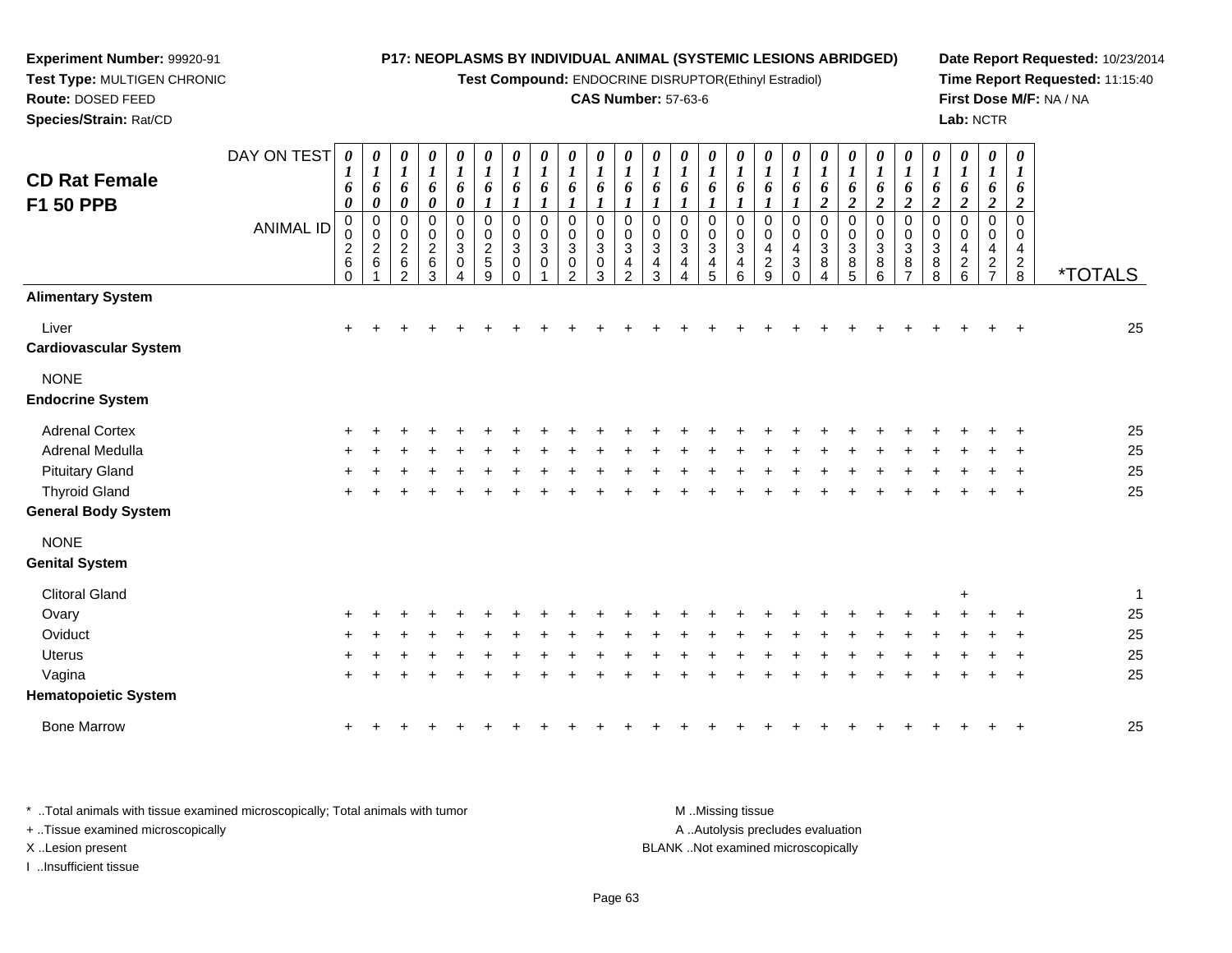**Test Compound:** ENDOCRINE DISRUPTOR(Ethinyl Estradiol)

### **CAS Number:** 57-63-6

**Date Report Requested:** 10/23/2014**Time Report Requested:** 11:15:40**First Dose M/F:** NA / NA**Lab:** NCTR

| Species/Strain: Rat/CD                                |             |                                                                     |                                                |                                                 |                               |                            |                                   |                                    |                            |                                                    |                                 |                                                    |                                                       |                                                     |                                         |                  |                                            |                                                 |                     |                                   |                                      |             |                                          |                                            | Lab: NCTR |                                                                           |                                     |                       |
|-------------------------------------------------------|-------------|---------------------------------------------------------------------|------------------------------------------------|-------------------------------------------------|-------------------------------|----------------------------|-----------------------------------|------------------------------------|----------------------------|----------------------------------------------------|---------------------------------|----------------------------------------------------|-------------------------------------------------------|-----------------------------------------------------|-----------------------------------------|------------------|--------------------------------------------|-------------------------------------------------|---------------------|-----------------------------------|--------------------------------------|-------------|------------------------------------------|--------------------------------------------|-----------|---------------------------------------------------------------------------|-------------------------------------|-----------------------|
| <b>CD Rat Female</b><br>F1 50 PPB                     | DAY ON TEST | $\boldsymbol{\theta}$<br>$\mathbf{I}$<br>6<br>$\boldsymbol{\theta}$ | $\boldsymbol{\theta}$<br>$\boldsymbol{l}$<br>6 | $\boldsymbol{\theta}$<br>6<br>0                 | 0<br>6<br>0                   | $\boldsymbol{\theta}$<br>6 | 0<br>6                            | 0<br>6                             | $\boldsymbol{\theta}$<br>6 | $\boldsymbol{\mathit{U}}$<br>$\boldsymbol{l}$<br>6 | 0<br>6                          | 0<br>$\mathbf{I}$<br>6                             | 0<br>$\boldsymbol{l}$<br>6                            | 0<br>6                                              | $\boldsymbol{\theta}$                   | U<br>6           | 0<br>6                                     | $\boldsymbol{\theta}$<br>$\mathbf{I}$<br>6      | 0<br>6              | 0<br>6<br>◠                       | $\boldsymbol{\theta}$<br>6<br>2      |             | $\boldsymbol{\theta}$<br>0               | 0<br>6<br>$\overline{2}$                   |           | $\boldsymbol{\theta}$<br>$\boldsymbol{l}$<br>6<br>$\boldsymbol{2}$        | $\boldsymbol{\theta}$<br>6<br>2     |                       |
|                                                       | ANIMAL ID   | 0<br>0<br>$\overline{c}$<br>$\,6\,$<br>$\Omega$                     | $\overline{c}$<br>6                            | 0<br>0<br>$\overline{c}$<br>6<br>$\mathfrak{D}$ | 0<br>$\overline{a}$<br>6<br>3 | 0<br>$\mathbf{3}$<br>0     | $\pmb{0}$<br>$\sqrt{2}$<br>5<br>9 | 0<br>$\mathbf{3}$<br>0<br>$\Omega$ | $_{3}^{\rm 0}$<br>0        | $\pmb{0}$<br>$\mathbf{3}$<br>0<br>$\mathcal{P}$    | 0<br>$\mathbf 0$<br>3<br>0<br>3 | 0<br>$\pmb{0}$<br>$\sqrt{3}$<br>4<br>$\mathcal{P}$ | 0<br>$\pmb{0}$<br>$\ensuremath{\mathsf{3}}$<br>4<br>3 | 0<br>$_{3}^{\rm 0}$<br>$\overline{\mathbf{4}}$<br>Δ | $\Omega$<br>0<br>$\mathbf{3}$<br>4<br>5 | 0<br>3<br>4<br>6 | 0<br>$\pmb{0}$<br>4<br>$\overline{c}$<br>9 | 0<br>$\mathbf 0$<br>4<br>$\sqrt{3}$<br>$\Omega$ | $\pmb{0}$<br>3<br>8 | $\pmb{0}$<br>$\sqrt{3}$<br>8<br>5 | 0<br>$\,0\,$<br>$\sqrt{3}$<br>8<br>6 | 0<br>3<br>8 | 0<br>$\ensuremath{\mathsf{3}}$<br>8<br>8 | 0<br>$\overline{4}$<br>$\overline{c}$<br>6 |           | 0<br>$\overline{\mathbf{4}}$<br>$\overline{\mathbf{c}}$<br>$\overline{ }$ | $\Omega$<br>0<br>4<br>$\frac{2}{8}$ | <i><b>*TOTALS</b></i> |
| Spleen                                                |             | $\pm$                                                               |                                                |                                                 |                               |                            |                                   |                                    |                            |                                                    |                                 |                                                    |                                                       |                                                     |                                         |                  |                                            |                                                 |                     |                                   |                                      |             |                                          |                                            |           | $+$                                                                       | $+$                                 | 25                    |
| Thymus<br><b>Integumentary System</b>                 |             |                                                                     |                                                |                                                 |                               |                            |                                   |                                    |                            |                                                    |                                 |                                                    |                                                       |                                                     |                                         |                  |                                            |                                                 |                     |                                   |                                      |             |                                          |                                            |           | $\ddot{}$                                                                 | $+$                                 | 25                    |
| <b>Mammary Gland</b><br><b>Musculoskeletal System</b> |             | $+$                                                                 |                                                |                                                 |                               |                            |                                   |                                    |                            |                                                    |                                 |                                                    |                                                       |                                                     |                                         |                  |                                            |                                                 |                     |                                   |                                      |             |                                          |                                            |           | $+$                                                                       | $+$                                 | 25                    |
| Bone<br><b>Nervous System</b>                         |             | $\ddot{}$                                                           |                                                |                                                 |                               |                            |                                   |                                    |                            |                                                    |                                 |                                                    |                                                       |                                                     |                                         |                  |                                            |                                                 |                     |                                   |                                      |             |                                          |                                            |           | ÷.                                                                        | $_{+}$                              | 25                    |
| <b>NONE</b><br><b>Respiratory System</b>              |             |                                                                     |                                                |                                                 |                               |                            |                                   |                                    |                            |                                                    |                                 |                                                    |                                                       |                                                     |                                         |                  |                                            |                                                 |                     |                                   |                                      |             |                                          |                                            |           |                                                                           |                                     |                       |
| <b>NONE</b>                                           |             |                                                                     |                                                |                                                 |                               |                            |                                   |                                    |                            |                                                    |                                 |                                                    |                                                       |                                                     |                                         |                  |                                            |                                                 |                     |                                   |                                      |             |                                          |                                            |           |                                                                           |                                     |                       |

**Special Senses System**

**Experiment Number:** 99920-91**Test Type:** MULTIGEN CHRONIC

**Route:** DOSED FEED

| Eye<br><b>Urinary System</b>      |  |  |  |  |  |  |  |  |  | ÷ |  |  |  |    |
|-----------------------------------|--|--|--|--|--|--|--|--|--|---|--|--|--|----|
| Kidney<br><b>SYSTEMIC LESIONS</b> |  |  |  |  |  |  |  |  |  |   |  |  |  | 25 |
| Multiple Organ                    |  |  |  |  |  |  |  |  |  |   |  |  |  | 25 |

\* ..Total animals with tissue examined microscopically; Total animals with tumor **M** . Missing tissue M ..Missing tissue A ..Autolysis precludes evaluation + ..Tissue examined microscopically X ..Lesion present BLANK ..Not examined microscopicallyI ..Insufficient tissue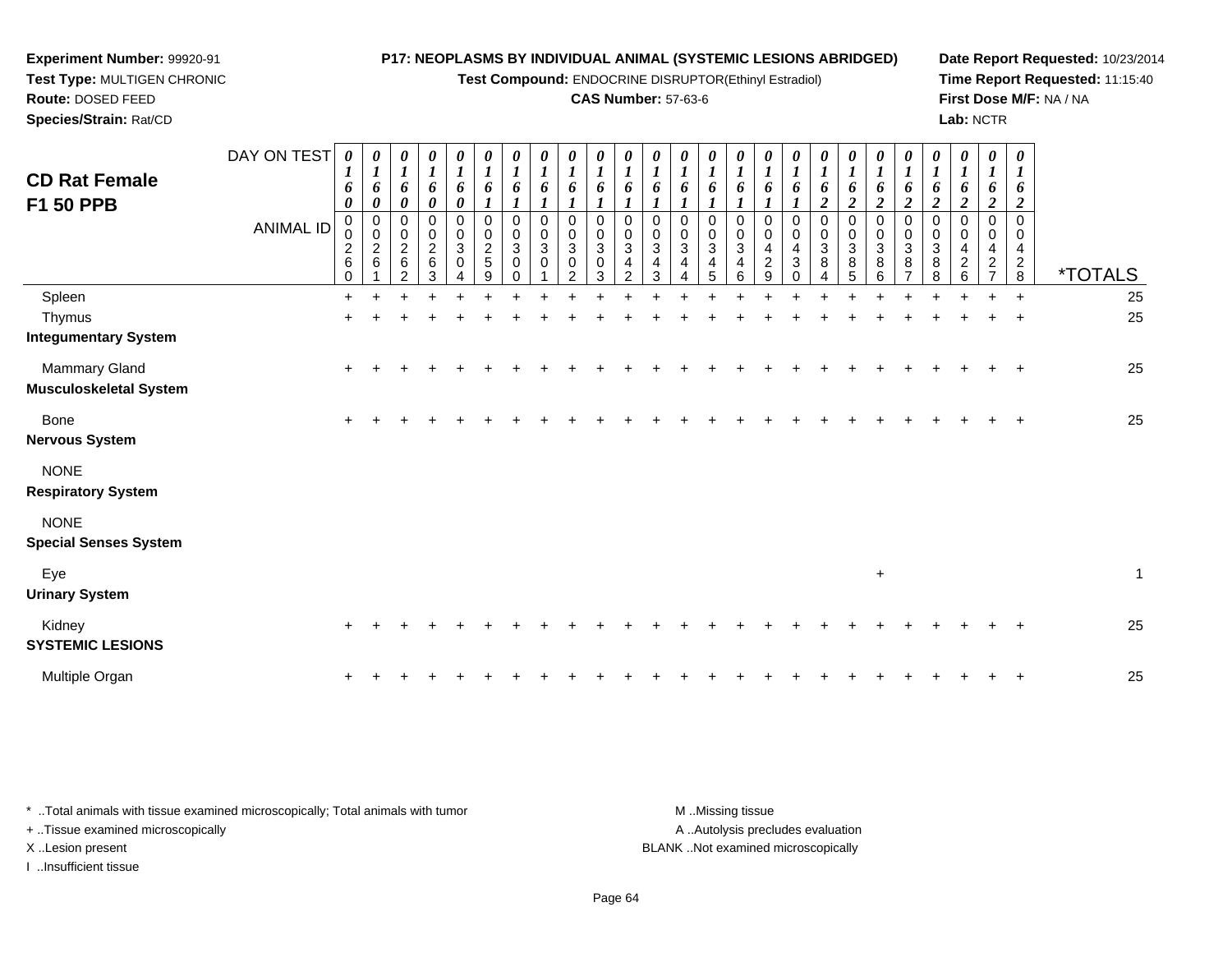**Test Compound:** ENDOCRINE DISRUPTOR(Ethinyl Estradiol)

### **CAS Number:** 57-63-6

**Date Report Requested:** 10/23/2014**Time Report Requested:** 11:15:40**First Dose M/F:** NA / NA**Lab:** NCTR

|                              | DAY ON TEST      | $\boldsymbol{\theta}$ | 0                      | 0                                 | 0                       | $\boldsymbol{\theta}$                      | 0                                | 0                          | 0                            | 0                          | 0                          | 0                            | 0                     | 0                        | 0                        | $\pmb{\theta}$           | 0                     | 0                             | 0                        | $\boldsymbol{\theta}$  | 0                                       | $\pmb{\theta}$             | $\pmb{\theta}$             | $\pmb{\theta}$             | 0                              | $\boldsymbol{\theta}$     |                       |
|------------------------------|------------------|-----------------------|------------------------|-----------------------------------|-------------------------|--------------------------------------------|----------------------------------|----------------------------|------------------------------|----------------------------|----------------------------|------------------------------|-----------------------|--------------------------|--------------------------|--------------------------|-----------------------|-------------------------------|--------------------------|------------------------|-----------------------------------------|----------------------------|----------------------------|----------------------------|--------------------------------|---------------------------|-----------------------|
| <b>CD Rat Female</b>         |                  | 1<br>6                | $\boldsymbol{l}$<br>6  | $\boldsymbol{l}$<br>6             | $\boldsymbol{l}$<br>6   | $\boldsymbol{l}$<br>6                      | $\boldsymbol{l}$<br>6            | $\boldsymbol{l}$<br>6      | $\boldsymbol{l}$<br>6        | $\boldsymbol{l}$<br>6      | $\boldsymbol{l}$<br>6      | $\boldsymbol{l}$<br>6        | $\boldsymbol{l}$<br>6 | $\boldsymbol{l}$<br>6    | $\boldsymbol{l}$<br>6    | $\boldsymbol{l}$<br>6    | $\boldsymbol{l}$<br>6 | $\boldsymbol{l}$<br>6         | $\boldsymbol{l}$<br>6    | $\boldsymbol{l}$<br>6  | $\boldsymbol{l}$<br>6                   | $\boldsymbol{l}$<br>6      | $\boldsymbol{l}$<br>6      | $\boldsymbol{l}$<br>6      | $\boldsymbol{\mathit{1}}$<br>6 | $\boldsymbol{l}$<br>6     |                       |
| <b>F2 CONTROL</b>            |                  | $\boldsymbol{l}$      | $\boldsymbol{l}$       | $\boldsymbol{l}$                  |                         |                                            |                                  |                            |                              |                            |                            | 1                            |                       | 1                        | 1                        | $\mathbf{I}$             | $\boldsymbol{2}$      | $\boldsymbol{2}$              | $\boldsymbol{2}$         | $\boldsymbol{2}$       | $\overline{\mathbf{c}}$                 | $\overline{2}$             | $\mathfrak{z}$             | $\boldsymbol{4}$           | $5\overline{)}$                | 5                         |                       |
|                              | <b>ANIMAL ID</b> | $\mathbf 0$<br>0      | $\pmb{0}$<br>$\pmb{0}$ | $\pmb{0}$<br>$\mathbf 0$          | 0<br>$\boldsymbol{0}$   | $\mathsf{O}\xspace$<br>$\mathsf{O}\xspace$ | $\pmb{0}$<br>$\mathsf{O}\xspace$ | $\mathbf 0$<br>$\mathbf 0$ | $\mathbf 0$<br>$\mathbf 0$   | $\mathbf 0$<br>$\mathbf 0$ | $\mathbf 0$<br>$\mathbf 0$ | $\mathbf 0$<br>0             | 0<br>$\pmb{0}$        | $\mathbf 0$<br>$\pmb{0}$ | $\mathbf 0$<br>$\pmb{0}$ | $\mathbf 0$<br>$\pmb{0}$ | $\pmb{0}$<br>0        | 0<br>$\mathbf 0$              | $\mathbf 0$<br>$\pmb{0}$ | $\pmb{0}$<br>$\pmb{0}$ | $\boldsymbol{0}$<br>$\mathsf{O}\xspace$ | $\pmb{0}$<br>$\pmb{0}$     | $\mathbf 0$<br>$\mathbf 0$ | $\mathbf 0$<br>$\mathbf 0$ | $\mathbf 0$<br>0               | $\Omega$<br>$\mathbf 0$   |                       |
|                              |                  | 4                     | $\overline{4}$         | $\overline{4}$                    | $\overline{\mathbf{4}}$ | $\overline{4}$                             | $\overline{4}$                   | $\sqrt{5}$                 | $\sqrt{5}$                   | $\sqrt{5}$                 | 5                          | $\sqrt{5}$                   | 5                     | $\sqrt{5}$               | $\sqrt{5}$               | $\,6\,$                  | 5                     | $\sqrt{5}$                    | $\,$ 5 $\,$              | $\,6$                  | $\,6\,$                                 | $\,6\,$                    | $\,6$                      | $\,6$                      | $\,6$                          | 6                         |                       |
|                              |                  | $\boldsymbol{7}$<br>4 | $\overline{7}$<br>5    | $\overline{7}$<br>$6\phantom{1}6$ | $\overline{7}$          | $\overline{7}$<br>8                        | $\overline{7}$<br>9              | $\sqrt{2}$                 | $\sqrt{2}$<br>$\mathfrak{p}$ | $\sqrt{2}$<br>3            | $\overline{c}$             | $\sqrt{2}$<br>$\overline{5}$ | $\,6\,$<br>6          | $\,6$<br>$\overline{ }$  | $\,6$<br>8               | $\pmb{0}$<br>9           | 9                     | $\overline{c}$<br>$\mathbf 0$ | $\,6$<br>5               | $\mathbf 0$            | 0<br>8                                  | $\overline{7}$<br>$\Omega$ | 5<br>$\overline{A}$        | $\,$ 5 $\,$<br>3           | $\sqrt{5}$<br>$\overline{2}$   | $\,6$<br>$\boldsymbol{9}$ | <i><b>*TOTALS</b></i> |
| <b>Alimentary System</b>     |                  |                       |                        |                                   |                         |                                            |                                  |                            |                              |                            |                            |                              |                       |                          |                          |                          |                       |                               |                          |                        |                                         |                            |                            |                            |                                |                           |                       |
| Intestine Small, Ileum       |                  |                       |                        |                                   | $\ddot{}$               |                                            |                                  |                            |                              |                            |                            |                              |                       |                          |                          |                          |                       |                               |                          |                        |                                         |                            |                            |                            |                                |                           | 1                     |
| Liver                        |                  | $\ddot{}$             |                        |                                   |                         |                                            |                                  |                            |                              |                            |                            |                              |                       |                          |                          |                          |                       |                               |                          |                        |                                         |                            |                            |                            |                                |                           | 25                    |
| <b>Cardiovascular System</b> |                  |                       |                        |                                   |                         |                                            |                                  |                            |                              |                            |                            |                              |                       |                          |                          |                          |                       |                               |                          |                        |                                         |                            |                            |                            |                                |                           |                       |
| <b>NONE</b>                  |                  |                       |                        |                                   |                         |                                            |                                  |                            |                              |                            |                            |                              |                       |                          |                          |                          |                       |                               |                          |                        |                                         |                            |                            |                            |                                |                           |                       |
| <b>Endocrine System</b>      |                  |                       |                        |                                   |                         |                                            |                                  |                            |                              |                            |                            |                              |                       |                          |                          |                          |                       |                               |                          |                        |                                         |                            |                            |                            |                                |                           |                       |
| <b>Adrenal Cortex</b>        |                  |                       |                        |                                   |                         |                                            |                                  |                            |                              |                            |                            |                              |                       |                          |                          |                          |                       |                               |                          |                        |                                         |                            |                            |                            |                                |                           | 25                    |
| <b>Adrenal Medulla</b>       |                  |                       |                        |                                   |                         |                                            |                                  |                            |                              |                            |                            |                              |                       |                          |                          |                          |                       |                               |                          |                        |                                         |                            |                            |                            |                                |                           | 25                    |
| <b>Pituitary Gland</b>       |                  |                       |                        |                                   |                         |                                            |                                  |                            |                              |                            |                            |                              |                       |                          |                          |                          |                       |                               |                          |                        |                                         |                            |                            |                            |                                |                           | 25                    |
| <b>Thyroid Gland</b>         |                  |                       |                        |                                   |                         |                                            |                                  |                            |                              |                            |                            |                              |                       |                          |                          |                          |                       |                               |                          |                        |                                         |                            |                            |                            |                                | $\ddot{}$                 | 25                    |
| <b>General Body System</b>   |                  |                       |                        |                                   |                         |                                            |                                  |                            |                              |                            |                            |                              |                       |                          |                          |                          |                       |                               |                          |                        |                                         |                            |                            |                            |                                |                           |                       |
| <b>NONE</b>                  |                  |                       |                        |                                   |                         |                                            |                                  |                            |                              |                            |                            |                              |                       |                          |                          |                          |                       |                               |                          |                        |                                         |                            |                            |                            |                                |                           |                       |
| <b>Genital System</b>        |                  |                       |                        |                                   |                         |                                            |                                  |                            |                              |                            |                            |                              |                       |                          |                          |                          |                       |                               |                          |                        |                                         |                            |                            |                            |                                |                           |                       |
| <b>Clitoral Gland</b>        |                  |                       |                        |                                   |                         |                                            |                                  |                            |                              |                            |                            |                              |                       |                          |                          |                          |                       |                               |                          |                        |                                         |                            |                            |                            |                                |                           | 1                     |
| Ovary                        |                  |                       |                        |                                   |                         |                                            |                                  |                            |                              |                            |                            |                              |                       |                          |                          |                          |                       |                               |                          |                        |                                         |                            |                            |                            |                                |                           | 25                    |
| Oviduct                      |                  |                       |                        |                                   |                         |                                            |                                  |                            |                              |                            |                            |                              |                       |                          |                          |                          |                       |                               |                          |                        |                                         |                            |                            |                            |                                |                           | 25                    |
| <b>Uterus</b>                |                  |                       |                        |                                   |                         |                                            |                                  |                            |                              |                            |                            |                              |                       |                          |                          |                          |                       |                               |                          |                        |                                         |                            |                            |                            |                                |                           | 25                    |
| Vagina                       |                  |                       |                        |                                   |                         |                                            |                                  |                            |                              |                            |                            |                              |                       |                          |                          |                          |                       |                               |                          |                        |                                         |                            |                            |                            |                                |                           | 25                    |
| <b>Hematopoietic System</b>  |                  |                       |                        |                                   |                         |                                            |                                  |                            |                              |                            |                            |                              |                       |                          |                          |                          |                       |                               |                          |                        |                                         |                            |                            |                            |                                |                           |                       |

\* ..Total animals with tissue examined microscopically; Total animals with tumor **M** . Missing tissue M ..Missing tissue

+ ..Tissue examined microscopically

**Experiment Number:** 99920-91**Test Type:** MULTIGEN CHRONIC

**Route:** DOSED FEED**Species/Strain:** Rat/CD

I ..Insufficient tissue

A ..Autolysis precludes evaluation

X ..Lesion present BLANK ..Not examined microscopically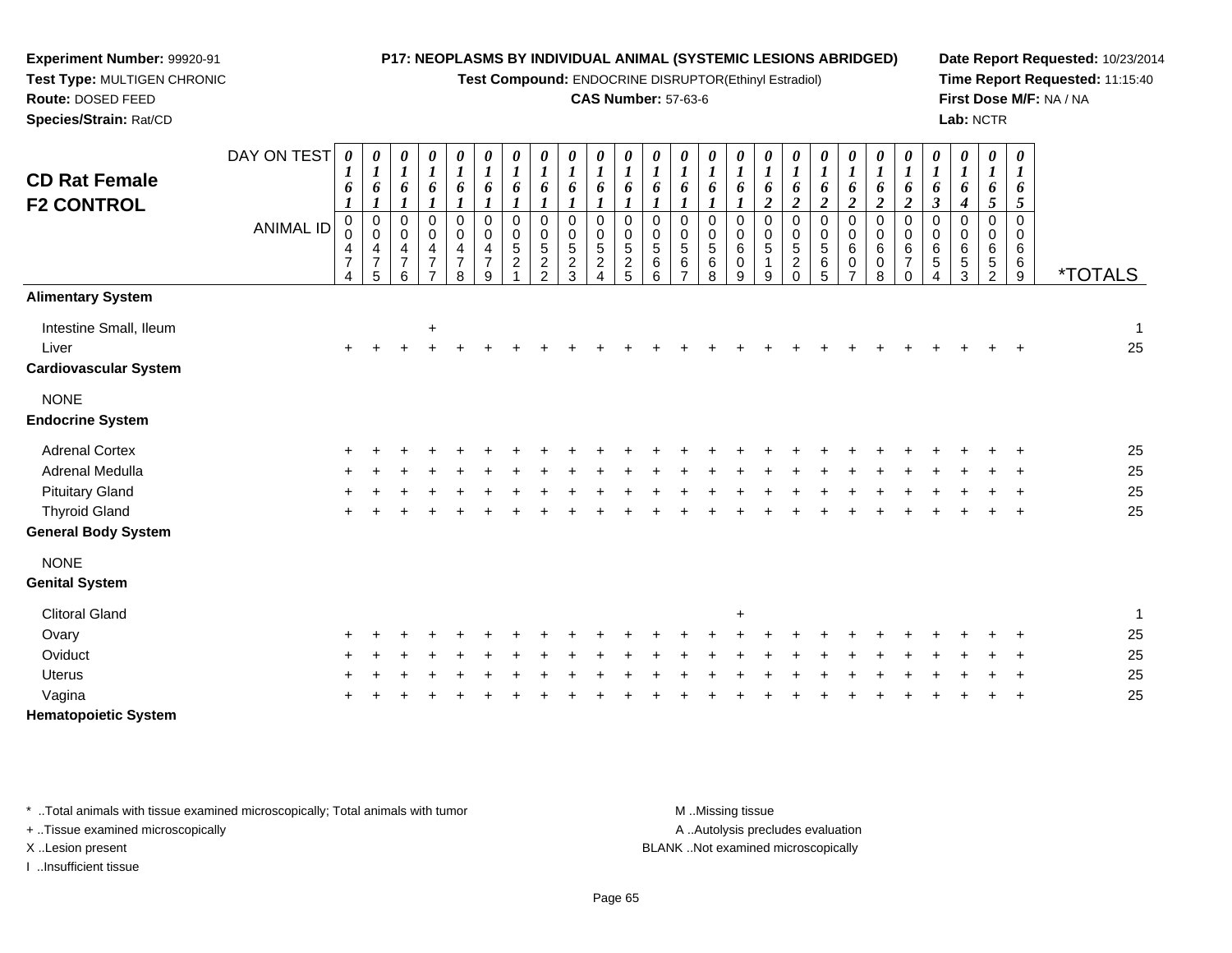**Test Compound:** ENDOCRINE DISRUPTOR(Ethinyl Estradiol)

# **CAS Number:** 57-63-6

**Date Report Requested:** 10/23/2014 **Time Report Requested:** 11:15:40**First Dose M/F:** NA / NA**Lab:** NCTR

| <b>CD Rat Female</b><br><b>F2 CONTROL</b>          | DAY ON TEST<br><b>ANIMAL ID</b> | 0<br>$\boldsymbol{I}$<br>6<br>1<br>$\pmb{0}$<br>0<br>4<br>$\overline{7}$<br>4 | 1<br>6<br>1<br>$\pmb{0}$<br>$\mathbf 0$<br>4<br>$\overline{7}$<br>5 | 0<br>1<br>6<br>0<br>0<br>4<br>$\overline{7}$<br>6 | 0<br>$\boldsymbol{l}$<br>6<br>1<br>$\pmb{0}$<br>0<br>4<br>$\overline{7}$<br>$\overline{ }$ | 0<br>$\boldsymbol{l}$<br>6<br>1<br>$\pmb{0}$<br>0<br>4<br>$\overline{7}$<br>8 | $\boldsymbol{l}$<br>6<br>1<br>$\mathbf 0$<br>$\mathbf 0$<br>$\overline{4}$<br>$\overline{7}$<br>9 | 0<br>6<br>$\Omega$<br>$\Omega$<br>5<br>$\overline{c}$ | 0<br>6<br>$\Omega$<br>$\Omega$<br>$\sqrt{5}$<br>$\overline{2}$<br>2 | 6<br>1<br>$\Omega$<br>0<br>5<br>$\overline{c}$<br>3 | 6<br>$\Omega$<br>$\Omega$<br>5<br>$\overline{2}$ | 6<br>$\Omega$<br>$\Omega$<br>5<br>$\overline{c}$<br>5 | 0<br>6<br>$\Omega$<br>$\Omega$<br>$\sqrt{5}$<br>6<br>6 | 0<br>$\boldsymbol{l}$<br>6<br>$\mathbf 0$<br>0<br>5<br>6<br>$\overline{ }$ | $\boldsymbol{\theta}$<br>6<br>$\Omega$<br>$\mathbf 0$<br>5<br>6<br>8 | $\boldsymbol{\theta}$<br>6<br>$\Omega$<br>0<br>6<br>0<br>9 | 0<br>$\boldsymbol{l}$<br>6<br>$\overline{2}$<br>$\mathbf 0$<br>$\mathbf 0$<br>5<br>$\mathbf{1}$<br>9 | 0<br>6<br>$\overline{2}$<br>$\mathbf 0$<br>0<br>5<br>$\overline{c}$<br>0 | $\boldsymbol{\theta}$<br>6<br>$\overline{2}$<br>$\mathbf 0$<br>$\Omega$<br>$\overline{5}$<br>6<br>5 | 0<br>$\boldsymbol{l}$<br>6<br>$\boldsymbol{2}$<br>$\mathbf 0$<br>$\mathbf 0$<br>$\,6\,$<br>0 | 0<br>$\mathbf{I}$<br>6<br>$\overline{2}$<br>0<br>$\mathbf 0$<br>$\,6\,$<br>0<br>8 | 0<br>$\boldsymbol{l}$<br>6<br>$\boldsymbol{2}$<br>$\pmb{0}$<br>0<br>6<br>$\overline{7}$<br>$\Omega$ | 0<br>$\boldsymbol{l}$<br>6<br>$\boldsymbol{\beta}$<br>$\mathbf 0$<br>$\mathbf 0$<br>6<br>$\sqrt{5}$ | 0<br>$\boldsymbol{l}$<br>6<br>$\boldsymbol{4}$<br>$\pmb{0}$<br>$\mathbf 0$<br>6<br>$\,$ 5 $\,$<br>3 | $\boldsymbol{\theta}$<br>$\boldsymbol{l}$<br>6<br>5<br>$\mathbf 0$<br>0<br>6<br>$\sqrt{5}$<br>$\overline{2}$ | $\boldsymbol{\theta}$<br>$\boldsymbol{l}$<br>6<br>5<br>$\Omega$<br>$\Omega$<br>6<br>6<br>9 | <i><b>*TOTALS</b></i> |
|----------------------------------------------------|---------------------------------|-------------------------------------------------------------------------------|---------------------------------------------------------------------|---------------------------------------------------|--------------------------------------------------------------------------------------------|-------------------------------------------------------------------------------|---------------------------------------------------------------------------------------------------|-------------------------------------------------------|---------------------------------------------------------------------|-----------------------------------------------------|--------------------------------------------------|-------------------------------------------------------|--------------------------------------------------------|----------------------------------------------------------------------------|----------------------------------------------------------------------|------------------------------------------------------------|------------------------------------------------------------------------------------------------------|--------------------------------------------------------------------------|-----------------------------------------------------------------------------------------------------|----------------------------------------------------------------------------------------------|-----------------------------------------------------------------------------------|-----------------------------------------------------------------------------------------------------|-----------------------------------------------------------------------------------------------------|-----------------------------------------------------------------------------------------------------|--------------------------------------------------------------------------------------------------------------|--------------------------------------------------------------------------------------------|-----------------------|
| <b>Bone Marrow</b>                                 |                                 | $\ddot{}$                                                                     |                                                                     |                                                   |                                                                                            |                                                                               |                                                                                                   |                                                       |                                                                     |                                                     |                                                  |                                                       |                                                        |                                                                            |                                                                      |                                                            |                                                                                                      |                                                                          |                                                                                                     |                                                                                              |                                                                                   |                                                                                                     |                                                                                                     |                                                                                                     |                                                                                                              | $\ddot{}$                                                                                  | 25                    |
| Spleen                                             |                                 |                                                                               |                                                                     |                                                   |                                                                                            |                                                                               |                                                                                                   |                                                       |                                                                     |                                                     |                                                  |                                                       |                                                        |                                                                            |                                                                      |                                                            |                                                                                                      |                                                                          |                                                                                                     |                                                                                              |                                                                                   |                                                                                                     |                                                                                                     |                                                                                                     |                                                                                                              |                                                                                            | 25                    |
| Thymus<br><b>Integumentary System</b>              |                                 |                                                                               |                                                                     |                                                   |                                                                                            |                                                                               |                                                                                                   |                                                       |                                                                     |                                                     |                                                  |                                                       |                                                        |                                                                            |                                                                      |                                                            |                                                                                                      |                                                                          |                                                                                                     |                                                                                              |                                                                                   |                                                                                                     |                                                                                                     |                                                                                                     |                                                                                                              |                                                                                            | 25                    |
| Mammary Gland<br>Adenoma<br>Musculoskeletal System |                                 | $+$                                                                           |                                                                     |                                                   |                                                                                            |                                                                               |                                                                                                   |                                                       |                                                                     |                                                     |                                                  |                                                       |                                                        |                                                                            | $\boldsymbol{\mathsf{X}}$                                            |                                                            |                                                                                                      |                                                                          |                                                                                                     |                                                                                              |                                                                                   |                                                                                                     |                                                                                                     |                                                                                                     |                                                                                                              |                                                                                            | 25<br>$\mathbf{1}$    |
| <b>Bone</b><br>Nervous System                      |                                 | $\pm$                                                                         |                                                                     |                                                   |                                                                                            |                                                                               |                                                                                                   |                                                       |                                                                     |                                                     |                                                  |                                                       |                                                        |                                                                            |                                                                      |                                                            |                                                                                                      |                                                                          |                                                                                                     |                                                                                              |                                                                                   |                                                                                                     |                                                                                                     |                                                                                                     |                                                                                                              |                                                                                            | 25                    |
| <b>NONE</b><br><b>Respiratory System</b>           |                                 |                                                                               |                                                                     |                                                   |                                                                                            |                                                                               |                                                                                                   |                                                       |                                                                     |                                                     |                                                  |                                                       |                                                        |                                                                            |                                                                      |                                                            |                                                                                                      |                                                                          |                                                                                                     |                                                                                              |                                                                                   |                                                                                                     |                                                                                                     |                                                                                                     |                                                                                                              |                                                                                            |                       |
| <b>NONE</b><br><b>Special Senses System</b>        |                                 |                                                                               |                                                                     |                                                   |                                                                                            |                                                                               |                                                                                                   |                                                       |                                                                     |                                                     |                                                  |                                                       |                                                        |                                                                            |                                                                      |                                                            |                                                                                                      |                                                                          |                                                                                                     |                                                                                              |                                                                                   |                                                                                                     |                                                                                                     |                                                                                                     |                                                                                                              |                                                                                            |                       |
| <b>NONE</b><br><b>Urinary System</b>               |                                 |                                                                               |                                                                     |                                                   |                                                                                            |                                                                               |                                                                                                   |                                                       |                                                                     |                                                     |                                                  |                                                       |                                                        |                                                                            |                                                                      |                                                            |                                                                                                      |                                                                          |                                                                                                     |                                                                                              |                                                                                   |                                                                                                     |                                                                                                     |                                                                                                     |                                                                                                              |                                                                                            |                       |
| Kidney<br><b>SYSTEMIC LESIONS</b>                  |                                 |                                                                               |                                                                     |                                                   |                                                                                            |                                                                               |                                                                                                   |                                                       |                                                                     |                                                     |                                                  |                                                       |                                                        |                                                                            |                                                                      |                                                            |                                                                                                      |                                                                          |                                                                                                     |                                                                                              |                                                                                   |                                                                                                     |                                                                                                     |                                                                                                     |                                                                                                              |                                                                                            | 25                    |
| Multiple Organ                                     |                                 | $\ddot{}$                                                                     |                                                                     |                                                   |                                                                                            |                                                                               |                                                                                                   |                                                       |                                                                     |                                                     |                                                  |                                                       |                                                        |                                                                            |                                                                      |                                                            |                                                                                                      |                                                                          |                                                                                                     |                                                                                              |                                                                                   |                                                                                                     |                                                                                                     |                                                                                                     |                                                                                                              |                                                                                            | 25                    |
|                                                    |                                 |                                                                               |                                                                     |                                                   |                                                                                            |                                                                               |                                                                                                   |                                                       |                                                                     |                                                     |                                                  |                                                       |                                                        |                                                                            |                                                                      |                                                            |                                                                                                      |                                                                          |                                                                                                     |                                                                                              |                                                                                   |                                                                                                     |                                                                                                     |                                                                                                     |                                                                                                              |                                                                                            |                       |

| Total animals with tissue examined microscopically; Total animals with tumor | M Missing tissue                   |
|------------------------------------------------------------------------------|------------------------------------|
| + Tissue examined microscopically                                            | A Autolysis precludes evaluation   |
| X Lesion present                                                             | BLANK Not examined microscopically |
| …Insufficient tissue                                                         |                                    |

**Experiment Number:** 99920-91**Test Type:** MULTIGEN CHRONIC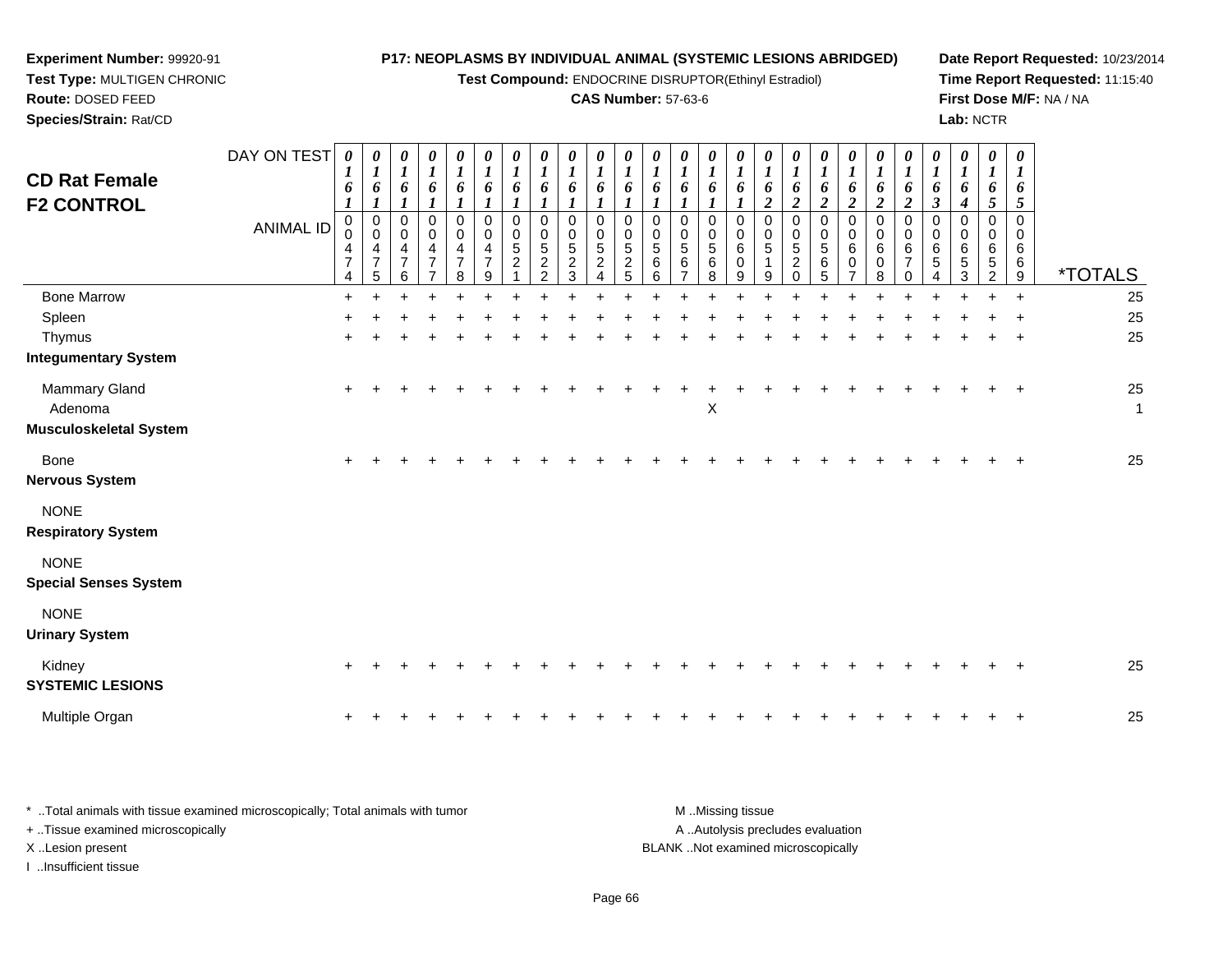**Test Compound:** ENDOCRINE DISRUPTOR(Ethinyl Estradiol)

### **CAS Number:** 57-63-6

**Date Report Requested:** 10/23/2014**Time Report Requested:** 11:15:40**First Dose M/F:** NA / NA**Lab:** NCTR

 **Test Type:** MULTIGEN CHRONIC**Route:** DOSED FEED**Species/Strain:** Rat/CD

**Experiment Number:** 99920-91

| <b>CD Rat Female</b><br>F2 2.0 PPB          | DAY ON TEST      | 0<br>6<br>0<br>0                                           | 0<br>$\boldsymbol{l}$<br>6<br>$\pmb{\theta}$<br>$\pmb{0}$ | 0<br>$\boldsymbol{l}$<br>6<br>$\boldsymbol{l}$<br>$\pmb{0}$ | 0<br>$\boldsymbol{l}$<br>6<br>$\boldsymbol{l}$<br>$\mathbf 0$ | 0<br>$\boldsymbol{l}$<br>6<br>$\boldsymbol{l}$<br>$\pmb{0}$       | 0<br>$\boldsymbol{l}$<br>6<br>$\boldsymbol{l}$<br>$\pmb{0}$ | 0<br>$\boldsymbol{l}$<br>6<br>$\boldsymbol{l}$<br>$\mathbf 0$ | 0<br>$\boldsymbol{l}$<br>6<br>$\pmb{0}$ | 0<br>$\boldsymbol{l}$<br>6<br>$\boldsymbol{l}$<br>$\mathbf 0$   | 0<br>$\boldsymbol{l}$<br>6<br>$\boldsymbol{l}$<br>$\mathbf 0$ | 0<br>$\boldsymbol{l}$<br>6<br>$\mathbf 0$          | 0<br>$\boldsymbol{l}$<br>6<br>$\mathbf 0$ | 0<br>$\boldsymbol{l}$<br>6<br>0         | 0<br>$\boldsymbol{l}$<br>6<br>$\mathbf{I}$<br>$\mathbf 0$ | 0<br>$\boldsymbol{l}$<br>6<br>0     | 0<br>$\boldsymbol{l}$<br>6<br>$\boldsymbol{l}$<br>$\mathbf 0$ | 0<br>$\boldsymbol{l}$<br>6<br>1<br>$\pmb{0}$                | 0<br>$\boldsymbol{l}$<br>6<br>$\mathbf 0$  | 0<br>$\boldsymbol{l}$<br>6<br>1<br>$\pmb{0}$   | 0<br>$\boldsymbol{l}$<br>6<br>$\mathbf 0$ | 0<br>$\boldsymbol{l}$<br>6<br>$\mathbf 0$ | 0<br>$\boldsymbol{l}$<br>6<br>$\mathbf 0$ | 0<br>$\boldsymbol{l}$<br>6<br>$\boldsymbol{2}$<br>0 | 0<br>1<br>6<br>$\boldsymbol{2}$<br>$\mathbf 0$ | 0<br>$\boldsymbol{l}$<br>6<br>$\boldsymbol{2}$<br>$\mathbf 0$ |                       |
|---------------------------------------------|------------------|------------------------------------------------------------|-----------------------------------------------------------|-------------------------------------------------------------|---------------------------------------------------------------|-------------------------------------------------------------------|-------------------------------------------------------------|---------------------------------------------------------------|-----------------------------------------|-----------------------------------------------------------------|---------------------------------------------------------------|----------------------------------------------------|-------------------------------------------|-----------------------------------------|-----------------------------------------------------------|-------------------------------------|---------------------------------------------------------------|-------------------------------------------------------------|--------------------------------------------|------------------------------------------------|-------------------------------------------|-------------------------------------------|-------------------------------------------|-----------------------------------------------------|------------------------------------------------|---------------------------------------------------------------|-----------------------|
|                                             | <b>ANIMAL ID</b> | $\mathsf 0$<br>$\overline{4}$<br>$\bf 8$<br>$\overline{6}$ | $\pmb{0}$<br>4<br>8<br>$\overline{7}$                     | $\pmb{0}$<br>$\overline{4}$<br>$\bf 8$<br>$\Omega$          | $\mathbf 0$<br>4<br>8                                         | $\pmb{0}$<br>$\overline{\mathbf{4}}$<br>$\bf 8$<br>$\overline{2}$ | $\mathbf 0$<br>4<br>$\, 8$<br>3                             | 0<br>4<br>8<br>$\Delta$                                       | $\mathsf 0$<br>4<br>$^8_5$              | $\mathbf 0$<br>$\sqrt{5}$<br>$\boldsymbol{2}$<br>$\overline{ }$ | $\mathbf 0$<br>$\frac{5}{2}$                                  | $\mathbf 0$<br>$\sqrt{5}$<br>$\boldsymbol{2}$<br>9 | $\mathbf 0$<br>5<br>3<br>$\Omega$         | $\pmb{0}$<br>$\sqrt{5}$<br>$\mathbf{3}$ | $\mathbf 0$<br>$\overline{5}$<br>$\sqrt{3}$<br>2          | $\pmb{0}$<br>5<br>$\mathbf{3}$<br>3 | $\pmb{0}$<br>$\frac{5}{9}$                                    | $\mathbf 0$<br>$\overline{5}$<br>$\overline{7}$<br>$\Omega$ | $\begin{array}{c} 0 \\ 5 \\ 7 \end{array}$ | $\mathbf 0$<br>$\frac{5}{7}$<br>$\overline{c}$ | $\pmb{0}$<br>6<br>1<br>$\Omega$           | $\pmb{0}$<br>6                            | $\mathbf 0$<br>6<br>2                     | 0<br>5<br>$\begin{array}{c} 2 \\ 6 \end{array}$     | $\mathbf 0$<br>6<br>$\,$ 5 $\,$<br>5           | $\mathbf 0$<br>6<br>$\boldsymbol{7}$<br>$\mathbf{1}$          | <i><b>*TOTALS</b></i> |
| <b>Alimentary System</b>                    |                  |                                                            |                                                           |                                                             |                                                               |                                                                   |                                                             |                                                               |                                         |                                                                 |                                                               |                                                    |                                           |                                         |                                                           |                                     |                                                               |                                                             |                                            |                                                |                                           |                                           |                                           |                                                     |                                                |                                                               |                       |
| <b>NONE</b><br><b>Cardiovascular System</b> |                  |                                                            |                                                           |                                                             |                                                               |                                                                   |                                                             |                                                               |                                         |                                                                 |                                                               |                                                    |                                           |                                         |                                                           |                                     |                                                               |                                                             |                                            |                                                |                                           |                                           |                                           |                                                     |                                                |                                                               |                       |
| <b>NONE</b><br><b>Endocrine System</b>      |                  |                                                            |                                                           |                                                             |                                                               |                                                                   |                                                             |                                                               |                                         |                                                                 |                                                               |                                                    |                                           |                                         |                                                           |                                     |                                                               |                                                             |                                            |                                                |                                           |                                           |                                           |                                                     |                                                |                                                               |                       |
| <b>NONE</b><br><b>General Body System</b>   |                  |                                                            |                                                           |                                                             |                                                               |                                                                   |                                                             |                                                               |                                         |                                                                 |                                                               |                                                    |                                           |                                         |                                                           |                                     |                                                               |                                                             |                                            |                                                |                                           |                                           |                                           |                                                     |                                                |                                                               |                       |
| <b>NONE</b><br><b>Genital System</b>        |                  |                                                            |                                                           |                                                             |                                                               |                                                                   |                                                             |                                                               |                                         |                                                                 |                                                               |                                                    |                                           |                                         |                                                           |                                     |                                                               |                                                             |                                            |                                                |                                           |                                           |                                           |                                                     |                                                |                                                               |                       |
| <b>Clitoral Gland</b>                       |                  |                                                            |                                                           |                                                             |                                                               |                                                                   |                                                             |                                                               |                                         |                                                                 |                                                               |                                                    |                                           | $+$                                     |                                                           |                                     |                                                               |                                                             |                                            |                                                |                                           |                                           | $\ddot{}$                                 |                                                     |                                                |                                                               | $\overline{2}$        |
| Ovary                                       |                  |                                                            |                                                           |                                                             |                                                               |                                                                   |                                                             |                                                               |                                         |                                                                 |                                                               |                                                    |                                           |                                         |                                                           |                                     |                                                               |                                                             |                                            |                                                |                                           |                                           |                                           |                                                     |                                                |                                                               | 25                    |
| Oviduct                                     |                  |                                                            |                                                           |                                                             |                                                               |                                                                   |                                                             |                                                               |                                         |                                                                 |                                                               |                                                    |                                           |                                         |                                                           |                                     |                                                               |                                                             |                                            |                                                |                                           |                                           |                                           |                                                     |                                                |                                                               | 25                    |
| <b>Uterus</b>                               |                  |                                                            |                                                           |                                                             |                                                               |                                                                   |                                                             |                                                               |                                         |                                                                 |                                                               |                                                    |                                           |                                         |                                                           |                                     |                                                               |                                                             |                                            |                                                |                                           |                                           |                                           |                                                     |                                                |                                                               | 25                    |
| Vagina<br><b>Hematopoietic System</b>       |                  |                                                            |                                                           |                                                             |                                                               |                                                                   |                                                             |                                                               |                                         |                                                                 |                                                               |                                                    |                                           |                                         |                                                           |                                     |                                                               |                                                             |                                            |                                                |                                           |                                           |                                           |                                                     |                                                | $\ddot{}$                                                     | 25                    |
| <b>NONE</b><br><b>Integumentary System</b>  |                  |                                                            |                                                           |                                                             |                                                               |                                                                   |                                                             |                                                               |                                         |                                                                 |                                                               |                                                    |                                           |                                         |                                                           |                                     |                                                               |                                                             |                                            |                                                |                                           |                                           |                                           |                                                     |                                                |                                                               |                       |
| <b>Mammary Gland</b>                        |                  |                                                            |                                                           |                                                             |                                                               |                                                                   |                                                             |                                                               |                                         |                                                                 |                                                               |                                                    |                                           |                                         |                                                           |                                     |                                                               |                                                             |                                            |                                                |                                           |                                           |                                           |                                                     |                                                | $\div$                                                        | 25                    |

\* ..Total animals with tissue examined microscopically; Total animals with tumor **M** ...Missing tissue M ...Missing tissue A ..Autolysis precludes evaluation + ..Tissue examined microscopically X ..Lesion present BLANK ..Not examined microscopicallyI ..Insufficient tissue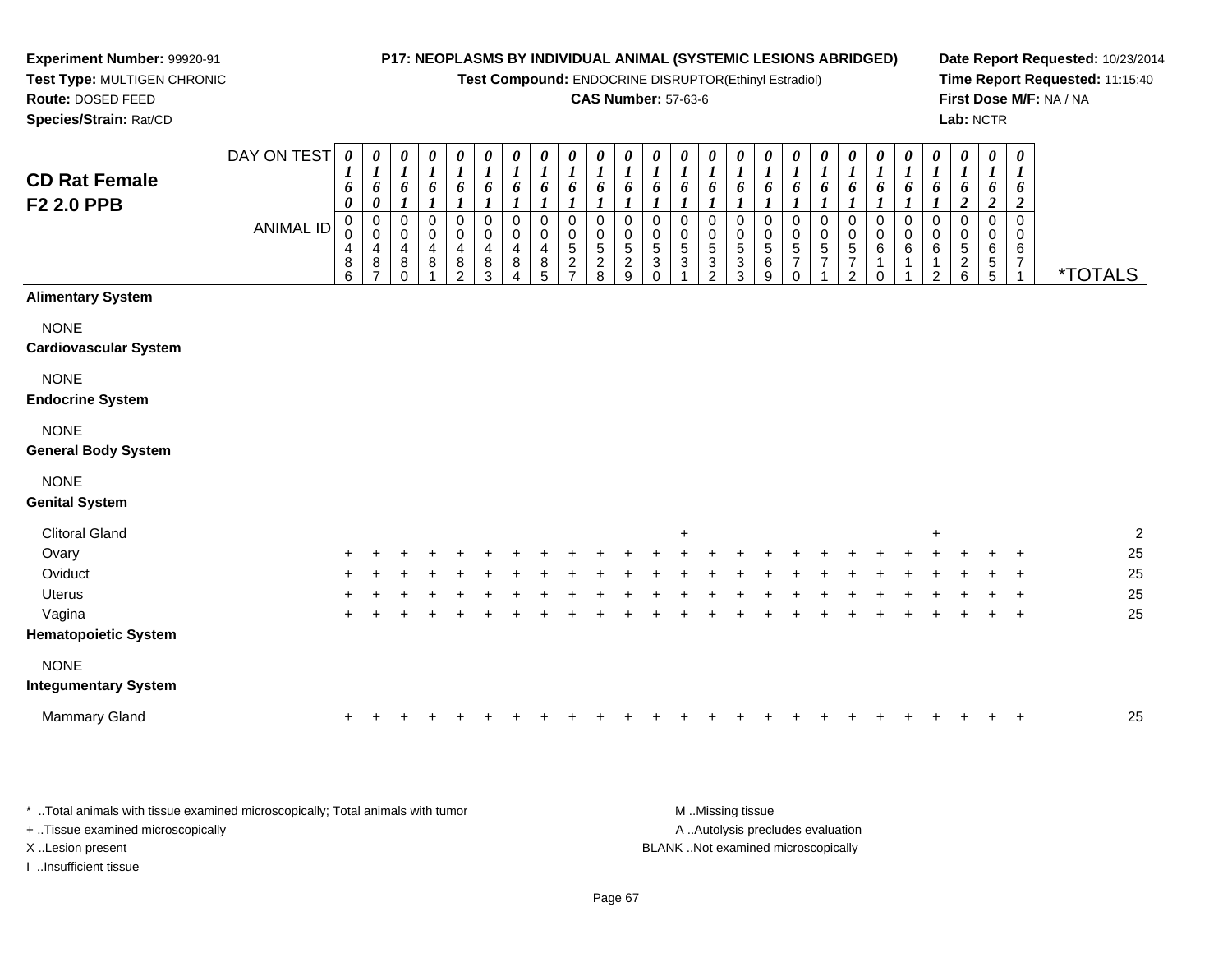**Test Compound:** ENDOCRINE DISRUPTOR(Ethinyl Estradiol)

### **CAS Number:** 57-63-6

**Date Report Requested:** 10/23/2014**Time Report Requested:** 11:15:40**First Dose M/F:** NA / NA**Lab:** NCTR

 **Test Type:** MULTIGEN CHRONIC**Route:** DOSED FEED**Species/Strain:** Rat/CD

**Experiment Number:** 99920-91

| <b>CD Rat Female</b><br><b>F2 2.0 PPB</b>   | DAY ON TEST<br>ANIMAL ID | $\boldsymbol{\theta}$<br>$\boldsymbol{l}$<br>6<br>0<br>0<br>$\,0\,$<br>$\begin{array}{c} 4 \\ 8 \end{array}$<br>6 | 0<br>$\boldsymbol{l}$<br>6<br>0<br>0<br>0<br>$\frac{4}{8}$<br>$\overline{ }$ | 0<br>$\boldsymbol{l}$<br>6<br>0<br>$\mathbf 0$<br>4<br>$\bf 8$<br>0 | 0<br>$\boldsymbol{l}$<br>6<br>0<br>4<br>8 | $\boldsymbol{\theta}$<br>$\boldsymbol{l}$<br>6<br>0<br>$\pmb{0}$<br>4<br>$\,8\,$<br>$\mathfrak{D}$ | 0<br>$\boldsymbol{l}$<br>6<br>0<br>0<br>$\overline{\mathbf{4}}$<br>8<br>3 | 0<br>$\boldsymbol{l}$<br>6<br>0<br>$\pmb{0}$<br>$\overline{\mathbf{4}}$<br>8<br>4 | $\boldsymbol{\theta}$<br>$\boldsymbol{l}$<br>6<br>0<br>$\mathbf 0$<br>$\begin{array}{c} 4 \\ 8 \end{array}$<br>5 | $\boldsymbol{\theta}$<br>$\boldsymbol{l}$<br>6<br>0<br>$\mathbf 0$<br>$\overline{5}$<br>$\boldsymbol{2}$<br>⇁ | $\pmb{\theta}$<br>$\boldsymbol{l}$<br>6<br>0<br>$\pmb{0}$<br>5<br>$\boldsymbol{2}$<br>8 | $\boldsymbol{\theta}$<br>$\boldsymbol{l}$<br>6<br>$\pmb{0}$<br>5<br>2<br>9 | $\pmb{\theta}$<br>$\boldsymbol{l}$<br>6<br>0<br>$\begin{array}{c} 0 \\ 5 \end{array}$<br>3<br>$\Omega$ | 0<br>$\boldsymbol{l}$<br>6<br>0<br>$\mathbf 0$<br>$\overline{5}$<br>3 | 0<br>$\boldsymbol{l}$<br>6<br>0<br>$\,0\,$<br>$\overline{5}$<br>$\sqrt{3}$<br>2 | $\boldsymbol{\theta}$<br>$\boldsymbol{l}$<br>6<br>0<br>$\pmb{0}$<br>5<br>$\sqrt{3}$<br>3 | 0<br>$\boldsymbol{l}$<br>6<br>0<br>$\pmb{0}$<br>5<br>$\,6$<br>9 | 0<br>$\boldsymbol{l}$<br>6<br>0<br>$\pmb{0}$<br>5<br>$\overline{ }$<br>$\Omega$ | $\boldsymbol{\theta}$<br>$\boldsymbol{l}$<br>0<br>$\mathbf 0$<br>5<br>$\overline{7}$ | $\frac{\theta}{I}$<br>6<br>0<br>$\frac{0}{5}$<br>$\overline{7}$<br>$\mathfrak{p}$ | $\frac{\theta}{I}$<br>6<br>0<br>$_{6}^{\rm 0}$<br>$\Omega$ | 0<br>$\boldsymbol{l}$<br>6<br>0<br>$\begin{matrix} 0 \\ 6 \end{matrix}$ | $\boldsymbol{\theta}$<br>$\boldsymbol{\mathit{1}}$<br>6<br>0<br>$\mathbf 0$<br>$\,6\,$<br>$\mathcal{P}$ | 0<br>$\boldsymbol{l}$<br>6<br>0<br>$\mathbf 0$<br>5<br>2<br>6 | $\pmb{\theta}$<br>$\boldsymbol{l}$<br>6<br>2<br>0<br>0<br>6<br>$\,$ 5 $\,$<br>5 | $\boldsymbol{\theta}$<br>$\boldsymbol{l}$<br>6<br>$\overline{2}$<br>$\mathbf 0$<br>$\mathbf 0$<br>$6\phantom{1}6$<br>$\overline{7}$ | <i><b>*TOTALS</b></i> |
|---------------------------------------------|--------------------------|-------------------------------------------------------------------------------------------------------------------|------------------------------------------------------------------------------|---------------------------------------------------------------------|-------------------------------------------|----------------------------------------------------------------------------------------------------|---------------------------------------------------------------------------|-----------------------------------------------------------------------------------|------------------------------------------------------------------------------------------------------------------|---------------------------------------------------------------------------------------------------------------|-----------------------------------------------------------------------------------------|----------------------------------------------------------------------------|--------------------------------------------------------------------------------------------------------|-----------------------------------------------------------------------|---------------------------------------------------------------------------------|------------------------------------------------------------------------------------------|-----------------------------------------------------------------|---------------------------------------------------------------------------------|--------------------------------------------------------------------------------------|-----------------------------------------------------------------------------------|------------------------------------------------------------|-------------------------------------------------------------------------|---------------------------------------------------------------------------------------------------------|---------------------------------------------------------------|---------------------------------------------------------------------------------|-------------------------------------------------------------------------------------------------------------------------------------|-----------------------|
| <b>Musculoskeletal System</b>               |                          |                                                                                                                   |                                                                              |                                                                     |                                           |                                                                                                    |                                                                           |                                                                                   |                                                                                                                  |                                                                                                               |                                                                                         |                                                                            |                                                                                                        |                                                                       |                                                                                 |                                                                                          |                                                                 |                                                                                 |                                                                                      |                                                                                   |                                                            |                                                                         |                                                                                                         |                                                               |                                                                                 |                                                                                                                                     |                       |
| <b>NONE</b><br><b>Nervous System</b>        |                          |                                                                                                                   |                                                                              |                                                                     |                                           |                                                                                                    |                                                                           |                                                                                   |                                                                                                                  |                                                                                                               |                                                                                         |                                                                            |                                                                                                        |                                                                       |                                                                                 |                                                                                          |                                                                 |                                                                                 |                                                                                      |                                                                                   |                                                            |                                                                         |                                                                                                         |                                                               |                                                                                 |                                                                                                                                     |                       |
| <b>NONE</b><br><b>Respiratory System</b>    |                          |                                                                                                                   |                                                                              |                                                                     |                                           |                                                                                                    |                                                                           |                                                                                   |                                                                                                                  |                                                                                                               |                                                                                         |                                                                            |                                                                                                        |                                                                       |                                                                                 |                                                                                          |                                                                 |                                                                                 |                                                                                      |                                                                                   |                                                            |                                                                         |                                                                                                         |                                                               |                                                                                 |                                                                                                                                     |                       |
| <b>NONE</b><br><b>Special Senses System</b> |                          |                                                                                                                   |                                                                              |                                                                     |                                           |                                                                                                    |                                                                           |                                                                                   |                                                                                                                  |                                                                                                               |                                                                                         |                                                                            |                                                                                                        |                                                                       |                                                                                 |                                                                                          |                                                                 |                                                                                 |                                                                                      |                                                                                   |                                                            |                                                                         |                                                                                                         |                                                               |                                                                                 |                                                                                                                                     |                       |
| <b>NONE</b><br><b>Urinary System</b>        |                          |                                                                                                                   |                                                                              |                                                                     |                                           |                                                                                                    |                                                                           |                                                                                   |                                                                                                                  |                                                                                                               |                                                                                         |                                                                            |                                                                                                        |                                                                       |                                                                                 |                                                                                          |                                                                 |                                                                                 |                                                                                      |                                                                                   |                                                            |                                                                         |                                                                                                         |                                                               |                                                                                 |                                                                                                                                     |                       |
| Kidney<br><b>SYSTEMIC LESIONS</b>           |                          | $\pm$                                                                                                             |                                                                              |                                                                     |                                           |                                                                                                    |                                                                           |                                                                                   |                                                                                                                  |                                                                                                               |                                                                                         |                                                                            |                                                                                                        |                                                                       |                                                                                 |                                                                                          |                                                                 |                                                                                 |                                                                                      |                                                                                   |                                                            |                                                                         |                                                                                                         |                                                               |                                                                                 | $\div$                                                                                                                              | 25                    |
| Multiple Organ                              |                          |                                                                                                                   |                                                                              |                                                                     |                                           |                                                                                                    |                                                                           |                                                                                   |                                                                                                                  |                                                                                                               |                                                                                         |                                                                            |                                                                                                        |                                                                       |                                                                                 |                                                                                          |                                                                 |                                                                                 |                                                                                      |                                                                                   |                                                            |                                                                         |                                                                                                         |                                                               |                                                                                 | $\div$                                                                                                                              | 25                    |

\* ..Total animals with tissue examined microscopically; Total animals with tumor **M** . Missing tissue M ..Missing tissue

+ ..Tissue examined microscopically

I ..Insufficient tissue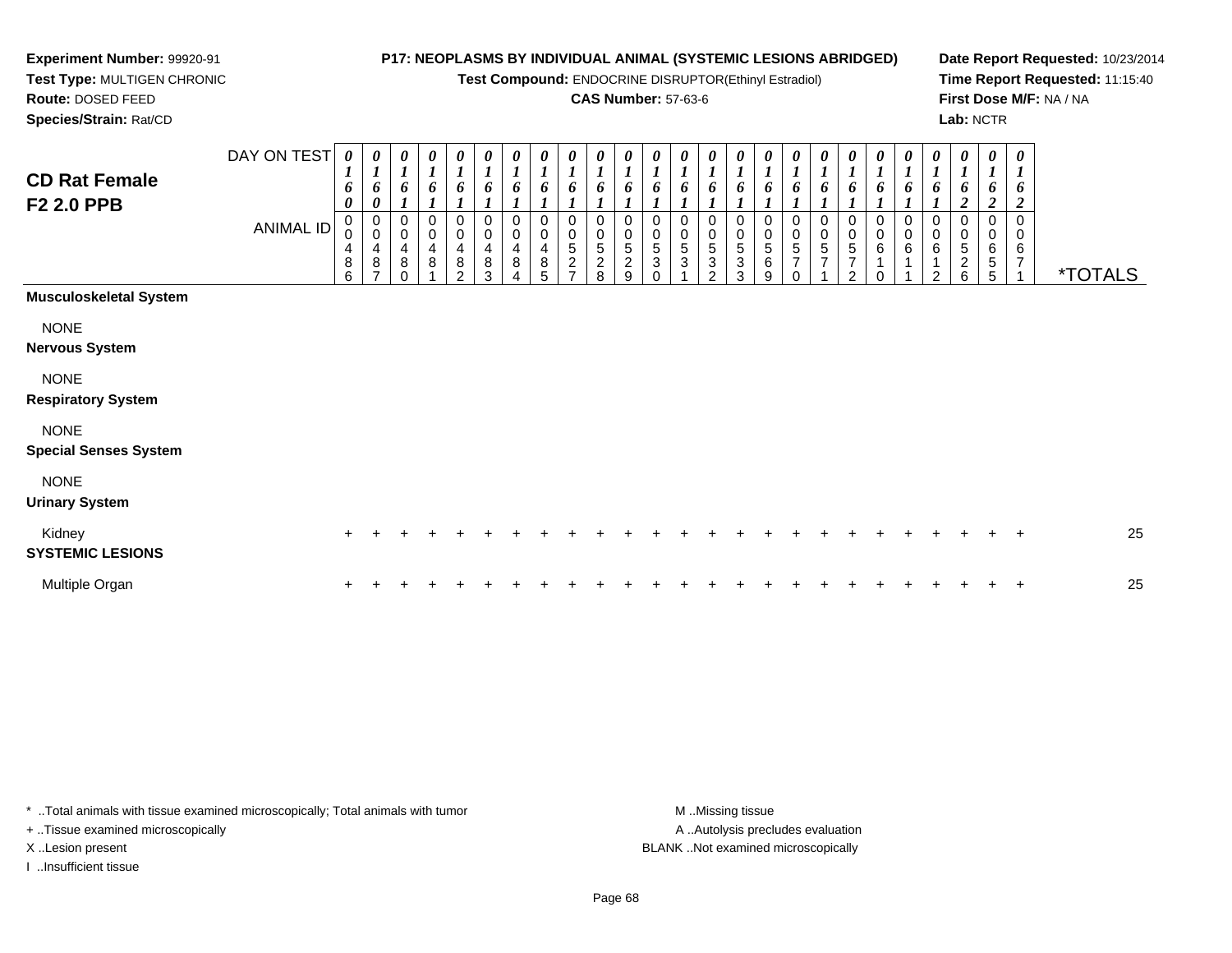**Test Compound:** ENDOCRINE DISRUPTOR(Ethinyl Estradiol)

### **CAS Number:** 57-63-6

**Date Report Requested:** 10/23/2014**Time Report Requested:** 11:15:40**First Dose M/F:** NA / NA**Lab:** NCTR

| <b>CD Rat Female</b><br><b>F2 10 PPB</b>   | DAY ON TEST<br><b>ANIMAL ID</b> | 0<br>$\boldsymbol{l}$<br>6<br>$\boldsymbol{l}$<br>$\pmb{0}$<br>0<br>4<br>8<br>8 | $\boldsymbol{\theta}$<br>$\boldsymbol{l}$<br>6<br>$\boldsymbol{l}$<br>$\pmb{0}$<br>$\mathbf 0$<br>4<br>8<br>$\boldsymbol{9}$ | $\boldsymbol{\theta}$<br>$\boldsymbol{l}$<br>6<br>1<br>$\pmb{0}$<br>$\mathbf 0$<br>4<br>9<br>$\Omega$ | $\boldsymbol{\theta}$<br>$\boldsymbol{l}$<br>6<br>1<br>$\pmb{0}$<br>$\pmb{0}$<br>$\,$ 5 $\,$<br>$\ensuremath{\mathsf{3}}$<br>4 | 0<br>$\boldsymbol{l}$<br>6<br>0<br>0<br>5<br>3<br>5 | 0<br>$\boldsymbol{l}$<br>6<br>$\pmb{0}$<br>0<br>$\sqrt{5}$<br>3<br>6 | $\pmb{\theta}$<br>$\boldsymbol{l}$<br>6<br>$\boldsymbol{l}$<br>$\,0\,$<br>0<br>$\sqrt{5}$<br>3<br>$\overline{7}$ | 0<br>$\boldsymbol{l}$<br>6<br>$\boldsymbol{l}$<br>$\pmb{0}$<br>$\pmb{0}$<br>$\mathbf 5$<br>$\ensuremath{\mathsf{3}}$<br>8 | $\frac{\theta}{I}$<br>6<br>1<br>0<br>$\mathbf 0$<br>5<br>$\overline{7}$<br>3 | 0<br>$\boldsymbol{l}$<br>6<br>$\boldsymbol{l}$<br>$\pmb{0}$<br>0<br>$\,$ 5 $\,$<br>$\boldsymbol{7}$<br>4 | $\boldsymbol{\theta}$<br>$\boldsymbol{l}$<br>6<br>$\boldsymbol{l}$<br>$\pmb{0}$<br>0<br>$\overline{5}$<br>$\overline{7}$<br>$\overline{5}$ | $\frac{\theta}{I}$<br>6<br>$\,0\,$<br>$\,0\,$<br>$\frac{5}{7}$<br>$\,6$ | $\boldsymbol{\theta}$<br>$\boldsymbol{l}$<br>6<br>0<br>0<br>$\frac{5}{7}$<br>$\overline{ }$ | 0<br>$\boldsymbol{l}$<br>6<br>0<br>0<br>5<br>$\overline{\mathcal{I}}$<br>8 | $\boldsymbol{\theta}$<br>$\boldsymbol{l}$<br>6<br>0<br>0<br>$\sqrt{5}$<br>$\overline{7}$<br>9 | 0<br>$\boldsymbol{l}$<br>6<br>$\mathbf 0$<br>0<br>5<br>8<br>$\Omega$ | $\pmb{\theta}$<br>$\boldsymbol{l}$<br>6<br>$\boldsymbol{l}$<br>$\mathbf 0$<br>0<br>$\sqrt{5}$<br>8 | 0<br>$\boldsymbol{l}$<br>6<br>1<br>$\pmb{0}$<br>0<br>6<br>1<br>6 | 0<br>$\boldsymbol{l}$<br>6<br>$\boldsymbol{l}$<br>$\pmb{0}$<br>0<br>6<br>1<br>$\overline{\phantom{a}}$ | 0<br>$\boldsymbol{l}$<br>6<br>1<br>0<br>0<br>6<br>1<br>8 | $\pmb{\theta}$<br>$\boldsymbol{l}$<br>6<br>$\boldsymbol{l}$<br>0<br>0<br>6<br>1<br>9 | $\boldsymbol{\theta}$<br>$\boldsymbol{l}$<br>6<br>1<br>0<br>0<br>6<br>$\boldsymbol{2}$<br>$\Omega$ | $\boldsymbol{\theta}$<br>$\boldsymbol{l}$<br>6<br>$\boldsymbol{2}$<br>$\pmb{0}$<br>0<br>$\,6$<br>4 | 0<br>$\boldsymbol{l}$<br>6<br>$\boldsymbol{\beta}$<br>0<br>0<br>6<br>1<br>3 | $\pmb{\theta}$<br>$\boldsymbol{l}$<br>6<br>$\boldsymbol{\beta}$<br>$\mathbf 0$<br>0<br>6<br>$\begin{array}{c} 5 \\ 6 \end{array}$ | <i><b>*TOTALS</b></i> |
|--------------------------------------------|---------------------------------|---------------------------------------------------------------------------------|------------------------------------------------------------------------------------------------------------------------------|-------------------------------------------------------------------------------------------------------|--------------------------------------------------------------------------------------------------------------------------------|-----------------------------------------------------|----------------------------------------------------------------------|------------------------------------------------------------------------------------------------------------------|---------------------------------------------------------------------------------------------------------------------------|------------------------------------------------------------------------------|----------------------------------------------------------------------------------------------------------|--------------------------------------------------------------------------------------------------------------------------------------------|-------------------------------------------------------------------------|---------------------------------------------------------------------------------------------|----------------------------------------------------------------------------|-----------------------------------------------------------------------------------------------|----------------------------------------------------------------------|----------------------------------------------------------------------------------------------------|------------------------------------------------------------------|--------------------------------------------------------------------------------------------------------|----------------------------------------------------------|--------------------------------------------------------------------------------------|----------------------------------------------------------------------------------------------------|----------------------------------------------------------------------------------------------------|-----------------------------------------------------------------------------|-----------------------------------------------------------------------------------------------------------------------------------|-----------------------|
| <b>Alimentary System</b>                   |                                 |                                                                                 |                                                                                                                              |                                                                                                       |                                                                                                                                |                                                     |                                                                      |                                                                                                                  |                                                                                                                           |                                                                              |                                                                                                          |                                                                                                                                            |                                                                         |                                                                                             |                                                                            |                                                                                               |                                                                      |                                                                                                    |                                                                  |                                                                                                        |                                                          |                                                                                      |                                                                                                    |                                                                                                    |                                                                             |                                                                                                                                   |                       |
| Liver<br><b>Cardiovascular System</b>      |                                 |                                                                                 |                                                                                                                              |                                                                                                       |                                                                                                                                |                                                     | $+$                                                                  | $+$                                                                                                              |                                                                                                                           |                                                                              |                                                                                                          |                                                                                                                                            |                                                                         |                                                                                             |                                                                            |                                                                                               |                                                                      |                                                                                                    |                                                                  |                                                                                                        | $\ddot{}$                                                |                                                                                      |                                                                                                    |                                                                                                    |                                                                             |                                                                                                                                   | 3                     |
| <b>NONE</b><br><b>Endocrine System</b>     |                                 |                                                                                 |                                                                                                                              |                                                                                                       |                                                                                                                                |                                                     |                                                                      |                                                                                                                  |                                                                                                                           |                                                                              |                                                                                                          |                                                                                                                                            |                                                                         |                                                                                             |                                                                            |                                                                                               |                                                                      |                                                                                                    |                                                                  |                                                                                                        |                                                          |                                                                                      |                                                                                                    |                                                                                                    |                                                                             |                                                                                                                                   |                       |
| <b>NONE</b><br><b>General Body System</b>  |                                 |                                                                                 |                                                                                                                              |                                                                                                       |                                                                                                                                |                                                     |                                                                      |                                                                                                                  |                                                                                                                           |                                                                              |                                                                                                          |                                                                                                                                            |                                                                         |                                                                                             |                                                                            |                                                                                               |                                                                      |                                                                                                    |                                                                  |                                                                                                        |                                                          |                                                                                      |                                                                                                    |                                                                                                    |                                                                             |                                                                                                                                   |                       |
| <b>NONE</b><br><b>Genital System</b>       |                                 |                                                                                 |                                                                                                                              |                                                                                                       |                                                                                                                                |                                                     |                                                                      |                                                                                                                  |                                                                                                                           |                                                                              |                                                                                                          |                                                                                                                                            |                                                                         |                                                                                             |                                                                            |                                                                                               |                                                                      |                                                                                                    |                                                                  |                                                                                                        |                                                          |                                                                                      |                                                                                                    |                                                                                                    |                                                                             |                                                                                                                                   |                       |
| <b>Clitoral Gland</b>                      |                                 |                                                                                 |                                                                                                                              |                                                                                                       |                                                                                                                                |                                                     |                                                                      |                                                                                                                  |                                                                                                                           |                                                                              |                                                                                                          |                                                                                                                                            | $\ddot{}$                                                               |                                                                                             |                                                                            |                                                                                               |                                                                      |                                                                                                    |                                                                  |                                                                                                        |                                                          |                                                                                      |                                                                                                    |                                                                                                    |                                                                             |                                                                                                                                   | 1                     |
| Ovary                                      |                                 |                                                                                 |                                                                                                                              |                                                                                                       |                                                                                                                                |                                                     |                                                                      |                                                                                                                  |                                                                                                                           |                                                                              |                                                                                                          |                                                                                                                                            |                                                                         |                                                                                             |                                                                            |                                                                                               |                                                                      |                                                                                                    |                                                                  |                                                                                                        |                                                          |                                                                                      |                                                                                                    |                                                                                                    |                                                                             |                                                                                                                                   | 25                    |
| Oviduct                                    |                                 |                                                                                 |                                                                                                                              |                                                                                                       |                                                                                                                                |                                                     |                                                                      |                                                                                                                  |                                                                                                                           |                                                                              |                                                                                                          |                                                                                                                                            |                                                                         |                                                                                             |                                                                            |                                                                                               |                                                                      |                                                                                                    |                                                                  |                                                                                                        |                                                          |                                                                                      |                                                                                                    |                                                                                                    |                                                                             |                                                                                                                                   | 25                    |
| <b>Uterus</b>                              |                                 |                                                                                 |                                                                                                                              |                                                                                                       |                                                                                                                                |                                                     |                                                                      |                                                                                                                  |                                                                                                                           |                                                                              |                                                                                                          |                                                                                                                                            |                                                                         |                                                                                             |                                                                            |                                                                                               |                                                                      |                                                                                                    |                                                                  |                                                                                                        |                                                          |                                                                                      |                                                                                                    |                                                                                                    |                                                                             |                                                                                                                                   | 25                    |
| Vagina                                     |                                 | ÷                                                                               |                                                                                                                              |                                                                                                       |                                                                                                                                |                                                     |                                                                      |                                                                                                                  |                                                                                                                           |                                                                              |                                                                                                          |                                                                                                                                            |                                                                         |                                                                                             |                                                                            |                                                                                               |                                                                      |                                                                                                    |                                                                  |                                                                                                        |                                                          |                                                                                      |                                                                                                    |                                                                                                    |                                                                             | $\ddot{}$                                                                                                                         | 25                    |
| <b>Hematopoietic System</b>                |                                 |                                                                                 |                                                                                                                              |                                                                                                       |                                                                                                                                |                                                     |                                                                      |                                                                                                                  |                                                                                                                           |                                                                              |                                                                                                          |                                                                                                                                            |                                                                         |                                                                                             |                                                                            |                                                                                               |                                                                      |                                                                                                    |                                                                  |                                                                                                        |                                                          |                                                                                      |                                                                                                    |                                                                                                    |                                                                             |                                                                                                                                   |                       |
| <b>NONE</b><br><b>Integumentary System</b> |                                 |                                                                                 |                                                                                                                              |                                                                                                       |                                                                                                                                |                                                     |                                                                      |                                                                                                                  |                                                                                                                           |                                                                              |                                                                                                          |                                                                                                                                            |                                                                         |                                                                                             |                                                                            |                                                                                               |                                                                      |                                                                                                    |                                                                  |                                                                                                        |                                                          |                                                                                      |                                                                                                    |                                                                                                    |                                                                             |                                                                                                                                   |                       |

\* ..Total animals with tissue examined microscopically; Total animals with tumor **M** ...Missing tissue M ...Missing tissue A ..Autolysis precludes evaluation + ..Tissue examined microscopically X ..Lesion present BLANK ..Not examined microscopicallyI ..Insufficient tissue

**Experiment Number:** 99920-91**Test Type:** MULTIGEN CHRONIC

**Route:** DOSED FEED**Species/Strain:** Rat/CD

Mammary Gland

 $\alpha$  +

<sup>+</sup> <sup>+</sup> <sup>+</sup> <sup>+</sup> <sup>+</sup> <sup>+</sup> <sup>+</sup> <sup>+</sup> <sup>+</sup> <sup>+</sup> <sup>+</sup> <sup>+</sup> <sup>+</sup> <sup>+</sup> <sup>+</sup> <sup>+</sup> <sup>+</sup> <sup>+</sup> <sup>+</sup> <sup>+</sup> <sup>+</sup> <sup>+</sup> <sup>+</sup> <sup>+</sup> <sup>25</sup>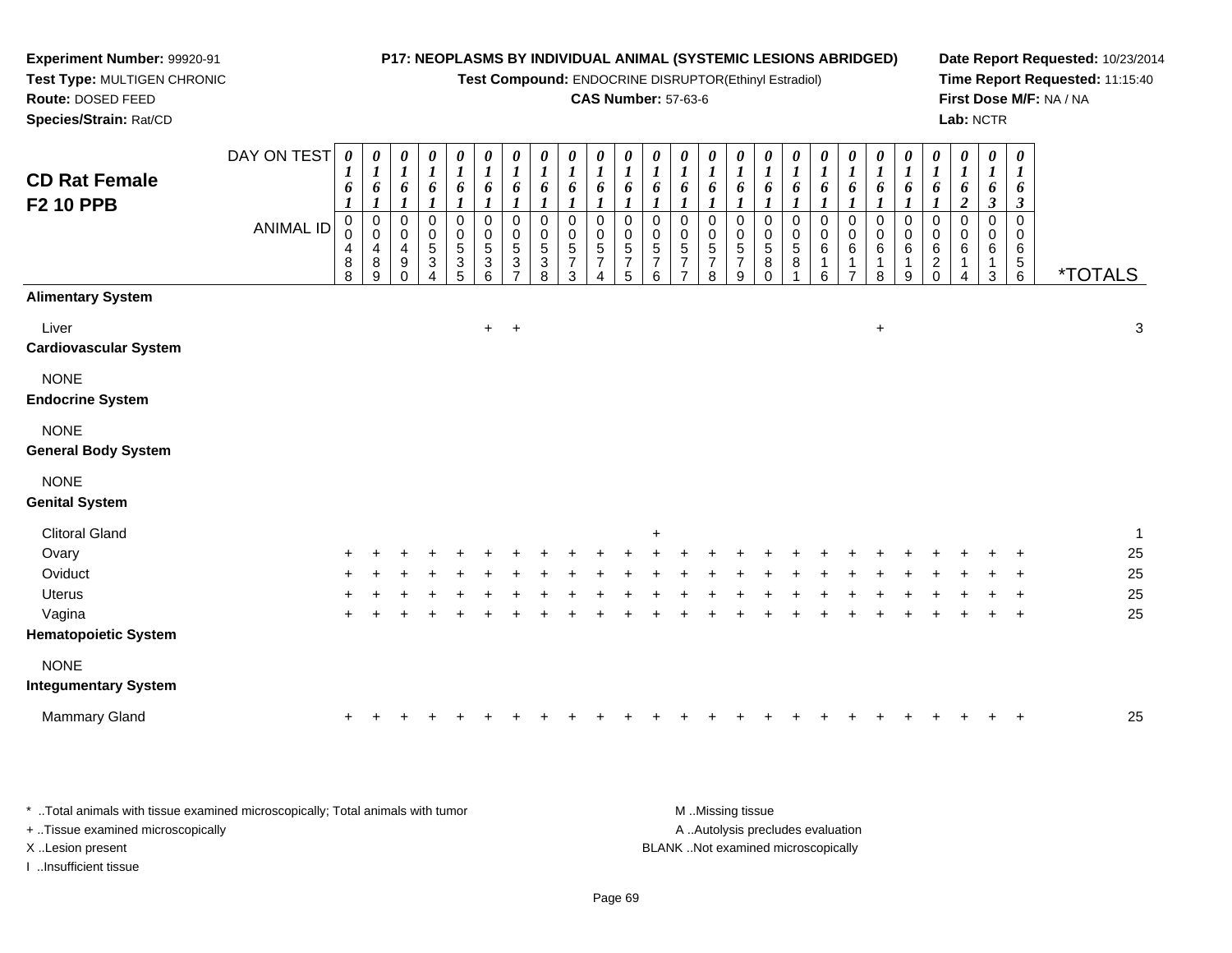**Test Compound:** ENDOCRINE DISRUPTOR(Ethinyl Estradiol)

#### **CAS Number:** 57-63-6

7

8

**Date Report Requested:** 10/23/2014**Time Report Requested:** 11:15:40**First Dose M/F:** NA / NA**Lab:** NCTR

6 \*TOTALS

 **Species/Strain:** Rat/CDDAY ON TEST**CD Rat FemaleF2 10 PPB**ANIMAL ID*0 1 6 1* 0 0 4 8 8*0 1 6 1* 0 0 4 8 9*0 1 6 1* 0 0 4*0 1 6 1* 0 0 5 3 4*0 1 6 1* 0 0 5 3 5*0 1 6 1* 0 0 5 3 6*0 1 6 1* 0 0 5 3 7*0 1 6 1* 0 0 5 3 8*0 1 6 1* 0 0 5 7 3*0 1 6 1* 0 0 5 7 4*0 1 6 1* 0 0 5 7 5*0 1 6 1* 0 0 5 7 6*0 1 6 1* 0 0 5 7*0 1 6 1* 00 5 7

9 0

|  |  |  | <b>Musculoskeletal System</b> |
|--|--|--|-------------------------------|
|--|--|--|-------------------------------|

**Experiment Number:** 99920-91**Test Type:** MULTIGEN CHRONIC

**Route:** DOSED FEED

**NONE** 

**Nervous System**

NONE

**Respiratory System**

NONE

**Special Senses System**

NONE

**Urinary System**

| Kidney<br><b>SYSTEMIC LESIONS</b> |  |  |  |  |  |  |  |  |  |  |  |  |  | 25 |
|-----------------------------------|--|--|--|--|--|--|--|--|--|--|--|--|--|----|
| Multiple Organ                    |  |  |  |  |  |  |  |  |  |  |  |  |  | 25 |

\* ..Total animals with tissue examined microscopically; Total animals with tumor **M** ..Missing tissue M ..Missing tissue + ..Tissue examined microscopically X ..Lesion present BLANK ..Not examined microscopically

I ..Insufficient tissue

A ..Autolysis precludes evaluation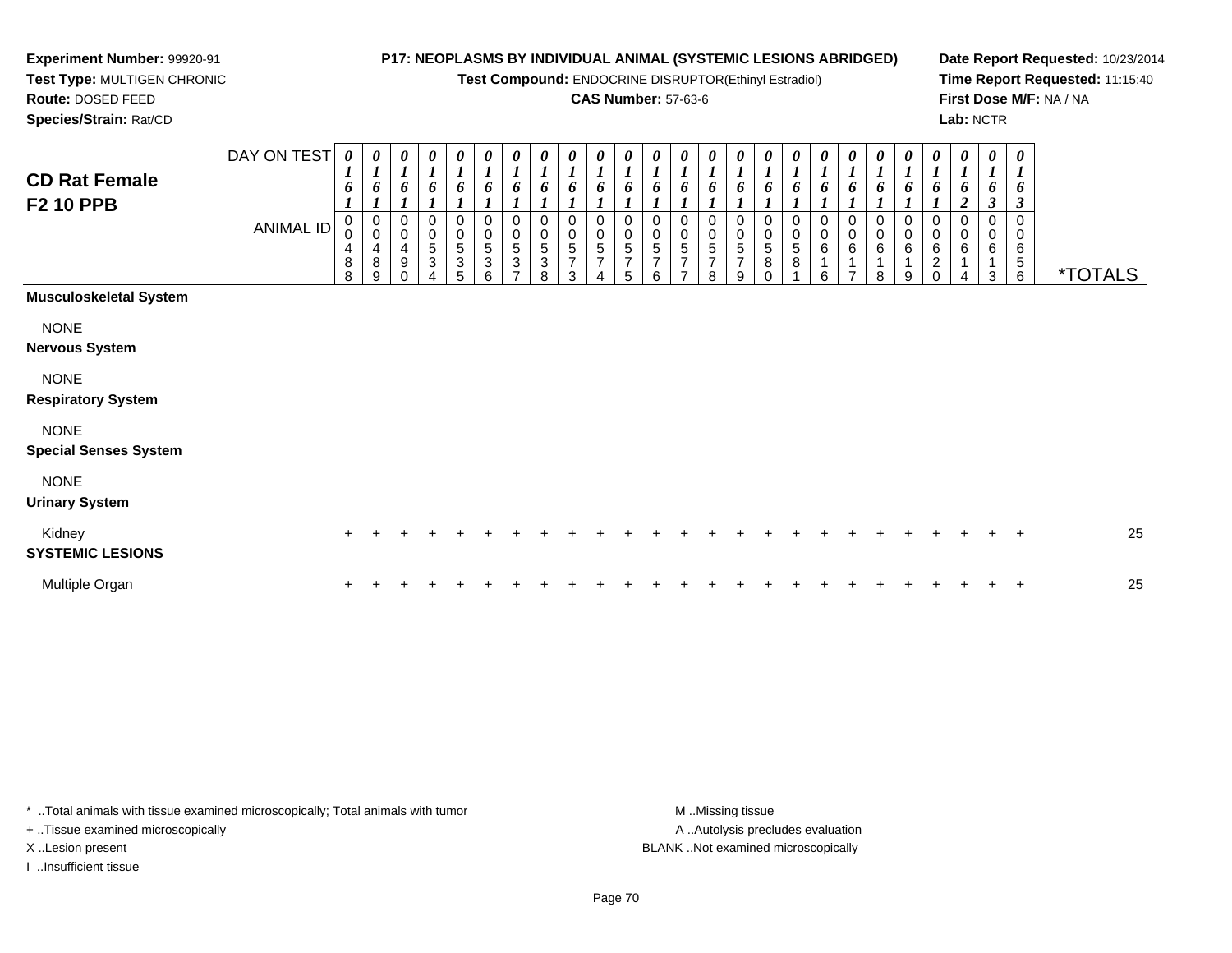**Test Compound:** ENDOCRINE DISRUPTOR(Ethinyl Estradiol)

### **CAS Number:** 57-63-6

**Date Report Requested:** 10/23/2014**Time Report Requested:** 11:15:41**First Dose M/F:** NA / NA**Lab:** NCTR

| <b>CD Rat Female</b><br><b>F2 50 PPB</b> | DAY ON TEST<br><b>ANIMAL ID</b> | $\pmb{\theta}$<br>1<br>6<br>$\mathbf 0$<br>0<br>4<br>9 | $\boldsymbol{\theta}$<br>$\bm{l}$<br>6<br>$\mathbf 0$<br>$\mathbf 0$<br>4<br>9<br>$\mathcal{P}$ | 0<br>$\boldsymbol{l}$<br>6<br>$\mathbf 0$<br>$\mathbf 0$<br>4<br>$\boldsymbol{9}$ | 0<br>$\boldsymbol{l}$<br>6<br>0<br>0<br>5<br>4 | 0<br>$\boldsymbol{l}$<br>6<br>$\mathbf 0$<br>0<br>$\sqrt{5}$<br>$\overline{4}$ | $\pmb{\theta}$<br>$\boldsymbol{l}$<br>6<br>$\boldsymbol{l}$<br>$\mathbf 0$<br>$\mathbf 0$<br>$\sqrt{5}$<br>8<br>$\mathfrak{p}$ | $\boldsymbol{\theta}$<br>$\boldsymbol{l}$<br>6<br>$\mathbf 0$<br>0<br>$\,$ 5 $\,$<br>8 | 0<br>$\boldsymbol{l}$<br>6<br>0<br>$\Omega$<br>5<br>8 | 0<br>$\boldsymbol{l}$<br>6<br>0<br>$\Omega$<br>5<br>8 | 0<br>1<br>$\mathbf 0$<br>$\Omega$<br>5<br>8 | 0<br>6<br>0<br>$\Omega$<br>6<br>$\overline{c}$ | 0<br>6<br>0<br>0<br>6<br>$\overline{c}$ | 0<br>6<br>0<br>$\Omega$<br>6<br>$\frac{2}{5}$ | 0<br>1<br>6<br>0<br>0<br>$\,6\,$<br>$\begin{array}{c} 2 \\ 6 \end{array}$ | 0<br>1<br>6<br>$\mathbf 0$<br>0<br>6<br>$\overline{c}$<br>$\overline{ }$ | 0<br>$\boldsymbol{l}$<br>6<br>$\pmb{0}$<br>0<br>$\,6\,$<br>$\frac{2}{8}$ | 0<br>$\boldsymbol{l}$<br>6<br>0<br>0<br>6<br>$\overline{c}$ | 0<br>$\boldsymbol{l}$<br>6<br>$\mathbf 0$<br>0<br>6<br>3 | 0<br>6<br>$\boldsymbol{2}$<br>$\mathbf 0$<br>$\mathbf 0$<br>$\sqrt{5}$<br>3 | 0<br>$\boldsymbol{l}$<br>6<br>$\boldsymbol{2}$<br>$\pmb{0}$<br>$\mathbf 0$<br>$\mathbf 5$<br>$\overline{\mathbf{4}}$ | 0<br>6<br>$\overline{2}$<br>0<br>0<br>5<br>4 | 0<br>$\boldsymbol{l}$<br>6<br>$\boldsymbol{2}$<br>0<br>0<br>6<br>$\overline{c}$ | 0<br>$\boldsymbol{l}$<br>6<br>$\overline{c}$<br>0<br>$\mathbf 0$<br>6<br>$\overline{c}$ | $\pmb{\theta}$<br>$\boldsymbol{l}$<br>6<br>$\boldsymbol{4}$<br>0<br>0<br>$\,6\,$<br>$\sqrt{5}$<br>$\overline{7}$ | $\boldsymbol{\theta}$<br>1<br>6<br>4<br>0<br>$\Omega$<br>6<br>$\sqrt{5}$ | <i><b>*TOTALS</b></i> |
|------------------------------------------|---------------------------------|--------------------------------------------------------|-------------------------------------------------------------------------------------------------|-----------------------------------------------------------------------------------|------------------------------------------------|--------------------------------------------------------------------------------|--------------------------------------------------------------------------------------------------------------------------------|----------------------------------------------------------------------------------------|-------------------------------------------------------|-------------------------------------------------------|---------------------------------------------|------------------------------------------------|-----------------------------------------|-----------------------------------------------|---------------------------------------------------------------------------|--------------------------------------------------------------------------|--------------------------------------------------------------------------|-------------------------------------------------------------|----------------------------------------------------------|-----------------------------------------------------------------------------|----------------------------------------------------------------------------------------------------------------------|----------------------------------------------|---------------------------------------------------------------------------------|-----------------------------------------------------------------------------------------|------------------------------------------------------------------------------------------------------------------|--------------------------------------------------------------------------|-----------------------|
| <b>Alimentary System</b>                 |                                 |                                                        |                                                                                                 | 3                                                                                 | 2                                              | 3                                                                              |                                                                                                                                | 3                                                                                      |                                                       | 5                                                     | 6                                           | 3                                              | $\overline{\mathbf{4}}$                 |                                               |                                                                           |                                                                          |                                                                          | 9                                                           | $\Omega$                                                 | 9                                                                           | $\Omega$                                                                                                             |                                              |                                                                                 | 2                                                                                       |                                                                                                                  | 8                                                                        |                       |
| Liver<br><b>Cardiovascular System</b>    |                                 | $\ddot{}$                                              |                                                                                                 |                                                                                   |                                                |                                                                                |                                                                                                                                |                                                                                        |                                                       |                                                       |                                             |                                                |                                         |                                               |                                                                           |                                                                          |                                                                          |                                                             |                                                          |                                                                             |                                                                                                                      |                                              |                                                                                 |                                                                                         |                                                                                                                  |                                                                          | 25                    |
| <b>NONE</b><br><b>Endocrine System</b>   |                                 |                                                        |                                                                                                 |                                                                                   |                                                |                                                                                |                                                                                                                                |                                                                                        |                                                       |                                                       |                                             |                                                |                                         |                                               |                                                                           |                                                                          |                                                                          |                                                             |                                                          |                                                                             |                                                                                                                      |                                              |                                                                                 |                                                                                         |                                                                                                                  |                                                                          |                       |
| <b>Adrenal Cortex</b>                    |                                 |                                                        |                                                                                                 |                                                                                   |                                                |                                                                                |                                                                                                                                |                                                                                        |                                                       |                                                       |                                             |                                                |                                         |                                               |                                                                           |                                                                          |                                                                          |                                                             |                                                          |                                                                             |                                                                                                                      |                                              |                                                                                 |                                                                                         |                                                                                                                  |                                                                          | 25                    |
| Adrenal Medulla                          |                                 |                                                        |                                                                                                 |                                                                                   |                                                |                                                                                |                                                                                                                                |                                                                                        |                                                       |                                                       |                                             |                                                |                                         |                                               |                                                                           |                                                                          |                                                                          |                                                             |                                                          |                                                                             |                                                                                                                      |                                              |                                                                                 |                                                                                         |                                                                                                                  |                                                                          | 25                    |
| <b>Pituitary Gland</b>                   |                                 |                                                        |                                                                                                 |                                                                                   |                                                |                                                                                |                                                                                                                                |                                                                                        |                                                       |                                                       |                                             |                                                |                                         |                                               |                                                                           |                                                                          |                                                                          |                                                             |                                                          |                                                                             |                                                                                                                      |                                              |                                                                                 |                                                                                         |                                                                                                                  |                                                                          | 25                    |
| <b>Thyroid Gland</b>                     |                                 | ÷                                                      |                                                                                                 |                                                                                   |                                                |                                                                                |                                                                                                                                |                                                                                        |                                                       |                                                       |                                             |                                                |                                         |                                               |                                                                           |                                                                          |                                                                          |                                                             |                                                          |                                                                             |                                                                                                                      |                                              |                                                                                 |                                                                                         |                                                                                                                  |                                                                          | 25                    |
| <b>General Body System</b>               |                                 |                                                        |                                                                                                 |                                                                                   |                                                |                                                                                |                                                                                                                                |                                                                                        |                                                       |                                                       |                                             |                                                |                                         |                                               |                                                                           |                                                                          |                                                                          |                                                             |                                                          |                                                                             |                                                                                                                      |                                              |                                                                                 |                                                                                         |                                                                                                                  |                                                                          |                       |
| <b>NONE</b>                              |                                 |                                                        |                                                                                                 |                                                                                   |                                                |                                                                                |                                                                                                                                |                                                                                        |                                                       |                                                       |                                             |                                                |                                         |                                               |                                                                           |                                                                          |                                                                          |                                                             |                                                          |                                                                             |                                                                                                                      |                                              |                                                                                 |                                                                                         |                                                                                                                  |                                                                          |                       |
| <b>Genital System</b>                    |                                 |                                                        |                                                                                                 |                                                                                   |                                                |                                                                                |                                                                                                                                |                                                                                        |                                                       |                                                       |                                             |                                                |                                         |                                               |                                                                           |                                                                          |                                                                          |                                                             |                                                          |                                                                             |                                                                                                                      |                                              |                                                                                 |                                                                                         |                                                                                                                  |                                                                          |                       |
| Ovary                                    |                                 |                                                        |                                                                                                 |                                                                                   |                                                |                                                                                |                                                                                                                                |                                                                                        |                                                       |                                                       |                                             |                                                |                                         |                                               |                                                                           |                                                                          |                                                                          |                                                             |                                                          |                                                                             |                                                                                                                      |                                              |                                                                                 |                                                                                         |                                                                                                                  |                                                                          | 25                    |
| Oviduct                                  |                                 | ٠                                                      |                                                                                                 |                                                                                   |                                                |                                                                                |                                                                                                                                |                                                                                        |                                                       |                                                       |                                             |                                                |                                         |                                               |                                                                           |                                                                          |                                                                          |                                                             |                                                          |                                                                             |                                                                                                                      |                                              |                                                                                 |                                                                                         |                                                                                                                  |                                                                          | 25                    |
| <b>Uterus</b>                            |                                 |                                                        |                                                                                                 |                                                                                   |                                                |                                                                                |                                                                                                                                |                                                                                        |                                                       |                                                       |                                             |                                                |                                         |                                               |                                                                           |                                                                          |                                                                          |                                                             |                                                          |                                                                             |                                                                                                                      |                                              |                                                                                 |                                                                                         |                                                                                                                  |                                                                          | 25                    |
| Vagina                                   |                                 | $+$                                                    |                                                                                                 |                                                                                   | м                                              |                                                                                |                                                                                                                                |                                                                                        |                                                       |                                                       |                                             |                                                |                                         |                                               |                                                                           |                                                                          |                                                                          |                                                             |                                                          | м                                                                           |                                                                                                                      | $\ddot{}$                                    | $\ddot{}$                                                                       |                                                                                         |                                                                                                                  | $\ddot{}$                                                                | 23                    |
| <b>Hematopoietic System</b>              |                                 |                                                        |                                                                                                 |                                                                                   |                                                |                                                                                |                                                                                                                                |                                                                                        |                                                       |                                                       |                                             |                                                |                                         |                                               |                                                                           |                                                                          |                                                                          |                                                             |                                                          |                                                                             |                                                                                                                      |                                              |                                                                                 |                                                                                         |                                                                                                                  |                                                                          |                       |
| <b>Bone Marrow</b>                       |                                 |                                                        |                                                                                                 |                                                                                   |                                                |                                                                                |                                                                                                                                |                                                                                        |                                                       |                                                       |                                             |                                                |                                         |                                               |                                                                           |                                                                          |                                                                          |                                                             |                                                          |                                                                             |                                                                                                                      |                                              |                                                                                 |                                                                                         |                                                                                                                  |                                                                          | 25                    |
| Spleen                                   |                                 |                                                        |                                                                                                 |                                                                                   |                                                |                                                                                |                                                                                                                                |                                                                                        |                                                       |                                                       |                                             |                                                |                                         |                                               |                                                                           |                                                                          |                                                                          |                                                             |                                                          |                                                                             |                                                                                                                      |                                              |                                                                                 |                                                                                         |                                                                                                                  |                                                                          | 25                    |
|                                          |                                 |                                                        |                                                                                                 |                                                                                   |                                                |                                                                                |                                                                                                                                |                                                                                        |                                                       |                                                       |                                             |                                                |                                         |                                               |                                                                           |                                                                          |                                                                          |                                                             |                                                          |                                                                             |                                                                                                                      |                                              |                                                                                 |                                                                                         |                                                                                                                  |                                                                          |                       |

\* ..Total animals with tissue examined microscopically; Total animals with tumor **M** . Missing tissue M ..Missing tissue A ..Autolysis precludes evaluation + ..Tissue examined microscopically X ..Lesion present BLANK ..Not examined microscopicallyI ..Insufficient tissue

**Experiment Number:** 99920-91**Test Type:** MULTIGEN CHRONIC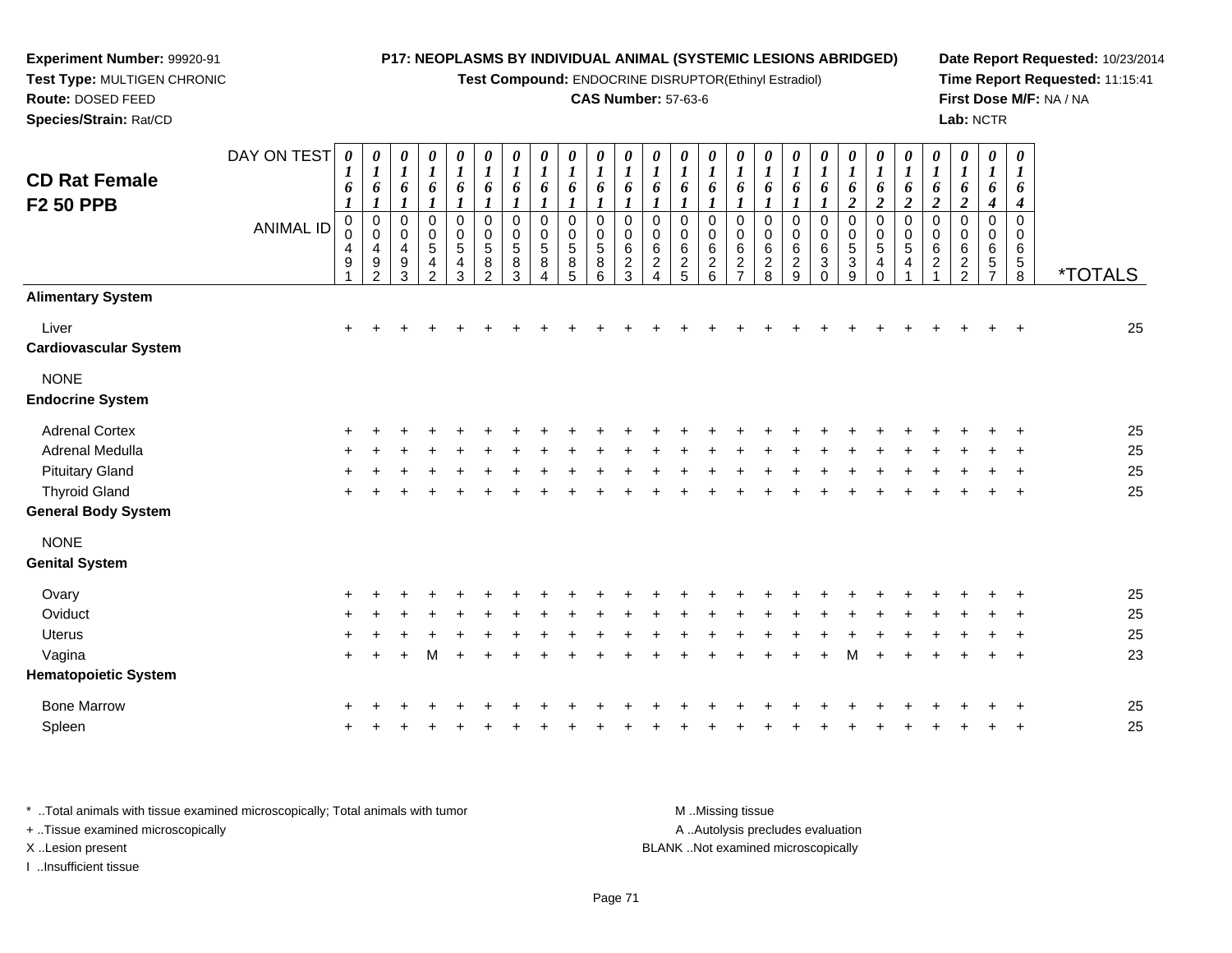**Test Compound:** ENDOCRINE DISRUPTOR(Ethinyl Estradiol)

### **CAS Number:** 57-63-6

**Date Report Requested:** 10/23/2014**Time Report Requested:** 11:15:41**First Dose M/F:** NA / NA**Lab:** NCTR

| <b>CD Rat Female</b><br><b>F2 50 PPB</b>              | DAY ON TEST<br><b>ANIMAL ID</b> | 0<br>$\mathbf{I}$<br>6<br>$\boldsymbol{l}$<br>$\mathbf 0$<br>0<br>4<br>9 | 0<br>$\boldsymbol{l}$<br>6<br>$\boldsymbol{l}$<br>$\mathbf 0$<br>$\mathbf 0$<br>4<br>$\boldsymbol{9}$<br>$\overline{2}$ | $\boldsymbol{\theta}$<br>$\boldsymbol{l}$<br>6<br>$\boldsymbol{l}$<br>$\mathbf 0$<br>$\mathbf 0$<br>4<br>9<br>3 | 0<br>$\boldsymbol{l}$<br>6<br>$\boldsymbol{l}$<br>0<br>0<br>$\sqrt{5}$<br>4<br>2 | 0<br>6<br>0<br>0<br>5<br>4<br>3 | 0<br>$\boldsymbol{l}$<br>6<br>$\mathbf 0$<br>0<br>$\sqrt{5}$<br>8<br>2 | 0<br>$\boldsymbol{l}$<br>6<br>$\mathbf 0$<br>$\mathbf 0$<br>$\sqrt{5}$<br>8<br>3 | 0<br>$\boldsymbol{l}$<br>6<br>$\mathbf 0$<br>$\mathbf 0$<br>$\sqrt{5}$<br>8<br>4 | $\boldsymbol{\theta}$<br>6<br>$\Omega$<br>$\mathbf 0$<br>5<br>8<br>5 | $\boldsymbol{\theta}$<br>o<br>$\Omega$<br>$\mathbf 0$<br>5<br>8<br>6 | $\boldsymbol{\theta}$<br>6<br>1<br>$\Omega$<br>$\mathbf 0$<br>6<br>$\overline{c}$<br>3 | 0<br>6<br>$\Omega$<br>0<br>6<br>$\overline{c}$<br>$\boldsymbol{\varDelta}$ | $\theta$<br>6<br>$\Omega$<br>$\mathbf 0$<br>6<br>$\overline{c}$<br>5 | 0<br>6<br>0<br>$\mathbf 0$<br>6<br>$\overline{c}$<br>6 | 0<br>$\boldsymbol{l}$<br>6<br>$\mathbf 0$<br>$\mathbf 0$<br>$\,6\,$<br>$\overline{c}$<br>$\overline{7}$ | 0<br>$\boldsymbol{l}$<br>6<br>$\pmb{0}$<br>$\mathbf 0$<br>$\,6$<br>$^{\mathsf{2}}_{\mathsf{8}}$ | 0<br>6<br>$\Omega$<br>0<br>6<br>$\overline{c}$<br>9 | 0<br>6<br>0<br>$\mathbf 0$<br>6<br>3<br>$\Omega$ | 0<br>6<br>$\boldsymbol{2}$<br>$\mathbf 0$<br>$\mathbf 0$<br>$\overline{5}$<br>3<br>9 | 0<br>6<br>$\boldsymbol{2}$<br>$\mathbf 0$<br>0<br>$\sqrt{5}$<br>4<br>$\Omega$ | 0<br>$\boldsymbol{l}$<br>6<br>$\overline{2}$<br>$\mathbf 0$<br>0<br>5<br>4 | 0<br>$\boldsymbol{l}$<br>6<br>$\boldsymbol{2}$<br>0<br>0<br>6<br>$\overline{c}$ | $\boldsymbol{\theta}$<br>$\boldsymbol{I}$<br>6<br>$\boldsymbol{2}$<br>$\mathbf 0$<br>$\mathbf 0$<br>$\,6\,$<br>$\overline{c}$<br>$\overline{2}$ | 0<br>$\boldsymbol{l}$<br>6<br>$\boldsymbol{4}$<br>$\mathbf 0$<br>$\mathbf 0$<br>$\,6$<br>$\mathbf 5$<br>$\overline{7}$ | 0<br>$\mathbf{I}$<br>0<br>4<br>$\Omega$<br>$\Omega$<br>6<br>5<br>8 | <i><b>*TOTALS</b></i> |
|-------------------------------------------------------|---------------------------------|--------------------------------------------------------------------------|-------------------------------------------------------------------------------------------------------------------------|-----------------------------------------------------------------------------------------------------------------|----------------------------------------------------------------------------------|---------------------------------|------------------------------------------------------------------------|----------------------------------------------------------------------------------|----------------------------------------------------------------------------------|----------------------------------------------------------------------|----------------------------------------------------------------------|----------------------------------------------------------------------------------------|----------------------------------------------------------------------------|----------------------------------------------------------------------|--------------------------------------------------------|---------------------------------------------------------------------------------------------------------|-------------------------------------------------------------------------------------------------|-----------------------------------------------------|--------------------------------------------------|--------------------------------------------------------------------------------------|-------------------------------------------------------------------------------|----------------------------------------------------------------------------|---------------------------------------------------------------------------------|-------------------------------------------------------------------------------------------------------------------------------------------------|------------------------------------------------------------------------------------------------------------------------|--------------------------------------------------------------------|-----------------------|
| Thymus<br><b>Integumentary System</b>                 |                                 | $\ddot{}$                                                                | $\pm$                                                                                                                   |                                                                                                                 |                                                                                  |                                 |                                                                        |                                                                                  |                                                                                  |                                                                      |                                                                      |                                                                                        |                                                                            |                                                                      |                                                        |                                                                                                         |                                                                                                 |                                                     |                                                  |                                                                                      |                                                                               |                                                                            | $\pm$                                                                           |                                                                                                                                                 | $\ddot{}$                                                                                                              | $\overline{+}$                                                     | 25                    |
| <b>Mammary Gland</b><br><b>Musculoskeletal System</b> |                                 | +                                                                        |                                                                                                                         |                                                                                                                 |                                                                                  |                                 |                                                                        |                                                                                  |                                                                                  |                                                                      |                                                                      |                                                                                        |                                                                            |                                                                      |                                                        |                                                                                                         |                                                                                                 |                                                     |                                                  |                                                                                      |                                                                               |                                                                            |                                                                                 |                                                                                                                                                 |                                                                                                                        |                                                                    | 25                    |
| <b>Bone</b><br><b>Nervous System</b>                  |                                 | $\ddot{}$                                                                |                                                                                                                         |                                                                                                                 |                                                                                  |                                 |                                                                        |                                                                                  |                                                                                  |                                                                      |                                                                      |                                                                                        |                                                                            |                                                                      |                                                        |                                                                                                         |                                                                                                 |                                                     |                                                  |                                                                                      |                                                                               |                                                                            |                                                                                 |                                                                                                                                                 |                                                                                                                        |                                                                    | 25                    |
| <b>NONE</b><br><b>Respiratory System</b>              |                                 |                                                                          |                                                                                                                         |                                                                                                                 |                                                                                  |                                 |                                                                        |                                                                                  |                                                                                  |                                                                      |                                                                      |                                                                                        |                                                                            |                                                                      |                                                        |                                                                                                         |                                                                                                 |                                                     |                                                  |                                                                                      |                                                                               |                                                                            |                                                                                 |                                                                                                                                                 |                                                                                                                        |                                                                    |                       |
| <b>NONE</b><br><b>Special Senses System</b>           |                                 |                                                                          |                                                                                                                         |                                                                                                                 |                                                                                  |                                 |                                                                        |                                                                                  |                                                                                  |                                                                      |                                                                      |                                                                                        |                                                                            |                                                                      |                                                        |                                                                                                         |                                                                                                 |                                                     |                                                  |                                                                                      |                                                                               |                                                                            |                                                                                 |                                                                                                                                                 |                                                                                                                        |                                                                    |                       |
| <b>NONE</b><br><b>Urinary System</b>                  |                                 |                                                                          |                                                                                                                         |                                                                                                                 |                                                                                  |                                 |                                                                        |                                                                                  |                                                                                  |                                                                      |                                                                      |                                                                                        |                                                                            |                                                                      |                                                        |                                                                                                         |                                                                                                 |                                                     |                                                  |                                                                                      |                                                                               |                                                                            |                                                                                 |                                                                                                                                                 |                                                                                                                        |                                                                    |                       |
| Kidney<br><b>SYSTEMIC LESIONS</b>                     |                                 | ٠                                                                        |                                                                                                                         |                                                                                                                 |                                                                                  |                                 |                                                                        |                                                                                  |                                                                                  |                                                                      |                                                                      |                                                                                        |                                                                            |                                                                      |                                                        |                                                                                                         |                                                                                                 |                                                     |                                                  |                                                                                      |                                                                               |                                                                            |                                                                                 |                                                                                                                                                 |                                                                                                                        |                                                                    | 25                    |
| Multiple Organ                                        |                                 |                                                                          |                                                                                                                         |                                                                                                                 |                                                                                  |                                 |                                                                        |                                                                                  |                                                                                  |                                                                      |                                                                      |                                                                                        |                                                                            |                                                                      |                                                        |                                                                                                         |                                                                                                 |                                                     |                                                  |                                                                                      |                                                                               |                                                                            |                                                                                 |                                                                                                                                                 |                                                                                                                        |                                                                    | 25                    |

\* ..Total animals with tissue examined microscopically; Total animals with tumor **M** . Missing tissue M ..Missing tissue A ..Autolysis precludes evaluation + ..Tissue examined microscopically X ..Lesion present BLANK ..Not examined microscopicallyI ..Insufficient tissue

**Experiment Number:** 99920-91**Test Type:** MULTIGEN CHRONIC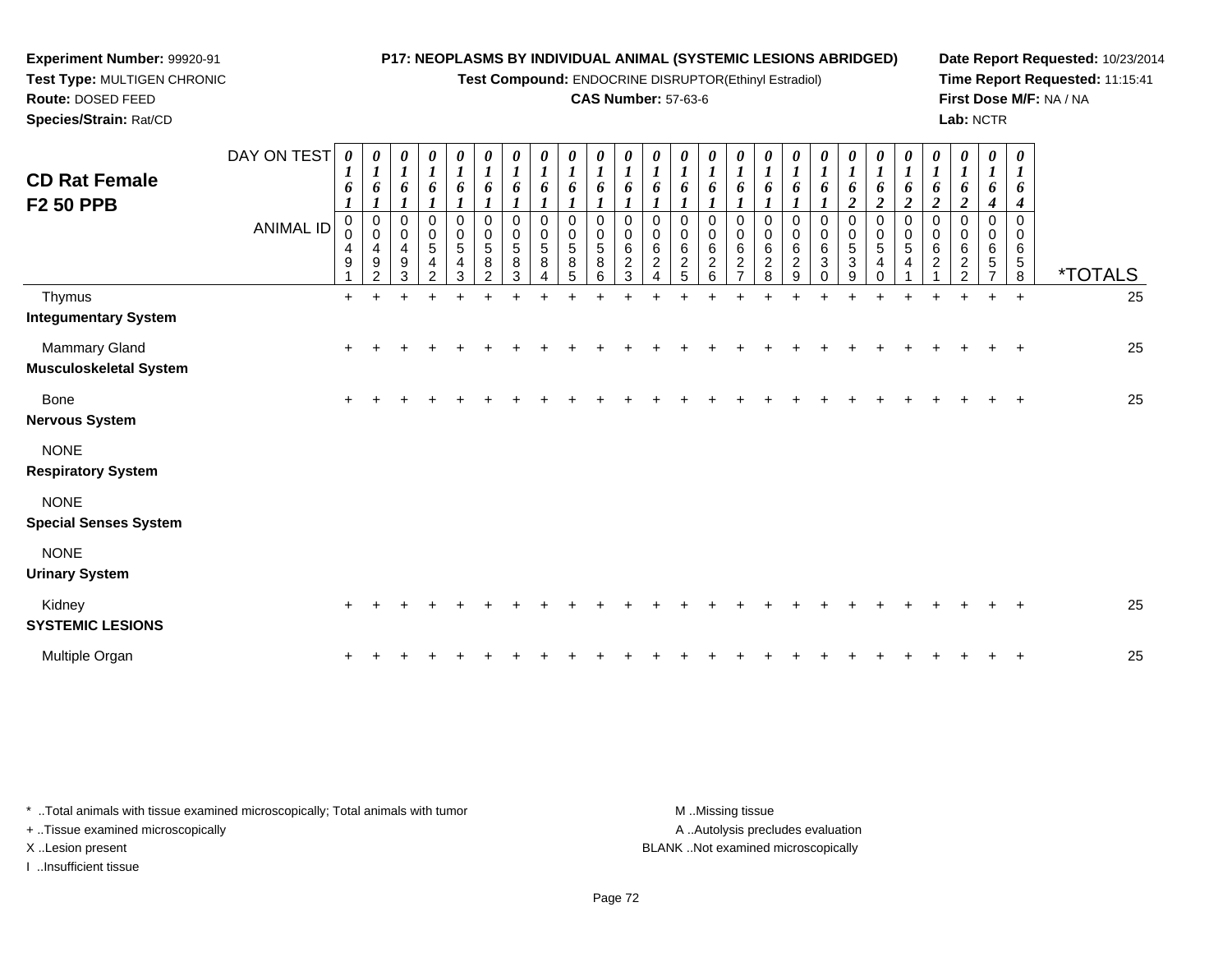**Test Compound:** ENDOCRINE DISRUPTOR(Ethinyl Estradiol)

#### **CAS Number:** 57-63-6

**Date Report Requested:** 10/23/2014**Time Report Requested:** 11:15:41**First Dose M/F:** NA / NA**Lab:** NCTR

| Species/Strain: Rat/CD                 |             |                                              |                                                                       |                                          |                          |                                       |                                       |                                                                                 |                                                          |                                                    |                                                            |                                                      |                                          |                                                       |                                             |                         |                                  |                                                                                 |                                                                |                     |                                        |                                                |                                  |                                  | Lab: NCTR               |                       |                       |
|----------------------------------------|-------------|----------------------------------------------|-----------------------------------------------------------------------|------------------------------------------|--------------------------|---------------------------------------|---------------------------------------|---------------------------------------------------------------------------------|----------------------------------------------------------|----------------------------------------------------|------------------------------------------------------------|------------------------------------------------------|------------------------------------------|-------------------------------------------------------|---------------------------------------------|-------------------------|----------------------------------|---------------------------------------------------------------------------------|----------------------------------------------------------------|---------------------|----------------------------------------|------------------------------------------------|----------------------------------|----------------------------------|-------------------------|-----------------------|-----------------------|
| <b>CD Rat Female</b>                   | DAY ON TEST | 0<br>$\mathbf{I}$                            | 0<br>$\boldsymbol{l}$                                                 | $\boldsymbol{\theta}$                    | 0<br>$\overline{ }$      | $\boldsymbol{\theta}$<br>$\mathbf{I}$ | 0<br>$\mathbf{I}$                     | 0<br>$\mathbf{I}$                                                               | $\boldsymbol{\theta}$<br>$\mathbf{I}$                    | $\boldsymbol{\theta}$<br>$\mathbf{I}$              | $\boldsymbol{\theta}$<br>$\mathbf{r}$<br>$\mathbf{I}$      | 0                                                    | 0                                        | 0<br>$\boldsymbol{l}$                                 | 0                                           | 0<br>$\boldsymbol{l}$   | 0                                | $\boldsymbol{\theta}$<br>$\mathbf{I}$                                           | $\boldsymbol{\theta}$                                          | 0                   | 0                                      | 0                                              | 0<br>$\overline{ }$              | 0                                | 0<br>$\mathbf{I}$       | 0<br>$\boldsymbol{l}$ |                       |
| <b>F3 CONTROL</b>                      |             | 6                                            | 6                                                                     | 6                                        | 6                        | 6                                     | 6                                     | 6                                                                               | $\boldsymbol{6}$                                         | 6                                                  | 6                                                          | 6                                                    | 6                                        | 6                                                     | 6                                           | 6                       | 6                                | 6<br>$\overline{2}$                                                             | 6<br>$\overline{\mathbf{c}}$                                   | 6<br>$\rightarrow$  | 6<br>$\boldsymbol{2}$                  | 6<br>$\boldsymbol{2}$                          | 6<br>$\overline{2}$              | o<br>5                           | 6<br>$5\overline{)}$    | 6<br>$\mathfrak{I}$   |                       |
|                                        | ANIMAL ID   | 0<br>$\boldsymbol{0}$<br>$\overline{ }$<br>0 | $\boldsymbol{0}$<br>$\mathbf 0$<br>$\overline{ }$<br>$\boldsymbol{0}$ | $\pmb{0}$<br>$\pmb{0}$<br>$\overline{ }$ | 0<br>0<br>$\overline{ }$ | 0<br>$\mathbf 0$<br>$\overline{ }$    | 0<br>$\pmb{0}$<br>$\overline{ }$<br>5 | $\begin{smallmatrix}0\0\0\end{smallmatrix}$<br>$\overline{ }$<br>$\overline{5}$ | $\pmb{0}$<br>$\mathbf 0$<br>$\overline{z}$<br>$\sqrt{5}$ | 0<br>$\pmb{0}$<br>$\overline{ }$<br>$\overline{5}$ | 0<br>$\boldsymbol{0}$<br>$\overline{ }$<br>$5\phantom{.0}$ | 0<br>$\pmb{0}$<br>$\overline{ }$<br>$\boldsymbol{9}$ | $\pmb{0}$<br>$\pmb{0}$<br>8<br>$\pmb{0}$ | $\pmb{0}$<br>$\pmb{0}$<br>$\overline{8}$ <sup>0</sup> | 0<br>$\boldsymbol{0}$<br>$_{\rm 0}^{\rm 8}$ | 0<br>0<br>$\frac{8}{4}$ | 0<br>$\mathsf 0$<br>$\,8\,$<br>4 | $\boldsymbol{0}$<br>$\pmb{0}$<br>$\overline{z}$<br>$\overline{1}$<br>$\sqrt{5}$ | $\mathbf 0$<br>$\pmb{0}$<br>$\overline{7}$<br>$\boldsymbol{9}$ | $\overline{ }$<br>9 | 0<br>0<br>8<br>$\overline{\mathbf{4}}$ | 0<br>$\pmb{0}$<br>8<br>$\overline{\mathbf{4}}$ | 0<br>$\mathbf 0$<br>$\bf 8$<br>4 | $\boldsymbol{0}$<br>$\,8\,$<br>9 | 0<br>0<br>$\frac{8}{9}$ | 0<br>0<br>$^8_9$      |                       |
|                                        |             | 8                                            | 9                                                                     |                                          |                          | $\overline{2}$                        | 4                                     | 5                                                                               | 6                                                        | ⇁                                                  | 8                                                          | 9                                                    | $\Omega$                                 |                                                       | $\mathcal{D}$                               | 5                       | 6                                | 3                                                                               | $\rightarrow$                                                  | 8                   | $\overline{2}$                         | 3                                              | 4                                |                                  |                         | $\overline{2}$        | <i><b>*TOTALS</b></i> |
| <b>Alimentary System</b>               |             |                                              |                                                                       |                                          |                          |                                       |                                       |                                                                                 |                                                          |                                                    |                                                            |                                                      |                                          |                                                       |                                             |                         |                                  |                                                                                 |                                                                |                     |                                        |                                                |                                  |                                  |                         |                       |                       |
| Liver<br><b>Cardiovascular System</b>  |             | $\ddot{}$                                    |                                                                       |                                          |                          |                                       |                                       |                                                                                 |                                                          |                                                    |                                                            |                                                      |                                          |                                                       |                                             |                         |                                  |                                                                                 |                                                                |                     |                                        |                                                |                                  |                                  | $+$                     | $\pm$                 | 25                    |
| <b>NONE</b><br><b>Endocrine System</b> |             |                                              |                                                                       |                                          |                          |                                       |                                       |                                                                                 |                                                          |                                                    |                                                            |                                                      |                                          |                                                       |                                             |                         |                                  |                                                                                 |                                                                |                     |                                        |                                                |                                  |                                  |                         |                       |                       |

| Adrenal Cortex             |  |  |  |  |  |  |  |  |  |  |  |  |  | -25 |
|----------------------------|--|--|--|--|--|--|--|--|--|--|--|--|--|-----|
| Adrenal Medulla            |  |  |  |  |  |  |  |  |  |  |  |  |  | 25  |
| Pituitary Gland            |  |  |  |  |  |  |  |  |  |  |  |  |  | 25  |
| Thvroid Gland              |  |  |  |  |  |  |  |  |  |  |  |  |  | 25  |
| <b>General Body System</b> |  |  |  |  |  |  |  |  |  |  |  |  |  |     |

NONE

**Experiment Number:** 99920-91**Test Type:** MULTIGEN CHRONIC

**Route:** DOSED FEED

| 25 |
|----|
| 25 |
| 25 |
| 25 |
|    |
| 25 |
| 25 |
|    |

\* ..Total animals with tissue examined microscopically; Total animals with tumor **M** ...Missing tissue M ...Missing tissue A .. Autolysis precludes evaluation + ..Tissue examined microscopically X ..Lesion present BLANK ..Not examined microscopicallyI ..Insufficient tissue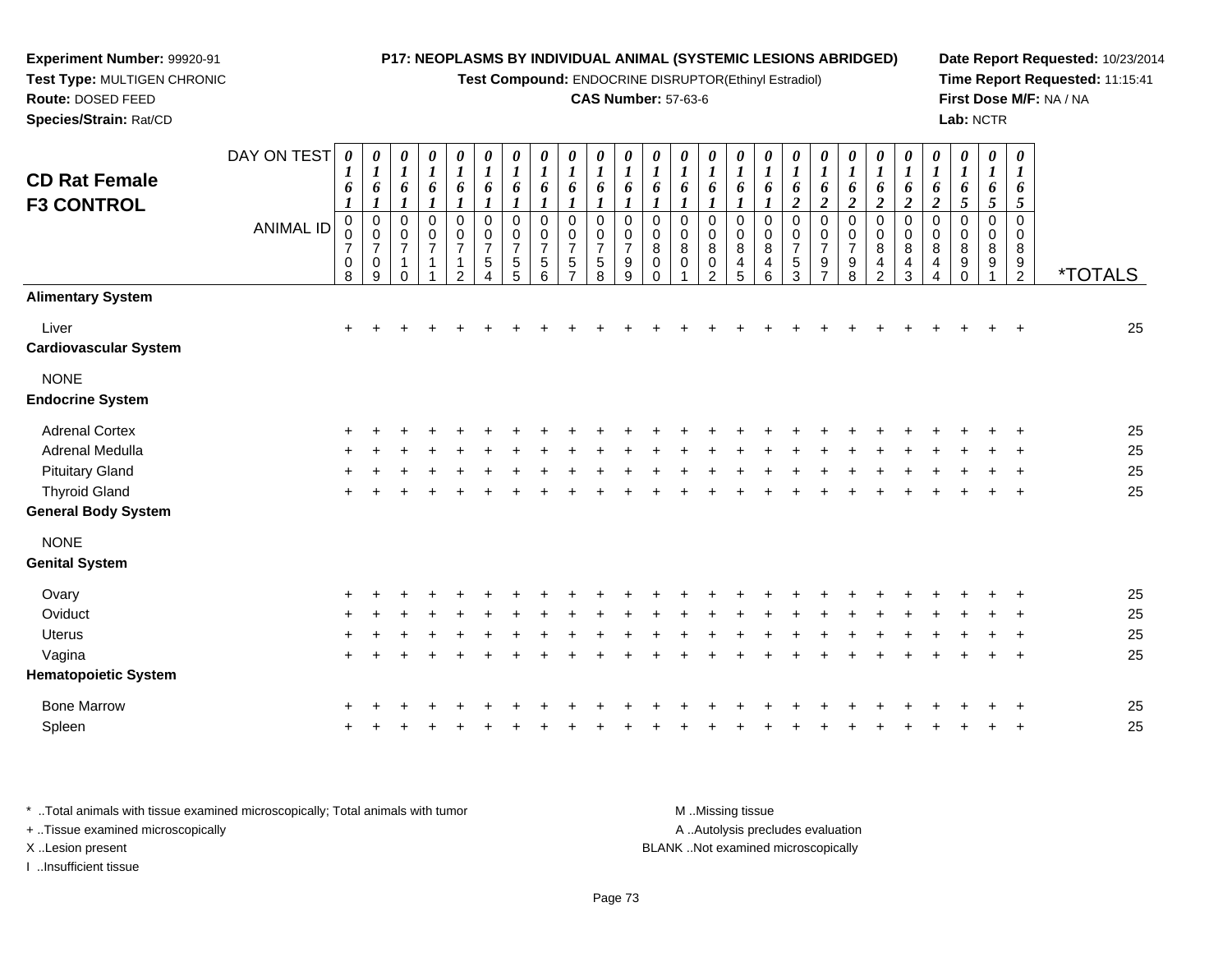**Test Compound:** ENDOCRINE DISRUPTOR(Ethinyl Estradiol)

# **CAS Number:** 57-63-6

**Date Report Requested:** 10/23/2014**Time Report Requested:** 11:15:41**First Dose M/F:** NA / NA**Lab:** NCTR

| <b>CD Rat Female</b><br><b>F3 CONTROL</b>   | DAY ON TEST<br><b>ANIMAL ID</b> | 0<br>6<br>$\boldsymbol{l}$<br>0<br>7<br>$\pmb{0}$<br>8 | 0<br>1<br>6<br>1<br>0<br>$\mathbf 0$<br>$\overline{7}$<br>$\mathbf 0$<br>9 | 0<br>1<br>6<br>0<br>0<br>$\overline{7}$<br>O | 0<br>$\boldsymbol{l}$<br>6<br>1<br>0<br>$\pmb{0}$<br>$\overline{7}$ | 0<br>$\boldsymbol{l}$<br>6<br>$\boldsymbol{l}$<br>$\mathbf 0$<br>$\pmb{0}$<br>$\overline{7}$<br>1<br>$\mathcal{P}$ | 0<br>$\boldsymbol{l}$<br>6<br>$\boldsymbol{l}$<br>$\mathbf 0$<br>$\pmb{0}$<br>$\overline{7}$<br>$\sqrt{5}$<br>4 | 0<br>$\boldsymbol{l}$<br>6<br>0<br>0<br>$\overline{7}$<br>5<br>5 | 0<br>$\boldsymbol{l}$<br>6<br>$\boldsymbol{l}$<br>0<br>0<br>$\overline{7}$<br>5<br>6 | 0<br>1<br>6<br>1<br>$\Omega$<br>0<br>$\overline{7}$<br>5 | $\boldsymbol{\theta}$<br>6<br>1<br>0<br>0<br>$\overline{7}$<br>$\sqrt{5}$<br>8 | 0<br>6<br>0<br>0<br>$\overline{7}$<br>9<br>9 | 0<br>6<br>0<br>0<br>8<br>$\pmb{0}$<br>$\Omega$ | 0<br>$\boldsymbol{l}$<br>6<br>0<br>$\boldsymbol{0}$<br>$\bf 8$<br>$\mathsf 0$ | 0<br>6<br>0<br>$\mathbf 0$<br>$\bf 8$<br>$\mathbf 0$<br>2 | 0<br>6<br>0<br>0<br>$\bf 8$<br>4<br>5 | 0<br>6<br>$\boldsymbol{l}$<br>0<br>0<br>$\bf 8$<br>4<br>6 | 6<br>$\boldsymbol{2}$<br>0<br>0<br>$\overline{7}$<br>5<br>3 | 6<br>$\boldsymbol{2}$<br>$\mathbf 0$<br>0<br>$\overline{7}$<br>9<br>⇁ | $\boldsymbol{\theta}$<br>6<br>$\overline{c}$<br>0<br>0<br>$\overline{7}$<br>9<br>8 | 0<br>6<br>$\overline{c}$<br>0<br>0<br>$\bf 8$<br>4<br>$\overline{2}$ | 0<br>1<br>6<br>$\boldsymbol{2}$<br>0<br>0<br>$\bf 8$<br>$\overline{4}$<br>3 | 0<br>6<br>$\boldsymbol{2}$<br>$\mathbf 0$<br>0<br>8<br>4<br>4 | 0<br>$\boldsymbol{I}$<br>6<br>5<br>0<br>0<br>8<br>9<br>$\Omega$ | $\boldsymbol{\theta}$<br>$\bm{l}$<br>6<br>5<br>0<br>0<br>8<br>9 | 0<br>1<br>6<br>5<br>$\Omega$<br>0<br>8<br>9<br>$\overline{2}$ | *TOTALS |
|---------------------------------------------|---------------------------------|--------------------------------------------------------|----------------------------------------------------------------------------|----------------------------------------------|---------------------------------------------------------------------|--------------------------------------------------------------------------------------------------------------------|-----------------------------------------------------------------------------------------------------------------|------------------------------------------------------------------|--------------------------------------------------------------------------------------|----------------------------------------------------------|--------------------------------------------------------------------------------|----------------------------------------------|------------------------------------------------|-------------------------------------------------------------------------------|-----------------------------------------------------------|---------------------------------------|-----------------------------------------------------------|-------------------------------------------------------------|-----------------------------------------------------------------------|------------------------------------------------------------------------------------|----------------------------------------------------------------------|-----------------------------------------------------------------------------|---------------------------------------------------------------|-----------------------------------------------------------------|-----------------------------------------------------------------|---------------------------------------------------------------|---------|
| Thymus<br><b>Integumentary System</b>       |                                 | $\ddot{}$                                              |                                                                            | +                                            | $\ddot{}$                                                           |                                                                                                                    |                                                                                                                 | $\ddot{}$                                                        |                                                                                      |                                                          |                                                                                |                                              |                                                |                                                                               |                                                           |                                       |                                                           |                                                             |                                                                       |                                                                                    | +                                                                    | +                                                                           | $\ddot{}$                                                     | $\ddot{}$                                                       | $\ddot{}$                                                       | $\ddot{}$                                                     | 25      |
| Mammary Gland<br>Musculoskeletal System     |                                 | $\ddot{}$                                              |                                                                            |                                              |                                                                     |                                                                                                                    |                                                                                                                 |                                                                  |                                                                                      |                                                          |                                                                                |                                              |                                                |                                                                               |                                                           |                                       |                                                           |                                                             |                                                                       |                                                                                    |                                                                      |                                                                             |                                                               |                                                                 |                                                                 | $\div$                                                        | 25      |
| <b>Bone</b><br>Nervous System               |                                 | $\ddot{}$                                              |                                                                            |                                              |                                                                     |                                                                                                                    |                                                                                                                 |                                                                  |                                                                                      |                                                          |                                                                                |                                              |                                                |                                                                               |                                                           |                                       |                                                           |                                                             |                                                                       |                                                                                    |                                                                      |                                                                             |                                                               |                                                                 |                                                                 | $\pm$                                                         | 25      |
| <b>NONE</b><br><b>Respiratory System</b>    |                                 |                                                        |                                                                            |                                              |                                                                     |                                                                                                                    |                                                                                                                 |                                                                  |                                                                                      |                                                          |                                                                                |                                              |                                                |                                                                               |                                                           |                                       |                                                           |                                                             |                                                                       |                                                                                    |                                                                      |                                                                             |                                                               |                                                                 |                                                                 |                                                               |         |
| <b>NONE</b><br><b>Special Senses System</b> |                                 |                                                        |                                                                            |                                              |                                                                     |                                                                                                                    |                                                                                                                 |                                                                  |                                                                                      |                                                          |                                                                                |                                              |                                                |                                                                               |                                                           |                                       |                                                           |                                                             |                                                                       |                                                                                    |                                                                      |                                                                             |                                                               |                                                                 |                                                                 |                                                               |         |
| <b>NONE</b><br><b>Urinary System</b>        |                                 |                                                        |                                                                            |                                              |                                                                     |                                                                                                                    |                                                                                                                 |                                                                  |                                                                                      |                                                          |                                                                                |                                              |                                                |                                                                               |                                                           |                                       |                                                           |                                                             |                                                                       |                                                                                    |                                                                      |                                                                             |                                                               |                                                                 |                                                                 |                                                               |         |
| Kidney<br><b>SYSTEMIC LESIONS</b>           |                                 | $\pm$                                                  |                                                                            |                                              |                                                                     |                                                                                                                    |                                                                                                                 |                                                                  |                                                                                      |                                                          |                                                                                |                                              |                                                |                                                                               |                                                           |                                       |                                                           |                                                             |                                                                       |                                                                                    |                                                                      |                                                                             |                                                               |                                                                 |                                                                 |                                                               | 25      |
| Multiple Organ                              |                                 |                                                        |                                                                            |                                              |                                                                     |                                                                                                                    |                                                                                                                 |                                                                  |                                                                                      |                                                          |                                                                                |                                              |                                                |                                                                               |                                                           |                                       |                                                           |                                                             |                                                                       |                                                                                    |                                                                      |                                                                             |                                                               |                                                                 |                                                                 |                                                               | 25      |

\* ..Total animals with tissue examined microscopically; Total animals with tumor **M** . Missing tissue M ..Missing tissue A ..Autolysis precludes evaluation + ..Tissue examined microscopically X ..Lesion present BLANK ..Not examined microscopicallyI ..Insufficient tissue

**Experiment Number:** 99920-91**Test Type:** MULTIGEN CHRONIC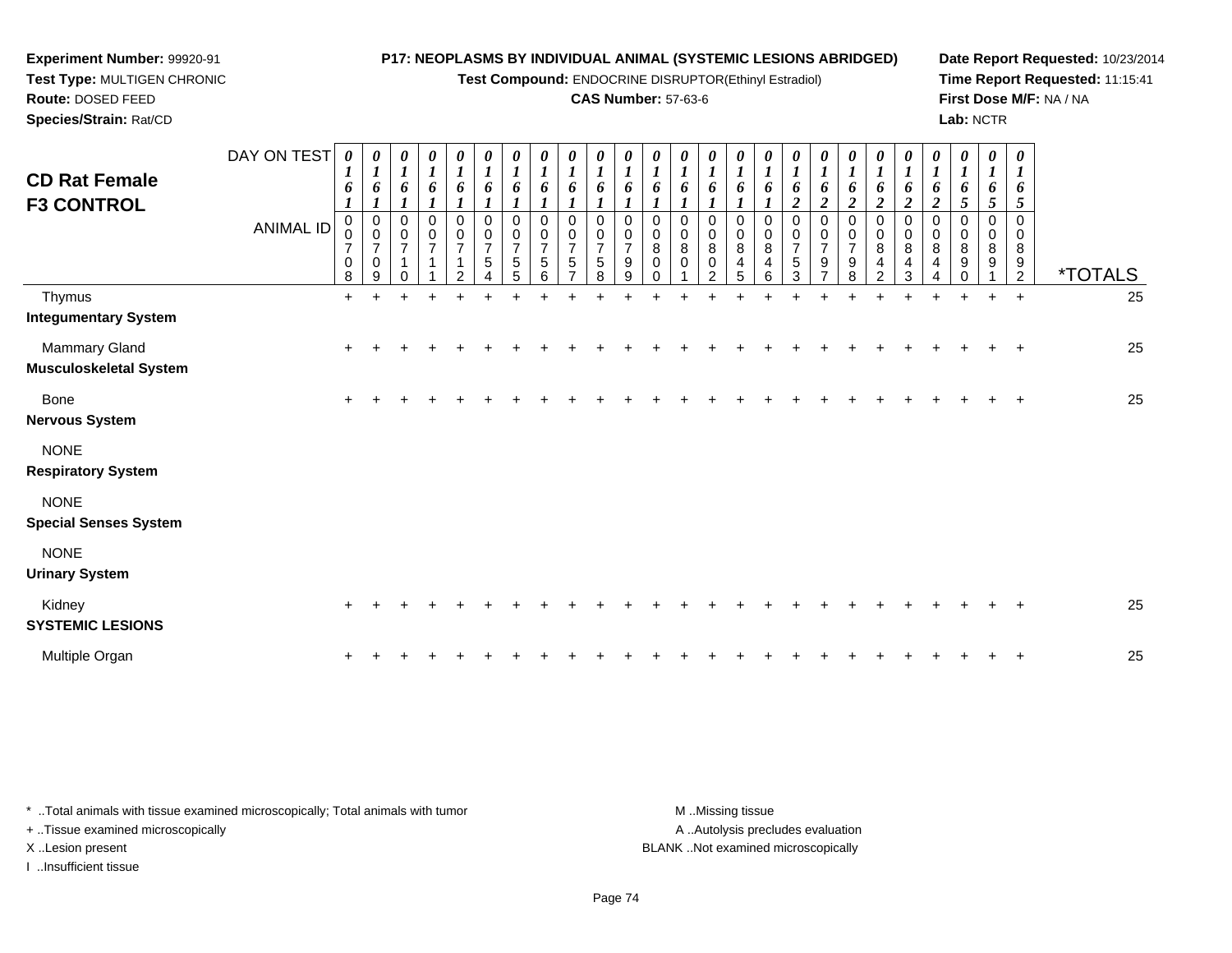**Test Compound:** ENDOCRINE DISRUPTOR(Ethinyl Estradiol)

#### **CAS Number:** 57-63-6

**Date Report Requested:** 10/23/2014**Time Report Requested:** 11:15:41**First Dose M/F:** NA / NA**Lab:** NCTR

| <b>CD Rat Female</b><br><b>F3/2PPB TO CTRL</b>           | DAY ON TEST<br><b>ANIMAL ID</b> | 0<br>$\mathbf{I}$<br>6<br>0<br>0<br>$\overline{7}$<br>1<br>3 | 0<br>$\boldsymbol{l}$<br>6<br>0<br>0<br>$\overline{7}$<br>1<br>4 | $\boldsymbol{\theta}$<br>$\boldsymbol{l}$<br>6<br>$\mathbf 0$<br>$\pmb{0}$<br>$\overline{\mathbf{7}}$<br>$\mathbf{1}$<br>5 | $\pmb{\theta}$<br>$\boldsymbol{l}$<br>6<br>$\pmb{0}$<br>$\pmb{0}$<br>$\overline{7}$<br>6 | 0<br>$\boldsymbol{l}$<br>6<br>0<br>0<br>$\overline{7}$<br>7 | $\pmb{\theta}$<br>$\boldsymbol{l}$<br>6<br>0<br>0<br>$\overline{7}$<br>8 | $\pmb{\theta}$<br>$\boldsymbol{l}$<br>6<br>0<br>0<br>$\overline{7}$<br>$\mathbf 5$<br>9 | $\pmb{\theta}$<br>$\boldsymbol{l}$<br>6<br>$\pmb{0}$<br>$\pmb{0}$<br>$\overline{7}$<br>6<br>$\mathbf 0$ | $\frac{\theta}{I}$<br>6<br>0<br>0<br>$\overline{7}$<br>6 | $\pmb{\theta}$<br>$\boldsymbol{l}$<br>6<br>0<br>0<br>$\overline{7}$<br>6<br>2 | $\boldsymbol{\theta}$<br>$\boldsymbol{l}$<br>6<br>0<br>0<br>$\overline{7}$<br>$\,6$<br>3 | $\begin{matrix} 0 \\ 1 \end{matrix}$<br>6<br>0<br>$\frac{0}{7}$<br>6<br>$\overline{4}$ | $\boldsymbol{\theta}$<br>$\boldsymbol{l}$<br>6<br>0<br>0<br>8<br>$\pmb{0}$<br>3 | $\boldsymbol{\theta}$<br>$\boldsymbol{l}$<br>6<br>0<br>0<br>8<br>0 | 0<br>$\boldsymbol{l}$<br>6<br>0<br>0<br>8<br>0<br>5 | 0<br>$\boldsymbol{l}$<br>6<br>0<br>0<br>8<br>0<br>6 | $\pmb{\theta}$<br>$\boldsymbol{l}$<br>6<br>0<br>0<br>8<br>0<br>⇁ | 0<br>$\boldsymbol{l}$<br>6<br>$\pmb{0}$<br>0<br>8<br>4<br>8 | $\pmb{\theta}$<br>1<br>6<br>$\mathbf 0$<br>0<br>8<br>4<br>9 | 0<br>$\boldsymbol{l}$<br>6<br>0<br>$\pmb{0}$<br>8<br>$\sqrt{5}$<br>$\Omega$ | 0<br>$\boldsymbol{l}$<br>6<br>0<br>0<br>8<br>5 | $\boldsymbol{\theta}$<br>$\boldsymbol{l}$<br>6<br>0<br>0<br>8<br>5<br>$\overline{2}$ | $\boldsymbol{\theta}$<br>$\boldsymbol{l}$<br>6<br>$\boldsymbol{2}$<br>$\mathbf 0$<br>0<br>8<br>4<br>7 | 0<br>$\boldsymbol{l}$<br>6<br>5<br>0<br>0<br>8<br>9<br>3 | $\pmb{\theta}$<br>$\boldsymbol{l}$<br>6<br>$\mathfrak{s}$<br>0<br>0<br>8<br>9<br>$\overline{4}$ | <i><b>*TOTALS</b></i> |
|----------------------------------------------------------|---------------------------------|--------------------------------------------------------------|------------------------------------------------------------------|----------------------------------------------------------------------------------------------------------------------------|------------------------------------------------------------------------------------------|-------------------------------------------------------------|--------------------------------------------------------------------------|-----------------------------------------------------------------------------------------|---------------------------------------------------------------------------------------------------------|----------------------------------------------------------|-------------------------------------------------------------------------------|------------------------------------------------------------------------------------------|----------------------------------------------------------------------------------------|---------------------------------------------------------------------------------|--------------------------------------------------------------------|-----------------------------------------------------|-----------------------------------------------------|------------------------------------------------------------------|-------------------------------------------------------------|-------------------------------------------------------------|-----------------------------------------------------------------------------|------------------------------------------------|--------------------------------------------------------------------------------------|-------------------------------------------------------------------------------------------------------|----------------------------------------------------------|-------------------------------------------------------------------------------------------------|-----------------------|
| <b>Alimentary System</b>                                 |                                 |                                                              |                                                                  |                                                                                                                            |                                                                                          |                                                             |                                                                          |                                                                                         |                                                                                                         |                                                          |                                                                               |                                                                                          |                                                                                        |                                                                                 |                                                                    |                                                     |                                                     |                                                                  |                                                             |                                                             |                                                                             |                                                |                                                                                      |                                                                                                       |                                                          |                                                                                                 |                       |
| Intestine Small, Jejunum<br><b>Cardiovascular System</b> |                                 |                                                              |                                                                  |                                                                                                                            |                                                                                          |                                                             |                                                                          |                                                                                         |                                                                                                         |                                                          |                                                                               |                                                                                          |                                                                                        |                                                                                 |                                                                    |                                                     |                                                     |                                                                  |                                                             |                                                             | $\ddot{}$                                                                   |                                                |                                                                                      |                                                                                                       |                                                          |                                                                                                 | $\mathbf{1}$          |
| <b>NONE</b><br><b>Endocrine System</b>                   |                                 |                                                              |                                                                  |                                                                                                                            |                                                                                          |                                                             |                                                                          |                                                                                         |                                                                                                         |                                                          |                                                                               |                                                                                          |                                                                                        |                                                                                 |                                                                    |                                                     |                                                     |                                                                  |                                                             |                                                             |                                                                             |                                                |                                                                                      |                                                                                                       |                                                          |                                                                                                 |                       |
| <b>NONE</b><br><b>General Body System</b>                |                                 |                                                              |                                                                  |                                                                                                                            |                                                                                          |                                                             |                                                                          |                                                                                         |                                                                                                         |                                                          |                                                                               |                                                                                          |                                                                                        |                                                                                 |                                                                    |                                                     |                                                     |                                                                  |                                                             |                                                             |                                                                             |                                                |                                                                                      |                                                                                                       |                                                          |                                                                                                 |                       |
| <b>NONE</b>                                              |                                 |                                                              |                                                                  |                                                                                                                            |                                                                                          |                                                             |                                                                          |                                                                                         |                                                                                                         |                                                          |                                                                               |                                                                                          |                                                                                        |                                                                                 |                                                                    |                                                     |                                                     |                                                                  |                                                             |                                                             |                                                                             |                                                |                                                                                      |                                                                                                       |                                                          |                                                                                                 |                       |
| <b>Genital System</b>                                    |                                 |                                                              |                                                                  |                                                                                                                            |                                                                                          |                                                             |                                                                          |                                                                                         |                                                                                                         |                                                          |                                                                               |                                                                                          |                                                                                        |                                                                                 |                                                                    |                                                     |                                                     |                                                                  |                                                             |                                                             |                                                                             |                                                |                                                                                      |                                                                                                       |                                                          |                                                                                                 |                       |
| <b>Clitoral Gland</b>                                    |                                 |                                                              |                                                                  |                                                                                                                            |                                                                                          |                                                             |                                                                          |                                                                                         |                                                                                                         |                                                          | $\ddot{}$                                                                     |                                                                                          |                                                                                        |                                                                                 |                                                                    |                                                     |                                                     |                                                                  | $\pm$                                                       | $\pm$                                                       |                                                                             |                                                |                                                                                      |                                                                                                       |                                                          |                                                                                                 | 3                     |
| Ovary                                                    |                                 |                                                              |                                                                  |                                                                                                                            |                                                                                          |                                                             |                                                                          |                                                                                         |                                                                                                         |                                                          |                                                                               |                                                                                          |                                                                                        |                                                                                 |                                                                    |                                                     |                                                     |                                                                  |                                                             |                                                             |                                                                             |                                                |                                                                                      |                                                                                                       |                                                          |                                                                                                 | 25                    |
| Oviduct                                                  |                                 |                                                              |                                                                  |                                                                                                                            |                                                                                          |                                                             |                                                                          |                                                                                         |                                                                                                         |                                                          |                                                                               |                                                                                          |                                                                                        |                                                                                 |                                                                    |                                                     |                                                     |                                                                  |                                                             |                                                             |                                                                             |                                                |                                                                                      |                                                                                                       |                                                          |                                                                                                 | 25                    |
| <b>Uterus</b>                                            |                                 |                                                              |                                                                  |                                                                                                                            |                                                                                          |                                                             |                                                                          |                                                                                         |                                                                                                         |                                                          |                                                                               |                                                                                          |                                                                                        |                                                                                 |                                                                    |                                                     |                                                     |                                                                  |                                                             |                                                             |                                                                             |                                                |                                                                                      |                                                                                                       |                                                          |                                                                                                 | 25                    |
| Vagina<br><b>Hematopoietic System</b>                    |                                 |                                                              |                                                                  |                                                                                                                            |                                                                                          |                                                             |                                                                          |                                                                                         |                                                                                                         |                                                          |                                                                               |                                                                                          |                                                                                        |                                                                                 |                                                                    |                                                     |                                                     |                                                                  |                                                             |                                                             |                                                                             |                                                |                                                                                      |                                                                                                       |                                                          | $\ddot{}$                                                                                       | 25                    |
| <b>NONE</b>                                              |                                 |                                                              |                                                                  |                                                                                                                            |                                                                                          |                                                             |                                                                          |                                                                                         |                                                                                                         |                                                          |                                                                               |                                                                                          |                                                                                        |                                                                                 |                                                                    |                                                     |                                                     |                                                                  |                                                             |                                                             |                                                                             |                                                |                                                                                      |                                                                                                       |                                                          |                                                                                                 |                       |

#### **Integumentary System**

**Experiment Number:** 99920-91**Test Type:** MULTIGEN CHRONIC

**Route:** DOSED FEED**Species/Strain:** Rat/CD

| Mammary Gland<br>25 |
|---------------------|
|---------------------|

\* ..Total animals with tissue examined microscopically; Total animals with tumor **M** ...Missing tissue M ...Missing tissue A ..Autolysis precludes evaluation + ..Tissue examined microscopically X ..Lesion present BLANK ..Not examined microscopicallyI ..Insufficient tissue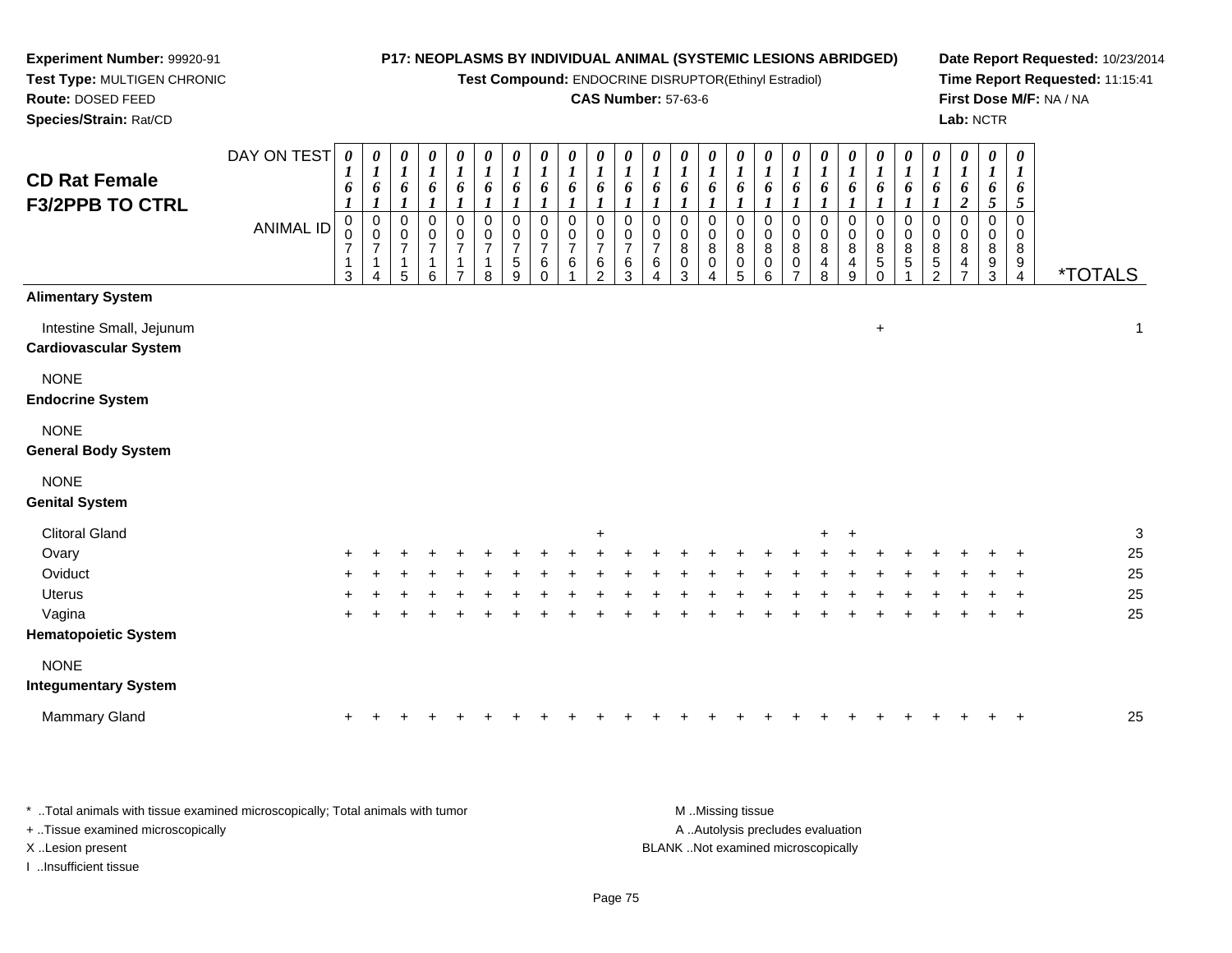**Test Compound:** ENDOCRINE DISRUPTOR(Ethinyl Estradiol)

# **CAS Number:** 57-63-6

**Date Report Requested:** 10/23/2014**Time Report Requested:** 11:15:41**First Dose M/F:** NA / NA**Lab:** NCTR

 **Test Type:** MULTIGEN CHRONIC**Route:** DOSED FEED**Species/Strain:** Rat/CD

**Experiment Number:** 99920-91

| <b>CD Rat Female</b><br><b>F3/2PPB TO CTRL</b> | DAY ON TEST<br>ANIMAL ID | 0<br>6<br>$\begin{smallmatrix}0\\0\end{smallmatrix}$<br>$\overline{7}$<br>$\overline{A}$<br>3 | 0<br>$\bm{l}$<br>6<br>$\pmb{0}$<br>$\mathbf 0$<br>$\overline{7}$<br>$\overline{1}$<br>4 | 1<br>0<br>$\pmb{0}$<br>$\overline{\mathcal{I}}$<br>1<br>5 | $\overline{I}$<br>6<br>$\pmb{0}$<br>$\pmb{0}$<br>$\overline{7}$<br>$\overline{A}$<br>6 | 0<br>$\mathbf{I}$<br>6<br>0<br>0<br>$\overline{7}$<br>⇁ | 0<br>$\boldsymbol{l}$<br>6<br>0<br>$\mathbf 0$<br>$\overline{7}$<br>8 | 0<br>$\boldsymbol{l}$<br>6<br>0<br>0<br>$\overline{7}$<br>$\,$ 5 $\,$<br>9 | 0<br>6<br>0<br>$\mathbf 0$<br>$\overline{7}$<br>6<br>$\Omega$ | $\boldsymbol{\theta}$<br>$\boldsymbol{l}$<br>6<br>0<br>0<br>$\overline{7}$<br>6 | 0<br>$\boldsymbol{l}$<br>6<br>0<br>0<br>$\boldsymbol{7}$<br>$\,6\,$<br>$\overline{2}$ | $\boldsymbol{\theta}$<br>6<br>0<br>$\overline{7}$<br>$\,6$<br>3 | 0<br>6<br>0<br>$\pmb{0}$<br>$\overline{7}$<br>6<br>4 | $\frac{\boldsymbol{\theta}}{\boldsymbol{I}}$<br>6<br>0<br>0<br>8<br>0<br>3 | $\frac{\theta}{I}$<br>6<br>0<br>$\pmb{0}$<br>8<br>0<br>4 | $\frac{\theta}{I}$<br>6<br>0<br>$\pmb{0}$<br>$\, 8$<br>$\pmb{0}$<br>5 | $\frac{\boldsymbol{\theta}}{\boldsymbol{I}}$<br>6<br>0<br>$\pmb{0}$<br>$\bf8$<br>$\mathbf 0$<br>6 | $\boldsymbol{\theta}$<br>$\boldsymbol{l}$<br>6<br>0<br>$\boldsymbol{0}$<br>$\bf 8$<br>$\pmb{0}$<br>$\overline{ }$ | 1<br>$\pmb{0}$<br>$\bf 8$<br>4<br>8 | 6<br>0<br>$\pmb{0}$<br>$\bf 8$<br>4<br>9 | 0<br>6<br>0<br>$\pmb{0}$<br>8<br>5<br>$\Omega$ | 0<br>1<br>6<br>0<br>0<br>8<br>5 | 0<br>$\boldsymbol{l}$<br>6<br>0<br>0<br>$\bf 8$<br>$\sqrt{5}$<br>2 | 0<br>$\boldsymbol{l}$<br>6<br>$\overline{c}$<br>0<br>$\mathbf 0$<br>8<br>4<br>⇁ | 0<br>$\boldsymbol{l}$<br>6<br>5<br>0<br>0<br>8<br>9<br>3 | $\boldsymbol{\theta}$<br>1<br>6<br>5<br>0<br>0<br>8<br>9<br>4 | <i><b>*TOTALS</b></i> |
|------------------------------------------------|--------------------------|-----------------------------------------------------------------------------------------------|-----------------------------------------------------------------------------------------|-----------------------------------------------------------|----------------------------------------------------------------------------------------|---------------------------------------------------------|-----------------------------------------------------------------------|----------------------------------------------------------------------------|---------------------------------------------------------------|---------------------------------------------------------------------------------|---------------------------------------------------------------------------------------|-----------------------------------------------------------------|------------------------------------------------------|----------------------------------------------------------------------------|----------------------------------------------------------|-----------------------------------------------------------------------|---------------------------------------------------------------------------------------------------|-------------------------------------------------------------------------------------------------------------------|-------------------------------------|------------------------------------------|------------------------------------------------|---------------------------------|--------------------------------------------------------------------|---------------------------------------------------------------------------------|----------------------------------------------------------|---------------------------------------------------------------|-----------------------|
| <b>Musculoskeletal System</b>                  |                          |                                                                                               |                                                                                         |                                                           |                                                                                        |                                                         |                                                                       |                                                                            |                                                               |                                                                                 |                                                                                       |                                                                 |                                                      |                                                                            |                                                          |                                                                       |                                                                                                   |                                                                                                                   |                                     |                                          |                                                |                                 |                                                                    |                                                                                 |                                                          |                                                               |                       |
| <b>NONE</b><br><b>Nervous System</b>           |                          |                                                                                               |                                                                                         |                                                           |                                                                                        |                                                         |                                                                       |                                                                            |                                                               |                                                                                 |                                                                                       |                                                                 |                                                      |                                                                            |                                                          |                                                                       |                                                                                                   |                                                                                                                   |                                     |                                          |                                                |                                 |                                                                    |                                                                                 |                                                          |                                                               |                       |
| <b>NONE</b><br><b>Respiratory System</b>       |                          |                                                                                               |                                                                                         |                                                           |                                                                                        |                                                         |                                                                       |                                                                            |                                                               |                                                                                 |                                                                                       |                                                                 |                                                      |                                                                            |                                                          |                                                                       |                                                                                                   |                                                                                                                   |                                     |                                          |                                                |                                 |                                                                    |                                                                                 |                                                          |                                                               |                       |
| <b>NONE</b><br><b>Special Senses System</b>    |                          |                                                                                               |                                                                                         |                                                           |                                                                                        |                                                         |                                                                       |                                                                            |                                                               |                                                                                 |                                                                                       |                                                                 |                                                      |                                                                            |                                                          |                                                                       |                                                                                                   |                                                                                                                   |                                     |                                          |                                                |                                 |                                                                    |                                                                                 |                                                          |                                                               |                       |
| <b>NONE</b><br><b>Urinary System</b>           |                          |                                                                                               |                                                                                         |                                                           |                                                                                        |                                                         |                                                                       |                                                                            |                                                               |                                                                                 |                                                                                       |                                                                 |                                                      |                                                                            |                                                          |                                                                       |                                                                                                   |                                                                                                                   |                                     |                                          |                                                |                                 |                                                                    |                                                                                 |                                                          |                                                               |                       |
| Kidney<br><b>SYSTEMIC LESIONS</b>              |                          | $\pm$                                                                                         |                                                                                         |                                                           |                                                                                        |                                                         |                                                                       |                                                                            |                                                               |                                                                                 |                                                                                       |                                                                 |                                                      |                                                                            |                                                          |                                                                       |                                                                                                   |                                                                                                                   |                                     |                                          |                                                |                                 |                                                                    |                                                                                 |                                                          | $\pm$                                                         | 25                    |
| Multiple Organ                                 |                          | ÷                                                                                             |                                                                                         |                                                           |                                                                                        |                                                         |                                                                       |                                                                            |                                                               |                                                                                 |                                                                                       |                                                                 |                                                      |                                                                            |                                                          |                                                                       |                                                                                                   |                                                                                                                   |                                     |                                          |                                                |                                 |                                                                    |                                                                                 |                                                          | $\mathbf +$                                                   | 25                    |

\* ..Total animals with tissue examined microscopically; Total animals with tumor **M** . Missing tissue M ..Missing tissue + ..Tissue examined microscopically

I ..Insufficient tissue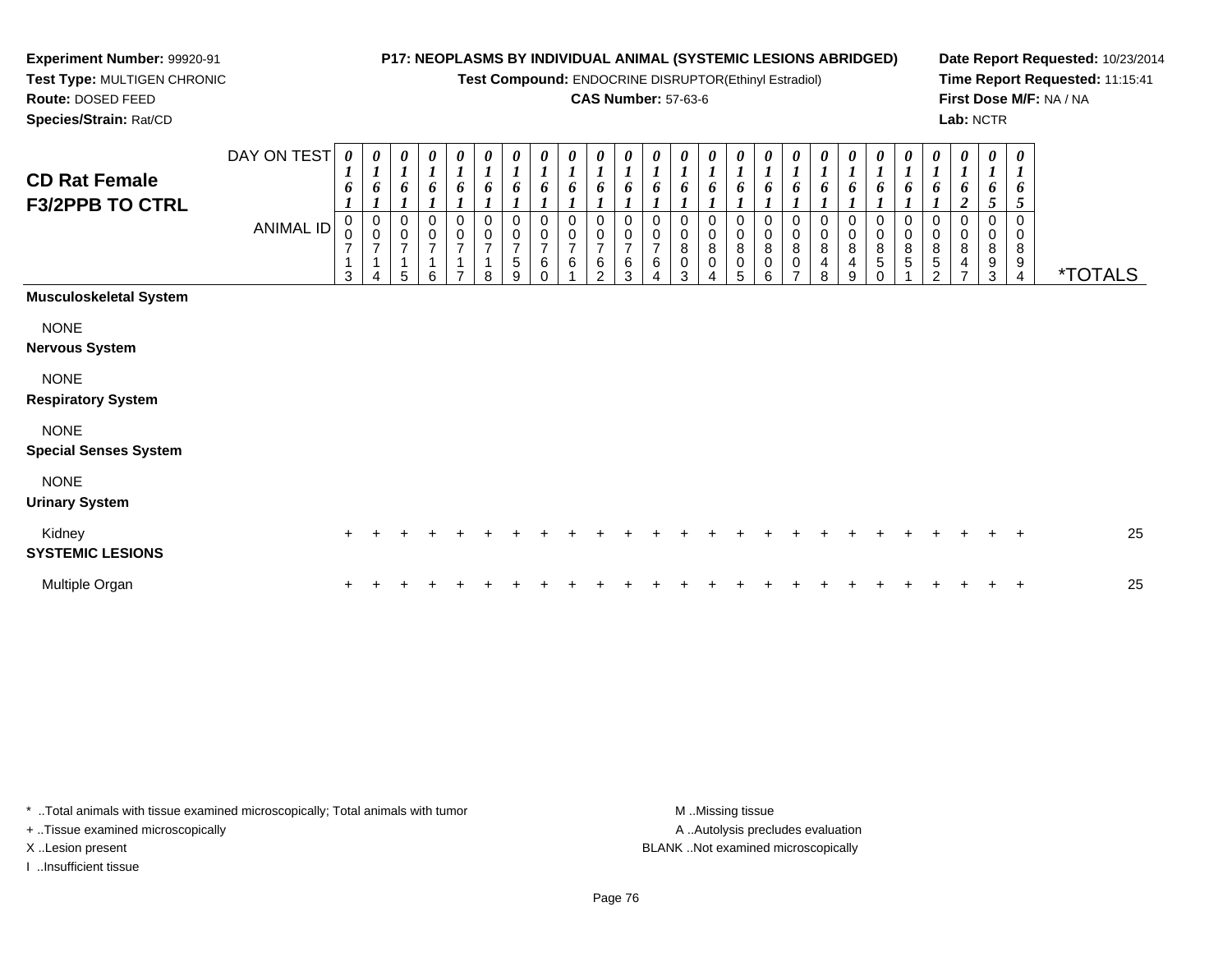**Test Compound:** ENDOCRINE DISRUPTOR(Ethinyl Estradiol)

### **CAS Number:** 57-63-6

**Date Report Requested:** 10/23/2014**Time Report Requested:** 11:15:41**First Dose M/F:** NA / NA**Lab:** NCTR

| <b>CD Rat Female</b><br>F3/10PPB TO CTRL    | DAY ON TEST<br><b>ANIMAL ID</b> | 0<br>$\boldsymbol{l}$<br>$\sqrt{5}$<br>9<br>$\mathbf 0$<br>0<br>$\overline{7}$<br>$\frac{2}{2}$ | 0<br>$\boldsymbol{l}$<br>$\sqrt{5}$<br>9<br>$\pmb{0}$<br>$\mathbf 0$<br>$\overline{7}$<br>$\frac{2}{3}$ | $\pmb{\theta}$<br>$\boldsymbol{l}$<br>6<br>$\pmb{\theta}$<br>$\pmb{0}$<br>$\,0\,$<br>$\overline{7}$<br>$\,6$<br>5 | $\frac{\theta}{I}$<br>6<br>$\pmb{\theta}$<br>$\pmb{0}$<br>$\frac{0}{7}$<br>$\,6$<br>6 | $\boldsymbol{\theta}$<br>$\boldsymbol{I}$<br>$\pmb{6}$<br>$\pmb{\theta}$<br>0<br>$\pmb{0}$<br>$\overline{7}$<br>$\frac{6}{7}$ | 0<br>$\boldsymbol{l}$<br>$\pmb{6}$<br>0<br>0<br>$\pmb{0}$<br>$\overline{\mathcal{I}}$<br>6<br>8 | 0<br>$\boldsymbol{l}$<br>6<br>$\boldsymbol{\theta}$<br>$\pmb{0}$<br>0<br>$\overline{7}$<br>$\,6$<br>9 | $\pmb{\theta}$<br>$\boldsymbol{l}$<br>6<br>$\boldsymbol{\theta}$<br>$\mathbf 0$<br>0<br>8<br>$\pmb{0}$<br>9 | 0<br>$\boldsymbol{l}$<br>6<br>$\boldsymbol{\theta}$<br>$\mathbf 0$<br>0<br>8<br>$\Omega$ | $\boldsymbol{\theta}$<br>$\boldsymbol{l}$<br>6<br>0<br>$\mathbf 0$<br>0<br>8 | $\pmb{\theta}$<br>$\boldsymbol{l}$<br>6<br>$\pmb{\theta}$<br>$\mathbf 0$<br>$_{\rm 8}^{\rm 0}$<br>$\mathcal{P}$ | $\pmb{\theta}$<br>$\boldsymbol{l}$<br>6<br>$\mathbf 0$<br>0<br>$\overline{7}$<br>9 | $\pmb{\theta}$<br>$\boldsymbol{l}$<br>6<br>0<br>0<br>$\boldsymbol{7}$<br>$\frac{2}{0}$ | $\boldsymbol{\theta}$<br>$\boldsymbol{l}$<br>6<br>$\mathbf 0$<br>0<br>$\overline{7}$<br>$\sqrt{2}$<br>4 | 0<br>$\boldsymbol{l}$<br>6<br>$\mathbf 0$<br>0<br>$\,8\,$<br>0<br>8 | $\pmb{\theta}$<br>$\boldsymbol{l}$<br>6<br>$\mathbf 0$<br>$\boldsymbol{0}$<br>$\bf 8$<br>$\,$ 5 $\,$<br>3 | 0<br>$\boldsymbol{l}$<br>6<br>$\mathbf 0$<br>0<br>8<br>$\mathbf 5$<br>$\Delta$ | $\pmb{\theta}$<br>$\boldsymbol{l}$<br>6<br>$\pmb{0}$<br>$\pmb{0}$<br>$\bf8$<br>$\,$ 5 $\,$<br>5 | $\pmb{\theta}$<br>$\boldsymbol{l}$<br>6<br>0<br>0<br>8<br>5<br>6 | $\pmb{\theta}$<br>$\boldsymbol{l}$<br>$\pmb{6}$<br>0<br>$\pmb{0}$<br>$\,8\,$<br>$\overline{5}$<br>$\overline{7}$ | 0<br>$\boldsymbol{l}$<br>6<br>$\mathbf 0$<br>0<br>8<br>5<br>8 | $\pmb{\theta}$<br>$\boldsymbol{l}$<br>6<br>5<br>$\pmb{0}$<br>0<br>8<br>$\begin{array}{c} 9 \\ 5 \end{array}$ | $\pmb{\theta}$<br>$\boldsymbol{I}$<br>$\pmb{6}$<br>$\mathfrak{s}$<br>0<br>0<br>8<br>9<br>$6\phantom{a}$ | 0<br>$\boldsymbol{l}$<br>6<br>$\mathfrak{s}$<br>$\mathbf 0$<br>0<br>8<br>$\frac{9}{7}$ | $\pmb{\theta}$<br>$\boldsymbol{l}$<br>6<br>$\mathfrak{s}$<br>$\mathbf 0$<br>0<br>8<br>$_{8}^{\rm 9}$ | <i><b>*TOTALS</b></i> |
|---------------------------------------------|---------------------------------|-------------------------------------------------------------------------------------------------|---------------------------------------------------------------------------------------------------------|-------------------------------------------------------------------------------------------------------------------|---------------------------------------------------------------------------------------|-------------------------------------------------------------------------------------------------------------------------------|-------------------------------------------------------------------------------------------------|-------------------------------------------------------------------------------------------------------|-------------------------------------------------------------------------------------------------------------|------------------------------------------------------------------------------------------|------------------------------------------------------------------------------|-----------------------------------------------------------------------------------------------------------------|------------------------------------------------------------------------------------|----------------------------------------------------------------------------------------|---------------------------------------------------------------------------------------------------------|---------------------------------------------------------------------|-----------------------------------------------------------------------------------------------------------|--------------------------------------------------------------------------------|-------------------------------------------------------------------------------------------------|------------------------------------------------------------------|------------------------------------------------------------------------------------------------------------------|---------------------------------------------------------------|--------------------------------------------------------------------------------------------------------------|---------------------------------------------------------------------------------------------------------|----------------------------------------------------------------------------------------|------------------------------------------------------------------------------------------------------|-----------------------|
| <b>Alimentary System</b>                    |                                 |                                                                                                 |                                                                                                         |                                                                                                                   |                                                                                       |                                                                                                                               |                                                                                                 |                                                                                                       |                                                                                                             |                                                                                          |                                                                              |                                                                                                                 |                                                                                    |                                                                                        |                                                                                                         |                                                                     |                                                                                                           |                                                                                |                                                                                                 |                                                                  |                                                                                                                  |                                                               |                                                                                                              |                                                                                                         |                                                                                        |                                                                                                      |                       |
| <b>NONE</b><br><b>Cardiovascular System</b> |                                 |                                                                                                 |                                                                                                         |                                                                                                                   |                                                                                       |                                                                                                                               |                                                                                                 |                                                                                                       |                                                                                                             |                                                                                          |                                                                              |                                                                                                                 |                                                                                    |                                                                                        |                                                                                                         |                                                                     |                                                                                                           |                                                                                |                                                                                                 |                                                                  |                                                                                                                  |                                                               |                                                                                                              |                                                                                                         |                                                                                        |                                                                                                      |                       |
| <b>NONE</b><br><b>Endocrine System</b>      |                                 |                                                                                                 |                                                                                                         |                                                                                                                   |                                                                                       |                                                                                                                               |                                                                                                 |                                                                                                       |                                                                                                             |                                                                                          |                                                                              |                                                                                                                 |                                                                                    |                                                                                        |                                                                                                         |                                                                     |                                                                                                           |                                                                                |                                                                                                 |                                                                  |                                                                                                                  |                                                               |                                                                                                              |                                                                                                         |                                                                                        |                                                                                                      |                       |
| <b>NONE</b><br><b>General Body System</b>   |                                 |                                                                                                 |                                                                                                         |                                                                                                                   |                                                                                       |                                                                                                                               |                                                                                                 |                                                                                                       |                                                                                                             |                                                                                          |                                                                              |                                                                                                                 |                                                                                    |                                                                                        |                                                                                                         |                                                                     |                                                                                                           |                                                                                |                                                                                                 |                                                                  |                                                                                                                  |                                                               |                                                                                                              |                                                                                                         |                                                                                        |                                                                                                      |                       |
| <b>NONE</b><br><b>Genital System</b>        |                                 |                                                                                                 |                                                                                                         |                                                                                                                   |                                                                                       |                                                                                                                               |                                                                                                 |                                                                                                       |                                                                                                             |                                                                                          |                                                                              |                                                                                                                 |                                                                                    |                                                                                        |                                                                                                         |                                                                     |                                                                                                           |                                                                                |                                                                                                 |                                                                  |                                                                                                                  |                                                               |                                                                                                              |                                                                                                         |                                                                                        |                                                                                                      |                       |
| Ovary                                       |                                 |                                                                                                 |                                                                                                         |                                                                                                                   |                                                                                       |                                                                                                                               |                                                                                                 |                                                                                                       |                                                                                                             |                                                                                          |                                                                              |                                                                                                                 |                                                                                    |                                                                                        |                                                                                                         |                                                                     |                                                                                                           |                                                                                |                                                                                                 |                                                                  |                                                                                                                  |                                                               |                                                                                                              |                                                                                                         |                                                                                        |                                                                                                      | 24                    |
| Oviduct                                     |                                 |                                                                                                 |                                                                                                         |                                                                                                                   |                                                                                       |                                                                                                                               |                                                                                                 |                                                                                                       |                                                                                                             |                                                                                          |                                                                              |                                                                                                                 |                                                                                    |                                                                                        |                                                                                                         |                                                                     |                                                                                                           |                                                                                |                                                                                                 |                                                                  |                                                                                                                  |                                                               |                                                                                                              |                                                                                                         |                                                                                        |                                                                                                      | 24                    |
| <b>Uterus</b>                               |                                 |                                                                                                 |                                                                                                         |                                                                                                                   |                                                                                       |                                                                                                                               |                                                                                                 |                                                                                                       |                                                                                                             |                                                                                          |                                                                              |                                                                                                                 |                                                                                    |                                                                                        |                                                                                                         |                                                                     |                                                                                                           |                                                                                |                                                                                                 |                                                                  |                                                                                                                  |                                                               |                                                                                                              |                                                                                                         |                                                                                        |                                                                                                      | 25                    |
| Vagina                                      |                                 | ÷                                                                                               |                                                                                                         |                                                                                                                   |                                                                                       |                                                                                                                               |                                                                                                 |                                                                                                       |                                                                                                             |                                                                                          |                                                                              |                                                                                                                 |                                                                                    |                                                                                        |                                                                                                         |                                                                     |                                                                                                           |                                                                                |                                                                                                 |                                                                  |                                                                                                                  |                                                               |                                                                                                              |                                                                                                         |                                                                                        | $\ddot{}$                                                                                            | 25                    |
| <b>Hematopoietic System</b>                 |                                 |                                                                                                 |                                                                                                         |                                                                                                                   |                                                                                       |                                                                                                                               |                                                                                                 |                                                                                                       |                                                                                                             |                                                                                          |                                                                              |                                                                                                                 |                                                                                    |                                                                                        |                                                                                                         |                                                                     |                                                                                                           |                                                                                |                                                                                                 |                                                                  |                                                                                                                  |                                                               |                                                                                                              |                                                                                                         |                                                                                        |                                                                                                      |                       |
| <b>NONE</b><br><b>Integumentary System</b>  |                                 |                                                                                                 |                                                                                                         |                                                                                                                   |                                                                                       |                                                                                                                               |                                                                                                 |                                                                                                       |                                                                                                             |                                                                                          |                                                                              |                                                                                                                 |                                                                                    |                                                                                        |                                                                                                         |                                                                     |                                                                                                           |                                                                                |                                                                                                 |                                                                  |                                                                                                                  |                                                               |                                                                                                              |                                                                                                         |                                                                                        |                                                                                                      |                       |
| Mammary Gland                               |                                 |                                                                                                 |                                                                                                         |                                                                                                                   |                                                                                       |                                                                                                                               |                                                                                                 |                                                                                                       |                                                                                                             |                                                                                          |                                                                              |                                                                                                                 |                                                                                    |                                                                                        |                                                                                                         |                                                                     |                                                                                                           |                                                                                |                                                                                                 |                                                                  |                                                                                                                  |                                                               |                                                                                                              |                                                                                                         |                                                                                        | $\div$                                                                                               | 25                    |

**Musculoskeletal System**

**Experiment Number:** 99920-91**Test Type:** MULTIGEN CHRONIC

**Route:** DOSED FEED**Species/Strain:** Rat/CD

\* ..Total animals with tissue examined microscopically; Total animals with tumor **M** ...Missing tissue M ...Missing tissue A ..Autolysis precludes evaluation + ..Tissue examined microscopically X ..Lesion present BLANK ..Not examined microscopicallyI ..Insufficient tissue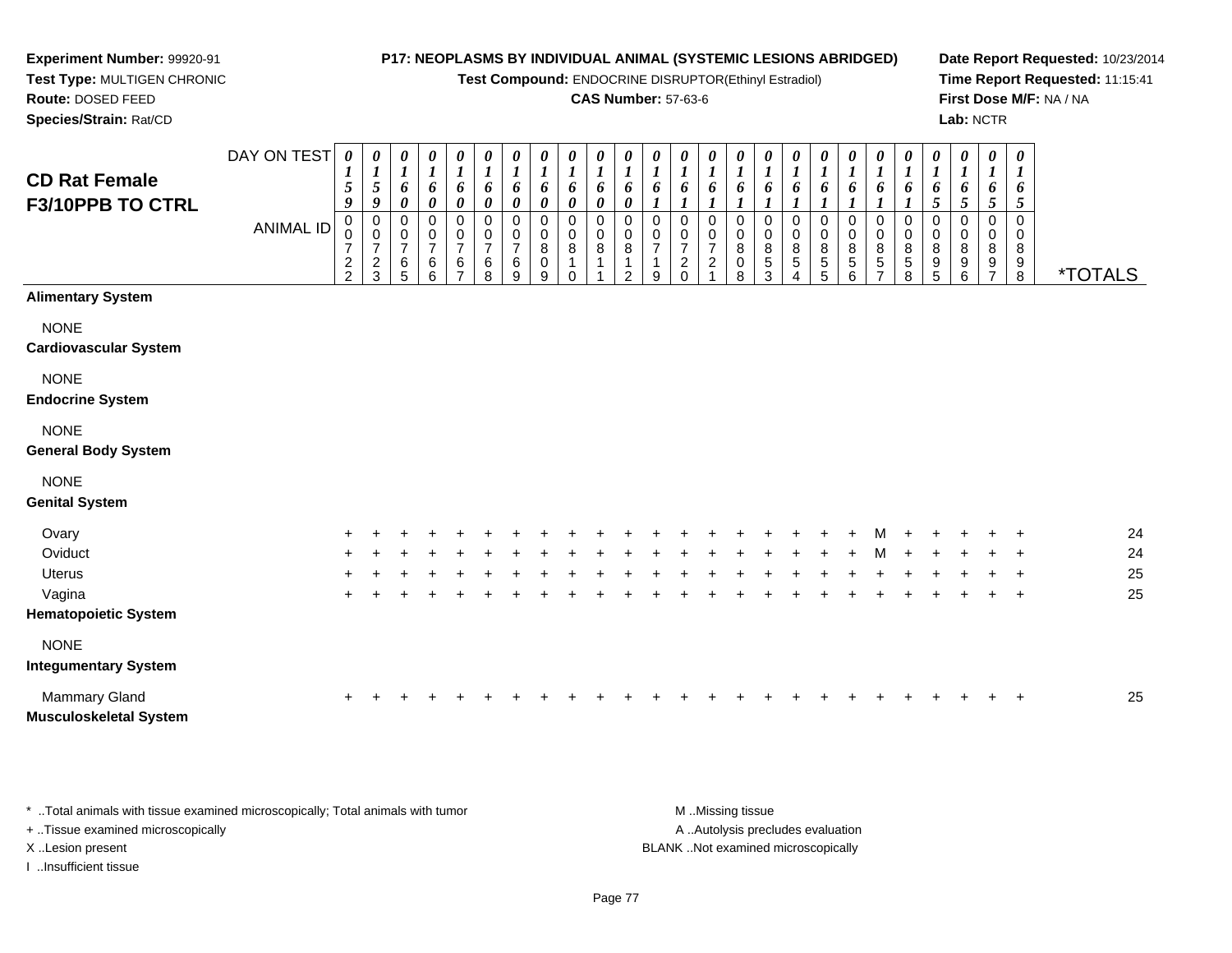**Test Compound:** ENDOCRINE DISRUPTOR(Ethinyl Estradiol)

#### **CAS Number:** 57-63-6

**Date Report Requested:** 10/23/2014**Time Report Requested:** 11:15:41**First Dose M/F:** NA / NA

**Test Type:** MULTIGEN CHRONIC**Route:** DOSED FEED

**Experiment Number:** 99920-91

 **Species/Strain:** Rat/CD**Lab:** NCTRDAY ON TEST**CD Rat Female F3/10PPB TO CTRL**ANIMAL ID*0 1 5 9* 0 0 7 2 2*0 1 5 9* 0 0 7 2 3*0 1 6 0* 0 0 7 6 5*0 1 6 0* 0 0 7 6 6*0 1 6 0* 0 0 7 6 7*0 1 6 0* 0 0 7 6 8*0 1 6 0* 0 0 7 6 9*0 1 6 0* 0 0 8 0 9*0 1 6 0*0<br>0<br>8<br>1 0*0 1 6 0* 0 0 8 1 1*0 1 6 0* 0 0 8 1 2*0 1 6 1* 0 0 7 1 9*0 1 6 1* 0 0 7 2 0*0 1 6 1* 0 0 7 2 1*0 1 6 1* 0 0 8 0 8*0 1 6 1* 0 0 8 5 3*0 1 6 1* 0 0 8 5 4*0 1 6 1* 0 0 8 5 5*0 1 6 1* 0 0 8 5 6*0 1 6 1* 0 0 8 5 7*0 1 6 1* 0 0 8 5 8*0 1 6 5* 0 0 8 9 5*0 1 6 5* 0 0 8 9 6*0 1 6 5* 0 0 8 9 7*0 1 6 5* 0 0 89<br>ه 8 \*TOTALSNONE **Nervous System**NONE **Respiratory System**NONE**Special Senses System**

# NONE

# **Urinary System**

| Kidney<br><b>SYSTEMIC LESIONS</b> |  |  |  |  |  |  |  |  |  |  |  |  |  | 25 |
|-----------------------------------|--|--|--|--|--|--|--|--|--|--|--|--|--|----|
| Multiple Organ                    |  |  |  |  |  |  |  |  |  |  |  |  |  | 25 |

\* ..Total animals with tissue examined microscopically; Total animals with tumor **M** ..Missing tissue M ..Missing tissue

+ ..Tissue examined microscopically

I ..Insufficient tissue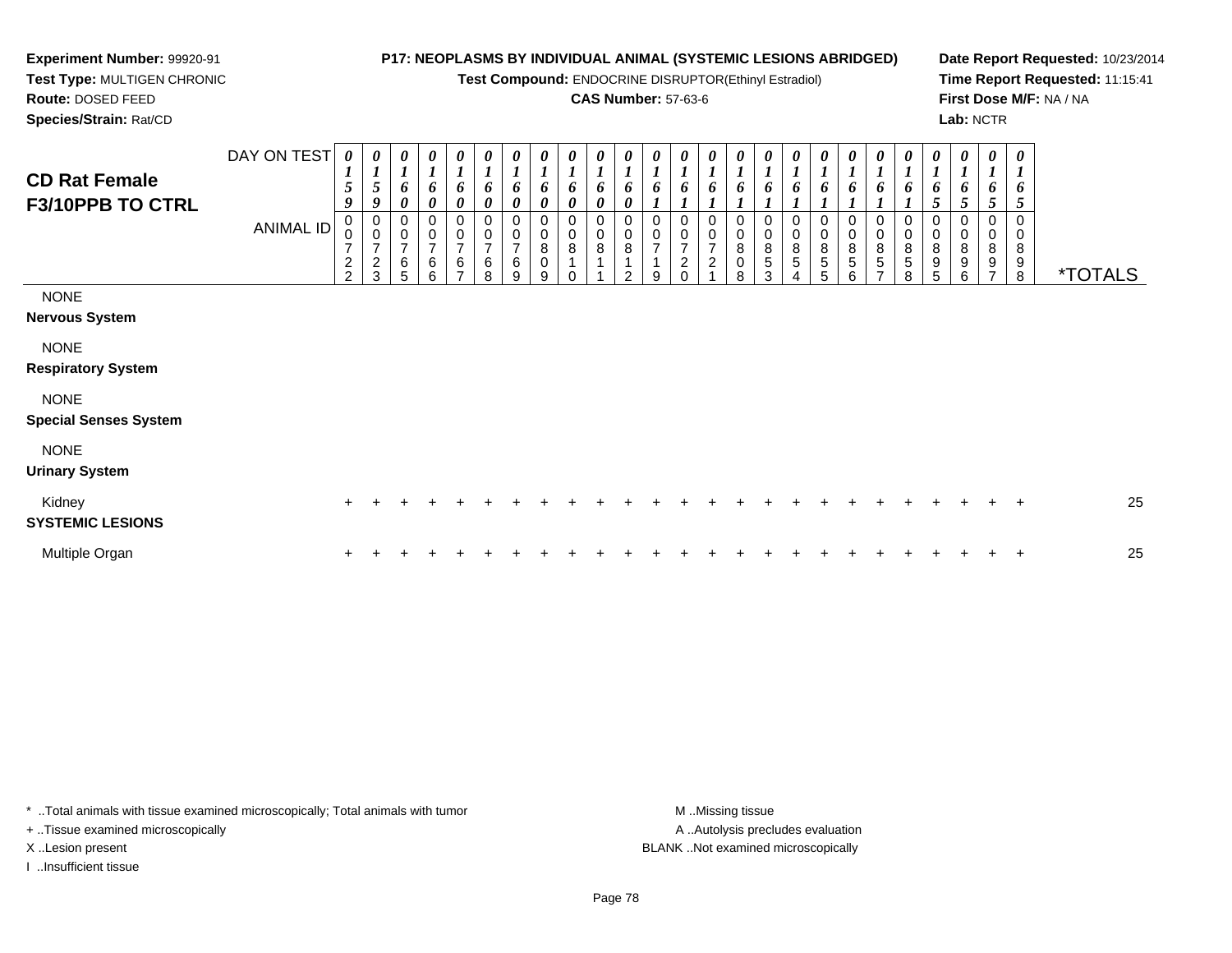**Test Compound:** ENDOCRINE DISRUPTOR(Ethinyl Estradiol)

### **CAS Number:** 57-63-6

**Date Report Requested:** 10/23/2014**Time Report Requested:** 11:15:41**First Dose M/F:** NA / NA**Lab:** NCTR

| <b>CD Rat Female</b><br><b>F3/50PPB TO CTRL</b> | DAY ON TEST<br><b>ANIMAL ID</b> | 0<br>1<br>6<br>$\boldsymbol{\theta}$<br>$\mathbf 0$<br>0<br>$\boldsymbol{7}$<br>$\frac{2}{8}$ | 0<br>$\boldsymbol{l}$<br>6<br>$\boldsymbol{\theta}$<br>$\mathbf 0$<br>$\pmb{0}$<br>$\boldsymbol{7}$<br>$\sqrt{2}$<br>9 | $\boldsymbol{\theta}$<br>$\boldsymbol{l}$<br>6<br>$\boldsymbol{\theta}$<br>$\pmb{0}$<br>0<br>$\overline{7}$<br>$\overline{7}$<br>5 | $\boldsymbol{\theta}$<br>$\boldsymbol{l}$<br>6<br>0<br>0<br>$\overline{7}$<br>$\overline{a}$<br>$\overline{A}$ | 0<br>$\boldsymbol{l}$<br>6<br>$\boldsymbol{l}$<br>0<br>$\pmb{0}$<br>$\overline{7}$<br>$\frac{2}{5}$ | $\pmb{\theta}$<br>$\boldsymbol{l}$<br>6<br>$\boldsymbol{l}$<br>$\boldsymbol{0}$<br>$\frac{0}{7}$<br>$\overline{\mathbf{c}}$<br>6 | $\pmb{\theta}$<br>$\boldsymbol{l}$<br>6<br>$\pmb{0}$<br>$\pmb{0}$<br>$\overline{7}$<br>$\boldsymbol{2}$<br>$\overline{7}$ | 0<br>$\boldsymbol{l}$<br>6<br>$\mathbf 0$<br>$\mathbf 0$<br>$\overline{7}$<br>$\overline{7}$<br>$\Omega$ | $\pmb{\theta}$<br>$\boldsymbol{l}$<br>6<br>$\mathbf 0$<br>$\mathbf 0$<br>$\overline{7}$<br>$\overline{7}$ | $\pmb{\theta}$<br>$\boldsymbol{l}$<br>6<br>$\mathbf 0$<br>$\mathbf 0$<br>$\overline{7}$<br>$\overline{7}$<br>$\overline{2}$ | $\boldsymbol{\theta}$<br>$\boldsymbol{l}$<br>6<br>$\mathsf 0$<br>$\mathbf 0$<br>$\overline{7}$<br>$\overline{7}$<br>3 | 0<br>$\boldsymbol{l}$<br>6<br>$\mathbf 0$<br>$\mathbf 0$<br>$\overline{7}$<br>$\overline{7}$<br>Δ | 0<br>$\boldsymbol{l}$<br>6<br>$\mathbf 0$<br>0<br>$\bf 8$<br>3 | 0<br>$\boldsymbol{l}$<br>6<br>$\mathbf 0$<br>$\mathbf 0$<br>$\bf8$<br>$\mathbf{1}$<br>4 | 0<br>$\boldsymbol{l}$<br>6<br>$\boldsymbol{l}$<br>$\pmb{0}$<br>$\pmb{0}$<br>$\bf 8$<br>$\mathbf{1}$<br>5 | 0<br>$\boldsymbol{l}$<br>6<br>$\mathbf 0$<br>$\mathbf 0$<br>8<br>1<br>6 | 0<br>$\boldsymbol{l}$<br>6<br>$\mathbf 0$<br>0<br>8<br>$\overline{1}$<br>7 | $\boldsymbol{\theta}$<br>$\boldsymbol{l}$<br>6<br>$\pmb{0}$<br>$\mathbf 0$<br>8<br>$\mathbf{1}$<br>8 | 0<br>$\boldsymbol{l}$<br>6<br>1<br>$\pmb{0}$<br>$\pmb{0}$<br>$\bf 8$<br>$\,6\,$<br>3 | 0<br>$\boldsymbol{l}$<br>6<br>0<br>$\pmb{0}$<br>$\bf 8$<br>6<br>$\overline{4}$ | 0<br>$\boldsymbol{l}$<br>6<br>$\overline{2}$<br>0<br>$\pmb{0}$<br>$\bf 8$<br>$\,$ 5 $\,$<br>9 | $\pmb{\theta}$<br>$\boldsymbol{l}$<br>6<br>$\boldsymbol{2}$<br>$\pmb{0}$<br>$\mathbf 0$<br>8<br>$\,6\,$<br>$\Omega$ | 0<br>$\boldsymbol{l}$<br>6<br>$\boldsymbol{2}$<br>$\pmb{0}$<br>$\,0\,$<br>$\bf 8$<br>6 | $\boldsymbol{\theta}$<br>$\boldsymbol{l}$<br>6<br>$\overline{2}$<br>$\mathbf 0$<br>0<br>8<br>6<br>$\overline{2}$ | $\pmb{\theta}$<br>$\boldsymbol{l}$<br>6<br>5<br>0<br>0<br>8<br>9<br>9 | <i><b>*TOTALS</b></i> |
|-------------------------------------------------|---------------------------------|-----------------------------------------------------------------------------------------------|------------------------------------------------------------------------------------------------------------------------|------------------------------------------------------------------------------------------------------------------------------------|----------------------------------------------------------------------------------------------------------------|-----------------------------------------------------------------------------------------------------|----------------------------------------------------------------------------------------------------------------------------------|---------------------------------------------------------------------------------------------------------------------------|----------------------------------------------------------------------------------------------------------|-----------------------------------------------------------------------------------------------------------|-----------------------------------------------------------------------------------------------------------------------------|-----------------------------------------------------------------------------------------------------------------------|---------------------------------------------------------------------------------------------------|----------------------------------------------------------------|-----------------------------------------------------------------------------------------|----------------------------------------------------------------------------------------------------------|-------------------------------------------------------------------------|----------------------------------------------------------------------------|------------------------------------------------------------------------------------------------------|--------------------------------------------------------------------------------------|--------------------------------------------------------------------------------|-----------------------------------------------------------------------------------------------|---------------------------------------------------------------------------------------------------------------------|----------------------------------------------------------------------------------------|------------------------------------------------------------------------------------------------------------------|-----------------------------------------------------------------------|-----------------------|
| <b>Alimentary System</b>                        |                                 |                                                                                               |                                                                                                                        |                                                                                                                                    |                                                                                                                |                                                                                                     |                                                                                                                                  |                                                                                                                           |                                                                                                          |                                                                                                           |                                                                                                                             |                                                                                                                       |                                                                                                   |                                                                |                                                                                         |                                                                                                          |                                                                         |                                                                            |                                                                                                      |                                                                                      |                                                                                |                                                                                               |                                                                                                                     |                                                                                        |                                                                                                                  |                                                                       |                       |
| Liver<br><b>Cardiovascular System</b>           |                                 | $\ddot{}$                                                                                     |                                                                                                                        |                                                                                                                                    |                                                                                                                |                                                                                                     |                                                                                                                                  |                                                                                                                           |                                                                                                          |                                                                                                           |                                                                                                                             |                                                                                                                       |                                                                                                   |                                                                |                                                                                         |                                                                                                          |                                                                         |                                                                            |                                                                                                      |                                                                                      |                                                                                |                                                                                               |                                                                                                                     |                                                                                        |                                                                                                                  |                                                                       | 25                    |
| <b>NONE</b><br><b>Endocrine System</b>          |                                 |                                                                                               |                                                                                                                        |                                                                                                                                    |                                                                                                                |                                                                                                     |                                                                                                                                  |                                                                                                                           |                                                                                                          |                                                                                                           |                                                                                                                             |                                                                                                                       |                                                                                                   |                                                                |                                                                                         |                                                                                                          |                                                                         |                                                                            |                                                                                                      |                                                                                      |                                                                                |                                                                                               |                                                                                                                     |                                                                                        |                                                                                                                  |                                                                       |                       |
| <b>Adrenal Cortex</b>                           |                                 |                                                                                               |                                                                                                                        |                                                                                                                                    |                                                                                                                |                                                                                                     |                                                                                                                                  |                                                                                                                           |                                                                                                          |                                                                                                           |                                                                                                                             |                                                                                                                       |                                                                                                   |                                                                |                                                                                         |                                                                                                          |                                                                         |                                                                            |                                                                                                      |                                                                                      |                                                                                |                                                                                               |                                                                                                                     |                                                                                        |                                                                                                                  |                                                                       | 25                    |
| Adrenal Medulla                                 |                                 |                                                                                               |                                                                                                                        |                                                                                                                                    |                                                                                                                |                                                                                                     |                                                                                                                                  |                                                                                                                           |                                                                                                          |                                                                                                           |                                                                                                                             |                                                                                                                       |                                                                                                   |                                                                |                                                                                         |                                                                                                          |                                                                         |                                                                            |                                                                                                      |                                                                                      |                                                                                |                                                                                               |                                                                                                                     |                                                                                        |                                                                                                                  |                                                                       | 25                    |
| <b>Pituitary Gland</b>                          |                                 |                                                                                               |                                                                                                                        |                                                                                                                                    |                                                                                                                |                                                                                                     |                                                                                                                                  |                                                                                                                           |                                                                                                          |                                                                                                           |                                                                                                                             |                                                                                                                       |                                                                                                   |                                                                |                                                                                         |                                                                                                          |                                                                         |                                                                            |                                                                                                      |                                                                                      |                                                                                |                                                                                               |                                                                                                                     |                                                                                        |                                                                                                                  |                                                                       | 25                    |
| <b>Thyroid Gland</b>                            |                                 |                                                                                               |                                                                                                                        |                                                                                                                                    |                                                                                                                |                                                                                                     |                                                                                                                                  |                                                                                                                           |                                                                                                          |                                                                                                           |                                                                                                                             |                                                                                                                       |                                                                                                   |                                                                |                                                                                         |                                                                                                          |                                                                         |                                                                            |                                                                                                      |                                                                                      |                                                                                |                                                                                               |                                                                                                                     |                                                                                        |                                                                                                                  | $\ddot{}$                                                             | 25                    |
| <b>General Body System</b>                      |                                 |                                                                                               |                                                                                                                        |                                                                                                                                    |                                                                                                                |                                                                                                     |                                                                                                                                  |                                                                                                                           |                                                                                                          |                                                                                                           |                                                                                                                             |                                                                                                                       |                                                                                                   |                                                                |                                                                                         |                                                                                                          |                                                                         |                                                                            |                                                                                                      |                                                                                      |                                                                                |                                                                                               |                                                                                                                     |                                                                                        |                                                                                                                  |                                                                       |                       |
| <b>NONE</b>                                     |                                 |                                                                                               |                                                                                                                        |                                                                                                                                    |                                                                                                                |                                                                                                     |                                                                                                                                  |                                                                                                                           |                                                                                                          |                                                                                                           |                                                                                                                             |                                                                                                                       |                                                                                                   |                                                                |                                                                                         |                                                                                                          |                                                                         |                                                                            |                                                                                                      |                                                                                      |                                                                                |                                                                                               |                                                                                                                     |                                                                                        |                                                                                                                  |                                                                       |                       |
| <b>Genital System</b>                           |                                 |                                                                                               |                                                                                                                        |                                                                                                                                    |                                                                                                                |                                                                                                     |                                                                                                                                  |                                                                                                                           |                                                                                                          |                                                                                                           |                                                                                                                             |                                                                                                                       |                                                                                                   |                                                                |                                                                                         |                                                                                                          |                                                                         |                                                                            |                                                                                                      |                                                                                      |                                                                                |                                                                                               |                                                                                                                     |                                                                                        |                                                                                                                  |                                                                       |                       |
| Ovary                                           |                                 |                                                                                               |                                                                                                                        |                                                                                                                                    |                                                                                                                |                                                                                                     |                                                                                                                                  |                                                                                                                           |                                                                                                          |                                                                                                           |                                                                                                                             |                                                                                                                       |                                                                                                   |                                                                |                                                                                         |                                                                                                          |                                                                         |                                                                            |                                                                                                      |                                                                                      |                                                                                |                                                                                               |                                                                                                                     |                                                                                        |                                                                                                                  |                                                                       | 25                    |
| Oviduct                                         |                                 |                                                                                               |                                                                                                                        |                                                                                                                                    |                                                                                                                |                                                                                                     |                                                                                                                                  |                                                                                                                           |                                                                                                          |                                                                                                           |                                                                                                                             |                                                                                                                       |                                                                                                   |                                                                |                                                                                         |                                                                                                          |                                                                         |                                                                            |                                                                                                      |                                                                                      |                                                                                |                                                                                               |                                                                                                                     |                                                                                        |                                                                                                                  |                                                                       | 25                    |
| <b>Uterus</b>                                   |                                 |                                                                                               |                                                                                                                        |                                                                                                                                    |                                                                                                                |                                                                                                     |                                                                                                                                  |                                                                                                                           |                                                                                                          |                                                                                                           |                                                                                                                             |                                                                                                                       |                                                                                                   |                                                                |                                                                                         |                                                                                                          |                                                                         |                                                                            |                                                                                                      |                                                                                      |                                                                                |                                                                                               |                                                                                                                     |                                                                                        |                                                                                                                  |                                                                       | 25                    |
| Vagina                                          |                                 | $\ddot{}$                                                                                     |                                                                                                                        |                                                                                                                                    |                                                                                                                |                                                                                                     |                                                                                                                                  |                                                                                                                           |                                                                                                          |                                                                                                           |                                                                                                                             |                                                                                                                       |                                                                                                   |                                                                |                                                                                         |                                                                                                          |                                                                         |                                                                            |                                                                                                      |                                                                                      |                                                                                |                                                                                               |                                                                                                                     |                                                                                        |                                                                                                                  | $\ddot{}$                                                             | 25                    |
| <b>Hematopoietic System</b>                     |                                 |                                                                                               |                                                                                                                        |                                                                                                                                    |                                                                                                                |                                                                                                     |                                                                                                                                  |                                                                                                                           |                                                                                                          |                                                                                                           |                                                                                                                             |                                                                                                                       |                                                                                                   |                                                                |                                                                                         |                                                                                                          |                                                                         |                                                                            |                                                                                                      |                                                                                      |                                                                                |                                                                                               |                                                                                                                     |                                                                                        |                                                                                                                  |                                                                       |                       |
| <b>Bone Marrow</b>                              |                                 |                                                                                               |                                                                                                                        |                                                                                                                                    |                                                                                                                |                                                                                                     |                                                                                                                                  |                                                                                                                           |                                                                                                          |                                                                                                           |                                                                                                                             |                                                                                                                       |                                                                                                   |                                                                |                                                                                         |                                                                                                          |                                                                         |                                                                            |                                                                                                      |                                                                                      |                                                                                |                                                                                               |                                                                                                                     |                                                                                        |                                                                                                                  |                                                                       | 25                    |
| Spleen                                          |                                 |                                                                                               |                                                                                                                        |                                                                                                                                    |                                                                                                                |                                                                                                     |                                                                                                                                  |                                                                                                                           |                                                                                                          |                                                                                                           |                                                                                                                             |                                                                                                                       |                                                                                                   |                                                                |                                                                                         |                                                                                                          |                                                                         |                                                                            |                                                                                                      |                                                                                      |                                                                                |                                                                                               |                                                                                                                     |                                                                                        |                                                                                                                  | +                                                                     | 25                    |

\* ..Total animals with tissue examined microscopically; Total animals with tumor **M** . Missing tissue M ..Missing tissue A ..Autolysis precludes evaluation + ..Tissue examined microscopically X ..Lesion present BLANK ..Not examined microscopicallyI ..Insufficient tissue

**Experiment Number:** 99920-91**Test Type:** MULTIGEN CHRONIC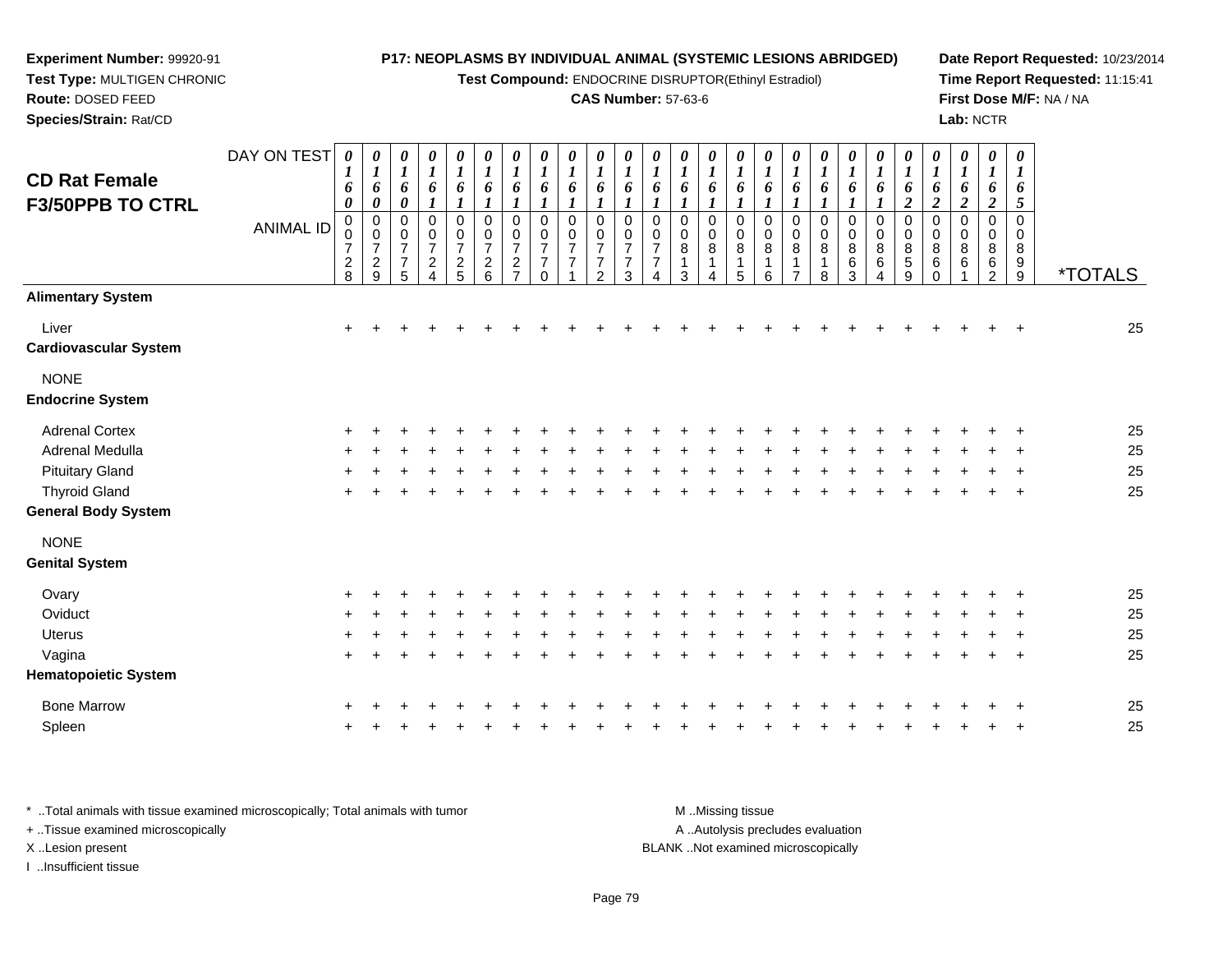**Test Compound:** ENDOCRINE DISRUPTOR(Ethinyl Estradiol)

# **CAS Number:** 57-63-6

**Date Report Requested:** 10/23/2014**Time Report Requested:** 11:15:42**First Dose M/F:** NA / NA**Lab:** NCTR

| <b>CD Rat Female</b><br><b>F3/50PPB TO CTRL</b>        | DAY ON TEST<br><b>ANIMAL ID</b> | $\boldsymbol{\theta}$<br>1<br>6<br>$\boldsymbol{\theta}$<br>$\mathbf 0$<br>0<br>$\boldsymbol{7}$<br>$\boldsymbol{2}$<br>8 | 0<br>$\boldsymbol{l}$<br>6<br>$\pmb{\theta}$<br>$\pmb{0}$<br>$\ddot{\mathbf{0}}$<br>$\boldsymbol{7}$<br>$\boldsymbol{2}$<br>$\overline{9}$ | $\frac{\theta}{I}$<br>6<br>$\boldsymbol{\theta}$<br>0<br>$\mathbf 0$<br>$\overline{7}$<br>$\overline{7}$<br>5 | 0<br>$\boldsymbol{l}$<br>6<br>$\boldsymbol{l}$<br>$\,0\,$<br>$\pmb{0}$<br>$\boldsymbol{7}$<br>$\overline{c}$<br>$\Delta$ | $\boldsymbol{\theta}$<br>$\boldsymbol{l}$<br>6<br>$\pmb{0}$<br>$\boldsymbol{0}$<br>$\overline{7}$<br>$\boldsymbol{2}$<br>5 | 0<br>$\boldsymbol{l}$<br>6<br>0<br>0<br>$\overline{7}$<br>$\overline{\mathbf{c}}$<br>6 | 0<br>$\boldsymbol{l}$<br>6<br>$\Omega$<br>0<br>$\overline{7}$<br>$\overline{c}$<br>$\overline{ }$ | 0<br>$\boldsymbol{l}$<br>6<br>0<br>0<br>$\overline{7}$<br>7 | 0<br>$\boldsymbol{I}$<br>6<br>$\Omega$<br>$\mathbf 0$<br>$\overline{7}$ | 0<br>$\boldsymbol{l}$<br>6<br>$\Omega$<br>0<br>$\overline{7}$<br>$\mathcal{P}$ | 0<br>$\boldsymbol{l}$<br>6<br>1<br>0<br>0<br>$\overline{7}$<br>7<br>3 | 0<br>$\boldsymbol{l}$<br>6<br>$\Omega$<br>$\pmb{0}$<br>$\overline{7}$<br>$\overline{7}$ | 0<br>$\boldsymbol{l}$<br>6<br>$\mathbf 0$<br>$\pmb{0}$<br>$\bf8$<br>3 | 0<br>$\boldsymbol{l}$<br>6<br>0<br>0<br>8 | $\boldsymbol{\theta}$<br>$\boldsymbol{l}$<br>6<br>$\boldsymbol{l}$<br>0<br>0<br>$\bf 8$<br>5 | $\boldsymbol{\theta}$<br>$\boldsymbol{l}$<br>6<br>$\boldsymbol{l}$<br>$\mathbf 0$<br>$\mathbf 0$<br>8 | $\boldsymbol{\theta}$<br>6<br>0<br>$\pmb{0}$<br>$\bf 8$ | 0<br>$\boldsymbol{l}$<br>6<br>0<br>$\mathbf 0$<br>8<br>8 | 0<br>$\boldsymbol{l}$<br>6<br>0<br>$\boldsymbol{0}$<br>8<br>6<br>3 | 0<br>$\boldsymbol{l}$<br>6<br>$\mathbf 0$<br>$\mathbf 0$<br>8<br>6<br>4 | 0<br>$\boldsymbol{l}$<br>6<br>$\boldsymbol{2}$<br>$\pmb{0}$<br>$\mathbf 0$<br>$\bf 8$<br>$\mathbf 5$<br>$\boldsymbol{9}$ | 0<br>$\boldsymbol{l}$<br>6<br>$\overline{c}$<br>$\mathbf 0$<br>0<br>8<br>6<br>0 | 0<br>$\boldsymbol{l}$<br>6<br>$\boldsymbol{2}$<br>0<br>$\mathbf 0$<br>8<br>6 | $\boldsymbol{\theta}$<br>$\boldsymbol{l}$<br>6<br>$\boldsymbol{2}$<br>$\mathbf 0$<br>$\mathbf 0$<br>8<br>6<br>$\mathfrak{p}$ | 0<br>1<br>6<br>5<br>$\mathbf 0$<br>0<br>8<br>9<br>$\boldsymbol{9}$ | <i><b>*TOTALS</b></i> |
|--------------------------------------------------------|---------------------------------|---------------------------------------------------------------------------------------------------------------------------|--------------------------------------------------------------------------------------------------------------------------------------------|---------------------------------------------------------------------------------------------------------------|--------------------------------------------------------------------------------------------------------------------------|----------------------------------------------------------------------------------------------------------------------------|----------------------------------------------------------------------------------------|---------------------------------------------------------------------------------------------------|-------------------------------------------------------------|-------------------------------------------------------------------------|--------------------------------------------------------------------------------|-----------------------------------------------------------------------|-----------------------------------------------------------------------------------------|-----------------------------------------------------------------------|-------------------------------------------|----------------------------------------------------------------------------------------------|-------------------------------------------------------------------------------------------------------|---------------------------------------------------------|----------------------------------------------------------|--------------------------------------------------------------------|-------------------------------------------------------------------------|--------------------------------------------------------------------------------------------------------------------------|---------------------------------------------------------------------------------|------------------------------------------------------------------------------|------------------------------------------------------------------------------------------------------------------------------|--------------------------------------------------------------------|-----------------------|
| Thymus<br><b>Integumentary System</b>                  |                                 | $\ddot{}$                                                                                                                 | $\ddot{}$                                                                                                                                  |                                                                                                               |                                                                                                                          |                                                                                                                            | ÷                                                                                      |                                                                                                   |                                                             |                                                                         |                                                                                |                                                                       |                                                                                         | ÷                                                                     | ÷                                         |                                                                                              |                                                                                                       |                                                         | 4                                                        | ٠                                                                  | ÷                                                                       | $\ddot{}$                                                                                                                | $\ddot{}$                                                                       |                                                                              | ÷                                                                                                                            | $+$                                                                | 25                    |
| Mammary Gland<br>Skin<br><b>Musculoskeletal System</b> |                                 | $\ddot{}$                                                                                                                 |                                                                                                                                            |                                                                                                               |                                                                                                                          |                                                                                                                            |                                                                                        |                                                                                                   |                                                             |                                                                         |                                                                                |                                                                       |                                                                                         |                                                                       |                                           |                                                                                              |                                                                                                       |                                                         |                                                          |                                                                    |                                                                         | $\ddot{}$                                                                                                                |                                                                                 |                                                                              |                                                                                                                              | $\overline{+}$                                                     | 25<br>$\mathbf{1}$    |
| Bone<br><b>Nervous System</b>                          |                                 | $\pm$                                                                                                                     |                                                                                                                                            |                                                                                                               |                                                                                                                          |                                                                                                                            |                                                                                        |                                                                                                   |                                                             |                                                                         |                                                                                |                                                                       |                                                                                         |                                                                       |                                           |                                                                                              |                                                                                                       |                                                         |                                                          |                                                                    |                                                                         |                                                                                                                          |                                                                                 |                                                                              |                                                                                                                              |                                                                    | 25                    |
| <b>NONE</b><br><b>Respiratory System</b>               |                                 |                                                                                                                           |                                                                                                                                            |                                                                                                               |                                                                                                                          |                                                                                                                            |                                                                                        |                                                                                                   |                                                             |                                                                         |                                                                                |                                                                       |                                                                                         |                                                                       |                                           |                                                                                              |                                                                                                       |                                                         |                                                          |                                                                    |                                                                         |                                                                                                                          |                                                                                 |                                                                              |                                                                                                                              |                                                                    |                       |
| <b>NONE</b><br><b>Special Senses System</b>            |                                 |                                                                                                                           |                                                                                                                                            |                                                                                                               |                                                                                                                          |                                                                                                                            |                                                                                        |                                                                                                   |                                                             |                                                                         |                                                                                |                                                                       |                                                                                         |                                                                       |                                           |                                                                                              |                                                                                                       |                                                         |                                                          |                                                                    |                                                                         |                                                                                                                          |                                                                                 |                                                                              |                                                                                                                              |                                                                    |                       |
| <b>NONE</b><br><b>Urinary System</b>                   |                                 |                                                                                                                           |                                                                                                                                            |                                                                                                               |                                                                                                                          |                                                                                                                            |                                                                                        |                                                                                                   |                                                             |                                                                         |                                                                                |                                                                       |                                                                                         |                                                                       |                                           |                                                                                              |                                                                                                       |                                                         |                                                          |                                                                    |                                                                         |                                                                                                                          |                                                                                 |                                                                              |                                                                                                                              |                                                                    |                       |
| Kidney<br><b>SYSTEMIC LESIONS</b>                      |                                 |                                                                                                                           |                                                                                                                                            |                                                                                                               |                                                                                                                          |                                                                                                                            |                                                                                        |                                                                                                   |                                                             |                                                                         |                                                                                |                                                                       |                                                                                         |                                                                       |                                           |                                                                                              |                                                                                                       |                                                         |                                                          |                                                                    |                                                                         |                                                                                                                          |                                                                                 |                                                                              |                                                                                                                              | $\ddot{}$                                                          | 25                    |
| Multiple Organ                                         |                                 |                                                                                                                           |                                                                                                                                            |                                                                                                               |                                                                                                                          |                                                                                                                            |                                                                                        |                                                                                                   |                                                             |                                                                         |                                                                                |                                                                       |                                                                                         |                                                                       |                                           |                                                                                              |                                                                                                       |                                                         |                                                          |                                                                    |                                                                         |                                                                                                                          |                                                                                 |                                                                              |                                                                                                                              |                                                                    | 25                    |

\* ..Total animals with tissue examined microscopically; Total animals with tumor **M** . Missing tissue M ..Missing tissue A ..Autolysis precludes evaluation + ..Tissue examined microscopically X ..Lesion present BLANK ..Not examined microscopicallyI ..Insufficient tissue

**Experiment Number:** 99920-91**Test Type:** MULTIGEN CHRONIC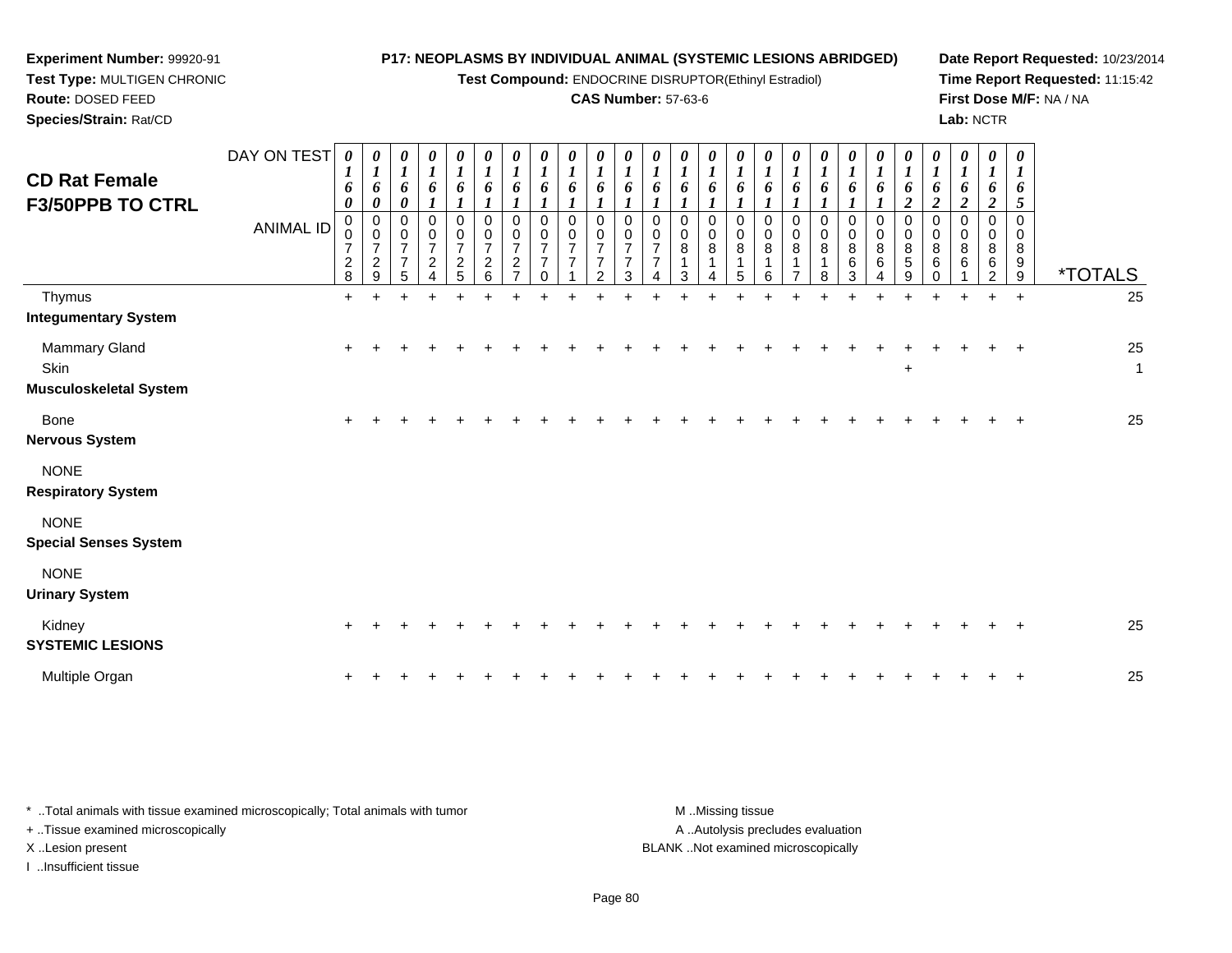**Test Compound:** ENDOCRINE DISRUPTOR(Ethinyl Estradiol)

#### **CAS Number:** 57-63-6

**Date Report Requested:** 10/23/2014**Time Report Requested:** 11:15:42**First Dose M/F:** NA / NA**Lab:** NCTR

| <b>CD Rat Female</b><br><b>F4 CONTROL</b>          | DAY ON TEST<br><b>ANIMAL ID</b> | 0<br>5<br>9<br>$\pmb{0}$<br>0<br>9<br>4<br>$\overline{4}$ | 0<br>$\boldsymbol{l}$<br>$\sqrt{5}$<br>9<br>$\mathbf 0$<br>0<br>9<br>8<br>6 | 0<br>$\boldsymbol{l}$<br>$\sqrt{5}$<br>9<br>$\pmb{0}$<br>0<br>$\boldsymbol{9}$<br>8 | 0<br>$\boldsymbol{l}$<br>6<br>0<br>$\mathbf 0$<br>0<br>$\boldsymbol{9}$<br>4<br>$\overline{2}$ | $\pmb{\theta}$<br>$\boldsymbol{l}$<br>6<br>$\pmb{\theta}$<br>0<br>$\mathbf 0$<br>$\boldsymbol{9}$<br>$\overline{4}$<br>3 | 0<br>$\boldsymbol{l}$<br>6<br>$\boldsymbol{\theta}$<br>$\mathbf 0$<br>0<br>9<br>8<br>3 | $\boldsymbol{\theta}$<br>$\boldsymbol{l}$<br>6<br>$\boldsymbol{\theta}$<br>$\mathbf 0$<br>0<br>$\boldsymbol{9}$<br>8<br>4 | 0<br>$\boldsymbol{l}$<br>6<br>0<br>$\mathbf 0$<br>0<br>9<br>8<br>5 | 0<br>$\boldsymbol{l}$<br>6<br>0<br>0<br>0<br>$\overline{c}$<br>6 | 0<br>$\boldsymbol{l}$<br>6<br>0<br>$\Omega$<br>$\Omega$<br>$\overline{c}$<br>$\overline{ }$ | 0<br>1<br>6<br>0<br>$\mathbf 0$<br>$\Omega$<br>$\overline{c}$<br>8 | 0<br>6<br>0<br>$\mathbf 0$<br>$\mathbf 0$<br>$\overline{2}$<br>9 | 0<br>$\boldsymbol{l}$<br>6<br>0<br>$\Omega$<br>$\mathbf 0$<br>6<br>8 | 0<br>1<br>6<br>0<br>0<br>1<br>0<br>6<br>9 | 0<br>$\boldsymbol{l}$<br>6<br>0<br>$\mathbf 0$<br>1<br>$\mathbf 0$<br>$\overline{7}$<br>0 | 0<br>$\boldsymbol{l}$<br>6<br>0<br>$\mathbf 0$<br>$\mathbf 1$<br>$\pmb{0}$<br>$\overline{7}$ | $\boldsymbol{\theta}$<br>$\boldsymbol{l}$<br>6<br>$\boldsymbol{\theta}$<br>$\mathbf 0$<br>$\mathbf{1}$<br>0<br>$\overline{7}$<br>$\overline{2}$ | 0<br>6<br>$\pmb{0}$<br>0<br>9<br>4<br>0 | $\boldsymbol{\theta}$<br>1<br>6<br>$\mathbf 0$<br>0<br>9<br>4 | 0<br>6<br>$\mathbf 0$<br>$\mathbf 0$<br>6<br>$\overline{\phantom{a}}$ | 0<br>6<br>$\overline{\mathbf{c}}$<br>$\Omega$<br>0<br>8 | $\pmb{\theta}$<br>$\boldsymbol{I}$<br>6<br>$\boldsymbol{2}$<br>$\Omega$<br>0<br>9 | $\pmb{\theta}$<br>$\boldsymbol{l}$<br>6<br>$\boldsymbol{2}$<br>$\mathbf 0$<br>1<br>1<br>1<br>$\Omega$ | $\boldsymbol{\theta}$<br>$\boldsymbol{l}$<br>6<br>4<br>$\mathbf 0$<br>1<br>1<br>3<br>$\overline{ }$ | $\boldsymbol{\theta}$<br>$\boldsymbol{l}$<br>6<br>5<br>0<br>1<br>$\mathbf{1}$<br>3<br>6 | <i><b>*TOTALS</b></i> |
|----------------------------------------------------|---------------------------------|-----------------------------------------------------------|-----------------------------------------------------------------------------|-------------------------------------------------------------------------------------|------------------------------------------------------------------------------------------------|--------------------------------------------------------------------------------------------------------------------------|----------------------------------------------------------------------------------------|---------------------------------------------------------------------------------------------------------------------------|--------------------------------------------------------------------|------------------------------------------------------------------|---------------------------------------------------------------------------------------------|--------------------------------------------------------------------|------------------------------------------------------------------|----------------------------------------------------------------------|-------------------------------------------|-------------------------------------------------------------------------------------------|----------------------------------------------------------------------------------------------|-------------------------------------------------------------------------------------------------------------------------------------------------|-----------------------------------------|---------------------------------------------------------------|-----------------------------------------------------------------------|---------------------------------------------------------|-----------------------------------------------------------------------------------|-------------------------------------------------------------------------------------------------------|-----------------------------------------------------------------------------------------------------|-----------------------------------------------------------------------------------------|-----------------------|
| <b>Alimentary System</b>                           |                                 |                                                           |                                                                             |                                                                                     |                                                                                                |                                                                                                                          |                                                                                        |                                                                                                                           |                                                                    |                                                                  |                                                                                             |                                                                    |                                                                  |                                                                      |                                           |                                                                                           |                                                                                              |                                                                                                                                                 |                                         |                                                               |                                                                       |                                                         |                                                                                   |                                                                                                       |                                                                                                     |                                                                                         |                       |
| Liver<br><b>Cardiovascular System</b>              |                                 | $\ddot{}$                                                 |                                                                             |                                                                                     |                                                                                                |                                                                                                                          |                                                                                        |                                                                                                                           |                                                                    |                                                                  |                                                                                             |                                                                    |                                                                  |                                                                      |                                           |                                                                                           |                                                                                              |                                                                                                                                                 |                                         |                                                               |                                                                       |                                                         |                                                                                   |                                                                                                       |                                                                                                     |                                                                                         | 25                    |
| <b>NONE</b><br><b>Endocrine System</b>             |                                 |                                                           |                                                                             |                                                                                     |                                                                                                |                                                                                                                          |                                                                                        |                                                                                                                           |                                                                    |                                                                  |                                                                                             |                                                                    |                                                                  |                                                                      |                                           |                                                                                           |                                                                                              |                                                                                                                                                 |                                         |                                                               |                                                                       |                                                         |                                                                                   |                                                                                                       |                                                                                                     |                                                                                         |                       |
| <b>Adrenal Cortex</b>                              |                                 |                                                           |                                                                             |                                                                                     |                                                                                                |                                                                                                                          |                                                                                        |                                                                                                                           |                                                                    |                                                                  |                                                                                             |                                                                    |                                                                  |                                                                      |                                           |                                                                                           |                                                                                              |                                                                                                                                                 |                                         |                                                               |                                                                       |                                                         |                                                                                   |                                                                                                       |                                                                                                     |                                                                                         | 25                    |
| Adrenal Medulla                                    |                                 |                                                           |                                                                             |                                                                                     |                                                                                                |                                                                                                                          |                                                                                        |                                                                                                                           |                                                                    |                                                                  |                                                                                             |                                                                    |                                                                  |                                                                      |                                           |                                                                                           |                                                                                              |                                                                                                                                                 |                                         |                                                               |                                                                       |                                                         |                                                                                   |                                                                                                       |                                                                                                     |                                                                                         | 25                    |
| <b>Pituitary Gland</b>                             |                                 |                                                           |                                                                             |                                                                                     |                                                                                                |                                                                                                                          |                                                                                        |                                                                                                                           |                                                                    |                                                                  |                                                                                             |                                                                    |                                                                  |                                                                      |                                           |                                                                                           |                                                                                              |                                                                                                                                                 |                                         |                                                               |                                                                       |                                                         |                                                                                   |                                                                                                       |                                                                                                     |                                                                                         | 25                    |
| <b>Thyroid Gland</b><br><b>General Body System</b> |                                 |                                                           |                                                                             |                                                                                     |                                                                                                |                                                                                                                          |                                                                                        |                                                                                                                           |                                                                    |                                                                  |                                                                                             |                                                                    |                                                                  |                                                                      |                                           |                                                                                           |                                                                                              |                                                                                                                                                 |                                         |                                                               |                                                                       |                                                         |                                                                                   |                                                                                                       |                                                                                                     |                                                                                         | 25                    |
| <b>NONE</b><br><b>Genital System</b>               |                                 |                                                           |                                                                             |                                                                                     |                                                                                                |                                                                                                                          |                                                                                        |                                                                                                                           |                                                                    |                                                                  |                                                                                             |                                                                    |                                                                  |                                                                      |                                           |                                                                                           |                                                                                              |                                                                                                                                                 |                                         |                                                               |                                                                       |                                                         |                                                                                   |                                                                                                       |                                                                                                     |                                                                                         |                       |
| <b>Clitoral Gland</b>                              |                                 |                                                           |                                                                             |                                                                                     | $\ddot{}$                                                                                      |                                                                                                                          |                                                                                        |                                                                                                                           |                                                                    |                                                                  |                                                                                             |                                                                    |                                                                  |                                                                      |                                           |                                                                                           |                                                                                              |                                                                                                                                                 |                                         |                                                               | $\ddot{}$                                                             |                                                         |                                                                                   |                                                                                                       |                                                                                                     | $\ddot{}$                                                                               | 3                     |
| Ovary                                              |                                 |                                                           |                                                                             |                                                                                     |                                                                                                |                                                                                                                          |                                                                                        |                                                                                                                           |                                                                    |                                                                  |                                                                                             |                                                                    |                                                                  |                                                                      |                                           |                                                                                           |                                                                                              |                                                                                                                                                 |                                         |                                                               |                                                                       |                                                         |                                                                                   |                                                                                                       |                                                                                                     |                                                                                         | 25                    |
| Oviduct                                            |                                 |                                                           |                                                                             |                                                                                     |                                                                                                |                                                                                                                          |                                                                                        |                                                                                                                           |                                                                    |                                                                  |                                                                                             |                                                                    |                                                                  |                                                                      |                                           |                                                                                           |                                                                                              |                                                                                                                                                 |                                         |                                                               |                                                                       |                                                         |                                                                                   |                                                                                                       |                                                                                                     |                                                                                         | 25                    |
| <b>Uterus</b>                                      |                                 |                                                           |                                                                             |                                                                                     |                                                                                                |                                                                                                                          |                                                                                        |                                                                                                                           |                                                                    |                                                                  |                                                                                             |                                                                    |                                                                  |                                                                      |                                           |                                                                                           |                                                                                              |                                                                                                                                                 |                                         |                                                               |                                                                       |                                                         |                                                                                   |                                                                                                       |                                                                                                     |                                                                                         | 25                    |
| Vagina<br><b>Hematopoietic System</b>              |                                 |                                                           |                                                                             |                                                                                     |                                                                                                |                                                                                                                          |                                                                                        |                                                                                                                           |                                                                    |                                                                  |                                                                                             |                                                                    |                                                                  |                                                                      |                                           |                                                                                           |                                                                                              |                                                                                                                                                 |                                         |                                                               |                                                                       |                                                         |                                                                                   |                                                                                                       |                                                                                                     |                                                                                         | 25                    |
| <b>Bone Marrow</b>                                 |                                 | +                                                         |                                                                             |                                                                                     |                                                                                                |                                                                                                                          |                                                                                        |                                                                                                                           |                                                                    |                                                                  |                                                                                             |                                                                    |                                                                  |                                                                      |                                           |                                                                                           |                                                                                              |                                                                                                                                                 |                                         |                                                               |                                                                       |                                                         |                                                                                   |                                                                                                       |                                                                                                     |                                                                                         | 25                    |
|                                                    |                                 |                                                           |                                                                             |                                                                                     |                                                                                                |                                                                                                                          |                                                                                        |                                                                                                                           |                                                                    |                                                                  |                                                                                             |                                                                    |                                                                  |                                                                      |                                           |                                                                                           |                                                                                              |                                                                                                                                                 |                                         |                                                               |                                                                       |                                                         |                                                                                   |                                                                                                       |                                                                                                     |                                                                                         |                       |

\* ..Total animals with tissue examined microscopically; Total animals with tumor **M** . Missing tissue M ..Missing tissue A ..Autolysis precludes evaluation + ..Tissue examined microscopically X ..Lesion present BLANK ..Not examined microscopicallyI ..Insufficient tissue

**Experiment Number:** 99920-91**Test Type:** MULTIGEN CHRONIC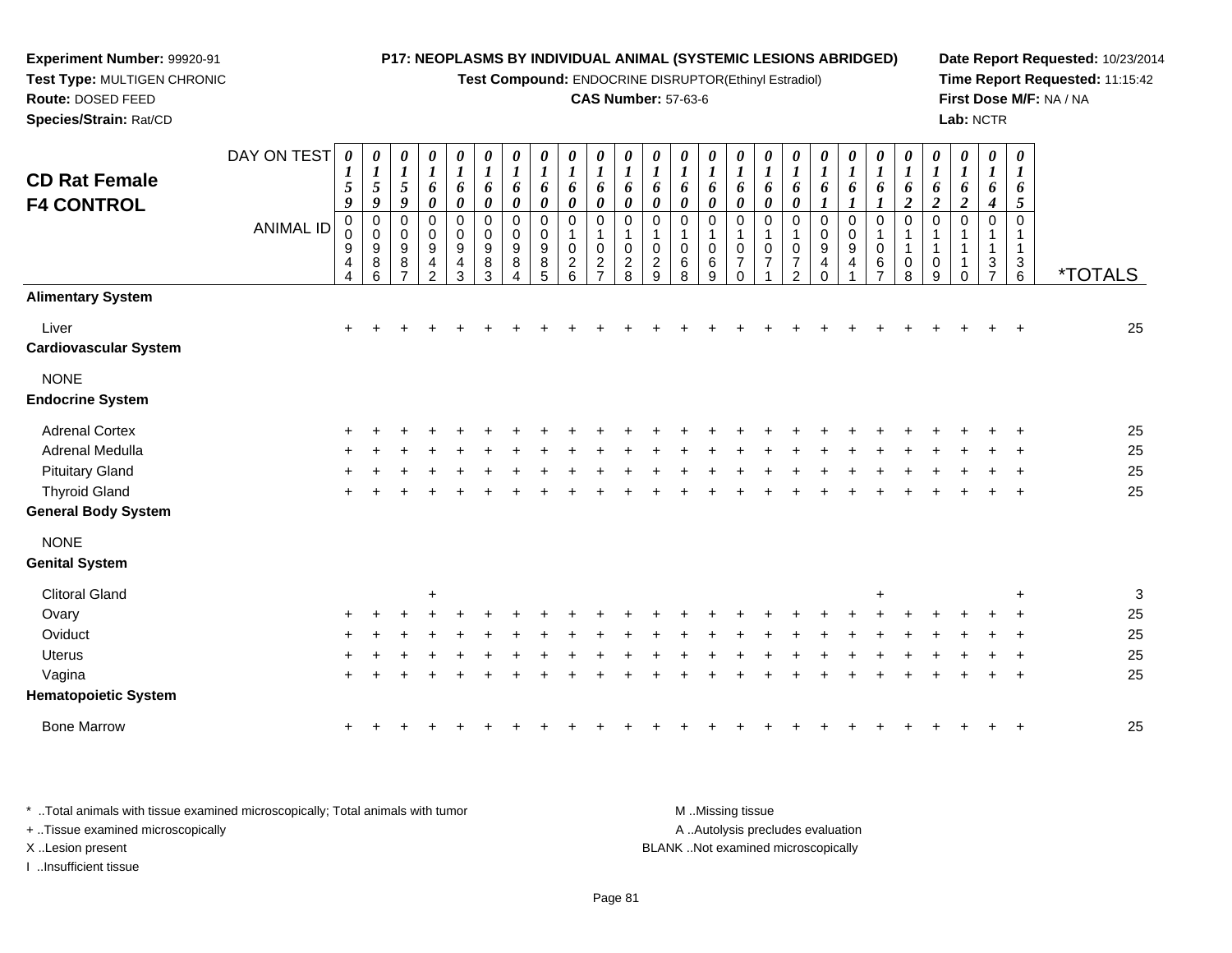**Test Compound:** ENDOCRINE DISRUPTOR(Ethinyl Estradiol)

*0 1*

*0 1*

*0*

*1 6 2*

*6 1*

**Date Report Requested:** 10/23/2014**Time Report Requested:** 11:15:42**First Dose M/F:** NA / NA**Lab:** NCTR

**Route:** DOSED FEED **Species/Strain:** Rat/CD**CAS Number:** 57-63-6DAY ON TEST**CD Rat Female F4 CONTROL**ANIMAL ID*0 1 5 9*0<br>0<br>9<br>4 *0 1 5 9* 0 0 9 8*0 1 5 9* 0 0 9 8*0 1 6 0* 0 0 94*0 1 6 0*0<br>0<br>9<br>4 *0 1 6 0* 0 0 9 8*0 1 6 0* 0 0 9 8*0 1 6 0* 0 0 9 8*0 1 6 0* 0 1 0 2*0 1 6 0* 0 1 0 2*0 1 6 0* 0 1 0 2*0 1 6 0* 0 1 0 2*0 1 6 0* 0 1 0 6*0 1 6 0* 0 1 0 6*0 1 6 0*0 1 0 7

**Experiment Number:** 99920-91**Test Type:** MULTIGEN CHRONIC

|                                                | <b>ANIMAL ID</b> | 0<br>0<br>$\boldsymbol{9}$<br>$\overline{\mathbf{4}}$<br>4 | $\overline{0}$<br>$\pmb{0}$<br>$\frac{9}{8}$<br>6 | 0<br>$\pmb{0}$<br>$\boldsymbol{9}$<br>$\bf 8$ | 0<br>$\mathsf{O}\xspace$<br>$\boldsymbol{9}$<br>$\overline{4}$<br>$\overline{2}$ | $\begin{matrix} 0 \\ 0 \end{matrix}$<br>$\boldsymbol{9}$<br>$\overline{\mathbf{4}}$<br>3 | 0<br>$\pmb{0}$<br>$\overline{9}$<br>$\,8\,$<br>3 | 0<br>$\pmb{0}$<br>$\boldsymbol{9}$<br>$\bf 8$ | 0<br>$\pmb{0}$<br>$\frac{9}{8}$<br>5 | 0<br>$\pmb{0}$<br>$\boldsymbol{2}$<br>6 | 0<br>$\pmb{0}$<br>$\sqrt{2}$<br>- | 0<br>$\pmb{0}$<br>$\overline{c}$<br>8 | 0<br>$\mathbf{1}$<br>$\pmb{0}$<br>$\sqrt{2}$<br>9 | $\mathbf 0$<br>$\overline{1}$<br>$\pmb{0}$<br>$\,6\,$<br>8 | 0<br>$\mathbf 1$<br>$\pmb{0}$<br>$\,6\,$<br>9 | 0<br>1<br>$\frac{0}{7}$<br>$\Omega$ | U<br>$\begin{array}{c} 0 \\ 7 \end{array}$ | O<br>$\mathbf{1}$<br>$\frac{0}{7}$<br>ົ | 0<br>$_{9}^{\rm 0}$<br>$\overline{4}$ | 0<br>$\mathbf 0$<br>$\boldsymbol{9}$<br>4 | 0<br>1<br>$\pmb{0}$<br>$\,6$<br>$\overline{ }$ | 0<br>$\overline{A}$<br>$\pmb{0}$<br>8 | 0<br>$\mathbf{1}$<br>$\mathbf{1}$<br>$\mathsf{O}\xspace$<br>9 | 0<br>$\overline{1}$ | 0<br>$\mathbf{1}$<br>$\ensuremath{\mathsf{3}}$ | 0<br>$\mathbf{1}$<br>$\ensuremath{\mathsf{3}}$<br>$6\phantom{1}$ | <i><b>*TOTALS</b></i> |
|------------------------------------------------|------------------|------------------------------------------------------------|---------------------------------------------------|-----------------------------------------------|----------------------------------------------------------------------------------|------------------------------------------------------------------------------------------|--------------------------------------------------|-----------------------------------------------|--------------------------------------|-----------------------------------------|-----------------------------------|---------------------------------------|---------------------------------------------------|------------------------------------------------------------|-----------------------------------------------|-------------------------------------|--------------------------------------------|-----------------------------------------|---------------------------------------|-------------------------------------------|------------------------------------------------|---------------------------------------|---------------------------------------------------------------|---------------------|------------------------------------------------|------------------------------------------------------------------|-----------------------|
| Spleen                                         |                  | $+$                                                        |                                                   |                                               |                                                                                  |                                                                                          |                                                  |                                               |                                      |                                         |                                   |                                       |                                                   |                                                            |                                               |                                     |                                            |                                         |                                       |                                           |                                                |                                       |                                                               |                     |                                                | $\ddot{}$                                                        | 25                    |
| Thymus                                         |                  | $\ddot{}$                                                  |                                                   |                                               |                                                                                  |                                                                                          |                                                  |                                               |                                      |                                         |                                   |                                       |                                                   |                                                            |                                               |                                     |                                            |                                         |                                       |                                           |                                                |                                       |                                                               |                     |                                                | $\ddot{}$                                                        | 25                    |
| <b>Integumentary System</b>                    |                  |                                                            |                                                   |                                               |                                                                                  |                                                                                          |                                                  |                                               |                                      |                                         |                                   |                                       |                                                   |                                                            |                                               |                                     |                                            |                                         |                                       |                                           |                                                |                                       |                                                               |                     |                                                |                                                                  |                       |
| Mammary Gland<br><b>Musculoskeletal System</b> |                  | $\ddot{}$                                                  |                                                   |                                               |                                                                                  |                                                                                          |                                                  |                                               |                                      |                                         |                                   |                                       |                                                   |                                                            |                                               |                                     |                                            |                                         |                                       |                                           |                                                |                                       |                                                               |                     |                                                | $\overline{+}$                                                   | 25                    |
| Bone<br><b>Nervous System</b>                  |                  | $\pm$                                                      |                                                   |                                               |                                                                                  |                                                                                          |                                                  |                                               |                                      |                                         |                                   |                                       |                                                   |                                                            |                                               |                                     |                                            |                                         |                                       |                                           |                                                |                                       |                                                               |                     |                                                | $\overline{ }$                                                   | 25                    |
| <b>NONE</b><br><b>Respiratory System</b>       |                  |                                                            |                                                   |                                               |                                                                                  |                                                                                          |                                                  |                                               |                                      |                                         |                                   |                                       |                                                   |                                                            |                                               |                                     |                                            |                                         |                                       |                                           |                                                |                                       |                                                               |                     |                                                |                                                                  |                       |
| <b>NONE</b><br><b>Special Senses System</b>    |                  |                                                            |                                                   |                                               |                                                                                  |                                                                                          |                                                  |                                               |                                      |                                         |                                   |                                       |                                                   |                                                            |                                               |                                     |                                            |                                         |                                       |                                           |                                                |                                       |                                                               |                     |                                                |                                                                  |                       |
| <b>NONE</b><br><b>Urinary System</b>           |                  |                                                            |                                                   |                                               |                                                                                  |                                                                                          |                                                  |                                               |                                      |                                         |                                   |                                       |                                                   |                                                            |                                               |                                     |                                            |                                         |                                       |                                           |                                                |                                       |                                                               |                     |                                                |                                                                  |                       |
| Kidney<br><b>SYSTEMIC LESIONS</b>              |                  | $\pm$                                                      |                                                   |                                               |                                                                                  |                                                                                          |                                                  |                                               |                                      |                                         |                                   |                                       |                                                   |                                                            |                                               |                                     |                                            |                                         |                                       |                                           |                                                |                                       |                                                               |                     |                                                | $\ddot{}$                                                        | 25                    |
| Multiple Organ                                 |                  | $\ddot{}$                                                  |                                                   |                                               |                                                                                  |                                                                                          |                                                  |                                               |                                      |                                         |                                   |                                       |                                                   |                                                            |                                               |                                     |                                            |                                         |                                       |                                           |                                                |                                       |                                                               |                     |                                                | $\ddot{}$                                                        | 25                    |

\* ..Total animals with tissue examined microscopically; Total animals with tumor **M** ..Missing tissue M ..Missing tissue A ..Autolysis precludes evaluation + ..Tissue examined microscopically X ..Lesion present BLANK ..Not examined microscopicallyI ..Insufficient tissue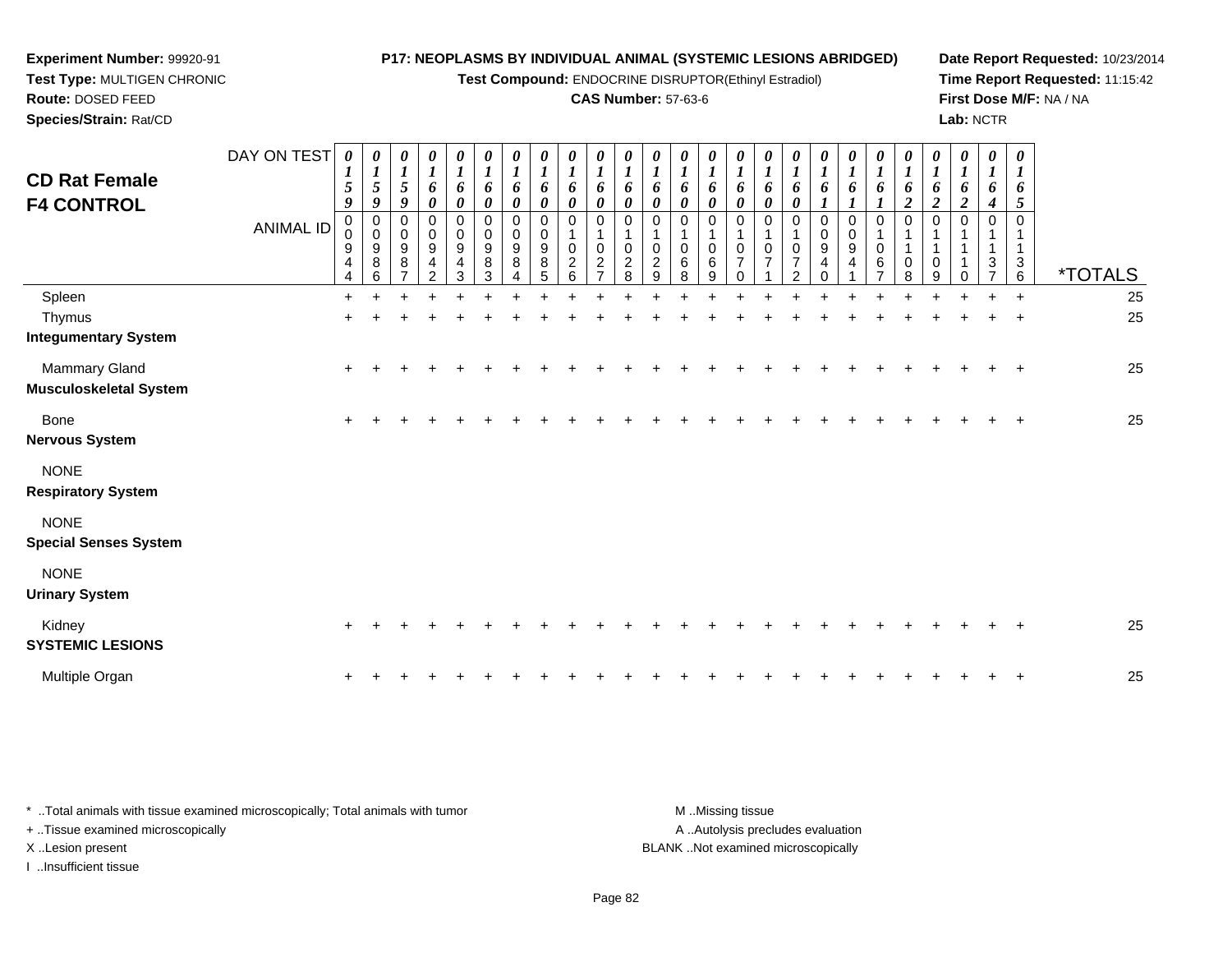**Test Compound:** ENDOCRINE DISRUPTOR(Ethinyl Estradiol)

#### **CAS Number:** 57-63-6

**Date Report Requested:** 10/23/2014**Time Report Requested:** 11:15:42**First Dose M/F:** NA / NA**Lab:** NCTR

| <b>CD Rat Female</b><br><b>F4/2PPB TO CTRL</b> | DAY ON TEST<br><b>ANIMAL ID</b> | 0<br>$\overline{ }$<br>6<br>0<br>$\mathbf 0$<br>0<br>3<br>4 | $\boldsymbol{\theta}$<br>$\mathbf{I}$<br>U<br>$\boldsymbol{0}$<br>3 | 0<br>6<br>0<br>0<br>9<br>4<br>5 | $\boldsymbol{\theta}$<br>$\boldsymbol{l}$<br>6<br>0<br>$\pmb{0}$<br>9<br>4<br>6 | 0<br>$\boldsymbol{l}$<br>6<br>0<br>$\pmb{0}$<br>9<br>4<br>$\overline{ }$ | $\pmb{\theta}$<br>$\boldsymbol{l}$<br>6<br>1<br>0<br>$\mathbf 0$<br>9<br>4<br>8 | 0<br>1<br>6<br>0<br>$\pmb{0}$<br>9<br>4<br>9 | 0<br>6<br>0<br>$\mathbf 0$<br>9<br>9<br>$\Omega$ | 0<br>6<br>0<br>$\boldsymbol{0}$<br>9<br>9 | 0<br>9<br>9<br>2 | 0<br>0<br>9<br>9<br>3 | 0<br>6<br>0<br>3<br>$\Omega$ | 0<br>6<br>0<br>3 | 0<br>$\boldsymbol{l}$<br>6<br>0<br>$\sqrt{3}$<br>$\mathcal{P}$ | $\boldsymbol{\theta}$<br>$\boldsymbol{l}$<br>6<br>0<br>0<br>$\sqrt{3}$<br>3 | 0<br>$\boldsymbol{l}$<br>6<br>0<br>$\frac{0}{7}$<br>3 | $\pmb{\theta}$<br>$\boldsymbol{l}$<br>6<br>0<br>0<br>$\overline{7}$<br>4 | 0<br>6<br>0<br>$\overline{7}$<br>5 | 0<br>6<br>0<br>7<br>6 | $\pmb{\theta}$<br>6<br>0<br>0<br>$\overline{ }$ | 0<br>6<br>$\overline{\mathbf{2}}$<br>0<br>9<br>8<br>8 | 0<br>1<br>6<br>$\boldsymbol{2}$<br>0<br>9<br>$\bf 8$<br>9 | $\boldsymbol{\theta}$<br>$\boldsymbol{l}$<br>6<br>5 | 0<br>T<br>6<br>$\mathfrak{s}$<br>0<br>$\overline{2}$ | $\boldsymbol{\theta}$<br>$\mathbf{I}$<br>6<br>5<br>3 | <i><b>*TOTALS</b></i> |
|------------------------------------------------|---------------------------------|-------------------------------------------------------------|---------------------------------------------------------------------|---------------------------------|---------------------------------------------------------------------------------|--------------------------------------------------------------------------|---------------------------------------------------------------------------------|----------------------------------------------|--------------------------------------------------|-------------------------------------------|------------------|-----------------------|------------------------------|------------------|----------------------------------------------------------------|-----------------------------------------------------------------------------|-------------------------------------------------------|--------------------------------------------------------------------------|------------------------------------|-----------------------|-------------------------------------------------|-------------------------------------------------------|-----------------------------------------------------------|-----------------------------------------------------|------------------------------------------------------|------------------------------------------------------|-----------------------|
| <b>Alimentary System</b>                       |                                 |                                                             |                                                                     |                                 |                                                                                 |                                                                          |                                                                                 |                                              |                                                  |                                           |                  |                       |                              |                  |                                                                |                                                                             |                                                       |                                                                          |                                    |                       |                                                 |                                                       |                                                           |                                                     |                                                      |                                                      |                       |
| <b>NONE</b><br><b>Cardiovascular System</b>    |                                 |                                                             |                                                                     |                                 |                                                                                 |                                                                          |                                                                                 |                                              |                                                  |                                           |                  |                       |                              |                  |                                                                |                                                                             |                                                       |                                                                          |                                    |                       |                                                 |                                                       |                                                           |                                                     |                                                      |                                                      |                       |
| <b>NONE</b><br><b>Endocrine System</b>         |                                 |                                                             |                                                                     |                                 |                                                                                 |                                                                          |                                                                                 |                                              |                                                  |                                           |                  |                       |                              |                  |                                                                |                                                                             |                                                       |                                                                          |                                    |                       |                                                 |                                                       |                                                           |                                                     |                                                      |                                                      |                       |
| <b>NONE</b><br><b>General Body System</b>      |                                 |                                                             |                                                                     |                                 |                                                                                 |                                                                          |                                                                                 |                                              |                                                  |                                           |                  |                       |                              |                  |                                                                |                                                                             |                                                       |                                                                          |                                    |                       |                                                 |                                                       |                                                           |                                                     |                                                      |                                                      |                       |
| <b>NONE</b><br><b>Genital System</b>           |                                 |                                                             |                                                                     |                                 |                                                                                 |                                                                          |                                                                                 |                                              |                                                  |                                           |                  |                       |                              |                  |                                                                |                                                                             |                                                       |                                                                          |                                    |                       |                                                 |                                                       |                                                           |                                                     |                                                      |                                                      |                       |
| Ovary<br>Oviduct                               |                                 |                                                             |                                                                     |                                 |                                                                                 |                                                                          |                                                                                 |                                              |                                                  |                                           |                  |                       |                              |                  |                                                                |                                                                             |                                                       |                                                                          |                                    |                       |                                                 |                                                       |                                                           |                                                     |                                                      | $\mathbf +$                                          | 25<br>25              |

| <b>Uterus</b>               |  |  |  |  |  |  | + + + + + + + + + + + + + + | $+$ $-$ |  |  |  | + + + + + + + | $+$ $-$ | $+$ $+$ |  | 25 |
|-----------------------------|--|--|--|--|--|--|-----------------------------|---------|--|--|--|---------------|---------|---------|--|----|
| Vagina                      |  |  |  |  |  |  |                             |         |  |  |  |               |         |         |  | 25 |
| <b>Hematopoietic System</b> |  |  |  |  |  |  |                             |         |  |  |  |               |         |         |  |    |
| <b>NONE</b>                 |  |  |  |  |  |  |                             |         |  |  |  |               |         |         |  |    |
| Integumentary System        |  |  |  |  |  |  |                             |         |  |  |  |               |         |         |  |    |
| Mammary Gland               |  |  |  |  |  |  |                             |         |  |  |  |               |         |         |  | 25 |

**Musculoskeletal System**

**Experiment Number:** 99920-91**Test Type:** MULTIGEN CHRONIC

**Route:** DOSED FEED**Species/Strain:** Rat/CD

\* ..Total animals with tissue examined microscopically; Total animals with tumor **M** ...Missing tissue M ...Missing tissue A .. Autolysis precludes evaluation + ..Tissue examined microscopically X ..Lesion present BLANK ..Not examined microscopicallyI ..Insufficient tissue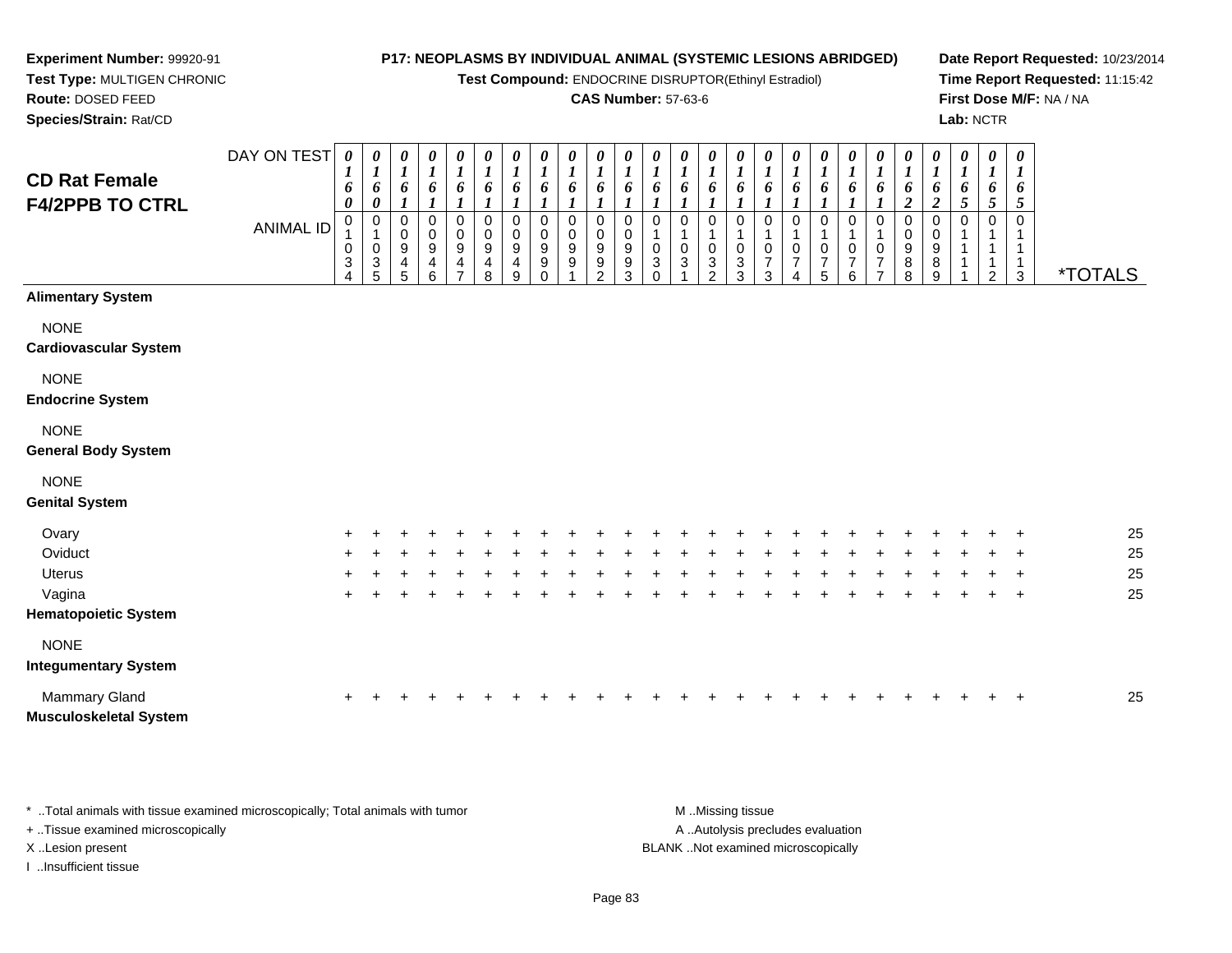**Test Compound:** ENDOCRINE DISRUPTOR(Ethinyl Estradiol)

# **CAS Number:** 57-63-6

**Date Report Requested:** 10/23/2014**Time Report Requested:** 11:15:42**First Dose M/F:** NA / NA**Lab:** NCTR

 **Test Type:** MULTIGEN CHRONIC**Route:** DOSED FEED**Species/Strain:** Rat/CD

**Experiment Number:** 99920-91

| <b>CD Rat Female</b><br><b>F4/2PPB TO CTRL</b> | DAY ON TEST<br><b>ANIMAL ID</b> | $\boldsymbol{\theta}$<br>$\boldsymbol{l}$<br>6<br>$\boldsymbol{\theta}$<br>0<br>$\mathbf{1}$<br>0<br>$\sqrt{3}$<br>4 | 0<br>$\boldsymbol{I}$<br>6<br>$\boldsymbol{\theta}$<br>0<br>$\pmb{0}$<br>$\sqrt{3}$<br>5 | $\boldsymbol{\theta}$<br>$\boldsymbol{l}$<br>6<br>0<br>$\pmb{0}$<br>$\boldsymbol{9}$<br>4<br>5 | $\boldsymbol{\theta}$<br>$\boldsymbol{l}$<br>6<br>$\mathbf 0$<br>$\mathbf 0$<br>9<br>4<br>6 | 0<br>$\boldsymbol{l}$<br>6<br>$\,0\,$<br>9<br>4<br>$\overline{ }$ | $\boldsymbol{\theta}$<br>$\boldsymbol{l}$<br>6<br>$\mathbf 0$<br>$\pmb{0}$<br>$\boldsymbol{9}$<br>4<br>8 | 0<br>$\boldsymbol{l}$<br>6<br>0<br>$\mathbf 0$<br>$\boldsymbol{9}$<br>4<br>9 | 0<br>$\boldsymbol{l}$<br>6<br>0<br>$\pmb{0}$<br>$\boldsymbol{9}$<br>$\boldsymbol{9}$<br>0 | $\pmb{\theta}$<br>$\boldsymbol{l}$<br>6<br>$\mathbf 0$<br>$\overline{0}$<br>$\boldsymbol{9}$<br>$\boldsymbol{9}$ | $\pmb{\theta}$<br>$\boldsymbol{l}$<br>6<br>$\,0\,$<br>$\pmb{0}$<br>$\mathsf g$<br>$\boldsymbol{9}$<br>$\mathcal{P}$ | $\boldsymbol{\theta}$<br>$\boldsymbol{l}$<br>6<br>$\mathbf 0$<br>$\pmb{0}$<br>$\boldsymbol{9}$<br>9<br>3 | 0<br>$\boldsymbol{l}$<br>0<br>3<br>$\Omega$ | $\boldsymbol{\theta}$<br>6<br>0<br>$\mathbf 0$<br>3 | $\boldsymbol{\theta}$<br>6<br>$\pmb{0}$<br>3<br>$\mathcal{P}$ | 0<br>6<br>$\mathbf 0$<br>$\sqrt{3}$<br>3 | $\boldsymbol{\theta}$<br>$\boldsymbol{l}$<br>6<br>$\overline{1}$<br>$\pmb{0}$<br>$\overline{7}$<br>3 | 0<br>$\boldsymbol{l}$<br>6<br>0<br>0<br>$\overline{7}$ | 0<br>$\boldsymbol{l}$<br>6<br>0<br>0<br>$\boldsymbol{7}$<br>5 | $\boldsymbol{\theta}$<br>$\boldsymbol{l}$<br>6<br>$\mathbf 0$<br>$\overline{\mathbf{7}}$<br>6 | $\frac{\theta}{I}$<br>6<br>0<br>$\mathsf 0$<br>$\overline{7}$<br>$\overline{\phantom{0}}$ | $\boldsymbol{\theta}$<br>$\boldsymbol{l}$<br>6<br>$\mathbf{\Omega}$<br>0<br>$_{9}^{\rm 0}$<br>$\bf 8$<br>8 | 0<br>$\boldsymbol{l}$<br>6<br>$\Omega$<br>0<br>$\boldsymbol{9}$<br>$\bf 8$<br>9 | $\boldsymbol{\theta}$<br>$\boldsymbol{l}$<br>6<br>5<br>$\Omega$ | $\boldsymbol{\theta}$<br>$\boldsymbol{l}$<br>6<br>$\mathfrak{H}$<br>2 | $\boldsymbol{\theta}$<br>$\boldsymbol{l}$<br>6<br>5<br>3 | <i><b>*TOTALS</b></i> |
|------------------------------------------------|---------------------------------|----------------------------------------------------------------------------------------------------------------------|------------------------------------------------------------------------------------------|------------------------------------------------------------------------------------------------|---------------------------------------------------------------------------------------------|-------------------------------------------------------------------|----------------------------------------------------------------------------------------------------------|------------------------------------------------------------------------------|-------------------------------------------------------------------------------------------|------------------------------------------------------------------------------------------------------------------|---------------------------------------------------------------------------------------------------------------------|----------------------------------------------------------------------------------------------------------|---------------------------------------------|-----------------------------------------------------|---------------------------------------------------------------|------------------------------------------|------------------------------------------------------------------------------------------------------|--------------------------------------------------------|---------------------------------------------------------------|-----------------------------------------------------------------------------------------------|-------------------------------------------------------------------------------------------|------------------------------------------------------------------------------------------------------------|---------------------------------------------------------------------------------|-----------------------------------------------------------------|-----------------------------------------------------------------------|----------------------------------------------------------|-----------------------|
| <b>NONE</b><br><b>Nervous System</b>           |                                 |                                                                                                                      |                                                                                          |                                                                                                |                                                                                             |                                                                   |                                                                                                          |                                                                              |                                                                                           |                                                                                                                  |                                                                                                                     |                                                                                                          |                                             |                                                     |                                                               |                                          |                                                                                                      |                                                        |                                                               |                                                                                               |                                                                                           |                                                                                                            |                                                                                 |                                                                 |                                                                       |                                                          |                       |
| <b>NONE</b><br><b>Respiratory System</b>       |                                 |                                                                                                                      |                                                                                          |                                                                                                |                                                                                             |                                                                   |                                                                                                          |                                                                              |                                                                                           |                                                                                                                  |                                                                                                                     |                                                                                                          |                                             |                                                     |                                                               |                                          |                                                                                                      |                                                        |                                                               |                                                                                               |                                                                                           |                                                                                                            |                                                                                 |                                                                 |                                                                       |                                                          |                       |
| <b>NONE</b><br><b>Special Senses System</b>    |                                 |                                                                                                                      |                                                                                          |                                                                                                |                                                                                             |                                                                   |                                                                                                          |                                                                              |                                                                                           |                                                                                                                  |                                                                                                                     |                                                                                                          |                                             |                                                     |                                                               |                                          |                                                                                                      |                                                        |                                                               |                                                                                               |                                                                                           |                                                                                                            |                                                                                 |                                                                 |                                                                       |                                                          |                       |
| <b>NONE</b><br><b>Urinary System</b>           |                                 |                                                                                                                      |                                                                                          |                                                                                                |                                                                                             |                                                                   |                                                                                                          |                                                                              |                                                                                           |                                                                                                                  |                                                                                                                     |                                                                                                          |                                             |                                                     |                                                               |                                          |                                                                                                      |                                                        |                                                               |                                                                                               |                                                                                           |                                                                                                            |                                                                                 |                                                                 |                                                                       |                                                          |                       |
| Kidney<br><b>SYSTEMIC LESIONS</b>              |                                 | $\pm$                                                                                                                |                                                                                          |                                                                                                |                                                                                             |                                                                   |                                                                                                          |                                                                              |                                                                                           |                                                                                                                  |                                                                                                                     |                                                                                                          |                                             |                                                     |                                                               |                                          |                                                                                                      |                                                        |                                                               |                                                                                               |                                                                                           |                                                                                                            |                                                                                 |                                                                 |                                                                       | $\overline{+}$                                           | 25                    |
| Multiple Organ                                 |                                 | $\ddot{}$                                                                                                            |                                                                                          |                                                                                                |                                                                                             |                                                                   |                                                                                                          |                                                                              |                                                                                           |                                                                                                                  |                                                                                                                     |                                                                                                          |                                             |                                                     |                                                               |                                          |                                                                                                      |                                                        |                                                               |                                                                                               |                                                                                           |                                                                                                            |                                                                                 |                                                                 |                                                                       | $\ddot{}$                                                | 25                    |

\* ..Total animals with tissue examined microscopically; Total animals with tumor **M** . Missing tissue M ..Missing tissue

+ ..Tissue examined microscopically

I ..Insufficient tissue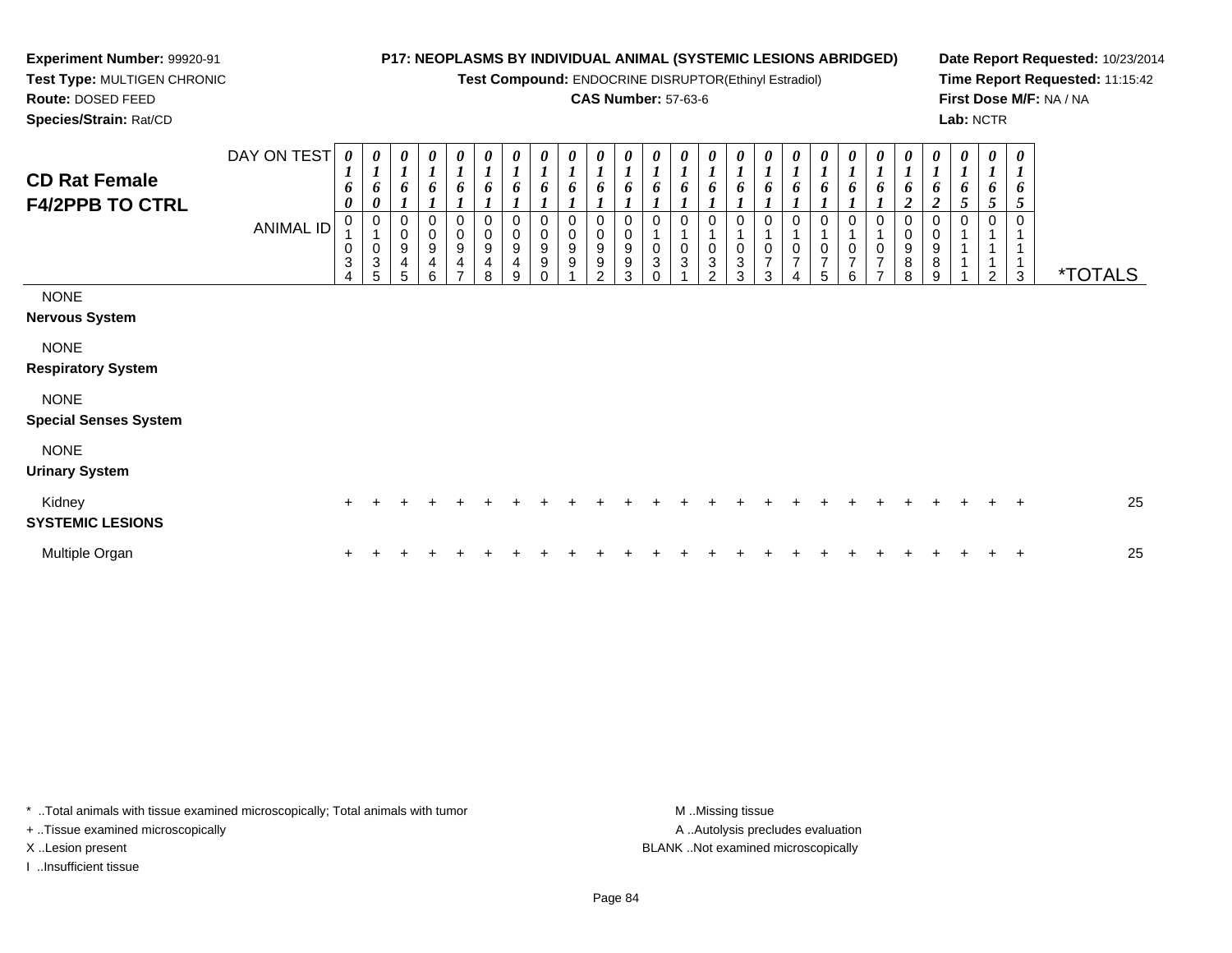**Test Compound:** ENDOCRINE DISRUPTOR(Ethinyl Estradiol)

#### **CAS Number:** 57-63-6

**Date Report Requested:** 10/23/2014**Time Report Requested:** 11:15:42**First Dose M/F:** NA / NA**Lab:** NCTR

DAY ON TEST**CD Rat Female F4/10PPB TO CTR**ANIMAL ID*0 1 5 9* 0 0 9 5 3*0 1 5 9* 0 0 9 5 4*0 1 6 0* 0 0 9 5 2*0 1 6 0* 0 0 9 9 4*0 1 6 0* 0 0 9 9 5*0 1 6 0* 0 0 9 9 6*0 1 6 0* 0 0 9 9 7*0 1 6 0* 0 0 9 9 8*0 1 6 1* 0 0 9 5 0*0 1 6 1* 0 0 9 5 1*0 1 6 1* 0 1 0 3 6*0 1 6 1* 0 1 0 3 7*0 1 6 1* 0 1 0 3 8*0 1 6 1* 0 1 0 3 9*0 1 6 1* 0 1 0 4 0*0 1 6 1* 0 1 0 4 1*0 1 6 1* 0 1 0 8 2*0 1 6 1* 0 1 0 8 3*0 1 6 2* 0 1 0 7 8*0 1 6 2* 0 1 0 7 9*0 1 6 2* 0 1 0 8 0*0 1 6 2* 0 1 0 8 1*0 1 6 4* 0 1 1 1 5*0 1 6 4* 0 1 1 1 6*0 1 6 5* 0 1 1 1 4*0 0 9 3* 0 0 9 1 $\overline{5}$ 5 \*TOTALS**Alimentary SystemEsophagus**  $\sim$   $+$  $+$  1 Livert and the contract of the contract of the contract of the contract of the contract of the contract of the contract of the contract of the contract of the contract of the contract of the contract of the contract of the cont  $+$  1 Pancreas $\sim$   $+$  $+$  1 **Cardiovascular System**Blood Vessel <sup>+</sup> $+$  1 Heart <sup>+</sup> $+$  1 **Endocrine System**Adrenal Cortex $\times$  +  $+$  2 Adrenal Medullaa  $+$  <sup>+</sup> <sup>2</sup> Pituitary Gland $\alpha$  +  $+$  1 Thyroid Gland $\alpha$  +  $+$  1 **General Body SystemNONE Genital System**Clitoral Glandd and the contract of the contract of the contract of the contract of the contract of the contract of the contract of the contract of the contract of the contract of the contract of the contract of the contract of the cont 0<br>0<br>0 Ovary $\mathsf y$  <sup>+</sup> <sup>+</sup> <sup>+</sup> <sup>+</sup> <sup>+</sup> <sup>+</sup> <sup>+</sup> <sup>+</sup> <sup>+</sup> <sup>+</sup> <sup>+</sup> <sup>+</sup> <sup>+</sup> <sup>+</sup> <sup>+</sup> <sup>+</sup> <sup>+</sup> <sup>+</sup> <sup>+</sup> <sup>+</sup> <sup>+</sup> <sup>+</sup> <sup>+</sup> <sup>+</sup> <sup>+</sup> <sup>26</sup> **Oviduct**  $\frac{1}{2}$  <sup>+</sup> <sup>+</sup> <sup>+</sup> <sup>+</sup> <sup>+</sup> <sup>+</sup> <sup>+</sup> <sup>+</sup> <sup>+</sup> <sup>+</sup> <sup>+</sup> <sup>+</sup> <sup>+</sup> <sup>+</sup> <sup>+</sup> <sup>+</sup> <sup>+</sup> <sup>+</sup> <sup>+</sup> <sup>+</sup> <sup>+</sup> <sup>+</sup> <sup>+</sup> <sup>+</sup> <sup>+</sup> <sup>26</sup> Uterus <sup>+</sup> <sup>+</sup> <sup>+</sup> <sup>+</sup> <sup>+</sup> <sup>+</sup> <sup>+</sup> <sup>+</sup> <sup>+</sup> <sup>+</sup> <sup>+</sup> <sup>+</sup> <sup>+</sup> <sup>+</sup> <sup>+</sup> <sup>+</sup> <sup>+</sup> <sup>+</sup> <sup>+</sup> <sup>+</sup> <sup>+</sup> <sup>+</sup> <sup>+</sup> <sup>+</sup> <sup>+</sup> <sup>+</sup> <sup>26</sup> Vagina<sup>+</sup> <sup>+</sup> <sup>+</sup> <sup>+</sup> <sup>+</sup> <sup>+</sup> <sup>+</sup> <sup>+</sup> <sup>+</sup> <sup>+</sup> <sup>+</sup> <sup>+</sup> <sup>+</sup> <sup>+</sup> <sup>+</sup> <sup>+</sup> <sup>+</sup> <sup>+</sup> <sup>+</sup> <sup>+</sup> <sup>+</sup> <sup>+</sup> <sup>+</sup> <sup>+</sup> <sup>+</sup> <sup>26</sup>

| Total animals with tissue examined microscopically: Total animals with tumor. | M Missing tissue                   |
|-------------------------------------------------------------------------------|------------------------------------|
| + Tissue examined microscopically                                             | A Autolysis precludes evaluation   |
| X Lesion present                                                              | BLANK Not examined microscopically |
| Insufficient tissue                                                           |                                    |

**Experiment Number:** 99920-91**Test Type:** MULTIGEN CHRONIC

a  $+$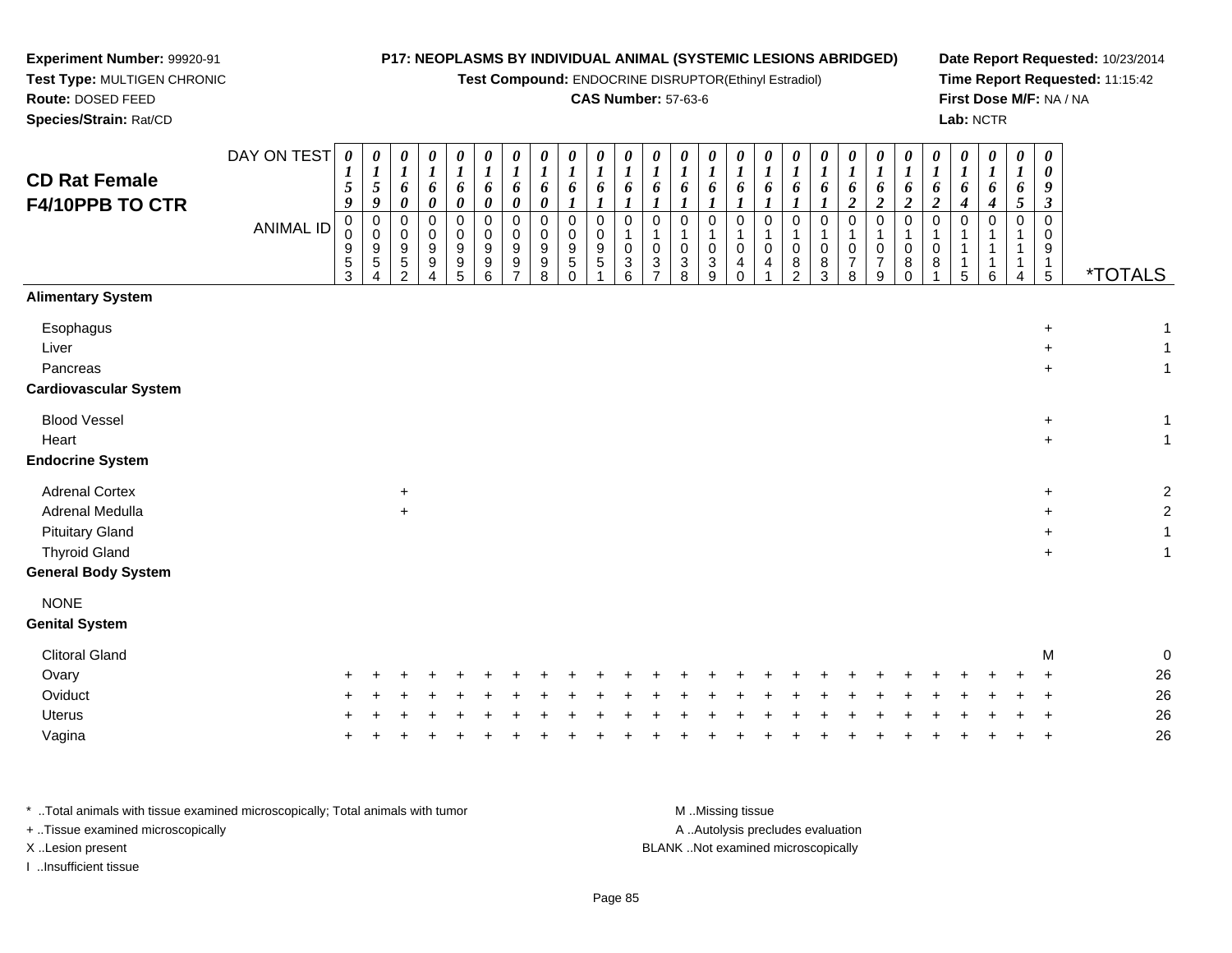**Test Compound:** ENDOCRINE DISRUPTOR(Ethinyl Estradiol)

#### **CAS Number:** 57-63-6

**Date Report Requested:** 10/23/2014**Time Report Requested:** 11:15:42**First Dose M/F:** NA / NA**Lab:** NCTR

DAY ON TEST**CD Rat Female F4/10PPB TO CTR**ANIMAL ID*0 1 5 9* 0 0 9 5 3*0 1 5 9* 0 0 9 5 4*0 1 6 0* 0 0 9 5 2*0 1 6 0* 0 0 9 9 4*0 1 6 0* 0 0 9 9 5*0 1 6 0* 0 0 9 9 6*0 1 6 0* 0 0 9 9 7*0 1 6 0* 0 0 9 9 8*0 1 6 1* 0 0 9 5 0*0 1 6 1* 0 0 9 5 1*0 1 6 1* 0 1 0 3 6*0 1 6 1* 0 1 0 3 7*0 1 6 1* 0 1 0 3 8*0 1 6 1* 0 1 0 3 9*0 1 6 1* 0 1 0 4 0*0 1 6 1* 0 1 0 4 1*0 1 6 1* 0 1 0 8 2*0 1 6 1* 0 1 0 8 3*0 1 6 2* 0 1 0 7 8*0 1 6 2* 0 1 0 7 9*0 1 6 2* 0 1 0 8 0*0 1 6 2* 0 1 0 8 1*0 1 6 4* 0 1 1 1 5*0 1 6 4* 0 1 1 1 6*0 1 6 5* 0 1 1 1 4*0 0 9 3* 0 0 9 1 $\overline{5}$ 5 \*TOTALS**Hematopoietic System**Bone Marroww  $+$  1 Lymph Nodee extensive the contract of the contract of the contract of the contract of the contract of the contract of the contract of the contract of the contract of the contract of the contract of the contract of the contract of th  $+$  1 Lymph Node, Mandibulart to the contract of the contract of the contract of the contract of the contract of the contract of the contract of the contract of the contract of the contract of the contract of the contract of the contract of the contr  $+$  1 Spleenn  $+$  $+$  2 Thymuss and the contract of the contract of the contract of the contract of the contract of the contract of the contract of the contract of the contract of the contract of the contract of the contract of the contract of the cont  $+$  1 **Integumentary System**Mammary Gland $\alpha$  + <sup>+</sup> <sup>+</sup> <sup>+</sup> <sup>+</sup> <sup>+</sup> <sup>+</sup> <sup>+</sup> <sup>+</sup> <sup>+</sup> <sup>+</sup> <sup>+</sup> <sup>+</sup> <sup>+</sup> <sup>+</sup> <sup>+</sup> <sup>+</sup> <sup>+</sup> <sup>+</sup> <sup>+</sup> <sup>+</sup> <sup>+</sup> <sup>+</sup> <sup>+</sup> <sup>+</sup> <sup>+</sup> <sup>26</sup> **Skin**  $\uparrow$  +  $+$  1 **Musculoskeletal System**Bone <sup>+</sup> $+$  1 **Nervous SystemBrain** n  $\overline{ }$  $+$  1 Spinal Cordd and the contract of the contract of the contract of the contract of the contract of the contract of the contract of the contract of the contract of the contract of the contract of the contract of the contract of the cont M 0 **Respiratory System**

Lungexpediate to the control of the control of the control of the control of the control of the control of the cont<br>Second to the control of the control of the control of the control of the control of the control of the contr  $+$  1 Tracheaа в най-верности на селото на селото на селото на селото на селото на селото на селото на селото на селото на<br>Селото на селото на селото на селото на селото на селото на селото на селото на селото на селото на селото на  $+$  1 **Special Senses System**

NONE

\* ..Total animals with tissue examined microscopically; Total animals with tumor M ...Missing tissue M ...Missing tissue + ..Tissue examined microscopically X ..Lesion present BLANK ..Not examined microscopicallyI ..Insufficient tissue

A ..Autolysis precludes evaluation

# **Route:** DOSED FEED**Species/Strain:** Rat/CD

**Experiment Number:** 99920-91**Test Type:** MULTIGEN CHRONIC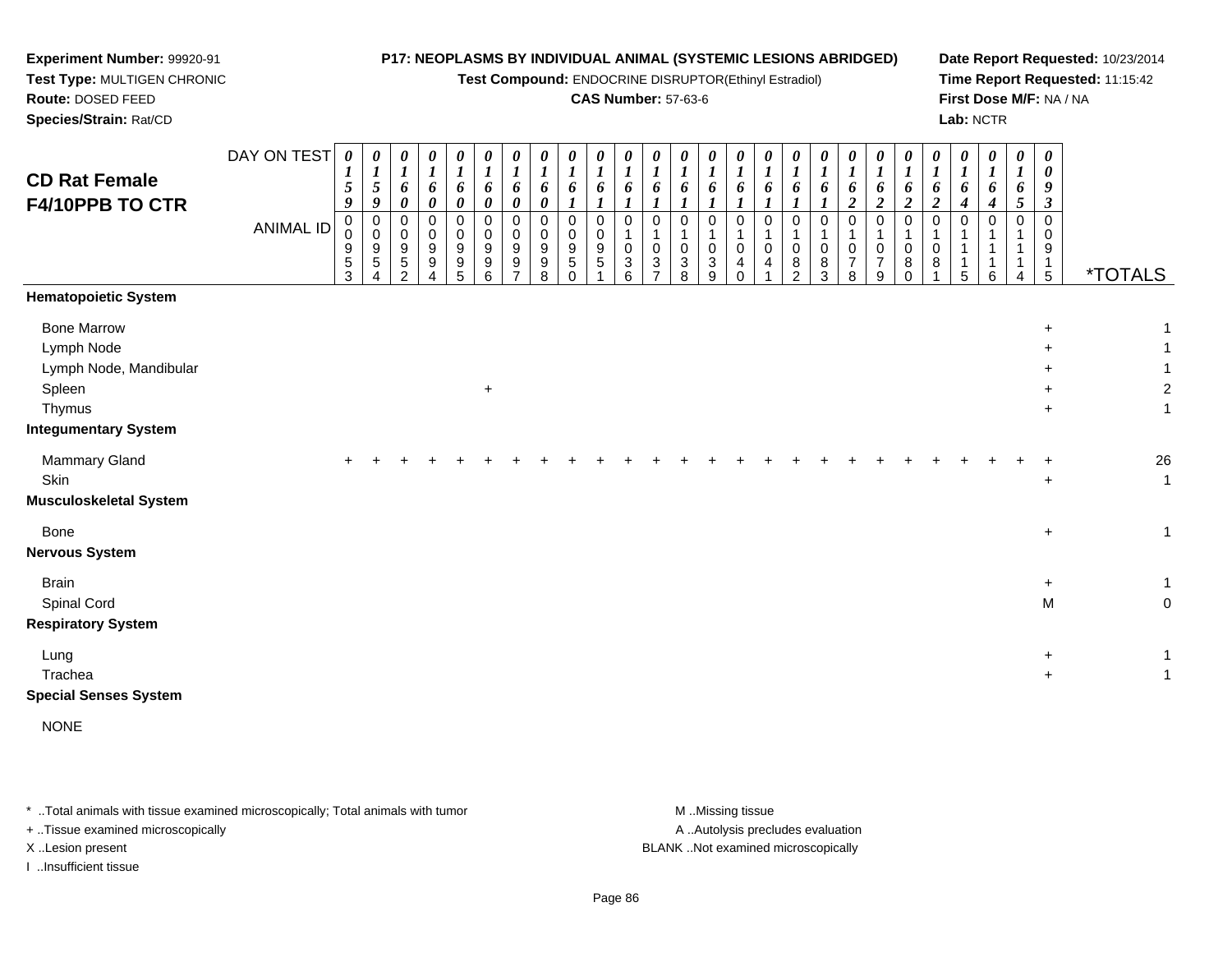**Test Compound:** ENDOCRINE DISRUPTOR(Ethinyl Estradiol)

# **CAS Number:** 57-63-6

**Date Report Requested:** 10/23/2014**Time Report Requested:** 11:15:42**First Dose M/F:** NA / NA**Lab:** NCTR

**Route:** DOSED FEED**Species/Strain:** Rat/CD

**Experiment Number:** 99920-91**Test Type:** MULTIGEN CHRONIC

| <b>CD Rat Female</b><br>F4/10PPB TO CTR                                              | DAY ON TEST<br><b>ANIMAL ID</b> | 0<br>$\mathbf{I}$<br>$\overline{5}$<br>9<br>0<br>0<br>9<br>$\sqrt{5}$<br>3 | $\boldsymbol{\theta}$<br>$\boldsymbol{l}$<br>5<br>9<br>$\mathbf 0$<br>$\pmb{0}$<br>9<br>$\overline{5}$ | 0<br>$\mathbf{I}$<br>6<br>$\boldsymbol{\theta}$<br>0<br>0<br>9<br>5<br>$\sim$ | $\boldsymbol{\theta}$<br>6<br>0<br>0<br>0<br>9<br>9 | $\boldsymbol{\theta}$<br>6<br>0<br>0<br>$\,0\,$<br>$9\,$<br>$9\,$<br>5 | $\boldsymbol{\theta}$<br>$\bm{o}$<br>$\boldsymbol{\theta}$<br>0<br>0<br>9<br>9<br>հ | $\boldsymbol{\theta}$<br>$\mathbf{I}$<br>6<br>$\boldsymbol{\theta}$<br>0<br>9<br>9 | 0<br>6<br>0<br>0<br>0<br>9<br>9<br>8 | $\boldsymbol{\theta}$<br>$\mathbf{I}$<br>6<br>0<br>0<br>9<br>$\sqrt{5}$ | $\boldsymbol{\theta}$<br>6<br>$\mathbf 0$<br>$\mathbf 0$<br>9<br>5 | 0<br>6<br>0<br>$\mathbf 0$<br>3<br>6 | $\boldsymbol{\theta}$<br>6<br>0<br>0<br>$\sqrt{3}$<br>- | $\boldsymbol{\theta}$<br>$\mathbf{I}$<br>6<br>0<br>$\pmb{0}$<br>$\sqrt{3}$<br>8 | 0<br>6<br>0<br>0<br>$\ensuremath{\mathsf{3}}$<br>g | 0<br>$\mathbf{I}$<br>6<br>0<br>$\mathbf 0$<br>$\overline{\mathbf{4}}$<br>$\sim$ | $\boldsymbol{\theta}$<br>6<br>0<br>$\pmb{0}$<br>$\overline{4}$ | $\boldsymbol{\theta}$<br>6<br>0<br>$\pmb{0}$<br>$\bf 8$<br>$\sim$ | U<br>6<br>8<br>$\sim$ | $\boldsymbol{\theta}$<br>6<br>$\mathbf{\hat{}}$<br>0<br>0<br>$\overline{ }$<br>R | $\boldsymbol{\theta}$<br>$\bm{o}$<br>0<br>0<br>$\overline{ }$<br>a | $\boldsymbol{\theta}$<br>$\bm{b}$<br>0<br>$\mathbf 0$<br>8 | $\boldsymbol{\theta}$<br>o<br>8 | $\boldsymbol{\theta}$<br>$\mathbf{I}$<br>o<br>4 | $\boldsymbol{\theta}$<br>$\bm{o}$<br>4<br>0 | $\boldsymbol{\theta}$<br>$\mathbf{I}$<br>6<br>$\overline{\phantom{0}}$<br>$\mathcal{L}$<br>0<br>4 | 0<br>0<br>9<br>$\boldsymbol{\beta}$<br>0<br>9<br>5 | <i><b>*TOTALS</b></i> |
|--------------------------------------------------------------------------------------|---------------------------------|----------------------------------------------------------------------------|--------------------------------------------------------------------------------------------------------|-------------------------------------------------------------------------------|-----------------------------------------------------|------------------------------------------------------------------------|-------------------------------------------------------------------------------------|------------------------------------------------------------------------------------|--------------------------------------|-------------------------------------------------------------------------|--------------------------------------------------------------------|--------------------------------------|---------------------------------------------------------|---------------------------------------------------------------------------------|----------------------------------------------------|---------------------------------------------------------------------------------|----------------------------------------------------------------|-------------------------------------------------------------------|-----------------------|----------------------------------------------------------------------------------|--------------------------------------------------------------------|------------------------------------------------------------|---------------------------------|-------------------------------------------------|---------------------------------------------|---------------------------------------------------------------------------------------------------|----------------------------------------------------|-----------------------|
| <b>Urinary System</b><br>Kidney<br><b>Urinary Bladder</b><br><b>SYSTEMIC LESIONS</b> |                                 | $\ddot{}$                                                                  |                                                                                                        |                                                                               |                                                     |                                                                        |                                                                                     |                                                                                    |                                      |                                                                         |                                                                    |                                      |                                                         |                                                                                 |                                                    |                                                                                 |                                                                |                                                                   |                       |                                                                                  |                                                                    |                                                            |                                 |                                                 |                                             |                                                                                                   | M                                                  | 26<br>O               |
| Multiple Organ<br>Lymphoma Malignant                                                 |                                 | $\pm$                                                                      |                                                                                                        |                                                                               |                                                     |                                                                        |                                                                                     |                                                                                    |                                      |                                                                         |                                                                    |                                      |                                                         |                                                                                 |                                                    |                                                                                 |                                                                |                                                                   |                       |                                                                                  |                                                                    |                                                            |                                 |                                                 |                                             |                                                                                                   | X                                                  | 26                    |

\* ..Total animals with tissue examined microscopically; Total animals with tumor **M** . Missing tissue M ..Missing tissue

+ ..Tissue examined microscopically

I ..Insufficient tissue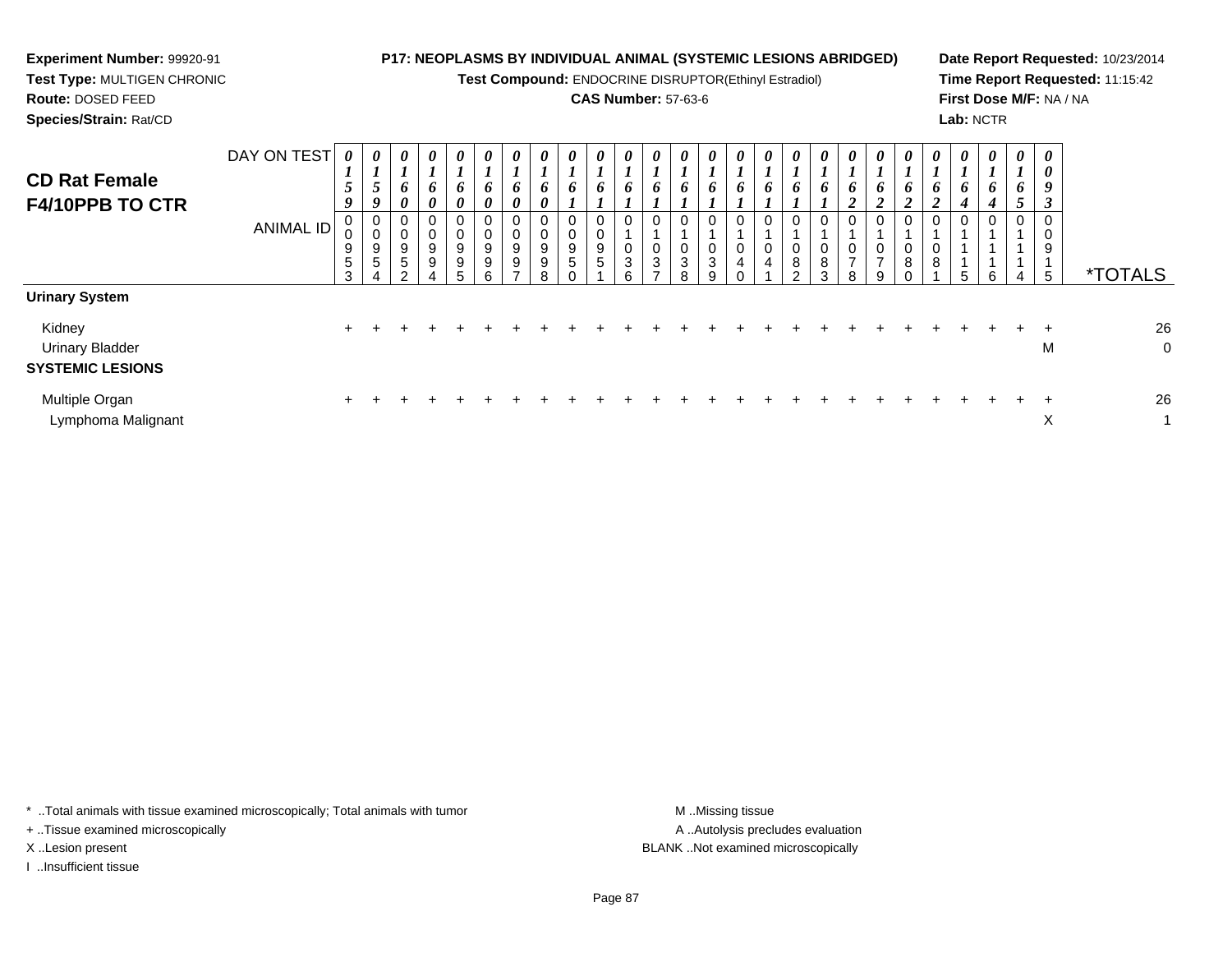**Test Compound:** ENDOCRINE DISRUPTOR(Ethinyl Estradiol)

## **CAS Number:** 57-63-6

**Date Report Requested:** 10/23/2014**Time Report Requested:** 11:15:42**First Dose M/F:** NA / NA**Lab:** NCTR

|                                                 | DAY ON TEST      |                                                     | 0                                                                                                | 0                                                                                                              | $\pmb{\theta}$                                                                                          | $\pmb{\theta}$                                                                                        | 0                                                                | 0                                                                                 | 0                                                             | 0                                                             | 0                                                                           | 0                                                                                              | 0                                                                                                | $\pmb{\theta}$                                                                                           | 0                                                                                         | 0                                                                | 0                                                                             | 0                                                                                 | $\boldsymbol{\theta}$                                               | 0                                                                                            | 0                                                                                               | 0                                                                                                           | 0                                                           | 0                                                            | 0                               | $\boldsymbol{\theta}$                                            |                       |
|-------------------------------------------------|------------------|-----------------------------------------------------|--------------------------------------------------------------------------------------------------|----------------------------------------------------------------------------------------------------------------|---------------------------------------------------------------------------------------------------------|-------------------------------------------------------------------------------------------------------|------------------------------------------------------------------|-----------------------------------------------------------------------------------|---------------------------------------------------------------|---------------------------------------------------------------|-----------------------------------------------------------------------------|------------------------------------------------------------------------------------------------|--------------------------------------------------------------------------------------------------|----------------------------------------------------------------------------------------------------------|-------------------------------------------------------------------------------------------|------------------------------------------------------------------|-------------------------------------------------------------------------------|-----------------------------------------------------------------------------------|---------------------------------------------------------------------|----------------------------------------------------------------------------------------------|-------------------------------------------------------------------------------------------------|-------------------------------------------------------------------------------------------------------------|-------------------------------------------------------------|--------------------------------------------------------------|---------------------------------|------------------------------------------------------------------|-----------------------|
| <b>CD Rat Female</b><br><b>F4/50PPB TO CTRL</b> | <b>ANIMAL ID</b> | 1<br>6<br>$\boldsymbol{\theta}$<br>0<br>9<br>5<br>8 | $\boldsymbol{l}$<br>6<br>$\pmb{\theta}$<br>0<br>$\pmb{0}$<br>$\boldsymbol{9}$<br>$\sqrt{5}$<br>9 | $\boldsymbol{l}$<br>6<br>$\pmb{\theta}$<br>0<br>$\boldsymbol{0}$<br>$\boldsymbol{9}$<br>$\,6\,$<br>$\mathbf 0$ | $\boldsymbol{l}$<br>6<br>$\pmb{\theta}$<br>0<br>$\mathbf 1$<br>$\pmb{0}$<br>$\pmb{0}$<br>$\overline{2}$ | $\boldsymbol{l}$<br>6<br>$\boldsymbol{\theta}$<br>0<br>$\mathbf 1$<br>$\mathbf 0$<br>$\mathbf 0$<br>3 | $\boldsymbol{l}$<br>6<br>$\pmb{\theta}$<br>0<br>1<br>0<br>4<br>5 | $\boldsymbol{l}$<br>6<br>$\boldsymbol{\theta}$<br>0<br>1<br>$\mathbf 0$<br>4<br>6 | $\boldsymbol{l}$<br>6<br>0<br>0<br>$\overline{c}$<br>$\Omega$ | $\boldsymbol{l}$<br>6<br>1<br>0<br>0<br>9<br>$\,$ 5 $\,$<br>5 | $\boldsymbol{l}$<br>6<br>1<br>0<br>0<br>$\boldsymbol{9}$<br>$\sqrt{5}$<br>6 | 1<br>6<br>$\boldsymbol{l}$<br>0<br>$\boldsymbol{0}$<br>$\boldsymbol{9}$<br>5<br>$\overline{ }$ | $\boldsymbol{l}$<br>6<br>$\boldsymbol{l}$<br>0<br>0<br>$\boldsymbol{9}$<br>$\boldsymbol{9}$<br>9 | $\boldsymbol{l}$<br>6<br>$\boldsymbol{l}$<br>0<br>$\mathbf{1}$<br>$\mathbf 0$<br>$\mathbf 0$<br>$\Omega$ | $\boldsymbol{l}$<br>6<br>$\boldsymbol{l}$<br>0<br>$\mathbf 1$<br>$\pmb{0}$<br>$\mathbf 0$ | $\boldsymbol{l}$<br>6<br>1<br>0<br>1<br>0<br>4<br>$\overline{2}$ | $\boldsymbol{l}$<br>6<br>$\boldsymbol{l}$<br>0<br>$\mathbf{1}$<br>0<br>4<br>3 | $\boldsymbol{l}$<br>6<br>$\boldsymbol{l}$<br>0<br>$\mathbf 1$<br>$\mathbf 0$<br>4 | $\boldsymbol{l}$<br>6<br>1<br>$\pmb{0}$<br>1<br>$\pmb{0}$<br>8<br>Δ | $\boldsymbol{I}$<br>6<br>$\boldsymbol{l}$<br>$\boldsymbol{0}$<br>$\mathbf{1}$<br>0<br>8<br>5 | $\boldsymbol{l}$<br>6<br>$\boldsymbol{l}$<br>0<br>$\mathbf 1$<br>0<br>$\bf 8$<br>$6\phantom{a}$ | $\boldsymbol{l}$<br>6<br>$\boldsymbol{l}$<br>$\pmb{0}$<br>$\mathbf 1$<br>$\mathbf 0$<br>8<br>$\overline{7}$ | $\boldsymbol{l}$<br>6<br>1<br>0<br>1<br>$\pmb{0}$<br>8<br>8 | $\boldsymbol{l}$<br>6<br>$\overline{2}$<br>0<br>1<br>-1<br>9 | $\boldsymbol{l}$<br>6<br>4<br>0 | $\boldsymbol{l}$<br>6<br>4<br>$\Omega$<br>1<br>$\mathbf{1}$<br>8 | <i><b>*TOTALS</b></i> |
| <b>Alimentary System</b>                        |                  |                                                     |                                                                                                  |                                                                                                                |                                                                                                         |                                                                                                       |                                                                  |                                                                                   |                                                               |                                                               |                                                                             |                                                                                                |                                                                                                  |                                                                                                          |                                                                                           |                                                                  |                                                                               |                                                                                   |                                                                     |                                                                                              |                                                                                                 |                                                                                                             |                                                             |                                                              |                                 |                                                                  |                       |
| Liver<br><b>Cardiovascular System</b>           |                  | $\ddot{}$                                           |                                                                                                  |                                                                                                                |                                                                                                         |                                                                                                       |                                                                  |                                                                                   |                                                               |                                                               |                                                                             |                                                                                                |                                                                                                  |                                                                                                          |                                                                                           |                                                                  |                                                                               |                                                                                   |                                                                     |                                                                                              |                                                                                                 |                                                                                                             |                                                             |                                                              |                                 | $\overline{ }$                                                   | 25                    |
| <b>NONE</b><br><b>Endocrine System</b>          |                  |                                                     |                                                                                                  |                                                                                                                |                                                                                                         |                                                                                                       |                                                                  |                                                                                   |                                                               |                                                               |                                                                             |                                                                                                |                                                                                                  |                                                                                                          |                                                                                           |                                                                  |                                                                               |                                                                                   |                                                                     |                                                                                              |                                                                                                 |                                                                                                             |                                                             |                                                              |                                 |                                                                  |                       |
| <b>Adrenal Cortex</b>                           |                  |                                                     |                                                                                                  |                                                                                                                |                                                                                                         |                                                                                                       |                                                                  |                                                                                   |                                                               |                                                               |                                                                             |                                                                                                |                                                                                                  |                                                                                                          |                                                                                           |                                                                  |                                                                               |                                                                                   |                                                                     |                                                                                              |                                                                                                 |                                                                                                             |                                                             |                                                              |                                 |                                                                  | 25                    |
| Adrenal Medulla                                 |                  |                                                     |                                                                                                  |                                                                                                                |                                                                                                         |                                                                                                       |                                                                  |                                                                                   |                                                               |                                                               |                                                                             |                                                                                                |                                                                                                  |                                                                                                          |                                                                                           |                                                                  |                                                                               |                                                                                   |                                                                     |                                                                                              |                                                                                                 |                                                                                                             |                                                             |                                                              |                                 |                                                                  | 25                    |
| <b>Pituitary Gland</b>                          |                  |                                                     |                                                                                                  |                                                                                                                |                                                                                                         |                                                                                                       |                                                                  |                                                                                   |                                                               |                                                               |                                                                             |                                                                                                |                                                                                                  |                                                                                                          |                                                                                           |                                                                  |                                                                               |                                                                                   |                                                                     |                                                                                              |                                                                                                 |                                                                                                             |                                                             |                                                              |                                 |                                                                  | 25                    |
| <b>Thyroid Gland</b>                            |                  |                                                     |                                                                                                  |                                                                                                                |                                                                                                         |                                                                                                       |                                                                  |                                                                                   |                                                               |                                                               |                                                                             |                                                                                                |                                                                                                  |                                                                                                          |                                                                                           |                                                                  |                                                                               |                                                                                   |                                                                     |                                                                                              |                                                                                                 |                                                                                                             |                                                             |                                                              |                                 |                                                                  | 25                    |
| <b>General Body System</b>                      |                  |                                                     |                                                                                                  |                                                                                                                |                                                                                                         |                                                                                                       |                                                                  |                                                                                   |                                                               |                                                               |                                                                             |                                                                                                |                                                                                                  |                                                                                                          |                                                                                           |                                                                  |                                                                               |                                                                                   |                                                                     |                                                                                              |                                                                                                 |                                                                                                             |                                                             |                                                              |                                 |                                                                  |                       |
| <b>NONE</b>                                     |                  |                                                     |                                                                                                  |                                                                                                                |                                                                                                         |                                                                                                       |                                                                  |                                                                                   |                                                               |                                                               |                                                                             |                                                                                                |                                                                                                  |                                                                                                          |                                                                                           |                                                                  |                                                                               |                                                                                   |                                                                     |                                                                                              |                                                                                                 |                                                                                                             |                                                             |                                                              |                                 |                                                                  |                       |
| <b>Genital System</b>                           |                  |                                                     |                                                                                                  |                                                                                                                |                                                                                                         |                                                                                                       |                                                                  |                                                                                   |                                                               |                                                               |                                                                             |                                                                                                |                                                                                                  |                                                                                                          |                                                                                           |                                                                  |                                                                               |                                                                                   |                                                                     |                                                                                              |                                                                                                 |                                                                                                             |                                                             |                                                              |                                 |                                                                  |                       |
| Ovary                                           |                  | $\pm$                                               |                                                                                                  |                                                                                                                |                                                                                                         |                                                                                                       |                                                                  |                                                                                   |                                                               |                                                               |                                                                             |                                                                                                |                                                                                                  |                                                                                                          |                                                                                           |                                                                  |                                                                               |                                                                                   |                                                                     |                                                                                              |                                                                                                 |                                                                                                             |                                                             |                                                              |                                 |                                                                  | 25                    |
| Oviduct                                         |                  |                                                     |                                                                                                  |                                                                                                                |                                                                                                         |                                                                                                       |                                                                  |                                                                                   |                                                               |                                                               |                                                                             |                                                                                                |                                                                                                  |                                                                                                          |                                                                                           |                                                                  |                                                                               |                                                                                   |                                                                     |                                                                                              |                                                                                                 |                                                                                                             |                                                             |                                                              |                                 |                                                                  | 25                    |
| <b>Uterus</b>                                   |                  |                                                     |                                                                                                  |                                                                                                                |                                                                                                         |                                                                                                       |                                                                  |                                                                                   |                                                               |                                                               |                                                                             |                                                                                                |                                                                                                  |                                                                                                          |                                                                                           |                                                                  |                                                                               |                                                                                   |                                                                     |                                                                                              |                                                                                                 |                                                                                                             |                                                             |                                                              |                                 |                                                                  | 25                    |
| Vagina                                          |                  | +                                                   |                                                                                                  |                                                                                                                |                                                                                                         |                                                                                                       |                                                                  |                                                                                   |                                                               |                                                               |                                                                             |                                                                                                |                                                                                                  |                                                                                                          |                                                                                           |                                                                  |                                                                               |                                                                                   |                                                                     |                                                                                              |                                                                                                 |                                                                                                             |                                                             |                                                              |                                 |                                                                  | 25                    |
| <b>Hematopoietic System</b>                     |                  |                                                     |                                                                                                  |                                                                                                                |                                                                                                         |                                                                                                       |                                                                  |                                                                                   |                                                               |                                                               |                                                                             |                                                                                                |                                                                                                  |                                                                                                          |                                                                                           |                                                                  |                                                                               |                                                                                   |                                                                     |                                                                                              |                                                                                                 |                                                                                                             |                                                             |                                                              |                                 |                                                                  |                       |
| <b>Bone Marrow</b>                              |                  |                                                     |                                                                                                  |                                                                                                                |                                                                                                         |                                                                                                       |                                                                  |                                                                                   |                                                               |                                                               |                                                                             |                                                                                                |                                                                                                  |                                                                                                          |                                                                                           |                                                                  |                                                                               |                                                                                   |                                                                     |                                                                                              |                                                                                                 |                                                                                                             |                                                             |                                                              |                                 |                                                                  | 25                    |
| Spleen                                          |                  |                                                     |                                                                                                  |                                                                                                                |                                                                                                         |                                                                                                       |                                                                  |                                                                                   |                                                               |                                                               |                                                                             |                                                                                                |                                                                                                  |                                                                                                          |                                                                                           |                                                                  |                                                                               |                                                                                   |                                                                     |                                                                                              |                                                                                                 |                                                                                                             |                                                             |                                                              |                                 |                                                                  | 25                    |

\* ..Total animals with tissue examined microscopically; Total animals with tumor **M** ...Missing tissue M ...Missing tissue A ..Autolysis precludes evaluation + ..Tissue examined microscopically X ..Lesion present BLANK ..Not examined microscopicallyI ..Insufficient tissue

**Experiment Number:** 99920-91**Test Type:** MULTIGEN CHRONIC

n  $+$ 

**Route:** DOSED FEED**Species/Strain:** Rat/CD

Page 88